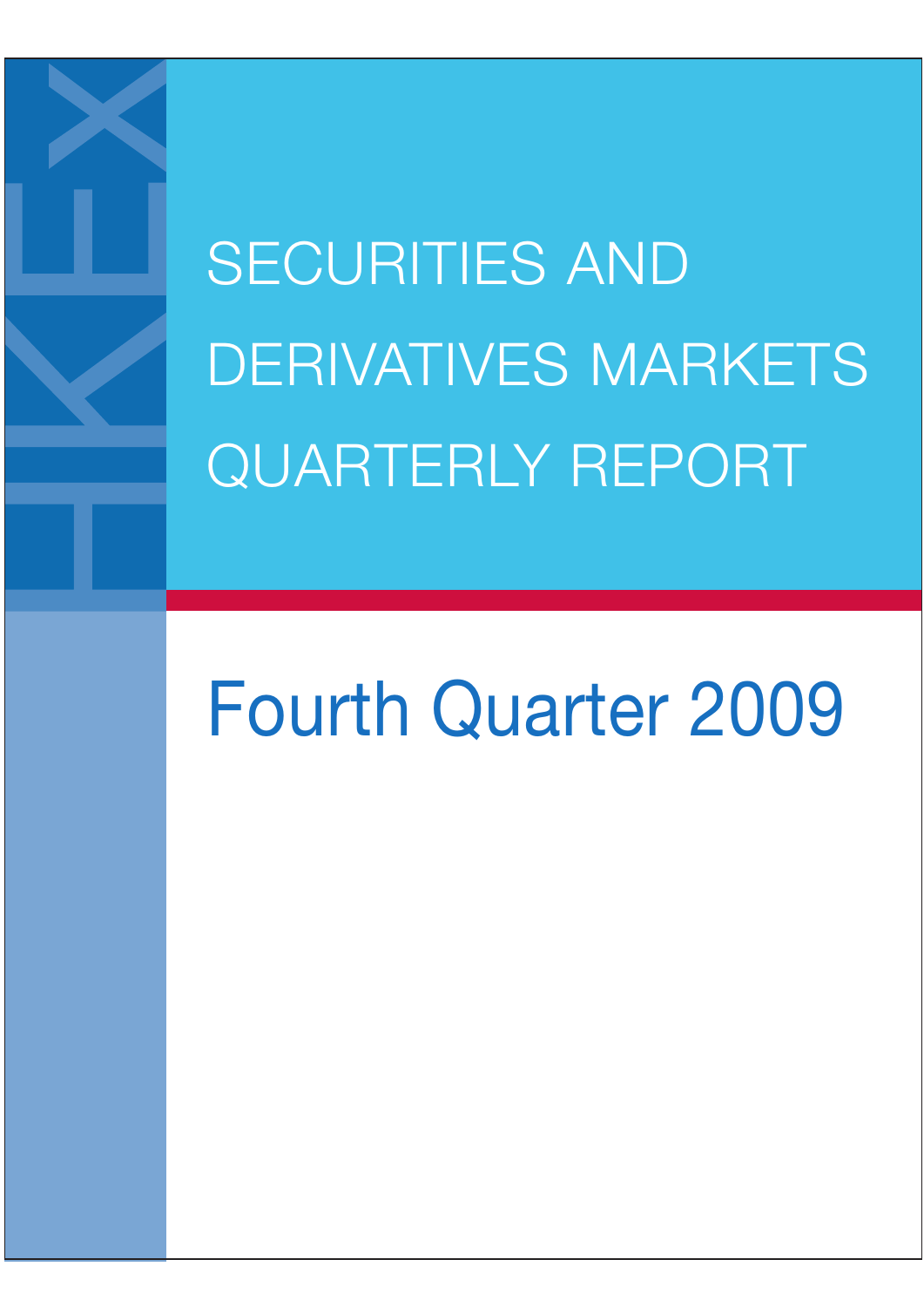#### **Main Board**

| <b>Highlights</b>                       |               | 4th Quarter 2009   |  | 4th Quarter 2008  |  |
|-----------------------------------------|---------------|--------------------|--|-------------------|--|
| No. of listed companies                 |               | 1,145              |  | 1,087             |  |
| No. of listed securities                |               | 6,441              |  | 5,654             |  |
| Equities                                |               |                    |  |                   |  |
| Ordinary shares                         |               | 1,146              |  | 1,088             |  |
| Preference shares                       |               | $\overline{2}$     |  | $\overline{2}$    |  |
| Warrants                                |               | 3,392              |  | 3,045             |  |
| <b>Equity</b>                           |               | 25                 |  | 34                |  |
| Derivative                              |               | 3,367              |  | 3,011             |  |
| Equity linked instrument                |               | $\theta$           |  | $\mathbf 0$       |  |
| Callable bull/bear contracts            |               | 1,692              |  | 1,314             |  |
| Unit trusts/mutual funds                |               | 52                 |  | 33                |  |
| Debt securities                         |               | 157                |  | 172               |  |
| No. of trading only stocks              |               |                    |  |                   |  |
| Nasdaq stocks                           |               | $\overline{7}$     |  | $\overline{7}$    |  |
| <b>iShares</b>                          |               | $\overline{2}$     |  | $\overline{2}$    |  |
|                                         |               |                    |  |                   |  |
| No. of trading days                     |               | 63                 |  | 62                |  |
| Total turnover in value (HK\$ mil.)     |               | 4,095,113.21       |  |                   |  |
| Total turnover in shares (Mil. shs)     |               | 6,714,154.48       |  | 4,386,279.65      |  |
| Total number of trades (deals)          |               | 46,684,617         |  | 38,454,024        |  |
| Total market capitalisation (HK\$ mil.) |               | 17,769,271.41      |  | 10,253,588.75     |  |
| Average P/E ratio (times)               |               | 18.13              |  | 7.26              |  |
| Average dividend yield (%)              |               | 2.33               |  | 5.38              |  |
| Number of exchange participants         |               |                    |  |                   |  |
|                                         | $-$ Trading   | 463                |  | 449               |  |
|                                         | - Non-trading | 32                 |  | 38                |  |
|                                         |               |                    |  |                   |  |
| Turnover in value (HK\$ mil.)           |               |                    |  |                   |  |
|                                         | Highest       | 107,508.94 (27/11) |  | 81,663.42 (14/10) |  |
|                                         | Lowest        | 34,417.84 (29/12)  |  | 21,951.90 (29/12) |  |
| Turnover in shares (Mil. shs)           |               |                    |  |                   |  |
|                                         | Highest       | 154,508.50 (10/12) |  | 92,188.66 (10/11) |  |
|                                         | Lowest        | 62,697.62 (29/12)  |  | 35,619.74 (29/12) |  |
| Total number of trades (deals)          |               |                    |  |                   |  |
|                                         | Highest       | 1,178,036 (27/11)  |  | 925,776 (30/10)   |  |
|                                         | Lowest        | 463,699 (29/12)    |  | 529,144 (03/10)   |  |
|                                         |               |                    |  |                   |  |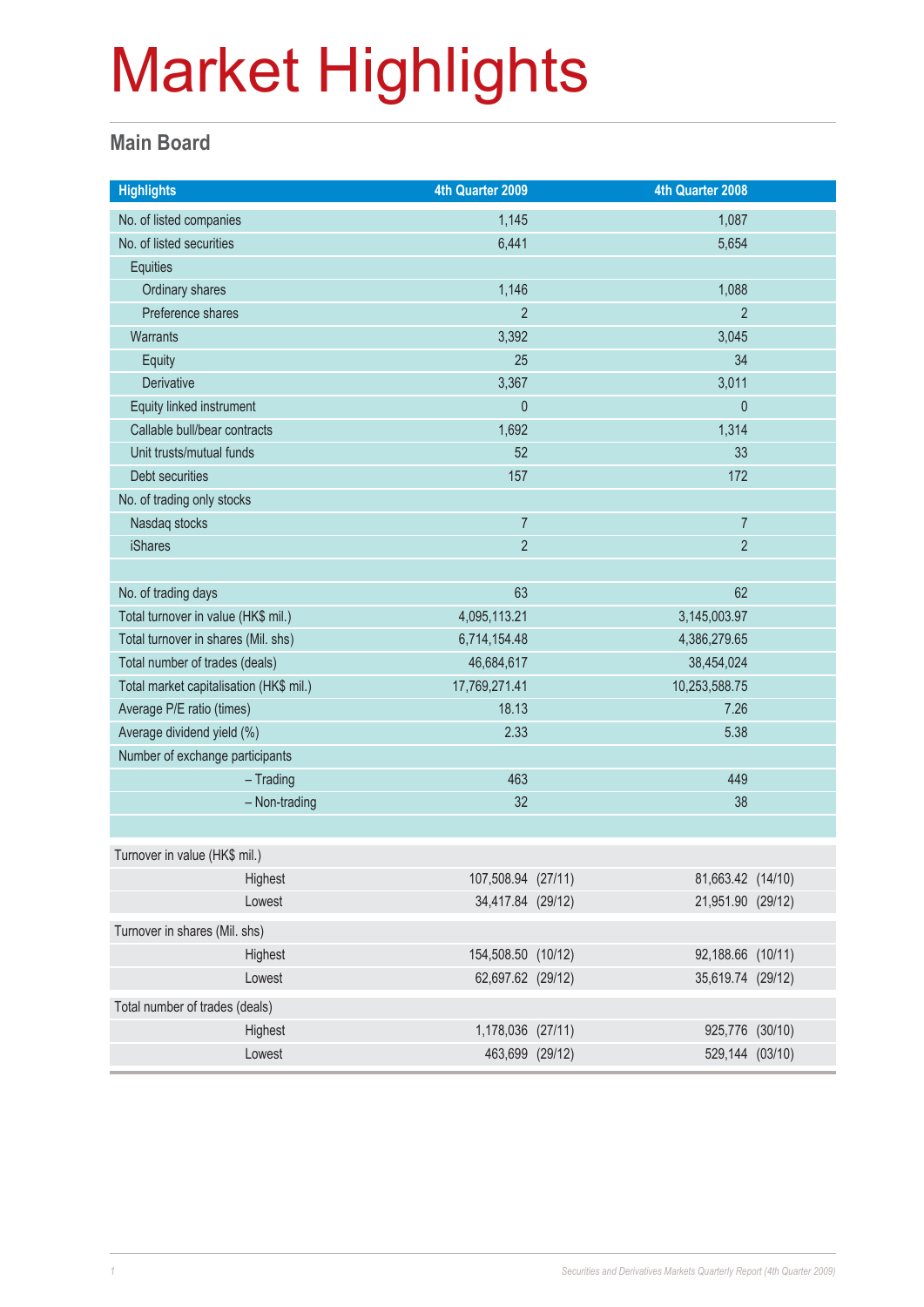#### **Growth Enterprise Market (GEM)**

| <b>Highlights</b>                       |         | 4th Quarter 2009 |                | 4th Quarter 2008 |                |
|-----------------------------------------|---------|------------------|----------------|------------------|----------------|
| No. of listed companies                 |         | 174              |                | 174              |                |
| No. of listed securities                |         | 175              |                | 177              |                |
| Equities                                |         | 174              |                | 174              |                |
| Warrants                                |         | $\overline{1}$   |                | $\mathfrak{S}$   |                |
|                                         |         |                  |                |                  |                |
| No. of trading days                     |         | 63               |                | 62               |                |
| Total turnover in value (HK\$ mil.)     |         | 25,613.06        |                | 4,070.30         |                |
| Total turnover in shares (Mil. shs)     |         | 72,474.88        |                | 20,002.18        |                |
| Total number of trades (deals)          |         | 669,412          |                | 147,433          |                |
| Total market capitalisation (HK\$ mil.) |         | 105,036.43       |                | 45,164.18        |                |
| Average P/E ratio (times)               |         | 38.98            |                | 8.01             |                |
| Average dividend yield (%)              |         | 0.77             |                | 2.76             |                |
| Turnover in value (HK\$ mil.)           |         |                  |                |                  |                |
|                                         | Highest |                  | 878.82 (18/12) |                  | 163.77 (09/10) |
|                                         | Lowest  |                  | 213.54 (29/12) |                  | 31.90 (24/11)  |
| Turnover in shares (Mil. shs)           |         |                  |                |                  |                |
|                                         | Highest | 2,027.20 (27/10) |                |                  | 895.91 (29/12) |
|                                         | Lowest  |                  | 511.02 (06/10) |                  | 161.82 (21/10) |
| Total number of trades (deals)          |         |                  |                |                  |                |
|                                         | Highest |                  | 22,796 (12/10) |                  | 4,843 (11/12)  |
|                                         | Lowest  |                  | 5,393 (05/10)  |                  | 1,146 (28/11)  |
|                                         |         |                  |                |                  |                |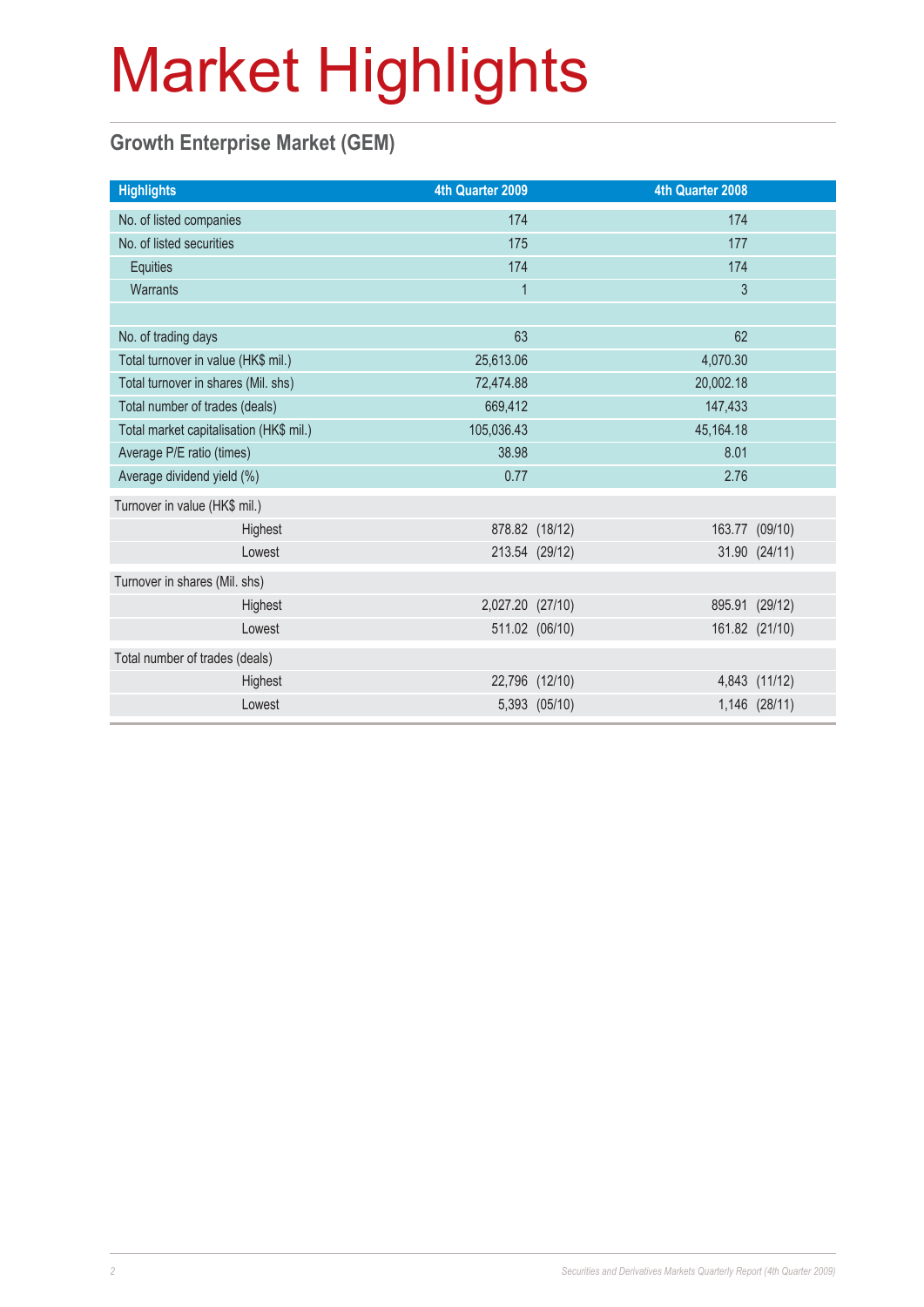#### **Derivatives Market Highlights**

| <b>Highlights</b>                                          | 4th Quarter 2009 | 4th Quarter 2008 |
|------------------------------------------------------------|------------------|------------------|
| All futures and options products (excluding stock options) |                  |                  |
| No. of trading days                                        | 62.0             | 61.0             |
| Total contract volume                                      | 12,050,007       | 14,016,507       |
| Equity index products                                      | 11,994,188       | 13,916,663       |
| <b>Equity products</b>                                     | 53,070           | 91,683           |
| Interest rates products                                    | 246              | 5,086            |
| <b>Gold Futures</b>                                        | 2,503            | 3,075            |
| Average daily contract volume                              | 194,355          | 229,779          |
|                                                            |                  |                  |
| Total open interest as at the quarter end (contracts)      | 455,898          | 321,768          |
| Equity index products                                      | 451,269          | 309,661          |
| <b>Equity products</b>                                     | 4,407            | 9,449            |
| Interest rates products                                    | 103              | 2.526            |
| <b>Gold Futures</b>                                        | 119              | 132              |
|                                                            |                  |                  |
| <b>Stock options</b>                                       |                  |                  |
| No. of newly introduced stock options classes              | $\overline{3}$   |                  |
| No. of stock options as at the quarter end                 |                  |                  |
| Class                                                      | 51               | 49               |
| <b>Series</b>                                              | 6,806            | 8,340            |
| Total premium (HK\$ mil.)                                  | 14,852.98        | 28,706.16        |
| Call                                                       | 6,346.25         | 9,245.96         |
| Put                                                        | 8,506.73         | 19,460.21        |
| Average daily premium (HK\$ mil.)                          | 239.56           | 470.59           |
| Total contract volume                                      | 11,611,195       | 12,369,694       |
| Call                                                       | 4,884,638        | 6,253,603        |
| Put                                                        | 6,726,557        | 6,116,091        |
| Average daily contract volume                              | 187,277          | 202,782          |
| Total open interest as at the quarter end (contracts)      | 3,848,117        | 3,984,346        |
| Call                                                       | 1,370,733        | 1,589,480        |
| Put                                                        | 2,477,384        | 2,394,866        |
| Total number of trades                                     | 386,017          | 469,439          |
| Average daily number of trades                             | 6,226            | 7,696            |
| Total contracts exercised                                  | 1,360,823        | 1,965,972        |
| Average premium per contract (HK\$)                        | 1,279            | 2,321            |
| Average contract per trade (contracts)                     | 30               | 26               |
| Put volume/call volume                                     | 1.38             | 0.98             |
| Average daily contract volume/open interest                | 4.9%             | 5.1%             |
|                                                            |                  |                  |

| All futures and options products                      |            |            |
|-------------------------------------------------------|------------|------------|
| Total contract volume                                 | 23.661.202 | 26,386,201 |
| Total open interest as at the quarter end (contracts) | 4.304.015  | 4,306,114  |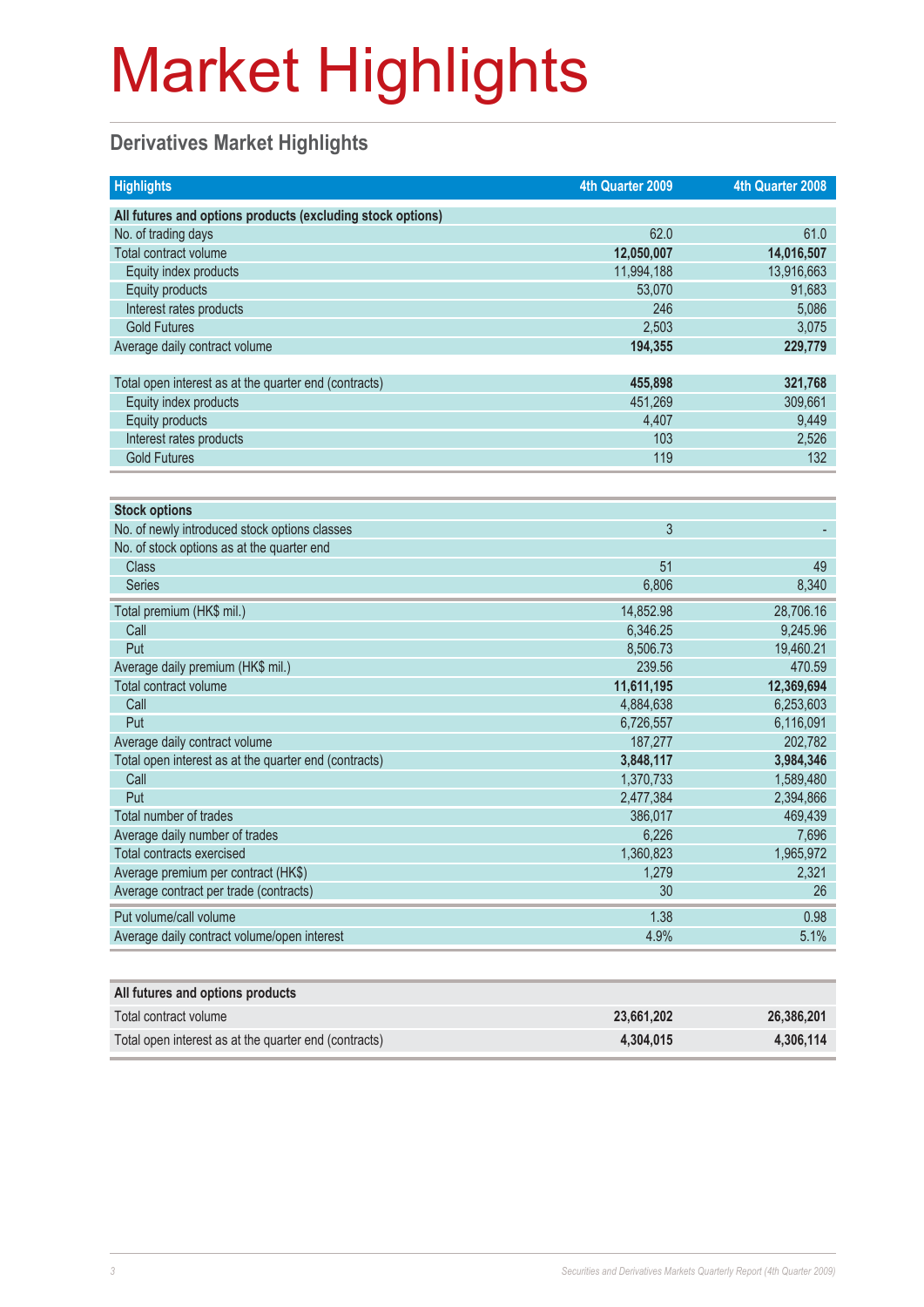#### **Clearing and Settlement Statistics**

| <b>Securities Market</b>                                                   | 4th Quarter 2009 | 4th Quarter 2008 |
|----------------------------------------------------------------------------|------------------|------------------|
| Average Daily Exchange Trades Handled by CCASS                             |                  |                  |
| - Number of trades                                                         | 751,643          | 622,593          |
| - Value of trades (HK\$bil.)                                               | 65.4             | 50.8             |
| - Share quantity Involved (bil shares)                                     | 107.7            | 71.1             |
| Average Daily Settlement Instructions ("SIs") Settled by CCASS             |                  |                  |
| - Number of SIs                                                            | 76,664           | 62,582           |
| - Value of SIs (HK\$bil.)                                                  | 176.7            | 146.6            |
| - Share quantity involved (bil. Shares)                                    | 41.7             | 41.5             |
| Average Daily Investor SIs ("ISIs") Settled by CCASS                       |                  |                  |
| - Number of ISIs                                                           | 629              | 669              |
| - Value of ISIs (HK\$mil.)                                                 | 527.2            | 206.2            |
| - Share quantity involved (mil. shares)                                    | 118.8            | 143.4            |
| <b>Average Daily Settlement Efficiency</b>                                 |                  |                  |
| of CNS Stock Positions on Due Day (T+2) (%)                                | 99.86            | 99.81            |
| Average Daily Settlement Efficiency                                        |                  |                  |
| of CNS Stock Positions on the Day following the Due Day (T+3) (%)          | 99.99            | 99.99            |
| Average Daily Buy-ins Executed on T+3                                      |                  |                  |
| - Number of brokers involved                                               | 8                | 8                |
| - Number of buy-ins                                                        | 9                | 9                |
| - Value of buy-ins (HK\$mil)                                               | 3.6              | 3.1              |
| Shares Deposited in the CCASS Depository                                   |                  |                  |
| - Number of shares (bil shares)                                            | 3,286.6          | 3,408.3          |
| - Percentage of total issued shares of the admitted securities             | 70.93            | 72.57            |
| - Value of shares (HK\$bil)                                                | 9,245.1          | 5,040.5          |
| - Percentage of the total market capitalisation of the admitted securities | 49.19            | 44.62            |
| <b>Derivatives Market</b>                                                  |                  |                  |
| Open Interest                                                              |                  |                  |
| - Equity Index Futures                                                     | 147,968          | 172,444          |
| - Stock Futures                                                            | 4,407            | 9,449            |
| - Gold Futures                                                             | 119              | 132              |
| - Interest Rates Futures                                                   | 103              | 2,526            |
| - Equity Index Options                                                     | 303,301          | 137,217          |
| - Stock Options                                                            | 3,848,117        | 3,984,346        |
| <b>Cumulative Stock Options Exercised</b>                                  |                  |                  |
| - Share quantity involved (mil. shs)                                       | 1,203            | 1,625            |
| - Value of shares (HK\$bil.)                                               | 23               | 38               |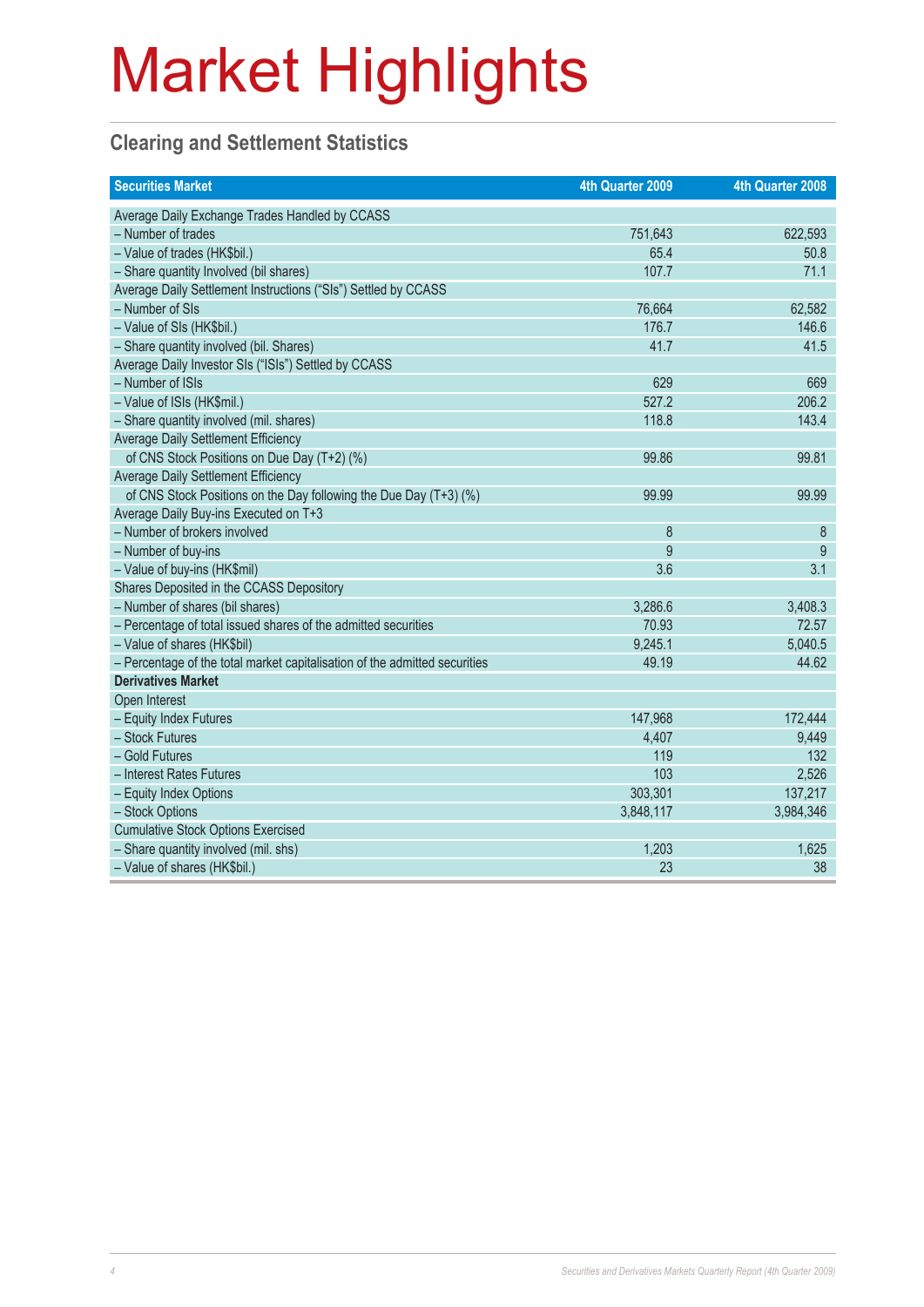#### **Equity Turnover**

|      |                | <b>Share</b> | <b>Value</b> |              |
|------|----------------|--------------|--------------|--------------|
|      |                | (Mil. shs)   | (HK\$ mil.)  | No. of deals |
| 2008 | Q4             | 608,044.76   | 2,322,640.74 | 32,068,396   |
| 2009 | Q <sub>1</sub> | 595,122.61   | 1,902,713.82 | 26,427,341   |
|      | Q <sub>2</sub> | 1,188,910.37 | 3,347,606.37 | 42,040,613   |
|      | Q <sub>3</sub> | 927,952.04   | 3,213,533.31 | 40,896,652   |
|      | Q4             | 893,162.02   | 3,100,334.47 | 40,162,798   |

#### **Equity Trading Statistics**

|      |                | No. of<br>trading days | <b>Average daily</b><br>turnover (HK\$ mil.) | Average<br>value per deal |
|------|----------------|------------------------|----------------------------------------------|---------------------------|
| 2008 | Q4             | 62                     | 37,461.95                                    | 72,428                    |
| 2009 | Q <sub>1</sub> | 60                     | 31,711.90                                    | 71,998                    |
|      | Q2             | 61                     | 54,878.79                                    | 79,628                    |
|      | Q <sub>3</sub> | 65                     | 49,438.97                                    | 78,577                    |
|      | Q4             | 63                     | 49,211.66                                    | 77,194                    |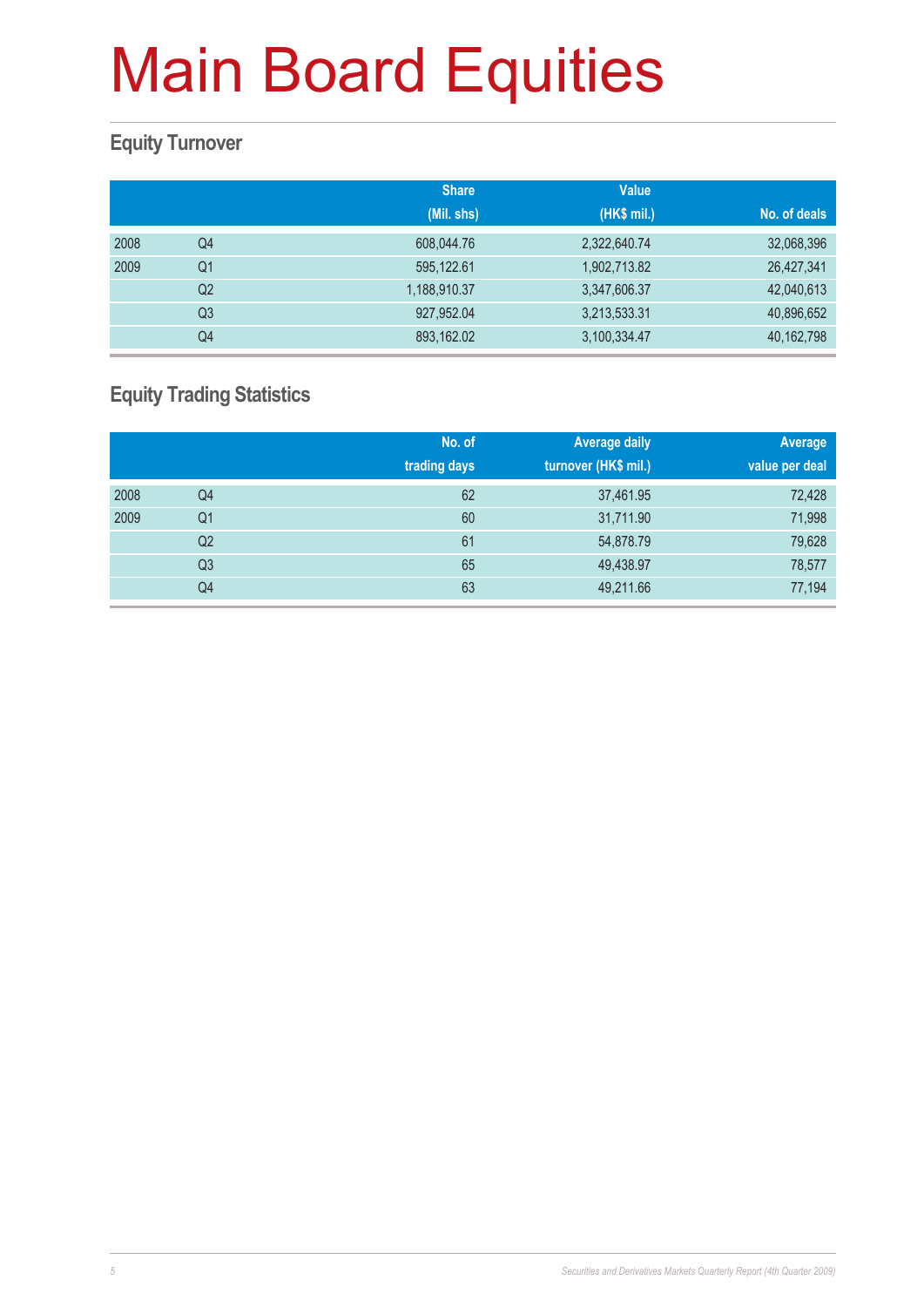#### **20 Most Advanced Stocks**

for 4th quarter 2009

|                |       |                        | <b>Closing price</b> |                 |                          |
|----------------|-------|------------------------|----------------------|-----------------|--------------------------|
| Rank           | Code  | <b>Stock</b>           | End of Dec 2009      | End of Sep 2009 | $%$ up                   |
| 1              | 00990 | THEME INT'L            | 1.250                | 0.228           | $\mathsf{A}$<br>448.25   |
| $\overline{2}$ | 00646 | YARDWAY                | 0.750                | 0.175           | 328.57                   |
| 3              | 00729 | <b>JIA SHENG HLDGS</b> | 0.410                | 0.098           | 318.37                   |
| 4              | 00566 | APOLLO SOLAR EN        | 1.290                | 0.325           | $\overline{A}$<br>296.92 |
| $\overline{5}$ | 01141 | POLY DEV HOLD          | 0.770                | 0.202           | 281.19                   |
| $6\phantom{.}$ | 00869 | <b>PLAYMATES TOYS</b>  | 0.800                | 0.213           | 275.59                   |
| $\overline{7}$ | 00241 | CITIC 21CN             | 0.820                | 0.219           | 274.43                   |
| $\bf 8$        | 03823 | <b>TECH PRO</b>        | 0.800                | 0.260           | 207.69                   |
| 9              | 01169 | <b>HAIER ELEC</b>      | 5.070                | 1.680           | 201.79                   |
| 10             | 01194 | C PRECIOUSMETAL        | 1.990                | 0.660           | 201.52                   |
| 11             | 00024 | <b>BURWILL</b>         | 0.660                | 0.243           | 171.60                   |
| 12             | 01114 | <b>BRILLIANCE CHI</b>  | 2.190                | 0.820           | 167.07                   |
| 13             | 00391 | <b>MEI AH ENTER</b>    | 0.217                | 0.084           | $\overline{A}$<br>158.33 |
| 14             | 00310 | PROSP INV HOLD         | 2.150                | 0.850           | 152.94                   |
| 15             | 00630 | <b>JACKIN INT'L</b>    | 1.250                | 0.500           | 150.00                   |
| 16             | 00933 | <b>BRIGHTOIL</b>       | 9.510                | 3.900           | 143.85                   |
| 17             | 00176 | <b>UNITED PACIFIC</b>  | 0.425                | 0.175           | 142.86                   |
| 18             | 00982 | <b>IONE HOLDINGS</b>   | 8.500                | 3.600           | 136.11                   |
| 19             | 00154 | <b>BEIJING DEV(HK)</b> | 2.230                | 0.950           | 134.74                   |
| 20             | 01132 | ORANGE SKY G H         | 1.170                | 0.510           | 129.41<br>$\overline{A}$ |

A Adjusted

#### **20 Most Declined Stocks**

for 4th quarter 2009

|                |       |                        |                 | <b>Closing price</b>    |          |
|----------------|-------|------------------------|-----------------|-------------------------|----------|
| Rank           | Code  | <b>Stock</b>           | End of Dec 2009 | End of Sep 2009         | % down   |
| 1              | 00585 | <b>IMAGI INT'L</b>     | 0.123           | 0.490                   | $-74.90$ |
| $\overline{2}$ | 00273 | <b>WILLIE INT'L</b>    | 0.540           | 1.130                   | $-52.21$ |
| 3              | 00996 | <b>ORIENTAL GINZA</b>  | 1.720           | 3.440                   | $-50.00$ |
| 4              | 02028 | <b>JOLIMARK</b>        | 0.445           | 0.850                   | $-47.65$ |
| $\overline{5}$ | 00865 | <b>FIRST MOBILE</b>    | 0.168           | 0.280                   | $-40.00$ |
| 6              | 00885 | <b>FOREFRONT GROUP</b> | 0.340           | 0.550<br>$\overline{A}$ | $-38.18$ |
| $\overline{7}$ | 00727 | <b>VXL CAPITAL</b>     | 0.350           | 0.560                   | $-37.50$ |
| $\bf 8$        | 00412 | <b>HERITAGE INT'L</b>  | 0.345           | 0.550                   | $-37.27$ |
| 9              | 00690 | <b>UNI-BIO GROUP</b>   | 0.455           | 0.710                   | $-35.92$ |
| 10             | 00689 | EPI (HOLDINGS)         | 0.189           | 0.285                   | $-33.68$ |
| 11             | 00705 | <b>CVM MINERALS</b>    | 0.415           | $\overline{A}$<br>0.618 | $-32.85$ |
| 12             | 00674 | <b>UNITED POWER</b>    | 0.190           | 0.280                   | $-32.14$ |
| 13             | 00279 | <b>FREEMAN CORP</b>    | 0.610           | 0.880                   | $-30.68$ |
| 14             | 00803 | PROSPERITY INTL        | 0.425           | 0.610                   | $-30.33$ |
| 15             | 01189 | <b>WING ON TRAVEL</b>  | 0.029           | 0.041                   | $-29.27$ |
| 16             | 00858 | <b>EXTRAWELL PHAR</b>  | 1.410           | 1.970                   | $-28.43$ |
| 17             | 00104 | <b>ASIA COMM HOLD</b>  | 0.570           | 0.790                   | $-27.85$ |
| 18             | 00200 | MELCO INT'L DEV        | 3.580           | 4.960                   | $-27.82$ |
| 19             | 00147 | <b>CHAOYUE GROUP</b>   | 0.890           | 1.220                   | $-27.05$ |
| 20             | 00428 | <b>HARMONY ASSET</b>   | 3.700           | 5.070                   | $-27.02$ |

A Adjusted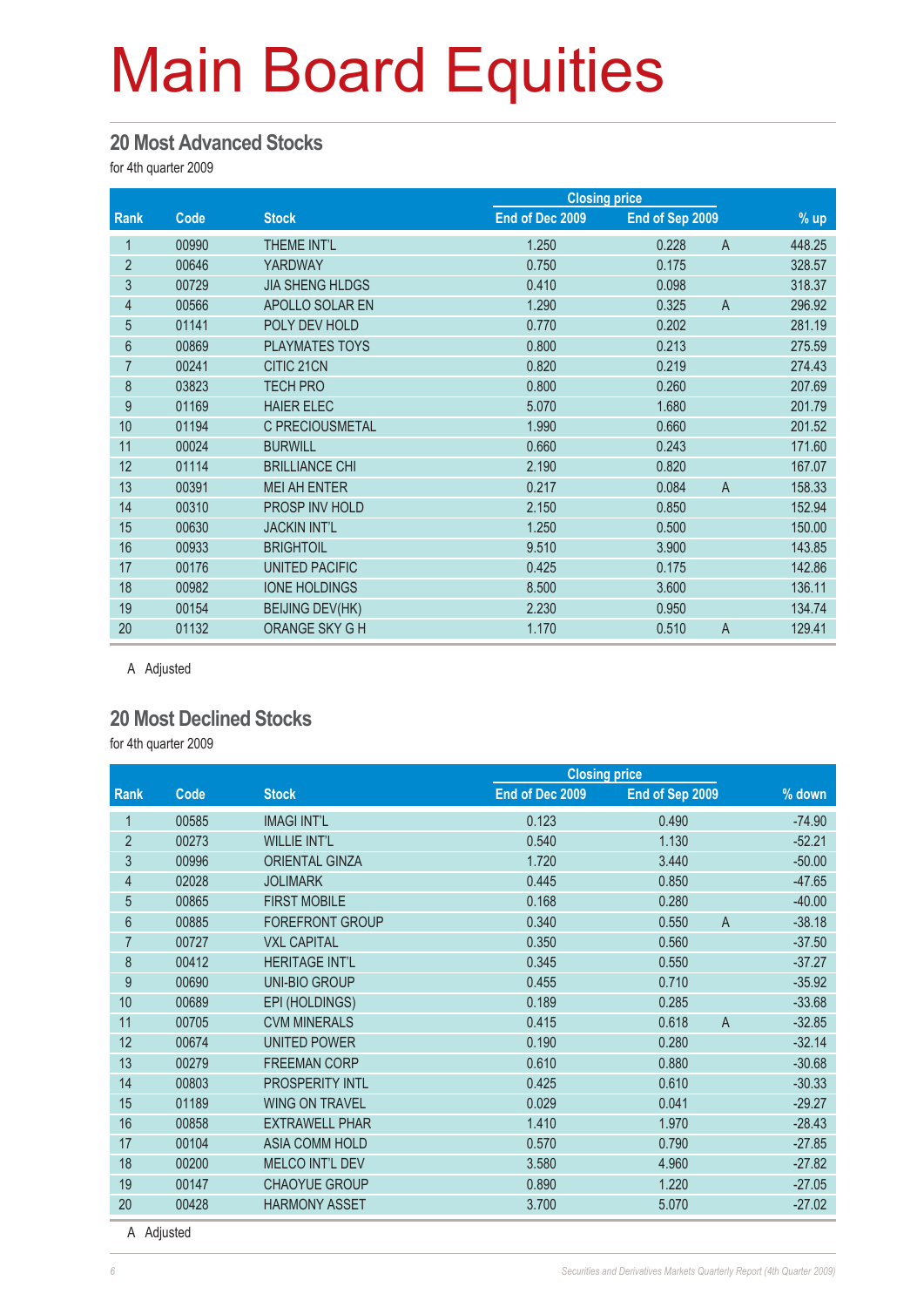#### **20 Most Active Stocks by Value**

for 4th quarter 2009

| Rank           | Code  | <b>Stock</b>         | Turnover (HK\$ mil.) | % of total |
|----------------|-------|----------------------|----------------------|------------|
| 1              | 00005 | <b>HSBC HOLDINGS</b> | 129,272.31           | 4.17       |
| $\overline{2}$ | 00939 | <b>CCB</b>           | 115,391.20           | 3.72       |
| $\mathfrak{S}$ | 01398 | <b>ICBC</b>          | 111,811.78           | 3.61       |
| 4              | 00941 | <b>CHINA MOBILE</b>  | 110,873.19           | 3.58       |
| $\overline{5}$ | 02628 | <b>CHINA LIFE</b>    | 102,817.28           | 3.32       |
| $6\phantom{.}$ | 03988 | <b>BANK OF CHINA</b> | 94,602.13            | 3.05       |
| $\overline{7}$ | 00857 | <b>PETROCHINA</b>    | 64,869.75            | 2.09       |
| 8              | 00386 | SINOPEC CORP         | 54,607.77            | 1.76       |
| 9              | 00883 | <b>CNOOC</b>         | 52,694.35            | 1.70       |
| 10             | 00388 | <b>HKEX</b>          | 42,506.56            | 1.37       |
| 11             | 00700 | <b>TENCENT</b>       | 39,679.93            | 1.28       |
| 12             | 00016 | <b>SHK PPT</b>       | 39,104.03            | 1.26       |
| 13             | 01211 | <b>BYD COMPANY</b>   | 38,705.22            | 1.25       |
| 14             | 02318 | <b>PING AN</b>       | 36,949.82            | 1.19       |
| 15             | 01088 | <b>CHINA SHENHUA</b> | 35,786.12            | 1.15       |
| 16             | 00175 | <b>GEELY AUTO</b>    | 30,931.72            | 1.00       |
| 17             | 03968 | <b>CM BANK</b>       | 30,929.67            | 1.00       |
| 18             | 01898 | <b>CHINA COAL</b>    | 30,775.63            | 0.99       |
| 19             | 00001 | <b>CHEUNG KONG</b>   | 30,501.93            | 0.98       |
| 20             | 01919 | CHINA COSCO          | 26,860.76            | 0.87       |
| <b>Total</b>   |       |                      | 1,219,671.16         | 39.34      |

#### **20 Most Active Stock by Shares**

| Rank           | Code  | <b>Stock</b>           | <b>Turnover (Mil. shs)</b> | % of total |
|----------------|-------|------------------------|----------------------------|------------|
| 1              | 00261 | <b>CCT TECH INT'L</b>  | 27,261.32                  | 3.05       |
| $\overline{2}$ | 03988 | <b>BANK OF CHINA</b>   | 21,469.38                  | 2.40       |
| 3              | 01398 | <b>ICBC</b>            | 17,403.19                  | 1.95       |
| $\overline{4}$ | 00939 | <b>CCB</b>             | 17,000.12                  | 1.90       |
| 5              | 00723 | <b>BRIGHT PROS-NEW</b> | 14,923.66                  | 1.67       |
| 6              | 00235 | <b>CHINA STRATEGIC</b> | 12,892.72                  | 1.44       |
| $\overline{7}$ | 00202 | <b>INTERCHINA HOLD</b> | 12,643.30                  | 1.42       |
| 8              | 01041 | <b>FULBOND HOLDING</b> | 11,876.48                  | 1.33       |
| 9              | 01051 | <b>G-RESOURCES</b>     | 11,631.60                  | 1.30       |
| 10             | 00981 | <b>SMIC</b>            | 9,785.74                   | 1.10       |
| 11             | 00943 | EFORCE HOLDINGS        | 9,687.28                   | 1.08       |
| 12             | 00123 | YUEXIU PROPERTY        | 9,683.07                   | 1.08       |
| 13             | 00175 | <b>GEELY AUTO</b>      | 9,044.34                   | 1.01       |
| 14             | 01142 | SIBERIAN MINING        | 8,989.44                   | 1.01       |
| 15             | 00386 | SINOPEC CORP           | 8,101.48                   | 0.91       |
| 16             | 00245 | CHINA SEVENSTAR        | 7,933.82                   | 0.89       |
| 17             | 00585 | <b>IMAGI INT'L</b>     | 7,826.58                   | 0.88       |
| 18             | 00193 | <b>CAPITAL ESTATE</b>  | 7,367.21                   | 0.82       |
| 19             | 00497 | <b>CAPITAL STRAT</b>   | 7,066.56                   | 0.79       |
| 20             | 00857 | <b>PETROCHINA</b>      | 6,694.72                   | 0.75       |
| <b>Total</b>   |       |                        | 239,282.01                 | 26.79      |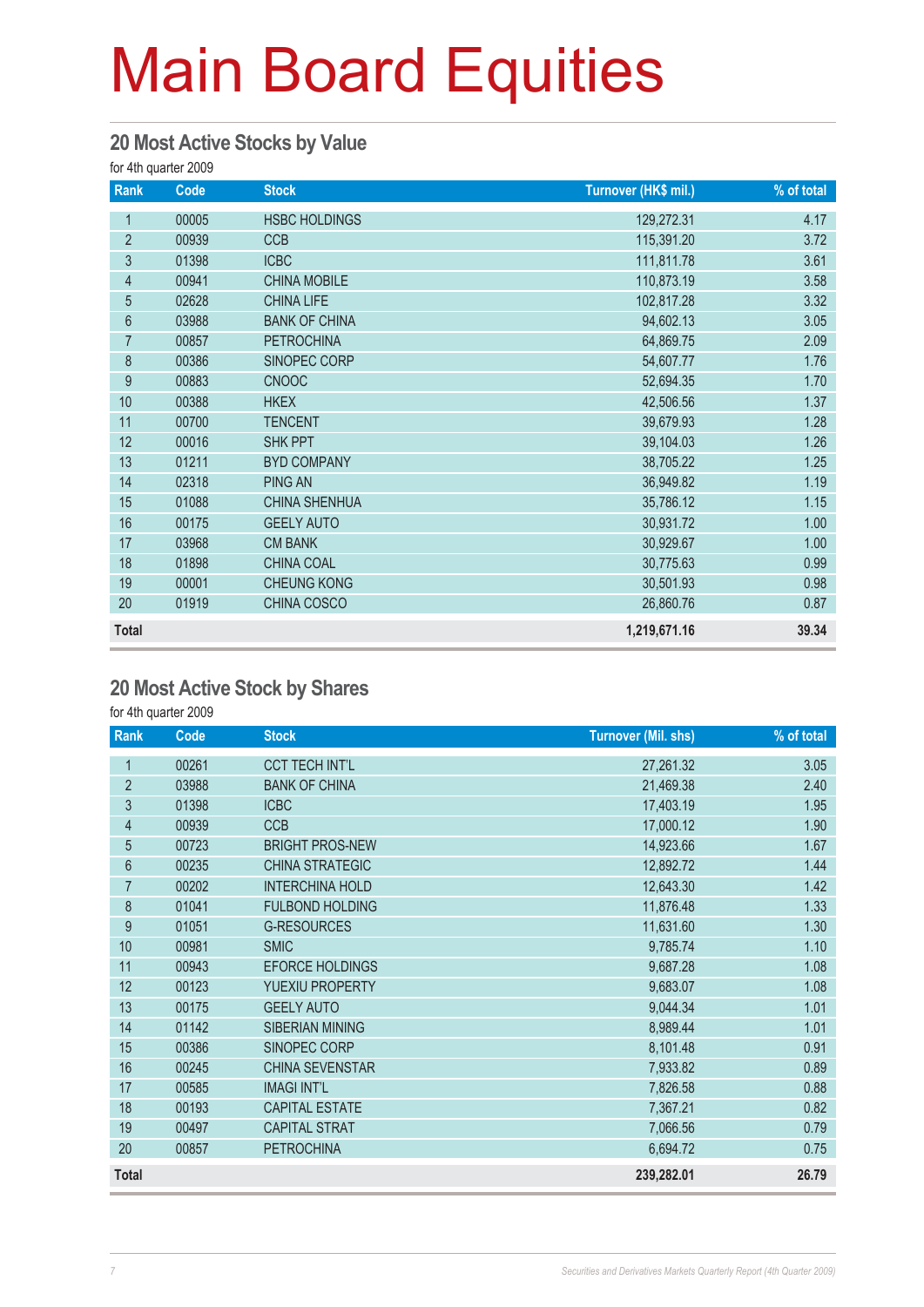**Market Capitalisation of listed companies for Main Board**

|      |    | HK\$ mil.     |
|------|----|---------------|
| 2008 | Q4 | 10,253,588.75 |
| 2009 | Q1 | 10,080,762.91 |
|      | Q2 | 14,074,574.48 |
|      | Q3 | 15,872,855.00 |
|      | Q4 | 17,769,271.41 |

**Market Capitalisation by Hang Seng Industry Classification System\* – Main Board** Quarter-end figures



Hang Seng Industry Classification System (HSICS) is provided by Hang Seng Indexes Company Limited.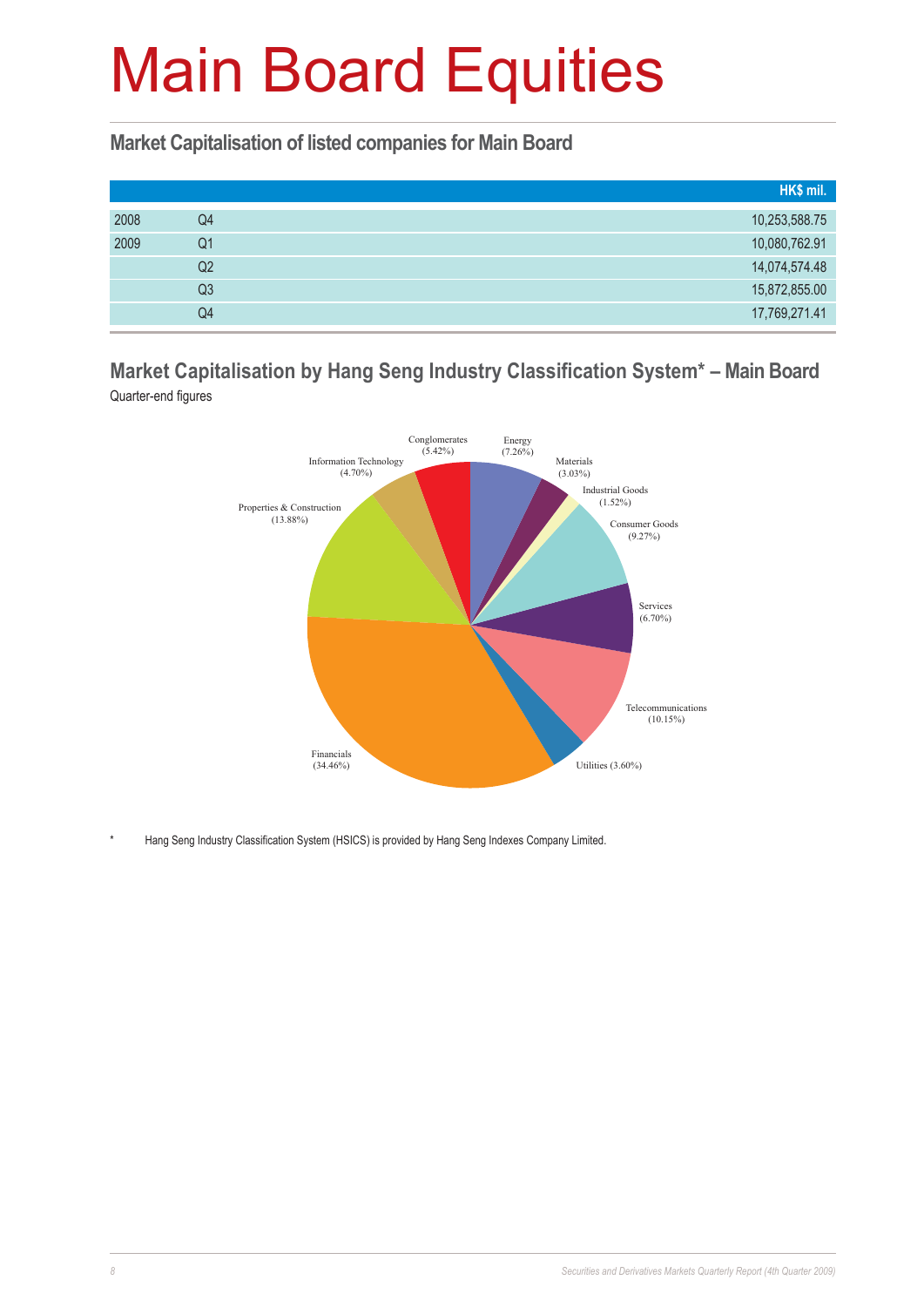#### **50 Leading Companies by Market Capitalisation**

as at the 4th quarter end 2009

| <b>Rank</b>         | <b>Code</b>    | <b>Company</b>                                                      | Market capitalisation (HK\$ mil.) | % of market total |
|---------------------|----------------|---------------------------------------------------------------------|-----------------------------------|-------------------|
| 1                   | 00005          | <b>HSBC Holdings plc</b>                                            | 1,556,218.26                      | 8.76              |
| $\overline{2}$      | 00939          | China Construction Bank Corporation - H Shares                      | 1,498,676.19                      | 8.43              |
| 3                   | 00941          | China Mobile Ltd.                                                   | 1,461,412.00                      | 8.22              |
| 4                   | 00883          | CNOOC Ltd.                                                          | 544,964.24                        | 3.07              |
| $\overline{5}$      | 01398          | Industrial and Commercial Bank of China Ltd. - H Shares             | 534,883.87                        | 3.01              |
| $6\,$               | 02888          | <b>Standard Chartered PLC</b>                                       | 394,051.54                        | 2.22              |
| $\overline{7}$      | 03988          | Bank of China Ltd. - H Shares                                       | 319,285.06                        | 1.80              |
| 8                   | 00700          | Tencent Holdings Ltd.                                               | 306,482.97                        | 1.72              |
| 9                   | 00016          | Sun Hung Kai Properties Ltd.                                        | 298,231.97                        | 1.68              |
| 10                  | 02628          | China Life Insurance Co. Ltd. - H Shares                            | 285,369.06                        | 1.61              |
| 11                  | 00762          | China Unicom (Hong Kong) Ltd.                                       | 242,218.31                        | 1.36              |
| 12                  | 00001          | Cheung Kong (Holdings) Ltd.                                         | 232,311.28                        | 1.31              |
| 13                  | 00013          | Hutchison Whampoa Ltd.                                              | 227,664.00                        | 1.28              |
| 14                  | 00011          | Hang Seng Bank Ltd.                                                 | 219,288.36                        | 1.23              |
| 15                  | 03328          | Bank of Communications Co., Ltd. - H Shares                         | 207,810.86                        | 1.17              |
| 16                  | 00857          | PetroChina Co. Ltd. - H Shares                                      | 196,641.75                        | 1.11              |
| 17                  | 02388          | BOC Hong Kong (Holdings) Ltd.                                       | 186,080.93                        | 1.05              |
| 18                  | 02318          | Ping An Insurance (Group) Co. of China Ltd. - H Shares              | 173,987.77                        | 0.98              |
| 19                  | 00066          | MTR Corporation Ltd.                                                | 153,504.43                        | 0.86              |
| 20                  | 00388          | Hong Kong Exchanges and Clearing Ltd.                               | 150,016.33                        | 0.84              |
| 21                  | 00019          | Swire Pacific Ltd.                                                  | 136,043.12                        | 0.77              |
| 22                  | 00688          | China Overseas Land & Investment Ltd.                               | 133,971.99                        | 0.75              |
| 23                  | 01088          | China Shenhua Energy Co. Ltd. - H Shares                            | 129,146.14                        | 0.73              |
| 24                  | 00003          | Hong Kong and China Gas Co. Ltd., The                               | 127,322.98                        | 0.72              |
| 25                  | 00101          | Hang Lung Properties Ltd.                                           | 126,904.89                        | 0.71              |
| 26                  | 00002          | CLP Holdings Ltd.                                                   | 126,202.22                        | 0.71              |
| 27                  | 00012          | Henderson Land Development Co. Ltd.                                 | 125,369.76                        | 0.71              |
| 28<br>29            | 00004          | Wharf (Holdings) Ltd., The                                          | 123,235.29                        | 0.69<br>0.69      |
| 30                  | 00494<br>00386 | Li & Fung Ltd.<br>China Petroleum & Chemical Corporation - H Shares | 121,762.40<br>115,953.17          | 0.65              |
| 31                  | 00322          | Tingyi (Cayman Islands) Holdings Corp.                              | 107,266.43                        | 0.60              |
| 32                  | 01688          | Alibaba.com Ltd.                                                    | 90,713.84                         | 0.51              |
| 33                  | 00006          | Hongkong Electric Holdings Ltd.                                     | 90,065.84                         | 0.51              |
| 34                  | 01109          | China Resources Land Ltd.                                           | 88,723.75                         | 0.50              |
| 35                  | 00998          | China CITIC Bank Corporation Ltd. - H Shares                        | 82,223.95                         | 0.46              |
| 36                  | 01880          | Belle International Holdings Ltd.                                   | 76,414.15                         | 0.43              |
| 37                  | 00267          | CITIC Pacific Ltd.                                                  | 76,257.58                         | 0.43              |
| 38                  | 01928          | Sands China Ltd.                                                    | 76,132.80                         | 0.43              |
| 39                  | 00083          | Sino Land Co. Ltd.                                                  | 73,825.89                         | 0.42              |
| 40                  | 00836          | China Resources Power Holdings Co. Ltd.                             | 72,289.01                         | 0.41              |
| 41                  | 00151          | Want Want China Holdings Ltd.                                       | 71,854.51                         | 0.40              |
| 42                  | 03968          | China Merchants Bank Co., Ltd. - H Shares                           | 70,423.21                         | 0.40              |
| 43                  | 01044          | Hengan International Group Co. Ltd.                                 | 70,232.47                         | 0.40              |
| 44                  | 00291          | China Resources Enterprise, Ltd.                                    | 67,913.79                         | 0.38              |
| 45                  | 02601          | China Pacific Insurance (Group) Co., Ltd. - H Shares                | 67,504.14                         | 0.38              |
| 46                  | 01038          | Cheung Kong Infrastructure Holdings Ltd.                            | 66,611.90                         | 0.37              |
| 47                  | 00330          | Esprit Holdings Ltd.                                                | 64,559.52                         | 0.36              |
| 48                  | 03333          | Evergrande Real Estate Group Ltd.                                   | 64,350.00                         | 0.36              |
| 49                  | 02038          | Foxconn International Holdings Ltd.                                 | 64,040.99                         | 0.36              |
| 50                  | 00392          | Beijing Enterprises Holdings Ltd.                                   | 63,977.12                         | 0.36              |
| <b>Total</b>        |                |                                                                     | 11,960,392.04                     | 67.31             |
| <b>Market Total</b> |                |                                                                     | 17,769,271.41                     | 100.00            |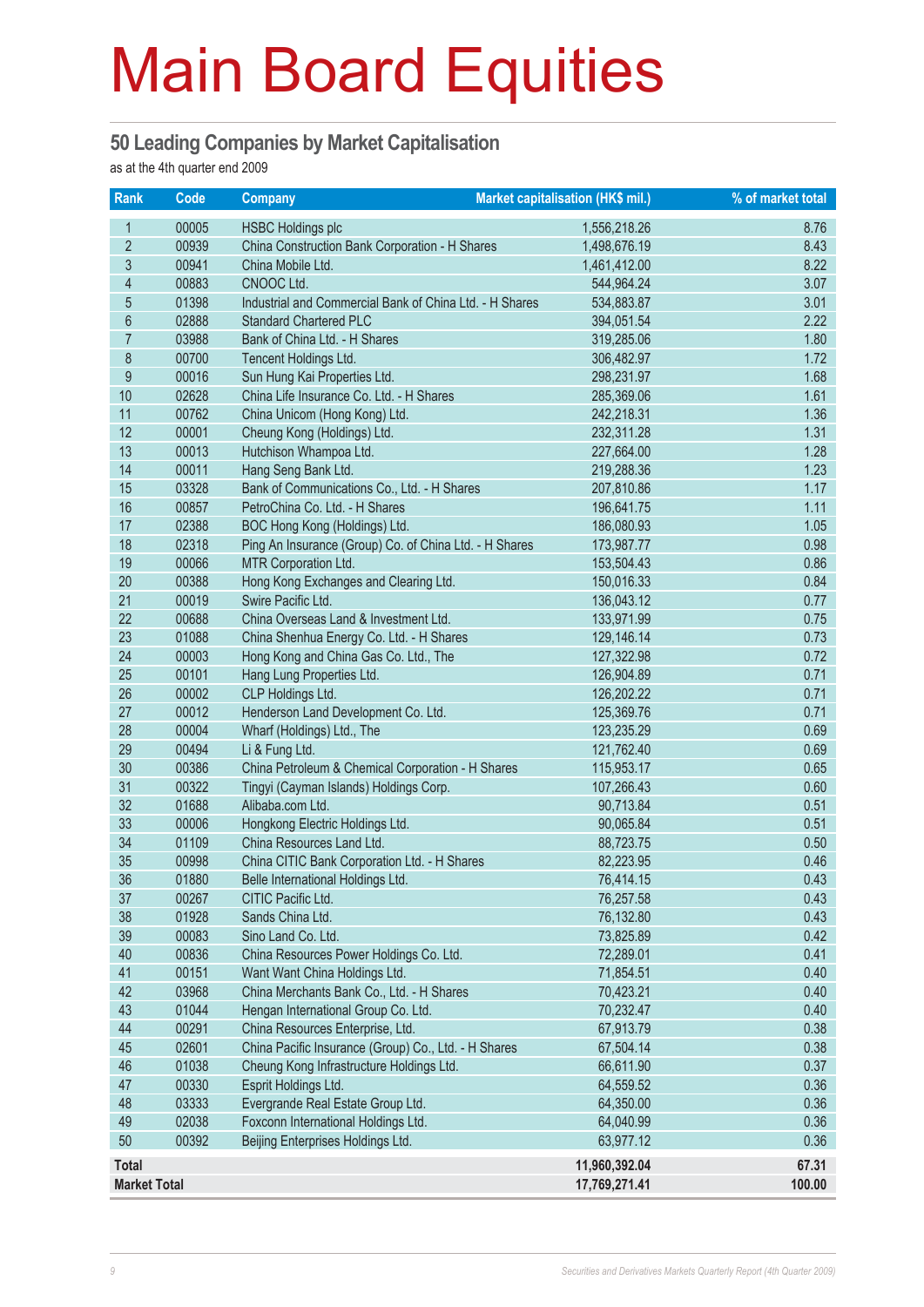#### **Short Selling (value)**

|      |    | Short selling turnover (HK\$ mil.) | Equity turnover (HK\$ mil.) * | % of equity total |
|------|----|------------------------------------|-------------------------------|-------------------|
| 2008 | Q4 | 207,081.01                         | 2,326,710.98                  | 8.90              |
| 2009 | Q1 | 193,237.79                         | 1,906,905.94                  | 10.13             |
|      | Q2 | 210,086.20                         | 3,367,168.10                  | 6.24              |
|      | Q3 | 234,578.14                         | 3,239,927.90                  | 7.24              |
|      | Q4 | 216,473.14                         | 3,125,947.48                  | 6.93              |

include Main Board and GEM figures

#### **Short Selling (share)**

|      |    | <b>Short selling turnover (Mil. shs)</b> | Equity turnover (Mil. shs) * | % of equity total |
|------|----|------------------------------------------|------------------------------|-------------------|
| 2008 | Q4 | 26,217.91                                | 628,043.79                   | 4.17              |
| 2009 | Q1 | 23,846.47                                | 618,173.72                   | 3.86              |
|      | Q2 | 22,870.86                                | 1,305,366.29                 | 1.75              |
|      | Q3 | 20,969.48                                | 1,012,187.21                 | 2.07              |
|      | Q4 | 19,660.11                                | 965,635.67                   | 2.04              |

include Main Board and GEM figures

#### **New Listing Companies Statistics**

|      |                | No. of newly<br>listed companies | No. of companies<br>transferred from GEM* | <b>Funds raised</b><br>(HK\$ mil.) $#$ |
|------|----------------|----------------------------------|-------------------------------------------|----------------------------------------|
| 2008 | Q4             | 5                                | 6                                         | 3,645.19                               |
| 2009 | Q <sub>1</sub> |                                  | 0                                         | 1,561.65                               |
|      | Q <sub>2</sub> |                                  | 4                                         | 16,085.94                              |
|      | Q <sub>3</sub> | 13                               | $\Omega$                                  | 45,370.96                              |
|      | Q4             | 37                               |                                           | 180,994.95                             |

Included only the transfers of listing from GEM to Main Board pursuant to the revised Rule 9.24 of GEM Listing Rules and to the new Chapter 9A of the Main Board Listing Rules effective from 1 July 2008

# All funds raised are attributed to the initial public offers of newly listed companies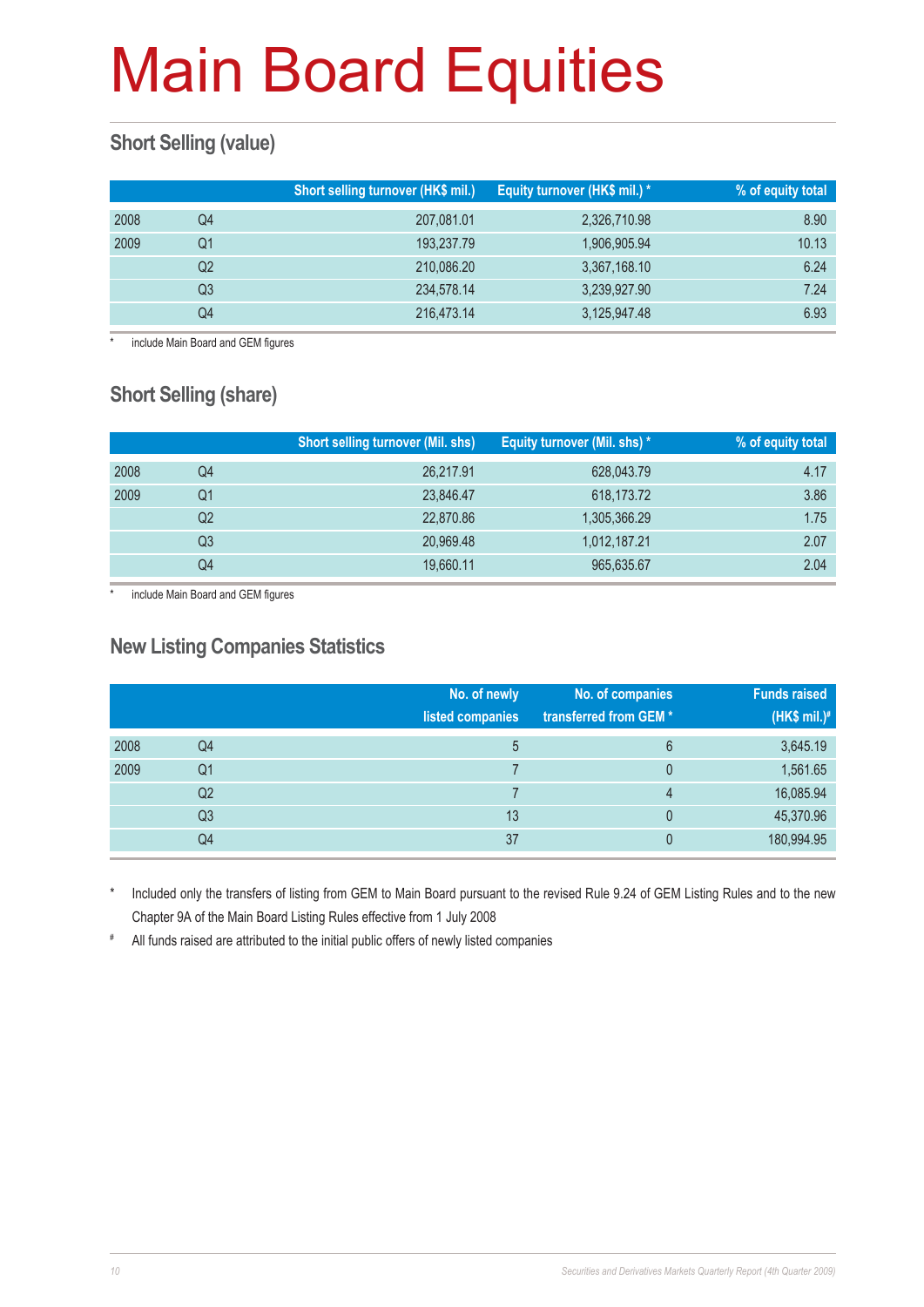#### **Newly Listed Companies**

| Code  | <b>Company name</b>                                    |            |                | Listing date No. of issued shares Funds raised (HK\$ mil.) |
|-------|--------------------------------------------------------|------------|----------------|------------------------------------------------------------|
| 00845 | Glorious Property Holdings Ltd.                        | 2009/10/02 | 7,790,645,623  | 10,544.56                                                  |
| 01313 | China Resources Cement Holdings Ltd.                   | 2009/10/06 | 6,519,255,462  | 6,776.13                                                   |
| 01717 | Ausnutria Dairy Corporation Ltd.                       | 2009/10/08 | 1,045,000,000  | 1,380.00                                                   |
| 00893 | China Vanadium Titano-Magnetite Mining Co. Ltd.        | 2009/10/08 | 2,075,000,000  | 2,369.92                                                   |
| 02168 | Yingde Gases Group Co. Ltd.                            | 2009/10/08 | 1,809,232,500  | 3,641.10                                                   |
| 01128 | Wynn Macau, Ltd.                                       | 2009/10/09 | 5,187,500,000  | 14,490.00                                                  |
| 00829 | Shenguan Holdings (Group) Ltd.                         | 2009/10/13 | 1,660,000,000  | 1,426.00                                                   |
| 01238 | Powerlong Real Estate Holdings Ltd.                    | 2009/10/14 | 4,087,448,000  | 2,990.48                                                   |
| 00712 | Comtec Solar Systems Group Ltd.                        | 2009/10/30 | 1,031,738,000  | 591.65                                                     |
| 01628 | Yuzhou Properties Co. Ltd.                             | 2009/11/02 | 2,400,000,000  | 1,620.00                                                   |
| 00891 | Trinity Ltd.                                           | 2009/11/03 | 1,574,254,883  | 857.55                                                     |
| 03333 | Evergrande Real Estate Group Ltd.                      | 2009/11/05 | 15,000,000,000 | 6,500.11                                                   |
| 01318 | Greens Holdings Ltd.                                   | 2009/11/06 | 1,245,000,000  | 558.90                                                     |
| 00591 | China High Precision Automation Group Ltd.             | 2009/11/13 | 1,037,500,000  | 1,150.00                                                   |
| 00846 | Mingfa Group (International) Co. Ltd.                  | 2009/11/13 | 6,000,000,000  | 2,151.00                                                   |
| 00906 | CPMC Holdings Ltd.                                     | 2009/11/16 | 830,000,000    | 1,239.70                                                   |
| 00389 | China Tontine Wines Group Ltd.                         | 2009/11/19 | 1,717,934,000  | 595.07                                                     |
| 00960 | Longfor Properties Co. Ltd.                            | 2009/11/19 | 5,150,000,000  | 8,130.50                                                   |
| 01777 | Fantasia Holdings Group Co., Ltd.                      | 2009/11/25 | 4,873,888,750  | 3,214.77                                                   |
| 00631 | Sany Heavy Equipment International Holdings Co. Ltd.   | 2009/11/25 | 2,075,000,000  | 2,760.00                                                   |
| 00073 | Asian Citrus Holdings Ltd.                             | 2009/11/26 | 781,440,094    |                                                            |
| 01988 | China Minsheng Banking Corp., Ltd. - H Shares          | 2009/11/26 | 3,439,275,500  | 31,228.62                                                  |
| 01928 | Sands China Ltd.                                       | 2009/11/30 | 8,047,865,084  | 19,410.60                                                  |
| 00930 | China Forestry Holdings Co., Ltd.                      | 2009/12/03 | 3,060,452,000  | 1,677.64                                                   |
| 00465 | Futong Technology Development Holdings Ltd.            | 2009/12/04 | 311,250,000    | 140.59                                                     |
| 01866 | China XLX Fertiliser Ltd.                              | 2009/12/08 | 1,000,000,000  |                                                            |
| 01638 | Kaisa Group Holdings Ltd.                              | 2009/12/09 | 5,000,000,000  | 3,450.00                                                   |
| 00916 | China Longyuan Power Group Corporation Ltd. - H Shares | 2009/12/10 | 2,710,719,000  | 20,108.60                                                  |
| 00331 | PCD Stores (Group) Ltd.                                | 2009/12/15 | 4,225,000,000  | 3,363.75                                                   |
| 00947 | MOBI Development Co., Ltd.                             | 2009/12/17 | 720,500,995    | 655.58                                                     |
| 01006 | China Corn Oil Co. Ltd.                                | 2009/12/18 | 526,250,000    | 722.49                                                     |
| 01080 | Shengli Oil & Gas Pipe Holdings Ltd.                   | 2009/12/18 | 2,400,000,000  | 1,584.00                                                   |
| 02601 | China Pacific Insurance (Group) Co., Ltd. - H Shares   | 2009/12/23 | 2,184,600,000  | 24,116.40                                                  |
| 01823 | HUAYU Expressway Group Ltd.                            | 2009/12/23 | 400,000,000    | 128.00                                                     |
| 00946 | Hontex International Holdings Co. Ltd.                 | 2009/12/24 | 2,000,000,000  | 1,075.00                                                   |
| 00837 | Carpenter Tan Holdings Ltd.                            | 2009/12/29 | 250,000,000    | 161.25                                                     |
| 00955 | Schramm Holding AG                                     | 2009/12/29 | 19,905,000     | 185.00                                                     |
| Total |                                                        |            |                | 180,994.95                                                 |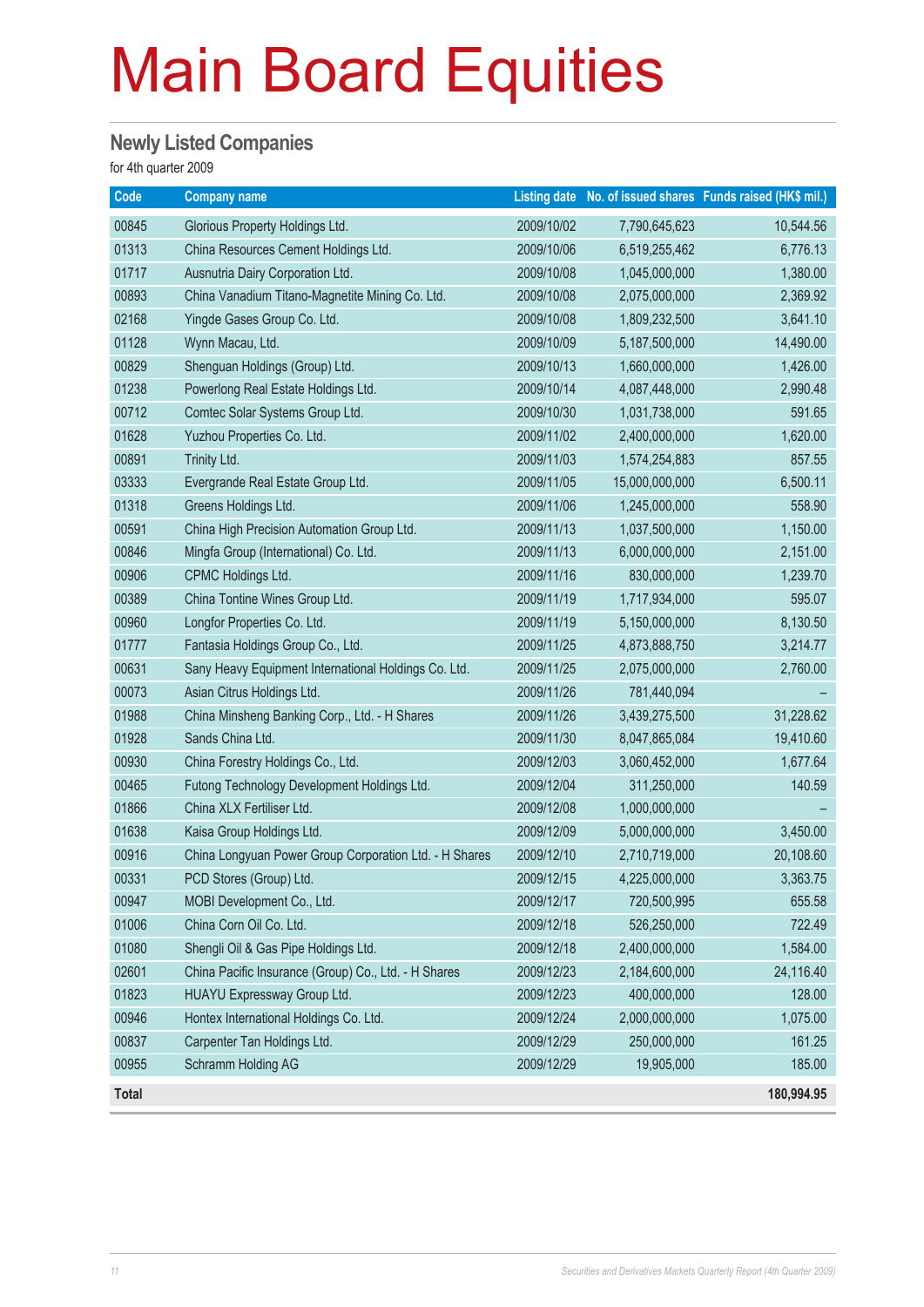#### **Withrawal of Listed Companies**

for 4th quarter 2009

| Code  | <b>Company name</b>                           | Last trading date | <b>Delisted date</b> |
|-------|-----------------------------------------------|-------------------|----------------------|
| 01389 | Ming An (Holdings) Co. Ltd., The              | 2009/10/21        | 2009/11/03           |
| 00409 | Stone Group Holdings Ltd.                     | 2009/10/06        | 2009/11/09           |
| 02633 | Nam Tai Electronic & Electrical Products Ltd. | 2009/07/22        | 2009/11/13           |
| 01862 | Sino Gold Mining Ltd.                         | 2009/12/04        | 2009/12/16           |
| 00416 | <b>GST Holdings Ltd.</b>                      | 2009/08/21        | 2009/12/18           |
| 00140 | Sanyuan Group Ltd.                            | 2004/05/12        | 2009/12/24           |

#### **Company Name Changes**

| Code  | Old name                                           | New name                                        | <b>Effective date</b> | <b>Adoption date</b> |
|-------|----------------------------------------------------|-------------------------------------------------|-----------------------|----------------------|
| 00351 | China Sciences Conservational Power Ltd.           | Asia Energy Logistics Group Ltd.                | 2009/10/06            | 2009/10/14           |
| 03389 | Xinyu Hengdeli Holdings Ltd.                       | Hengdeli Holdings Ltd.                          | 2009/09/11            | 2009/10/22           |
| 01060 | Shanghai Allied Cement Ltd.                        | ChinaVision Media Group Ltd.                    | 2009/10/14            | 2009/10/23           |
| 00925 | Peaktop International Holdings Ltd.                | Beijing Properties (Holdings) Ltd.              | 2009/09/21            | 2009/10/29           |
| 00346 | Sino Union Petroleum & Chemical International Ltd. | Sino Union Energy Investment Group Ltd.         | 2009/09/01            | 2009/11/03           |
| 00021 | Beauforte Investors Corporation Ltd.               | Waytung Global Group Ltd.                       | 2009/11/09            | 2009/11/17           |
| 02349 | China Botanic Development Holdings Ltd.            | China Water Property Group Ltd.                 | 2009/09/30            | 2009/11/17           |
| 00395 | China Zirconium Ltd.                               | Sino Dragon New Energy Holdings Ltd.            | 2009/10/12            | 2009/11/18           |
| 00164 | Premium Land Ltd.                                  | China Gamma Group Ltd.                          | 2009/10/19            | 2009/11/18           |
| 01176 | Nam Fong International Holdings Ltd.               | Zhuguang Holdings Group Co. Ltd.                | 2009/10/28            | 2009/11/27           |
| 00678 | Star Cruises Ltd.                                  | Genting Hong Kong Ltd.                          | 2009/10/21            | 2009/11/30           |
| 00462 | China Jin Hui Mining Corporation Ltd.              | Natural Dairy (NZ) Holdings Ltd.                | 2009/10/14            | 2009/12/08           |
| 01130 | Benefun International Holdings Ltd.                | China Environmental Resources Group Ltd.        | 2009/10/12            | 2009/12/17           |
| 00288 | Berjaya Holdings (HK) Ltd.                         | Cosway Corporation Ltd.                         | 2009/12/11            | 2009/12/18           |
| 00123 | Guangzhou Investment Co. Ltd.                      | Yuexiu Property Co. Ltd.                        | 2009/12/16            | 2009/12/22           |
| 00566 | RBI Holdings Ltd.                                  | Apollo Solar Energy Technology Holdings Ltd.    | 2009/11/25            | 2009/12/22           |
| 00766 | Sino Prosper Holdings Ltd.                         | Sino Prosper State Gold Resources Holdings Ltd. | 2009/12/08            | 2009/12/28           |
| 00651 | Wonson International Holdings Ltd.                 | China Ocean Shipbuilding Industry Group Ltd.    | 2009/11/05            | 2009/12/30           |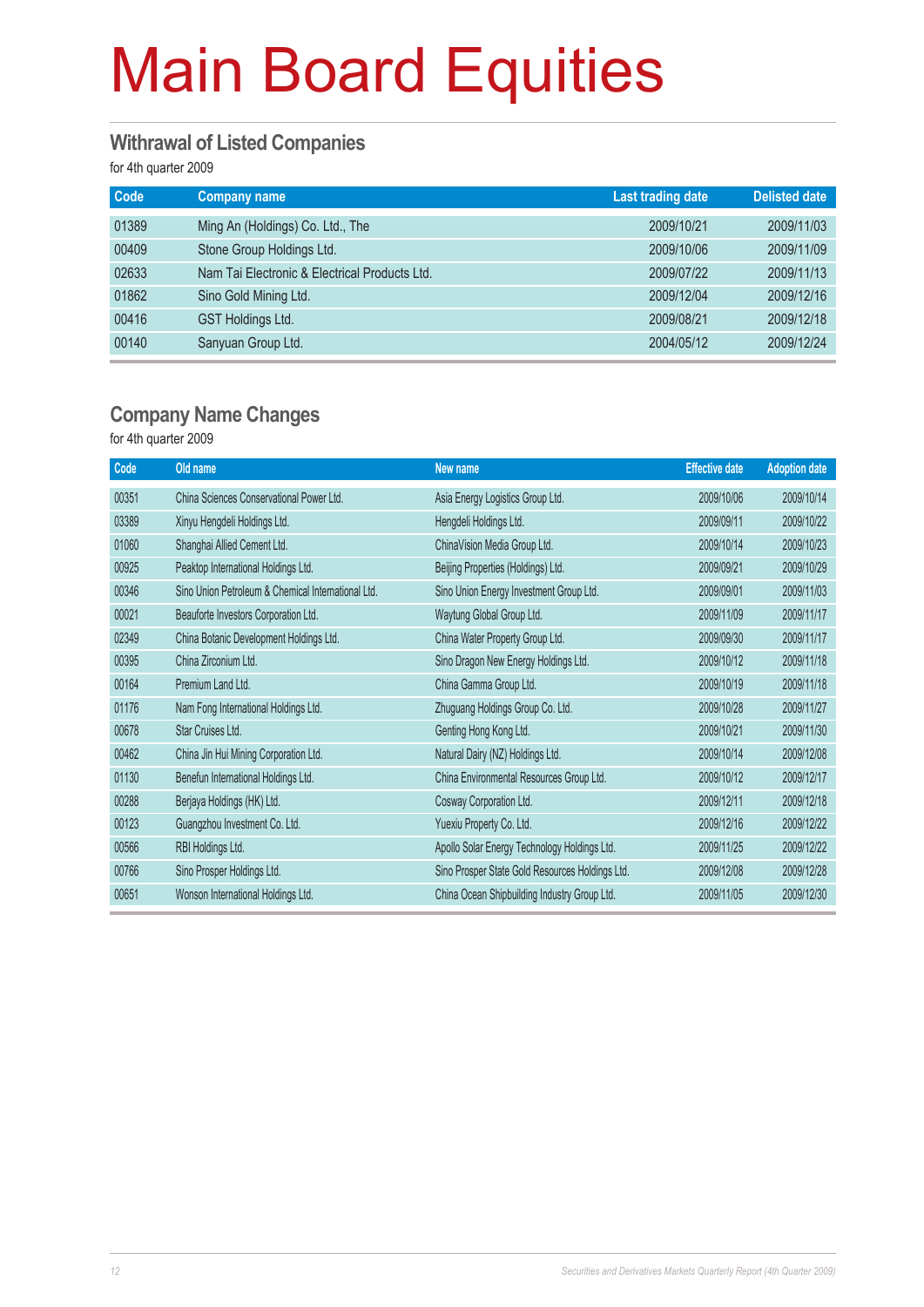#### **Bonus Issues / Bonus Warrants**

for 4th quarter 2009

| Code  | Company                                     | <b>Particulars</b> | Ex-date    |
|-------|---------------------------------------------|--------------------|------------|
| 02342 | Comba Telecom Systems Holdings Ltd.         | 1 for 10           | 2009/10/06 |
| 00164 | China Gamma Group Ltd.                      | $4$ for 1          | 2009/10/12 |
| 00505 | Xingye Copper International Group Ltd.      | 1 2011 wt for 10   | 2009/10/19 |
| 00190 | HKC (Holdings) Ltd.                         | 1 for 10           | 2009/10/27 |
| 00091 | New Smart Energy Group Ltd.                 | 1 2010 wt for 5    | 2009/11/02 |
| 00131 | Cheuk Nang (Holdings) Ltd.                  | 1 2010 wt for 10   | 2009/11/05 |
| 00812 | Tanrich Financial Holdings Ltd.             | 1 for $1$          | 2009/11/06 |
| 01177 | Sino Biopharmaceutical Ltd.                 | 1 for 2            | 2009/12/04 |
| 00197 | Heng Tai Consumables Group Ltd.             | 1 for 20           | 2009/12/16 |
| 00211 | Styland Holdings Ltd.                       | 1 for 10           | 2009/12/23 |
| 00438 | IRICO Group Electronics Co. Ltd. - H Shares | 1 for 10           | 2009/12/28 |

#### **Share Split / Consolidation**

| Code  | <b>Company</b>                                          | <b>Particulars</b>      | <b>Effective date</b> |
|-------|---------------------------------------------------------|-------------------------|-----------------------|
| 00370 | China Best Group Holding Ltd.                           | Consolidation 5 into 1  | 2009/10/07            |
| 00616 | Easyknit Enterprises Holdings Ltd.                      | Consolidation 10 into 1 | 2009/10/14            |
| 00705 | CVM Minerals Ltd.                                       | Split 1 into 4          | 2009/10/19            |
| 01228 | Superb Summit International Timber Co. Ltd.             | Consolidation 10 into 1 | 2009/10/23            |
| 00566 | Apollo Solar Energy Technology Holdings Ltd.            | Split 1 into 4          | 2009/11/05            |
| 00395 | Sino Dragon New Energy Holdings Ltd.                    | Split 1 into 20         | 2009/11/09            |
| 01132 | Orange Sky Golden Harvest Entertainment (Holdings) Ltd. | Split 1 into 10         | 2009/11/12            |
| 00544 | Daido Group Ltd.                                        | Consolidation 5 into 1  | 2009/11/24            |
| 00723 | Bright Prosperous Holdings Ltd.                         | Consolidation 16 into 3 | 2009/11/30            |
| 00295 | Kong Sun Holdings Ltd.                                  | Consolidation 20 into 1 | 2009/12/10            |
| 02314 | Lee & Man Paper Manufacturing Ltd.                      | Split 1 into 4          | 2009/12/21            |
| 00391 | Mei Ah Entertainment Group Ltd.                         | Split 1 into 5          | 2009/12/22            |
| 00885 | Forefront Group Ltd.                                    | Consolidation 5 into 1  | 2009/12/23            |
| 00990 | Theme International Holdings Ltd.                       | Split 1 into 4          | 2009/12/30            |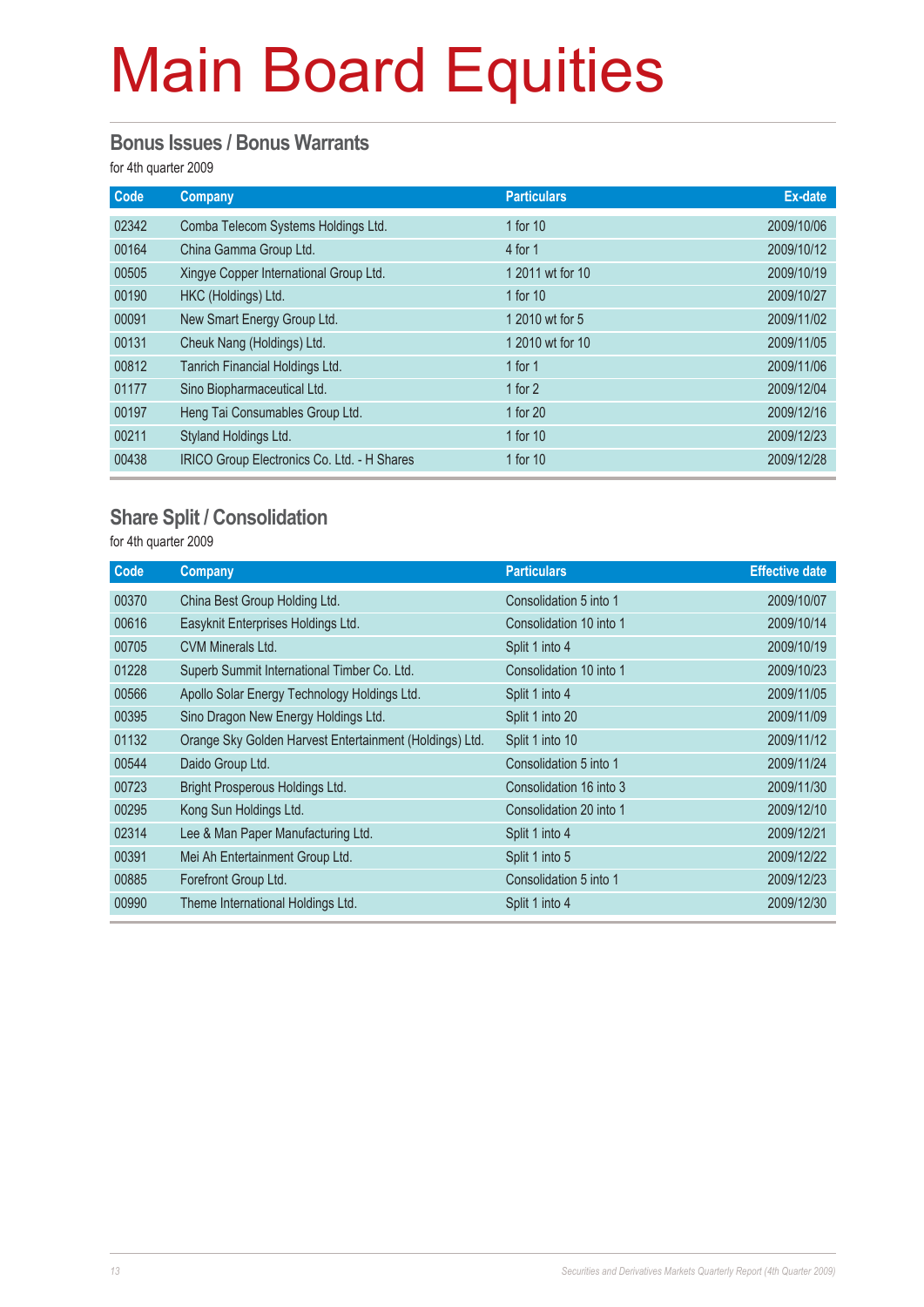#### **Rights Issues & Open Offers**

| <b>Month</b> | Code  | <b>Company</b>                             | <b>Ratio</b>                    | Funds raised (HK\$ mil.) |
|--------------|-------|--------------------------------------------|---------------------------------|--------------------------|
| Oct          | 02349 | China Water Property Group Ltd.            | Open offer 5 for 1 @\$0.05      | 288.85                   |
|              | 02309 | Grandtop International Holdings Ltd.       | Open offer 8 for 5 @\$0.40      | 784.68                   |
|              | 00657 | G-Vision International (Holdings) Ltd.     | Open offer 3 for 1 @\$0.10      | 145.46                   |
|              | 00616 | Easyknit Enterprises Holdings Ltd.         | Rts 4 for 1 @\$0.38             | 111.61                   |
|              |       |                                            | (after consolidation 10 into 1) |                          |
| Nov          | 00917 | New World China Land Ltd.                  | Rts 1 for 2 @\$2.55             | 4,892.39                 |
|              | 00530 | Goldin Financial Holdings Ltd.             | Rts 5 for 2 @\$1.07             | 2,537.57                 |
|              | 00142 | First Pacific Co. Ltd.                     | Rts 1 for 5 @\$3.40             | 2,187.52                 |
|              | 00578 | Dynamic Energy Holdings Ltd.               | Open offer 1 for 2 @\$0.20      | 141.21                   |
| <b>Dec</b>   | 01003 | 21 Holdings Ltd.                           | Rts 4 for 1 @\$0.10             | 144.55                   |
|              | 00419 | Media China Corporation Ltd.               | Open offer 3 for 8 @\$0.048     | 336.56                   |
|              | 00559 | Hua Yi Copper Holdings Ltd.                | Open offer 2 for 1 @\$0.15      | 195.19                   |
|              | 00929 | IPE Group Ltd.                             | Open offer 1 for 4 @\$0.36      | 65.95                    |
|              | 00369 | USI Holdings Ltd.                          | Rts 1 for 3 @\$1.70             | 560.68                   |
|              | 00063 | Winfoong International Ltd.                | Rts 1 for 10 @\$0.07            | 16.75                    |
|              | 01195 | Sinotronics Holdings Ltd.                  | Open offer 1 for 2 @\$0.18      | 50.31                    |
|              | 00621 | Wing Hing International (Holdings) Ltd.    | Open offer 2 for 5 @\$1.80      | 83.28                    |
|              | 02618 | TCL Communication Technology Holdings Ltd. | Rts 1 for 2 @\$1.00             | 357.81                   |
| <b>Total</b> |       |                                            |                                 | 12,900.37                |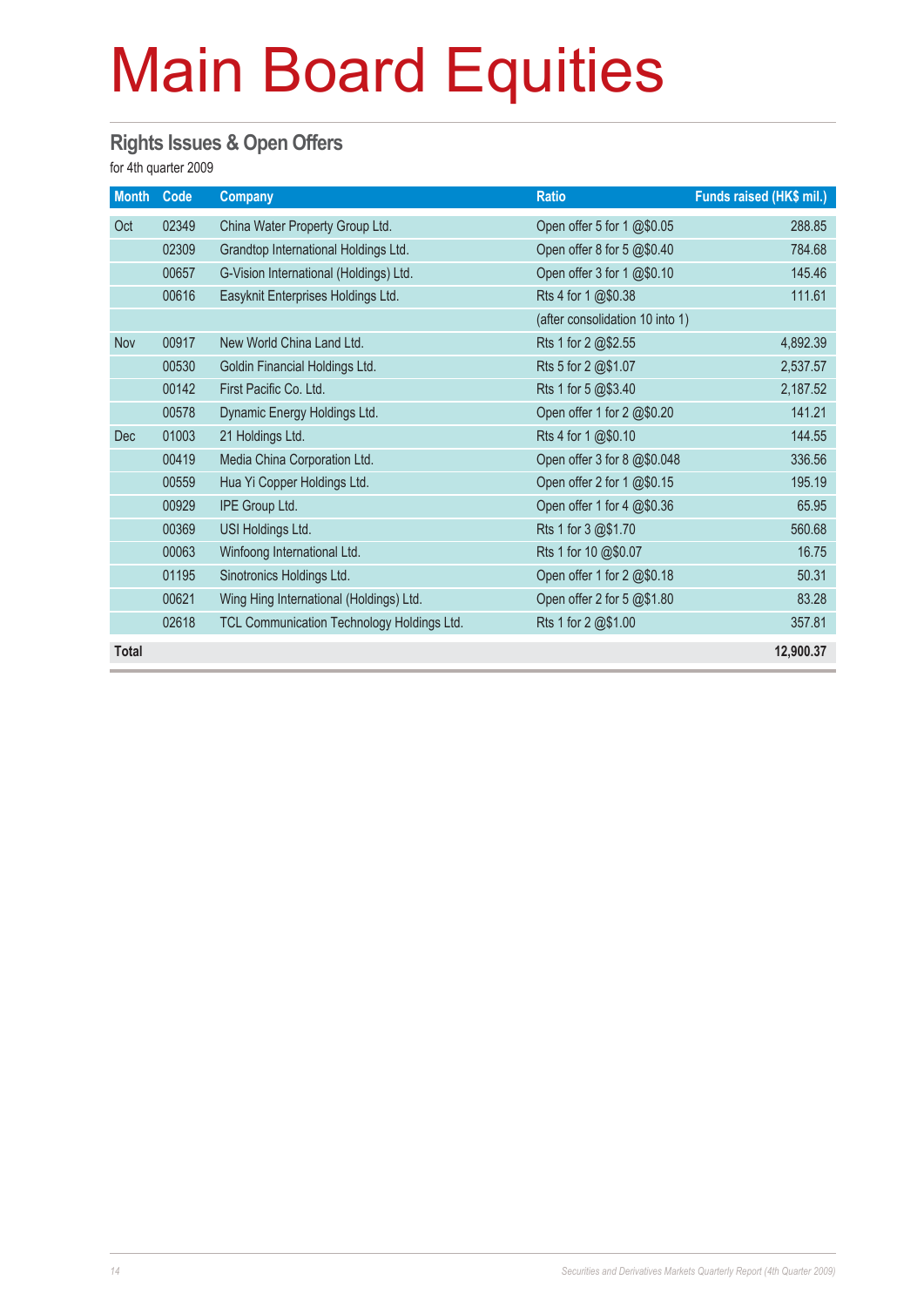#### **Placing\***

|              |       |                        | No. of new    | <b>Placing price</b> | <b>Funds raised</b> |
|--------------|-------|------------------------|---------------|----------------------|---------------------|
| <b>Month</b> | Code  | <b>Company</b>         | shares placed | (HK\$)               | (HK\$ mil.)         |
| 2009         |       |                        |               |                      |                     |
| Sep**        | 01003 | 21 HOLDINGS            | 43,500,000    | 0.420                | 18.27               |
|              | 00064 | <b>GET NICE</b>        | 109,000,000   | 0.550                | 59.95               |
| Oct          | 01163 | <b>BRIGHT INT'L GP</b> | 100,000,000   | 0.630                | 63.00               |
|              | 00723 | <b>BRIGHT PROSPER</b>  | 917,640,000   | 0.081                | 74.33               |
|              | 00024 | <b>BURWILL</b>         | 310,000,000   | 0.350                | 108.50              |
|              | 00257 | CHINA EB INT'L         | 480,000,000   | 3.030                | 1,454.40            |
|              | 00228 | <b>CHINA ENERGY</b>    | 604,780,000   | 0.390                | 235.86              |
|              | 00762 | <b>CHINA UNICOM</b>    | 693,912,264   | 11.170               | 7,751.00            |
|              | 00943 | EFORCE HOLDINGS        | 520,000,000   | 0.086                | 44.72               |
|              | 00689 | EPI (HOLDINGS)         | 820,000,000   | 0.225                | 184.50              |
|              | 00279 | <b>FREEMAN CORP</b>    | 39,000,000    | 0.600                | 23.40               |
|              | 00412 | <b>HERITAGE INT'L</b>  | 61,350,000    | 0.440                | 26.99               |
|              | 00360 | <b>NEW FOCUS AUTO</b>  | 90,000,000    | 1.680                | 151.20              |
|              | 00119 | POLY HK INV            | 60,000,000    | 6.810                | 408.60              |
|              | 00119 | POLY HK INV            | 380,000,000   | 8.100                | 3,078.00            |
|              | 00802 | <b>RCG</b>             | 20,000,000    | 9.690                | 193.80              |
|              | 00246 | <b>REALGOLD MINING</b> | 105,000,000   | 9.600                | 1,008.00            |
|              | 00766 | SINO PROSPER SG        | 342,270,000   | 0.250                | 85.57               |
|              | 01168 | <b>SINOLINK HOLD</b>   | 290,106,000   | 1.870                | 542.50              |
|              | 00198 | <b>SMI CORP</b>        | 269,000,000   | 0.265                | 71.29               |
|              | 00819 | <b>TIANNENG POWER</b>  | 80,000,000    | 3.500                | 280.00              |
|              | 00922 | <b>VISION TECH</b>     | 300,000,000   | 0.530                | 159.00              |
|              | 00082 | <b>VODONE</b>          | 92,000,000    | 1.430                | 131.56              |
|              | 00621 | WING HING INT'L        | 12,000,000    | 1.780                | 21.36               |
|              | 00720 | <b>WO KEE HONG</b>     | 150,000,000   | 0.280                | 42.00               |
|              | 02379 | <b>ZHONGTIAN INT'L</b> | 20,000,000    | 0.670                | 13.40               |
| Nov          | 00899 | <b>ASIA RESOURCES</b>  | 88,000,000    | 0.260                | 22.88               |
|              | 00595 | AV CONCEPT HOLD        | 45,836,000    | 0.681                | 31.21               |
|              | 01194 | C PRECIOUSMETAL        | 150,000,000   | 0.600                | 90.00               |
|              | 00841 | <b>CASSAVA RES</b>     | 60,000,000    | 1.880                | 112.80              |
|              | 01185 | <b>CHINA ENERGINE</b>  | 345,000,000   | 0.800                | 276.00              |
|              | 00009 | <b>CHINA MANDARIN</b>  | 435,580,000   | 0.145                | 63.16               |
|              | 00412 | <b>HERITAGE INT'L</b>  | 300,000,000   | 0.440                | 132.00              |
|              | 02882 | <b>HKRH</b>            | 80,000,000    | 1.630                | 130.40              |
|              | 00007 | <b>KARL THOMSON</b>    | 43,282,000    | 0.830                | 35.92               |
|              | 00381 | KIU HUNG ENERGY        | 100,000,000   | 0.281                | 28.10               |
|              | 00381 | KIU HUNG ENERGY        | 100,000,000   | 0.360                | 36.00               |
|              | 00945 | <b>MANULIFE</b>        | 131,600,000   | 139.646              | 18,377.44           |
|              | 02689 | <b>ND PAPER</b>        | 264,285,000   | 10.850               | 2,867.49            |
|              | 00862 | <b>NW MOBILE</b>       | 19,578,000    | 3.000                | 58.73               |
|              | 03366 | OCT (ASIA)             | 57,000,000    | 2.800                | 159.60              |
|              | 01132 | ORANGE SKY G H         | 366,000,000   | 0.539                | 197.27              |
|              | 00901 | RADFORD CAPITAL        | 195,701,457   | 0.100                | 19.57               |
|              | 00716 | SINGAMAS CONT          | 300,000,000   | 1.260                | 378.00              |
|              | 01166 | SOLARTECH INT'L        | 400,000,000   | 0.135                | 54.00               |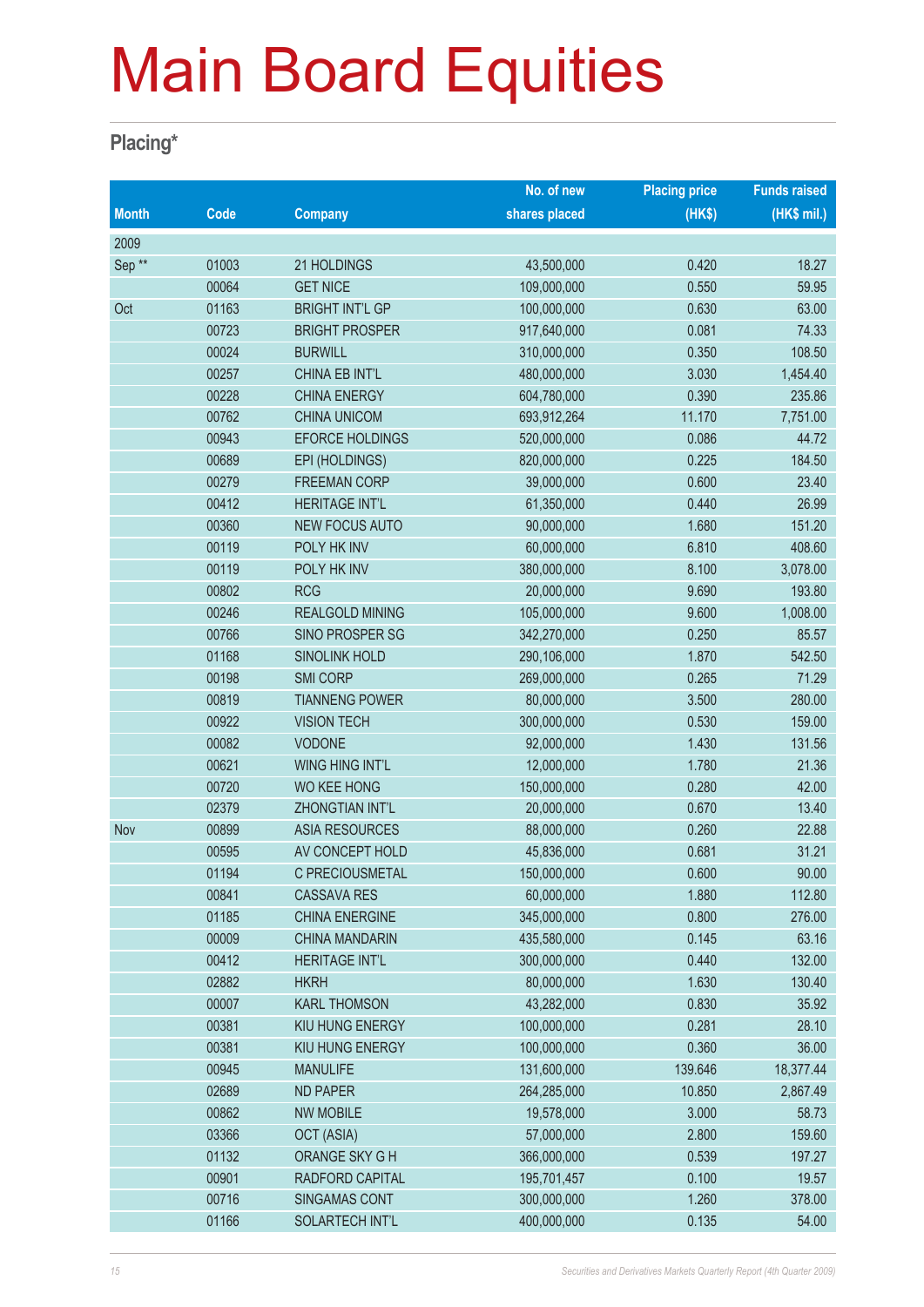|              |       |                        | No. of new    | <b>Placing price</b> | <b>Funds raised</b> |
|--------------|-------|------------------------|---------------|----------------------|---------------------|
| <b>Month</b> | Code  | <b>Company</b>         | shares placed | (HK\$)               | (HK\$ mil.)         |
|              | 01228 | <b>SUPERB SUMMIT</b>   | 130,000,000   | 0.215                | 27.95               |
|              | 01222 | <b>WANG ON GROUP</b>   | 453,000,000   | 0.140                | 63.42               |
|              | 02349 | <b>WATER PROPERTY</b>  | 207,580,000   | 0.142                | 29.48               |
|              | 00909 | <b>ZHONGDA INT'L</b>   | 105,000,000   | 0.713                | 74.87               |
|              | 02371 | <b>ZZNODE TECH</b>     | 35,000,000    | 1.400                | 49.00               |
| Dec          | 00789 | <b>ARTINI</b>          | 70,000,000    | 0.780                | 54.60               |
|              | 00039 | <b>BIO-DYNAMIC</b>     | 36,000,000    | 0.430                | 15.48               |
|              | 01194 | C PRECIOUSMETAL        | 54,000,000    | 0.650                | 35.10               |
|              | 00661 | <b>CDAYENONFER</b>     | 439,516,000   | 0.640                | 281.29              |
|              | 00670 | <b>CHINA EAST AIR</b>  | 490,000,000   | 1.560                | 764.40              |
|              | 00764 | <b>CHINA STAR INV</b>  | 56,000,000    | 0.500                | 28.00               |
|              | 00135 | CNPC(HONG KONG)        | 450,000,000   | 8.270                | 3,721.50            |
|              | 00707 | <b>CO-PROSPERITY</b>   | 96,500,000    | 0.402                | 38.79               |
|              | 01188 | FE GOLDEN RES          | 200,000,000   | 0.265                | 53.00               |
|              | 03800 | <b>GCL-POLY ENERGY</b> | 3,108,163,054 | 1.790                | 5,563.61            |
|              | 00527 | <b>GSC HOLDINGS</b>    | 80,000,000    | 0.450                | 36.00               |
|              | 03989 | <b>HEMBLY INT'L</b>    | 25,000,000    | 2.600                | 65.00               |
|              | 00397 | HK HEALTH CHECK        | 73,000,000    | 0.400                | 29.20               |
|              | 02307 | <b>KAM HING INT'L</b>  | 61,500,000    | 2.000                | 123.00              |
|              | 00419 | <b>MEDIACHINA CORP</b> | 2,020,000,000 | 0.048                | 96.96               |
|              | 00230 | MINMETALS LAND         | 390,000,000   | 2.450                | 955.50              |
|              | 00342 | <b>NEWOCEAN ENERGY</b> | 192,500,000   | 1.000                | 192.50              |
|              | 00632 | PEARL ORIENTAL         | 115,680,000   | 1.020                | 117.99              |
|              | 00482 | <b>SANDMARTIN INTL</b> | 108,000,000   | 1.920                | 207.36              |
|              | 00491 | SEE CORPORATION        | 380,000,000   | 0.045                | 17.10               |
|              | 02324 | <b>SINO KATALYTICS</b> | 51,560,000    | 0.240                | 12.37               |
|              | 00757 | <b>SOLARGIGA</b>       | 100,000,000   | 2.280                | 228.00              |
|              | 03823 | <b>TECH PRO</b>        | 120,000,000   | 0.143                | 17.16               |
|              | 00839 | <b>TIANDA OIL PIPE</b> | 50,271,000    | 4.000                | 201.08              |
|              | 00206 | <b>TSC OFFSHORE</b>    | 90,000,000    | 2.530                | 227.70              |
|              | 01191 | YUESHOU ENV            | 150,000,000   | 0.150                | 22.50               |
|              | 02371 | <b>ZZNODE TECH</b>     | 20,000,000    | 2.000                | 40.00               |
| <b>Total</b> |       |                        |               |                      | 52,691.70           |

\* Due to the reporting time-lag, placing figures for the quarter are provisional.<br>Supplementen information undets for provision quarters

Supplementary information update for previous quarters.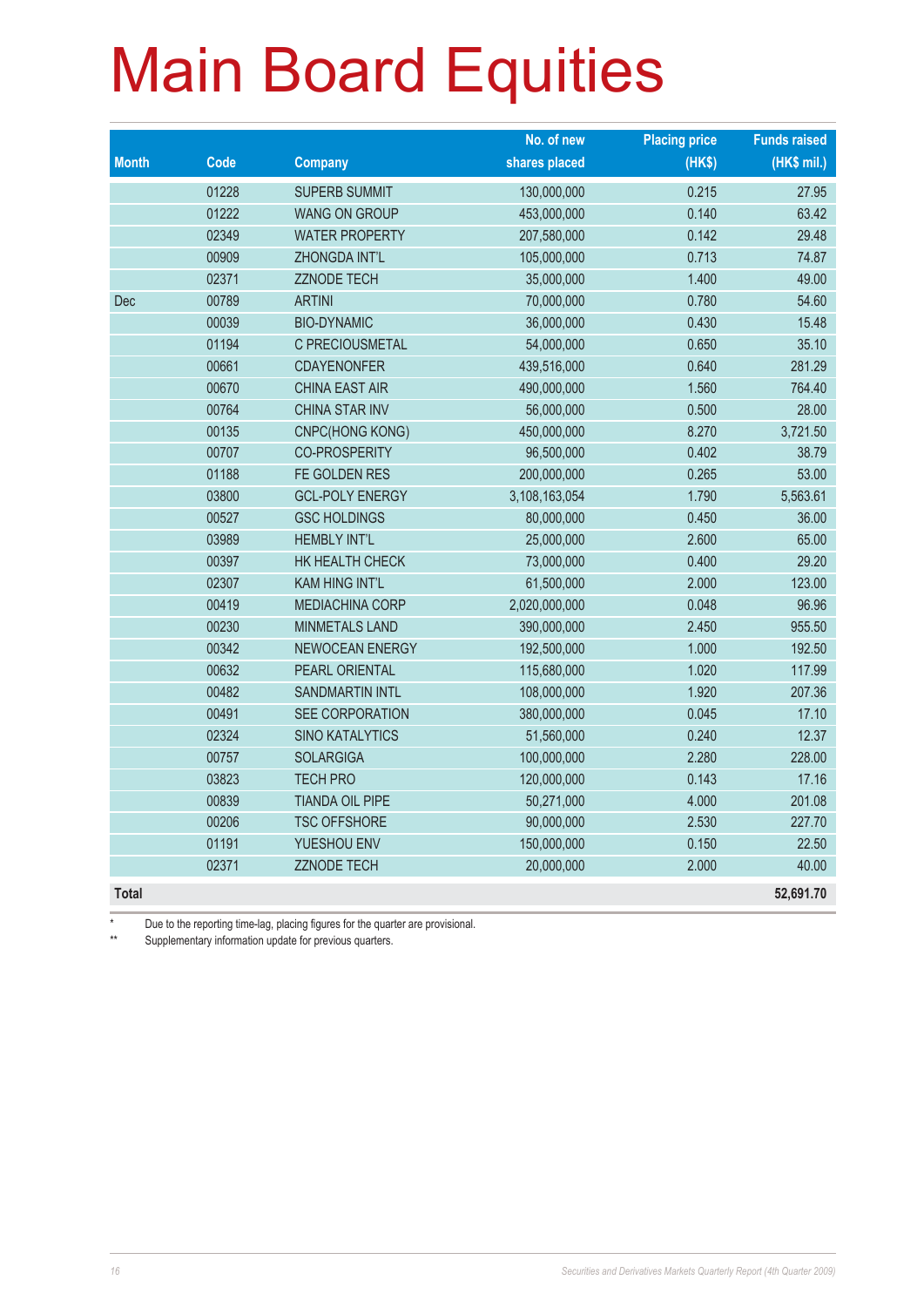#### **Warrant Trading Statistics**

|      |                | <b>Equity wts</b><br>(HK\$ mil.) | <b>Derivative wts</b><br>(HK\$ mil.) | <b>Total</b><br>(HK\$ mil.) |
|------|----------------|----------------------------------|--------------------------------------|-----------------------------|
| 2008 | Q4             | 5.74                             | 308,244.86                           | 308,250.59                  |
| 2009 | Q <sub>1</sub> | 5.00                             | 314,404.68                           | 314,409.68                  |
|      | Q <sub>2</sub> | 172.23                           | 412,980.82                           | 413,153.05                  |
|      | Q <sub>3</sub> | 126.39                           | 484,790.00                           | 484,916.39                  |
|      | Q4             | 220.45                           | 442,719.26                           | 442,939.71                  |

#### **Warrant Market Value**

|      |                |               | <b>Equity wts</b> |               | <b>Derivative wts</b> |           | <b>Total</b> |
|------|----------------|---------------|-------------------|---------------|-----------------------|-----------|--------------|
|      |                | <b>Number</b> | (HK\$ mil.)       | <b>Number</b> | (HK\$ mil.)           | Total no. | (HK\$ mil.)  |
| 2008 | Q4             | 34            | 548.52            | 3.011         | 169.573.55            | 3.045     | 170,122.08   |
| 2009 | Q1             | 31            | 327.03            | 2.510         | 132.412.29            | 2.541     | 132,739.32   |
|      | Q2             | 30            | 998.23            | 2,726         | 208,964.75            | 2,756     | 209,962.98   |
|      | Q <sub>3</sub> | 26            | 835.09            | 3.093         | 190,077.28            | 3,119     | 190,912.38   |
|      | Q4             | 25            | 1,103.37          | 3.367         | 136,441.34            | 3,392     | 137,544.71   |

#### **New Listing Statistics – Warrants**

|      |                | No. of newly listed<br>equity wts | No. of newly listed<br>derivative wts | <b>Amount raised</b><br>(HK\$ mil.) |
|------|----------------|-----------------------------------|---------------------------------------|-------------------------------------|
| 2008 | Q4             | 3                                 | 871                                   | 80,858.92                           |
| 2009 | Q1             |                                   | 569                                   | 47,600.67                           |
|      | Q <sub>2</sub> |                                   | 1,005                                 | 68,757.45                           |
|      | Q <sub>3</sub> | $\overline{\phantom{a}}$          | 1,154                                 | 67,523.38                           |
|      | Q4             | 3                                 | 1,502                                 | 79,409.13                           |

#### **Newly Listed Equity Warrants**

|              |                                                      | <b>Initial issued</b> |              |               | <b>Amount raised</b> |
|--------------|------------------------------------------------------|-----------------------|--------------|---------------|----------------------|
| <b>Code</b>  | <b>Equity warrants</b>                               | amount (HK\$)         | Listing date | <b>Expiry</b> | (HK\$ mil.)          |
| 00249        | Xingye Copper International Group Ltd. Warrants 2011 | 58,784,370            | 2009/11/05   | 2011/11/02    |                      |
| 00414        | New Smart Energy Group Ltd. Warrants 2010            | 66,107,664            | 2009/11/17   | 2010/11/12    |                      |
| 00714        | Cheuk Nang (Holdings) Ltd. Warrants Nov 2010         | 49.644.466            | 2009/11/25   | 2010/11/23    |                      |
| <b>Total</b> |                                                      |                       |              |               | -                    |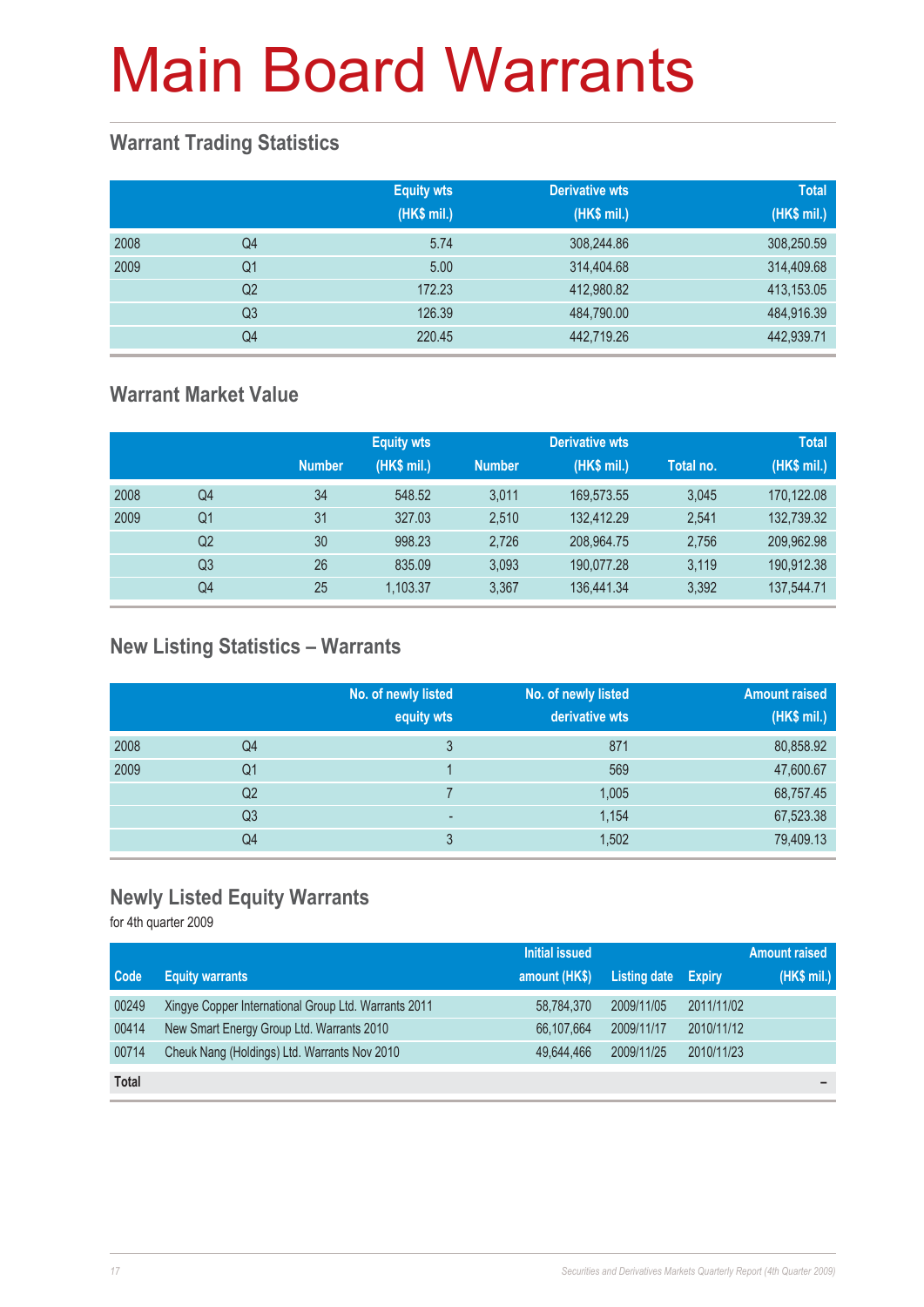#### **Newly Listed Derivative Warrants**

|        |                                                              |               |                            |                       | Amount      |
|--------|--------------------------------------------------------------|---------------|----------------------------|-----------------------|-------------|
|        |                                                              | No. of        |                            |                       | raised      |
| Code   | <b>Derivative warrants</b>                                   | issue (units) | <b>Listing date Expiry</b> |                       | (HK\$ mil.) |
| 18723  | ABN AMRO Bank N.V. - CC Bank European Warrants Feb 2010      | 200,000,000   |                            | 2009/10/02 2010/02/25 | 130.00      |
| 18724  | ABN AMRO Bank N.V. - ICBC European Warrants Jan 2010         | 200,000,000   | 2009/10/02 2010/01/27      |                       | 76.00       |
| 18713  | Barclays Bank plc - HSI European Warrants Jun 2010 A         | 200,000,000   |                            | 2009/10/02 2010/06/29 | 50.00       |
| 18714  | Barclays Bank plc - HSI European Warrants Oct 2010           | 200,000,000   |                            | 2009/10/02 2010/10/28 | 50.00       |
| 18716  | Barclays Bank plc - HSI European Warrants Dec 2010           | 200,000,000   |                            | 2009/10/02 2010/12/30 | 50.00       |
| 18712  | Barclays Bank plc - HSI European Put Warrants May 2010       | 200,000,000   | 2009/10/02 2010/05/28      |                       | 50.00       |
| 18715  | Barclays Bank plc - HSI European Put Warrants Nov 2010       | 200,000,000   | 2009/10/02 2010/11/29      |                       | 50.00       |
| 18717  | BNP Paribas Arbit Issu B.V. - HSBC European Put Wts Dec 2010 | 200,000,000   | 2009/10/02 2010/12/20      |                       | 50.00       |
| 18718  | BNP Paribas Arbit Issu B.V. - ICBC European Wts Apr 2010A    | 200,000,000   |                            | 2009/10/02 2010/04/19 | 116.00      |
| 18721  | Deutsche Bank AG - China Mobile European Warrants Aug 2010   | 300,000,000   | 2009/10/02 2010/08/09      |                       | 45.00       |
| 18719  | Deutsche Bank AG - CC Bank European Warrants Apr 2010 B      | 150,000,000   | 2009/10/02 2010/04/19      |                       | 90.00       |
| 18720  | Deutsche Bank AG - China Life European Warrants Mar 2010 D   | 300,000,000   | 2009/10/02 2010/03/01      |                       | 66.00       |
| 18722  | Deutsche Bank AG - ICBC European Warrants May 2010           | 150,000,000   | 2009/10/02 2010/05/10      |                       | 90.00       |
| 18709  | Goldman Sachs SP (Asia) - CM Bank European Wts Jan 2010      | 200,000,000   | 2009/10/02 2010/01/04      |                       | 30.00       |
| 18710  | Goldman Sachs SP (Asia) - CM Bank European Wts Mar 2010      | 200,000,000   | 2009/10/02 2010/03/30      |                       | 30.00       |
| 18711  | Goldman Sachs SP (Asia) - CM Bank European Wts Apr 2010      | 200,000,000   | 2009/10/02 2010/04/29      |                       | 56.00       |
| 17436# | KBC Fin Products Int'l Ltd. - China Life Euro Wts Jan 2010 C | 600,000,000   | 2009/10/02 2010/01/11      |                       | 57.60       |
| 17660# | Merrill Lynch Int'l & Co. C.V. - A50 China Eur Wt Feb 2010   | 200,000,000   | 2009/10/02 2010/02/22      |                       | 16.00       |
| 18735  | ABN AMRO Bank N.V. - BOCL European Warrants Mar 2010         | 200,000,000   | 2009/10/05 2010/03/23      |                       | 59.20       |
| 18729  | BNP Paribas Arbit Issu B.V. - CNOOC European Wts Mar 2011    | 200,000,000   | 2009/10/05                 | 2011/03/28            | 50.00       |
| 18730  | BNP Paribas Arbit Issu B.V. - Ping An European Wts Apr 2010  | 100,000,000   | 2009/10/05                 | 2010/04/19            | 72.00       |
| 18731  | BNP Paribas Arbit Issu B.V. - Tencent Holdings Eu Wts Jun10A | 100,000,000   | 2009/10/05 2010/06/28      |                       | 25.00       |
| 18725  | Macquarie Bank Ltd. - Kingboard Chem European Warrants Apr10 | 300,000,000   | 2009/10/05                 | 2010/04/30            | 97.50       |
| 18726  | SGA Societe Generale Acceptance N.V. - CITBK Euro Wts Jan10  | 100,000,000   | 2009/10/05                 | 2010/01/06            | 18.80       |
| 18727  | SGA Societe Generale Acceptance N.V. - CITBK Euro Wts Apr10  | 100,000,000   | 2009/10/05                 | 2010/04/12            | 50.00       |
| 18728  | SGA Societe Generale Acceptance N.V. - HKEx Eu Put Wt Mar10  | 200,000,000   | 2009/10/05                 | 2010/03/01            | 34.80       |
| 18732  | SGA Societe Generale Acceptance N.V. - HSBC Eu Put Wt Jun10  | 300,000,000   | 2009/10/05                 | 2010/06/30            | 53.10       |
| 18733  | SGA Societe Generale Acceptance N.V. - HSBC Eu Put Wt Sep10  | 300,000,000   | 2009/10/05                 | 2010/09/06            | 71.40       |
| 18734  | SGA Societe Generale Acceptance N.V. - HSBC Eu Put Wt Oct10  | 300,000,000   | 2009/10/05                 | 2010/10/18            | 57.30       |
| 17428# | Deutsche Bank AG - A50 China European Warrants Mar 2010 B    | 200,000,000   | 2009/10/05 2010/03/22      |                       | 23.00       |
| 18743  | BNP Paribas Arbit Issu B.V. - HSBC European Wts May 2010     | 200,000,000   | 2009/10/06                 | 2010/05/04            | 52.00       |
| 18741  | BNP Paribas Arbit Issu B.V. - ICBC European Wts May 2010 A   | 200,000,000   | 2009/10/06                 | 2010/05/04            | 52.00       |
| 18742  | BNP Paribas Arbit Issu B.V. - ICBC European Wts Dec 2010     | 200,000,000   | 2009/10/06                 | 2010/12/02            | 132.00      |
| 18744  | BNP Paribas Arbit Issu B.V. - PetroCh Euro Wts Jun 2010 A    | 180,000,000   | 2009/10/06                 | 2010/06/02            | 91.80       |
| 18745  | Deutsche Bank AG - Sinopec Corp European Put Wts Oct 2010    | 150,000,000   | 2009/10/06                 | 2010/10/25            | 24.00       |
| 10908  | Deutsche Bank AG - Gold European Warrants May 2010 A         | 50,000,000    | 2009/10/06 2010/05/10      |                       | 12.50       |
| 18746  | Goldman Sachs SP (Asia) - CNOOC European Warrants Jun 2010   | 200,000,000   | 2009/10/06                 | 2010/06/29            | 30.00       |
| 18747  | Goldman Sachs SP (Asia)-Sinopec Corp European Warrants Feb10 | 200,000,000   | 2009/10/06                 | 2010/02/22            | 74.00       |
| 18739  | SGA Societe Generale Acceptance N.V. - CTel Eu Wt Jun 2010   | 150,000,000   | 2009/10/06                 | 2010/06/02            | 45.75       |
| 18736  | SGA Societe Generale Acceptance N.V. - CTel Eu Wt May 2010 A | 150,000,000   | 2009/10/06                 | 2010/05/03            | 53.25       |
| 18737  | SGA Societe Generale Acceptance N.V. - CTel Eu Wt May 2010 B | 150,000,000   | 2009/10/06                 | 2010/05/10            | 68.25       |
| 18738  | SGA Societe Generale Acceptance N.V. - CTel Eu Wt May 2010 C | 150,000,000   | 2009/10/06 2010/05/17      |                       | 90.00       |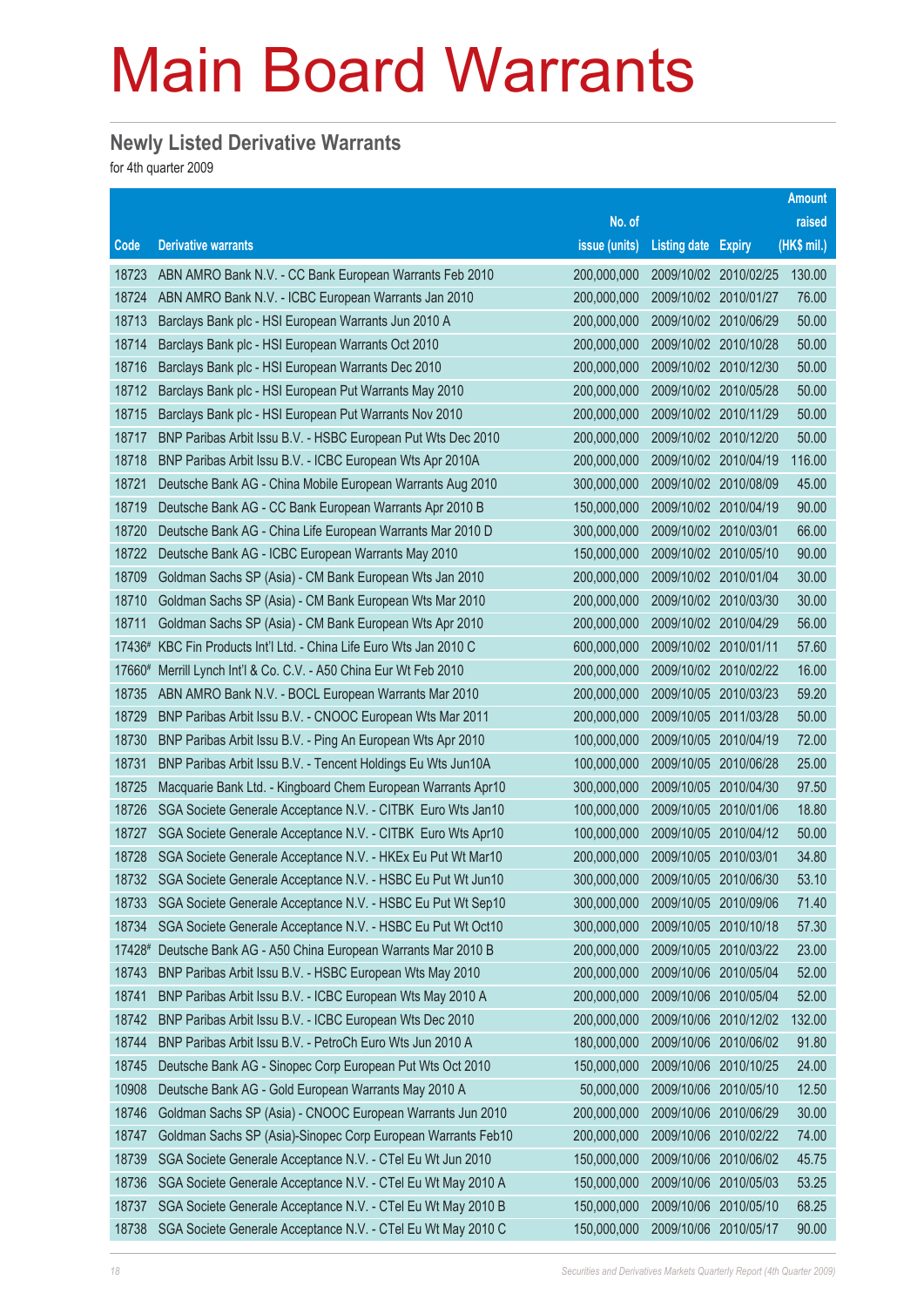|        |                                                              |               |                            |            | <b>Amount</b> |
|--------|--------------------------------------------------------------|---------------|----------------------------|------------|---------------|
|        |                                                              | No. of        |                            |            | raised        |
| Code   | <b>Derivative warrants</b>                                   | issue (units) | <b>Listing date Expiry</b> |            | (HK\$ mil.)   |
| 18740  | UBS AG - BYD European Warrants May 2010 A                    | 200,000,000   | 2009/10/06 2010/05/10      |            | 30.00         |
| 17809# | Macquarie Bank Ltd. - HSI European Put Warrants Dec 2009 L   | 300,000,000   | 2009/10/06 2009/12/30      |            | 22.20         |
| 17199# | CC Rabobank B.A. - HSBC European Put Warrants Jun 2010 C     | 200,000,000   | 2009/10/06 2010/06/29      |            | 11.00         |
| 15962# | SGA Societe Generale Acceptance N.V. - Ch Mob Eu Wt Jan 2010 | 400,000,000   | 2009/10/06 2010/01/18      |            | 10.40         |
| 17494# | SGA Societe Generale Acceptance N.V. - HSI Eu Put Wt Dec 09K | 300,000,000   | 2009/10/06 2009/12/30      |            | 38.70         |
| 18750  | Deutsche Bank AG - Alibaba European Warrants Apr 2010        | 100,000,000   | 2009/10/07 2010/04/19      |            | 33.00         |
| 18751  | Deutsche Bank AG - BYD European Warrants Jun 2010            | 150,000,000   | 2009/10/07                 | 2010/06/07 | 37.50         |
| 18753  | Deutsche Bank AG - Jiangxi Copper European Warrants Apr 2010 | 100,000,000   | 2009/10/07 2010/04/19      |            | 28.00         |
| 18748  | Merrill Lynch Int'l & Co. C.V. - Ch Telecom Eur Wt May 2010  | 200,000,000   | 2009/10/07 2010/05/24      |            | 68.00         |
| 18752  | Merrill Lynch Int'l & Co. C.V.-Ch Telecom Eur Put Wts May 10 | 200,000,000   | 2009/10/07 2010/05/17      |            | 77.00         |
| 18749  | Merrill Lynch Int'l & Co. C.V. - HSBC Euro Put Wt Dec 2010 B | 200,000,000   | 2009/10/07 2010/12/01      |            | 30.20         |
| 18764  | Deutsche Bank AG - HSI European Warrants Jan 2010            | 300,000,000   | 2009/10/08 2010/01/28      |            | 48.00         |
| 18765  | Deutsche Bank AG - HSI European Warrants Feb 2010 G          | 300,000,000   | 2009/10/08 2010/02/25      |            | 57.00         |
| 18769  | Deutsche Bank AG - HSI European Put Warrants Feb 2010 H      | 300,000,000   | 2009/10/08 2010/02/25      |            | 45.00         |
| 18770  | Deutsche Bank AG - HSI European Put Warrants Feb 2010 I      | 300,000,000   | 2009/10/08 2010/02/25      |            | 54.00         |
| 18761  | Goldman Sachs SP (Asia) - HKEx European Warrants Mar 2010    | 200,000,000   | 2009/10/08 2010/03/30      |            | 30.00         |
| 18762  | Goldman Sachs SP (Asia) - HKEx European Warrants Apr 2010    | 200,000,000   | 2009/10/08 2010/04/29      |            | 30.00         |
| 18763  | Goldman Sachs SP (Asia) - HKEx European Put Warrants Feb 10  | 200,000,000   | 2009/10/08 2010/02/25      |            | 30.00         |
| 18757  | Merrill Lynch Int'l & Co. C.V. - BOCL European Wts Apr 2010A | 200,000,000   | 2009/10/08 2010/04/16      |            | 82.00         |
| 18758  | Merrill Lynch Int'l & Co. C.V. - BOCL European Wts Apr 2010B | 200,000,000   | 2009/10/08 2010/04/26      |            | 52.00         |
| 18759  | Merrill Lynch Int'l & Co. C.V. - CNOOC European Wts May 10   | 200,000,000   | 2009/10/08 2010/05/31      |            | 30.60         |
| 18760  | Merrill Lynch Int'l & Co. C.V. - ICBC European Wts Dec 2010B | 200,000,000   | 2009/10/08 2010/12/13      |            | 30.40         |
| 18754  | SGA Societe Generale Acceptance N.V-Angang Steel Eu Wt May10 | 100,000,000   | 2009/10/08 2010/05/05      |            | 29.00         |
| 18755  | SGA Societe Generale Acceptance N.V-China EB Ltd Eu Wt May10 | 100,000,000   | 2009/10/08 2010/05/05      |            | 36.00         |
| 18756  | SGA Societe Generale Acceptance N.V.-Country Gdn Eu Wt May10 | 100,000,000   | 2009/10/08 2010/05/05      |            | 52.00         |
| 14617# | Merrill Lynch Int'l & Co. C.V. - Ch Mobile Eur Wt May 2010   | 500,000,000   | 2009/10/08 2010/05/03      |            | 30.50         |
| 18789  | ABN AMRO Bank N.V. - Sinopec Corp European Warrants Mar 10 A | 200,000,000   | 2009/10/09 2010/03/08      |            | 84.60         |
| 18790  | ABN AMRO Bank N.V. - Sinopec Corp European Warrants Apr 2010 | 200,000,000   | 2009/10/09 2010/04/15      |            | 148.80        |
| 18791  | ABN AMRO Bank N.V. - HSBC European Put Warrants Dec 2010 D   | 200,000,000   | 2009/10/09                 | 2010/12/01 | 30.60         |
| 18792  | ABN AMRO Bank N.V. - PetroChina European Warrants Jun 2010 B | 200,000,000   | 2009/10/09 2010/06/29      |            | 30.00         |
| 18768  | Barclays Bank plc - ICBC European Warrants Jan 2010          | 200,000,000   | 2009/10/09                 | 2010/01/27 | 60.00         |
| 18771  | Barclays Bank plc - ICBC European Warrants Apr 2010          | 150,000,000   | 2009/10/09                 | 2010/04/19 | 75.00         |
| 18774  | Barclays Bank plc - ICBC European Warrants Jul 2010 A        | 200,000,000   | 2009/10/09                 | 2010/07/05 | 58.00         |
| 18772  | Barclays Bank plc - ICBC European Warrants May 2010 A        | 200,000,000   | 2009/10/09                 | 2010/05/03 | 56.00         |
| 18773  | Barclays Bank plc - ICBC European Warrants May 2010 B        | 200,000,000   | 2009/10/09                 | 2010/05/31 | 60.00         |
| 18767  | Credit Suisse - CC Bank European Put Warrants Nov 2010       | 200,000,000   | 2009/10/09 2010/11/01      |            | 30.00         |
| 18766  | Credit Suisse - HSBC European Put Warrants May 2010          | 200,000,000   | 2009/10/09                 | 2010/05/31 | 30.00         |
| 18779  | Citigroup Global Mkt H Inc. - Angang Steel European Wt Apr10 | 160,000,000   | 2009/10/09                 | 2010/04/19 | 40.00         |
| 18781  | Citigroup Global Mkt H Inc. - CNOOC European Wts Aug 2010    | 160,000,000   | 2009/10/09                 | 2010/08/31 | 40.00         |
| 18782  | Citigroup Global Mkt H Inc. - CNPC European Warrants Dec 10  | 160,000,000   | 2009/10/09 2010/12/20      |            | 40.00         |
| 18788  | Citigroup Global Mkt H Inc. - WISE CSI European Wts Apr10    | 150,000,000   | 2009/10/09                 | 2010/04/09 | 40.50         |
| 18784  | Citigroup Global Mkt H Inc. - HKEx European Wts Jun 2010 B   | 160,000,000   | 2009/10/09                 | 2010/06/28 | 40.00         |
| 18785  | Citigroup Global Mkt H Inc. - HSBC European Wts Apr 2011     | 160,000,000   | 2009/10/09                 | 2011/04/11 | 40.00         |
| 18786  | Citigroup Global Mkt H Inc. - Hutchison Euro Wts Nov 2010    | 45,000,000    | 2009/10/09 2010/11/29      |            | 40.50         |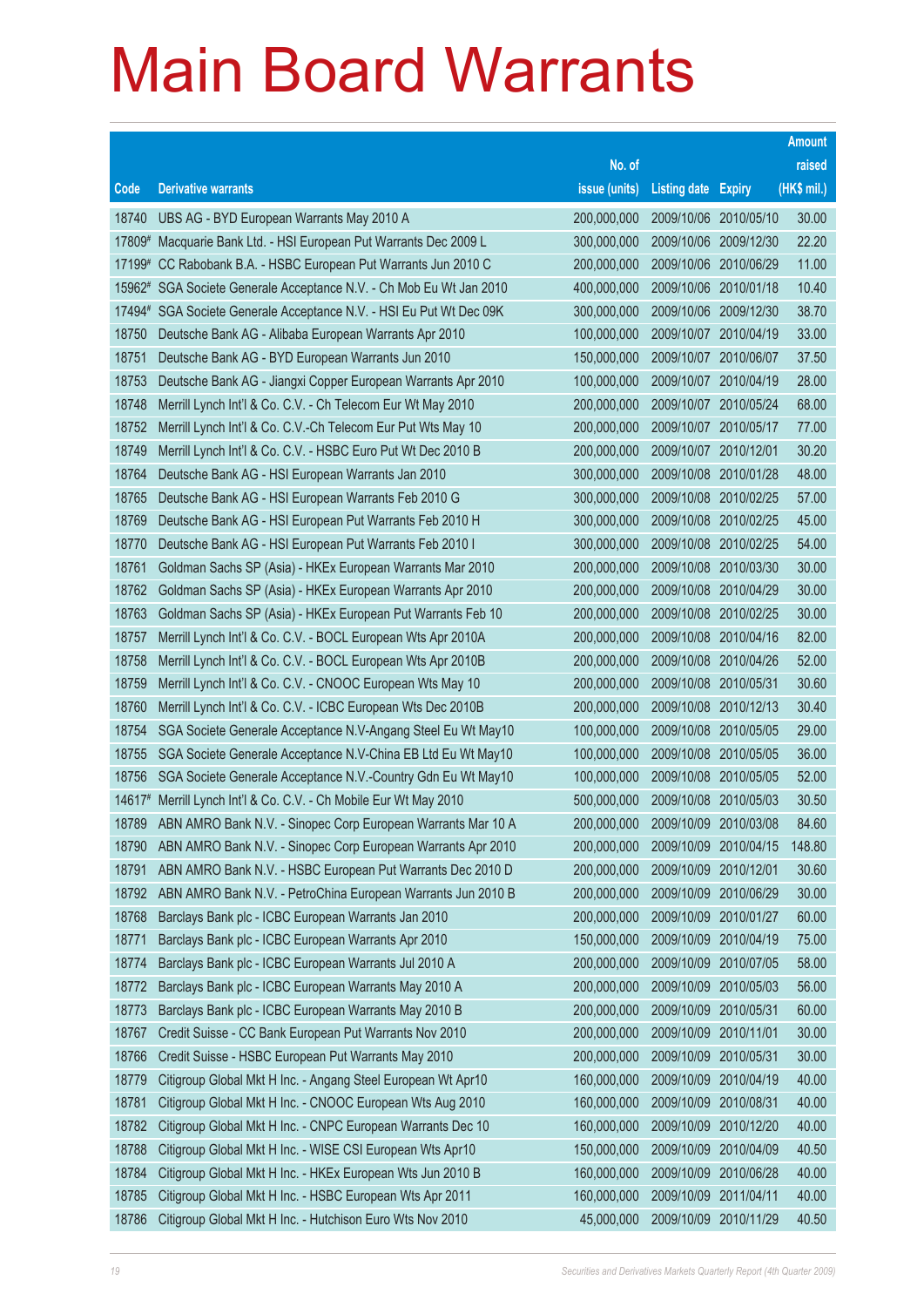|        |                                                               |               |                            |            | <b>Amount</b> |
|--------|---------------------------------------------------------------|---------------|----------------------------|------------|---------------|
|        |                                                               | No. of        |                            |            | raised        |
| Code   | <b>Derivative warrants</b>                                    | issue (units) | <b>Listing date Expiry</b> |            | (HK\$ mil.)   |
| 18783  | Citigroup Global Mkt H Inc. - Maanshan Iron Euro Wts Apr11    | 160,000,000   | 2009/10/09 2011/04/11      |            | 40.00         |
| 18780  | Citigroup Global Mkt H Inc. - China Mengniu Euro Wts Jul10    | 133,000,000   | 2009/10/09 2010/07/12      |            | 39.90         |
| 18787  | Citigroup Global Mkt H Inc. - Zijin Mining Euro Wts May10     | 200,000,000   | 2009/10/09                 | 2010/05/06 | 30.00         |
| 18775  | Deutsche Bank AG - Cheung Kong European Warrants Oct 2010     | 200,000,000   | 2009/10/09 2010/10/25      |            | 32.00         |
| 18777  | Deutsche Bank AG - HKEx European Put Warrants Feb 2010 B      | 150,000,000   | 2009/10/09 2010/02/02      |            | 22.50         |
| 18776  | Deutsche Bank AG - HSI European Put Warrants Feb 2010 J       | 300,000,000   | 2009/10/09 2010/02/25      |            | 45.00         |
| 18778  | Deutsche Bank AG - PetroChina European Warrants Apr 2010      | 200,000,000   | 2009/10/09 2010/04/26      |            | 30.00         |
| 17394# | CC Rabobank B.A. - Hutchison European Warrants Jul 2011       | 200,000,000   | 2009/10/09 2011/07/25      |            | 16.00         |
| 18821  | ABN AMRO Bank N.V. - HKEx European Warrants Apr 2010          | 200,000,000   | 2009/10/12 2010/04/29      |            | 31.60         |
| 18813  | Barclays Bank plc - CC Bank European Warrants Jan 2010        | 200,000,000   | 2009/10/12 2010/01/25      |            | 54.00         |
| 18816  | Barclays Bank plc - CC Bank European Warrants Jul 2010        | 200,000,000   | 2009/10/12 2010/07/05      |            | 50.00         |
| 18814  | Barclays Bank plc - CC Bank European Warrants May 2010 A      | 200,000,000   | 2009/10/12 2010/05/03      |            | 76.00         |
| 18815  | Barclays Bank plc - CC Bank European Warrants May 2010 B      | 200,000,000   | 2009/10/12 2010/05/31      |            | 62.00         |
| 18805  | BOCI Asia Ltd. - BOC HK European Warrants Apr 2010            | 200,000,000   | 2009/10/12 2010/04/22      |            | 50.00         |
| 18806  | BOCI Asia Ltd. - HKEx European Put Warrants Apr 2010          | 200,000,000   | 2009/10/12 2010/04/30      |            | 50.00         |
| 18804  | BOCI Asia Ltd. - HSI European Warrants Apr 2010               | 200,000,000   | 2009/10/12 2010/04/29      |            | 50.00         |
| 18808  | BOCI Asia Ltd. - HSI European Put Warrants Apr 2010           | 200,000,000   | 2009/10/12 2010/04/29      |            | 50.00         |
| 18810  | BNP Paribas Arbit Issu B.V. - China Tel Euro Wts Apr 2010     | 100,000,000   | 2009/10/12 2010/04/12      |            | 59.00         |
| 18819  | BNP Paribas Arbit Issu B.V. - CC Bank Euro Wts May 2010       | 200,000,000   | 2009/10/12 2010/05/04      |            | 102.00        |
| 18807  | BNP Paribas Arbit Issu B.V. - Cheung Kong European Wts Jun10  | 100,000,000   | 2009/10/12 2010/06/22      |            | 15.00         |
| 18809  | BNP Paribas Arbit Issu B.V. - China Life Euro Wts Apr 2010 B  | 200,000,000   | 2009/10/12 2010/04/12      |            | 68.00         |
| 18811  | BNP Paribas Arbit Issu B.V. - CNOOC European Wts Jun 2010 A   | 200,000,000   | 2009/10/12 2010/06/14      |            | 50.00         |
| 18812  | BNP Paribas Arbit Issu B.V. - HSBC European Put Wts Jun 2010  | 200,000,000   | 2009/10/12 2010/06/08      |            | 50.00         |
| 18820  | BNP Paribas Arbit Issu B.V. - ICBC European Wts May 2010 B    | 200,000,000   | 2009/10/12 2010/05/04      |            | 146.00        |
| 18822  | Deutsche Bank AG - CC Bank European Warrants Jan 2010         | 150,000,000   | 2009/10/12 2010/01/25      |            | 58.50         |
| 18823  | Deutsche Bank AG - China Mobile European Warrants Apr 2010 C  | 200,000,000   | 2009/10/12 2010/04/19      |            | 30.00         |
| 18824  | Deutsche Bank AG - HSBC European Warrants Feb 2010            | 200,000,000   | 2009/10/12 2010/02/17      |            | 30.00         |
| 18825  | Deutsche Bank AG - HSBC European Warrants Oct 2010            | 200,000,000   | 2009/10/12 2010/10/25      |            | 38.00         |
| 18818  | Goldman Sachs SP (Asia) - HSI European Put Wts Apr 2010 A     | 200,000,000   | 2009/10/12 2010/04/29      |            | 50.00         |
| 18817  | Goldman Sachs SP (Asia) - HSI European Put Wts Feb 2010 D     | 200,000,000   | 2009/10/12 2010/02/25      |            | 30.00         |
| 18794  | Merrill Lynch Int'l & Co. C.V. - CM Bank Euro Wts Jun 2010 A  | 200,000,000   | 2009/10/12 2010/06/07      |            | 50.00         |
| 18795  | Merrill Lynch Int'l & Co. C.V. - Sinopec Euro Wts Jul 2011    | 200,000,000   | 2009/10/12 2011/07/25      |            | 32.80         |
| 18796  | Merrill Lynch Int'l & Co. C.V. - Sinopec Euro Wts Aug 2011    | 200,000,000   | 2009/10/12 2011/08/08      |            | 30.60         |
| 18801  | Merrill Lynch Int'l & Co. C.V. - HKEx Eur Put Wts Mar 2010    | 200,000,000   | 2009/10/12 2010/03/22      |            | 36.40         |
| 18802  | Merrill Lynch Int'l & Co. C.V. - HKEx Eur Put Wts Aug 2010    | 200,000,000   | 2009/10/12 2010/08/02      |            | 50.00         |
| 18799  | Merrill Lynch Int'l & Co. C.V. - HKEx Euro Wts May 2010 B     | 200,000,000   | 2009/10/12 2010/05/24      |            | 35.00         |
| 18800  | Merrill Lynch Int'l & Co. C.V. - HKEx Euro Wts Sep 2010 B     | 200,000,000   | 2009/10/12 2010/09/15      |            | 37.00         |
| 18798  | Merrill Lynch Int'l & Co. C.V. - Hutchison Euro Put Wts Jun10 | 200,000,000   | 2009/10/12 2010/06/14      |            | 77.00         |
| 18793  | Merrill Lynch Int'l & Co. C.V. - JX Copper Euro Wts May 2010  | 200,000,000   | 2009/10/12 2010/05/03      |            | 55.00         |
| 18797  | Merrill Lynch Int'l & Co. C.V. - JX Copper Euro Put Wt May10  | 200,000,000   | 2009/10/12 2010/05/10      |            | 65.00         |
| 18803  | Merrill Lynch Int'l & Co. C.V. - PetroChina Eu Wt Aug 2010    | 200,000,000   | 2009/10/12 2010/08/16      |            | 30.20         |
| 17289# | Merrill Lynch Int'l & Co. C.V. - HSI European Put Wts Feb10A  | 200,000,000   | 2009/10/12 2010/02/25      |            | 13.40         |
| 15381# | SGA Societe Generale Acceptance N.V. - HSBC Eu Wt Jan 2010 B  | 500,000,000   | 2009/10/12 2010/01/26      |            | 11.50         |
| 18831  | ABN AMRO Bank N.V. - Sinopec Corp European Warrants Dec 2010  | 400,000,000   | 2009/10/13 2010/12/22      |            | 60.00         |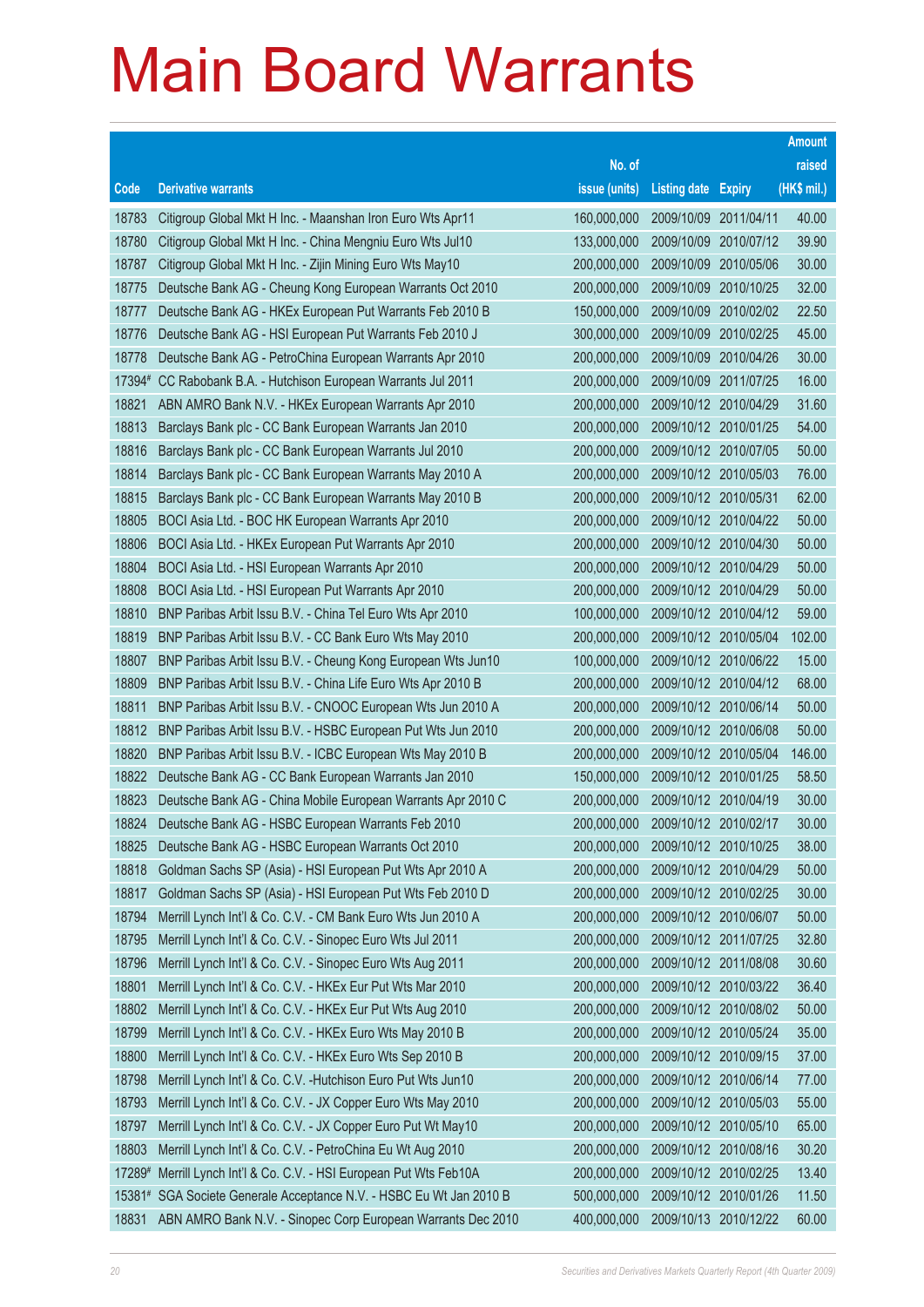|                |                                                                                                                          |                            |                            |                          | <b>Amount</b>  |
|----------------|--------------------------------------------------------------------------------------------------------------------------|----------------------------|----------------------------|--------------------------|----------------|
|                |                                                                                                                          | No. of                     |                            |                          | raised         |
| Code           | <b>Derivative warrants</b>                                                                                               | issue (units)              | <b>Listing date Expiry</b> |                          | (HK\$ mil.)    |
| 18826          | Barclays Bank plc - PetroChina European Warrants Apr 2010 A                                                              | 100,000,000                | 2009/10/13 2010/04/19      |                          | 91.00          |
| 18827          | Barclays Bank plc - PetroChina European Warrants Apr 2010 B                                                              | 100,000,000                | 2009/10/13 2010/04/19      |                          | 76.00          |
| 18828          | Barclays Bank plc - PetroChina European Warrants May 2010                                                                | 100,000,000                | 2009/10/13 2010/05/03      |                          | 67.00          |
| 18829          | Barclays Bank plc - PetroChina European Warrants Jul 2010 A                                                              | 100,000,000                |                            | 2009/10/13 2010/07/05    | 98.00          |
| 18830          | Barclays Bank plc - PetroChina European Warrants Jul 2010 B                                                              | 100,000,000                |                            | 2009/10/13 2010/07/05    | 75.00          |
| 18844          | BNP Paribas Arbit Issu B.V. - HSI European Wts Apr 2010 A                                                                | 300,000,000                | 2009/10/13 2010/04/29      |                          | 87.00          |
| 18843          | BNP Paribas Arbit Issu B.V. - HSI European Wts Mar 2010 G                                                                | 300,000,000                |                            | 2009/10/13 2010/03/30    | 87.00          |
| 18845          | BNP Paribas Arbit Issu B.V. - HSI Euro Put Wts Feb 2010 D                                                                | 300,000,000                |                            | 2009/10/13 2010/02/25    | 78.00          |
| 18847          | BNP Paribas Arbit Issu B.V. - HSI Euro Put Wts Mar 2010 H                                                                | 300,000,000                |                            | 2009/10/13 2010/03/30    | 81.00          |
| 18837          | Deutsche Bank AG - BOCL European Warrants Mar 2010 C                                                                     | 150,000,000                | 2009/10/13 2010/03/01      |                          | 46.50          |
| 18841          | Deutsche Bank AG - China Overseas European Warrants Mar 10 A                                                             | 150,000,000                | 2009/10/13 2010/03/01      |                          | 25.50          |
| 18838          | Deutsche Bank AG - China Telecom European Wts Apr 2010                                                                   | 150,000,000                | 2009/10/13 2010/04/14      |                          | 40.50          |
| 18840          | Deutsche Bank AG - Ch Comm Cons European Warrants Jun 2010                                                               | 150,000,000                | 2009/10/13 2010/06/21      |                          | 22.50          |
| 18839          | Deutsche Bank AG - CITIC Bank European Warrants Apr 2010                                                                 | 100,000,000                | 2009/10/13 2010/04/19      |                          | 41.00          |
| 18842          | Deutsche Bank AG - Zijin Mining European Warrants May 2010 A                                                             | 150,000,000                | 2009/10/13 2010/05/03      |                          | 22.50          |
| 18836          | CC Rabobank B.A. - China EB Ltd European Warrants Apr 2010                                                               | 100,000,000                | 2009/10/13 2010/04/29      |                          | 44.00          |
| 18834          | CC Rabobank B.A. - ChiUnicom European Warrants Sep 2010                                                                  | 200,000,000                |                            | 2009/10/13 2010/09/29    | 50.00          |
| 18832          | CC Rabobank B.A. - Ch Mobile European Warrants Mar 2010 B                                                                | 300,000,000                |                            | 2009/10/13 2010/03/29    | 48.00          |
| 18833          | CC Rabobank B.A. - Sinopec Corp European Warrants Apr 2010                                                               | 60,000,000                 | 2009/10/13 2010/04/29      |                          | 27.00          |
| 18835          | CC Rabobank B.A. - Tencent Holdings European Wts May 2010                                                                | 180,000,000                | 2009/10/13 2010/05/28      |                          | 45.00          |
| 18853          | Barclays Bank plc - CNOOC European Warrants Jun 2010                                                                     | 100,000,000                | 2009/10/14 2010/06/07      |                          | 27.00          |
| 18854          | Barclays Bank plc - CNOOC European Warrants Jul 2010                                                                     | 100,000,000                |                            | 2009/10/14 2010/07/05    | 25.00          |
| 18855          | Barclays Bank plc - CNOOC European Warrants Oct 2010                                                                     | 100,000,000                | 2009/10/14                 | 2010/10/04               | 26.00          |
| 18869          | BNP Paribas Arbit Issu B.V. - Ch Mobile Euro Wts Aug 2010                                                                | 200,000,000                | 2009/10/14 2010/08/09      |                          | 34.00          |
| 18870          | BNP Paribas Arbit Issu B.V. - Ch Mobile Eu Put Wt Jun 2010 A                                                             | 200,000,000                |                            | 2009/10/14 2010/06/22    | 34.00          |
| 18868          | BNP Paribas Arbit Issu B.V. - China Life Euro Wts Jun 2010                                                               | 200,000,000                | 2009/10/14 2010/06/01      |                          | 92.00          |
| 10909          | BNP Paribas Arbit Issu B.V. - Gold European Warrants Apr 10                                                              | 200,000,000                | 2009/10/14 2010/04/26      |                          | 50.00          |
| 10913          | BNP Paribas Arbit Issu B.V. - Gold European Put Wts Apr 10                                                               | 200,000,000                | 2009/10/14 2010/04/26      |                          | 50.00          |
| 18863          | BNP Paribas Arbit Issu B.V. - HSBC European Wts Mar 2010                                                                 | 200,000,000                | 2009/10/14                 | 2010/03/04               | 76.00          |
| 18866          | BNP Paribas Arbit Issu B.V. - HSBC European Wts Aug 2010                                                                 | 200,000,000                | 2009/10/14 2010/08/04      |                          | 52.00          |
| 18864          | BNP Paribas Arbit Issu B.V. - HSBC European Wts Apr 2010 B                                                               | 200,000,000                | 2009/10/14                 | 2010/04/08               | 118.00         |
| 18865          | BNP Paribas Arbit Issu B.V. - HSBC European Wts Jun 2010 B                                                               | 200,000,000                | 2009/10/14                 | 2010/06/03<br>2010/08/03 | 60.00<br>25.00 |
| 18867<br>18862 | BNP Paribas Arbit Issu B.V. - Zijin Mining Euro Wts Aug 2010<br>Deutsche Bank AG - HSI European Put Warrants Apr 2010 A  | 100,000,000<br>300,000,000 | 2009/10/14<br>2009/10/14   | 2010/04/29               | 75.00          |
| 18861          | Deutsche Bank AG - HSI European Warrants Mar 2010 C                                                                      | 300,000,000                | 2009/10/14                 | 2010/03/30               | 45.00          |
| 18860          | Deutsche Bank AG - Tencent Holdings European Warrants Mar10B                                                             | 200,000,000                | 2009/10/14                 | 2010/03/08               | 30.00          |
| 18849          | J P Morgan SP BV - China Mob European Wts Aug 2010                                                                       | 388,000,000                | 2009/10/14                 | 2010/08/03               | 60.53          |
| 18848          | J P Morgan Int'l Der. Ltd. - CC Bank European Wts Jul 2010                                                               | 100,000,000                | 2009/10/14                 | 2010/07/29               | 55.20          |
| 18851          | J P Morgan SP BV - HKEx European Put Wts Jul 2010                                                                        | 300,000,000                | 2009/10/14                 | 2010/07/26               | 75.90          |
| 18852          |                                                                                                                          | 388,000,000                |                            |                          |                |
| 18850          | J P Morgan SP BV - HSBC European Warrants Nov 2010                                                                       | 248,000,000                | 2009/10/14<br>2009/10/14   | 2010/11/30               | 58.59<br>96.72 |
| 18858          | KBC Fin Products Int'l Ltd. - Sinopec Euro Wts Apr 2010                                                                  | 400,000,000                | 2009/10/14                 | 2010/04/15<br>2010/09/20 | 64.00          |
| 18859          | KBC Fin Products Int'l Ltd. - HSBC European Wts Sep 2010 F<br>KBC Fin Products Int'l Ltd. - HSBC Euro Put Wts Jun 2010 E | 368,000,000                | 2009/10/14                 | 2010/06/01               | 95.68          |
|                |                                                                                                                          |                            |                            |                          |                |
| 18857          | Standard Bank PLC - CHALCO European Warrants Dec 2010                                                                    | 100,000,000                | 2009/10/14 2010/12/10      |                          | 25.00          |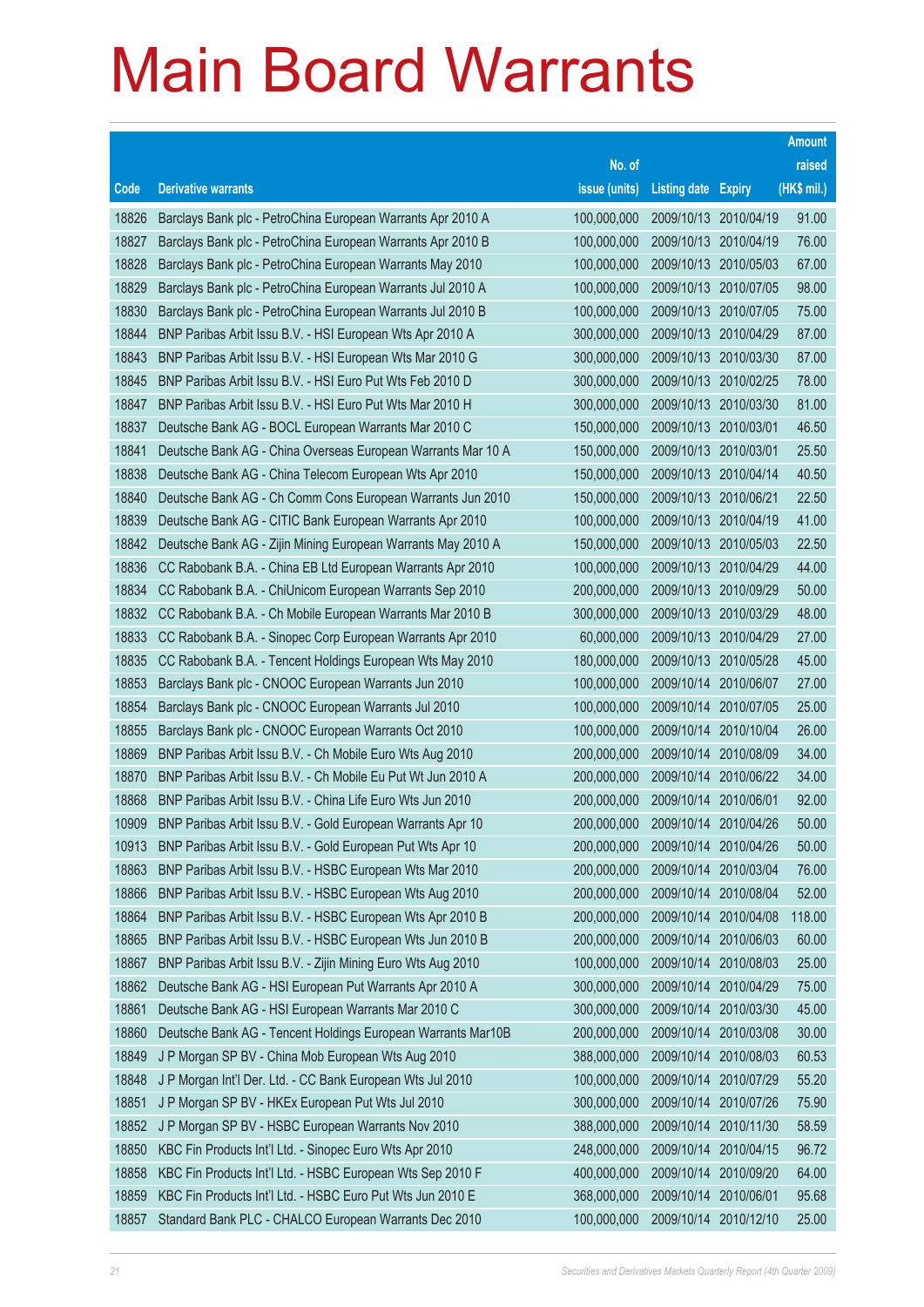|                |                                                                                                         |                            |                            |                                                | <b>Amount</b>  |
|----------------|---------------------------------------------------------------------------------------------------------|----------------------------|----------------------------|------------------------------------------------|----------------|
|                |                                                                                                         | No. of                     |                            |                                                | raised         |
| Code           | <b>Derivative warrants</b>                                                                              | issue (units)              | <b>Listing date Expiry</b> |                                                | (HK\$ mil.)    |
| 18856          | Standard Bank PLC - Angang Steel European Warrants Jun 2010                                             | 100,000,000                |                            | 2009/10/14 2010/06/18                          | 25.00          |
| 18846          | SGA Societe Generale Acceptance N.V. - CCB Eur Wt Apr 2010                                              | 100,000,000                |                            | 2009/10/14 2010/04/19                          | 49.00          |
| 16737#         | Deutsche Bank AG - China Life European Warrants Dec 2009 C                                              | 300,000,000                |                            | 2009/10/14 2009/12/28                          | 47.10          |
| 17029#         | Deutsche Bank AG - HKEx European Put Warrants Dec 2009 G                                                | 200,000,000                |                            | 2009/10/14 2009/12/14                          | 10.20          |
| 18895          | ABN AMRO Bank N.V. - CITIC Bank European Warrants Mar 2010                                              | 200,000,000                |                            | 2009/10/15 2010/03/22                          | 82.60          |
| 18873          | BOCI Asia Ltd. - CC Bank European Warrants Apr 2010 A                                                   | 200,000,000                |                            | 2009/10/15 2010/04/16                          | 90.00          |
| 18874          | BOCI Asia Ltd. - Sinopec Corp European Warrants Feb 2010                                                | 200,000,000                |                            | 2009/10/15 2010/02/22                          | 90.00          |
| 18875          | BOCI Asia Ltd. - ICBC European Warrants Feb 2010                                                        | 200,000,000                |                            | 2009/10/15 2010/02/23                          | 40.00          |
| 18894          | BNP Paribas Arbit Issu B.V. - CNOOC European Wts May 2010                                               | 200,000,000                |                            | 2009/10/15 2010/05/03                          | 30.00          |
| 18891          | BNP Paribas Arbit Issu B.V. - Sinopec Corp Euro Wts Aug 2010                                            | 200,000,000                |                            | 2009/10/15 2010/08/02                          | 92.00          |
| 18892          | BNP Paribas Arbit Issu B.V. - Sinopec Corp Euro Wts Jan 2011                                            | 200,000,000                |                            | 2009/10/15 2011/01/03                          | 30.00          |
| 18876          | BNP Paribas Arbit Issu B.V. - Hutchison European Wts Jul11                                              | 200,000,000                |                            | 2009/10/15 2011/07/25                          | 30.00          |
| 18893          | BNP Paribas Arbit Issu B.V. - PetroCh Euro Wts Nov 2010                                                 | 200,000,000                |                            | 2009/10/15 2010/11/08                          | 50.00          |
| 18880          | J P Morgan SP BV - China Mob European Wts Oct 2010                                                      | 388,000,000                |                            | 2009/10/15 2010/10/18                          | 58.20          |
| 18890          | KBC Fin Products Int'l Ltd. - BOCL European Wts Mar 2010 D                                              | 400,000,000                |                            | 2009/10/15 2010/03/23                          | 90.40          |
| 18872          | Macquarie Bank Ltd. - PetroChina European Wts May 2010                                                  | 150,000,000                |                            | 2009/10/15 2010/05/28                          | 145.80         |
| 18871          | Macquarie Bank Ltd. - PetroChina European Wts Jun 2010 B                                                | 500,000,000                |                            | 2009/10/15 2010/06/07                          | 76.00          |
| 18883          | UBS AG - China Mobile European Warrants Aug 2010                                                        | 200,000,000                |                            | 2009/10/15 2010/08/02                          | 30.00          |
| 18884          | UBS AG - China Mobile European Warrants Nov 2010                                                        | 200,000,000                |                            | 2009/10/15 2010/11/29                          | 30.00          |
| 18881          | UBS AG - China Life European Warrants Feb 2010 F                                                        | 200,000,000                |                            | 2009/10/15 2010/02/22                          | 30.00          |
| 18882<br>18887 | UBS AG - CM Bank European Warrants Jun 2010 A<br>UBS AG - China Mobile European Put Warrants Jul 2010 C | 100,000,000<br>200,000,000 |                            | 2009/10/15 2010/06/07<br>2009/10/15 2010/07/05 | 25.00<br>50.00 |
| 18886          | UBS AG - HKEx European Warrants Jun 2010 B                                                              | 200,000,000                | 2009/10/15                 | 2010/06/21                                     | 50.00          |
| 18889          | UBS AG - HKEx European Put Warrants Mar 2010 B                                                          | 200,000,000                | 2009/10/15                 | 2010/03/01                                     | 40.60          |
| 18878          | UBS AG - HSBC European Put Warrants May 2010                                                            | 200,000,000                | 2009/10/15 2010/05/31      |                                                | 30.00          |
| 18888          | UBS AG - HSI European Warrants Apr 2010                                                                 | 200,000,000                |                            | 2009/10/15 2010/04/29                          | 50.00          |
| 18885          | UBS AG - ICBC European Warrants Apr 2010 B                                                              | 100,000,000                | 2009/10/15 2010/04/26      |                                                | 25.00          |
| 18877          | UBS AG - Jiangxi Copper European Warrants Apr 2010                                                      | 200,000,000                |                            | 2009/10/15 2010/04/19                          | 50.00          |
| 18879          | UBS AG - SPDR Gold Trust European Warrants Apr 2010                                                     | 100,000,000                | 2009/10/15                 | 2010/04/19                                     | 60.00          |
| $03491*$       | Credit Suisse - HSBC European Warrants Feb 2010 A                                                       | 372,000,000                | 2009/10/15                 | 2010/02/02                                     | 11.16          |
| 10912          | Deutsche Bank AG - AUD/USD European Warrants May 2010                                                   | 50,000,000                 |                            | 2009/10/16 2010/05/10                          | 12.50          |
| 18899          | J P Morgan SP BV - Ch Comm Cons European Warrants Dec 2010 A                                            | 200,000,000                | 2009/10/16                 | 2010/12/22                                     | 31.00          |
| 18900          | J P Morgan SP BV - Zijin Mining European Warrants May 2010 A                                            | 200,000,000                | 2009/10/16                 | 2010/05/28                                     | 30.00          |
| 18897          | Macquarie Bank Ltd. - Hutchison European Warrants Jun 2010                                              | 200,000,000                | 2009/10/16                 | 2010/06/29                                     | 82.20          |
| 18896          | SGA Societe Generale Acceptance N.V. - CRCC Eu Wt Aug 2010                                              | 150,000,000                | 2009/10/16 2010/08/11      |                                                | 37.50          |
| 18898          | UBS AG - China Life European Warrants Mar 2010 A                                                        | 200,000,000                | 2009/10/16                 | 2010/03/15                                     | 30.00          |
| 18323#         | Credit Suisse - Tencent Holdings European Warrants Mar 2010                                             | 200,000,000                | 2009/10/16                 | 2010/03/12                                     | 27.60          |
| 18902          | Deutsche Bank AG - CM Bank European Warrants Feb 2010                                                   | 150,000,000                | 2009/10/19                 | 2010/02/17                                     | 24.00          |
| 18903          | Deutsche Bank AG - Hutchison European Warrants Apr 2010                                                 | 100,000,000                | 2009/10/19                 | 2010/04/19                                     | 41.00          |
| 18904          | Deutsche Bank AG - SHK Ppt European Warrants Jun 2010                                                   | 100,000,000                | 2009/10/19                 | 2010/06/21                                     | 16.00          |
| 18901          | SGA Societe Generale Acceptance N.V. - A50 Ch Eu Wt Jun 2010                                            | 200,000,000                | 2009/10/19                 | 2010/06/14                                     | 38.00          |
| 18936          | ABN AMRO Bank N.V. - Jiangxi Copper European Warrants Jul 10                                            | 200,000,000                | 2009/10/20                 | 2010/07/02                                     | 75.00          |
| 18910          | Barclays Bank plc - BOCL European Warrants Apr 2010                                                     | 100,000,000                | 2009/10/20                 | 2010/04/20                                     | 36.00          |
| 18911          | Barclays Bank plc - BOCL European Warrants Jul 2010                                                     | 100,000,000                | 2009/10/20                 | 2010/07/05                                     | 30.00          |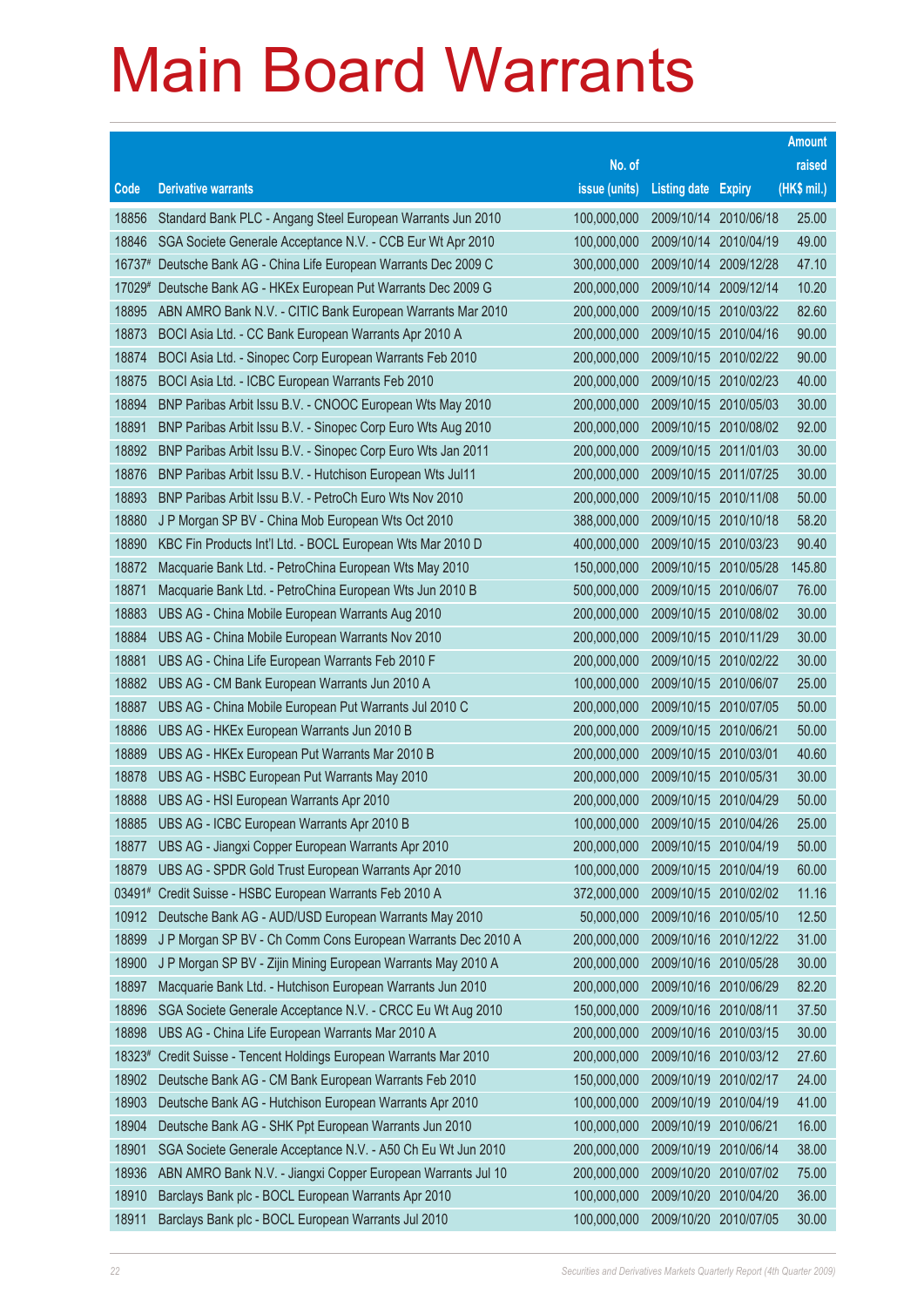|                |                                                                                                              |                            |                          |                          | <b>Amount</b>  |
|----------------|--------------------------------------------------------------------------------------------------------------|----------------------------|--------------------------|--------------------------|----------------|
|                |                                                                                                              | No. of                     |                          |                          | raised         |
| Code           | <b>Derivative warrants</b>                                                                                   | issue (units)              | <b>Listing date</b>      | <b>Expiry</b>            | (HK\$ mil.)    |
| 18912          | Barclays Bank plc - BOCL European Warrants Sep 2010                                                          | 100,000,000                | 2009/10/20               | 2010/09/06               | 32.00          |
| 18905          | Barclays Bank plc - China Life European Warrants May 2010 B                                                  | 100,000,000                | 2009/10/20               | 2010/05/03               | 40.00          |
| 18906          | Barclays Bank plc - China Life European Warrants May 2010 C                                                  | 100,000,000                | 2009/10/20               | 2010/05/03               | 32.00          |
| 18907          | Barclays Bank plc - China Life European Warrants May 2010 D                                                  | 100,000,000                | 2009/10/20               | 2010/05/31               | 28.00          |
| 18908          | Barclays Bank plc - China Life European Warrants Jun 2010                                                    | 100,000,000                | 2009/10/20               | 2010/06/07               | 25.00          |
| 18909          | Barclays Bank plc - China Life European Warrants Jul 2010 B                                                  | 100,000,000                | 2009/10/20               | 2010/07/05               | 25.00          |
| 18913          | Barclays Bank plc - CNOOC European Warrants Apr 2010                                                         | 100,000,000                | 2009/10/20               | 2010/04/20               | 25.00          |
| 18914          | Barclays Bank plc - CNOOC European Warrants May 2010                                                         | 100,000,000                | 2009/10/20               | 2010/05/31               | 25.00          |
| 18915          | Barclays Bank plc - HSI European Warrants Apr 2010 A                                                         | 100,000,000                | 2009/10/20               | 2010/04/29               | 25.00          |
| 18916          | Barclays Bank plc - HSI European Warrants Apr 2010 B                                                         | 100,000,000                | 2009/10/20               | 2010/04/29               | 25.00          |
| 18917          | Barclays Bank plc - HSI European Warrants Apr 2010 C                                                         | 100,000,000                | 2009/10/20               | 2010/04/29               | 25.00          |
| 18918          | Barclays Bank plc - HSI European Warrants Apr 2010 D                                                         | 100,000,000                | 2009/10/20               | 2010/04/29               | 25.00          |
| 18919          | Barclays Bank plc - HSI European Warrants Apr 2010 E                                                         | 100,000,000                | 2009/10/20               | 2010/04/29               | 25.00          |
| 18920          | Barclays Bank plc - HSI European Warrants May 2010 A                                                         | 100,000,000                | 2009/10/20               | 2010/05/28               | 25.00          |
| 18921          | Barclays Bank plc - HSI European Warrants May 2010 B                                                         | 100,000,000                | 2009/10/20               | 2010/05/28               | 26.00          |
| 18922          | Barclays Bank plc - HSI European Warrants May 2010 C                                                         | 100,000,000                | 2009/10/20               | 2010/05/28               | 25.00          |
| 18923          | Barclays Bank plc - HSI European Warrants May 2010 D                                                         | 100,000,000                | 2009/10/20               | 2010/05/28               | 26.00          |
| 18924          | Barclays Bank plc - HSI European Warrants May 2010 E                                                         | 100,000,000                | 2009/10/20               | 2010/05/28               | 25.00          |
| 18925          | Barclays Bank plc - HSI European Warrants Jun 2010 B                                                         | 100,000,000                | 2009/10/20               | 2010/06/29               | 26.00          |
| 18926          | Barclays Bank plc - HSI European Warrants Jun 2010 C                                                         | 100,000,000                | 2009/10/20               | 2010/06/29               | 25.00          |
| 18927          | Barclays Bank plc - HSI European Warrants Jun 2010 D                                                         | 100,000,000                | 2009/10/20               | 2010/06/29               | 25.00          |
| 18928          | Barclays Bank plc - HSI European Warrants Jun 2010 E                                                         | 100,000,000                | 2009/10/20               | 2010/06/29               | 25.00          |
| 18929          | Barclays Bank plc - HSI European Warrants Jun 2010 F                                                         | 100,000,000                | 2009/10/20               | 2010/06/29               | 25.00          |
| 18930          | Barclays Bank plc - HSI European Warrants Jun 2010 G                                                         | 100,000,000                | 2009/10/20               | 2010/06/29<br>2010/07/29 | 25.00          |
| 18931<br>18932 | Barclays Bank plc - HSI European Warrants Jul 2010 A<br>Barclays Bank plc - HSI European Warrants Jul 2010 B | 100,000,000<br>100,000,000 | 2009/10/20<br>2009/10/20 | 2010/07/29               | 25.00<br>26.00 |
| 18933          | Barclays Bank plc - HSI European Warrants Jul 2010 C                                                         | 100,000,000                | 2009/10/20               | 2010/07/29               | 25.00          |
| 18934          | Barclays Bank plc - HSI European Warrants Jul 2010 D                                                         | 100,000,000                | 2009/10/20 2010/07/29    |                          | 25.00          |
| 18939          | BNP Paribas Arbit Issu B.V. - CC Bank Euro Wts Jun 2010                                                      | 200,000,000                | 2009/10/20               | 2010/06/03               | 104.00         |
| 18940          | BNP Paribas Arbit Issu B.V. - CC Bank Euro Wts Aug 2010                                                      | 200,000,000                | 2009/10/20 2010/08/03    |                          | 90.00          |
| 18941          | BNP Paribas Arbit Issu B.V. - CC Bank Euro Wts Sep 2010 A                                                    | 200,000,000                |                          | 2009/10/20 2010/09/02    | 194.00         |
| 18942          | BNP Paribas Arbit Issu B.V. - CC Bank Euro Wts Nov 2012                                                      | 200,000,000                | 2009/10/20               | 2012/11/05               | 50.00          |
| 18944          | BNP Paribas Arbit Issu B.V. - A50 China Euro Wts Jun 2010                                                    | 200,000,000                | 2009/10/20               | 2010/06/21               | 52.00          |
| 18945          | Citigroup Global Mkt H Inc. - CHALCO European Warrants Nov10                                                 | 160,000,000                | 2009/10/20               | 2010/11/29               | 40.00          |
| 18946          | Citigroup Global Mkt H Inc. - BYD European Warrants May 2010                                                 | 160,000,000                | 2009/10/20               | 2010/05/11               | 32.00          |
| 18949          | Citigroup Global Mkt H Inc. - China Mobile Eur Wt Apr 2010                                                   | 90,000,000                 | 2009/10/20               | 2010/04/20               | 41.40          |
| 18950          | Citigroup Global Mkt H Inc. - China Mobile Eur Wt Jun 2010                                                   | 133,000,000                | 2009/10/20               | 2010/06/28               | 39.90          |
| 18948          | Citigroup Global Mkt H Inc. - Ch Comm Cons Euro Wts Nov 2010                                                 | 160,000,000                | 2009/10/20               | 2010/11/22               | 40.00          |
| 18947          | Citigroup Global Mkt H Inc. - Cheung Kong Euro Wts Nov 2010                                                  | 160,000,000                | 2009/10/20               | 2010/11/29               | 40.00          |
| 18951          | Citigroup Global Mkt H Inc. - Ch Railway Cons Eu Wts Oct10                                                   | 160,000,000                | 2009/10/20               | 2010/10/18               | 40.00          |
| 18952          | Citigroup Global Mkt H Inc. - MTRC European Wts Oct 2010                                                     | 160,000,000                | 2009/10/20               | 2010/10/25               | 41.60          |
| 18953          | Citigroup Global Mkt H Inc. - Ping An Euro Wts Jun 2010                                                      | 80,000,000                 | 2009/10/20               | 2010/06/28               | 40.00          |
| 18954          | Citigroup Global Mkt H Inc. - SHK Ppt European Wts Oct 2010B                                                 | 160,000,000                | 2009/10/20               | 2010/10/25               | 40.00          |
| 18938          | Goldman Sachs SP (Asia) - HSI European Put Wts Mar 2010 D                                                    | 200,000,000                | 2009/10/20 2010/03/30    |                          | 30.00          |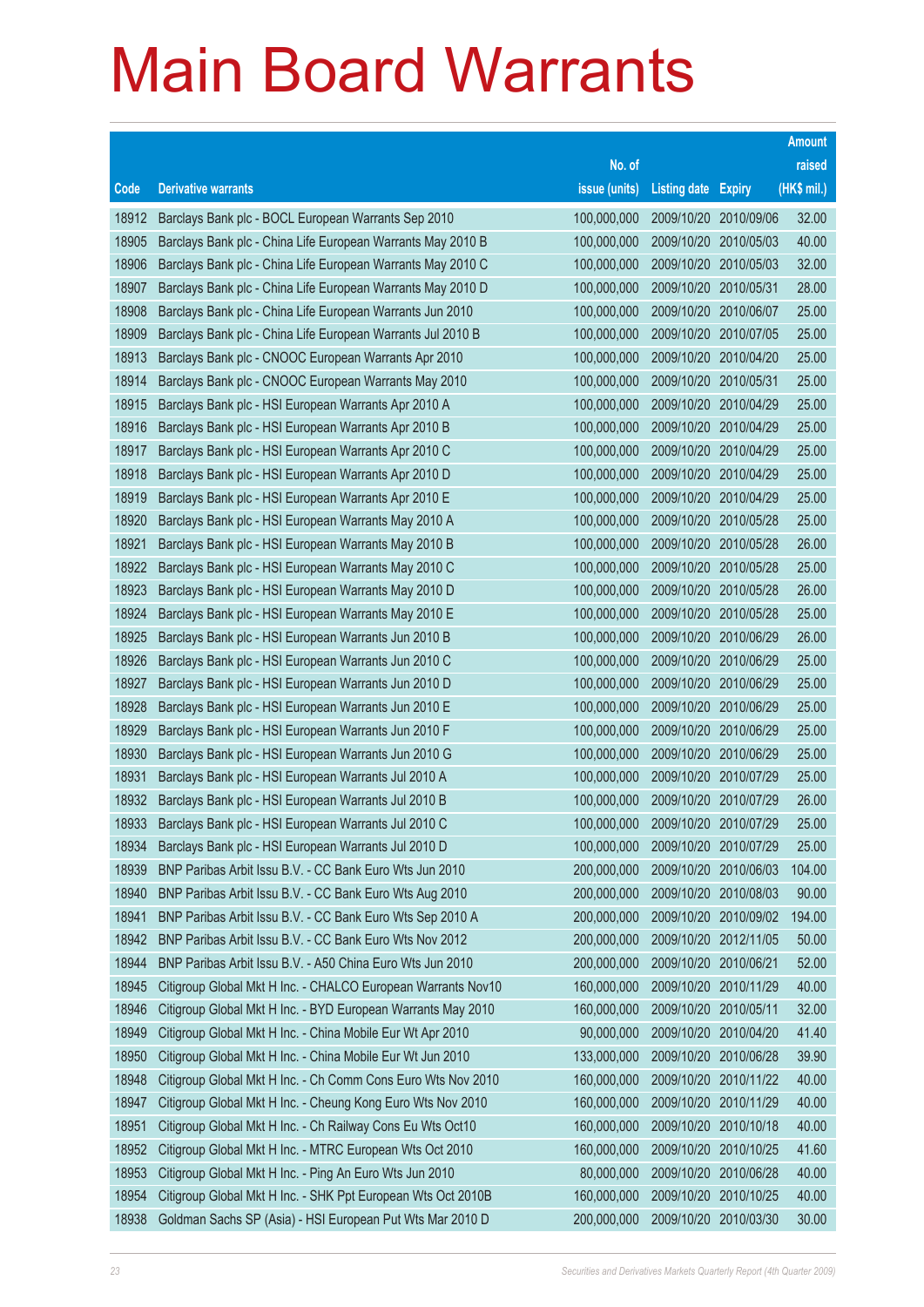|                |                                                                                                              |                            |                          |                          | <b>Amount</b>  |
|----------------|--------------------------------------------------------------------------------------------------------------|----------------------------|--------------------------|--------------------------|----------------|
|                |                                                                                                              | No. of                     |                          |                          | raised         |
| Code           | <b>Derivative warrants</b>                                                                                   | issue (units)              | <b>Listing date</b>      | <b>Expiry</b>            | (HK\$ mil.)    |
| 18937          | Goldman Sachs SP (Asia) - HSI European Put Wts Apr 2010 B                                                    | 200,000,000                | 2009/10/20               | 2010/04/29               | 50.00          |
| 18935          | J P Morgan SP BV - Tencent European Warrants Jul 2010                                                        | 200,000,000                |                          | 2009/10/20 2010/07/05    | 30.00          |
| 15753#         | Macquarie Bank Ltd. - HSBC European Warrants Dec 2009                                                        | 300,000,000                | 2009/10/20               | 2009/12/30               | 11.70          |
| 18987          | ABN AMRO Bank N.V. - CNOOC European Warrants Apr 2010                                                        | 200,000,000                | 2009/10/21               | 2010/04/19               | 31.00          |
| 18988          | ABN AMRO Bank N.V. - PetroChina European Warrants Oct 2010                                                   | 200,000,000                | 2009/10/21               | 2010/10/18               | 30.60          |
| 18989          | ABN AMRO Bank N.V. - Tencent Holdings European Wts May 2010                                                  | 200,000,000                | 2009/10/21               | 2010/05/25               | 50.00          |
| 18985          | BNP Paribas Arbit Issu B.V. - Tencent Holdings Eu Wts Jul 10                                                 | 200,000,000                | 2009/10/21               | 2010/07/29               | 52.00          |
| 18984          | Credit Suisse - Tencent Holdings European Warrants Oct 2010                                                  | 200,000,000                | 2009/10/21               | 2010/10/25               | 50.00          |
| 18967          | HK Bank - BYD European Warrants Jun 2010                                                                     | 180,000,000                | 2009/10/21               | 2010/06/22               | 45.00          |
| 18966          | HK Bank - Lenovo European Warrants Sep 2010                                                                  | 120,000,000                | 2009/10/21               | 2010/09/22               | 103.20         |
| 18986          | KBC Fin Products Int'l Ltd. - HSI Euro Put Wts Apr 2010                                                      | 400,000,000                | 2009/10/21               | 2010/04/29               | 100.00         |
| 18943          | Macquarie Bank Ltd. - China Mobile European Wts Aug 2010                                                     | 300,000,000                | 2009/10/21               | 2010/08/02               | 45.00          |
| 18978          | Macquarie Bank Ltd. - China Unicom European Wts Apr 2010                                                     | 300,000,000                | 2009/10/21               | 2010/04/16               | 45.00          |
| 18955          | Macquarie Bank Ltd. - Denway Motors European Wts Jun 2010                                                    | 200,000,000                | 2009/10/21               | 2010/06/29               | 108.60         |
| 18956          | Macquarie Bank Ltd. - HSBC European Warrants Jul 2010 C                                                      | 200,000,000                | 2009/10/21               | 2010/07/05               | 149.40         |
| 18957          | Macquarie Bank Ltd. - HSBC European Put Warrants Jul 2010 A                                                  | 200,000,000                | 2009/10/21               | 2010/07/05               | 170.00         |
| 18958          | Macquarie Bank Ltd. - ICBC European Put Warrants May 2010                                                    | 128,000,000                | 2009/10/21               | 2010/05/04               | 54.91          |
| 18971          | CC Rabobank B.A. - Chi Res Land European Warrants Apr 2010                                                   | 80,000,000                 | 2009/10/21               | 2010/04/29               | 25.60          |
| 18974          | CC Rabobank B.A. - HSBC European Put Warrants Dec 2010 F                                                     | 200,000,000                | 2009/10/21               | 2010/12/01               | 30.00          |
| 18973          | CC Rabobank B.A. - HSI European Put Warrants Mar 2010                                                        | 200,000,000<br>200,000,000 | 2009/10/21               | 2010/03/30               | 33.80<br>50.00 |
| 18972<br>18970 | CC Rabobank B.A. - HSI European Put Warrants Apr 2010<br>CC Rabobank B.A. - HSI European Warrants Jan 2010 F | 200,000,000                | 2009/10/21<br>2009/10/21 | 2010/04/29<br>2010/01/28 | 30.00          |
| 18968          | CC Rabobank B.A. - HSI European Warrants Mar 2010 C                                                          | 200,000,000                | 2009/10/21               | 2010/03/30               | 30.60          |
| 18969          | CC Rabobank B.A. - HSI European Warrants Mar 2010 D                                                          | 200,000,000                | 2009/10/21               | 2010/03/30               | 30.00          |
| 18975          | CC Rabobank B.A. - PetroChina European Warrants Dec 2010                                                     | 220,000,000                | 2009/10/21               | 2010/12/30               | 35.20          |
| 18976          | CC Rabobank B.A. - Renhe Comm European Warrants Apr 2010                                                     | 60,000,000                 | 2009/10/21               | 2010/04/23               | 15.00          |
| 18977          | CC Rabobank B.A. - Tencent Holdings European Wts Jun 2010 B                                                  | 180,000,000                | 2009/10/21               | 2010/06/10               | 45.00          |
| 18959          | SGA Societe Generale Acceptance N.V.-Alibaba Eu Put Wt May10                                                 | 100,000,000                | 2009/10/21               | 2010/05/03               | 44.00          |
| 18961          | SGA Societe Generale Acceptance N.V. - BYD Eu Put Wts Jul 10                                                 | 200,000,000                | 2009/10/21               | 2010/07/05               | 50.00          |
| 18960          | SGA Societe Generale Acceptance N.V. - BYD Euro Wts May 10B                                                  | 200,000,000                | 2009/10/21               | 2010/05/19               | 34.80          |
| 18962          | SGA Societe Generale Acceptance N.V-Ch COSCO Eu Put Wt May10                                                 | 200,000,000                | 2009/10/21               | 2010/05/03               | 50.00          |
| 18979          | SGA Societe Generale Acceptance N.V. - CK(H) Eu Wt Jun 2010                                                  | 300,000,000                | 2009/10/21               | 2010/06/28               | 45.00          |
| 18963          | SGA Societe Generale Acceptance N.V. - Dongfeng Eu Wt Mar10                                                  | 200,000,000                | 2009/10/21               | 2010/03/24               | 36.80          |
| 18980          | SGA Societe Generale Acceptance N.V. - HWL Eur Wt Apr 2010                                                   | 100,000,000                | 2009/10/21               | 2010/04/07               | 38.00          |
| 18981          | SGA Societe Generale Acceptance N.V. - HWL Eur Wt Jun 2010 A                                                 | 100,000,000                | 2009/10/21               | 2010/06/02               | 30.00          |
| 18964          | SGA Societe Generale Acceptance N.V. - Lenovo Eur Wts Apr10B                                                 | 80,000,000                 | 2009/10/21               | 2010/04/21               | 57.60          |
| 18982          | SGA Societe Generale Acceptance N.V. - Petch Eu Wt Jun 2010                                                  | 300,000,000                | 2009/10/21               | 2010/06/02               | 45.00          |
| 18983          | SGA Societe Generale Acceptance N.V. - Petch Eu Wt Oct 2010                                                  | 300,000,000                | 2009/10/21               | 2010/10/18               | 45.00          |
| 18965          | SGA Societe Generale Acceptance N.V. - Tencent Eu Wt Mar 10                                                  | 200,000,000                | 2009/10/21               | 2010/03/08               | 31.60          |
| 15035#         | Macquarie Bank Ltd. - Cheung Kong European Warrants Dec 09A                                                  | 300,000,000                | 2009/10/21               | 2009/12/30               | 21.60          |
| 19009          | Credit Suisse - Cheung Kong European Warrants Nov 2010                                                       | 200,000,000                | 2009/10/22               | 2010/11/29               | 50.00          |
| 19010          | Credit Suisse - China Life European Warrants Aug 2010                                                        | 200,000,000                |                          | 2009/10/22 2010/08/30    | 50.00          |
| 19011          | Credit Suisse - CM Bank European Warrants Jun 2010                                                           | 200,000,000                | 2009/10/22 2010/06/21    |                          | 50.00          |
| 19012          | Credit Suisse - CNOOC European Warrants Oct 2010                                                             | 200,000,000                | 2009/10/22 2010/10/25    |                          | 50.00          |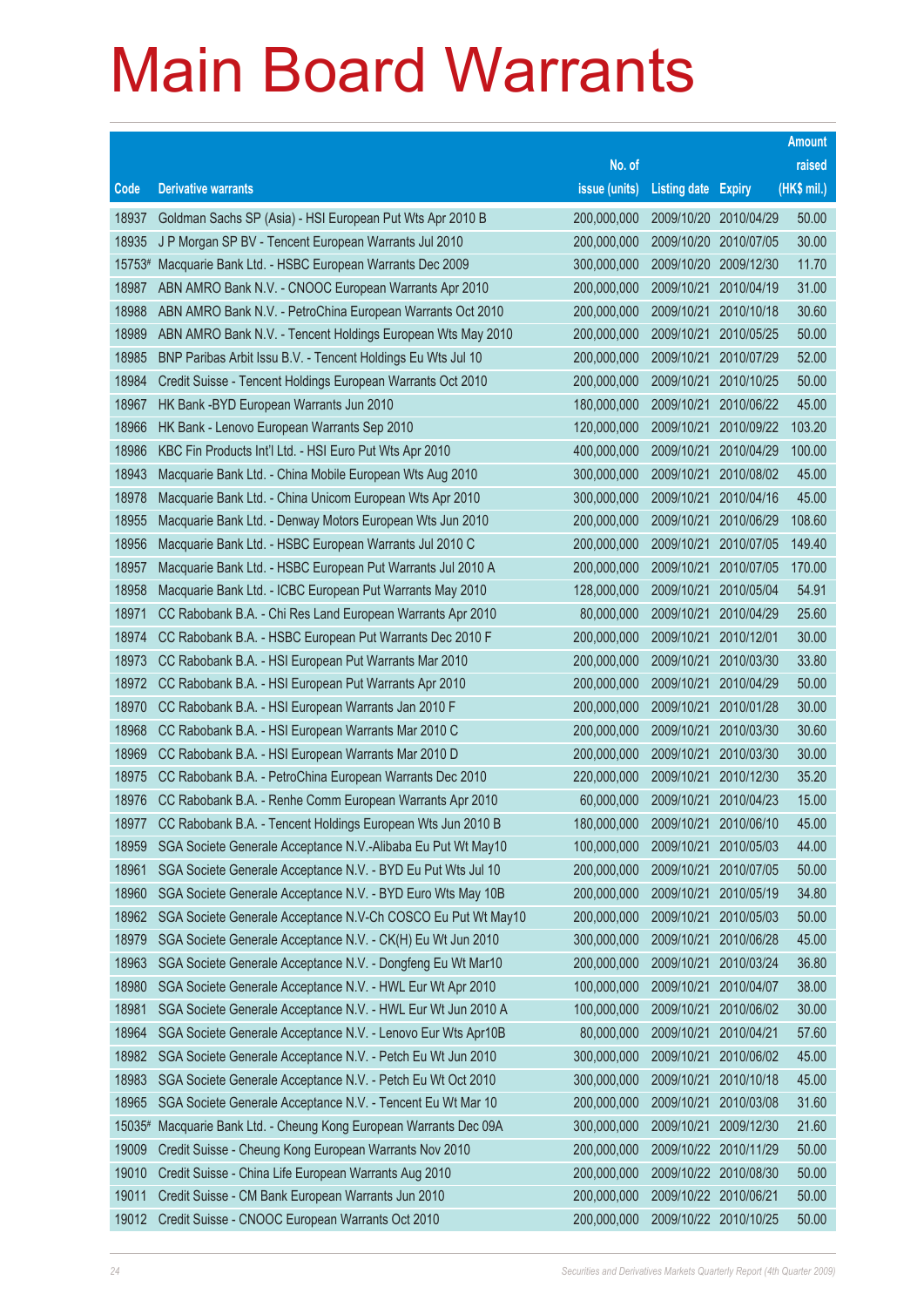|        |                                                              |               |                            |                       | <b>Amount</b> |
|--------|--------------------------------------------------------------|---------------|----------------------------|-----------------------|---------------|
|        |                                                              | No. of        |                            |                       | raised        |
| Code   | <b>Derivative warrants</b>                                   | issue (units) | <b>Listing date Expiry</b> |                       | (HK\$ mil.)   |
| 19014  | Credit Suisse - A50 China European Warrants Jul 2010         | 200,000,000   |                            | 2009/10/22 2010/07/26 | 50.00         |
| 19013  | Credit Suisse - ICBC European Warrants Dec 2010 C            | 200,000,000   |                            | 2009/10/22 2010/12/06 | 30.00         |
| 19015  | Credit Suisse - PetroChina European Warrants Oct 2010        | 200,000,000   |                            | 2009/10/22 2010/10/25 | 50.00         |
| 19016  | Credit Suisse - Ping An European Warrants Dec 2010           | 200,000,000   |                            | 2009/10/22 2010/12/28 | 30.00         |
| 10914  | Deutsche Bank AG - DJIA European Warrants Jun 2010           | 150,000,000   | 2009/10/22 2010/06/21      |                       | 37.50         |
| 10919  | Deutsche Bank AG - DJIA European Put Warrants Jun 2010       | 150,000,000   | 2009/10/22 2010/06/21      |                       | 40.50         |
| 19021  | Deutsche Bank AG - HKEx European Warrants Mar 2010 D         | 200,000,000   |                            | 2009/10/22 2010/03/29 | 30.00         |
| 10915  | Deutsche Bank AG - Nikkei 225 Index European Wts Jun 2010 A  | 150,000,000   | 2009/10/22 2010/06/11      |                       | 37.50         |
| 10920  | Deutsche Bank AG - Nikkei 225 Index Euro Put Wts Jun 2010B   | 150,000,000   | 2009/10/22 2010/06/11      |                       | 45.00         |
| 19022  | Deutsche Bank AG - Tencent Holdings European Warrants Jun10A | 150,000,000   | 2009/10/22 2010/06/21      |                       | 28.50         |
| 18998  | HK Bank - China EB Ltd European Warrants Jun 2010            | 120,000,000   |                            | 2009/10/22 2010/06/25 | 30.00         |
| 18999  | HK Bank - CNOOC European Warrants Oct 2010                   | 220,000,000   |                            | 2009/10/22 2010/10/28 | 55.00         |
| 19000  | HK Bank - Tencent European Warrants Sep 2010 B               | 180,000,000   |                            | 2009/10/22 2010/09/28 | 45.00         |
| 19006  | J P Morgan SP BV - BYD European Warrants May 2010 A          | 150,000,000   |                            | 2009/10/22 2010/05/18 | 37.50         |
| 19007  | J P Morgan SP BV - CNPC European Warrants Oct 2010           | 188,000,000   | 2009/10/22 2010/10/28      |                       | 47.00         |
| 19008  | J P Morgan SP BV - Foxconn European Warrants Dec 2010        | 188,000,000   |                            | 2009/10/22 2010/12/30 | 47.00         |
| 19017  | KBC Fin Products Int'l Ltd. - CC Bank Euro Wts Apr 2010 A    | 178,000,000   |                            | 2009/10/22 2010/04/22 | 192.24        |
| 19018  | KBC Fin Products Int'l Ltd. - CC Bank Euro Wts Apr 2010 B    | 138,000,000   |                            | 2009/10/22 2010/04/22 | 99.36         |
| 19019  | KBC Fin Products Int'l Ltd. - CC Bank Euro Wts Apr 2010 C    | 268,000,000   |                            | 2009/10/22 2010/04/09 | 96.48         |
| 19020  | KBC Fin Products Int'l Ltd. - CNOOC European Wts Jun 2010    | 400,000,000   |                            | 2009/10/22 2010/06/10 | 100.00        |
| 18990  | Macquarie Bank Ltd. - Angang Steel European Wts Mar 2010     | 200,000,000   |                            | 2009/10/22 2010/03/17 | 34.40         |
| 18991  | Macquarie Bank Ltd. - BOCL European Warrants Jan 2010        | 100,000,000   |                            | 2009/10/22 2010/01/22 | 16.60         |
| 18993  | Macquarie Bank Ltd. - China COSCO European Warrants Jun 2010 | 200,000,000   |                            | 2009/10/22 2010/06/22 | 32.80         |
| 18994  | Macquarie Bank Ltd. - CITIC Bank European Warrants Mar 2010  | 150,000,000   |                            | 2009/10/22 2010/03/30 | 52.05         |
| 18992  | Macquarie Bank Ltd. - HSI European Warrants Mar 2010         | 300,000,000   |                            | 2009/10/22 2010/03/30 | 60.90         |
| 18996  | Macquarie Bank Ltd. - HSI European Put Warrants Mar 2010 B   | 300,000,000   |                            | 2009/10/22 2010/03/30 | 45.30         |
| 18995  | Macquarie Bank Ltd. - Shimao Ppt European Warrants Mar 2010B | 200,000,000   |                            | 2009/10/22 2010/03/17 | 30.20         |
| 19001  | Macquarie Bank Ltd. - Tencent European Put Warrants Apr 2010 | 200,000,000   | 2009/10/22 2010/04/29      |                       | 50.00         |
| 18997  | Macquarie Bank Ltd. - Zijin Mining European Put Wts Sep 2010 | 100,000,000   |                            | 2009/10/22 2010/09/02 | 25.00         |
| 19002  | UBS AG - BYD European Warrants Jun 2010 A                    | 100,000,000   | 2009/10/22 2010/06/14      |                       | 25.00         |
| 19003  | UBS AG - BYD European Warrants Jul 2010                      | 100,000,000   | 2009/10/22 2010/07/26      |                       | 23.00         |
| 19004  | UBS AG - Tencent Holdings European Warrants May 2010 A       | 100,000,000   | 2009/10/22 2010/05/31      |                       | 25.00         |
| 19005  | UBS AG - Tencent Holdings European Warrants Jun 2010 A       | 100,000,000   | 2009/10/22 2010/06/28      |                       | 21.00         |
| 16782# | Macquarie Bank Ltd. - Huaneng Power European Wts Jan 2010    | 450,000,000   | 2009/10/22 2010/01/18      |                       | 10.80         |
| 17909# | CC Rabobank B.A. - HSI European Put Warrants Feb 2010 C      | 150,000,000   | 2009/10/22 2010/02/25      |                       | 12.45         |
| 19037  | BNP Paribas Arbit Issu B.V. - CC Bank European Put Wts Nov10 | 200,000,000   |                            | 2009/10/23 2010/11/02 | 32.00         |
| 19026  | BNP Paribas Arbit Issu B.V. - CNOOC European Wts Aug 2010 B  | 200,000,000   |                            | 2009/10/23 2010/08/30 | 50.00         |
| 19027  | BNP Paribas Arbit Issu B.V. - CNOOC European Wts Oct 2010    | 200,000,000   | 2009/10/23 2010/10/25      |                       | 50.00         |
| 19031  | BNP Paribas Arbit Issu B.V. - CNOOC European Put Wts Oct10   | 200,000,000   | 2009/10/23 2010/10/25      |                       | 50.00         |
| 19025  | BNP Paribas Arbit Issu B.V. - Sinopec Corp Euro Wts May 2010 | 200,000,000   | 2009/10/23 2010/05/31      |                       | 74.00         |
| 19030  | BNP Paribas Arbit Issu B.V. - Sinopec Corp Eur Put Wt Jun 10 | 200,000,000   | 2009/10/23                 | 2010/06/14            | 96.00         |
| 19039  | BNP Paribas Arbit Issu B.V. - HKEx European Wts Jun 2010     | 200,000,000   | 2009/10/23 2010/06/03      |                       | 52.00         |
| 19040  | BNP Paribas Arbit Issu B.V. - HKEx European Put Wts May 2010 | 200,000,000   | 2009/10/23 2010/05/04      |                       | 52.00         |
| 19034  | BNP Paribas Arbit Issu B.V. - HSI European Wts May 2010      | 300,000,000   | 2009/10/23 2010/05/28      |                       | 75.00         |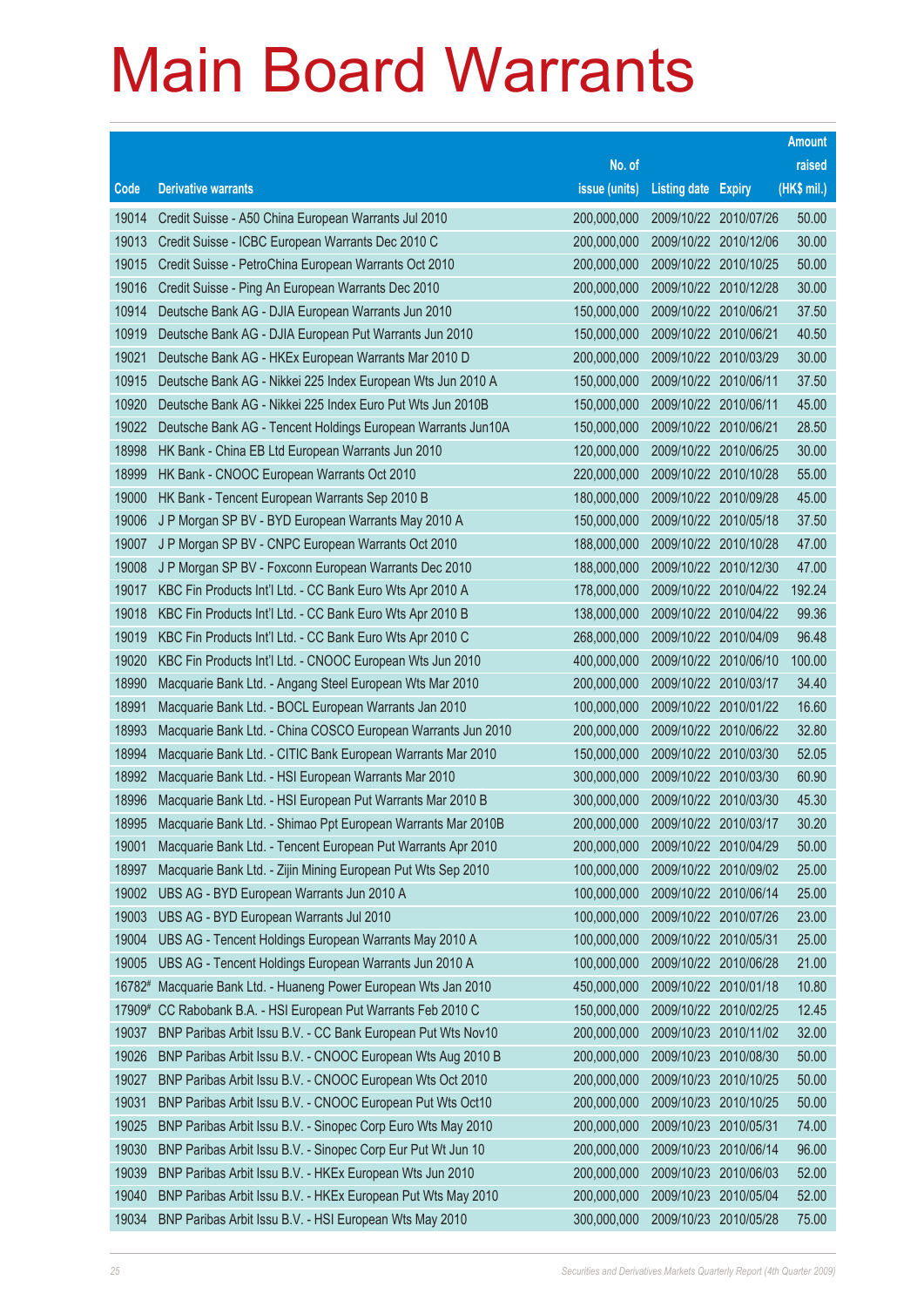|        |                                                                |               |                            |                       | <b>Amount</b> |
|--------|----------------------------------------------------------------|---------------|----------------------------|-----------------------|---------------|
|        |                                                                | No. of        |                            |                       | raised        |
| Code   | <b>Derivative warrants</b>                                     | issue (units) | <b>Listing date Expiry</b> |                       | (HK\$ mil.)   |
| 19033  | BNP Paribas Arbit Issu B.V. - HSI European Wts Apr 2010 B      | 300,000,000   |                            | 2009/10/23 2010/04/29 | 75.00         |
| 19035  | BNP Paribas Arbit Issu B.V. - HSI Euro Put Wts Apr 2010 C      | 300,000,000   |                            | 2009/10/23 2010/04/29 | 84.00         |
| 19036  | BNP Paribas Arbit Issu B.V. - HSI Euro Put Wts Apr 2010 D      | 300,000,000   |                            | 2009/10/23 2010/04/29 | 93.00         |
| 19038  | BNP Paribas Arbit Issu B.V. - ICBC European Put Wts Nov11      | 200,000,000   | 2009/10/23 2011/11/03      |                       | 50.00         |
| 19029  | BNP Paribas Arbit Issu B.V. - PetroCh Euro Wts Jun 2010 B      | 180,000,000   |                            | 2009/10/23 2010/06/23 | 86.40         |
| 19028  | BNP Paribas Arbit Issu B.V. - PetroCh Euro Wts Oct 2010        | 200,000,000   |                            | 2009/10/23 2010/10/25 | 50.00         |
| 19032  | BNP Paribas Arbit Issu B.V. - PetroCh European Put Wts Nov10   | 200,000,000   | 2009/10/23 2010/11/01      |                       | 50.00         |
| 10916  | Deutsche Bank AG - Silver European Warrants Aug 2010           | 50,000,000    | 2009/10/23 2010/08/03      |                       | 12.50         |
| 10922  | Deutsche Bank AG - Silver European Put Warrants Aug 2010       | 50,000,000    |                            | 2009/10/23 2010/08/03 | 12.50         |
| 19024  | HK Bank - Foxconn European Warrants Sep 2010                   | 180,000,000   | 2009/10/23 2010/09/28      |                       | 45.00         |
| 19023  | Macquarie Bank Ltd. - Huaneng Power European Wts Mar 2010      | 100,000,000   | 2009/10/23 2010/03/18      |                       | 28.20         |
|        | 18413# CC Rabobank B.A. - CNOOC European Put Warrants Mar 2010 | 250,000,000   |                            | 2009/10/23 2010/03/22 | 10.25         |
| 19057  | BNP Paribas Arbit Issu B.V. - BOCL European Wts May 2010       | 200,000,000   |                            | 2009/10/27 2010/05/04 | 76.00         |
| 19058  | BNP Paribas Arbit Issu B.V. - BOCL European Wts Jun 2010       | 200,000,000   | 2009/10/27 2010/06/03      |                       | 58.00         |
| 19059  | BNP Paribas Arbit Issu B.V.-BOCL European Put Warrants Jul10   | 100,000,000   | 2009/10/27                 | 2010/07/05            | 64.00         |
| 19060  | BNP Paribas Arbit Issu B.V.-BankComm European Warrants Aug10   | 200,000,000   |                            | 2009/10/27 2010/08/16 | 38.00         |
| 19061  | BNP Paribas Arbit Issu B.V.-BankComm European Warrants Nov10   | 200,000,000   |                            | 2009/10/27 2010/11/03 | 50.00         |
| 19047  | BNP Paribas Arbit Issu B.V. - Ch Mobile Euro Wts May 2010      | 200,000,000   |                            | 2009/10/27 2010/05/04 | 138.00        |
| 19062  | BNP Paribas Arbit Issu B.V.-CM Bank European Warrants Apr10    | 200,000,000   | 2009/10/27                 | 2010/04/26            | 30.00         |
| 19048  | BNP Paribas Arbit Issu B.V. - Ch Mobile Eu Put Wt Jun 2010 B   | 200,000,000   | 2009/10/27 2010/06/04      |                       | 64.00         |
| 19050  | HK Bank - China Mobile European Warrants Apr 2010 B            | 220,000,000   | 2009/10/27 2010/04/28      |                       | 55.00         |
| 19051  | HK Bank - Geely Auto European Warrants Jun 2010 A              | 80,000,000    |                            | 2009/10/27 2010/06/25 | 22.40         |
| 19052  | HK Bank - Hidili Industry European Warrants Jun 2010           | 120,000,000   | 2009/10/27                 | 2010/06/25            | 30.00         |
| 19053  | HK Bank - Zhaojin Mining European Warrants Jun 2010            | 120,000,000   |                            | 2009/10/27 2010/06/25 | 30.00         |
| 19063  | KBC Fin Products Int'l Ltd. - Tencent Holdings Euro Wt May10   | 268,000,000   |                            | 2009/10/27 2010/05/03 | 77.72         |
| 19064  | KBC Fin Products Int'l Ltd. - Tencent Holdings Eu Wt Jun10A    | 208,000,000   | 2009/10/27 2010/06/08      |                       | 76.96         |
| 19065  | KBC Fin Products Int'l Ltd. - Tencent Holdings Eu Wt Jun10B    | 308,000,000   | 2009/10/27 2010/06/01      |                       | 77.00         |
| 19041  | Macquarie Bank Ltd. - Franshion PPT European Warrants Jul 10   | 100,000,000   | 2009/10/27 2010/07/27      |                       | 29.70         |
| 19042  | Macquarie Bank Ltd. - Fushan Energy European Warrants Nov 10   | 150,000,000   | 2009/10/27                 | 2010/11/30            | 37.65         |
| 19043  | Macquarie Bank Ltd. - Geely Auto European Warrants Jul 2010    | 88,000,000    | 2009/10/27 2010/07/29      |                       | 30.27         |
| 19044  | Macquarie Bank Ltd. - Hidili Industry European Warrants Jul10  | 150,000,000   | 2009/10/27                 | 2010/07/27            | 37.50         |
| 19045  | Macquarie Bank Ltd. - KWG Property European Warrants Jul 10    | 50,000,000    | 2009/10/27                 | 2010/07/27            | 42.10         |
| 19046  | Macquarie Bank Ltd. - Zhaojin Mining European Warrants Jun10   | 500,000,000   | 2009/10/27                 | 2010/06/29            | 142.00        |
| 10917  | SGA Societe Generale Acceptance N.V. - AUD/USD Eur Wt May 10   | 100,000,000   | 2009/10/27                 | 2010/05/10            | 28.00         |
| 10921  | SGA Societe Generale Acceptance N.V-AUD/USD Eu Put Wt May 10   | 100,000,000   | 2009/10/27                 | 2010/05/10            | 45.00         |
| 19055  | SGA Societe Generale Acceptance N.V. - CCoal Eur Wt Apr 2010   | 200,000,000   | 2009/10/27                 | 2010/04/07            | 30.00         |
| 19054  | SGA Societe Generale Acceptance N.V. - CNPC Euro Wts Sep 10    | 200,000,000   | 2009/10/27                 | 2010/09/22            | 50.00         |
| 19049  | SGA Societe Generale Acceptance N.V. - HSCEI Eu Put Wt Apr 10  | 300,000,000   | 2009/10/27                 | 2010/04/29            | 75.00         |
| 19056  | SGA Societe Generale Acceptance NV-Zijin Mining Eu Wt Jul10B   | 200,000,000   | 2009/10/27                 | 2010/07/28            | 30.00         |
| 18323# | Credit Suisse - Tencent Holdings European Warrants Mar 2010    | 200,000,000   | 2009/10/27                 | 2010/03/12            | 38.00         |
| 14381# | Merrill Lynch Int'l & Co. C.V. - Ch Telecom Eur Wt Dec 2011    | 160,000,000   | 2009/10/27                 | 2011/12/19            | 10.56         |
| 19083  | ABN AMRO Bank N.V. - BOCL European Warrants May 2010 A         | 200,000,000   | 2009/10/28 2010/05/03      |                       | 75.40         |
| 19084  | ABN AMRO Bank N.V. - BYD European Warrants Jun 2010 A          | 250,000,000   | 2009/10/28                 | 2010/06/30            | 62.50         |
| 19085  | ABN AMRO Bank N.V. - CC Bank European Warrants Mar 2010 A      | 200,000,000   |                            | 2009/10/28 2010/03/30 | 89.40         |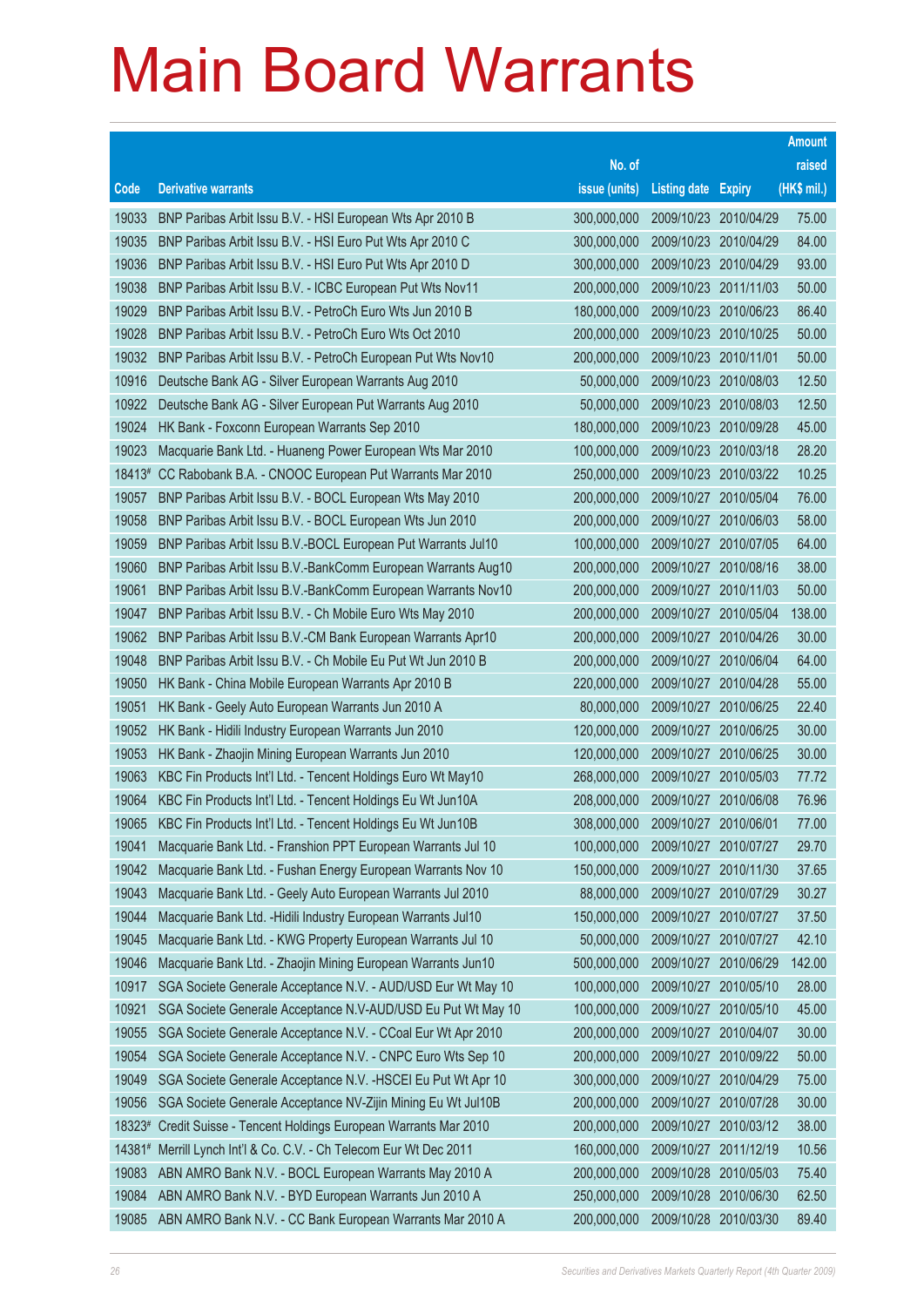|        |                                                               |               |                            |            | <b>Amount</b> |
|--------|---------------------------------------------------------------|---------------|----------------------------|------------|---------------|
|        |                                                               | No. of        |                            |            | raised        |
| Code   | <b>Derivative warrants</b>                                    | issue (units) | <b>Listing date Expiry</b> |            | (HK\$ mil.)   |
| 19086  | ABN AMRO Bank N.V. - Sinopec Corp European Warrants Mar 10B   | 200,000,000   | 2009/10/28 2010/03/22      |            | 89.60         |
| 19087  | ABN AMRO Bank N.V. - HSBC European Warrants Apr 2010          | 200,000,000   | 2009/10/28 2010/04/19      |            | 100.00        |
| 19082  | ABN AMRO Bank N.V. - HSI European Warrants Mar 2010 A         | 400,000,000   | 2009/10/28                 | 2010/03/30 | 69.20         |
| 19069  | BNP Paribas Arbit Issu B.V. - Tencent Holdings Eu Wts Jun10B  | 200,000,000   | 2009/10/28 2010/06/28      |            | 50.00         |
| 19066  | Deutsche Bank AG - BYD European Warrants May 2010 C           | 200,000,000   | 2009/10/28 2010/05/11      |            | 50.00         |
| 19080  | Deutsche Bank AG - Cheung Kong European Put Wts Aug 2010      | 200,000,000   | 2009/10/28 2010/08/02      |            | 50.00         |
| 19081  | Deutsche Bank AG - CNOOC European Warrants Jun 2010           | 200,000,000   | 2009/10/28                 | 2010/06/07 | 50.00         |
| 19079  | Deutsche Bank AG - Sinopec Corp European Warrants Mar 2010 B  | 150,000,000   | 2009/10/28 2010/03/15      |            | 39.00         |
| 19067  | Deutsche Bank AG - PetroChina European Warrants Nov 2010      | 200,000,000   | 2009/10/28 2010/11/29      |            | 50.00         |
| 19068  | Deutsche Bank AG - Tencent Holdings European Warrants May 10  | 200,000,000   | 2009/10/28 2010/05/03      |            | 50.00         |
| 19070  | J P Morgan SP BV - China Life European Warrants Mar 2010      | 200,000,000   | 2009/10/28                 | 2010/03/01 | 30.60         |
| 19071  | J P Morgan SP BV - Tencent European Warrants May 2010         | 200,000,000   | 2009/10/28 2010/05/28      |            | 51.80         |
| 19072  | J P Morgan SP BV - Tencent European Warrants Aug 2010         | 200,000,000   | 2009/10/28 2010/08/30      |            | 50.00         |
| 19075  | KBC Fin Products Int'l Ltd. - CNOOC European Wts Jul 2010     | 400,000,000   | 2009/10/28 2010/07/02      |            | 100.00        |
| 19076  | KBC Fin Products Int'l Ltd. - CNOOC European Wts Aug 2010 A   | 400,000,000   | 2009/10/28                 | 2010/08/02 | 100.00        |
| 19074  | KBC Fin Products Int'l Ltd. - HSI European Wts Apr 2010       | 400,000,000   | 2009/10/28 2010/04/29      |            | 100.00        |
| 19077  | KBC Fin Products Int'l Ltd. - PetroChina Euro Wts Aug 2010    | 400,000,000   | 2009/10/28 2010/08/02      |            | 100.00        |
| 19078  | KBC Fin Products Int'l Ltd. - PetroChina Euro Wts Oct 2010 A  | 400,000,000   | 2009/10/28 2010/10/04      |            | 100.00        |
| 19073  | Macquarie Bank Ltd. - CM Bank European Warrants Jul 2010      | 200,000,000   | 2009/10/28                 | 2010/07/02 | 50.20         |
| 14617# | Merrill Lynch Int'l & Co. C.V. - Ch Mobile Eur Wt May 2010    | 500,000,000   | 2009/10/28 2010/05/03      |            | 30.50         |
| 19114  | BNP Paribas Arbit Issu B.V. - Cheung Kong Euro Wts Nov10 A    | 200,000,000   | 2009/10/29                 | 2010/11/22 | 38.00         |
| 19116  | BNP Paribas Arbit Issu B.V. - China Life Euro Wts May 2010    | 200,000,000   | 2009/10/29                 | 2010/05/28 | 50.00         |
| 19115  | BNP Paribas Arbit Issu B.V. - China Life Euro Wts Jul 2010 A  | 200,000,000   | 2009/10/29                 | 2010/07/05 | 118.00        |
| 19117  | BNP Paribas Arbit Issu B.V. - China Life Euro Wts Mar 2011    | 200,000,000   | 2009/10/29                 | 2011/03/08 | 96.00         |
| 19119  | BNP Paribas Arbit Issu B.V. - A50 China Euro Wts Sep 2010     | 200,000,000   | 2009/10/29                 | 2010/09/27 | 50.00         |
| 19120  | BNP Paribas Arbit Issu B.V. - A50 China Euro Put Wts May 10   | 200,000,000   | 2009/10/29                 | 2010/05/12 | 50.00         |
| 10918  | BNP Paribas Arbit Issu B.V. - Gold European Warrants Oct 10   | 200,000,000   | 2009/10/29                 | 2010/10/20 | 53.00         |
| 19113  | BNP Paribas Arbit Issu B.V. - SHK Ppt European Warrants Sep10 | 200,000,000   | 2009/10/29                 | 2010/09/13 | 50.00         |
| 19124  | Deutsche Bank AG - Cheung Kong European Warrants Nov 2010     | 200,000,000   | 2009/10/29                 | 2010/11/15 | 50.00         |
| 19125  | Deutsche Bank AG - CM Bank European Warrants May 2010         | 150,000,000   | 2009/10/29                 | 2010/05/03 | 37.50         |
| 19126  | Deutsche Bank AG - China Overseas European Warrants Mar 10 B  | 150,000,000   | 2009/10/29                 | 2010/03/01 | 22.50         |
| 19118  | Deutsche Bank AG - HSI European Warrants Apr 2010 D           | 300,000,000   | 2009/10/29                 | 2010/04/29 | 75.00         |
| 19121  | Deutsche Bank AG - HSI European Warrants Apr 2010 E           | 300,000,000   | 2009/10/29                 | 2010/04/29 | 78.00         |
| 19122  | Deutsche Bank AG - HSI European Put Warrants Apr 2010 B       | 300,000,000   | 2009/10/29                 | 2010/04/29 | 84.00         |
| 19123  | Deutsche Bank AG - HSI European Put Warrants Apr 2010 C       | 300,000,000   | 2009/10/29                 | 2010/04/29 | 93.00         |
| 19108  | Macquarie Bank Ltd. - CC Bank European Warrants May 2010      | 150,000,000   | 2009/10/29                 | 2010/05/04 | 66.15         |
| 19110  | Macquarie Bank Ltd. - CC Bank European Put Warrants Jul 2010  | 150,000,000   | 2009/10/29                 | 2010/07/05 | 75.15         |
| 19109  | Macquarie Bank Ltd. - CNOOC European Warrants Oct 2010        | 200,000,000   | 2009/10/29                 | 2010/10/05 | 53.80         |
| 19111  | Macquarie Bank Ltd. - CNOOC European Put Warrants Jul 2010    | 200,000,000   | 2009/10/29                 | 2010/07/05 | 53.60         |
| 19096  | Merrill Lynch Int'l & Co. C.V.-Ch Overseas Eur Put Wts Jun10  | 150,000,000   | 2009/10/29                 | 2010/06/07 | 40.50         |
| 19088  | Merrill Lynch Int'l & Co. C.V. - CNOOC European Wts Aug10A    | 200,000,000   | 2009/10/29                 | 2010/08/09 | 55.00         |
| 19089  | Merrill Lynch Int'l & Co. C.V. - CNOOC European Wts Aug10B    | 200,000,000   | 2009/10/29                 | 2010/08/30 | 50.00         |
| 19090  | Merrill Lynch Int'l & Co. C.V. - Ch Overseas Eur Wt Jun 10 B  | 150,000,000   | 2009/10/29                 | 2010/06/21 | 37.50         |
| 19092  | Merrill Lynch Int'l & Co. C.V. - HSBC Euro Wts May 2010 A     | 200,000,000   | 2009/10/29                 | 2010/05/17 | 112.00        |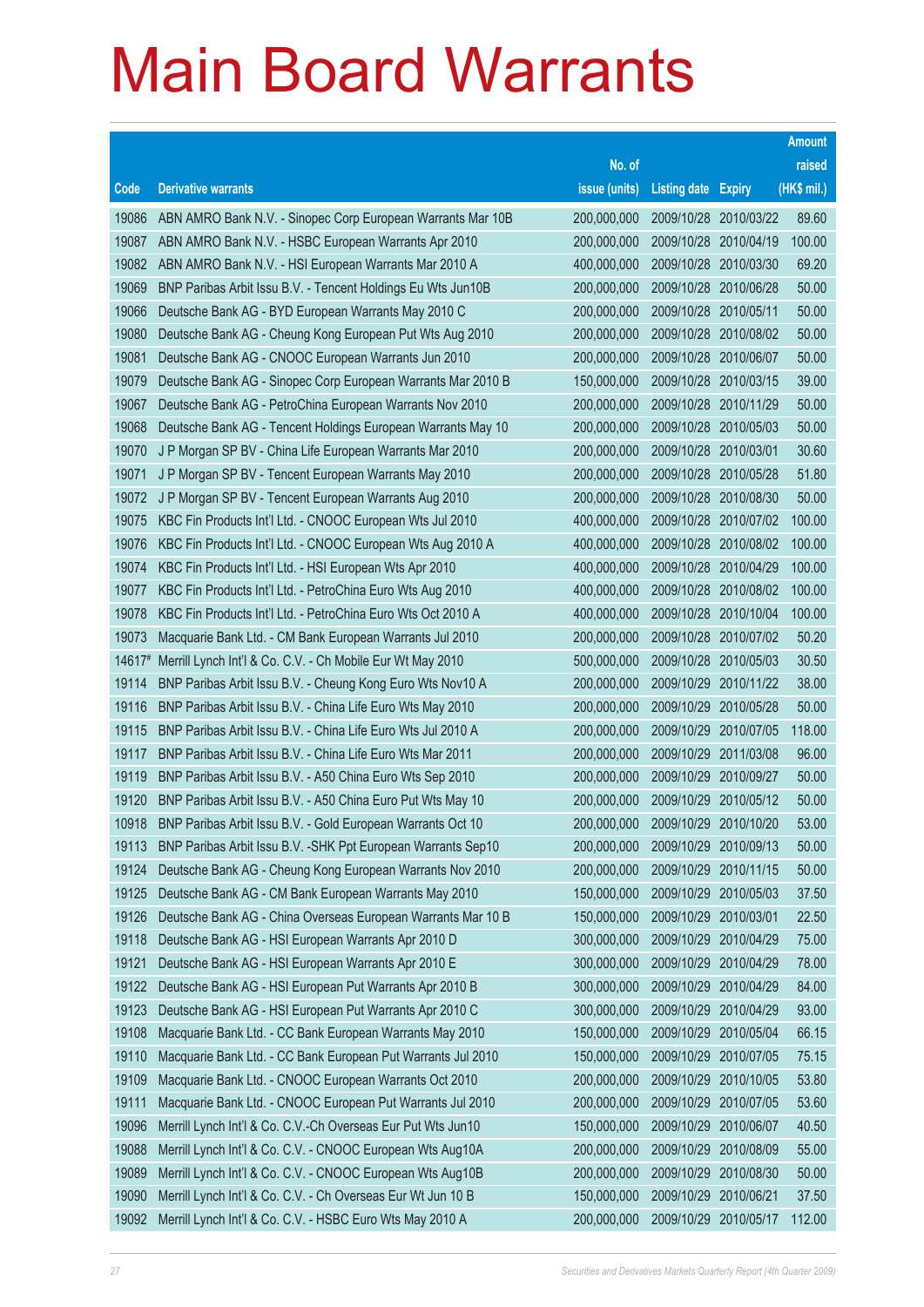|                |                                                                                                                          |                            |                                                |            | <b>Amount</b>  |
|----------------|--------------------------------------------------------------------------------------------------------------------------|----------------------------|------------------------------------------------|------------|----------------|
|                |                                                                                                                          | No. of                     |                                                |            | raised         |
| Code           | <b>Derivative warrants</b>                                                                                               | issue (units)              | <b>Listing date Expiry</b>                     |            | (HK\$ mil.)    |
| 19091          | Merrill Lynch Int'l & Co. C.V. - JX Copper Euro Wts Oct 2010                                                             | 150,000,000                | 2009/10/29 2010/10/18                          |            | 51.75          |
| 19093          | Merrill Lynch Int'l & Co. C.V. - PetroChina Eu Wt Dec 2010 A                                                             | 200,000,000                | 2009/10/29 2010/12/29                          |            | 31.40          |
| 19095          | Merrill Lynch Int'l & Co. C.V. - SHK Ppt Euro Wts Jun 2010                                                               | 200,000,000                | 2009/10/29                                     | 2010/06/21 | 35.60          |
| 19099          | Merrill Lynch Int'l & Co. C.V. - SHK Ppt Euro Put Wts Jun 10                                                             | 200,000,000                | 2009/10/29 2010/06/14                          |            | 30.00          |
| 19094          | Merrill Lynch Int'l & Co. C.V. - Shimao Ppt Euro Wt Mar 2010                                                             | 150,000,000                | 2009/10/29                                     | 2010/03/29 | 26.10          |
| 19104          | SGA Societe Generale Acceptance N.V. - CHALCO Eu Put Wt Jul10                                                            | 200,000,000                | 2009/10/29 2010/07/05                          |            | 50.00          |
| 19097          | SGA Societe Generale Acceptance N.V. - Shenhua Eu Wt Jun 10                                                              | 80,000,000                 | 2009/10/29                                     | 2010/06/02 | 27.20          |
| 19105          | SGA Societe Generale Acceptance N.V. - JIANC Eu Put Wt May10                                                             | 150,000,000                | 2009/10/29 2010/05/05                          |            | 40.50          |
| 19098          | SGA Societe Generale Acceptance N.V. - Lenovo Eur Wts May 10                                                             | 80,000,000                 | 2009/10/29                                     | 2010/05/05 | 61.60          |
| 19100          | SGA Societe Generale Acceptance N.V-Nine Dragons Eu Wt Jun10                                                             | 200,000,000                | 2009/10/29 2010/06/21                          |            | 42.00          |
| 19101          | SGA Societe Generale Acceptance N.V. - Petch Eu Wt Dec 2010B                                                             | 200,000,000                | 2009/10/29                                     | 2010/12/29 | 30.00          |
| 19102          | SGA Societe Generale Acceptance N.V. - SHK P Eu Wt Jun 2010                                                              | 200,000,000                | 2009/10/29 2010/06/21                          |            | 30.00          |
| 19103          | SGA Societe Generale Acceptance N.V. - Tencent Eu Wt Jul 10B                                                             | 200,000,000                | 2009/10/29                                     | 2010/07/05 | 50.00          |
| 19127          | SGA Societe Generale Acceptance N.V.-Tencent Eu Put Wt Jun10                                                             | 200,000,000                | 2009/10/29 2010/06/09                          |            | 50.00          |
| 19107          | SGA Societe Generale Acceptance N.V.-Zijin Eu Put Wt Jun10                                                               | 200,000,000                | 2009/10/29                                     | 2010/06/02 | 50.00          |
| 19112          | UBS AG - HSBC European Warrants Apr 2010 C                                                                               | 80,000,000                 | 2009/10/29 2010/04/12                          |            | 36.00          |
| 19128          | ABN AMRO Bank N.V. - China Mobile European Wts Apr 2010 A                                                                | 400,000,000                | 2009/10/30 2010/04/13                          |            | 60.00          |
| 19129          | ABN AMRO Bank N.V. - China Mobile European Wts Apr 2010 B                                                                | 100,000,000                | 2009/10/30 2010/04/30                          |            | 97.00          |
| 19150          | BNP Paribas Arbit Issu B.V. - BYD European Warrants Jul 2010                                                             | 200,000,000                | 2009/10/30 2010/07/02                          |            | 50.00          |
| 19142          | J P Morgan SP BV - BOC HK European Warrants Jun 2010                                                                     | 188,000,000                | 2009/10/30 2010/06/29                          |            | 47.00          |
| 19143<br>19145 | J P Morgan SP BV - Cheung Kong European Warrants Oct 2010<br>J P Morgan SP BV - China Shenhua European Warrants Jun 2010 | 200,000,000<br>100,000,000 | 2009/10/30 2010/10/25<br>2009/10/30 2010/06/21 |            | 50.00<br>25.00 |
| 19146          | J P Morgan SP BV - Foxconn European Warrants Oct 2010                                                                    | 200,000,000                | 2009/10/30 2010/10/28                          |            | 50.00          |
| 19147          | J P Morgan SP BV - R&F Ppt European Warrants May 2010                                                                    | 100,000,000                | 2009/10/30 2010/05/24                          |            | 25.00          |
| 19148          | J P Morgan SP BV - SHK Ppt European Warrants Jun 2010 A                                                                  | 200,000,000                | 2009/10/30 2010/06/21                          |            | 30.00          |
| 19149          | J P Morgan SP BV - SHK Ppt European Warrants Dec 2010                                                                    | 200,000,000                | 2009/10/30 2010/12/20                          |            | 50.00          |
| 19130          | Macquarie Bank Ltd. - Sinopec Corp European Wts Mar 2010                                                                 | 200,000,000                | 2009/10/30 2010/03/29                          |            | 63.80          |
| 19131          | Macquarie Bank Ltd. - Sinopec Corp Euro Put Wts May 2010                                                                 | 128,000,000                | 2009/10/30 2010/05/04                          |            | 51.84          |
| 19132          | Macquarie Bank Ltd. - Datang European Warrants Mar 2010                                                                  | 50,000,000                 | 2009/10/30 2010/03/10                          |            | 13.05          |
| 19136          | Merrill Lynch Int'l & Co. C.V. - Ch Mobile Eu Put Wt Jun 11                                                              | 200,000,000                | 2009/10/30 2011/06/07                          |            | 33.40          |
| 19138          | Merrill Lynch Int'l & Co. C.V. - CITBK European Wts May10                                                                | 150,000,000                | 2009/10/30 2010/05/17                          |            | 85.50          |
| 19133          | Merrill Lynch Int'l & Co. C.V. - China Life Eu Wt Jun 2010                                                               | 200,000,000                | 2009/10/30 2010/06/07                          |            | 57.00          |
| 19137          | Merrill Lynch Int'l & Co. C.V. - Ch Life Eur Put Wt Jun 2010                                                             | 150,000,000                | 2009/10/30 2010/06/14                          |            | 49.50          |
| 19134          | Merrill Lynch Int'l & Co. C.V. - Ch Mobile Eur Wt Oct 2011 A                                                             | 200,000,000                | 2009/10/30 2011/10/18                          |            | 50.00          |
| 19135          | Merrill Lynch Int'l & Co. C.V. - Ch Mobile Eur Wt Oct 2011 B                                                             | 200,000,000                | 2009/10/30 2011/10/31                          |            | 30.40          |
| 19140          | Merrill Lynch Int'l & Co. C.V. - A50 China Eur Wt Oct 2010                                                               | 200,000,000                | 2009/10/30 2010/10/04                          |            | 43.80          |
| 19141          | Merrill Lynch Int'l & Co. C.V. - A50 China Eur Wt Jan 2011                                                               | 200,000,000                | 2009/10/30 2011/01/31                          |            | 54.00          |
| 19144          | Merrill Lynch Int'l & Co. C.V. - A50 China Eu Put Wt Oct 10                                                              | 150,000,000                | 2009/10/30 2010/10/18                          |            | 37.50          |
| 19139          | Merrill Lynch Int'l & Co. C.V. - Ping An Euro Wts Mar 2011                                                               | 200,000,000                | 2009/10/30 2011/03/28                          |            | 31.20          |
| 19172          | ABN AMRO Bank N.V. - HSI European Put Warrants May 2010                                                                  | 400,000,000                | 2009/11/02 2010/05/28                          |            | 100.00         |
| 19171          | ABN AMRO Bank N.V. - HSI European Warrants Mar 2010 B                                                                    | 400,000,000                | 2009/11/02 2010/03/30                          |            | 74.00          |
| 19173          | ABN AMRO Bank N.V. - PetroChina European Warrants Dec 2010                                                               | 200,000,000                | 2009/11/02 2010/12/28                          |            | 50.00          |
| 10923          | Deutsche Bank AG - Gold European Warrants May 2010 B                                                                     | 50,000,000                 | 2009/11/02 2010/05/11                          |            | 12.50          |
| 19156          | HK Bank - BYD European Warrants May 2010                                                                                 | 220,000,000                | 2009/11/02 2010/05/28                          |            | 55.00          |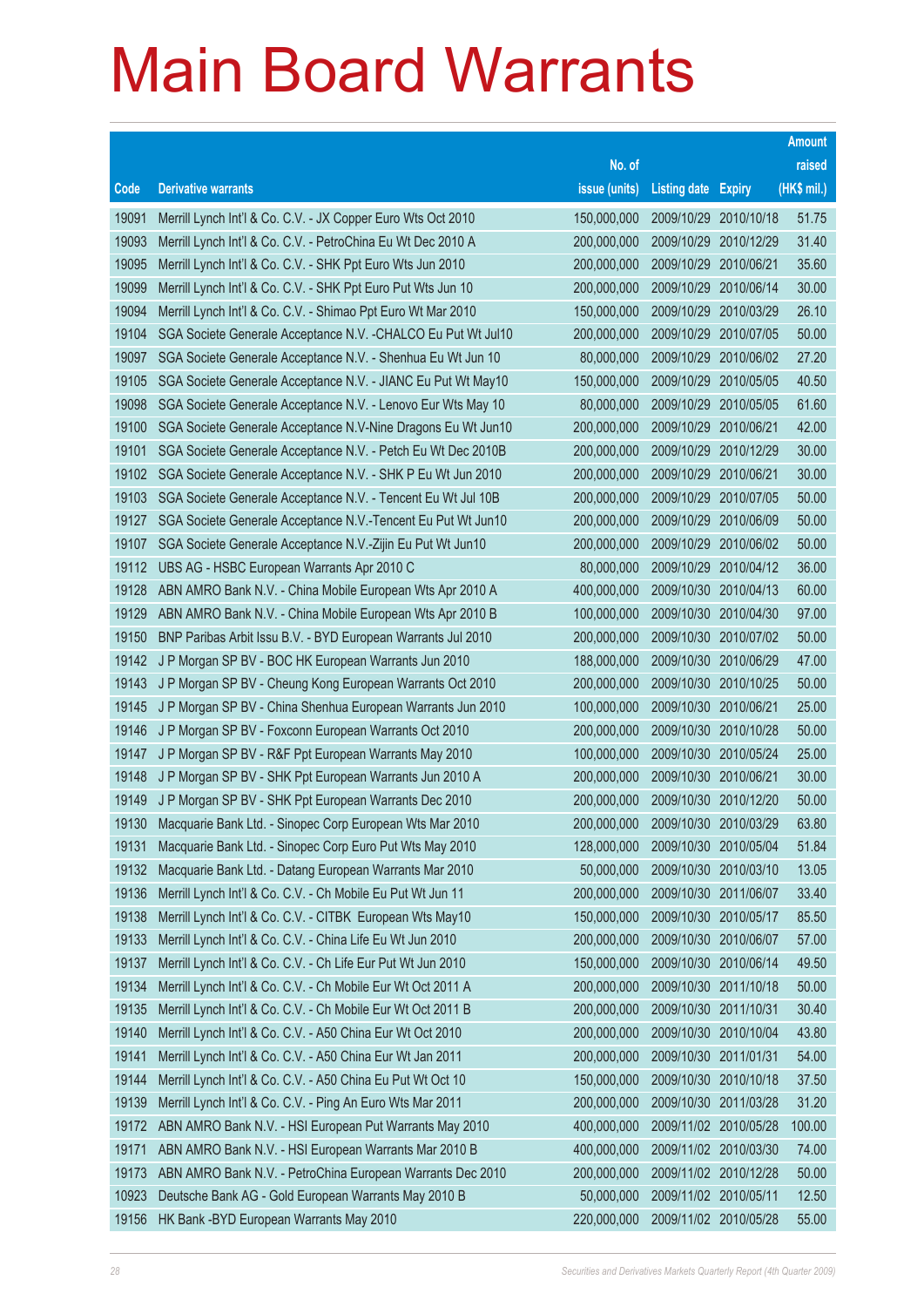|                |                                                                                                                       |                            |                            |                       | <b>Amount</b>  |
|----------------|-----------------------------------------------------------------------------------------------------------------------|----------------------------|----------------------------|-----------------------|----------------|
|                |                                                                                                                       | No. of                     |                            |                       | raised         |
| Code           | <b>Derivative warrants</b>                                                                                            | issue (units)              | <b>Listing date Expiry</b> |                       | (HK\$ mil.)    |
| 19157          | HK Bank - Foxconn European Warrants Aug 2010                                                                          | 160,000,000                |                            | 2009/11/02 2010/08/27 | 40.00          |
| 19158          | HK Bank - Tencent European Warrants Aug 2010                                                                          | 180,000,000                |                            | 2009/11/02 2010/08/27 | 45.00          |
| 19159          | J P Morgan SP BV - BOCL European Warrants May 2010                                                                    | 100,000,000                |                            | 2009/11/02 2010/05/03 | 25.00          |
| 19160          | J P Morgan Int'l Der. Ltd. - CC Bank European Wts May 2010                                                            | 100,000,000                | 2009/11/02 2010/05/31      |                       | 30.00          |
| 19161          | J P Morgan SP BV - Hutchison European Warrants Jun 2010                                                               | 100,000,000                |                            | 2009/11/02 2010/06/07 | 25.00          |
| 19152          | Macquarie Bank Ltd. - MTRC European Warrants Jun 2010                                                                 | 300,000,000                |                            | 2009/11/02 2010/06/02 | 75.00          |
| 19162          | Merrill Lynch Int'l & Co. C.V. - BOCL European Wts May 2010                                                           | 100,000,000                |                            | 2009/11/02 2010/05/04 | 34.50          |
| 19166          | Merrill Lynch Int'l & Co. C.V. - BOCL European Put Wts May10                                                          | 100,000,000                |                            | 2009/11/02 2010/05/03 | 41.00          |
| 19167          | Merrill Lynch Int'l & Co. C.V. - CM Bank Euro Put Wts May 10                                                          | 150,000,000                |                            | 2009/11/02 2010/05/17 | 37.50          |
| 19163          | Merrill Lynch Int'l & Co. C.V. - CM Bank Euro Wts Jun 2010 B                                                          | 150,000,000                | 2009/11/02 2010/06/21      |                       | 37.50          |
| 19154          | Merrill Lynch Int'l & Co. C.V. - HSI European Warrants Aug 10                                                         | 300,000,000                |                            | 2009/11/02 2010/08/30 | 76.50          |
| 19155          | Merrill Lynch Int'l & Co. C.V. - HSI European Warrants Oct 10                                                         | 300,000,000                |                            | 2009/11/02 2010/10/28 | 76.50          |
| 19153          | Merrill Lynch Int'l & Co. C.V. - HSI European Put Wts Jun 101                                                         | 300,000,000                |                            | 2009/11/02 2010/06/29 | 79.50          |
| 19164          | Merrill Lynch Int'l & Co. C.V. - ICBC European Wts May 2010                                                           | 100,000,000                |                            | 2009/11/02 2010/05/10 | 52.00          |
| 19165          | Merrill Lynch Int'l & Co. C.V. - ICBC European Wts Jun 2010                                                           | 100,000,000                | 2009/11/02 2010/06/21      |                       | 39.50          |
| 19168          | Merrill Lynch Int'l & Co. C.V. - ICBC European Put Wts May10                                                          | 100,000,000                |                            | 2009/11/02 2010/05/03 | 48.50          |
| 19151          | SGA Societe Generale Acceptance N.V-HuanengPower Eu Wt Mar10                                                          | 60,000,000                 |                            | 2009/11/02 2010/03/22 | 37.80          |
| 19169          | UBS AG - Tencent Holdings European Warrants May 2010 B                                                                | 100,000,000                |                            | 2009/11/02 2010/05/24 | 25.00          |
| 19170          | UBS AG - Tencent Holdings European Warrants Jun 2010 B                                                                | 100,000,000                | 2009/11/02 2010/06/21      |                       | 25.00          |
|                | 18415# ABN AMRO Bank N.V. - China Mobile European Wts Aug 2010                                                        | 250,000,000                |                            | 2009/11/02 2010/08/03 | 20.75          |
| 19186          | BNP Paribas Arbit Issu B.V.-CM Bank European Warrants Jul 10                                                          | 200,000,000                |                            | 2009/11/03 2010/07/02 | 50.00          |
| 19187          | BNP Paribas Arbit Issu B.V. - Ping An European Wts May 2011                                                           | 200,000,000                |                            | 2009/11/03 2011/05/09 | 36.00          |
| 19185          | Goldman Sachs SP (Asia) - China Life Euro Wts Feb 2010 B                                                              | 200,000,000                |                            | 2009/11/03 2010/02/25 | 30.00          |
| 19188          | KBC Fin Products Int'l Ltd. - CNOOC Euro Put Wts Jun 2010                                                             | 400,000,000                | 2009/11/03 2010/06/01      |                       | 100.00         |
| 19182          | Macquarie Bank Ltd. - Anta Sports European Warrants Jul 2010                                                          | 200,000,000                | 2009/11/03 2010/07/05      |                       | 50.00          |
| 19174          | Macquarie Bank Ltd. - China Life European Wts Jun 2010                                                                | 250,000,000<br>200,000,000 | 2009/11/03 2010/03/01      | 2009/11/03 2010/06/02 | 63.75<br>35.60 |
| 19176<br>19175 | Macquarie Bank Ltd. - China Life European Put Wts Mar 2010                                                            | 150,000,000                | 2009/11/03 2010/07/05      |                       | 93.00          |
| 19177          | Macquarie Bank Ltd. - Ping An European Warrants Jul 2010<br>Merrill Lynch Int'l & Co. C.V. - CITBK European Wts Jun10 | 150,000,000                | 2009/11/03 2010/06/07      |                       | 63.75          |
| 19178          | Merrill Lynch Int'l & Co. C.V. - ICBC European Wts Mar 2010B                                                          | 150,000,000                | 2009/11/03 2010/03/01      |                       | 33.60          |
| 19179          | Merrill Lynch Int'l & Co. C.V. - Tencent European Wts Mar 10                                                          | 150,000,000                |                            | 2009/11/03 2010/03/08 | 34.65          |
| 19180          | Merrill Lynch Int'l & Co. C.V. - Tencent European Wts Jun 10                                                          | 150,000,000                |                            | 2009/11/03 2010/06/28 | 31.20          |
| 19181          | Merrill Lynch Int'l & Co. C.V. - Tencent European Wts Oct 10                                                          | 150,000,000                | 2009/11/03 2010/10/18      |                       | 37.50          |
| 19189          | Standard Bank PLC - CMOC European Warrants Dec 2010                                                                   | 100,000,000                | 2009/11/03 2010/12/31      |                       | 25.00          |
| 19190          | Standard Bank PLC - Jiangxi Copper European Warrants Jul 10                                                           | 100,000,000                | 2009/11/03 2010/07/23      |                       | 25.00          |
| 19183          | UBS AG - China Life European Warrants May 2010 A                                                                      | 200,000,000                | 2009/11/03 2010/05/31      |                       | 50.00          |
| 19184          | UBS AG - CNOOC European Warrants Jul 2010                                                                             | 100,000,000                |                            | 2009/11/03 2010/07/26 | 25.00          |
| 17475#         | ABN AMRO Bank N.V. - Sinopec Corp European Warrants Dec 2009                                                          | 100,000,000                | 2009/11/03 2009/12/21      |                       | 21.00          |
| 14831#         | Merrill Lynch Int'l & Co. C.V. - Ch Mobile Eur Wt Aug 2010 A                                                          | 200,000,000                | 2009/11/03 2010/08/09      |                       | 17.20          |
| 19214          | BNP Paribas Arbit Issu B.V. - ICBC European Wts Jun 2010                                                              | 300,000,000                | 2009/11/04 2010/06/01      |                       | 108.00         |
| 19205          | J P Morgan SP BV - BankComm European Warrants Dec 2010                                                                | 300,000,000                | 2009/11/04                 | 2010/12/30            | 75.00          |
| 19206          | J P Morgan SP BV - China Life European Warrants Jun 2010                                                              | 150,000,000                |                            | 2009/11/04 2010/06/29 | 38.10          |
| 19207          | J P Morgan SP BV - HSBC European Warrants Oct 2010 A                                                                  | 300,000,000                |                            | 2009/11/04 2010/10/25 | 47.70          |
| 19208          | J P Morgan SP BV - Stanchart European Warrants Jun 2010                                                               | 100,000,000                | 2009/11/04 2010/06/29      |                       | 30.20          |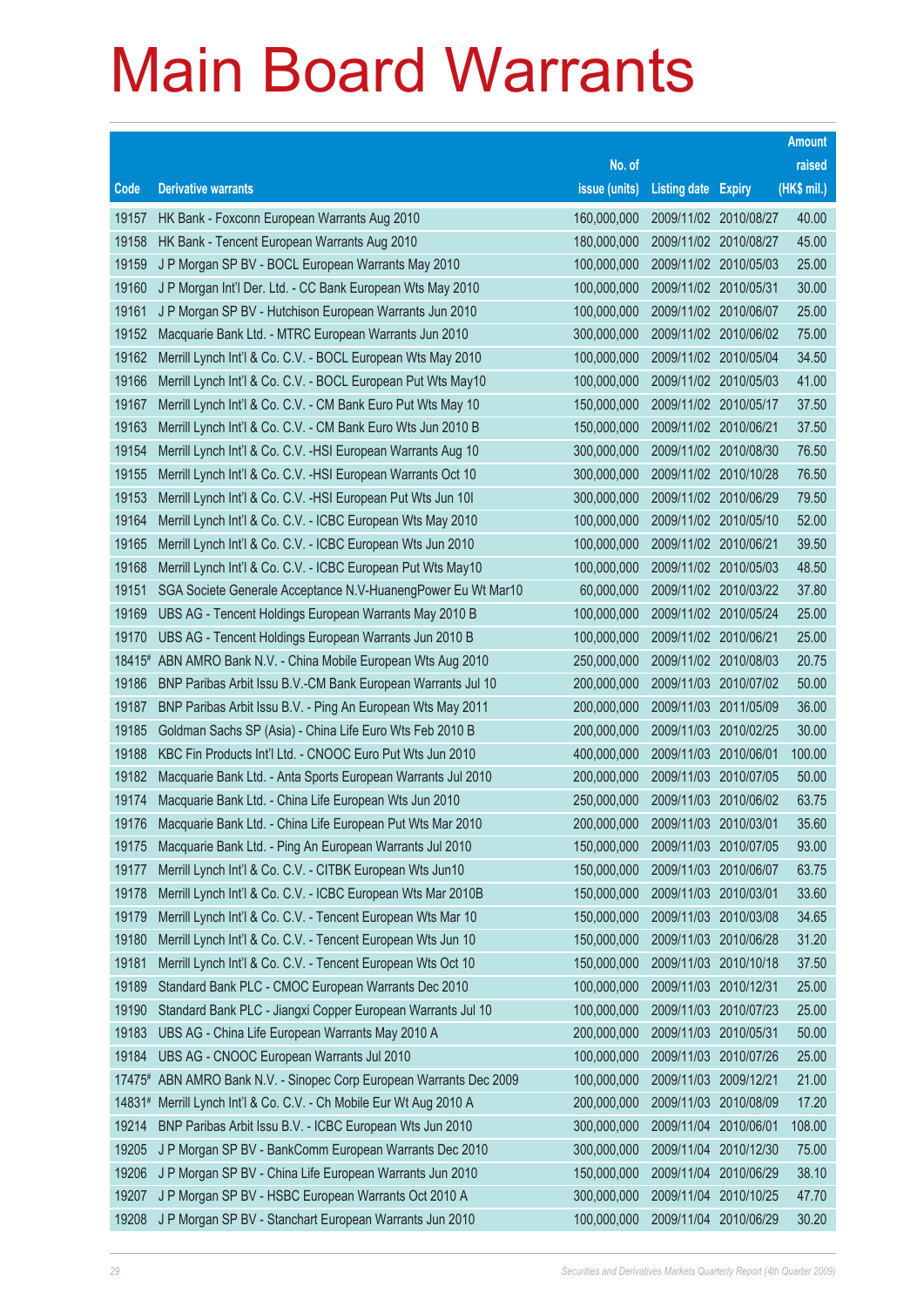|        |                                                               |               |                       |                       | <b>Amount</b> |
|--------|---------------------------------------------------------------|---------------|-----------------------|-----------------------|---------------|
|        |                                                               | No. of        |                       |                       | raised        |
| Code   | <b>Derivative warrants</b>                                    | issue (units) | <b>Listing date</b>   | <b>Expiry</b>         | (HK\$ mil.)   |
| 19210  | KBC Fin Products Int'l Ltd. - BOCL European Wts May 2010 A    | 258,000,000   | 2009/11/04            | 2010/05/04            | 144.48        |
| 19211  | KBC Fin Products Int'l Ltd. - BOCL Euro Put Wts Mar 2010 F    | 400,000,000   |                       | 2009/11/04 2010/03/15 | 76.00         |
| 19212  | KBC Fin Products Int'l Ltd. - CC Bank Euro Put Wts May 2010   | 248,000,000   | 2009/11/04            | 2010/05/04            | 99.20         |
| 19213  | KBC Fin Products Int'l Ltd. - China Life Eur Put Wt May 10B   | 400,000,000   |                       | 2009/11/04 2010/05/04 | 100.00        |
| 19192  | Macquarie Bank Ltd. - China Shenhua European Wts Jul 2010     | 150,000,000   | 2009/11/04 2010/07/05 |                       | 57.00         |
| 19193  | Macquarie Bank Ltd. - Foxconn European Warrants Jan 2011      | 150,000,000   | 2009/11/04 2011/01/04 |                       | 38.40         |
| 19194  | Macquarie Bank Ltd. - PICC P&C European Warrants Dec 2010 B   | 200,000,000   | 2009/11/04            | 2010/12/30            | 30.00         |
| 19195  | Macquarie Bank Ltd. - Weichai Power European Warrants Jun 10  | 250,000,000   |                       | 2009/11/04 2010/06/29 | 125.75        |
| 19196  | SGA Societe Generale Acceptance N.V. - BYD Euro Wts Jun 2010  | 200,000,000   |                       | 2009/11/04 2010/06/14 | 38.40         |
| 19198  | SGA Societe Generale Acceptance N.V. - CCB Euro Put Wt Apr10  | 60,000,000    |                       | 2009/11/04 2010/04/12 | 14.94         |
| 19197  | SGA Societe Generale Acceptance N.V-Chi COSCO Euro Wt May 10  | 200,000,000   | 2009/11/04            | 2010/05/10            | 40.20         |
| 19199  | SGA Societe Generale Acceptance N.V. - CLife Eu Put Wt Mar10  | 100,000,000   | 2009/11/04 2010/03/03 |                       | 19.70         |
| 19201  | SGA Societe Generale Acceptance N.V. - CNOOC Eu Put Wt Oct10  | 200,000,000   |                       | 2009/11/04 2010/10/18 | 34.80         |
| 19200  | SGA Societe Generale Acceptance N.V. - CP&CC Eu Put Wt May10  | 60,000,000    |                       | 2009/11/04 2010/05/05 | 27.42         |
| 19204  | SGA Societe Generale Acceptance N.V.-A50 Ch Eu Put Wt May 10  | 200,000,000   | 2009/11/04            | 2010/05/03            | 35.60         |
| 19202  | SGA Societe Generale Acceptance N.V. - ICBC Eu Wt May 2010    | 80,000,000    |                       | 2009/11/04 2010/05/05 | 50.88         |
| 19203  | SGA Societe Generale Acceptance N.V. - Petch Eu Put Wt Oct10  | 200,000,000   |                       | 2009/11/04 2010/10/25 | 31.80         |
| 19209  | UBS AG - PetroChina European Warrants Aug 2010                | 100,000,000   |                       | 2009/11/04 2010/08/02 | 15.00         |
| 16343# | Macquarie Bank Ltd. - China Mobile European Wts Dec 2009      | 350,000,000   | 2009/11/04            | 2009/12/30            | 14.00         |
| 17575# | Macquarie Bank Ltd. - A50 China European Warrants Feb 2010    | 500,000,000   |                       | 2009/11/04 2010/02/25 | 42.00         |
| 17460# | CC Rabobank B.A. - Ch Mobile European Warrants Apr 2010 B     | 250,000,000   |                       | 2009/11/04 2010/04/29 | 10.50         |
| 18238# | CC Rabobank B.A. - HSBC European Warrants Nov 2010            | 200,000,000   |                       | 2009/11/04 2010/11/30 | 18.60         |
| 19235  | ABN AMRO Bank N.V. - HSI European Warrants Feb 2010 B         | 400,000,000   |                       | 2009/11/05 2010/02/25 | 82.00         |
| 19230  | Credit Suisse - China Mobile European Put Warrants Oct 2010   | 200,000,000   |                       | 2009/11/05 2010/10/25 | 50.00         |
| 19229  | Credit Suisse - China Life European Put Warrants Jun 2010     | 200,000,000   |                       | 2009/11/05 2010/06/28 | 55.00         |
| 19232  | Credit Suisse - A50 China European Put Warrants Aug 2010      | 200,000,000   | 2009/11/05 2010/08/30 |                       | 50.00         |
| 19231  | Credit Suisse - HKEx European Put Warrants Jul 2010 A         | 200,000,000   | 2009/11/05 2010/07/26 |                       | 50.00         |
| 19223  | Citigroup Global Mkt H Inc. - ChiUnicom European Wts Oct 10   | 160,000,000   | 2009/11/05 2010/10/21 |                       | 40.00         |
| 19215  | Citigroup Global Mkt H Inc. - CITIC Bank European Wts Jun 10  | 80,000,000    | 2009/11/05 2010/06/21 |                       | 40.00         |
| 19217  | Citigroup Global Mkt H Inc. - CITIC Pacific Eu Wt Jun 2010 B  | 160,000,000   |                       | 2009/11/05 2010/06/22 | 40.00         |
| 19224  | Citigroup Global Mkt H Inc. - Cheung Kong Euro Wts Dec 2010A  | 160,000,000   | 2009/11/05 2010/12/21 |                       | 40.00         |
| 19218  | Citigroup Global Mkt H Inc. - CNPC European Warrants Jun 10   | 160,000,000   |                       | 2009/11/05 2010/06/22 | 40.00         |
| 19216  | Citigroup Global Mkt H Inc. - China Tel Euro Wts Jul 2010 B   | 80,000,000    | 2009/11/05 2010/07/21 |                       | 40.00         |
| 19220  | Citigroup Global Mkt H Inc. - Li & Fung European Wts Jul 10B  | 160,000,000   | 2009/11/05 2010/07/21 |                       | 40.00         |
| 19219  | Citigroup Global Mkt H Inc. - Lenovo European Warrants Aug10  | 80,000,000    |                       | 2009/11/05 2010/08/20 | 40.00         |
| 19221  | Citigroup Global Mkt H Inc. - New World European Wts Jul 10   | 160,000,000   | 2009/11/05 2010/07/21 |                       | 40.00         |
| 19222  | Citigroup Global Mkt H Inc. - Tencent European Warrants Jul10 | 160,000,000   | 2009/11/05 2010/07/21 |                       | 40.00         |
| 19238  | KBC Fin Products Int'l Ltd. - A50 Ch Euro Wts May 2010        | 400,000,000   |                       | 2009/11/05 2010/05/20 | 100.00        |
| 19239  | KBC Fin Products Int'l Ltd. - A50 Ch Euro Wts Jul 2010        | 400,000,000   |                       | 2009/11/05 2010/07/02 | 100.00        |
| 19240  | KBC Fin Products Int'l Ltd. - HSI European Wts May 2010 A     | 400,000,000   |                       | 2009/11/05 2010/05/28 | 100.00        |
| 19241  | KBC Fin Products Int'l Ltd. - HSI European Wts Jun 2010 A     | 368,000,000   | 2009/11/05 2010/06/29 |                       | 99.36         |
| 19242  | KBC Fin Products Int'l Ltd. - HSI European Wts Jun 2010 B     | 400,000,000   |                       | 2009/11/05 2010/06/29 | 100.00        |
| 19236  | KBC Fin Products Int'l Ltd. - ICBC European Wts May 2010 A    | 228,000,000   | 2009/11/05 2010/05/05 |                       | 98.04         |
| 19237  | KBC Fin Products Int'l Ltd. - ICBC European Wts May 2010 B    | 368,000,000   | 2009/11/05 2010/05/18 |                       | 99.36         |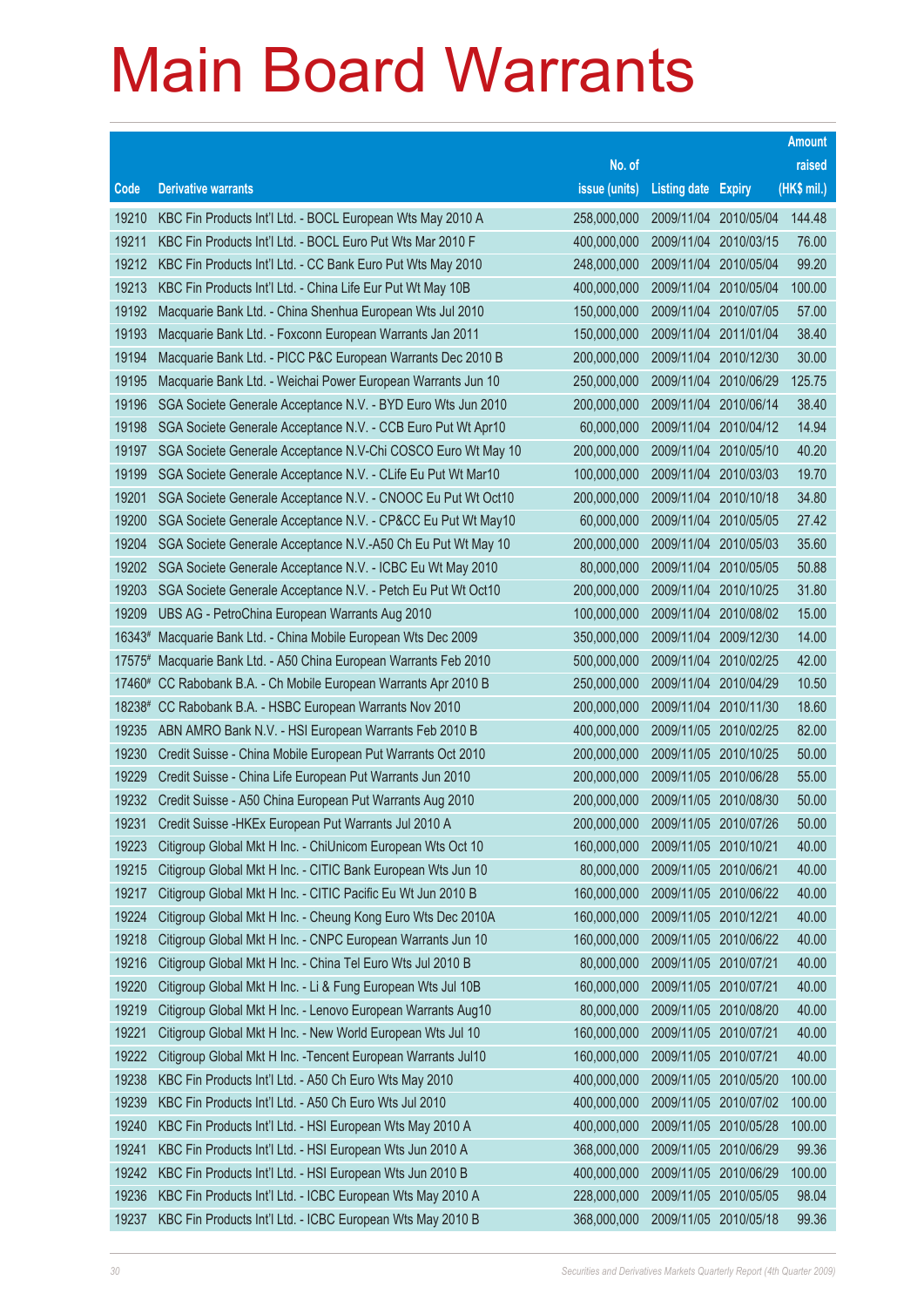|                |                                                                                                                           |                            |                            |                       | <b>Amount</b>  |
|----------------|---------------------------------------------------------------------------------------------------------------------------|----------------------------|----------------------------|-----------------------|----------------|
|                |                                                                                                                           | No. of                     |                            |                       | raised         |
| Code           | <b>Derivative warrants</b>                                                                                                | issue (units)              | <b>Listing date Expiry</b> |                       | (HK\$ mil.)    |
| 19225          | Macquarie Bank Ltd. - Anhui Conch European Warrants Aug 2010                                                              | 200,000,000                | 2009/11/05 2010/08/24      |                       | 30.00          |
| 19226          | Macquarie Bank Ltd. - CNBM European Warrants Jun 2010                                                                     | 200,000,000                |                            | 2009/11/05 2010/06/22 | 50.60          |
| 19227          | Macquarie Bank Ltd. - HK Gas European Warrants Jul 2010                                                                   | 200,000,000                | 2009/11/05 2010/07/28      |                       | 50.20          |
| 19228          | Macquarie Bank Ltd. - Wharf European Warrants Jun 2010 B                                                                  | 250,000,000                |                            | 2009/11/05 2010/06/02 | 88.25          |
| 19233          | Standard Bank PLC - China Coal European Warrants Nov 2010                                                                 | 100,000,000                |                            | 2009/11/05 2010/11/26 | 25.00          |
| 19234          | Standard Bank PLC - Chi Res Power European Warrants Jul 2010                                                              | 100,000,000                |                            | 2009/11/05 2010/07/30 | 25.00          |
|                | 18282 <sup>#</sup> BNP Paribas Arbit Issu B.V. - ICBC European Wts Mar 2010                                               | 200,000,000                |                            | 2009/11/05 2010/03/02 | 33.40          |
| 18581#         | Merrill Lynch Int'l & Co. C.V. - HSBC Euro Wts Nov 2010                                                                   | 200,000,000                |                            | 2009/11/05 2010/11/29 | 18.20          |
| 19245          | BOCI Asia Ltd. - Yuexiu Property European Warrants May 2010                                                               | 150,000,000                |                            | 2009/11/06 2010/05/20 | 70.50          |
| 19247          | BOCI Asia Ltd. - HSI European Warrants May 2010                                                                           | 200,000,000                |                            | 2009/11/06 2010/05/28 | 50.00          |
| 19246          | BOCI Asia Ltd. - Shui On Land European Warrants May 2010                                                                  | 150,000,000                |                            | 2009/11/06 2010/05/20 | 142.50         |
| 19244          | BOCI Asia Ltd. - Tracker Fund European Warrants May 2010                                                                  | 150,000,000                |                            | 2009/11/06 2010/05/20 | 37.50          |
| 19248          | BOCI Asia Ltd. - Tracker Fund European Put Warrants May 2010                                                              | 150,000,000                |                            | 2009/11/06 2010/05/20 | 37.50          |
| 19249          | BNP Paribas Arbit Issu B.V. - China Tel Euro Wts Jun 2010 A                                                               | 150,000,000                |                            | 2009/11/06 2010/06/08 | 73.50          |
| 19258          | BNP Paribas Arbit Issu B.V. - CC Bank Euro Wts Sep 2010 B                                                                 | 300,000,000                | 2009/11/06 2010/09/01      |                       | 162.00         |
| 19254          | BNP Paribas Arbit Issu B.V. - A50 China Euro Wts Jul 2010                                                                 | 200,000,000                |                            | 2009/11/06 2010/07/12 | 52.00          |
| 19255          | BNP Paribas Arbit Issu B.V. - A50 China Euro Wts Aug 2010                                                                 | 200,000,000                |                            | 2009/11/06 2010/08/09 | 50.00          |
| 19256          | BNP Paribas Arbit Issu B.V. - A50 China Euro Wts Nov 2010                                                                 | 200,000,000                |                            | 2009/11/06 2010/11/22 | 50.00          |
| 19260          | BNP Paribas Arbit Issu B.V. - HSI European Wts Jun 2010 A                                                                 | 200,000,000                | 2009/11/06 2010/06/29      |                       | 66.00          |
| 19261          | BNP Paribas Arbit Issu B.V. - HSI Euro Put Wts May 2010                                                                   | 200,000,000                |                            | 2009/11/06 2010/05/28 | 78.00          |
| 19250          | BNP Paribas Arbit Issu B.V. - Hutchison European Wts Jun 10A                                                              | 100,000,000                | 2009/11/06 2010/06/28      |                       | 46.00          |
| 19257          | BNP Paribas Arbit Issu B.V. - PetroCh Euro Wts Aug 2010                                                                   | 200,000,000                |                            | 2009/11/06 2010/08/09 | 50.00<br>52.00 |
| 19259<br>19262 | BNP Paribas Arbit Issu B.V. - Tencent Holdings Eu Wts May 10<br>Goldman Sachs SP (Asia) - HSBC European Warrants Feb 2010 | 200,000,000<br>200,000,000 | 2009/11/06 2010/05/31      | 2009/11/06 2010/02/22 | 144.00         |
| 19243          | Macquarie Bank Ltd. - Cheung Kong European Put Wts Nov 2010                                                               | 300,000,000                |                            | 2009/11/06 2010/11/02 | 75.00          |
| 19253          | SGA Societe Generale Acceptance N.V. - Ch Mob Eu Wt Jun 10A                                                               | 60,000,000                 | 2009/11/06 2010/06/07      |                       | 22.50          |
| 19251          | SGA Societe Generale Acceptance N.V. - Ch Mob Eu Wt May 10A                                                               | 60,000,000                 | 2009/11/06 2010/05/17      |                       | 49.80          |
| 19252          | SGA Societe Generale Acceptance N.V. - Ch Mob Eu Wt May 10B                                                               | 60,000,000                 | 2009/11/06 2010/05/10      |                       | 31.20          |
| 19264          | HK Bank - China Tel European Warrants Sep 2010                                                                            | 120,000,000                | 2009/11/09 2010/09/29      |                       | 43.20          |
| 19263          | HK Bank - Sinoma European Warrants Sep 2010                                                                               | 160,000,000                | 2009/11/09 2010/09/29      |                       | 40.00          |
| 19275          | KBC Fin Products Int'l Ltd. - BYD European Warrants May 10 A                                                              | 150,000,000                | 2009/11/09 2010/05/10      |                       | 48.00          |
| 19276          | KBC Fin Products Int'l Ltd. - BYD European Warrants May 10 B                                                              | 150,000,000                | 2009/11/09                 | 2010/05/10            | 37.50          |
| 19277          | KBC Fin Products Int'l Ltd. - BYD European Warrants May 10 C                                                              | 150,000,000                | 2009/11/09                 | 2010/05/10            | 37.50          |
| 19278          | KBC Fin Products Int'l Ltd. - China Tel Euro Wts Apr 2010                                                                 | 208,000,000                | 2009/11/09                 | 2010/04/08            | 36.61          |
| 19279          | KBC Fin Products Int'l Ltd. - China Tel Euro Wts May 2010 A                                                               | 208,000,000                | 2009/11/09                 | 2010/05/10            | 99.84          |
| 19280          | KBC Fin Products Int'l Ltd. - China Tel Euro Wts May 2010 B                                                               | 208,000,000                | 2009/11/09 2010/05/10      |                       | 52.00          |
| 19266          | CC Rabobank B.A. - Ch Mobile European Warrants May 2010                                                                   | 50,000,000                 | 2009/11/09                 | 2010/05/28            | 24.50          |
| 19265          | CC Rabobank B.A. - CC Bank European Warrants May 2010                                                                     | 50,000,000                 | 2009/11/09                 | 2010/05/28            | 14.50          |
| 19267          | CC Rabobank B.A. - HSBC European Warrants May 2010                                                                        | 60,000,000                 | 2009/11/09                 | 2010/05/28            | 25.20          |
| 19268          | CC Rabobank B.A. - HSBC European Warrants Jul 2010 B                                                                      | 60,000,000                 | 2009/11/09 2010/07/29      |                       | 28.20          |
| 19274          | CC Rabobank B.A. - HSBC European Put Warrants May 2010 B                                                                  | 60,000,000                 | 2009/11/09                 | 2010/05/28            | 21.60          |
| 19269          | CC Rabobank B.A. - Hutchison European Warrants Jul 2010                                                                   | 50,000,000                 | 2009/11/09                 | 2010/07/29            | 23.00          |
| 19270          | CC Rabobank B.A. - Hutchison European Warrants Sep 2010                                                                   | 50,000,000                 | 2009/11/09                 | 2010/09/29            | 18.50          |
| 19271          | CC Rabobank B.A. - ICBC European Warrants May 2010                                                                        | 50,000,000                 | 2009/11/09 2010/05/28      |                       | 12.50          |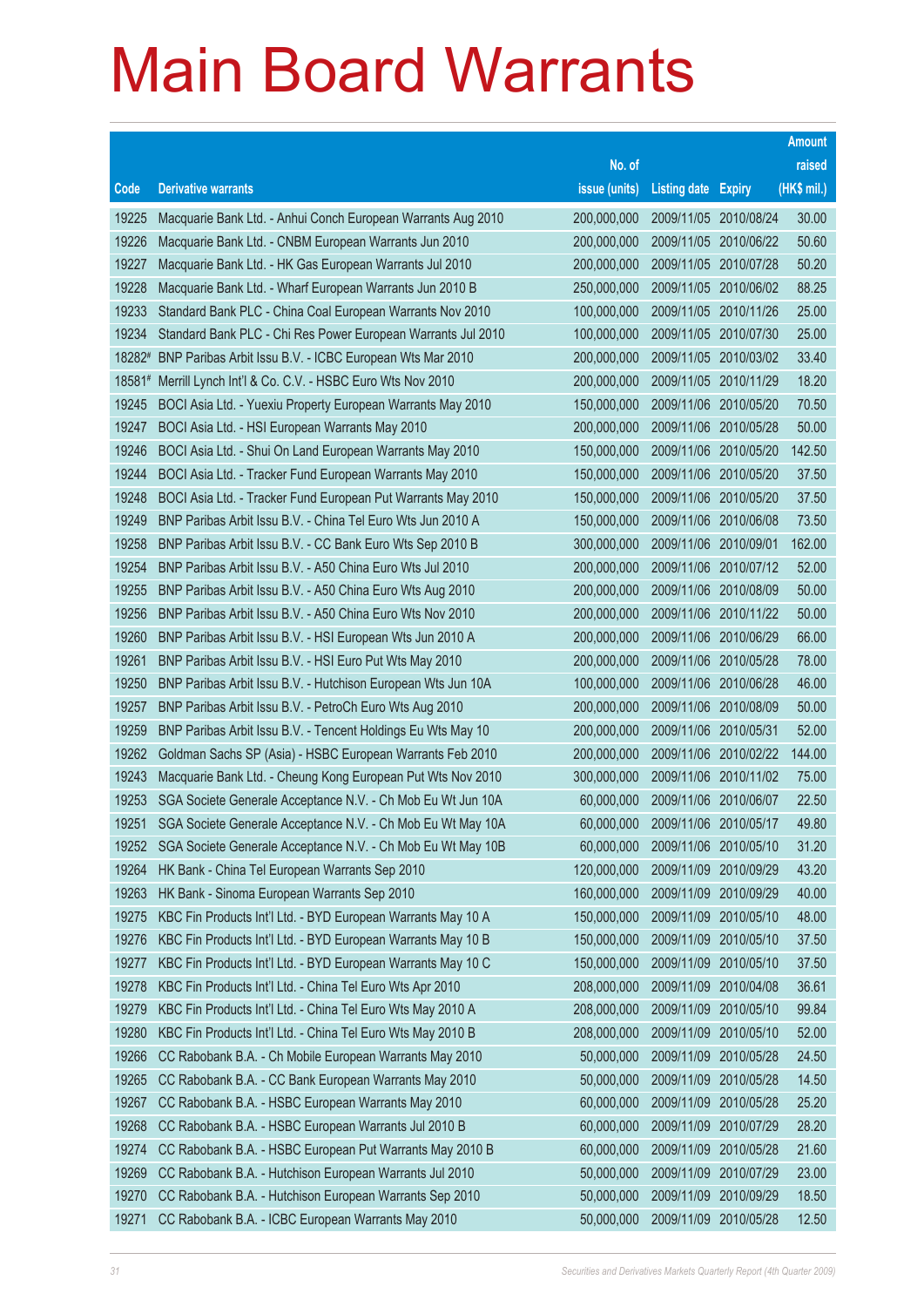|                |                                                                                                                   |                            |                            |                          | <b>Amount</b>  |
|----------------|-------------------------------------------------------------------------------------------------------------------|----------------------------|----------------------------|--------------------------|----------------|
|                |                                                                                                                   | No. of                     |                            |                          | raised         |
| Code           | <b>Derivative warrants</b>                                                                                        | issue (units)              | <b>Listing date Expiry</b> |                          | (HK\$ mil.)    |
| 19272          | CC Rabobank B.A. - PetroChina European Warrants May 2010 B                                                        | 50,000,000                 |                            | 2009/11/09 2010/05/28    | 30.00          |
| 19273          | CC Rabobank B.A. - Tencent Holdings European Wts Jun 2010 C                                                       | 200,000,000                |                            | 2009/11/09 2010/06/28    | 36.20          |
| 19293          | ABN AMRO Bank N.V. - A50 China European Put Wts Mar 2010                                                          | 300,000,000                |                            | 2009/11/10 2010/03/30    | 48.30          |
| 19292          | ABN AMRO Bank N.V. - HSBC European Warrants Sep 2010 B                                                            | 400,000,000                |                            | 2009/11/10 2010/09/30    | 62.00          |
| 19281          | BOCI Asia Ltd. - A50 China European Warrants Jun 2010                                                             | 150,000,000                | 2009/11/10 2010/06/21      |                          | 37.50          |
| 19282          | BOCI Asia Ltd. - Renhe Comm European Warrants May 2010                                                            | 300,000,000                |                            | 2009/11/10 2010/05/20    | 75.00          |
| 19285          | BNP Paribas Arbit Issu B.V. - BYD European Warrants May 10 A                                                      | 150,000,000                | 2009/11/10 2010/05/31      |                          | 37.50          |
| 19287          | BNP Paribas Arbit Issu B.V. - China Tel Euro Wts Jun 2010 B                                                       | 150,000,000                | 2009/11/10 2010/06/01      |                          | 81.00          |
| 19288          | BNP Paribas Arbit Issu B.V. - HSI European Wts Feb 2010                                                           | 300,000,000                |                            | 2009/11/10 2010/02/25    | 60.00          |
| 19291          | Deutsche Bank AG - China Life European Warrants Feb 2010                                                          | 300,000,000                |                            | 2009/11/10 2010/02/10    | 81.00          |
| 19286          | Deutsche Bank AG - China Life European Warrants Mar 2010 E                                                        | 300,000,000                |                            | 2009/11/10 2010/03/08    | 45.00          |
| 19289          | J P Morgan SP BV - China Mob European Put Warrants Dec 2010                                                       | 300,000,000                |                            | 2009/11/10 2010/12/30    | 75.00          |
| 19283          | J P Morgan SP BV - HSBC European Warrants Jun 2010                                                                | 100,000,000                |                            | 2009/11/10 2010/06/29    | 33.70          |
| 19284          | J P Morgan SP BV - PetroChina European Warrants Mar 2010                                                          | 300,000,000                |                            | 2009/11/10 2010/03/23    | 45.00          |
| 19290          | KBC Fin Products Int'l Ltd. - HSI Euro Put Wts Mar 2010 G                                                         | 588,000,000                |                            | 2009/11/10 2010/03/30    | 94.08          |
| 19311          | BNP Paribas Arbit Issu B.V. - CHALCO European Wts Aug 2010                                                        | 100,000,000                |                            | 2009/11/11 2010/08/02    | 25.00          |
| 19312          | BNP Paribas Arbit Issu B.V. - CHALCO European Wts Nov 2010                                                        | 100,000,000                | 2009/11/11 2010/11/01      |                          | 25.00          |
| 19313          | BNP Paribas Arbit Issu B.V. - BYD European Warrants May 10 B                                                      | 200,000,000                | 2009/11/11                 | 2010/05/31               | 54.00          |
| 19314          | BNP Paribas Arbit Issu B.V. - Jiangxi Copper Eu Wts May 2010                                                      | 100,000,000                | 2009/11/11                 | 2010/05/11               | 27.00          |
| 19316          | Deutsche Bank AG - CC Bank European Warrants May 2010 A                                                           | 150,000,000                | 2009/11/11                 | 2010/05/17               | 78.00          |
| 19320          | Deutsche Bank AG - CC Bank European Put Warrants May 2010                                                         | 100,000,000                | 2009/11/11                 | 2010/05/17               | 45.00          |
| 19317          | Deutsche Bank AG - Sinopec Corp European Warrants May 2010 A                                                      | 150,000,000                | 2009/11/11                 | 2010/05/17               | 103.50         |
| 19318<br>19319 | Deutsche Bank AG - ICBC European Put Warrants Jun 2010<br>Deutsche Bank AG - PetroChina European Put Wts Oct 2010 | 100,000,000<br>100,000,000 | 2009/11/11<br>2009/11/11   | 2010/06/28               | 41.00<br>18.30 |
| 19315          | Macquarie Bank Ltd. - CM Bank European Warrants Jun 2010 B                                                        | 250,000,000                | 2009/11/11                 | 2010/10/25<br>2010/06/02 | 62.75          |
| 19301          | CC Rabobank B.A. - Denway Motors European Warrants Jun 2010                                                       | 60,000,000                 | 2009/11/11                 | 2010/06/29               | 31.80          |
| 19304          | CC Rabobank B.A. - HSBC European Warrants Sep 2010 B                                                              | 250,000,000                | 2009/11/11                 | 2010/09/27               | 37.50          |
| 19305          | CC Rabobank B.A. - HSBC European Warrants Dec 2010 G                                                              | 250,000,000                | 2009/11/11                 | 2010/12/13               | 37.50          |
| 19299          | CC Rabobank B.A. - HSI European Warrants Jun 2010 A                                                               | 200,000,000                | 2009/11/11                 | 2010/06/29               | 50.00          |
| 19303          | CC Rabobank B.A. - HSI European Put Warrants May 2010                                                             | 200,000,000                | 2009/11/11                 | 2010/05/28               | 50.00          |
| 19300          | CC Rabobank B.A. - HSI European Put Warrants Jul 2010                                                             | 200,000,000                | 2009/11/11                 | 2010/07/29               | 50.00          |
| 19297          | CC Rabobank B.A. - HSI European Warrants May 2010 A                                                               | 200,000,000                | 2009/11/11                 | 2010/05/28               | 62.00          |
| 19298          | CC Rabobank B.A. - HSI European Warrants May 2010 B                                                               | 200,000,000                | 2009/11/11                 | 2010/05/28               | 50.00          |
| 19302          | CC Rabobank B.A. - Huaneng Power European Warrants Jun 2010                                                       | 60,000,000                 | 2009/11/11                 | 2010/06/29               | 37.80          |
| 19294          | SGA Societe Generale Acceptance N.V. - CLife Eu Wt Apr 2010                                                       | 200,000,000                | 2009/11/11                 | 2010/04/19               | 58.00          |
| 19295          | SGA Societe Generale Acceptance N.V. - CLife Eu Wt May 2010A                                                      | 200,000,000                | 2009/11/11                 | 2010/05/24               | 97.00          |
| 19296          | SGA Societe Generale Acceptance N.V. - CLife Eu Wt May 2010B                                                      | 200,000,000                | 2009/11/11                 | 2010/05/12               | 52.00          |
| 19308          | UBS AG - China Unicom European Warrants Jun 2010                                                                  | 100,000,000                | 2009/11/11                 | 2010/06/28               | 15.00          |
| 19306          | UBS AG - CM Bank European Warrants Jun 2010 B                                                                     | 100,000,000                | 2009/11/11                 | 2010/06/14               | 25.00          |
| 19307          | UBS AG - Ch Railway Cons European Warrants Aug 2010                                                               | 100,000,000                | 2009/11/11                 | 2010/08/09               | 15.00          |
| 19310          | UBS AG - Huaneng Power European Warrants Jun 2010                                                                 | 100,000,000                | 2009/11/11                 | 2010/06/21               | 25.00          |
| 19309          | UBS AG - ICBC European Warrants Mar 2010                                                                          | 100,000,000                | 2009/11/11                 | 2010/03/01               | 15.00          |
| 19335          | BNP Paribas Arbit Issu B.V. - Bank of EA European Wts Jul10A                                                      | 78,000,000                 |                            | 2009/11/12 2010/07/02    | 21.06          |
| 10924          | BNP Paribas Arbit Issu B.V. - Gold European Put Wts Jul 2010                                                      | 200,000,000                |                            | 2009/11/12 2010/07/20    | 57.00          |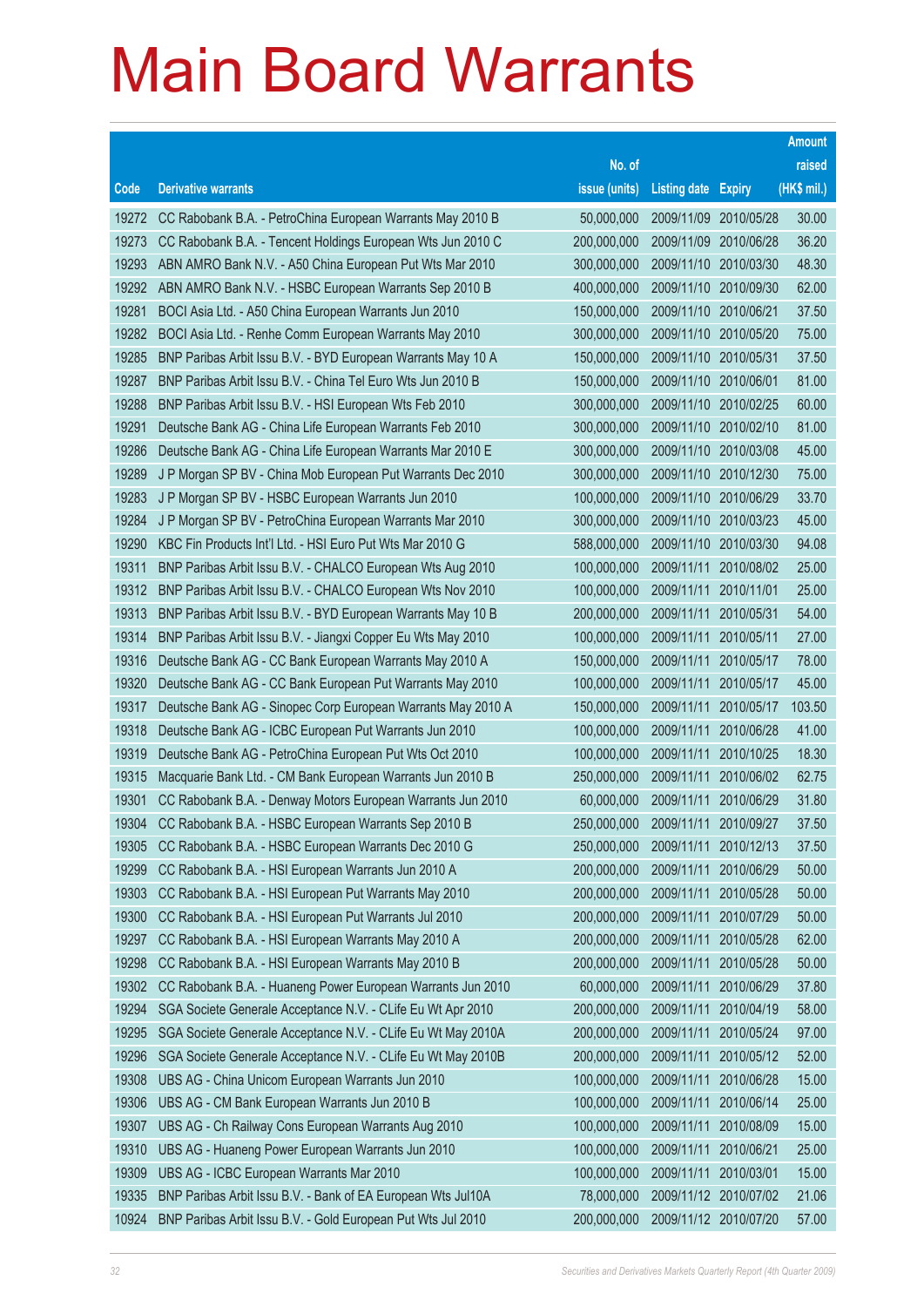|        |                                                               |               |                            |                       | <b>Amount</b> |
|--------|---------------------------------------------------------------|---------------|----------------------------|-----------------------|---------------|
|        |                                                               | No. of        |                            |                       | raised        |
| Code   | <b>Derivative warrants</b>                                    | issue (units) | <b>Listing date Expiry</b> |                       | (HK\$ mil.)   |
| 19336  | BNP Paribas Arbit Issu B.V. - Hang Seng Bank Eu Wts Oct10     | 200,000,000   |                            | 2009/11/12 2010/10/04 | 30.00         |
| 19332  | Deutsche Bank AG - BOCL European Warrants May 2010            | 150,000,000   |                            | 2009/11/12 2010/05/17 | 60.00         |
| 19331  | Deutsche Bank AG - A50 China European Warrants Jun 2010 A     | 150,000,000   |                            | 2009/11/12 2010/06/14 | 37.50         |
| 19333  | J P Morgan SP BV - China Coal European Warrants Jun 2010      | 200,000,000   |                            | 2009/11/12 2010/06/17 | 30.20         |
| 19334  | J P Morgan SP BV - Dongfeng Motor European Warrants Jul 2010  | 138,000,000   |                            | 2009/11/12 2010/07/29 | 35.05         |
| 19330  | Macquarie Bank Ltd. - Dongfeng Motor European Wts Jun 2010 B  | 200,000,000   |                            | 2009/11/12 2010/06/02 | 50.20         |
| 19324  | Merrill Lynch Int'l & Co. C.V. - BankComm Euro Put Wt Dec10B  | 150,000,000   |                            | 2009/11/12 2010/12/28 | 25.65         |
| 19321  | Merrill Lynch Int'l & Co. C.V. - CM Bank Euro Wts Mar 2010 B  | 150,000,000   |                            | 2009/11/12 2010/03/16 | 28.20         |
| 19322  | Merrill Lynch Int'l & Co. C.V. - CM Bank Euro Wts Jun 2010 C  | 150,000,000   |                            | 2009/11/12 2010/06/28 | 33.60         |
| 19325  | Merrill Lynch Int'l & Co. C.V. - CNOOC Euro Put Wts Jun 2010  | 150,000,000   |                            | 2009/11/12 2010/06/28 | 28.05         |
| 19326  | Merrill Lynch Int'l & Co. C.V. - CNOOC Euro Put Wts Oct 10 B  | 150,000,000   |                            | 2009/11/12 2010/10/18 | 29.70         |
| 19328  | Merrill Lynch Int'l & Co. C.V.-Sinopec Eu Put Warrant Sep10A  | 150,000,000   |                            | 2009/11/12 2010/09/27 | 22.50         |
| 19329  | Merrill Lynch Int'l & Co. C.V. - HSBC Euro Put Wt Dec 2010 C  | 200,000,000   |                            | 2009/11/12 2010/12/20 | 39.00         |
| 19323  | Merrill Lynch Int'l & Co. C.V. - PetroChina Eu Wt Dec 2010 B  | 150,000,000   |                            | 2009/11/12 2010/12/28 | 22.50         |
| 19327  | Merrill Lynch Int'l & Co. C.V. - PetroChina Eu Put Wt Oct 10  | 150,000,000   |                            | 2009/11/12 2010/10/25 | 27.75         |
| 19337  | ABN AMRO Bank N.V. - HWL European Warrants May 2010           | 150,000,000   |                            | 2009/11/13 2010/05/31 | 38.40         |
| 19338  | BNP Paribas Arbit Issu B.V. - BOCHK European Warrants Jun 10  | 150,000,000   |                            | 2009/11/13 2010/06/02 | 37.50         |
| 19339  | BNP Paribas Arbit Issu B.V. - MTRC European Warrants May 2010 | 60,000,000    |                            | 2009/11/13 2010/05/31 | 23.40         |
| 19340  | BNP Paribas Arbit Issu B.V. - SHK Ppt European Warrants Jun10 | 100,000,000   |                            | 2009/11/13 2010/06/02 | 17.00         |
| 14831# | Merrill Lynch Int'l & Co. C.V. - Ch Mobile Eur Wt Aug 2010 A  | 320,000,000   |                            | 2009/11/13 2010/08/09 | 26.24         |
| 17360# | Merrill Lynch Int'l & Co. C.V. - Hutchison Euro Wts Jul 2011  | 320,000,000   |                            | 2009/11/13 2011/07/18 | 26.56         |
| 19354  | ABN AMRO Bank N.V. - ICBC European Warrants Apr 2010 A        | 150,000,000   |                            | 2009/11/16 2010/04/19 | 60.60         |
| 19350  | BNP Paribas Arbit Issu B.V. - Ch Railway Euro Wts Jan 2011    | 200,000,000   |                            | 2009/11/16 2011/01/04 | 30.00         |
| 19351  | BNP Paribas Arbit Issu B.V. - Ch Shenhua Euro Wts Jun 2010    | 200,000,000   |                            | 2009/11/16 2010/06/02 | 58.00         |
| 19355  | Deutsche Bank AG - Chi Res Land European Warrants Jun 2010    | 100,000,000   | 2009/11/16 2010/06/21      |                       | 33.00         |
| 19356  | Deutsche Bank AG - Dongfeng Motor European Warrants May 10    | 100,000,000   | 2009/11/16 2010/05/31      |                       | 25.00         |
| 19353  | KBC Fin Products Int'l Ltd. - PetroChina Euro Wts Oct 2010 B  | 400,000,000   |                            | 2009/11/16 2010/10/15 | 100.00        |
| 19344  | Macquarie Bank Ltd. - BYD European Warrants Jun 2010          | 250,000,000   |                            | 2009/11/16 2010/06/02 | 62.50         |
| 19347  | Macquarie Bank Ltd. - China Tel European Warrants Jun 2010 A  | 100,000,000   | 2009/11/16                 | 2010/06/02            | 15.60         |
| 19346  | Macquarie Bank Ltd. - China Coal European Warrants Aug 2010A  | 250,000,000   | 2009/11/16                 | 2010/08/04            | 62.75         |
| 19345  | Macquarie Bank Ltd. - Cathay Pacific European Wts Oct 2010    | 150,000,000   | 2009/11/16                 | 2010/10/05            | 37.95         |
| 19343  | SGA Societe Generale Acceptance N.V. - HSBC Eu Wt Jul 2010    | 100,000,000   | 2009/11/16                 | 2010/07/26            | 41.00         |
| 19341  | SGA Societe Generale Acceptance N.V. - HSBC Eu Wt Jun 2010 C  | 100,000,000   | 2009/11/16                 | 2010/06/07            | 65.00         |
| 19342  | SGA Societe Generale Acceptance N.V. - HSBC Eu Wt Jun 2010 D  | 100,000,000   | 2009/11/16                 | 2010/06/21            | 49.00         |
| 19352  | UBS AG - China Coal European Warrants Jun 2010                | 100,000,000   | 2009/11/16 2010/06/21      |                       | 25.00         |
| 19348  | UBS AG - China Shenhua European Warrants May 2010             | 100,000,000   |                            | 2009/11/16 2010/05/24 | 25.00         |
| 19349  | UBS AG - China Shenhua European Warrants Jun 2010             | 100,000,000   | 2009/11/16 2010/06/21      |                       | 27.00         |
| 17882# | SGA Societe Generale Acceptance N.V-Chi COSCO Euro Wt Feb10B  | 150,000,000   | 2009/11/16                 | 2010/02/17            | 19.20         |
| 19369  | Credit Suisse AG - BankComm European Warrants Oct 2010        | 200,000,000   |                            | 2009/11/17 2010/10/25 | 30.00         |
| 19371  | Credit Suisse AG - Sinopec Corp European Warrants May 2012    | 200,000,000   | 2009/11/17                 | 2012/05/28            | 50.00         |
| 19372  | Credit Suisse AG - China Shenhua European Warrants Sep 2010   | 200,000,000   | 2009/11/17                 | 2010/09/27            | 50.00         |
| 19373  | Credit Suisse AG - HKEx European Warrants Oct 2010            | 200,000,000   | 2009/11/17                 | 2010/10/25            | 50.00         |
| 19374  | Deutsche Bank AG - China Coal European Warrants Jun 2010      | 100,000,000   | 2009/11/17 2010/06/21      |                       | 25.00         |
| 19375  | Deutsche Bank AG - CRCC European Warrants Aug 2010            | 100,000,000   | 2009/11/17                 | 2010/08/09            | 16.80         |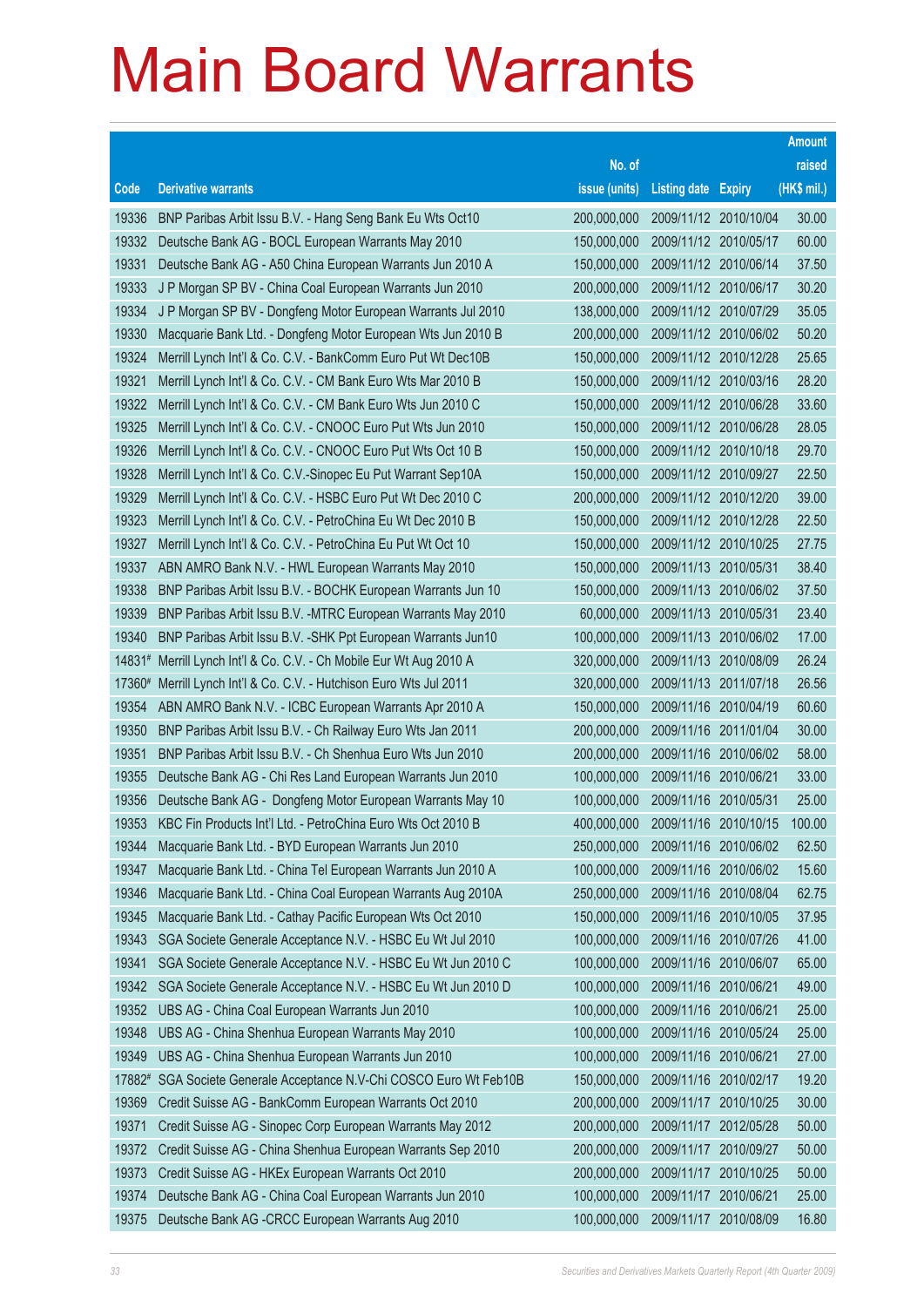|        |                                                                  |               |                            |                       | <b>Amount</b> |
|--------|------------------------------------------------------------------|---------------|----------------------------|-----------------------|---------------|
|        |                                                                  | No. of        |                            |                       | raised        |
| Code   | <b>Derivative warrants</b>                                       | issue (units) | <b>Listing date Expiry</b> |                       | (HK\$ mil.)   |
| 19377  | Deutsche Bank AG - HSI European Put Warrants May 2010 A          | 300,000,000   | 2009/11/17 2010/05/28      |                       | 84.00         |
| 19378  | Deutsche Bank AG - HSI European Put Warrants May 2010 B          | 300,000,000   | 2009/11/17 2010/05/28      |                       | 93.00         |
| 19376  | Deutsche Bank AG - Huaneng Power European Warrants Jun 2010      | 75,000,000    | 2009/11/17 2010/06/07      |                       | 48.45         |
| 19357  | HK Bank - China Coal European Warrants Nov 2010                  | 160,000,000   |                            | 2009/11/17 2010/11/26 | 40.00         |
| 19358  | HK Bank - Yanzhou Coal European Warrants Jul 2010                | 120,000,000   | 2009/11/17 2010/07/27      |                       | 30.00         |
| 19359  | CC Rabobank B.A. - BOCL European Warrants May 2010               | 60,000,000    |                            | 2009/11/17 2010/05/28 | 15.00         |
| 19364  | CC Rabobank B.A. - China Mer Hold European Warrants May 2010     | 100,000,000   | 2009/11/17 2010/05/28      |                       | 38.00         |
| 19361  | CC Rabobank B.A. - China Coal European Warrants May 2010         | 180,000,000   | 2009/11/17 2010/05/28      |                       | 45.00         |
| 19362  | CC Rabobank B.A. - China Life European Warrants May 2010         | 100,000,000   | 2009/11/17 2010/05/28      |                       | 25.00         |
| 19363  | CC Rabobank B.A. - China Life European Warrants Jun 2010 A       | 100,000,000   |                            | 2009/11/17 2010/06/29 | 25.00         |
| 19360  | CC Rabobank B.A. - CNOOC European Warrants Oct 2010 B            | 180,000,000   | 2009/11/17 2010/10/25      |                       | 32.04         |
| 19367  | CC Rabobank B.A. - CNOOC European Put Warrants Oct 2010          | 180,000,000   |                            | 2009/11/17 2010/10/25 | 32.04         |
| 19366  | CC Rabobank B.A. - Chi Res Land European Warrants May 2010       | 120,000,000   | 2009/11/17 2010/05/28      |                       | 30.00         |
| 19365  | CC Rabobank B.A. - China Shenhua European Warrants May 2010      | 80,000,000    |                            | 2009/11/17 2010/05/28 | 36.80         |
| 19368  | CC Rabobank B.A. - ICBC European Warrants Jun 2010               | 80,000,000    | 2009/11/17 2010/06/29      |                       | 30.40         |
|        | 17746# CC Rabobank B.A. - A50 China European Warrants Feb 2010 A | 100,000,000   |                            | 2009/11/17 2010/02/25 | 10.70         |
|        | 18238# CC Rabobank B.A. - HSBC European Warrants Nov 2010        | 100,000,000   |                            | 2009/11/17 2010/11/30 | 13.00         |
| 19387  | ABN AMRO Bank N.V. - Tencent Holdings European Wts Jun 2010B     | 200,000,000   | 2009/11/18 2010/06/21      |                       | 50.60         |
| 19382  | BOCI Asia Ltd. - Guangdong Inv European Warrants Jun 2010        | 100,000,000   | 2009/11/18 2010/06/30      |                       | 67.00         |
| 19383  | BOCI Asia Ltd. - Tencent Holdings European Warrants May 2010     | 100,000,000   | 2009/11/18 2010/05/27      |                       | 25.00         |
| 10925  | BNP Paribas Arbit Issu B.V. - Gold European Warrants Jul 10      | 200,000,000   |                            | 2009/11/18 2010/07/20 | 50.00         |
| 10926  | BNP Paribas Arbit Issu B.V. - Gold European Put Wts Oct 2010     | 200,000,000   |                            | 2009/11/18 2010/10/20 | 78.00         |
| 19386  | Deutsche Bank AG - HSBC European Warrants May 2011               | 150,000,000   | 2009/11/18 2011/05/31      |                       | 22.50         |
| 19384  | Deutsche Bank AG - HSI European Warrants May 2010 C              | 300,000,000   |                            | 2009/11/18 2010/05/28 | 78.00         |
| 19385  | Deutsche Bank AG - HSI European Warrants May 2010 D              | 300,000,000   | 2009/11/18 2010/05/28      |                       | 75.00         |
| 19398  | Deutsche Bank AG - HSI European Put Warrants May 2010 E          | 300,000,000   | 2009/11/18 2010/05/28      |                       | 75.00         |
| 19389  | KBC Fin Products Int'l Ltd. - HSBC European Wts May 2010 B       | 208,000,000   | 2009/11/18 2010/05/18      |                       | 72.80         |
| 19390  | KBC Fin Products Int'l Ltd. - HSBC European Wts Jun 2010 F       | 328,000,000   | 2009/11/18 2010/06/01      |                       | 85.28         |
| 19397  | KBC Fin Products Int'l Ltd. - HSI European Wts Aug 2010          | 400,000,000   | 2009/11/18 2010/08/30      |                       | 100.00        |
| 19393  | KBC Fin Products Int'l Ltd. - HSI European Wts May 2010 B        | 378,000,000   | 2009/11/18 2010/05/28      |                       | 94.50         |
| 19394  | KBC Fin Products Int'l Ltd. - HSI European Wts May 2010 C        | 388,000,000   | 2009/11/18 2010/05/28      |                       | 102.04        |
| 19395  | KBC Fin Products Int'l Ltd. - HSI European Wts May 2010 D        | 400,000,000   | 2009/11/18 2010/05/28      |                       | 100.00        |
| 19396  | KBC Fin Products Int'l Ltd. - HSI European Wts Jun 2010 C        | 400,000,000   | 2009/11/18 2010/06/29      |                       | 100.00        |
| 19391  | KBC Fin Products Int'l Ltd. - Zijin Mining European Wt Jul10     | 200,000,000   |                            | 2009/11/18 2010/07/05 | 50.00         |
| 19392  | KBC Fin Products Int'l Ltd. - Zijin Mining European Wt Oct10     | 200,000,000   | 2009/11/18 2010/10/25      |                       | 50.00         |
| 19381  | Macquarie Bank Ltd. - HSBC European Put Warrants Jul 2010 B      | 200,000,000   |                            | 2009/11/18 2010/07/05 | 30.60         |
| 19379  | SGA Societe Generale Acceptance N.V. - CMB Euro Wts Apr 2010     | 100,000,000   | 2009/11/18 2010/04/26      |                       | 23.30         |
| 19380  | SGA Societe Generale Acceptance N.V. - Dongfeng Eu Wt Jun 10     | 150,000,000   | 2009/11/18 2010/06/14      |                       | 38.25         |
| 19388  | UBS AG - HSBC European Warrants Jun 2010 A                       | 80,000,000    | 2009/11/18 2010/06/07      |                       | 20.00         |
| 16781# | BNP Paribas Arbit Issu B.V. - Ch Mobile Euro Wts Dec 2010        | 300,000,000   |                            | 2009/11/18 2010/12/02 | 17.70         |
| 19417  | Barclays Bank plc - CHALCO European Warrants Jul 2010            | 100,000,000   | 2009/11/19                 | 2010/07/05            | 26.00         |
| 19418  | Barclays Bank plc - CHALCO European Warrants Oct 2010            | 100,000,000   | 2009/11/19 2010/10/04      |                       | 28.00         |
| 19419  | Barclays Bank plc - China Coal European Warrants Jul 2010        | 100,000,000   | 2009/11/19                 | 2010/07/05            | 25.00         |
| 19420  | Barclays Bank plc - China Coal European Warrants Oct 2010        | 100,000,000   | 2009/11/19 2010/10/04      |                       | 25.00         |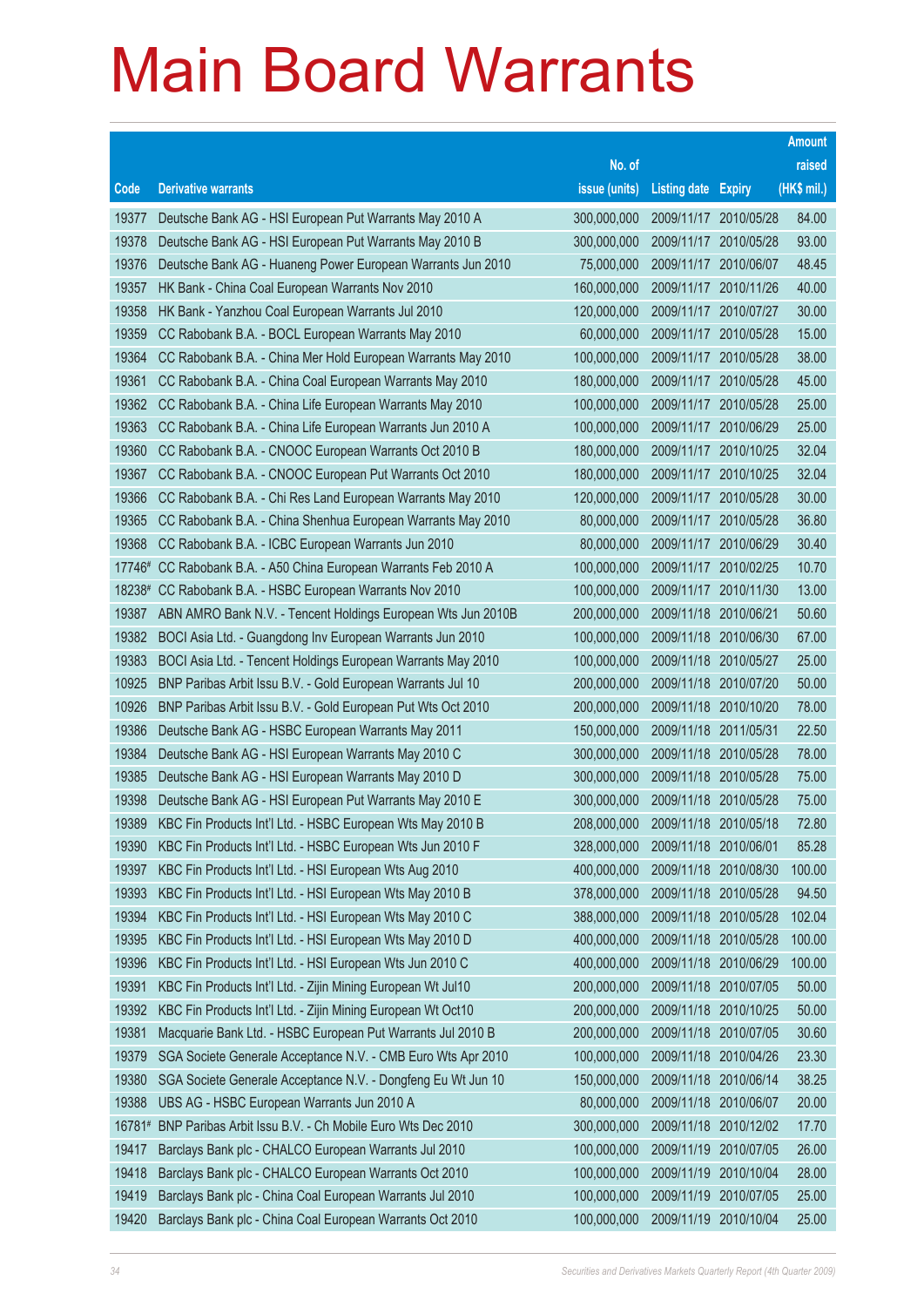|                |                                                                                                                        |                            |                            |                                                | <b>Amount</b>  |
|----------------|------------------------------------------------------------------------------------------------------------------------|----------------------------|----------------------------|------------------------------------------------|----------------|
|                |                                                                                                                        | No. of                     |                            |                                                | raised         |
| Code           | <b>Derivative warrants</b>                                                                                             | issue (units)              | <b>Listing date Expiry</b> |                                                | (HK\$ mil.)    |
| 19416          | Barclays Bank plc - CM Bank European Warrants Jul 2010                                                                 | 100,000,000                | 2009/11/19 2010/07/05      |                                                | 26.00          |
| 19423          | Barclays Bank plc - HSBC European Warrants Jun 2010                                                                    | 100,000,000                | 2009/11/19 2010/06/01      |                                                | 52.00          |
| 19424          | Barclays Bank plc - HSBC European Warrants Jul 2010 A                                                                  | 100,000,000                | 2009/11/19                 | 2010/07/05                                     | 53.00          |
| 19425          | Barclays Bank plc - HSBC European Warrants Oct 2010                                                                    | 100,000,000                | 2009/11/19 2010/10/04      |                                                | 42.00          |
| 19421          | Barclays Bank plc - Jiangxi Copper European Warrants Jun 10                                                            | 100,000,000                |                            | 2009/11/19 2010/06/07                          | 25.00          |
| 19422          | Barclays Bank plc - Jiangxi Copper European Warrants Oct 10                                                            | 100,000,000                |                            | 2009/11/19 2010/10/04                          | 26.00          |
| 19408          | BNP Paribas Arbit Issu B.V. - Bank of EA European Wts Jul10B                                                           | 85,000,000                 |                            | 2009/11/19 2010/07/02                          | 25.50          |
| 19426          | Credit Suisse AG - BOCL European Warrants Feb 2013                                                                     | 200,000,000                |                            | 2009/11/19 2013/02/25                          | 50.00          |
| 19427          | Credit Suisse AG - China Mobile European Warrants Oct 2011                                                             | 200,000,000                | 2009/11/19 2011/10/31      |                                                | 50.00          |
| 19428          | Credit Suisse AG - HSBC European Wts Apr 2011                                                                          | 200,000,000                |                            | 2009/11/19 2011/04/26                          | 50.00          |
| 19415          | Deutsche Bank AG - China Mobile European Warrants Jun 2010 A                                                           | 300,000,000                | 2009/11/19 2010/06/07      |                                                | 87.00          |
| 19414          | Deutsche Bank AG - CM Bank European Warrants Jun 2010                                                                  | 150,000,000                |                            | 2009/11/19 2010/06/07                          | 37.50          |
| 19409          | J P Morgan SP BV - Angang Steel European Warrants Jun 2010                                                             | 188,000,000                |                            | 2009/11/19 2010/06/29                          | 47.19          |
| 19411          | J P Morgan SP BV - Ch Comm Cons European Warrants Jun 2010                                                             | 200,000,000                |                            | 2009/11/19 2010/06/29                          | 30.00          |
| 19410          | J P Morgan SP BV - China Coal European Warrants Aug 2010                                                               | 188,000,000                | 2009/11/19                 | 2010/08/30                                     | 47.00          |
| 19412          | J P Morgan SP BV - Shimao Property European Wts Mar 2010                                                               | 100,000,000                |                            | 2009/11/19 2010/03/16                          | 15.00          |
| 19413          | J P Morgan SP BV - Yanzhou Coal European Warrants Jun 2010 B                                                           | 188,000,000                |                            | 2009/11/19 2010/06/29                          | 47.00          |
| 19429          | KBC Fin Products Int'l Ltd. - BOCL European Wts Apr 2010                                                               | 288,000,000                | 2009/11/19 2010/04/01      |                                                | 77.76          |
| 19434          | KBC Fin Products Int'l Ltd. - BOCL Euro Put Wts May 2010                                                               | 188,000,000                | 2009/11/19                 | 2010/05/19                                     | 99.45          |
| 19430          | KBC Fin Products Int'l Ltd. - BOCL European Wts May 2010 B                                                             | 288,000,000                | 2009/11/19 2010/05/19      |                                                | 72.00          |
| 19431          | KBC Fin Products Int'l Ltd. - A50 Ch Euro Wts Jun 2010                                                                 | 388,000,000                |                            | 2009/11/19 2010/06/07                          | 60.92          |
| 19432          | KBC Fin Products Int'l Ltd. - A50 Ch Euro Wts Sep 2010                                                                 | 388,000,000                |                            | 2009/11/19 2010/09/17                          | 60.53          |
| 19433          | KBC Fin Products Int'l Ltd. - A50 Ch Euro Wts Nov 2010                                                                 | 388,000,000                |                            | 2009/11/19 2010/11/15                          | 58.20          |
| 19399<br>19400 | Macquarie Bank Ltd. - Bank of EA European Warrants Jun 2010B<br>Macquarie Bank Ltd. - BOCHK European Warrants Jul 2010 | 150,000,000<br>150,000,000 |                            | 2009/11/19 2010/06/03<br>2009/11/19 2010/07/05 | 37.50<br>30.45 |
| 19401          | Macquarie Bank Ltd. - China Coal European Warrants Aug 2010B                                                           | 250,000,000                | 2009/11/19 2010/08/04      |                                                | 63.00          |
| 19406          | Macquarie Bank Ltd. - CM Bank European Put Warrants Jun 2010                                                           | 300,000,000                | 2009/11/19 2010/06/01      |                                                | 76.20          |
| 19402          | Macquarie Bank Ltd. - Fushan Energy European Warrants Aug 10                                                           | 250,000,000                | 2009/11/19 2010/08/04      |                                                | 62.50          |
| 19403          | Macquarie Bank Ltd. - R&F Ppt European Warrants Mar 2010                                                               | 150,000,000                | 2009/11/19                 | 2010/03/30                                     | 22.50          |
| 19407          | Macquarie Bank Ltd. - SHK Ppt European Put Warrants Jul 2010                                                           | 150,000,000                |                            | 2009/11/19 2010/07/05                          | 37.50          |
| 19404          | Macquarie Bank Ltd. - Tencent European Warrants Aug 2010                                                               | 200,000,000                |                            | 2009/11/19 2010/08/04                          | 50.00          |
| 19405          | Macquarie Bank Ltd. - Yanzhou Coal European Wts Jul 2010                                                               | 150,000,000                | 2009/11/19                 | 2010/07/05                                     | 37.50          |
| 15753#         | Macquarie Bank Ltd. - HSBC European Warrants Dec 2009                                                                  | 600,000,000                | 2009/11/19                 | 2009/12/30                                     | 34.80          |
| 18707#         | ABN AMRO Bank N.V. - BYD European Warrants Apr 2010                                                                    | 200,000,000                | 2009/11/19                 | 2010/04/30                                     | 24.40          |
|                | 17917# ABN AMRO Bank N.V. - HKEx European Warrants Dec 2009 D                                                          | 200,000,000                | 2009/11/19 2009/12/28      |                                                | 11.20          |
| 18869#         | BNP Paribas Arbit Issu B.V. - Ch Mobile Euro Wts Aug 2010                                                              | 300,000,000                | 2009/11/19 2010/08/09      |                                                | 23.10          |
| 17675#         | CC Rabobank B.A. - Ch Mobile European Warrants Aug 2010                                                                | 300,000,000                | 2009/11/19                 | 2010/08/09                                     | 24.00          |
| 19451          | BNP Paribas Arbit Issu B.V. - China Overseas Euro Wts Jul10                                                            | 100,000,000                |                            | 2009/11/20 2010/07/05                          | 25.00          |
| 19452          | BNP Paribas Arbit Issu B.V. - Ch Shenhua Euro Wts Oct 2010                                                             | 100,000,000                |                            | 2009/11/20 2010/10/05                          | 63.00          |
| 19453          | BNP Paribas Arbit Issu B.V. - Nine Dragons European Wt Jun10                                                           | 100,000,000                |                            | 2009/11/20 2010/06/14                          | 31.00          |
| 19454          | BNP Paribas Arbit Issu B.V. - Ping An European Wts Nov 2011                                                            | 100,000,000                | 2009/11/20                 | 2011/11/04                                     | 25.00          |
| 19456          | Citigroup Global Mkt H Inc. - BOC HK European Wts Aug 2010                                                             | 160,000,000                |                            | 2009/11/20 2010/08/20                          | 40.00          |
| 19455          | Citigroup Global Mkt H Inc. - BOCL European Wts May 2010                                                               | 160,000,000                | 2009/11/20                 | 2010/05/20                                     | 40.00          |
| 19457          | Citigroup Global Mkt H Inc. - BYD European Warrants Nov 2010                                                           | 160,000,000                |                            | 2009/11/20 2010/11/22                          | 40.00          |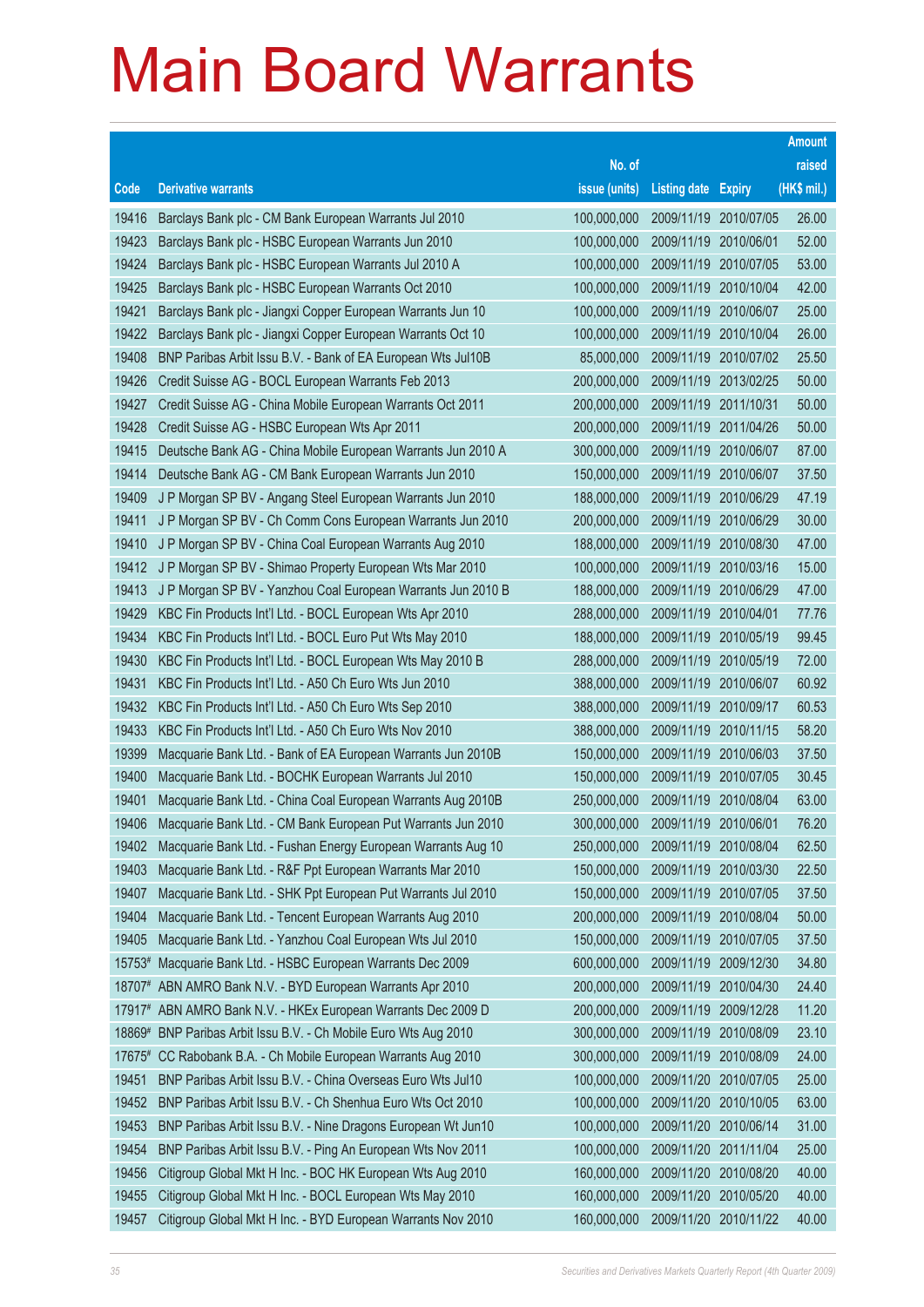|                |                                                                                                                               |                            |                          |                          | <b>Amount</b>  |
|----------------|-------------------------------------------------------------------------------------------------------------------------------|----------------------------|--------------------------|--------------------------|----------------|
|                |                                                                                                                               | No. of                     |                          |                          | raised         |
| Code           | <b>Derivative warrants</b>                                                                                                    | issue (units)              | <b>Listing date</b>      | <b>Expiry</b>            | (HK\$ mil.)    |
| 19458          | Citigroup Global Mkt H Inc. - CC Bank European Wts May 2010                                                                   | 80,000,000                 | 2009/11/20 2010/05/20    |                          | 40.00          |
| 19459          | Citigroup Global Mkt H Inc. - China Life Euro Wts May 2010                                                                    | 114,000,000                | 2009/11/20 2010/05/20    |                          | 39.90          |
| 19461          | Citigroup Global Mkt H Inc. - CNOOC European Wts Nov 2010                                                                     | 160,000,000                | 2009/11/20 2010/11/22    |                          | 40.00          |
| 19460          | Citigroup Global Mkt H Inc. - Chi Res Power Euro Wts Aug10                                                                    | 160,000,000                | 2009/11/20 2010/08/20    |                          | 40.00          |
| 19462          | Citigroup Global Mkt H Inc. - Dongfeng European Wts Sep10                                                                     | 160,000,000                | 2009/11/20 2010/09/20    |                          | 40.00          |
| 19463          | Citigroup Global Mkt H Inc. - PetroChina Euro Wts Jan 2011                                                                    | 160,000,000                | 2009/11/20 2011/01/20    |                          | 40.00          |
| 19465          | Citigroup Global Mkt H Inc. - Ping An Euro Wts Feb 2011                                                                       | 160,000,000                | 2009/11/20 2011/02/21    |                          | 40.00          |
| 19469          | Deutsche Bank AG - BankComm European Warrants Nov 2010                                                                        | 150,000,000                | 2009/11/20 2010/11/08    |                          | 22.50          |
| 19470          | Deutsche Bank AG - CITIC Bank European Warrants Jun 2010                                                                      | 150,000,000                | 2009/11/20 2010/06/14    |                          | 75.00          |
| 19471          | Deutsche Bank AG - ICBC European Warrants Jun 2010                                                                            | 150,000,000                | 2009/11/20 2010/06/28    |                          | 58.50          |
| 19466          | HK Bank - BOCL European Warrants Aug 2010                                                                                     | 160,000,000                | 2009/11/20 2010/08/27    |                          | 54.40          |
| 19467          | HK Bank - CC Bank European Warrants Jun 2010 A                                                                                | 160,000,000                | 2009/11/20 2010/06/29    |                          | 75.20          |
| 19468          | HK Bank - CITIC Bank European Warrants May 2010                                                                               | 120,000,000                | 2009/11/20 2010/05/28    |                          | 52.80          |
| 19449          | HK Bank - CM Bank European Warrants Jun 2010                                                                                  | 180,000,000                | 2009/11/20 2010/06/29    |                          | 45.00          |
| 19450          | HK Bank - Geely Auto European Warrants Aug 2010                                                                               | 80,000,000                 | 2009/11/20 2010/08/27    |                          | 68.80          |
| 19446          | Macquarie Bank Ltd. - A50 China European Warrants Apr 2010 A                                                                  | 400,000,000                | 2009/11/20 2010/04/23    |                          | 60.00          |
| 19448          | Macquarie Bank Ltd. - ICBC European Warrants Jun 2010                                                                         | 138,000,000                | 2009/11/20 2010/06/02    |                          | 44.57          |
| 19447          | Macquarie Bank Ltd. - China Mengniu European Wts Jun 2010                                                                     | 200,000,000                | 2009/11/20 2010/06/07    |                          | 50.20          |
| 19437          | SGA Societe Generale Acceptance N.V. - CP&CC Eur Wt Apr 2010                                                                  | 100,000,000                | 2009/11/20               | 2010/04/28               | 57.00          |
| 19438          | SGA Societe Generale Acceptance N.V. - CP&CC Eur Wt May 2010                                                                  | 100,000,000                | 2009/11/20 2010/05/31    |                          | 49.50          |
| 19439          | SGA Societe Generale Acceptance N.V. - CP&CC Eur Wt Jul 10B                                                                   | 100,000,000                | 2009/11/20 2010/07/05    |                          | 42.50          |
| 19440          | SGA Societe Generale Acceptance N.V. - HSCEI Eu Wt May 2010A                                                                  | 300,000,000                | 2009/11/20 2010/05/28    |                          | 75.00          |
| 19441<br>19444 | SGA Societe Generale Acceptance N.V. - HSCEI Eu Wt May 2010B<br>SGA Societe Generale Acceptance N.V. - HSCEI Eu Put Wt May10C | 300,000,000<br>300,000,000 | 2009/11/20<br>2009/11/20 | 2010/05/28<br>2010/05/28 | 75.00<br>75.00 |
| 19445          | SGA Societe Generale Acceptance N.V. - HSCEI Eu Put Wt May10D                                                                 | 300,000,000                | 2009/11/20 2010/05/28    |                          | 84.00          |
| 19435          | SGA Societe Generale Acceptance N.V. - HSI Eur Wt May 2010 A                                                                  | 300,000,000                | 2009/11/20 2010/05/28    |                          | 75.00          |
| 19436          | SGA Societe Generale Acceptance N.V. - HSI Eur Wt May 2010 B                                                                  | 300,000,000                | 2009/11/20 2010/05/28    |                          | 75.00          |
| 19442          | SGA Societe Generale Acceptance N.V. - HSI Eu Put Wt May10C                                                                   | 300,000,000                | 2009/11/20 2010/05/28    |                          | 87.00          |
| 19443          | SGA Societe Generale Acceptance N.V. - HSI Eu Put Wt May10D                                                                   | 300,000,000                | 2009/11/20 2010/05/28    |                          | 93.00          |
| 19483          | ABN AMRO Bank N.V. - BOCL European Warrants May 2010 B                                                                        | 200,000,000                | 2009/11/23 2010/05/24    |                          | 83.00          |
| 19484          | ABN AMRO Bank N.V. - HSBC European Warrants Jun 2010 A                                                                        | 200,000,000                | 2009/11/23 2010/06/21    |                          | 155.80         |
| 19487          | ABN AMRO Bank N.V. - Jiangxi Copper European Warrants Jun 10                                                                  | 200,000,000                | 2009/11/23 2010/06/21    |                          | 57.40          |
| 19490          | Deutsche Bank AG - BYD European Put Warrants Jun 2010                                                                         | 150,000,000                | 2009/11/23 2010/06/22    |                          | 37.50          |
| 19491          | Deutsche Bank AG - CC Bank European Warrants May 2010 B                                                                       | 200,000,000                | 2009/11/23 2010/05/25    |                          | 88.00          |
| 19492          | Deutsche Bank AG - HSI European Warrants May 2010 F                                                                           | 300,000,000                | 2009/11/23 2010/05/28    |                          | 75.00          |
| 19493          | Deutsche Bank AG - Tencent Holdings European Put Wts May10                                                                    | 150,000,000                | 2009/11/23 2010/05/31    |                          | 37.50          |
| 19494          | Deutsche Bank AG - Zijin Mining European Warrants May 2010B                                                                   | 150,000,000                | 2009/11/23 2010/05/25    |                          | 22.50          |
| 19489          | Goldman Sachs SP (Asia) - HSI European Put Wts May 2010                                                                       | 200,000,000                | 2009/11/23 2010/05/28    |                          | 30.00          |
| 19488          | Goldman Sachs SP (Asia) - HSI European Put Wts Mar 2010 E                                                                     | 200,000,000                | 2009/11/23 2010/03/30    |                          | 30.00          |
| 19472          | HK Bank - Angang Steel European Warrants Aug 2010                                                                             | 120,000,000                | 2009/11/23 2010/08/26    |                          | 30.00          |
| 19474          | HK Bank - China Overseas European Warrants Nov 2010                                                                           | 120,000,000                | 2009/11/23 2010/11/25    |                          | 30.00          |
| 19477          | HK Bank - China Unicom European Warrants Apr 2011                                                                             | 120,000,000                | 2009/11/23 2011/04/28    |                          | 30.00          |
| 19473          | HK Bank - China COSCO European Warrants Oct 2010                                                                              | 120,000,000                | 2009/11/23 2010/10/27    |                          | 30.00          |
| 19475          | HK Bank - China Shenhua European Warrants Jun 2010                                                                            | 160,000,000                | 2009/11/23 2010/06/25    |                          | 56.00          |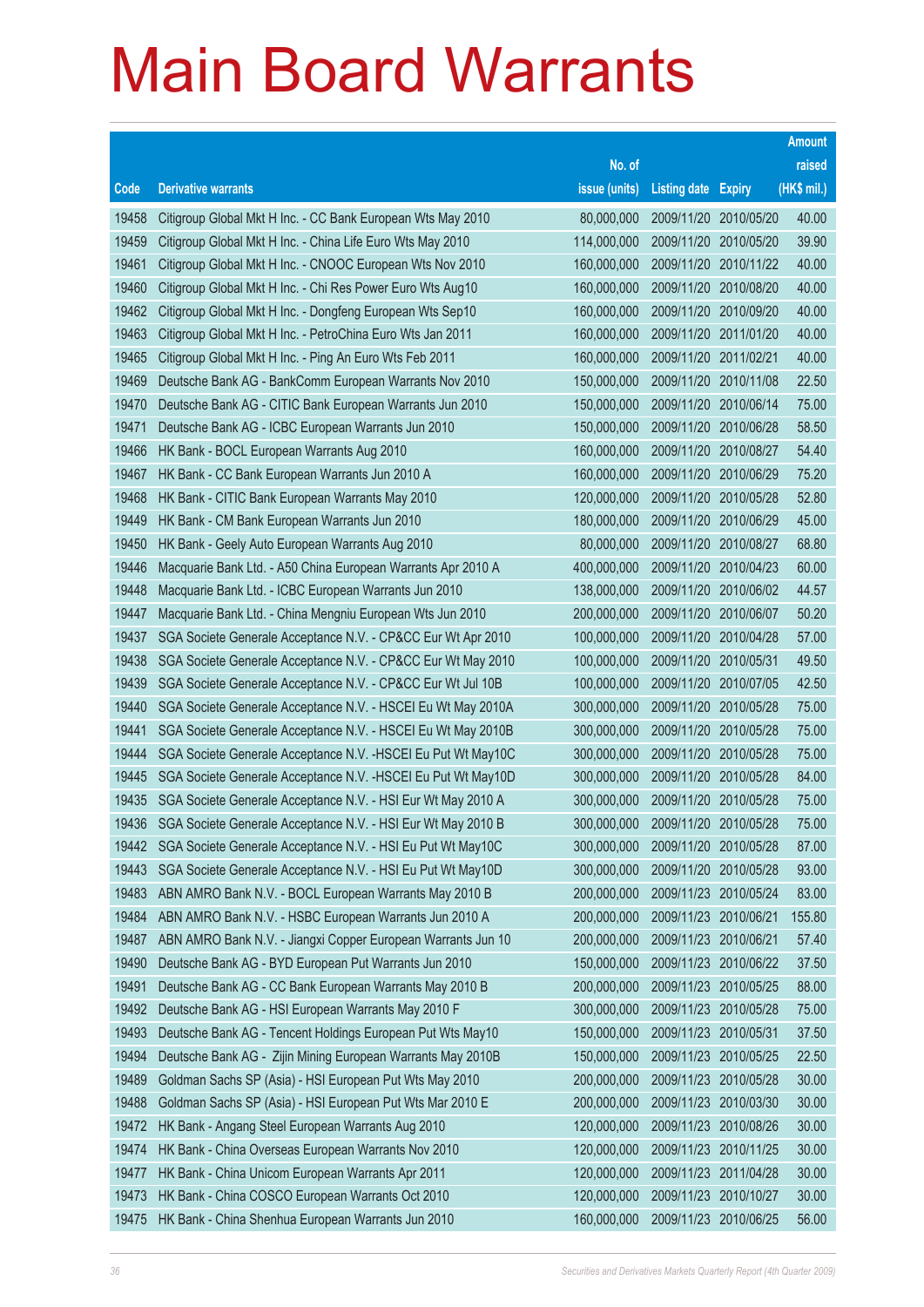|                                                                                                                                           |                            |                                                | <b>Amount</b>  |
|-------------------------------------------------------------------------------------------------------------------------------------------|----------------------------|------------------------------------------------|----------------|
| No. of                                                                                                                                    |                            |                                                | raised         |
| issue (units)<br><b>Derivative warrants</b><br>Code                                                                                       | <b>Listing date Expiry</b> |                                                | (HK\$ mil.)    |
| HK Bank - China Shenhua European Warrants Nov 2010<br>160,000,000<br>19476                                                                |                            | 2009/11/23 2010/11/25                          | 57.60          |
| HK Bank - R&F Ppt European Warrants Oct 2010<br>19478<br>120,000,000                                                                      |                            | 2009/11/23 2010/10/27                          | 30.00          |
| 19479<br>HK Bank - Shimao Ppt European Warrants Oct 2010<br>120,000,000                                                                   |                            | 2009/11/23 2010/10/27                          | 30.00          |
| 19482<br>J P Morgan SP BV - HSBC European Warrants Dec 2010 B<br>300,000,000                                                              |                            | 2009/11/23 2010/12/30                          | 75.00          |
| KBC Fin Products Int'l Ltd. - HSI European Wts May 2010 E<br>400,000,000<br>19481                                                         |                            | 2009/11/23 2010/05/28                          | 100.00         |
| KBC Fin Products Int'l Ltd. - HSI Euro Put Wts May 2010 F<br>19485<br>400,000,000                                                         |                            | 2009/11/23 2010/05/28                          | 100.00         |
| 19486<br>KBC Fin Products Int'l Ltd. - HSI Euro Put Wts May 2010 G<br>400,000,000                                                         |                            | 2009/11/23 2010/05/28                          | 100.00         |
| 100,000,000<br>19480<br>SGA Societe Generale Acceptance N.V. - ICBC Eu Wt Mar 2010                                                        |                            | 2009/11/23 2010/03/01                          | 37.00          |
| 200,000,000<br>17247# Macquarie Bank Ltd. - Bank of EA European Warrants Apr 2010                                                         |                            | 2009/11/23 2010/04/29                          | 62.00          |
| 14831# Merrill Lynch Int'l & Co. C.V. - Ch Mobile Eur Wt Aug 2010 A<br>500,000,000                                                        |                            | 2009/11/23 2010/08/09                          | 44.00          |
| Merrill Lynch Int'l & Co. C.V. - HSBC Euro Put Wt Jun 2010<br>400,000,000<br>17903#                                                       |                            | 2009/11/23 2010/06/29                          | 10.00          |
| 17993# Merrill Lynch Int'l & Co. C.V. - HSI European Put Wts Feb10G<br>300,000,000                                                        |                            | 2009/11/23 2010/02/25                          | 15.00          |
| 400,000,000<br>19513<br>ABN AMRO Bank N.V. - BYD European Warrants May 2010                                                               |                            | 2009/11/24 2010/05/25                          | 62.40          |
| 19515<br>ABN AMRO Bank N.V. - HSBC European Put Warrants Jun 2010<br>200,000,000                                                          |                            | 2009/11/24 2010/06/14                          | 185.80         |
| 19514<br>ABN AMRO Bank N.V. - ICBC European Warrants Apr 2010 B<br>200,000,000                                                            |                            | 2009/11/24 2010/04/28                          | 68.60          |
| 19511<br>BNP Paribas Arbit Issu B.V. - Ch Mobile Euro Wts Jun 2010<br>200,000,000                                                         |                            | 2009/11/24 2010/06/01                          | 64.00          |
| 200,000,000<br>19510<br>BNP Paribas Arbit Issu B.V. - Cheung Kong European Wts Oct10                                                      |                            | 2009/11/24 2010/10/04                          | 30.00          |
| 19512<br>BNP Paribas Arbit Issu B.V. - Shimao Ppt European Wts Jun10<br>100,000,000                                                       |                            | 2009/11/24 2010/06/28                          | 31.00          |
| 19516<br>Deutsche Bank AG - China Coal European Warrants Jul 2010<br>150,000,000                                                          |                            | 2009/11/24 2010/07/05                          | 37.50          |
| 19517<br>200,000,000<br>Deutsche Bank AG - HSBC European Warrants Mar 2010 B                                                              |                            | 2009/11/24 2010/03/29                          | 40.00          |
| 19518<br>200,000,000<br>Deutsche Bank AG - HSBC European Warrants Jun 2010 D                                                              |                            | 2009/11/24 2010/06/07                          | 106.00         |
| 19500<br>HK Bank - CITIC Bank European Warrants Aug 2010<br>120,000,000                                                                   |                            | 2009/11/24 2010/08/26                          | 90.00          |
| 19501<br>HK Bank - China Life European Warrants Jun 2010<br>180,000,000                                                                   | 2009/11/24                 | 2010/06/30                                     | 45.00          |
| 180,000,000<br>19498<br>HK Bank - A50 China European Warrants Sep 2010 B                                                                  |                            | 2009/11/24 2010/09/28                          | 45.00          |
| 180,000,000<br>19499<br>HK Bank - A50 China European Warrants Dec 2010                                                                    |                            | 2009/11/24 2010/12/30<br>2009/11/24 2010/05/28 | 45.00          |
| HK Bank - ICBC European Warrants May 2010<br>120,000,000<br>19502<br>120,000,000                                                          |                            | 2009/11/24 2010/08/26                          | 56.40<br>67.20 |
| 19503<br>HK Bank - ICBC European Warrants Aug 2010<br>19504<br>180,000,000                                                                |                            | 2009/11/24 2010/07/30                          | 50.40          |
| HK Bank - Jiangxi Copper European Warrants Jul 2010<br>19509<br>KBC Fin Products Int'l Ltd. - ICBC European Wts Jun 2010 A<br>328,000,000 |                            | 2009/11/24 2010/06/01                          | 98.40          |
| 19506<br>Macquarie Bank Ltd. - CITIC Bank European Warrants Jun 2010<br>150,000,000                                                       |                            | 2009/11/24 2010/06/02                          | 66.15          |
| Macquarie Bank Ltd. - HSBC European Warrants Mar 2011<br>500,000,000<br>19496                                                             | 2009/11/24                 | 2011/03/02                                     | 125.00         |
| 19495<br>Macquarie Bank Ltd. - HSBC European Warrants Jul 2010 D<br>500,000,000                                                           |                            | 2009/11/24 2010/07/05                          | 392.50         |
| 19505<br>Macquarie Bank Ltd. - HSI European Put Warrants May 2010 A<br>300,000,000                                                        | 2009/11/24                 | 2010/05/28                                     | 75.00          |
| 19507<br>Macquarie Bank Ltd. - Huaneng Power European Wts Jun 2010<br>150,000,000                                                         |                            | 2009/11/24 2010/06/02                          | 48.00          |
| 250,000,000<br>19497<br>Macquarie Bank Ltd. - Jiangxi Copper European Wts Jul 2010 A                                                      |                            | 2009/11/24 2010/07/05                          | 63.75          |
| 19508<br>Macquarie Bank Ltd. - PetroChina European Wts Jun 2010 C<br>150,000,000                                                          |                            | 2009/11/24 2010/06/02                          | 64.35          |
| 16343#<br>Macquarie Bank Ltd. - China Mobile European Wts Dec 2009<br>700,000,000                                                         | 2009/11/24                 | 2009/12/30                                     | 30.80          |
| 19526<br>ABN AMRO Bank N.V. - CC Bank European Warrants Mar 2010 B<br>200,000,000                                                         |                            | 2009/11/25 2010/03/29                          | 65.20          |
| 300,000,000<br>19527<br>ABN AMRO Bank N.V. - China Life European Warrants May 2010 A                                                      |                            | 2009/11/25 2010/05/10                          | 88.20          |
| 19528<br>ABN AMRO Bank N.V. - ICBC European Warrants Dec 2010<br>600,000,000                                                              |                            | 2009/11/25 2010/12/07                          | 90.00          |
| 19521<br>BNP Paribas Arbit Issu B.V. - CNOOC European Wts Jun 2010 B<br>200,000,000                                                       |                            | 2009/11/25 2010/06/18                          | 34.00          |
| BNP Paribas Arbit Issu B.V. - CNOOC European Wts Apr 2011<br>19522<br>200,000,000                                                         |                            | 2009/11/25 2011/04/06                          | 50.00          |
| BNP Paribas Arbit Issu B.V. - PetroCh Euro Wts Jun 2010 C<br>200,000,000<br>19523                                                         |                            | 2009/11/25 2010/06/03                          | 32.00          |
| 19524<br>BNP Paribas Arbit Issu B.V. - PetroCh Euro Wts Jul 2010<br>100,000,000                                                           |                            | 2009/11/25 2010/07/05                          | 52.00          |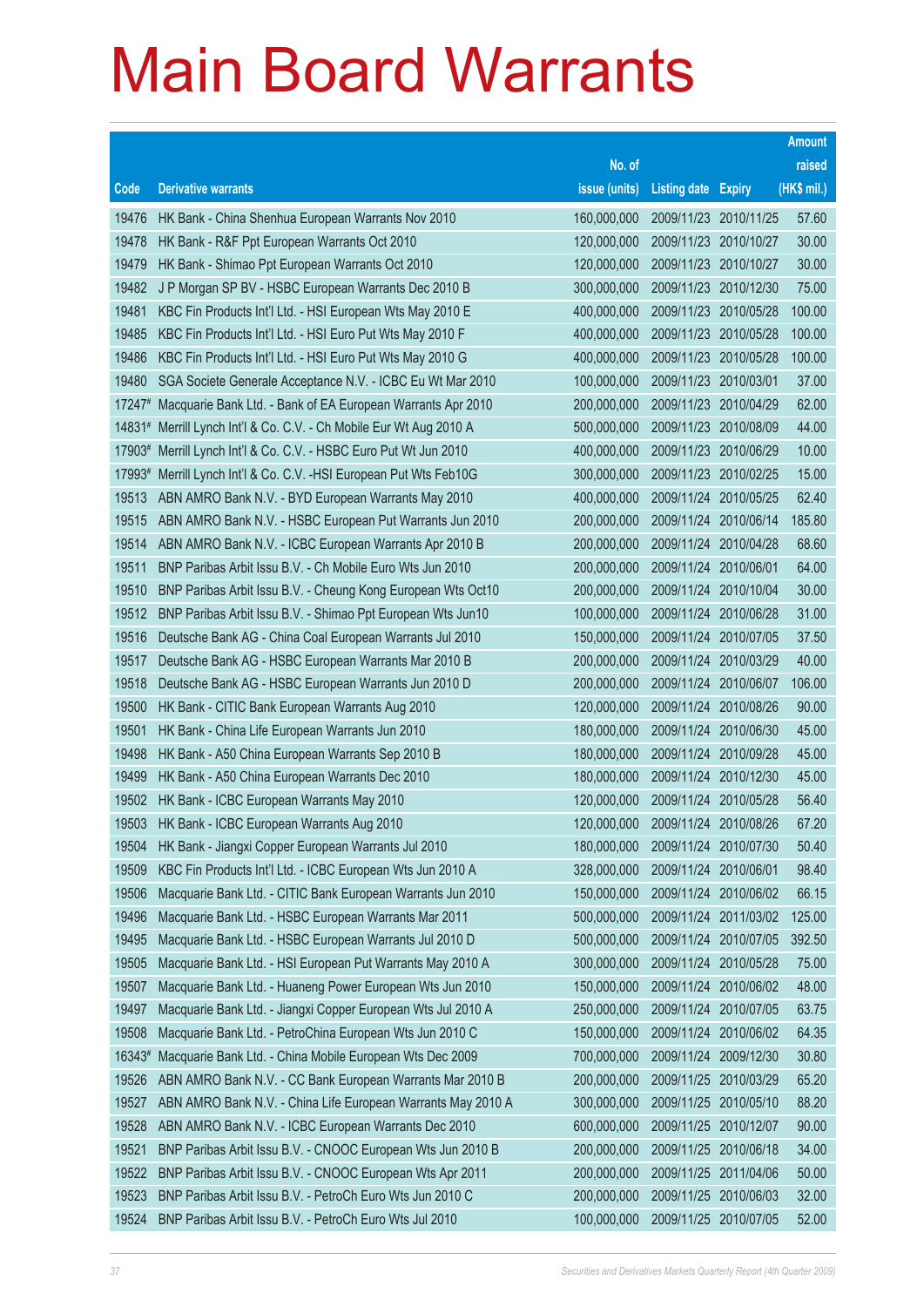|        |                                                                 |               |                       |                       | <b>Amount</b> |
|--------|-----------------------------------------------------------------|---------------|-----------------------|-----------------------|---------------|
|        |                                                                 | No. of        |                       |                       | raised        |
| Code   | <b>Derivative warrants</b>                                      | issue (units) | Listing date          | <b>Expiry</b>         | (HK\$ mil.)   |
| 19525  | Deutsche Bank AG - China Mobile European Warrants Jun 2010 B    | 150,000,000   | 2009/11/25 2010/06/07 |                       | 67.50         |
| 19519  | Macquarie Bank Ltd. - Nine Dragons European Wts May 2010 B      | 200,000,000   | 2009/11/25 2010/05/25 |                       | 50.20         |
| 19520  | Macquarie Bank Ltd. - PetroChina European Put Wts Oct 2010      | 250,000,000   | 2009/11/25 2010/10/25 |                       | 41.50         |
| 18558# | Deutsche Bank AG - BYD European Warrants May 2010 A             | 200,000,000   | 2009/11/25 2010/05/11 |                       | 23.80         |
| 18740# | UBS AG - BYD European Warrants May 2010 A                       | 200,000,000   |                       | 2009/11/25 2010/05/10 | 21.20         |
| 19529  | BOCI Asia Ltd. - China Life European Warrants Mar 2010          | 150,000,000   | 2009/11/26 2010/03/08 |                       | 28.50         |
| 19530  | BOCI Asia Ltd. - CM Bank European Warrants Jun 2010             | 150,000,000   |                       | 2009/11/26 2010/06/30 | 37.50         |
| 19531  | BOCI Asia Ltd. - Hutchison European Warrants Jun 2010           | 150,000,000   | 2009/11/26 2010/06/23 |                       | 45.00         |
| 19532  | BOCI Asia Ltd. - Mongolia Energy European Warrants Jun 2010     | 150,000,000   |                       | 2009/11/26 2010/06/30 | 187.50        |
| 19537  | Deutsche Bank AG - BOCL European Put Warrants May 2010          | 150,000,000   | 2009/11/26 2010/05/31 |                       | 37.50         |
| 19538  | Deutsche Bank AG - CNOOC European Put Warrants Oct 2010         | 150,000,000   | 2009/11/26 2010/10/25 |                       | 22.50         |
| 19536  | Deutsche Bank AG - Sinopec Corp European Warrants May 2010 B    | 150,000,000   | 2009/11/26 2010/05/03 |                       | 52.50         |
| 19533  | HK Bank - China Mobile European Warrants May 2010               | 160,000,000   | 2009/11/26 2010/05/27 |                       | 51.20         |
| 19534  | UBS AG - China COSCO European Warrants Jun 2010                 | 100,000,000   | 2009/11/26 2010/06/21 |                       | 15.00         |
| 19535  | UBS AG - China Mobile European Put Warrants Jun 2010 B          | 80,000,000    | 2009/11/26 2010/06/07 |                       | 40.80         |
|        | 16532# Macquarie Bank Ltd. - Ch Comm Cons European Wts Jun 2010 | 200,000,000   | 2009/11/26 2010/06/29 |                       | 12.20         |
|        | 04971# Macquarie Bank Ltd. - HWL European Warrants Dec 2010     | 412,000,000   |                       | 2009/11/26 2010/12/30 | 12.36         |
| 17863# | KBC Fin Products Int'l Ltd. - HSI Euro Put Wts Jan 2010 G       | 600,000,000   | 2009/11/26 2010/01/28 |                       | 32.40         |
| 19542  | BOCI Asia Ltd. - CNPC European Warrants Nov 2010                | 150,000,000   |                       | 2009/11/27 2010/11/30 | 37.50         |
| 19543  | BOCI Asia Ltd. - China Shenhua European Warrants Jul 2010       | 150,000,000   | 2009/11/27 2010/07/22 |                       | 75.00         |
| 19564  | Credit Suisse AG - Tencent Holdings European Put Wts Aug10      | 200,000,000   |                       | 2009/11/27 2010/08/30 | 50.00         |
| 19560  | HK Bank - HSCEI European Warrants Jun 2010 A                    | 200,000,000   | 2009/11/27 2010/06/29 |                       | 50.00         |
| 19561  | HK Bank - HSCEI European Warrants Jun 2010 B                    | 200,000,000   | 2009/11/27            | 2010/06/29            | 50.00         |
| 19562  | HK Bank - HSCEI European Warrants Jun 2010 C                    | 200,000,000   | 2009/11/27 2010/06/29 |                       | 50.00         |
| 19563  | HK Bank - HSCEI European Warrants Jun 2010 D                    | 200,000,000   | 2009/11/27 2010/06/29 |                       | 50.00         |
| 19567  | HK Bank - HSCEI European Put Warrants Jun 2010 E                | 200,000,000   | 2009/11/27 2010/06/29 |                       | 50.00         |
| 19568  | HK Bank - HSCEI European Put Warrants Jun 2010 F                | 200,000,000   | 2009/11/27            | 2010/06/29            | 50.00         |
| 19549  | HK Bank - HSI European Warrants May 2010 A                      | 260,000,000   | 2009/11/27 2010/05/28 |                       | 65.00         |
| 19550  | HK Bank - HSI European Warrants May 2010 B                      | 260,000,000   | 2009/11/27            | 2010/05/28            | 65.00         |
| 19551  | HK Bank - HSI European Warrants May 2010 C                      | 260,000,000   | 2009/11/27            | 2010/05/28            | 65.00         |
| 19552  | HK Bank - HSI European Warrants Jun 2010 A                      | 260,000,000   | 2009/11/27            | 2010/06/29            | 65.00         |
| 19553  | HK Bank - HSI European Warrants Jun 2010 B                      | 260,000,000   | 2009/11/27            | 2010/06/29            | 65.00         |
| 19554  | HK Bank - HSI European Warrants Jun 2010 C                      | 260,000,000   | 2009/11/27            | 2010/06/29            | 65.00         |
| 19555  | HK Bank - HSI European Put Warrants May 2010 D                  | 260,000,000   | 2009/11/27            | 2010/05/28            | 65.00         |
| 19556  | HK Bank - HSI European Put Warrants May 2010 E                  | 260,000,000   | 2009/11/27            | 2010/05/28            | 65.00         |
| 19557  | HK Bank - HSI European Put Warrants Jun 2010 D                  | 260,000,000   | 2009/11/27            | 2010/06/29            | 65.00         |
| 19558  | HK Bank - HSI European Put Warrants Jun 2010 E                  | 260,000,000   | 2009/11/27            | 2010/06/29            | 65.00         |
| 19559  | HK Bank - HSI European Put Warrants Jun 2010 F                  | 260,000,000   | 2009/11/27            | 2010/06/29            | 65.00         |
| 19541  | Macquarie Bank Ltd. - BOCL European Put Warrants Jun 2010       | 100,000,000   | 2009/11/27            | 2010/06/02            | 29.30         |
| 19539  | Macquarie Bank Ltd. - China Overseas European Wts Jun 2010      | 200,000,000   | 2009/11/27            | 2010/06/02            | 50.60         |
| 19540  | Macquarie Bank Ltd. - Geely Auto European Warrants Jun 2010A    | 150,000,000   | 2009/11/27            | 2010/06/21            | 98.70         |
| 19545  | Merrill Lynch Int'l & Co. C.V. - CNOOC European Wts Jun 2010    | 100,000,000   | 2009/11/27            | 2010/06/07            | 15.00         |
| 19548  | Merrill Lynch Int'l & Co. C.V. - CNOOC Euro Put Wts May 10 B    | 100,000,000   | 2009/11/27            | 2010/05/31            | 20.00         |
| 19544  | Merrill Lynch Int'l & Co. C.V. - Sinopec Euro Wts Mar 2010 B    | 100,000,000   | 2009/11/27            | 2010/03/22            | 46.00         |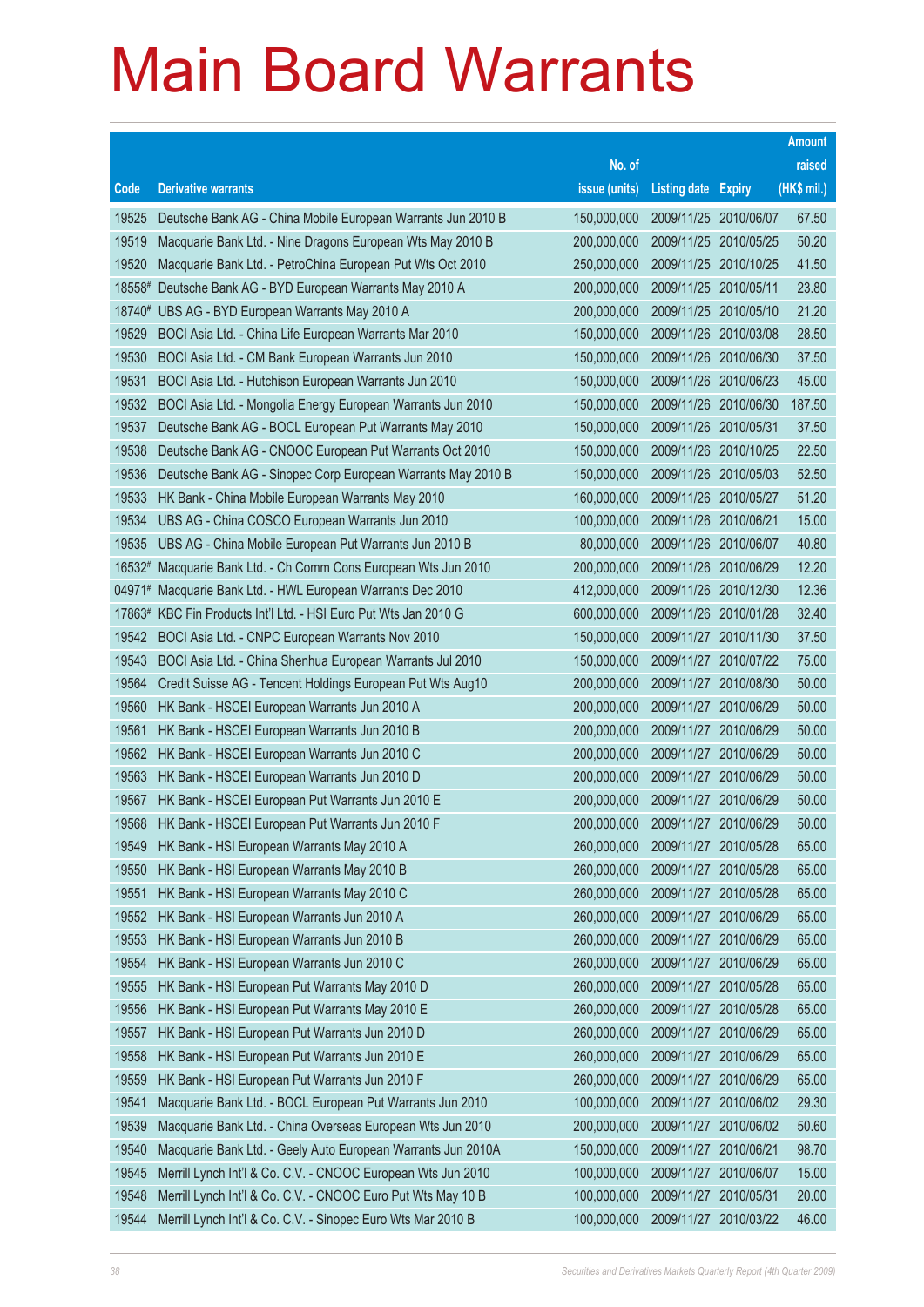|          |                                                               |               |                            |            | <b>Amount</b> |
|----------|---------------------------------------------------------------|---------------|----------------------------|------------|---------------|
|          |                                                               | No. of        |                            |            | raised        |
| Code     | <b>Derivative warrants</b>                                    | issue (units) | <b>Listing date Expiry</b> |            | (HK\$ mil.)   |
| 19547    | Merrill Lynch Int'l & Co. C.V. - Sinopec Eu Put Wts May 2010  | 100,000,000   | 2009/11/27 2010/05/03      |            | 47.00         |
| 19546    | Merrill Lynch Int'l & Co. C.V. - PetroChina Eu Wt May 2010    | 100,000,000   | 2009/11/27 2010/05/31      |            | 76.00         |
| 18707#   | ABN AMRO Bank N.V. - BYD European Warrants Apr 2010           | 200,000,000   | 2009/11/27                 | 2010/04/30 | 15.80         |
| $03491*$ | Credit Suisse - HSBC European Warrants Feb 2010 A             | 400,000,000   | 2009/11/27 2010/02/02      |            | 14.00         |
| 17884#   | SGA Societe Generale Acceptance N.V. - A50 Ch Eu Wt May 2010  | 200,000,000   | 2009/11/27 2010/05/05      |            | 13.80         |
| 19565    | BOCI Asia Ltd. - BOCL European Warrants Jun 2010              | 150,000,000   | 2009/11/30 2010/06/30      |            | 52.50         |
| 19566    | BOCI Asia Ltd. - CC Bank European Warrants Apr 2010 B         | 150,000,000   | 2009/11/30 2010/04/09      |            | 75.00         |
| 19569    | BOCI Asia Ltd. - ICBC European Warrants Jun 2010              | 150,000,000   | 2009/11/30 2010/06/23      |            | 75.00         |
| 19574    | Deutsche Bank AG - CC Bank European Warrants May 2010 C       | 200,000,000   | 2009/11/30 2010/05/31      |            | 192.00        |
| 19579    | Deutsche Bank AG - PetroChina European Warrants Jul 2010      | 300,000,000   | 2009/11/30 2010/07/26      |            | 45.00         |
| 19570    | CC Rabobank B.A. - HSI European Warrants Jun 2010 B           | 120,000,000   | 2009/11/30 2010/06/29      |            | 30.00         |
| 19571    | CC Rabobank B.A. - HSI European Warrants Jun 2010 C           | 120,000,000   | 2009/11/30 2010/06/29      |            | 30.00         |
| 19575    | CC Rabobank B.A. - HSI European Put Warrants Jun 2010 D       | 120,000,000   | 2009/11/30 2010/06/29      |            | 30.00         |
| 19576    | CC Rabobank B.A. - HSI European Put Warrants Jun 2010 E       | 120,000,000   | 2009/11/30 2010/06/29      |            | 38.40         |
| 10927    | SGA Societe Generale Acceptance N.V. - Gold Euro Wts Jun2010  | 500,000,000   | 2009/11/30 2010/06/21      |            | 125.00        |
| 10931    | SGA Societe Generale Acceptance N.V. - Gold Eu Put Wts Jun10A | 500,000,000   | 2009/11/30 2010/06/21      |            | 125.00        |
| 10932    | SGA Societe Generale Acceptance N.V. - Gold Eu Put Wts Jun10B | 500,000,000   | 2009/11/30 2010/06/21      |            | 125.00        |
| 10933    | SGA Societe Generale Acceptance N.V. - Gold Eu Put Wts Jun10C | 500,000,000   | 2009/11/30 2010/06/21      |            | 125.00        |
| 19572    | SGA Societe Generale Acceptance N.V-SPDR Gold T Eu Wt Jun10   | 50,000,000    | 2009/11/30 2010/06/28      |            | 30.00         |
| 19577    | SGA Societe Generale Acceptance N.V. - SPDR Eu Put Wt Jun10A  | 50,000,000    | 2009/11/30 2010/06/28      |            | 26.50         |
| 19578    | SGA Societe Generale Acceptance N.V. - SPDR Eu Put Wt Jun10B  | 50,000,000    | 2009/11/30 2010/06/28      |            | 35.50         |
| 19573    | UBS AG - CC Bank European Warrants Mar 2010 C                 | 100,000,000   | 2009/11/30 2010/03/22      |            | 25.00         |
| 18600#   | CC Rabobank B.A. - CC Bank European Warrants Mar 2010 B       | 70,000,000    | 2009/11/30 2010/03/30      |            | 22.40         |
| 19581    | ABN AMRO Bank N.V. - BYD European Warrants Jun 2010 B         | 400,000,000   | 2009/12/01 2010/06/22      |            | 60.00         |
| 19582    | ABN AMRO Bank N.V. - CITIC Bank European Warrants Jun 2010    | 150,000,000   | 2009/12/01                 | 2010/06/03 | 70.50         |
| 19585    | Deutsche Bank AG - BYD European Warrants Jul 2010             | 150,000,000   | 2009/12/01                 | 2010/07/26 | 37.50         |
| 19580    | Deutsche Bank AG - China Mobile European Warrants Jun 2010 C  | 300,000,000   | 2009/12/01                 | 2010/06/07 | 45.00         |
| 19583    | Macquarie Bank Ltd. - Denway Motors European Wts Jul 2010     | 200,000,000   | 2009/12/01 2010/07/05      |            | 119.40        |
| 19584    | UBS AG - China Mobile European Warrants Mar 2010 C            | 80,000,000    | 2009/12/01                 | 2010/03/29 | 15.60         |
| 18281#   | BNP Paribas Arbit Issu B.V. - CC Bank Euro Wts Mar 2010       | 100,000,000   | 2009/12/01                 | 2010/03/02 | 12.10         |
| 19591    | BOCI Asia Ltd. - Ch Comm Cons European Warrants Jun 2010      | 150,000,000   | 2009/12/02 2010/06/11      |            | 75.00         |
| 19592    | BOCI Asia Ltd. - HKEx European Warrants Oct 2010              | 150,000,000   | 2009/12/02 2010/10/21      |            | 37.50         |
| 19610    | BNP Paribas Arbit Issu B.V. - Ch Mobile Euro Wts Sep 2010     | 200,000,000   | 2009/12/02 2010/09/22      |            | 32.00         |
| 19617    | BNP Paribas Arbit Issu B.V. - HSCEI European Wts Jun 2010     | 200,000,000   | 2009/12/02 2010/06/29      |            | 56.00         |
| 19621    | BNP Paribas Arbit Issu B.V. - HSCEI Euro Put Wts Jun 2010     | 200,000,000   | 2009/12/02 2010/06/29      |            | 52.00         |
| 19619    | Deutsche Bank AG - China Life European Warrants Apr 2010      | 300,000,000   | 2009/12/02 2010/04/08      |            | 45.00         |
| 19620    | Deutsche Bank AG - Ping An European Warrants Dec 2010         | 200,000,000   | 2009/12/02 2010/12/28      |            | 30.00         |
| 19604    | HK Bank - Country Garden European Warrants Jul 2010           | 80,000,000    | 2009/12/02 2010/07/28      |            | 34.40         |
| 19599    | HK Bank - Chi Resources European Warrants Jul 2010            | 120,000,000   | 2009/12/02 2010/07/28      |            | 50.40         |
| 19602    | HK Bank - CITIC Pacific European Warrants Aug 2010            | 120,000,000   | 2009/12/02 2010/08/27      |            | 30.00         |
| 19603    | HK Bank - CNPC European Warrants Dec 2010                     | 120,000,000   | 2009/12/02 2010/12/22      |            | 30.00         |
| 19598    | HK Bank - Cathay Pacific European Warrants Nov 2010           | 120,000,000   | 2009/12/02 2010/11/25      |            | 30.00         |
| 19600    | HK Bank - Chi Res Land European Warrants Aug 2010             | 120,000,000   | 2009/12/02 2010/08/27      |            | 32.40         |
| 19601    | HK Bank - Chi Res Power European Warrants Oct 2010            | 120,000,000   | 2009/12/02 2010/10/08      |            | 30.00         |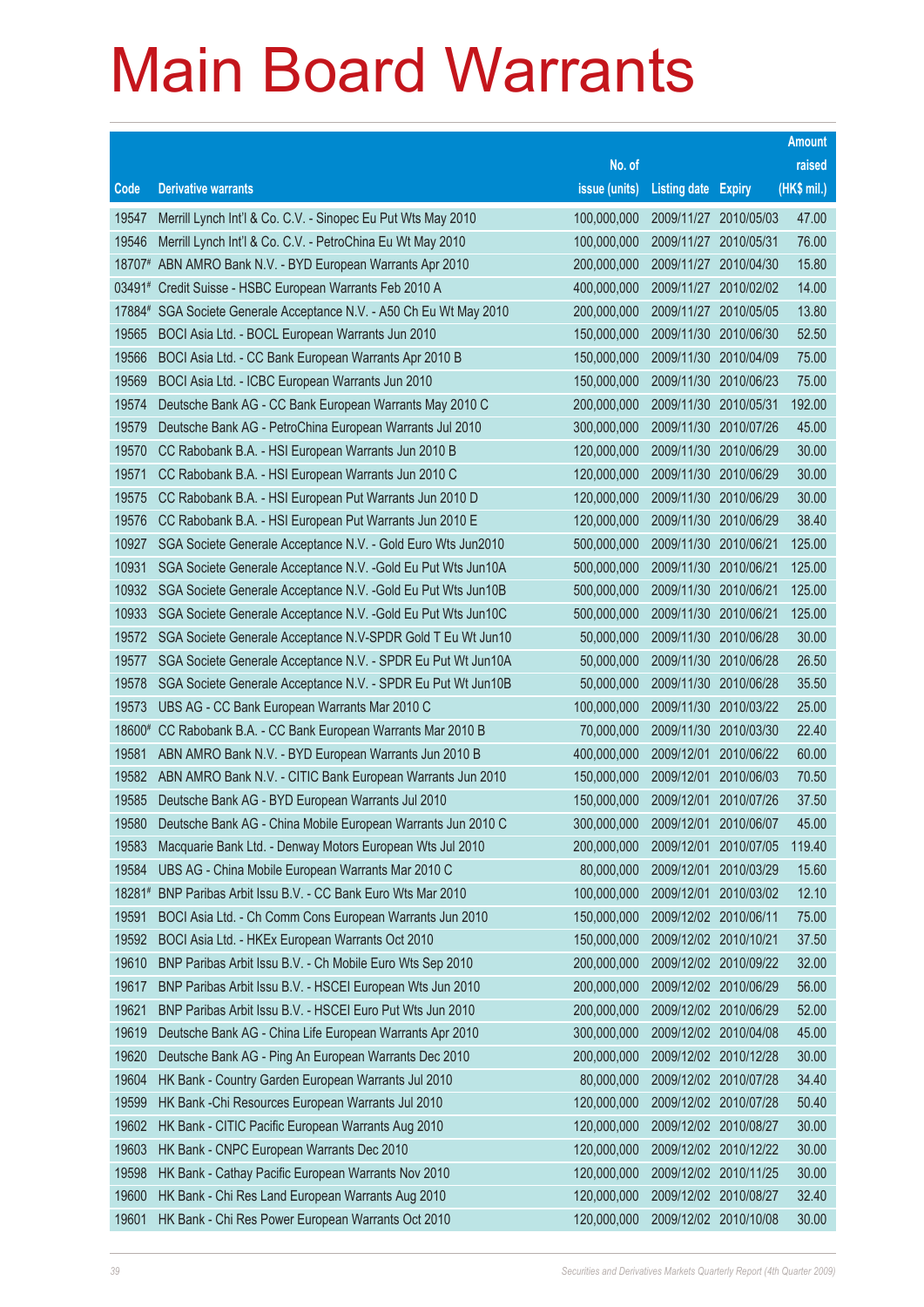|        |                                                              |               |                            | <b>Amount</b> |
|--------|--------------------------------------------------------------|---------------|----------------------------|---------------|
|        |                                                              | No. of        |                            | raised        |
| Code   | <b>Derivative warrants</b>                                   | issue (units) | <b>Listing date Expiry</b> | (HK\$ mil.)   |
| 19605  | HK Bank - Denway Motors European Warrants Jul 2010           | 80,000,000    | 2009/12/02 2010/07/28      | 34.40         |
| 19606  | HK Bank - Dongfeng Motor European Warrants Sep 2010          | 120,000,000   | 2009/12/02 2010/09/15      | 30.00         |
| 19607  | HK Bank - Fushan Energy European Warrants Oct 2010           | 120,000,000   | 2009/12/02 2010/10/15      | 30.00         |
| 19608  | HK Bank - Li & Fung European Warrants Aug 2010               | 120,000,000   | 2009/12/02 2010/08/27      | 55.20         |
| 19609  | HK Bank - Renhe Comm European Warrants Aug 2010              | 80,000,000    | 2009/12/02 2010/08/27      | 20.00         |
| 19593  | J P Morgan SP BV - China Agri European Warrants Sep 2010     | 100,000,000   | 2009/12/02 2010/09/29      | 25.00         |
| 19595  | J P Morgan SP BV - HSBC European Warrants Feb 2011           | 388,000,000   | 2009/12/02 2011/02/23      | 59.75         |
| 19596  | J P Morgan SP BV - JX Copper European Warrants Jun 2010 A    | 150,000,000   | 2009/12/02 2010/06/17      | 38.25         |
| 19597  | J P Morgan SP BV - Link Reit European Warrants Aug 2010      | 100,000,000   | 2009/12/02 2010/08/30      | 25.20         |
| 19594  | J P Morgan SP BV - China Mengniu European Warrants Jun 2010  | 80,000,000    | 2009/12/02 2010/06/02      | 20.00         |
| 19614  | KBC Fin Products Int'l Ltd. - CNOOC Euro Put Wts Oct 2010    | 328,000,000   | 2009/12/02 2010/10/18      | 57.40         |
| 19612  | KBC Fin Products Int'l Ltd. - Sinopec Euro Wts Jun 2010 A    | 318,000,000   | 2009/12/02 2010/06/15      | 98.58         |
| 19613  | KBC Fin Products Int'l Ltd. - ICBC European Wts Jun 2010 B   | 200,000,000   | 2009/12/02 2010/06/02      | 148.00        |
| 19615  | KBC Fin Products Int'l Ltd. - PetroChina Eur Put Wt Aug 2010 | 400,000,000   | 2009/12/02 2010/08/02      | 100.00        |
| 19616  | KBC Fin Products Int'l Ltd. - PetroChina Eur Put Wt Oct 2010 | 358,000,000   | 2009/12/02 2010/10/25      | 58.71         |
| 19590  | Macquarie Bank Ltd. - China Bluechem European Warrants Jun10 | 100,000,000   | 2009/12/02 2010/06/02      | 25.70         |
| 19586  | SGA Societe Generale Acceptance N.V. - CITBK Euro Wt May10B  | 70,000,000    | 2009/12/02 2010/05/24      | 33.32         |
| 19587  | SGA Societe Generale Acceptance N.V. - CNOOC Eu Wt Aug 2010B | 200,000,000   | 2009/12/02 2010/08/23      | 31.60         |
| 19588  | SGA Societe Generale Acceptance N.V. - CNOOC Eu Wt Oct 2010  | 200,000,000   | 2009/12/02 2010/10/18      | 30.00         |
| 19589  | SGA Societe Generale Acceptance N.V. - PICC P&C Eu Wt Dec10B | 200,000,000   | 2009/12/02 2010/12/22      | 30.00         |
| 19611  | UBS AG - BYD European Warrants May 2010 B                    | 200,000,000   | 2009/12/02 2010/05/17      | 30.00         |
| 19618  | UBS AG - China Life European Warrants Mar 2010 B             | 200,000,000   | 2009/12/02 2010/03/22      | 30.00         |
| 18228# | Macquarie Bank Ltd. - HSI European Warrants Feb 2010 E       | 500,000,000   | 2009/12/02 2010/02/25      | 62.50         |
| 17007# | Deutsche Bank AG - HSBC European Put Warrants Mar 2010       | 400,000,000   | 2009/12/02 2010/03/01      | 11.60         |
| 19644  | ABN AMRO Bank N.V. - Minsheng Bank European Warrants Jun2010 | 500,000,000   | 2009/12/03 2010/06/30      | 125.00        |
| 19645  | ABN AMRO Bank N.V. - Minsheng Bank European Warrants Oct2010 | 500,000,000   | 2009/12/03 2010/10/29      | 125.00        |
| 19646  | ABN AMRO Bank N.V. - Minsheng Bank European Warrants Dec2010 | 500,000,000   | 2009/12/03 2010/12/31      | 125.00        |
| 19647  | ABN AMRO Bank N.V. - ICBC European Warrants Apr 2010 C       | 200,000,000   | 2009/12/03 2010/04/26      | 112.60        |
| 19659  | BNP Paribas Arbit Issu B.V. - Minsheng Bank Euro Wts Jun10   | 100,000,000   | 2009/12/03 2010/06/03      | 124.00        |
| 19660  | BNP Paribas Arbit Issu B.V. - Minsheng Bank Euro Wts Dec10   | 100,000,000   | 2009/12/03 2010/12/30      | 25.00         |
| 19661  | BNP Paribas Arbit Issu B.V. - Minsheng Bank Euro Wts Mar11   | 100,000,000   | 2009/12/03 2011/03/30      | 25.00         |
| 19643  | Credit Suisse AG - Minsheng Bank European Warrants Jul 2010  | 200,000,000   | 2009/12/03 2010/07/26      | 50.00         |
| 19641  | Credit Suisse AG - Minsheng Bank European Warrants Jun 2010A | 200,000,000   | 2009/12/03 2010/06/14      | 50.00         |
| 19642  | Credit Suisse AG - Minsheng Bank European Warrants Jun 2010B | 200,000,000   | 2009/12/03 2010/06/21      | 50.00         |
| 19640  | Credit Suisse AG - HKEx European Warrants Jul 2010           | 200,000,000   | 2009/12/03 2010/07/26      | 50.00         |
| 19657  | Deutsche Bank AG - Minsheng Bank European Warrants Jun 2010A | 150,000,000   | 2009/12/03 2010/06/07      | 169.50        |
| 19656  | Deutsche Bank AG - Minsheng Bank European Warrants Sep 2010  | 200,000,000   | 2009/12/03 2010/09/27      | 50.00         |
| 19658  | Deutsche Bank AG - PICC P&C European Warrants Dec 2010       | 150,000,000   | 2009/12/03 2010/12/28      | 25.50         |
| 19636  | HK Bank - Minsheng Bank European Warrants Jun 2010           | 80,000,000    | 2009/12/03 2010/06/29      | 20.00         |
| 19637  | HK Bank - Minsheng Bank European Warrants Sep 2010           | 80,000,000    | 2009/12/03 2010/09/29      | 20.00         |
| 19624  | J P Morgan SP BV - Minsheng Bank European Warrants Jun 2010A | 300,000,000   | 2009/12/03 2010/06/03      | 75.60         |
| 19625  | J P Morgan SP BV - Minsheng Bank European Warrants Jul 2010  | 300,000,000   | 2009/12/03 2010/07/29      | 76.80         |
| 19626  | J P Morgan SP BV - Minsheng Bank European Warrants Aug 2010  | 300,000,000   | 2009/12/03 2010/08/30      | 75.00         |
| 19627  | J P Morgan SP BV - Minsheng Bank European Warrants Oct 2010  | 300,000,000   | 2009/12/03 2010/10/28      | 76.50         |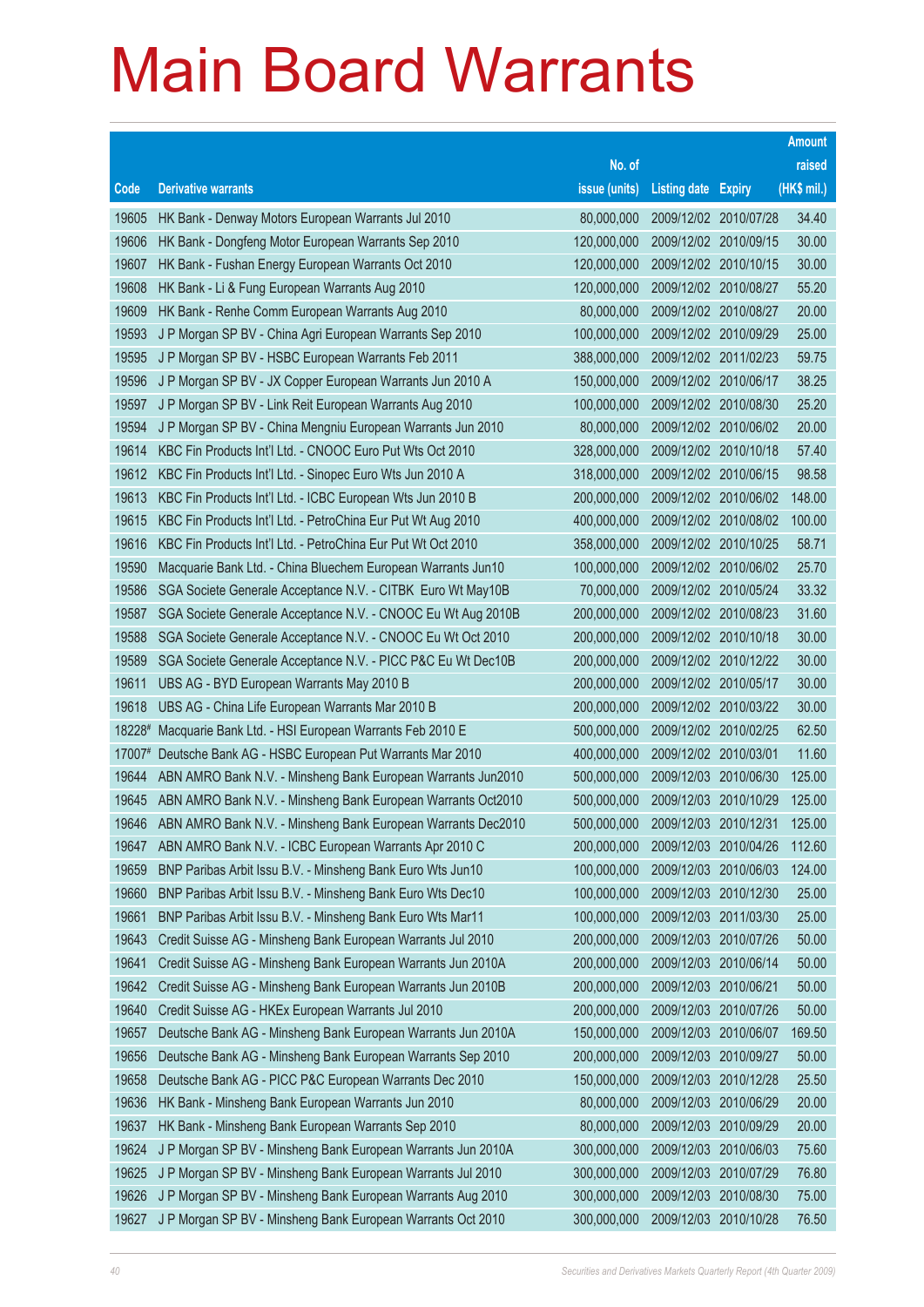|                |                                                                                                                             |                            |                            |                                     | <b>Amount</b>  |
|----------------|-----------------------------------------------------------------------------------------------------------------------------|----------------------------|----------------------------|-------------------------------------|----------------|
|                |                                                                                                                             | No. of                     |                            |                                     | raised         |
| Code           | <b>Derivative warrants</b>                                                                                                  | issue (units)              | <b>Listing date Expiry</b> |                                     | (HK\$ mil.)    |
| 19633          | KBC Fin Products Int'l Ltd. - Ch Mobile Eu Put Wt Dec 2010                                                                  | 400,000,000                |                            | 2009/12/03 2010/12/22               | 60.00          |
| 19632          | KBC Fin Products Int'l Ltd. - CC Bank Euro Wts May 2010                                                                     | 208,000,000                |                            | 2009/12/03 2010/05/03               | 91.10          |
| 19628          | KBC Fin Products Int'l Ltd. - China Life Euro Wts Jun 2010 A                                                                | 338,000,000                | 2009/12/03                 | 2010/06/03                          | 145.34         |
| 19629          | KBC Fin Products Int'l Ltd. - China Life Euro Wts Jun 2010 B                                                                | 400,000,000                |                            | 2009/12/03 2010/06/03               | 140.00         |
| 19630          | KBC Fin Products Int'l Ltd. - China Life Euro Wts Jun 2010 C                                                                | 400,000,000                |                            | 2009/12/03 2010/06/18               | 100.00         |
| 19631          | KBC Fin Products Int'l Ltd. - China Life Euro Wts Jul 2010 A                                                                | 400,000,000                |                            | 2009/12/03 2010/07/08               | 100.00         |
| 19634          | KBC Fin Products Int'l Ltd. - China Life Eur Put Wt Jun 10 D                                                                | 180,000,000                | 2009/12/03 2010/06/10      |                                     | 95.40          |
| 19635          | KBC Fin Products Int'l Ltd. - China Life Eur Put Wt Jun 10 E                                                                | 168,000,000                |                            | 2009/12/03 2010/06/18               | 146.16         |
| 19652          | KBC Fin Products Int'l Ltd. - Minsheng Bank Euro Wts Jul10                                                                  | 288,000,000                |                            | 2009/12/03 2010/07/22               | 72.00          |
| 19653          | KBC Fin Products Int'l Ltd. - Minsheng Bank Euro Wts Oct10                                                                  | 288,000,000                |                            | 2009/12/03 2010/10/04               | 77.76          |
| 19654          | KBC Fin Products Int'l Ltd. - Minsheng Bank Euro Wts Nov10                                                                  | 288,000,000                | 2009/12/03 2010/11/04      |                                     | 77.76          |
| 19655          | KBC Fin Products Int'l Ltd. - Minsheng Bank Euro Wts Dec10                                                                  | 288,000,000                |                            | 2009/12/03 2010/12/15               | 77.76          |
| 19648          | KBC Fin Products Int'l Ltd. - Minsheng Bank Euro Wts Jun10A                                                                 | 248,000,000                | 2009/12/03 2010/06/15      |                                     | 76.88          |
| 19649          | KBC Fin Products Int'l Ltd. - Minsheng Bank Euro Wts Jun10B                                                                 | 288,000,000                | 2009/12/03 2010/06/04      |                                     | 80.35          |
| 19650          | KBC Fin Products Int'l Ltd. - Minsheng Bank Euro Wts Jun10C                                                                 | 288,000,000                | 2009/12/03                 | 2010/06/04                          | 74.88          |
| 19651          | KBC Fin Products Int'l Ltd. - Minsheng Bank Euro Wts Jun10D                                                                 | 288,000,000                |                            | 2009/12/03 2010/06/15               | 72.00          |
| 19622          | SGA Societe Generale Acceptance NV-Minsheng Bank Eu Wt Sep10                                                                | 300,000,000                |                            | 2009/12/03 2010/09/13               | 75.00          |
| 19623          | SGA Societe Generale Acceptance NV-Minsheng Bank Eu Wt Nov10                                                                | 300,000,000                |                            | 2009/12/03 2010/11/08               | 75.00          |
| 19638<br>19639 | SGA Societe Generale Acceptance NV-Minsheng Bk Eu Wt Jun10A                                                                 | 300,000,000<br>300,000,000 | 2009/12/03                 | 2010/06/07<br>2009/12/03 2010/06/28 | 75.00<br>75.00 |
| 19695          | SGA Societe Generale Acceptance NV-Minsheng Bk Eu Wt Jun10B<br>BNP Paribas Arbit Issu B.V.-BankComm European Warrants May10 | 200,000,000                | 2009/12/04                 | 2010/05/10                          | 30.00          |
| 19689          | BNP Paribas Arbit Issu B.V. - BYD European Warrants Dec 2010                                                                | 150,000,000                |                            | 2009/12/04 2010/12/30               | 37.50          |
| 19693          | BNP Paribas Arbit Issu B.V. - China Tel Euro Wts Jul 2010                                                                   | 100,000,000                | 2009/12/04                 | 2010/07/29                          | 60.00          |
| 19690          | BNP Paribas Arbit Issu B.V. - Cheung Kong European Wts Feb11                                                                | 150,000,000                |                            | 2009/12/04 2011/02/28               | 37.50          |
| 19691          | BNP Paribas Arbit Issu B.V. - China Life Euro Wts Jul 2010 B                                                                | 200,000,000                | 2009/12/04 2010/07/29      |                                     | 80.00          |
| 19692          | BNP Paribas Arbit Issu B.V. - Sinopec Corp Euro Wts Jun 2010                                                                | 200,000,000                | 2009/12/04 2010/06/29      |                                     | 102.00         |
| 19687          | BNP Paribas Arbit Issu B.V. - HSI European Wts Jun 2010 B                                                                   | 300,000,000                | 2009/12/04 2010/06/29      |                                     | 111.00         |
| 19688          | BNP Paribas Arbit Issu B.V. - HSI European Wts Jun 2010 C                                                                   | 300,000,000                | 2009/12/04 2010/06/29      |                                     | 75.00          |
| 19694          | BNP Paribas Arbit Issu B.V. - Hutchison European Wts Jun 10B                                                                | 100,000,000                | 2009/12/04                 | 2010/06/29                          | 41.00          |
| 19686          | Deutsche Bank AG - Minsheng Bank European Warrants Jun 2010B                                                                | 200,000,000                | 2009/12/04                 | 2010/06/07                          | 50.00          |
| 19666          | Deutsche Bank AG - HSI European Warrants Jun 2010 A                                                                         | 300,000,000                | 2009/12/04                 | 2010/06/29                          | 81.00          |
| 19667          | Deutsche Bank AG - HSI European Warrants Jun 2010 B                                                                         | 300,000,000                | 2009/12/04                 | 2010/06/29                          | 75.00          |
| 19671          | Deutsche Bank AG - HSI European Put Warrants Jun 2010 C                                                                     | 300,000,000                | 2009/12/04                 | 2010/06/29                          | 75.00          |
| 19672          | Deutsche Bank AG - HSI European Put Warrants Jun 2010 D                                                                     | 300,000,000                | 2009/12/04                 | 2010/06/29                          | 84.00          |
| 19679          | J P Morgan SP BV - BEA European Warrants Jun 2010                                                                           | 88,000,000                 | 2009/12/04                 | 2010/06/29                          | 23.14          |
| 19675          | J P Morgan SP BV - Belle Int'l European Warrants Dec 2010                                                                   | 138,000,000                | 2009/12/04                 | 2010/12/30                          | 35.19          |
| 19676          | J P Morgan SP BV - C Transmission European Warrants Jun 2010                                                                | 100,000,000                | 2009/12/04                 | 2010/06/29                          | 25.10          |
| 19663          | J P Morgan SP BV - Minsheng Bank European Warrants Jun 2010B                                                                | 200,000,000                | 2009/12/04                 | 2010/06/04                          | 51.00          |
| 19662          | J P Morgan SP BV - Cathay Pacific European Warrants Jul 2010                                                                | 100,000,000                | 2009/12/04                 | 2010/07/29                          | 25.10          |
| 19677          | J P Morgan SP BV - Ch Railway Cons European Warrants Aug 10A                                                                | 180,000,000                | 2009/12/04                 | 2010/08/04                          | 27.18          |
| 19678          | J P Morgan SP BV - Shimao Property European Wts Jun 2010                                                                    | 138,000,000                | 2009/12/04                 | 2010/06/29                          | 35.19          |
| 19664          | J P Morgan SP BV - Zhaojin Mining European Warrants Jun 2010                                                                | 100,000,000                | 2009/12/04                 | 2010/06/04                          | 25.00          |
| 19684          | KBC Fin Products Int'l Ltd. - HSI Euro Put Wts May 2010 H                                                                   | 400,000,000                | 2009/12/04                 | 2010/05/28                          | 63.60          |
| 19680          | KBC Fin Products Int'l Ltd. - HSI Euro Put Wts Jun 2010 D                                                                   | 400,000,000                | 2009/12/04                 | 2010/06/29                          | 100.00         |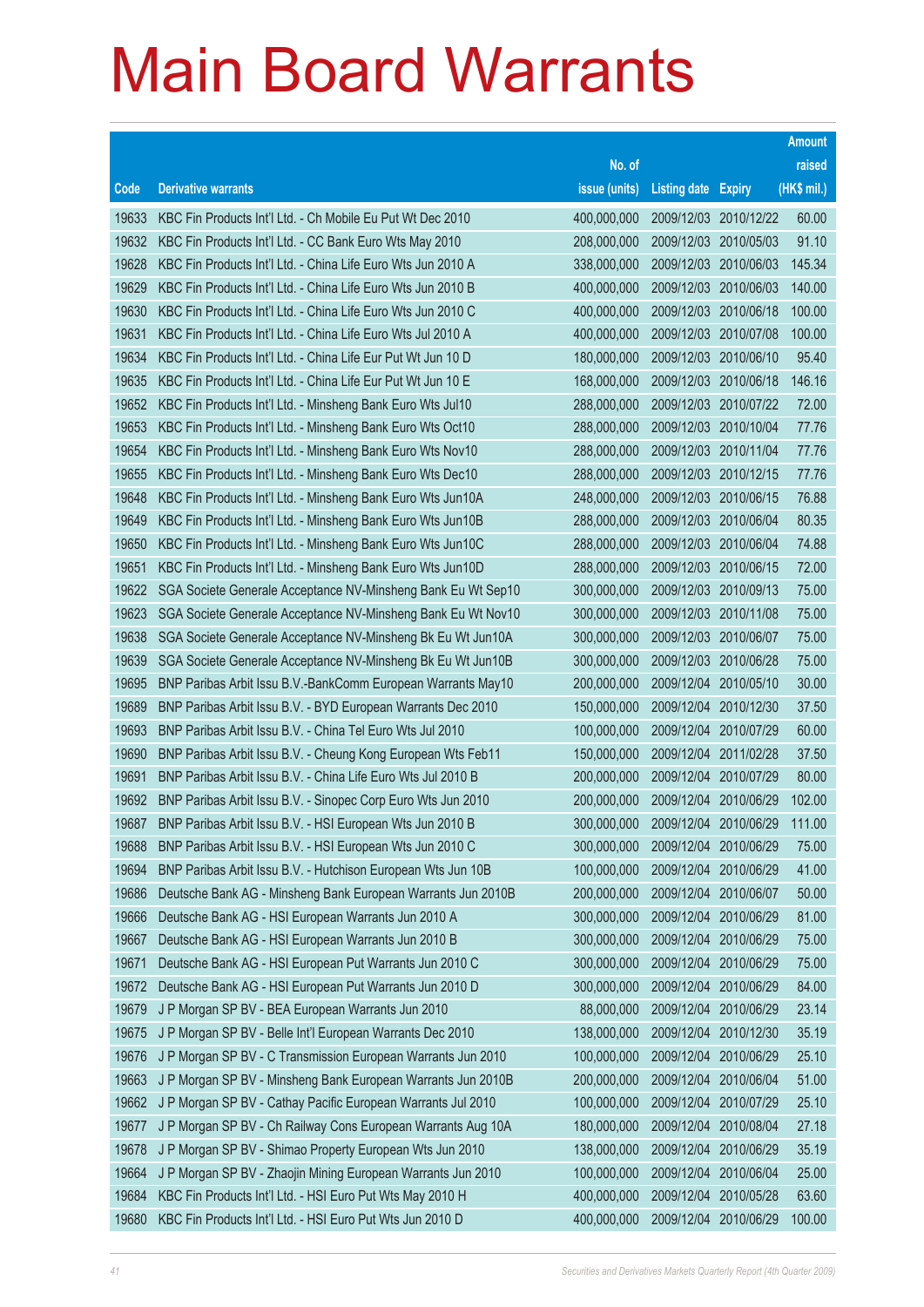|        |                                                                     |               |                            |                       | <b>Amount</b> |
|--------|---------------------------------------------------------------------|---------------|----------------------------|-----------------------|---------------|
|        |                                                                     | No. of        |                            |                       | raised        |
| Code   | <b>Derivative warrants</b>                                          | issue (units) | <b>Listing date Expiry</b> |                       | $(HK$$ mil.)  |
| 19681  | KBC Fin Products Int'l Ltd. - HSI Euro Put Wts Jun 2010 E           | 400,000,000   | 2009/12/04                 | 2010/06/29            | 100.00        |
| 19682  | KBC Fin Products Int'l Ltd. - HSI Euro Put Wts Jun 2010 F           | 400,000,000   | 2009/12/04 2010/06/29      |                       | 100.00        |
| 19683  | KBC Fin Products Int'l Ltd. - HSI Euro Put Wts Jun 2010 G           | 400,000,000   | 2009/12/04                 | 2010/06/29            | 100.00        |
| 19685  | KBC Fin Products Int'l Ltd. - HSI Euro Put Wts Jun 2010 H           | 378,000,000   | 2009/12/04 2010/06/29      |                       | 98.28         |
| 19668  | SGA Societe Generale Acceptance N.V. - BOCL Eu Wt Jun 2010          | 100,000,000   | 2009/12/04 2010/06/28      |                       | 44.00         |
| 19669  | SGA Societe Generale Acceptance N.V. - BOCL Eu Wt Aug 2010          | 100,000,000   | 2009/12/04 2010/08/30      |                       | 47.00         |
| 19670  | SGA Societe Generale Acceptance N.V. - Ch Mob Eu Wt Jun 10B         | 60,000,000    | 2009/12/04                 | 2010/06/30            | 28.80         |
| 19673  | SGA Societe Generale Acceptance N.V. - CP&CC Eur Wt Jun 10B         | 60,000,000    | 2009/12/04 2010/06/30      |                       | 30.00         |
| 19674  | SGA Societe Generale Acceptance N.V. - Ping An Eu Wt Jul 10         | 60,000,000    |                            | 2009/12/04 2010/07/05 | 40.80         |
| 19665  | UBS AG - Cheung Kong European Warrants Oct 2010 B                   | 200,000,000   | 2009/12/04 2010/10/18      |                       | 30.00         |
| 17224# | Macquarie Bank Ltd. - China Mobile European Wts Apr 2010 B          | 400,000,000   | 2009/12/04                 | 2010/04/29            | 13.60         |
| 19707  | ABN AMRO Bank N.V. - Cheung Kong European Warrants Dec 2010         | 300,000,000   | 2009/12/07 2010/12/14      |                       | 45.00         |
| 10928  | ABN AMRO Bank N.V. - Gold European Warrants Jun 2010                | 150,000,000   | 2009/12/07 2010/06/29      |                       | 37.50         |
| 10935  | ABN AMRO Bank N.V. - Gold European Put Warrants Jun 2010            | 150,000,000   | 2009/12/07 2010/06/28      |                       | 37.50         |
| 19701  | BOCI Asia Ltd. - China Mobile European Warrants Mar 2010            | 150,000,000   | 2009/12/07                 | 2010/03/30            | 37.50         |
| 19700  | BOCI Asia Ltd. - China Mobile European Warrants Jun 2010            | 150,000,000   | 2009/12/07 2010/06/10      |                       | 75.00         |
| 19698  | BNP Paribas Arbit Issu B.V. - HSBC European Wts Oct 2010            | 200,000,000   |                            | 2009/12/07 2010/10/25 | 30.00         |
| 19713  | BNP Paribas Arbit Issu B.V. - HSI Euro Put Wts Jun 2010             | 300,000,000   | 2009/12/07 2010/06/29      |                       | 81.00         |
| 19708  | BNP Paribas Arbit Issu B.V. - HSI European Wts Mar 2010 I           | 300,000,000   | 2009/12/07                 | 2010/03/30            | 45.00         |
| 19709  | BNP Paribas Arbit Issu B.V. - HSI European Wts Jun 2010 D           | 300,000,000   | 2009/12/07 2010/06/29      |                       | 75.00         |
| 19712  | BNP Paribas Arbit Issu B.V. - HSI Euro Put Wts Mar 2010 J           | 300,000,000   |                            | 2009/12/07 2010/03/30 | 48.00         |
| 19702  | HK Bank - HSCEI European Put Warrants Mar 2010 I                    | 160,000,000   | 2009/12/07 2010/03/30      |                       | 24.00         |
| 19703  | HK Bank - HSI European Put Warrants Apr 2010                        | 160,000,000   | 2009/12/07                 | 2010/04/29            | 24.00         |
| 19705  | KBC Fin Products Int'l Ltd. - CC Bank Euro Put Wts Apr 2011         | 400,000,000   | 2009/12/07 2011/04/01      |                       | 100.00        |
| 19706  | KBC Fin Products Int'l Ltd. - A50 Ch European Put Wts Aug10A        | 238,000,000   | 2009/12/07 2010/08/02      |                       | 97.58         |
| 19704  | KBC Fin Products Int'l Ltd. - ICBC European Wts Jun 2010 C          | 238,000,000   | 2009/12/07 2010/06/07      |                       | 99.96         |
| 19697  | Macquarie Bank Ltd. - BOCL European Warrants May 2010               | 150,000,000   | 2009/12/07 2010/05/04      |                       | 24.00         |
|        | 19699 SGA Societe Generale Acceptance N.V. - HWL Eur Wt Jun 2010 B  | 100,000,000   | 2009/12/07 2010/06/28      |                       | 54.00         |
|        | 18721# Deutsche Bank AG - China Mobile European Warrants Aug 2010   | 400,000,000   | 2009/12/07 2010/08/09      |                       | 27.20         |
|        | 17148# Deutsche Bank AG - China Mobile European Warrants Apr 2010 B | 400,000,000   | 2009/12/07 2010/04/28      |                       | 16.40         |
| 17712# | Macquarie Bank Ltd. - A50 China European Warrants Mar 2010 B        | 500,000,000   | 2009/12/07 2010/03/09      |                       | 25.00         |
| 19717  | Deutsche Bank AG - China Mobile European Warrants Mar 2010 C        | 300,000,000   | 2009/12/08 2010/03/29      |                       | 55.80         |
| 19710  | UBS AG - CHALCO European Warrants Sep 2010                          | 200,000,000   |                            | 2009/12/08 2010/09/06 | 30.00         |
| 19711  | UBS AG - Bank of EA European Warrants May 2010                      | 200,000,000   | 2009/12/08 2010/05/31      |                       | 30.00         |
| 19714  | UBS AG - BOC HK European Warrants May 2010                          | 200,000,000   | 2009/12/08 2010/05/31      |                       | 30.00         |
| 19715  | UBS AG - ICBC European Warrants May 2010                            | 200,000,000   | 2009/12/08 2010/05/03      |                       | 32.00         |
| 19716  | UBS AG - PICC European Warrants Dec 2010                            | 200,000,000   | 2009/12/08 2010/12/28      |                       | 30.00         |
| 19737  | Deutsche Bank AG - CC Bank European Warrants Dec 2011               | 200,000,000   | 2009/12/09 2011/12/05      |                       | 40.00         |
| 19740  | Deutsche Bank AG - CNOOC European Warrants Jul 2010                 | 200,000,000   | 2009/12/09 2010/07/12      |                       | 50.00         |
| 19741  | Deutsche Bank AG - CNOOC European Put Warrants Jun 2010             | 200,000,000   | 2009/12/09 2010/06/28      |                       | 32.00         |
| 19738  | Deutsche Bank AG - Sinopec Corp European Warrants Apr 2010 A        | 150,000,000   | 2009/12/09                 | 2010/04/14            | 124.50        |
| 19739  | Deutsche Bank AG - Sinopec Corp European Warrants Jun 2010          | 150,000,000   | 2009/12/09 2010/06/22      |                       | 55.50         |
| 19742  | Deutsche Bank AG - ICBC European Warrants Jul 2010                  | 150,000,000   | 2009/12/09                 | 2010/07/12            | 94.50         |
| 19743  | Deutsche Bank AG - ICBC European Warrants Dec 2010                  | 200,000,000   | 2009/12/09 2010/12/13      |                       | 30.00         |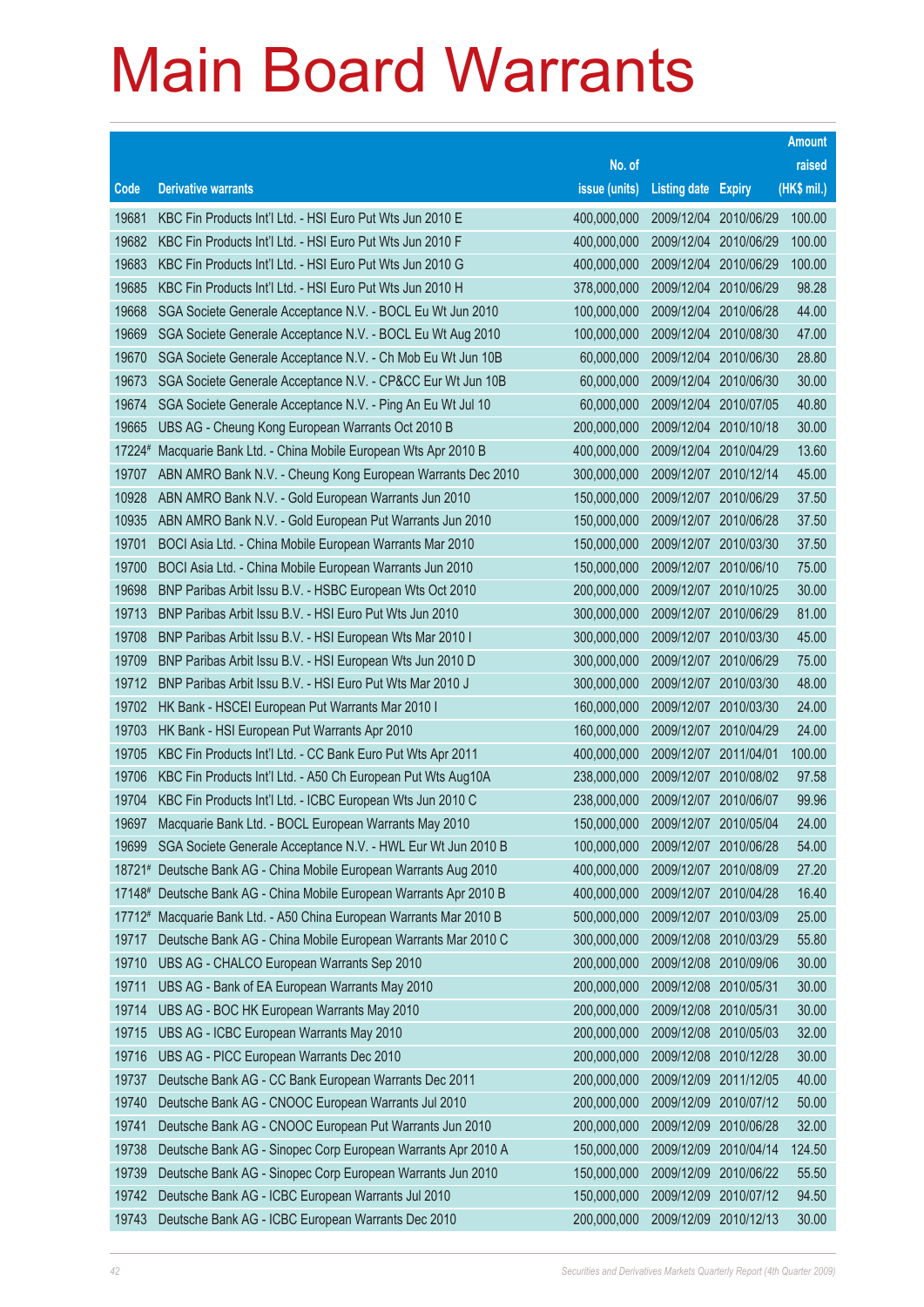|       |                                                               |               |                            |            | <b>Amount</b> |
|-------|---------------------------------------------------------------|---------------|----------------------------|------------|---------------|
|       |                                                               | No. of        |                            |            | raised        |
| Code  | <b>Derivative warrants</b>                                    | issue (units) | <b>Listing date Expiry</b> |            | (HK\$ mil.)   |
| 19732 | J P Morgan SP BV - China Comservice European Warrants Nov 11  | 200,000,000   | 2009/12/09 2011/11/28      |            | 50.00         |
| 19735 | J P Morgan SP BV - CITIC Bank European Warrants Nov 2011      | 200,000,000   | 2009/12/09                 | 2011/11/28 | 50.00         |
| 19733 | J P Morgan SP BV - Chi Res Power European Warrants Jun 2010   | 100,000,000   | 2009/12/09                 | 2010/06/29 | 25.20         |
| 19734 | J P Morgan SP BV - Li & Fung European Warrants Jun 2010       | 100,000,000   | 2009/12/09                 | 2010/06/17 | 27.40         |
| 19744 | KBC Fin Products Int'l Ltd. - Zijin Mining European Wt Aug10  | 200,000,000   | 2009/12/09                 | 2010/08/03 | 30.00         |
| 19723 | CC Rabobank B.A. - BOCL European Put Warrants Jun 2010        | 120,000,000   | 2009/12/09                 | 2010/06/21 | 55.20         |
| 19718 | CC Rabobank B.A. - BYD European Warrants Aug 2010             | 280,000,000   | 2009/12/09                 | 2010/08/30 | 70.00         |
| 19725 | CC Rabobank B.A. - CC Bank European Put Warrants Jun 2010     | 80,000,000    | 2009/12/09                 | 2010/06/21 | 36.00         |
| 19726 | CC Rabobank B.A. - China Life European Put Warrants Jun 2010  | 120,000,000   | 2009/12/09                 | 2010/06/29 | 42.00         |
| 19719 | CC Rabobank B.A. - HSBC European Warrants Jun 2010 B          | 80,000,000    | 2009/12/09                 | 2010/06/29 | 34.40         |
| 19724 | CC Rabobank B.A. - HSBC European Put Warrants Jun 2010 D      | 80,000,000    | 2009/12/09                 | 2010/06/29 | 44.80         |
| 19720 | CC Rabobank B.A. - Hutchison European Warrants Jun 2010       | 80,000,000    | 2009/12/09                 | 2010/06/29 | 30.80         |
| 19727 | CC Rabobank B.A. - ICBC European Put Warrants Jun 2010        | 80,000,000    | 2009/12/09                 | 2010/06/29 | 46.40         |
| 19722 | CC Rabobank B.A. - Sino Ocean Land European Warrants Jun 10   | 200,000,000   | 2009/12/09                 | 2010/06/24 | 50.00         |
| 19721 | CC Rabobank B.A. - Yurun Food European Warrants Jun 2010      | 150,000,000   | 2009/12/09                 | 2010/06/14 | 48.00         |
| 19730 | SGA Societe Generale Acceptance N.V. - CTel Eu Wt Sep 2010    | 60,000,000    | 2009/12/09                 | 2010/09/01 | 22.80         |
| 19731 | SGA Societe Generale Acceptance N.V. - CTel Eu Wt Dec 2010    | 60,000,000    | 2009/12/09                 | 2010/12/01 | 36.00         |
| 19728 | SGA Societe Generale Acceptance N.V. - CMB Euro Wts Mar 2010  | 70,000,000    | 2009/12/09                 | 2010/03/29 | 11.55         |
| 19729 | SGA Societe Generale Acceptance N.V. - CMB Euro Wts Aug 2010  | 60,000,000    | 2009/12/09                 | 2010/08/30 | 15.00         |
| 19736 | UBS AG - BYD European Warrants Jun 2010 B                     | 200,000,000   | 2009/12/09                 | 2010/06/28 | 30.00         |
| 19755 | BOCI Asia Ltd. - China Tel European Warrants Jul 2010         | 100,000,000   | 2009/12/10 2010/07/29      |            | 50.00         |
| 19756 | BOCI Asia Ltd. - CNOOC European Warrants Dec 2010             | 100,000,000   | 2009/12/10                 | 2010/12/15 | 25.00         |
| 19758 | BOCI Asia Ltd. - WISE CSI European Warrants Dec 2010          | 100,000,000   | 2009/12/10                 | 2010/12/15 | 50.00         |
| 19757 | BOCI Asia Ltd. - Foxconn European Warrants Dec 2010           | 100,000,000   | 2009/12/10 2010/12/15      |            | 25.00         |
| 19764 | Deutsche Bank AG - BOCL European Warrants Jun 2010 A          | 150,000,000   | 2009/12/10 2010/06/14      |            | 82.50         |
| 19765 | Deutsche Bank AG - BOCL European Warrants Jun 2010 B          | 150,000,000   | 2009/12/10                 | 2010/06/14 | 43.50         |
| 19761 | Deutsche Bank AG - China Life European Warrants May 2010 C    | 200,000,000   | 2009/12/10 2010/05/03      |            | 120.00        |
| 19762 | Deutsche Bank AG - China Life European Warrants May 2010 D    | 200,000,000   | 2009/12/10 2010/05/17      |            | 70.00         |
| 19763 | Deutsche Bank AG - China Life European Warrants Jun 2010      | 200,000,000   | 2009/12/10                 | 2010/06/14 | 54.00         |
| 19766 | Deutsche Bank AG - China Life European Put Wts Jun 2010       | 200,000,000   | 2009/12/10 2010/06/14      |            | 78.00         |
| 19767 | Deutsche Bank AG - A50 China European Warrants May 2010       | 200,000,000   | 2009/12/10 2010/05/24      |            | 32.00         |
| 19768 | Deutsche Bank AG - A50 China European Warrants Sep 2010       | 200,000,000   | 2009/12/10                 | 2010/09/20 | 30.00         |
| 10929 | Deutsche Bank AG - Nikkei 225 Index European Wts Jun 2010 C   | 100,000,000   | 2009/12/10                 | 2010/06/11 | 26.00         |
| 10934 | Deutsche Bank AG - Nikkei 225 Index Euro Put Wts Jun 2010 D   | 100,000,000   | 2009/12/10                 | 2010/06/11 | 25.00         |
| 19760 | Goldman Sachs SP (Asia) - CC Bank European Wts Jun 2010       | 200,000,000   | 2009/12/10 2010/06/29      |            | 80.00         |
| 19747 | J P Morgan SP BV - Hutchison European Warrants Jul 2010       | 100,000,000   | 2009/12/10                 | 2010/07/26 | 35.00         |
| 19745 | Macquarie Bank Ltd. - Geely Auto European Warrants Jun 2010B  | 88,000,000    | 2009/12/10                 | 2010/06/29 | 46.64         |
| 19746 | Macquarie Bank Ltd. - Renhe Comm European Warrants Jul 2010   | 88,000,000    | 2009/12/10                 | 2010/07/29 | 22.00         |
| 19749 | Merrill Lynch Int'l & Co. C.V. - HSI European Warrants Apr10A | 300,000,000   | 2009/12/10                 | 2010/04/29 | 45.60         |
| 19750 | Merrill Lynch Int'l & Co. C.V. - HSI European Warrants May10C | 300,000,000   | 2009/12/10                 | 2010/05/28 | 46.80         |
| 19753 | Merrill Lynch Int'l & Co. C.V. - HSI European Put Wts Apr 10C | 300,000,000   | 2009/12/10                 | 2010/04/29 | 46.20         |
| 19748 | Merrill Lynch Int'l & Co. C.V. - HSI European Warrants Mar10B | 300,000,000   | 2009/12/10                 | 2010/03/30 | 46.20         |
| 19751 | Merrill Lynch Int'l & Co. C.V. - HSI European Put Wts Mar 10C | 300,000,000   | 2009/12/10                 | 2010/03/30 | 48.60         |
| 19752 | Merrill Lynch Int'l & Co. C.V. - HSI European Put Wts Mar 10D | 300,000,000   | 2009/12/10 2010/03/30      |            | 45.00         |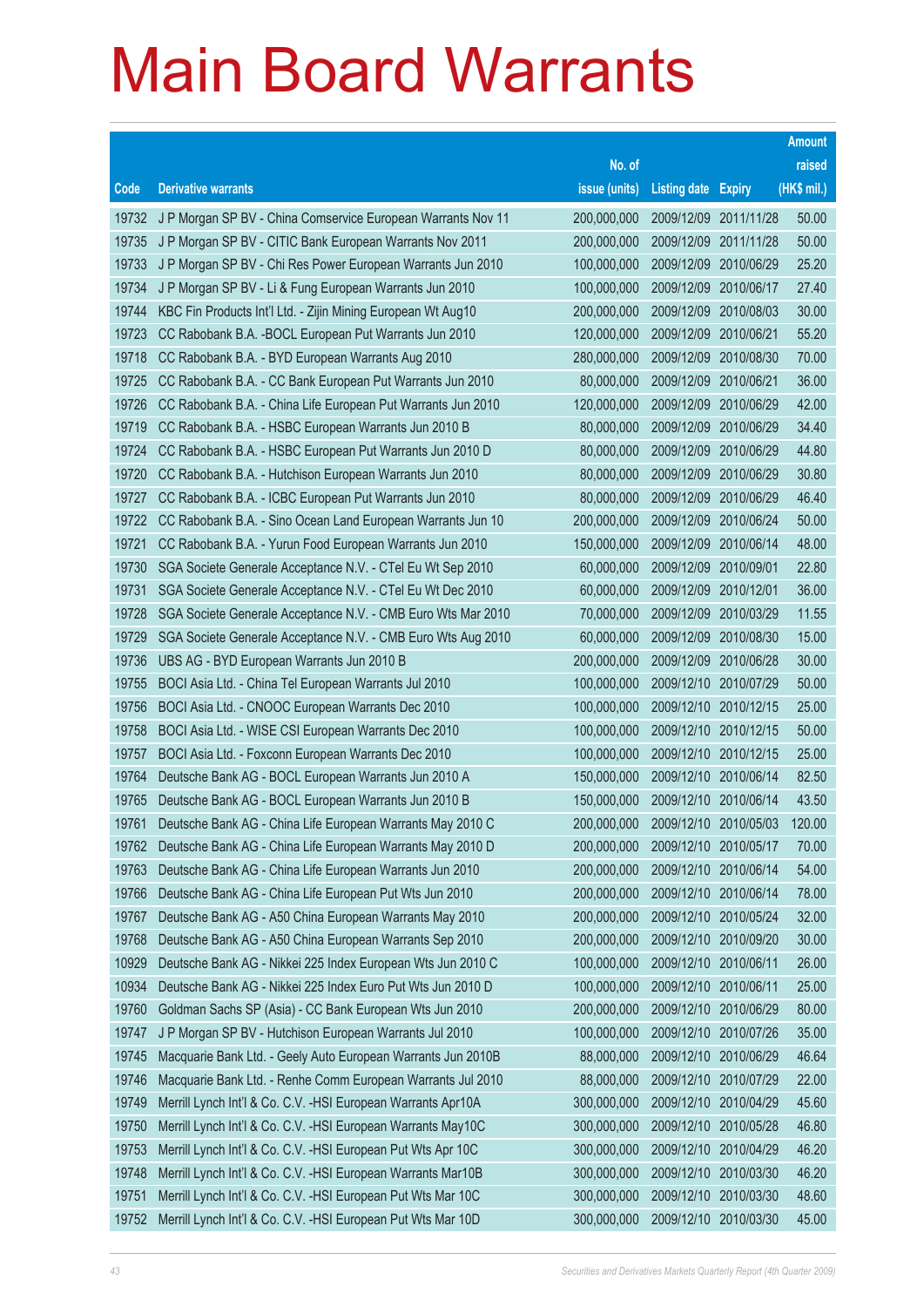|                |                                                                                                              |                           |                            |                          | <b>Amount</b>  |
|----------------|--------------------------------------------------------------------------------------------------------------|---------------------------|----------------------------|--------------------------|----------------|
|                |                                                                                                              | No. of                    |                            |                          | raised         |
| Code           | <b>Derivative warrants</b>                                                                                   | issue (units)             | <b>Listing date Expiry</b> |                          | (HK\$ mil.)    |
| 19754          | Merrill Lynch Int'l & Co. C.V. - HSI European Put Wts May 10B                                                | 300,000,000               | 2009/12/10 2010/05/28      |                          | 54.60          |
| 19759          | UBS AG - China Life European Put Warrants Jun 2010                                                           | 200,000,000               | 2009/12/10 2010/06/14      |                          | 50.00          |
| 18840#         | Deutsche Bank AG - Ch Comm Cons European Warrants Jun 2010                                                   | 250,000,000               | 2009/12/10                 | 2010/06/21               | 12.25          |
|                | 17891# Deutsche Bank AG - China Life European Warrants Mar 2010 B                                            | 400,000,000               | 2009/12/10                 | 2010/03/15               | 85.20          |
|                | 17261# Deutsche Bank AG - CNOOC European Warrants Apr 2010 A                                                 | 400,000,000               | 2009/12/10 2010/04/26      |                          | 50.80          |
| 17708#         | Deutsche Bank AG - A50 China European Warrants Feb 2010                                                      | 400,000,000               | 2009/12/10                 | 2010/02/08               | 18.80          |
| $05061*$       | CC Rabobank B.A. - HSBC European Warrants Sep 2010 A                                                         | 280,000,000               | 2009/12/10                 | 2010/09/08               | 10.64          |
| 18366#         | SGA Societe Generale Acceptance N.V. - Ch Mob Eu Wt Apr 10C                                                  | 500,000,000               | 2009/12/10                 | 2010/04/12               | 36.00          |
| 19795          | Citigroup Global Mkt H Inc. - Minsheng Bank Euro Wts Jun10                                                   | 267,000,000               | 2009/12/11                 | 2010/06/21               | 40.05          |
| 19796          | Citigroup Global Mkt H Inc. - Minsheng Bank Euro Wts Oct10                                                   | 267,000,000               | 2009/12/11                 | 2010/10/29               | 40.05          |
| 19789          | Deutsche Bank AG - China Telecom European Wts May 2010                                                       | 150,000,000               | 2009/12/11                 | 2010/05/10               | 48.00          |
| 19787          | Deutsche Bank AG - Cheung Kong European Put Wts Sep 2010                                                     | 200,000,000               | 2009/12/11                 | 2010/09/06               | 30.00          |
| 19788<br>10930 | Deutsche Bank AG - Minsheng Bank European Warrants Jun 2010C                                                 | 200,000,000               | 2009/12/11                 | 2010/06/14               | 50.00          |
|                | Deutsche Bank AG - Gold European Warrants Jul 2010                                                           | 50,000,000                | 2009/12/11                 | 2010/07/13               | 12.50          |
| 10936          | Deutsche Bank AG - Gold European Put Warrants Jul 2010                                                       | 50,000,000<br>200,000,000 | 2009/12/11<br>2009/12/11   | 2010/07/13               | 12.50<br>30.00 |
| 19791<br>19792 | Deutsche Bank AG - HKEx European Warrants Aug 2010<br>Deutsche Bank AG - HKEx European Put Warrants Jul 2010 | 200,000,000               | 2009/12/11                 | 2010/08/02<br>2010/07/19 | 38.00          |
| 19790          | Deutsche Bank AG - HKEx European Warrants May 2010 C                                                         | 200,000,000               | 2009/12/11                 | 2010/05/10               | 30.00          |
| 19793          | Deutsche Bank AG - Jiangxi Copper European Warrants Jun 2010                                                 | 100,000,000               | 2009/12/11                 | 2010/06/14               | 25.00          |
| 19794          | Deutsche Bank AG - Tencent Holdings European Warrants Jun10B                                                 | 150,000,000               | 2009/12/11                 | 2010/06/14               | 39.00          |
| 19776          | HK Bank - Alibaba European Warrants Mar 2010                                                                 | 120,000,000               | 2009/12/11                 | 2010/03/19               | 18.00          |
| 19777          | HK Bank - CM Bank European Warrants Sep 2010                                                                 | 160,000,000               | 2009/12/11                 | 2010/09/22               | 40.00          |
| 19778          | HK Bank - CM Bank European Warrants Dec 2010                                                                 | 160,000,000               | 2009/12/11                 | 2010/12/21               | 40.00          |
| 19779          | HK Bank - CNBM European Warrants Jul 2010                                                                    | 120,000,000               | 2009/12/11                 | 2010/07/27               | 30.00          |
| 19780          | HK Bank - COSCO Pacific European Warrants Oct 2010                                                           | 120,000,000               | 2009/12/11                 | 2010/10/26               | 30.00          |
| 19781          | HK Bank - Esprit European Warrants Dec 2010                                                                  | 180,000,000               | 2009/12/11                 | 2010/12/13               | 86.40          |
| 19782          | HK Bank - Geely Auto European Warrants Jun 2010 B                                                            | 80,000,000                | 2009/12/11                 | 2010/06/25               | 44.80          |
| 19783          | HK Bank - Huaneng Power European Warrants Aug 2010                                                           | 120,000,000               | 2009/12/11                 | 2010/08/17               | 30.00          |
| 19784          | HK Bank - Huaneng Power European Warrants Oct 2010                                                           | 120,000,000               | 2009/12/11                 | 2010/10/21               | 30.00          |
| 19785          | HK Bank - PICC European Warrants Dec 2010 B                                                                  | 160,000,000               | 2009/12/11                 | 2010/12/15               | 40.00          |
| 19786          | HK Bank - SHK Ppt European Warrants Dec 2010                                                                 | 150,000,000               | 2009/12/11                 | 2010/12/15               | 37.50          |
| 19769          | J P Morgan SP BV - CNPC European Warrants Sep 2010                                                           | 200,000,000               | 2009/12/11                 | 2010/09/29               | 50.00          |
| 19774          | SGA Societe Generale Acceptance N.V. - Ch Mob Eu Wt Sep 2010                                                 | 60,000,000                | 2009/12/11                 | 2010/09/01               | 27.00          |
| 19770          | SGA Societe Generale Acceptance N.V. - CCB Eur Wt May 2010                                                   | 80,000,000                | 2009/12/11                 | 2010/05/24               | 48.80          |
| 19771          | SGA Societe Generale Acceptance N.V. - CMB Euro Wts Jun 2010                                                 | 60,000,000                | 2009/12/11                 | 2010/06/21               | 15.00          |
| 19772          | SGA Societe Generale Acceptance N.V. - CMB Euro Wts Nov 2010                                                 | 60,000,000                | 2009/12/11                 | 2010/11/01               | 15.00          |
| 19773          | SGA Societe Generale Acceptance N.V. - Ch Mob Eu Wt Jun 10C                                                  | 60,000,000                | 2009/12/11                 | 2010/06/14               | 35.40          |
| 19775          | SGA Societe Generale Acceptance N.V. - HKEx Eu Wt Jun 2010 C                                                 | 200,000,000               | 2009/12/11                 | 2010/06/21               | 30.00          |
| 19637#         | HK Bank - Minsheng Bank European Warrants Sep 2010                                                           | 140,000,000               | 2009/12/11                 | 2010/09/29               | 10.50          |
| 19814          | ABN AMRO Bank N.V. - China Life European Warrants May 2010 B                                                 | 300,000,000               | 2009/12/14                 | 2010/05/24               | 66.60          |
| 19816          | ABN AMRO Bank N.V. - China Life European Put Wts Jun 2010                                                    | 200,000,000               | 2009/12/14                 | 2010/06/30               | 53.60          |
| 19815          | ABN AMRO Bank N.V. - Sinopec Corp European Warrants Jun 2010                                                 | 200,000,000               | 2009/12/14                 | 2010/06/22               | 95.60          |
| 19817          | BNP Paribas Arbit Issu B.V. - CC Bank Euro Wts Apr 2010                                                      | 200,000,000               | 2009/12/14                 | 2010/04/23               | 94.00          |
| 19818          | BNP Paribas Arbit Issu B.V. - ICBC European Wts Apr 2010 B                                                   | 200,000,000               | 2009/12/14                 | 2010/04/26               | 98.00          |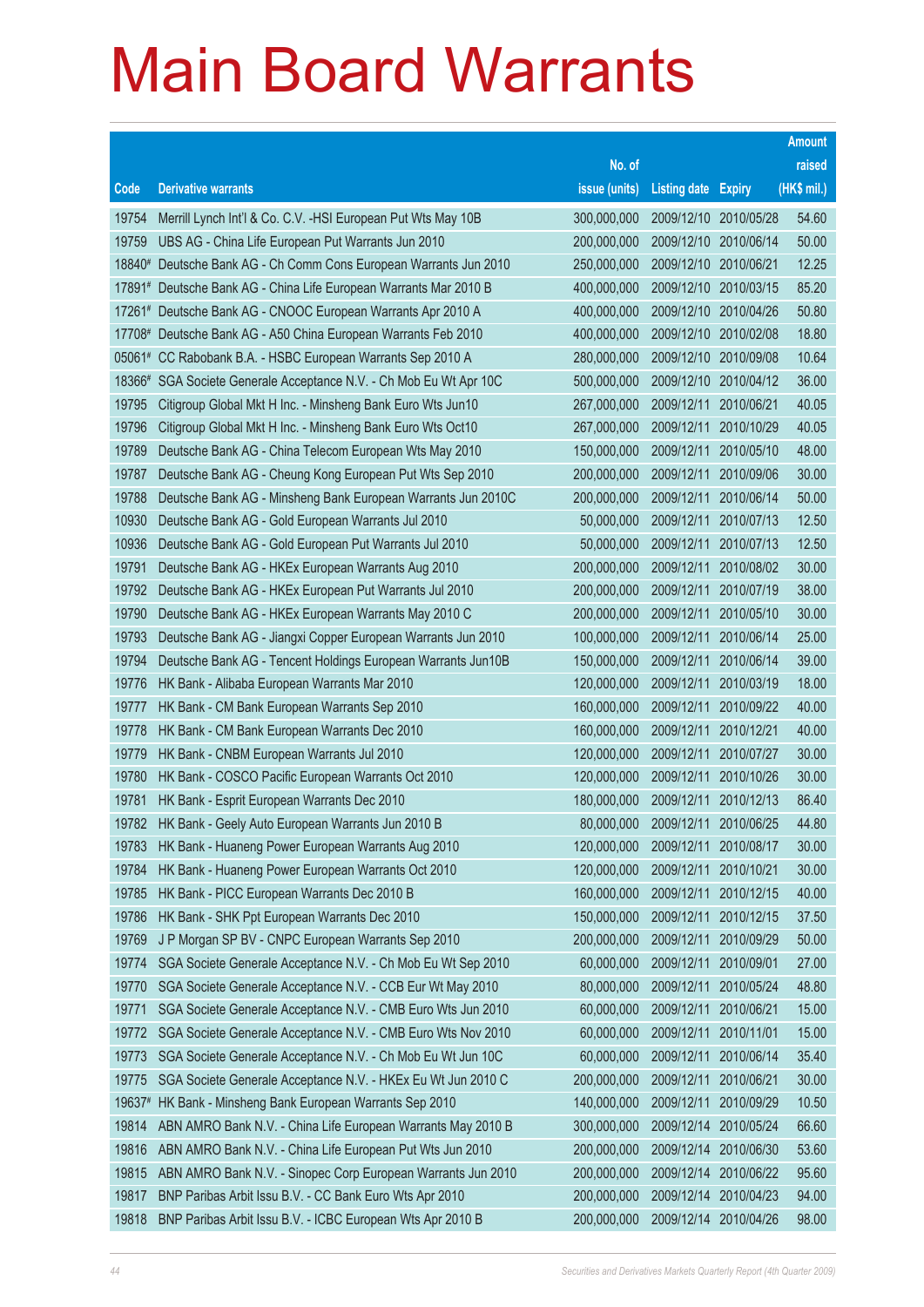|        |                                                                     |               |                            |            | <b>Amount</b> |
|--------|---------------------------------------------------------------------|---------------|----------------------------|------------|---------------|
|        |                                                                     | No. of        |                            |            | raised        |
| Code   | <b>Derivative warrants</b>                                          | issue (units) | <b>Listing date Expiry</b> |            | (HK\$ mil.)   |
| 19800  | Citigroup Global Mkt H Inc. - Alibaba European Warrants Jun10       | 160,000,000   | 2009/12/14 2010/06/14      |            | 40.00         |
| 19802  | Citigroup Global Mkt H Inc. - China Mobile Eur Wt Dec 2010          | 100,000,000   | 2009/12/14 2010/12/14      |            | 40.00         |
| 19803  | Citigroup Global Mkt H Inc. - CITIC Pacific Eu Wt Dec 2010          | 160,000,000   | 2009/12/14 2010/12/14      |            | 40.00         |
| 19801  | Citigroup Global Mkt H Inc. - Cheung Kong Euro Wts Dec 2010B        | 160,000,000   | 2009/12/14 2010/12/14      |            | 40.00         |
| 19804  | Citigroup Global Mkt H Inc. - CNPC European Warrants Feb 11         | 160,000,000   | 2009/12/14 2011/02/14      |            | 40.00         |
| 19799  | Citigroup Global Mkt H Inc. - A50 China Euro Wts Dec 2010           | 160,000,000   | 2009/12/14 2010/12/14      |            | 40.00         |
| 19806  | Citigroup Global Mkt H Inc. - R&F Ppt European Wts Dec 2010         | 160,000,000   | 2009/12/14 2010/12/14      |            | 40.00         |
| 19805  | Citigroup Global Mkt H Inc. - Geely Auto Euro Wts Aug10             | 40,000,000    | 2009/12/14 2010/08/16      |            | 40.00         |
| 19808  | Citigroup Global Mkt H Inc.-Henderson Land Dev Eur Wts Jun10        | 50,000,000    | 2009/12/14 2010/06/14      |            | 40.00         |
| 19807  | Citigroup Global Mkt H Inc. - HS Bank European Wts Dec 2010B        | 160,000,000   | 2009/12/14 2010/12/14      |            | 40.00         |
| 19819  | Deutsche Bank AG - BankComm European Put Warrants Dec10             | 150,000,000   | 2009/12/14 2010/12/28      |            | 25.50         |
| 19820  | Deutsche Bank AG - CC Bank European Put Warrants Nov 2010           | 150,000,000   | 2009/12/14 2010/11/01      |            | 22.50         |
| 19821  | Deutsche Bank AG - CM Bank European Put Warrants Jun 2010           | 150,000,000   | 2009/12/14 2010/06/01      |            | 22.50         |
| 19809  | CC Rabobank B.A. - A50 China European Warrants Oct 2010 B           | 150,000,000   | 2009/12/14 2010/10/28      |            | 37.50         |
| 19811  | CC Rabobank B.A. - A50 China European Warrants Nov 2010 B           | 150,000,000   | 2009/12/14 2010/11/22      |            | 22.50         |
| 19810  | CC Rabobank B.A. - A50 China European Warrants Dec 2010             | 150,000,000   | 2009/12/14 2010/12/30      |            | 37.50         |
| 19812  | CC Rabobank B.A. - A50 China European Put Warrants May 2010         | 150,000,000   | 2009/12/14 2010/05/03      |            | 22.50         |
| 19813  | CC Rabobank B.A. - A50 China European Put Warrants Aug 2010         | 150,000,000   | 2009/12/14 2010/08/30      |            | 43.50         |
| 19797  | SGA Societe Generale Acceptance N.V. - CLife Eu Wt Sep 2010         | 200,000,000   | 2009/12/14                 | 2010/09/20 | 96.00         |
| 19798  | SGA Societe Generale Acceptance N.V. - HSBC Eu Wt Sep 2010 B        | 80,000,000    | 2009/12/14 2010/09/06      |            | 60.00         |
| 18088# | Macquarie Bank Ltd. - Jiangxi Copper European Wts Feb 2010 B        | 300,000,000   | 2009/12/14 2010/02/25      |            | 40.50         |
| 13007# | Macquarie Bank Ltd. - Lenovo European Warrants Mar 2010             | 250,000,000   | 2009/12/14 2010/03/30      |            | 10.00         |
| 19827  | Credit Suisse AG - China Mobile European Warrants Jun 2010          | 200,000,000   | 2009/12/15 2010/06/07      |            | 30.00         |
| 10937  | Deutsche Bank AG - USD/YEN European Warrants Jul 2010               | 50,000,000    | 2009/12/15 2010/07/12      |            | 16.50         |
| 10941  | Deutsche Bank AG - USD/YEN European Put Warrants Jul 2010           | 50,000,000    | 2009/12/15 2010/07/12      |            | 16.00         |
| 19824  | J P Morgan SP BV - CNBM European Warrants Jun 2010 A                | 100,000,000   | 2009/12/15 2010/06/15      |            | 27.00         |
| 19825  | J P Morgan SP BV - CNBM European Warrants Jun 2010 B                | 100,000,000   | 2009/12/15 2010/06/15      |            | 25.00         |
| 19826  | J P Morgan SP BV - Zijin Mining European Warrants May 2010 B        | 200,000,000   | 2009/12/15 2010/05/17      |            | 30.00         |
| 19828  | Macquarie Bank Ltd. - Agile Ppt European Warrants Jul 2010          | 150,000,000   | 2009/12/15 2010/07/29      |            | 37.65         |
| 19829  | Macquarie Bank Ltd. - Dongfeng Motor European Wts Jul 2010          | 150,000,000   | 2009/12/15 2010/07/29      |            | 37.50         |
| 19822  | Macquarie Bank Ltd. - Foxconn European Warrants Nov 2010            | 150,000,000   | 2009/12/15 2010/11/02      |            | 37.50         |
| 19823  | Macquarie Bank Ltd. - SHK Ppt European Put Warrants Aug 2010        | 200,000,000   | 2009/12/15 2010/08/30      |            | 30.20         |
| 18720# | Deutsche Bank AG - China Life European Warrants Mar 2010 D          | 400,000,000   | 2009/12/15 2010/03/01      |            | 102.00        |
| 18415# | ABN AMRO Bank N.V. - China Mobile European Wts Aug 2010             | 250,000,000   | 2009/12/15 2010/08/03      |            | 13.25         |
|        | 19128# ABN AMRO Bank N.V. - China Mobile European Wts Apr 2010 A    | 400,000,000   | 2009/12/15 2010/04/13      |            | 21.20         |
|        | 14831# Merrill Lynch Int'l & Co. C.V. - Ch Mobile Eur Wt Aug 2010 A | 600,000,000   | 2009/12/15 2010/08/09      |            | 36.00         |
| 18581# | Merrill Lynch Int'l & Co. C.V. - HSBC Euro Wts Nov 2010             | 400,000,000   | 2009/12/15 2010/11/29      |            | 37.20         |
| 17360# | Merrill Lynch Int'l & Co. C.V. - Hutchison Euro Wts Jul 2011        | 500,000,000   | 2009/12/15 2011/07/18      |            | 31.00         |
| 19841  | Deutsche Bank AG - HSI European Warrants Apr 2010 F                 | 300,000,000   | 2009/12/16 2010/04/29      |            | 61.50         |
| 19842  | Deutsche Bank AG - HSI European Warrants Apr 2010 G                 | 300,000,000   | 2009/12/16 2010/04/29      |            | 54.00         |
| 19843  | Deutsche Bank AG - HSI European Warrants Jun 2010 E                 | 300,000,000   | 2009/12/16 2010/06/29      |            | 84.00         |
| 19846  | Deutsche Bank AG - HSI European Put Warrants Apr 2010 H             | 300,000,000   | 2009/12/16 2010/04/29      |            | 45.00         |
| 19847  | Deutsche Bank AG - HSI European Put Warrants Apr 2010 I             | 300,000,000   | 2009/12/16 2010/04/29      |            | 59.40         |
| 10938  | Deutsche Bank AG - NZD/USD European Warrants Jul 2010               | 50,000,000    | 2009/12/16 2010/07/12      |            | 12.50         |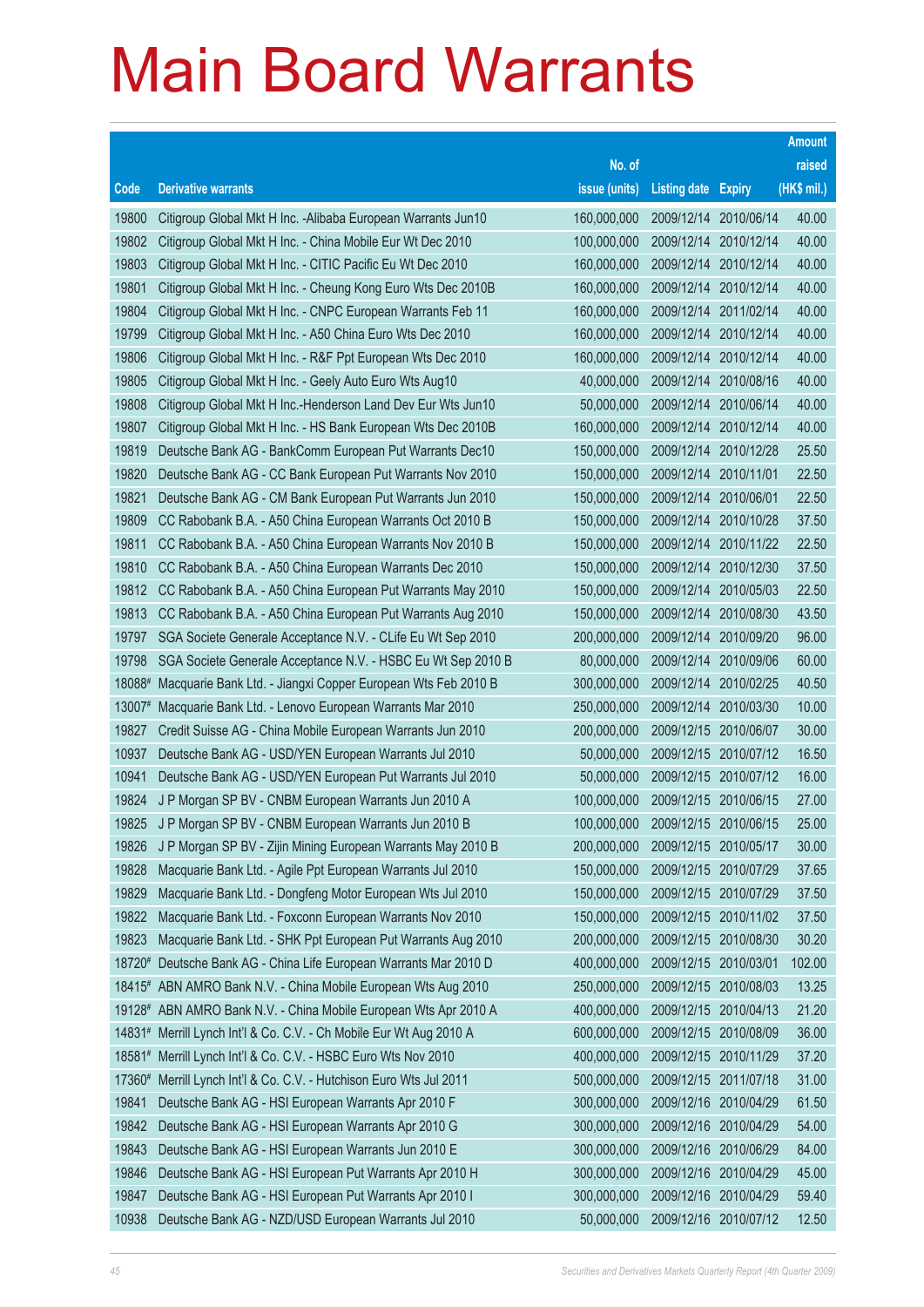|        |                                                               |               |                            |            | <b>Amount</b> |
|--------|---------------------------------------------------------------|---------------|----------------------------|------------|---------------|
|        |                                                               | No. of        |                            |            | raised        |
| Code   | <b>Derivative warrants</b>                                    | issue (units) | <b>Listing date Expiry</b> |            | (HK\$ mil.)   |
| 10942  | Deutsche Bank AG - NZD/USD European Put Warrants Jul 2010     | 50,000,000    | 2009/12/16 2010/07/12      |            | 12.50         |
| 19835  | J P Morgan SP BV - Agile Ppt European Warrants Jun 2010 A     | 150,000,000   | 2009/12/16 2010/06/17      |            | 37.50         |
| 19836  | J P Morgan SP BV - CITIC Bank European Warrants Jun 2010      | 68,000,000    | 2009/12/16 2010/06/17      |            | 26.59         |
| 19837  | J P Morgan SP BV - Dongfeng Motor European Warrants Jun 2010  | 200,000,000   | 2009/12/16 2010/06/17      |            | 50.00         |
| 19831  | J P Morgan SP BV - A50 China European Warrants Jun 2010 A     | 200,000,000   | 2009/12/16 2010/06/29      |            | 50.00         |
| 19832  | J P Morgan SP BV - A50 China European Warrants Aug 2010       | 200,000,000   | 2009/12/16 2010/08/16      |            | 50.00         |
| 19833  | J P Morgan SP BV - A50 China European Warrants Sep 2010       | 200,000,000   | 2009/12/16 2010/09/29      |            | 50.00         |
| 19840  | J P Morgan SP BV - R&F Ppt European Warrants Jun 2010 A       | 100,000,000   | 2009/12/16 2010/06/17      |            | 25.00         |
| 19838  | J P Morgan SP BV - Henderson Land Dev European Wts Jun10      | 50,000,000    | 2009/12/16 2010/06/17      |            | 27.00         |
| 19839  | J P Morgan SP BV - Sinofert European Warrants Jun 2011        | 180,000,000   | 2009/12/16 2011/06/29      |            | 45.00         |
| 19830  | Macquarie Bank Ltd. - HSI European Warrants May 2010          | 300,000,000   | 2009/12/16 2010/05/28      |            | 76.20         |
| 19834  | Macquarie Bank Ltd. - HSI European Put Warrants May 2010 B    | 300,000,000   | 2009/12/16 2010/05/28      |            | 54.60         |
| 15415# | Macquarie Bank Ltd. - Hutchison European Warrants Jul 2011    | 200,000,000   | 2009/12/16 2011/07/25      |            | 12.00         |
| 19865  | Barclays Bank plc - China Life European Warrants Mar 2010     | 200,000,000   | 2009/12/17 2010/03/22      |            | 30.00         |
| 19869  | Barclays Bank plc - China Life European Warrants Aug 2010     | 200,000,000   | 2009/12/17 2010/08/02      |            | 52.00         |
| 19866  | Barclays Bank plc - PetroChina European Warrants Jul 2010 C   | 100,000,000   | 2009/12/17 2010/07/05      |            | 77.00         |
| 19867  | Barclays Bank plc - PetroChina European Warrants Jul 2010 D   | 100,000,000   | 2009/12/17 2010/07/05      |            | 53.00         |
| 19868  | Barclays Bank plc - PetroChina European Warrants Sep 2010     | 100,000,000   | 2009/12/17 2010/09/06      |            | 54.00         |
| 19871  | BNP Paribas Arbit Issu B.V. - Ch Comm Cons Eur Wt Nov 2011    | 100,000,000   | 2009/12/17 2011/11/02      |            | 25.00         |
| 19870  | BNP Paribas Arbit Issu B.V. - China Coal Euro Wts Sep10       | 100,000,000   | 2009/12/17 2010/09/06      |            | 30.00         |
| 19872  | BNP Paribas Arbit Issu B.V. - CRCC European Wts Dec 2010      | 100,000,000   | 2009/12/17 2010/12/03      |            | 25.00         |
| 19873  | BNP Paribas Arbit Issu B.V. - R&F Ppt European Wts Aug10      | 100,000,000   | 2009/12/17 2010/08/04      |            | 27.00         |
| 19874  | BNP Paribas Arbit Issu B.V. - Yanzhou Coal Euro Wts Sep10     | 100,000,000   | 2009/12/17 2010/09/06      |            | 29.00         |
| 19858  | Credit Suisse AG - HSBC European Wts Sep 2010 A               | 200,000,000   | 2009/12/17 2010/09/27      |            | 30.00         |
| 19859  | Credit Suisse AG - HSBC European Wts Sep 2010 B               | 200,000,000   | 2009/12/17 2010/09/20      |            | 30.00         |
| 19886  | Goldman Sachs SP (Asia) - HSI European Put Wts Jun 2010       | 200,000,000   | 2009/12/17 2010/06/29      |            | 50.00         |
| 19884  | Goldman Sachs SP (Asia) - HSI European Warrants May 2010 A    | 200,000,000   | 2009/12/17                 | 2010/05/28 | 30.00         |
| 19885  | Goldman Sachs SP (Asia) - HSI European Warrants May 2010 B    | 200,000,000   | 2009/12/17 2010/05/28      |            | 30.00         |
| 19860  | J P Morgan SP BV - Anhui Conch European Warrants Aug 2010     | 200,000,000   | 2009/12/17 2010/08/20      |            | 30.00         |
| 19861  | J P Morgan SP BV - China Unicom European Warrants Aug 2010    | 200,000,000   | 2009/12/17 2010/08/30      |            | 50.00         |
| 19862  | J P Morgan SP BV - HKEx European Warrants May 2010 A          | 250,000,000   | 2009/12/17 2010/05/20      |            | 44.00         |
| 19863  | J P Morgan SP BV - HKEx European Warrants May 2010 B          | 250,000,000   | 2009/12/17 2010/05/03      |            | 37.50         |
| 19864  | J P Morgan SP BV - JX Copper European Warrants Jun 2010 B     | 150,000,000   | 2009/12/17 2010/06/17      |            | 39.60         |
| 19857  | Macquarie Bank Ltd. - CNPC European Warrants Nov 2010         | 200,000,000   | 2009/12/17 2010/11/12      |            | 50.00         |
| 19851  | Merrill Lynch Int'l & Co. C.V.-CK(H) Euro Put Warrants Jan11  | 200,000,000   | 2009/12/17 2011/01/31      |            | 50.00         |
| 19844  | Merrill Lynch Int'l & Co. C.V. - HS Bank Euro Wts Jun 2010    | 200,000,000   | 2009/12/17 2010/06/28      |            | 62.00         |
| 19852  | Merrill Lynch Int'l & Co. C.V. - HS Bank Euro Put Wts Nov 10  | 200,000,000   | 2009/12/17 2010/11/01      |            | 51.00         |
| 19853  | Merrill Lynch Int'l & Co. C.V. - HSBC Euro Put Wt Jan 2011    | 200,000,000   | 2009/12/17 2011/01/31      |            | 51.00         |
| 19848  | Merrill Lynch Int'l & Co. C.V. - HSBC Euro Wts May 2010 B     | 200,000,000   | 2009/12/17 2010/05/24      |            | 46.60         |
| 19845  | Merrill Lynch Int'l & Co. C.V. - HS Bank Euro Wts Jun 2011 B  | 200,000,000   | 2009/12/17 2011/06/27      |            | 50.00         |
| 19849  | Merrill Lynch Int'l & Co. C.V. - Hutchison Euro Wts Oct 2010  | 100,000,000   | 2009/12/17 2010/10/11      |            | 80.00         |
| 19854  | Merrill Lynch Int'l & Co. C.V. - Hutchison Euro Put Wts Oct10 | 200,000,000   | 2009/12/17 2010/10/18      |            | 58.00         |
| 19855  | Merrill Lynch Int'l & Co. C.V. - Hutchison Euro Put Wts Nov10 | 50,000,000    | 2009/12/17                 | 2010/11/08 | 58.50         |
| 19850  | Merrill Lynch Int'l & Co. C.V. - SHK Ppt Euro Wts Sep 2011    | 200,000,000   | 2009/12/17 2011/09/05      |            | 51.00         |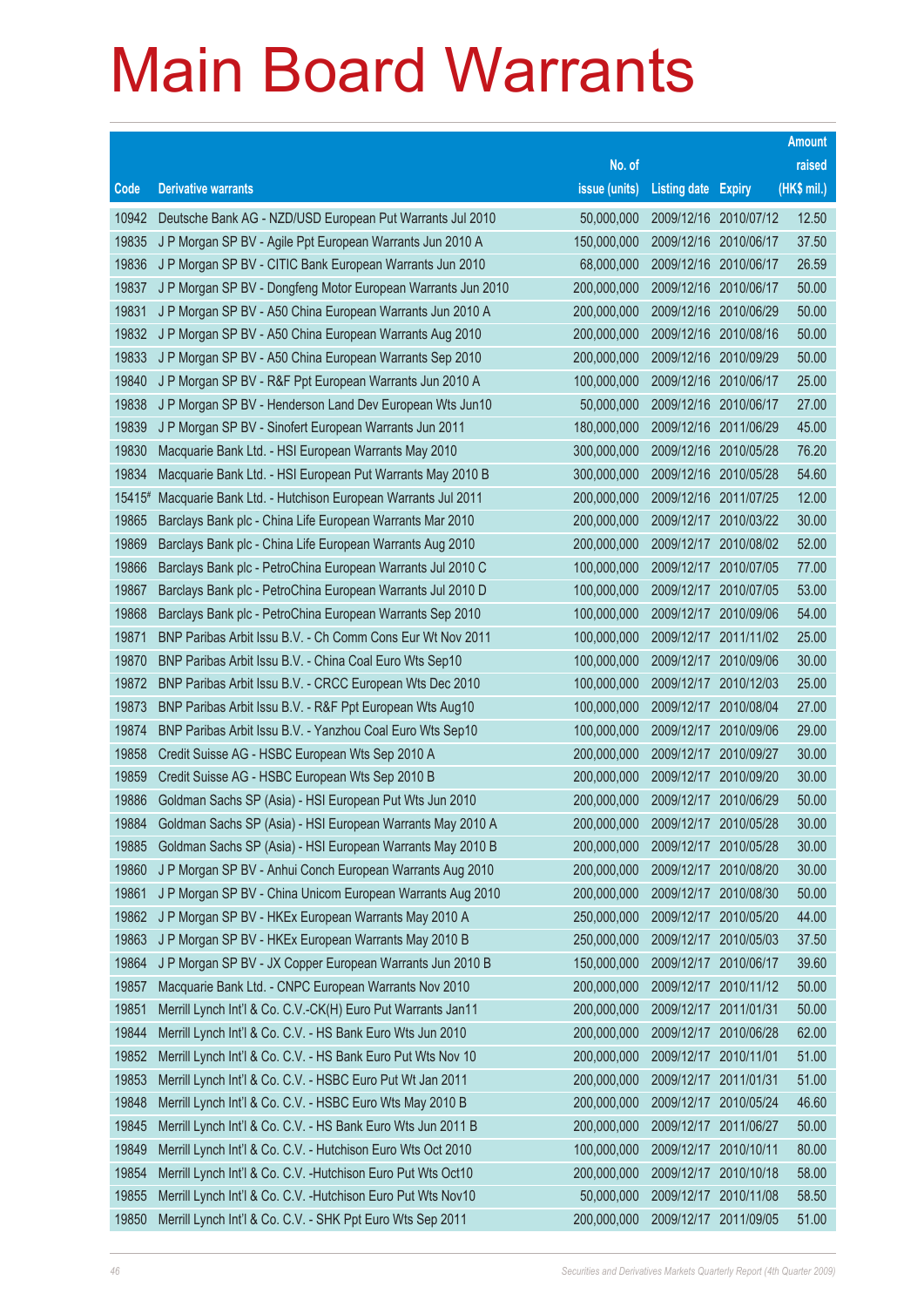|       |                                                              |               |                            |                       | <b>Amount</b> |
|-------|--------------------------------------------------------------|---------------|----------------------------|-----------------------|---------------|
|       |                                                              | No. of        |                            |                       | raised        |
| Code  | <b>Derivative warrants</b>                                   | issue (units) | <b>Listing date Expiry</b> |                       | (HK\$ mil.)   |
| 19856 | Merrill Lynch Int'l & Co. C.V. - SHK Ppt Euro Put Wts Dec 10 | 200,000,000   |                            | 2009/12/17 2010/12/13 | 51.00         |
| 19875 | UBS AG - BOCL European Warrants May 2010                     | 100,000,000   | 2009/12/17 2010/05/28      |                       | 15.00         |
| 19876 | UBS AG - BOCL European Warrants Jun 2010                     | 100,000,000   |                            | 2009/12/17 2010/06/07 | 30.00         |
| 19879 | UBS AG - CC Bank European Warrants Jun 2010                  | 100,000,000   | 2009/12/17 2010/06/29      |                       | 25.00         |
| 19877 | UBS AG - CC Bank European Warrants May 2010 A                | 100,000,000   |                            | 2009/12/17 2010/05/03 | 50.00         |
| 19878 | UBS AG - CC Bank European Warrants May 2010 B                | 100,000,000   |                            | 2009/12/17 2010/05/24 | 30.50         |
| 19880 | UBS AG - China Life European Warrants May 2010 B             | 200,000,000   | 2009/12/17 2010/05/31      |                       | 60.00         |
| 19881 | UBS AG - China Life European Warrants May 2010 C             | 200,000,000   | 2009/12/17 2010/05/24      |                       | 40.00         |
| 19882 | UBS AG - ICBC European Warrants Jun 2010 A                   | 100,000,000   |                            | 2009/12/17 2010/06/30 | 25.00         |
| 19883 | UBS AG - ICBC European Warrants Jun 2010 B                   | 100,000,000   |                            | 2009/12/17 2010/06/28 | 25.00         |
| 19908 | ABN AMRO Bank N.V. - China Life European Warrants Jun 2010   | 300,000,000   |                            | 2009/12/18 2010/06/18 | 77.10         |
| 19909 | ABN AMRO Bank N.V. - HSBC European Warrants Jun 2010 B       | 200,000,000   |                            | 2009/12/18 2010/06/07 | 138.60        |
| 19910 | ABN AMRO Bank N.V. - HSI European Warrants Apr 2010 A        | 400,000,000   | 2009/12/18 2010/04/29      |                       | 66.80         |
| 19890 | Credit Suisse AG - CC Bank European Warrants May 2010 A      | 200,000,000   |                            | 2009/12/18 2010/05/03 | 74.00         |
| 19889 | Credit Suisse AG - Sinopec Corp European Warrants Apr 2010A  | 200,000,000   | 2009/12/18 2010/04/19      |                       | 66.00         |
| 19888 | Credit Suisse AG - HKEx European Warrants May 2010           | 200,000,000   |                            | 2009/12/18 2010/05/10 | 30.00         |
| 19887 | Credit Suisse AG - HKEx European Put Warrants Jul 2010 B     | 200,000,000   | 2009/12/18 2010/07/19      |                       | 30.00         |
| 19891 | Credit Suisse AG - ICBC European Warrants May 2010 A         | 200,000,000   |                            | 2009/12/18 2010/05/03 | 82.00         |
| 19915 | Goldman Sachs SP (Asia) - BOCL European Warrants Jun 2010 A  | 200,000,000   |                            | 2009/12/18 2010/06/29 | 58.00         |
| 19916 | Goldman Sachs SP (Asia) - BOCL European Warrants Jun 2010 B  | 200,000,000   | 2009/12/18 2010/06/29      |                       | 50.00         |
| 19911 | Goldman Sachs SP (Asia) - China Mobile Euro Wts Jun 2010 A   | 200,000,000   |                            | 2009/12/18 2010/06/29 | 92.00         |
| 19912 | Goldman Sachs SP (Asia) - China Mobile Euro Wts Jun 2010 B   | 200,000,000   |                            | 2009/12/18 2010/06/29 | 54.00         |
| 19913 | Goldman Sachs SP (Asia) - HSBC European Warrants Jun 2010 A  | 200,000,000   | 2009/12/18 2010/06/29      |                       | 134.00        |
| 19914 | Goldman Sachs SP (Asia) - HSBC European Warrants Jun 2010 B  | 200,000,000   | 2009/12/18 2010/06/29      |                       | 78.00         |
| 19903 | J P Morgan SP BV - BOCL European Warrants Jun 2010 A         | 150,000,000   | 2009/12/18 2010/06/18      |                       | 66.30         |
| 19904 | J P Morgan SP BV - BOCL European Warrants Jun 2010 B         | 150,000,000   | 2009/12/18 2010/06/18      |                       | 44.10         |
| 19917 | J P Morgan SP BV - China Mob European Wts Jun 2010 A         | 188,000,000   | 2009/12/18 2010/06/18      |                       | 47.00         |
| 19905 | J P Morgan SP BV - Sinopec Corp European Warrants Jun 2010   | 80,000,000    | 2009/12/18 2010/06/18      |                       | 20.00         |
| 19906 | J P Morgan SP BV - China Railway European Warrants Nov 2010  | 200,000,000   |                            | 2009/12/18 2010/11/10 | 30.00         |
| 19897 | Merrill Lynch Int'l & Co. C.V. - Ch Mobile Eu Put Wt Aug 10  | 100,000,000   |                            | 2009/12/18 2010/08/30 | 74.00         |
| 19895 | Merrill Lynch Int'l & Co. C.V. - Ch Telecom Eur Wt Oct 2010  | 150,000,000   | 2009/12/18 2010/10/11      |                       | 52.50         |
| 19899 | Merrill Lynch Int'l & Co. C.V.-Ch Telecom Eur Put Wts Oct 10 | 150,000,000   | 2009/12/18 2010/10/18      |                       | 41.25         |
| 19893 | Merrill Lynch Int'l & Co. C.V. - Ch Mobile Eur Wt Aug 2010 B | 150,000,000   |                            | 2009/12/18 2010/08/16 | 132.00        |
| 19894 | Merrill Lynch Int'l & Co. C.V. - Ch Mobile Eur Wt Oct 2010 B | 150,000,000   | 2009/12/18 2010/10/25      |                       | 88.50         |
| 19898 | Merrill Lynch Int'l & Co. C.V. - Sinopec Eu Put Wts Sep 10B  | 150,000,000   |                            | 2009/12/18 2010/09/13 | 49.50         |
| 19901 | Merrill Lynch Int'l & Co. C.V. - HKEx Eur Put Wts Jul 2010   | 200,000,000   |                            | 2009/12/18 2010/07/19 | 35.20         |
| 19896 | Merrill Lynch Int'l & Co. C.V. - HKEx Euro Wts Oct 2010 B    | 200,000,000   | 2009/12/18 2010/10/25      |                       | 32.00         |
| 19900 | Merrill Lynch Int'l & Co. C.V. - JX Copper Euro Put Wt Jun10 | 150,000,000   | 2009/12/18 2010/06/21      |                       | 42.75         |
| 19902 | Merrill Lynch Int'l & Co. C.V. - PetroChina Eu Put Wt Aug 10 | 100,000,000   | 2009/12/18 2010/08/09      |                       | 67.00         |
| 10939 | SGA Societe Generale Acceptance NV-Nikkei 225 Eu Wt Jul10A   | 100,000,000   | 2009/12/18 2010/07/09      |                       | 25.00         |
| 10940 | SGA Societe Generale Acceptance NV-Nikkei 225 Eu Wt Jul10B   | 100,000,000   | 2009/12/18 2010/07/09      |                       | 25.00         |
| 10943 | SGA Societe Generale Acceptance NV-Nikkei 225 Eu Wt Jul10C   | 100,000,000   | 2009/12/18 2010/07/09      |                       | 25.00         |
| 10947 | SGA Societe Generale Acceptance NV-N225 Eu Put Wt Jul10D     | 100,000,000   | 2009/12/18 2010/07/09      |                       | 25.00         |
| 10948 | SGA Societe Generale Acceptance NV-N225 Eu Put Wt Jul10E     | 100,000,000   | 2009/12/18 2010/07/09      |                       | 25.00         |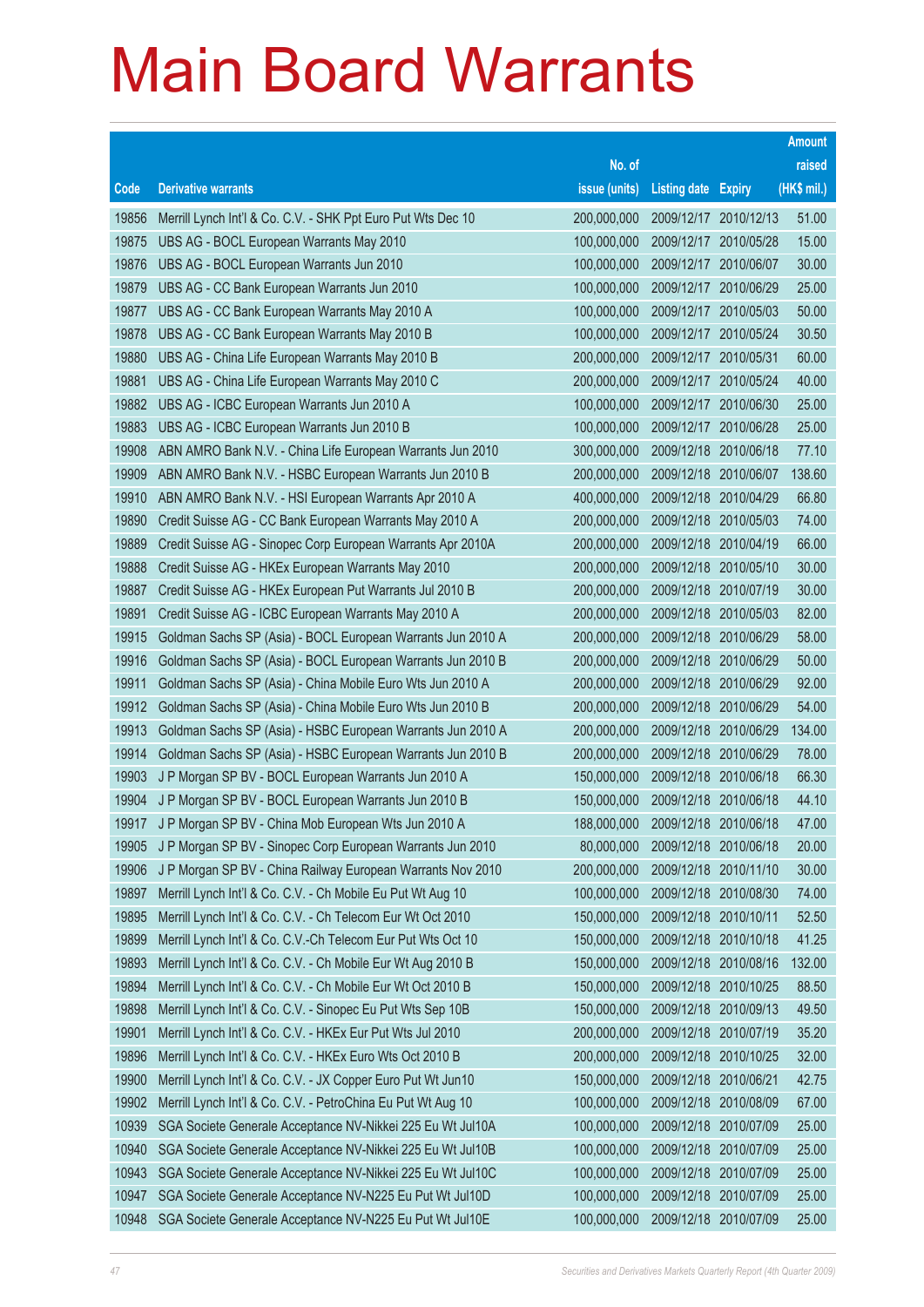|        |                                                               | No. of        |                       |               | raised      |
|--------|---------------------------------------------------------------|---------------|-----------------------|---------------|-------------|
| Code   | <b>Derivative warrants</b>                                    | issue (units) | <b>Listing date</b>   | <b>Expiry</b> | (HK\$ mil.) |
| 19907  | UBS AG - China Mobile European Warrants Jun 2010              | 200,000,000   | 2009/12/18            | 2010/06/28    | 51.40       |
| 19892  | UBS AG - HSBC European Put Warrants Dec 2010                  | 200,000,000   | 2009/12/18            | 2010/12/06    | 30.00       |
| 17597# | Deutsche Bank AG - A50 China European Warrants Mar 2010 C     | 400,000,000   | 2009/12/18            | 2010/03/29    | 42.80       |
| 19926  | Barclays Bank plc - China Mobile European Warrants Jun 2010   | 100,000,000   | 2009/12/21            | 2010/06/28    | 56.00       |
| 19938  | Barclays Bank plc - CC Bank European Warrants Mar 2010 A      | 100,000,000   | 2009/12/21            | 2010/03/29    | 43.00       |
| 19939  | Barclays Bank plc - CC Bank European Warrants Mar 2010 B      | 100,000,000   | 2009/12/21            | 2010/03/29    | 17.00       |
| 19925  | Barclays Bank plc - China Mobile European Warrants May 2010B  | 100,000,000   | 2009/12/21            | 2010/05/28    | 32.00       |
| 19933  | Barclays Bank plc - A50 China European Warrants Mar 2010      | 100,000,000   | 2009/12/21            | 2010/03/29    | 15.00       |
| 19935  | Barclays Bank plc - A50 China European Warrants Jul 2010      | 100,000,000   | 2009/12/21            | 2010/07/05    | 136.00      |
| 19936  | Barclays Bank plc - A50 China European Warrants Aug 2010      | 100,000,000   | 2009/12/21            | 2010/08/02    | 127.00      |
| 19937  | Barclays Bank plc - A50 China European Warrants Sep 2010      | 100,000,000   | 2009/12/21            | 2010/09/06    | 123.00      |
| 19934  | Barclays Bank plc - A50 China European Put Warrants May 2010  | 100,000,000   | 2009/12/21            | 2010/05/03    | 18.00       |
| 19927  | Barclays Bank plc - HKEx European Warrants Aug 2010           | 100,000,000   | 2009/12/21            | 2010/08/02    | 25.00       |
| 19928  | Barclays Bank plc - HKEx European Warrants Sep 2010           | 100,000,000   | 2009/12/21            | 2010/09/06    | 25.00       |
| 19931  | Barclays Bank plc - ICBC European Warrants Aug 2010           | 100,000,000   | 2009/12/21            | 2010/08/30    | 59.00       |
| 19932  | Barclays Bank plc - ICBC European Warrants Oct 2010           | 100,000,000   | 2009/12/21            | 2010/10/04    | 42.00       |
| 19929  | Barclays Bank plc - ICBC European Warrants May 2010 C         | 100,000,000   | 2009/12/21            | 2010/05/04    | 20.00       |
| 19930  | Barclays Bank plc - ICBC European Warrants Jul 2010 B         | 100,000,000   | 2009/12/21            | 2010/07/05    | 43.00       |
| 19920  | SGA Societe Generale Acceptance N.V. - CCB Eur Wt Jul 2010    | 80,000,000    | 2009/12/21            | 2010/07/05    | 51.20       |
| 19918  | SGA Societe Generale Acceptance N.V. - HSI Eur Wt Jun 2010 A  | 300,000,000   | 2009/12/21            | 2010/06/29    | 75.00       |
| 19919  | SGA Societe Generale Acceptance N.V. - HSI Eur Wt Jun 2010 B  | 300,000,000   | 2009/12/21            | 2010/06/29    | 75.00       |
| 19923  | SGA Societe Generale Acceptance N.V. - HSI Eu Put Wt Jun 10C  | 300,000,000   | 2009/12/21            | 2010/06/29    | 81.00       |
| 19924  | SGA Societe Generale Acceptance N.V. - HSI Eu Put Wt Jun 10D  | 300,000,000   | 2009/12/21            | 2010/06/29    | 84.00       |
| 19921  | SGA Societe Generale Acceptance N.V. - ICBC Eu Wt Jul 2010    | 80,000,000    | 2009/12/21            | 2010/07/05    | 36.80       |
| 17389# | Macquarie Bank Ltd. - CHALCO European Warrants Mar 2010 A     | 300,000,000   | 2009/12/21            | 2010/03/30    | 20.40       |
|        | 18238# CC Rabobank B.A. - HSBC European Warrants Nov 2010     | 500,000,000   | 2009/12/21            | 2010/11/30    | 46.00       |
| 19971  | BNP Paribas Arbit Issu B.V. - BOCL European Wts Aug 2010      | 200,000,000   | 2009/12/22            | 2010/08/02    | 94.00       |
| 19982  | Credit Suisse AG - BYD European Warrants May 2010             | 200,000,000   | 2009/12/22 2010/05/31 |               | 30.00       |
| 19983  | Credit Suisse AG - A50 China European Warrants May 2010 B     | 200,000,000   | 2009/12/22 2010/05/24 |               | 30.00       |
| 19980  | Credit Suisse AG - HSBC European Wts Nov 2010                 | 200,000,000   | 2009/12/22 2010/11/29 |               | 30.00       |
| 19981  | Credit Suisse AG - Tencent Holdings European Warrants Jul 10  | 200,000,000   | 2009/12/22 2010/07/19 |               | 50.00       |
| 19967  | Deutsche Bank AG - CNPC European Warrants Sep 2010            | 150,000,000   | 2009/12/22 2010/09/27 |               | 31.50       |
| 19946  | Deutsche Bank AG - Sinopec Corp European Warrants Apr 2010 B  | 200,000,000   | 2009/12/22 2010/04/14 |               | 68.00       |
| 19968  | Deutsche Bank AG - Tencent Holdings European Warrants Jun10C  | 200,000,000   | 2009/12/22 2010/06/14 |               | 36.00       |
| 19942  | HK Bank - CC Bank European Warrants Jun 2010 B                | 120,000,000   | 2009/12/22 2010/06/22 |               | 38.40       |
| 19965  | Macquarie Bank Ltd. - Ch Dongxiang European Warrants Jun 10   | 128,000,000   | 2009/12/22 2010/06/22 |               | 32.64       |
| 19966  | Macquarie Bank Ltd. - Ch Molybdenum European Wts Dec 2010     | 300,000,000   | 2009/12/22 2010/12/23 |               | 58.50       |
| 19943  | Macquarie Bank Ltd. - Tencent European Warrants Jul 2010      | 300,000,000   | 2009/12/22 2010/07/29 |               | 75.00       |
| 19922  | Merrill Lynch Int'l & Co. C.V. - HSI European Warrants May10D | 300,000,000   | 2009/12/22 2010/05/28 |               | 62.40       |
| 19940  | Merrill Lynch Int'l & Co. C.V. - HSI European Warrants May10E | 300,000,000   | 2009/12/22 2010/05/28 |               | 49.20       |
| 19941  | Merrill Lynch Int'l & Co. C.V. - HSI European Warrants Jul10B | 300,000,000   | 2009/12/22 2010/07/29 |               | 55.80       |
| 19944  | Merrill Lynch Int'l & Co. C.V. - HSI European Put Wts May10F  | 300,000,000   | 2009/12/22 2010/05/28 |               | 46.80       |
| 19945  | Merrill Lynch Int'l & Co. C.V. - HSI European Put Wts May10G  | 300,000,000   | 2009/12/22 2010/05/28 |               | 67.80       |
| 19976  | Nomura Int'l plc - China Life European Warrants Jun 2010 A    | 200,000,000   | 2009/12/22 2010/06/30 |               | 91.60       |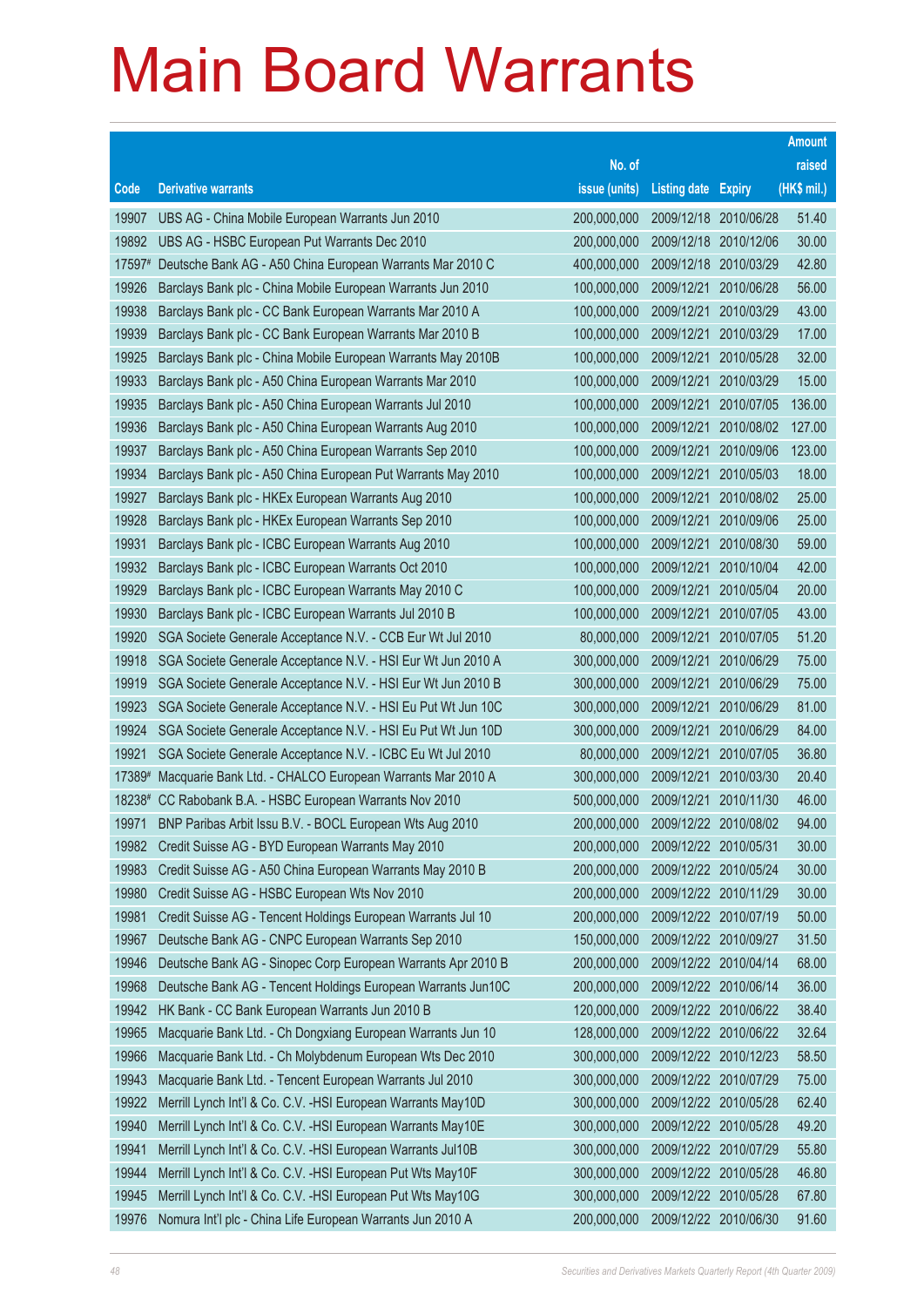|                |                                                                                                  | No. of                     |                            |                                                | raised         |  |
|----------------|--------------------------------------------------------------------------------------------------|----------------------------|----------------------------|------------------------------------------------|----------------|--|
| Code           | <b>Derivative warrants</b>                                                                       | issue (units)              | <b>Listing date Expiry</b> |                                                | (HK\$ mil.)    |  |
| 19977          | Nomura Int'l plc - China Life European Warrants Jun 2010 B                                       | 200,000,000                |                            | 2009/12/22 2010/06/30                          | 58.60          |  |
| 19978          | Nomura Int'l plc - China Life European Warrants Sep 2010                                         | 200,000,000                |                            | 2009/12/22 2010/09/30                          | 69.40          |  |
| 19979          | Nomura Int'l plc - China Life European Put Warrants Jun 2010                                     | 200,000,000                |                            | 2009/12/22 2010/06/30                          | 80.00          |  |
| 19972          | Nomura Int'l plc - JIANC European Warrants Jun 2010 A                                            | 100,000,000                |                            | 2009/12/22 2010/06/30                          | 35.00          |  |
| 19973          | Nomura Int'l plc - JIANC European Warrants Jun 2010 B                                            | 100,000,000                |                            | 2009/12/22 2010/06/30                          | 25.50          |  |
| 19974          | Nomura Int'l plc - JIANC European Warrants Sep 2010 A                                            | 100,000,000                |                            | 2009/12/22 2010/09/30                          | 35.00          |  |
| 19975          | Nomura Int'l plc - JIANC European Warrants Sep 2010 B                                            | 100,000,000                |                            | 2009/12/22 2010/09/30                          | 30.50          |  |
| 19947          | UBS AG - CC Bank European Warrants Aug 2010                                                      | 200,000,000                |                            | 2009/12/22 2010/08/30                          | 80.00          |  |
| 19948          | UBS AG - CC Bank European Warrants Sep 2010                                                      | 200,000,000                |                            | 2009/12/22 2010/09/13                          | 50.00          |  |
| 19949          | UBS AG - China Life European Warrants Aug 2010 A                                                 | 200,000,000                |                            | 2009/12/22 2010/08/23                          | 50.00          |  |
| 19950          | UBS AG - China Life European Warrants Aug 2010 B                                                 | 200,000,000                |                            | 2009/12/22 2010/08/30                          | 50.00          |  |
| 19953          | UBS AG - CNOOC European Warrants Sep 2010                                                        | 200,000,000                |                            | 2009/12/22 2010/09/28                          | 30.00          |  |
| 19951          | UBS AG - Sinopec Corp European Warrants Jun 2010                                                 | 200,000,000                |                            | 2009/12/22 2010/06/28                          | 90.00          |  |
| 19952          | UBS AG - Sinopec Corp European Warrants Jul 2010                                                 | 200,000,000                |                            | 2009/12/22 2010/07/05                          | 50.00          |  |
| 19969          | UBS AG - A50 China European Warrants Jun 2010 B                                                  | 200,000,000                |                            | 2009/12/22 2010/06/28                          | 50.00          |  |
| 19970          | UBS AG - A50 China European Warrants Sep 2010                                                    | 200,000,000                |                            | 2009/12/22 2010/09/13                          | 50.00          |  |
| 19954          | UBS AG - HKEx European Warrants Jul 2010                                                         | 200,000,000                |                            | 2009/12/22 2010/07/19                          | 50.00          |  |
| 19955          | UBS AG - HKEx European Warrants Sep 2010 A                                                       | 200,000,000                |                            | 2009/12/22 2010/09/13                          | 50.00          |  |
| 19956          | UBS AG - HKEx European Warrants Sep 2010 B                                                       | 200,000,000                |                            | 2009/12/22 2010/09/27                          | 50.00          |  |
| 19957          | UBS AG - HKEx European Warrants Dec 2010 B                                                       | 200,000,000                |                            | 2009/12/22 2010/12/06                          | 50.00<br>36.00 |  |
| 19963<br>19964 | UBS AG - HKEx European Put Warrants Jul 2010 B<br>UBS AG - HKEx European Put Warrants Jul 2010 C | 200,000,000<br>200,000,000 |                            | 2009/12/22 2010/07/19<br>2009/12/22 2010/07/26 | 41.00          |  |
| 19959          | UBS AG - HSBC European Warrants Oct 2010                                                         | 200,000,000                |                            | 2009/12/22 2010/10/25                          | 31.80          |  |
| 19958          | UBS AG - HSBC European Warrants Jun 2010 B                                                       | 80,000,000                 |                            | 2009/12/22 2010/06/28                          | 40.00          |  |
| 19960          | UBS AG - ICBC European Warrants Sep 2010 A                                                       | 200,000,000                |                            | 2009/12/22 2010/09/20                          | 70.00          |  |
| 19961          | UBS AG - ICBC European Warrants Sep 2010 B                                                       | 200,000,000                |                            | 2009/12/22 2010/09/27                          | 50.00          |  |
| 19962          | UBS AG - Jiangxi Copper European Warrants Jun 2010                                               | 200,000,000                |                            | 2009/12/22 2010/06/28                          | 50.00          |  |
|                | 17989# Merrill Lynch Int'l & Co. C.V. - HSI European Warrants Feb10F                             | 200,000,000                |                            | 2009/12/22 2010/02/25                          | 13.80          |  |
| 20014          | ABN AMRO Bank N.V. - BOCL European Warrants Jul 2010                                             | 200,000,000                |                            | 2009/12/23 2010/07/26                          | 107.20         |  |
| 20015          | ABN AMRO Bank N.V. - HKEx European Warrants Jun 2010                                             | 200,000,000                |                            | 2009/12/23 2010/06/28                          | 31.40          |  |
| 19988          | Barclays Bank plc - HKEx European Warrants Jul 2010 B                                            | 100,000,000                | 2009/12/23                 | 2010/07/05                                     | 25.00          |  |
| 19989          | Barclays Bank plc - Jiangxi Copper European Warrants May 10                                      | 100,000,000                | 2009/12/23                 | 2010/05/03                                     | 26.00          |  |
| 19990          | Barclays Bank plc - Jiangxi Copper European Warrants Aug 10                                      | 100,000,000                | 2009/12/23                 | 2010/08/02                                     | 25.00          |  |
| 19991          | Barclays Bank plc - Tencent Holdings European Warrants May10A                                    | 100,000,000                | 2009/12/23                 | 2010/05/31                                     | 34.00          |  |
| 19992          | Barclays Bank plc - Tencent Holdings European Warrants May10B                                    | 100,000,000                | 2009/12/23                 | 2010/05/31                                     | 28.00          |  |
| 19993          | Barclays Bank plc - Tencent Holdings European Warrants Jun10A                                    | 100,000,000                | 2009/12/23                 | 2010/06/01                                     | 19.00          |  |
| 19994          | Barclays Bank plc - Tencent Holdings European Warrants Jun10B                                    | 100,000,000                | 2009/12/23                 | 2010/06/08                                     | 37.00          |  |
| 19995          | Barclays Bank plc - Tencent Holdings European Warrants Jul10A                                    | 100,000,000                | 2009/12/23                 | 2010/07/05                                     | 26.00          |  |
| 19996          | Barclays Bank plc - Tencent Holdings European Warrants Jul10B                                    | 100,000,000                | 2009/12/23                 | 2010/07/05                                     | 25.00          |  |
| 19997          | Barclays Bank plc - Tencent Holdings European Warrants Aug10A                                    | 100,000,000                | 2009/12/23                 | 2010/08/02                                     | 26.00          |  |
| 19998          | Barclays Bank plc - Tencent Holdings European Warrants Aug10B                                    | 100,000,000                | 2009/12/23                 | 2010/08/02                                     | 25.00          |  |
| 19999          | Barclays Bank plc - Tencent Holdings European Warrants Sep10A                                    | 100,000,000                | 2009/12/23                 | 2010/09/06                                     | 25.00          |  |
| 20001          | Barclays Bank plc - Tencent Holdings European Warrants Sep10B                                    | 100,000,000                | 2009/12/23                 | 2010/09/06                                     | 25.00          |  |
| 20002          | Barclays Bank plc - Tencent Holdings European Warrants Oct10A                                    | 100,000,000                |                            | 2009/12/23 2010/10/04                          | 28.00          |  |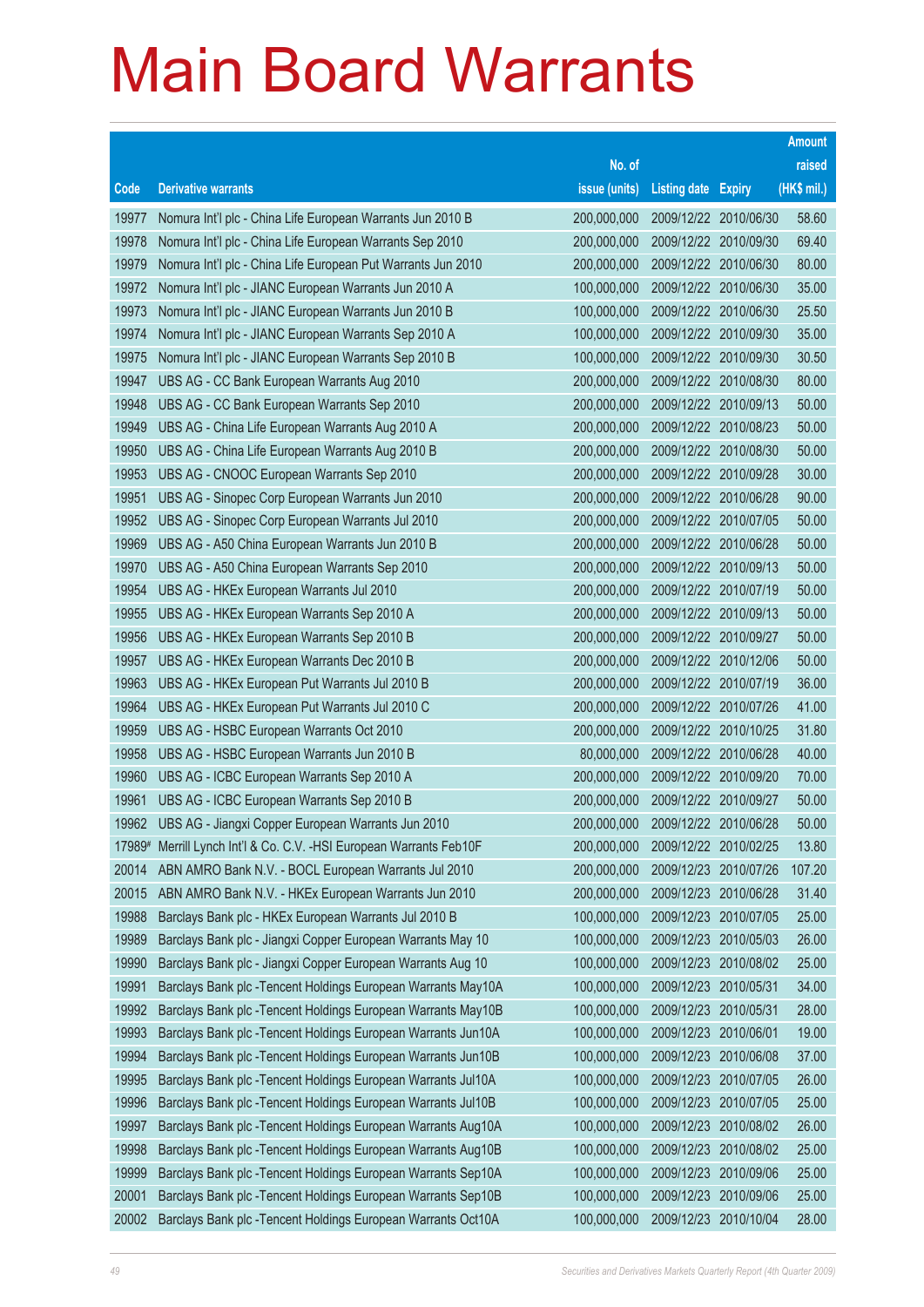|        |                                                               | No. of        |                            |                       | raised      |  |
|--------|---------------------------------------------------------------|---------------|----------------------------|-----------------------|-------------|--|
| Code   | <b>Derivative warrants</b>                                    | issue (units) | <b>Listing date Expiry</b> |                       | (HK\$ mil.) |  |
| 20003  | Barclays Bank plc - Tencent Holdings European Warrants Oct10B | 100,000,000   | 2009/12/23 2010/10/04      |                       | 26.00       |  |
| 20008  | Credit Suisse AG - Sinopec Corp European Warrants Apr 2010 B  | 200,000,000   | 2009/12/23 2010/04/26      |                       | 40.00       |  |
| 20009  | Credit Suisse AG - Sinopec Corp European Warrants Jun 2010 A  | 200,000,000   | 2009/12/23 2010/06/28      |                       | 86.00       |  |
| 20010  | Credit Suisse AG - Sinopec Corp European Warrants Jun 2010 B  | 200,000,000   | 2009/12/23 2010/06/29      |                       | 50.00       |  |
| 20005  | Credit Suisse AG - HSBC European Wts May 2010 A               | 200,000,000   |                            | 2009/12/23 2010/05/10 | 30.00       |  |
| 20011  | Credit Suisse AG - Hutchison European Warrants Jun 2010       | 200,000,000   | 2009/12/23 2010/06/28      |                       | 50.00       |  |
| 20006  | Credit Suisse AG - Jiangxi Copper European Wts May 2010       | 200,000,000   | 2009/12/23 2010/05/04      |                       | 30.00       |  |
| 20007  | Credit Suisse AG - Jiangxi Copper European Wts Jun 2010       | 200,000,000   | 2009/12/23 2010/06/21      |                       | 30.00       |  |
| 20004  | Credit Suisse AG - Tencent Holdings European Wts May 2010     | 200,000,000   | 2009/12/23 2010/05/17      |                       | 30.00       |  |
| 20016  | Deutsche Bank AG - BOCL European Warrants Apr 2010            | 150,000,000   |                            | 2009/12/23 2010/04/27 | 57.00       |  |
| 20019  | Deutsche Bank AG - HKEx European Put Warrants Apr 2010        | 150,000,000   | 2009/12/23 2010/04/26      |                       | 22.50       |  |
| 19987  | SGA Societe Generale Acceptance N.V. - CTel Eu Wt Jul 2010A   | 80,000,000    | 2009/12/23 2010/07/14      |                       | 20.00       |  |
| 19984  | SGA Societe Generale Acceptance N.V. - CNPC Euro Wts Oct 10   | 200,000,000   | 2009/12/23 2010/10/18      |                       | 50.00       |  |
| 19985  | SGA Societe Generale Acceptance N.V. - CNPC Euro Wts Nov 10   | 200,000,000   |                            | 2009/12/23 2010/11/22 | 50.00       |  |
| 19986  | SGA Societe Generale Acceptance N.V. - CP&CC Eur Wt Aug 10B   | 80,000,000    |                            | 2009/12/23 2010/08/02 | 56.00       |  |
| 20012  | SGA Societe Generale Acceptance N.V. - HSCEI Eu Wt Jun10A     | 300,000,000   |                            | 2009/12/23 2010/06/29 | 75.00       |  |
| 20013  | SGA Societe Generale Acceptance N.V. - HSCEI Eu Wt Jun10B     | 300,000,000   |                            | 2009/12/23 2010/06/29 | 75.00       |  |
| 20017  | SGA Societe Generale Acceptance N.V. - HSCEI Eu Put Wt Jun10C | 300,000,000   |                            | 2009/12/23 2010/06/29 | 75.00       |  |
| 20018  | SGA Societe Generale Acceptance N.V. - HSCEI Eu Put Wt Jun10D | 300,000,000   | 2009/12/23 2010/06/29      |                       | 75.00       |  |
| 18898# | UBS AG - China Life European Warrants Mar 2010 A              | 200,000,000   | 2009/12/23 2010/03/15      |                       | 24.60       |  |
| 20024  | KBC Fin Products Int'l Ltd. - HSBC European Wts Jun 2010 G    | 218,000,000   |                            | 2009/12/24 2010/06/24 | 95.92       |  |
| 20020  | KBC Fin Products Int'l Ltd. - HSCEI Euro Wts Jun 2010 A       | 200,000,000   |                            | 2009/12/24 2010/06/29 | 50.00       |  |
| 20021  | KBC Fin Products Int'l Ltd. - HSCEI Euro Wts Jun 2010 B       | 200,000,000   | 2009/12/24 2010/06/29      |                       | 50.00       |  |
| 20022  | KBC Fin Products Int'l Ltd. - HSCEI Euro Wts Jul 2010         | 200,000,000   | 2009/12/24 2010/07/29      |                       | 50.00       |  |
| 20025  | KBC Fin Products Int'l Ltd. - HSCEI Euro Put Wts Jun 2010 C   | 200,000,000   | 2009/12/24 2010/06/29      |                       | 50.00       |  |
| 20026  | KBC Fin Products Int'l Ltd. - HSCEI Euro Put Wts Jun 2010 D   | 200,000,000   | 2009/12/24 2010/06/29      |                       | 50.00       |  |
| 20027  | KBC Fin Products Int'l Ltd. - HSCEI Euro Put Wts Jun 2010 E   | 200,000,000   | 2009/12/24 2010/06/29      |                       | 50.00       |  |
| 20023  | KBC Fin Products Int'l Ltd. - HSI European Wts Jun 2010 I     | 400,000,000   | 2009/12/24 2010/06/29      |                       | 100.00      |  |
| 20028  | KBC Fin Products Int'l Ltd. - HSI Euro Put Wts Jun 2010 J     | 400,000,000   | 2009/12/24                 | 2010/06/29            | 100.00      |  |
| 18497# | Deutsche Bank AG - BOCL European Warrants Mar 2010 A          | 250,000,000   | 2009/12/24                 | 2010/03/15            | 21.50       |  |
| 18266# | UBS AG - HSBC European Warrants Nov 2010                      | 200,000,000   | 2009/12/24                 | 2010/11/29            | 18.20       |  |
| 20047  | Barclays Bank plc - China Mobile European Warrants Aug 2010   | 100,000,000   | 2009/12/28                 | 2010/08/09            | 41.00       |  |
| 20050  | Barclays Bank plc - China Mobile European Warrants Oct 2010   | 100,000,000   | 2009/12/28                 | 2010/10/04            | 87.00       |  |
| 20053  | Barclays Bank plc - China Mobile European Put Warrants Jul10  | 100,000,000   | 2009/12/28                 | 2010/07/05            | 48.00       |  |
| 20046  | Barclays Bank plc - China Mobile European Warrants Jul 2010B  | 100,000,000   | 2009/12/28 2010/07/05      |                       | 65.00       |  |
| 20048  | Barclays Bank plc - China Mobile European Warrants Sep 2010A  | 100,000,000   | 2009/12/28                 | 2010/09/06            | 72.00       |  |
| 20049  | Barclays Bank plc - China Mobile European Warrants Sep 2010B  | 100,000,000   | 2009/12/28 2010/09/06      |                       | 32.00       |  |
| 20051  | Barclays Bank plc - China Mobile European Warrants Nov 2010A  | 150,000,000   | 2009/12/28                 | 2010/11/01            | 60.00       |  |
| 20052  | Barclays Bank plc - China Mobile European Warrants Nov 2010B  | 150,000,000   | 2009/12/28 2010/11/01      |                       | 37.50       |  |
| 20033  | Barclays Bank plc - Sinopec Corp European Warrants Jul 2010B  | 100,000,000   | 2009/12/28 2010/07/05      |                       | 60.00       |  |
| 20034  | Barclays Bank plc - Sinopec Corp European Warrants Jul 2010C  | 150,000,000   | 2009/12/28                 | 2010/07/05            | 45.00       |  |
| 20035  | Barclays Bank plc - Sinopec Corp European Warrants Sep 2010A  | 100,000,000   | 2009/12/28                 | 2010/09/06            | 52.00       |  |
| 20036  | Barclays Bank plc - Sinopec Corp European Warrants Sep 2010B  | 100,000,000   | 2009/12/28                 | 2010/09/06            | 34.00       |  |
| 20037  | Barclays Bank plc - Sinopec Corp European Warrants Nov 2010   | 100,000,000   | 2009/12/28 2010/11/01      |                       | 46.00       |  |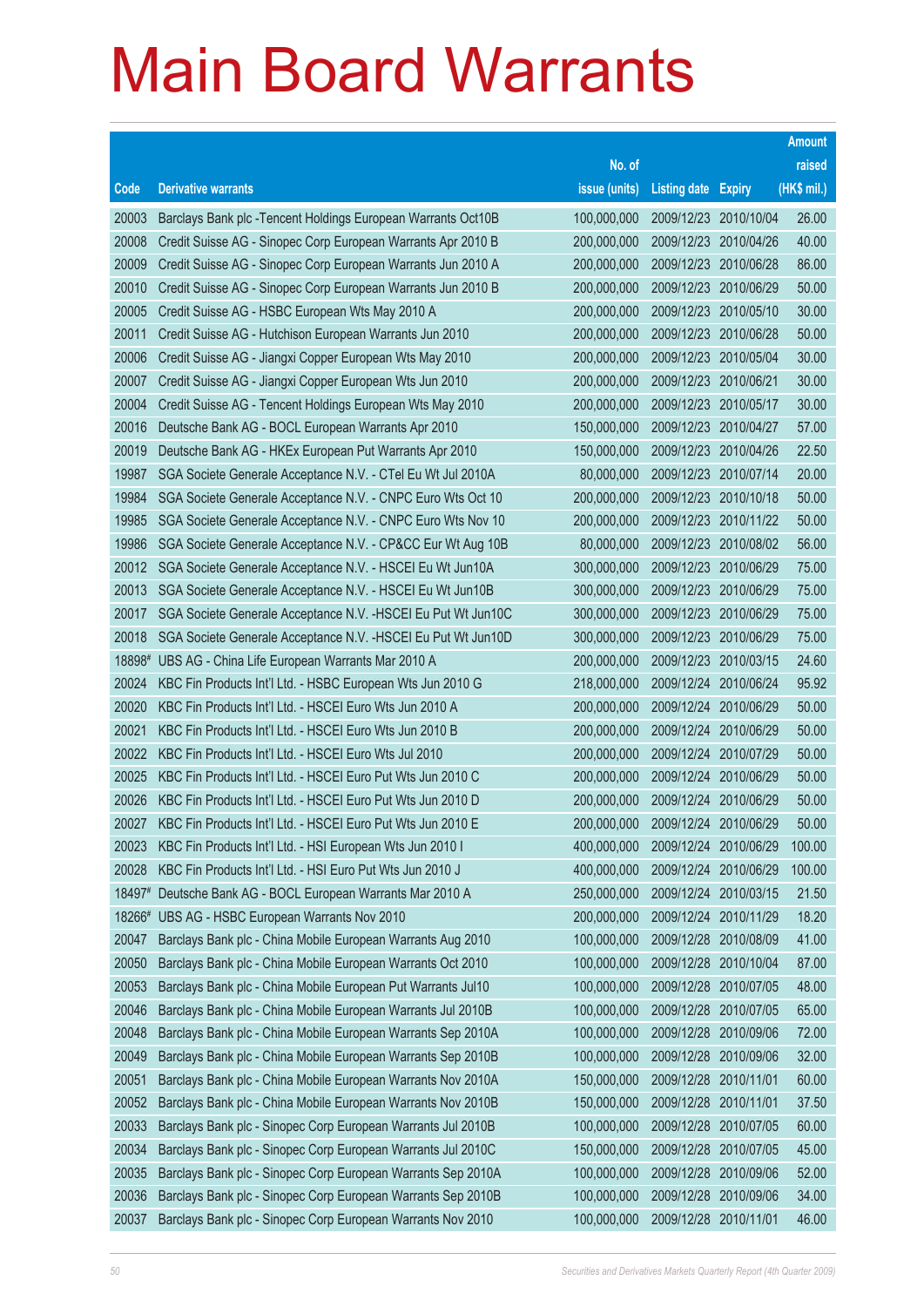|                |                                                                                                                        | No. of                     |                            |                                     | raised         |  |  |  |  |
|----------------|------------------------------------------------------------------------------------------------------------------------|----------------------------|----------------------------|-------------------------------------|----------------|--|--|--|--|
| Code           | <b>Derivative warrants</b>                                                                                             | issue (units)              | <b>Listing date Expiry</b> |                                     | (HK\$ mil.)    |  |  |  |  |
| 20045          | Barclays Bank plc - HSBC European Put Warrants Jul 2010                                                                | 100,000,000                | 2009/12/28 2010/07/05      |                                     | 48.00          |  |  |  |  |
| 20038          | Barclays Bank plc - HSBC European Warrants Jul 2010 B                                                                  | 100,000,000                |                            | 2009/12/28 2010/07/05               | 51.00          |  |  |  |  |
| 20039          | Barclays Bank plc - HSBC European Warrants Jul 2010 C                                                                  | 150,000,000                | 2009/12/28 2010/07/05      |                                     | 37.50          |  |  |  |  |
| 20040          | Barclays Bank plc - HSBC European Warrants Sep 2010 A                                                                  | 100,000,000                | 2009/12/28 2010/09/06      |                                     | 84.00          |  |  |  |  |
| 20041          | Barclays Bank plc - HSBC European Warrants Sep 2010 B                                                                  | 100,000,000                |                            | 2009/12/28 2010/09/06               | 37.00          |  |  |  |  |
| 20042          | Barclays Bank plc - HSBC European Warrants Sep 2010 C                                                                  | 150,000,000                |                            | 2009/12/28 2010/09/06               | 48.00          |  |  |  |  |
| 20043          | Barclays Bank plc - HSBC European Warrants Nov 2010 B                                                                  | 100,000,000                | 2009/12/28 2010/11/01      |                                     | 70.00          |  |  |  |  |
| 20044          | Barclays Bank plc - HSBC European Warrants Nov 2010 C                                                                  | 150,000,000                | 2009/12/28 2010/11/01      |                                     | 37.50          |  |  |  |  |
| 20029          | Barclays Bank plc - Jiangxi Copper European Warrants Jul 10A                                                           | 150,000,000                |                            | 2009/12/28 2010/07/05               | 43.50          |  |  |  |  |
| 20030          | Barclays Bank plc - Jiangxi Copper European Warrants Jul 10B                                                           | 150,000,000                |                            | 2009/12/28 2010/07/05               | 40.50          |  |  |  |  |
| 20031          | Barclays Bank plc - Jiangxi Copper European Warrants Sep 10A                                                           | 150,000,000                | 2009/12/28                 | 2010/09/06                          | 39.00          |  |  |  |  |
| 20032          | Barclays Bank plc - Jiangxi Copper European Warrants Sep 10B                                                           | 150,000,000                | 2009/12/28 2010/09/06      |                                     | 37.50          |  |  |  |  |
| 20059          | Credit Suisse AG - BOCL European Warrants Apr 2010                                                                     | 200,000,000                |                            | 2009/12/28 2010/04/27               | 30.00          |  |  |  |  |
| 20066          | Credit Suisse AG - BOCL European Warrants Jun 2010                                                                     | 200,000,000                |                            | 2009/12/28 2010/06/28               | 50.00          |  |  |  |  |
| 20060          | Credit Suisse AG - BYD European Warrants Jun 2010                                                                      | 200,000,000                | 2009/12/28 2010/06/21      |                                     | 30.00          |  |  |  |  |
| 20061          | Credit Suisse AG - CC Bank European Warrants Apr 2010                                                                  | 200,000,000                |                            | 2009/12/28 2010/04/19               | 59.00          |  |  |  |  |
| 20062          | Credit Suisse AG - CC Bank European Warrants May 2010 B                                                                | 200,000,000<br>200,000,000 |                            | 2009/12/28 2010/05/17               | 30.00<br>50.00 |  |  |  |  |
| 20065<br>20068 | Credit Suisse AG - A50 China European Warrants Jun 2010<br>Credit Suisse AG - A50 China European Put Warrants Jul 2010 | 200,000,000                | 2009/12/28                 | 2009/12/28 2010/06/28<br>2010/07/26 | 50.00          |  |  |  |  |
| 20063          | Credit Suisse AG - HSBC European Wts May 2010 B                                                                        | 200,000,000                | 2009/12/28 2010/05/31      |                                     | 50.00          |  |  |  |  |
| 20064          | Credit Suisse AG - ICBC European Warrants May 2010 B                                                                   | 200,000,000                | 2009/12/28                 | 2010/05/10                          | 30.00          |  |  |  |  |
| 20067          | Credit Suisse AG - Zijin Mining European Warrants Aug 2010                                                             | 200,000,000                |                            | 2009/12/28 2010/08/30               | 50.00          |  |  |  |  |
| 20070          | J P Morgan SP BV - Ch Comm Cons European Warrants Dec 2010 B                                                           | 250,000,000                | 2009/12/28                 | 2010/12/30                          | 62.50          |  |  |  |  |
| 20069          | J P Morgan SP BV - Cheung Kong European Warrants Jun 2010                                                              | 300,000,000                |                            | 2009/12/28 2010/06/22               | 45.00          |  |  |  |  |
| 20072          | J P Morgan SP BV - R&F Ppt European Warrants Jun 2010 B                                                                | 100,000,000                |                            | 2009/12/28 2010/06/28               | 25.00          |  |  |  |  |
| 20074          | J P Morgan SP BV - PetroChina European Warrants Aug 2010                                                               | 388,000,000                | 2009/12/28 2010/08/13      |                                     | 58.20          |  |  |  |  |
| 20071          | J P Morgan SP BV - Yurun Food European Warrants Jun 2010                                                               | 80,000,000                 | 2009/12/28                 | 2010/06/29                          | 20.00          |  |  |  |  |
| 20075          | J P Morgan SP BV - Yanzhou Coal European Warrants Jun 2010 C                                                           | 180,000,000                | 2009/12/28 2010/06/28      |                                     | 45.00          |  |  |  |  |
| 20078          | KBC Fin Products Int'l Ltd. - CNOOC European Wts Aug 2010 B                                                            | 268,000,000                | 2009/12/28 2010/08/03      |                                     | 77.72          |  |  |  |  |
| 20079          | KBC Fin Products Int'l Ltd. - CNOOC European Wts Oct 2010                                                              | 288,000,000                | 2009/12/28 2010/10/08      |                                     | 72.00          |  |  |  |  |
| 20076          | KBC Fin Products Int'l Ltd. - Sinopec Euro Wts Jul 2010                                                                | 308,000,000                |                            | 2009/12/28 2010/07/02               | 77.00          |  |  |  |  |
| 20077          | KBC Fin Products Int'l Ltd. - Sinopec Corp Eu Put Wt Nov 10                                                            | 258,000,000                |                            | 2009/12/28 2010/11/22               | 49.54          |  |  |  |  |
| 20080          | KBC Fin Products Int'l Ltd. - HKEx European Put Wts Jul 2010                                                           | 258,000,000                |                            | 2009/12/28 2010/07/20               | 46.96          |  |  |  |  |
| 20081          | KBC Fin Products Int'l Ltd. - HKEx European Put Wts Aug 2010                                                           | 200,000,000                | 2009/12/28 2010/08/03      |                                     | 58.00          |  |  |  |  |
| 20056          | Macquarie Bank Ltd. - Sinopec Corp European Wts Jul 2010                                                               | 150,000,000                |                            | 2009/12/28 2010/07/02               | 64.95          |  |  |  |  |
| 20055          | Macquarie Bank Ltd. - Datang European Warrants Jun 2010                                                                | 50,000,000                 | 2009/12/28 2010/06/28      |                                     | 14.55          |  |  |  |  |
| 20054          | Macquarie Bank Ltd. - HSI European Warrants Apr 2010                                                                   | 300,000,000                | 2009/12/28 2010/04/29      |                                     | 45.30          |  |  |  |  |
| 20058          | Macquarie Bank Ltd. - HSI European Put Warrants Apr 2010                                                               | 300,000,000                | 2009/12/28 2010/04/29      |                                     | 72.30          |  |  |  |  |
| 20057          | Macquarie Bank Ltd. - Huaneng Power European Wts Jul 2010                                                              | 100,000,000                |                            | 2009/12/28 2010/07/02               | 25.80          |  |  |  |  |
| 18600#         | CC Rabobank B.A. - CC Bank European Warrants Mar 2010 B                                                                | 120,000,000                |                            | 2009/12/28 2010/03/30               | 10.68          |  |  |  |  |
| 17365#         | CC Rabobank B.A. - Sinopec Corp European Warrants Dec 2010                                                             | 250,000,000                | 2009/12/28                 | 2010/12/28                          | 25.25          |  |  |  |  |
| 18252#         | CC Rabobank B.A. - HSI European Warrants Feb 2010 G                                                                    | 450,000,000                |                            | 2009/12/28 2010/02/25               | 10.80          |  |  |  |  |
| 20097          | BOCI Asia Ltd. - Minsheng Bank European Warrants Sep 2010                                                              | 100,000,000                | 2009/12/29                 | 2010/09/27                          | 15.00          |  |  |  |  |
| 20107          | Credit Suisse AG - Alibaba European Warrants Jun 2010                                                                  | 200,000,000                | 2009/12/29 2010/06/29      |                                     | 50.00          |  |  |  |  |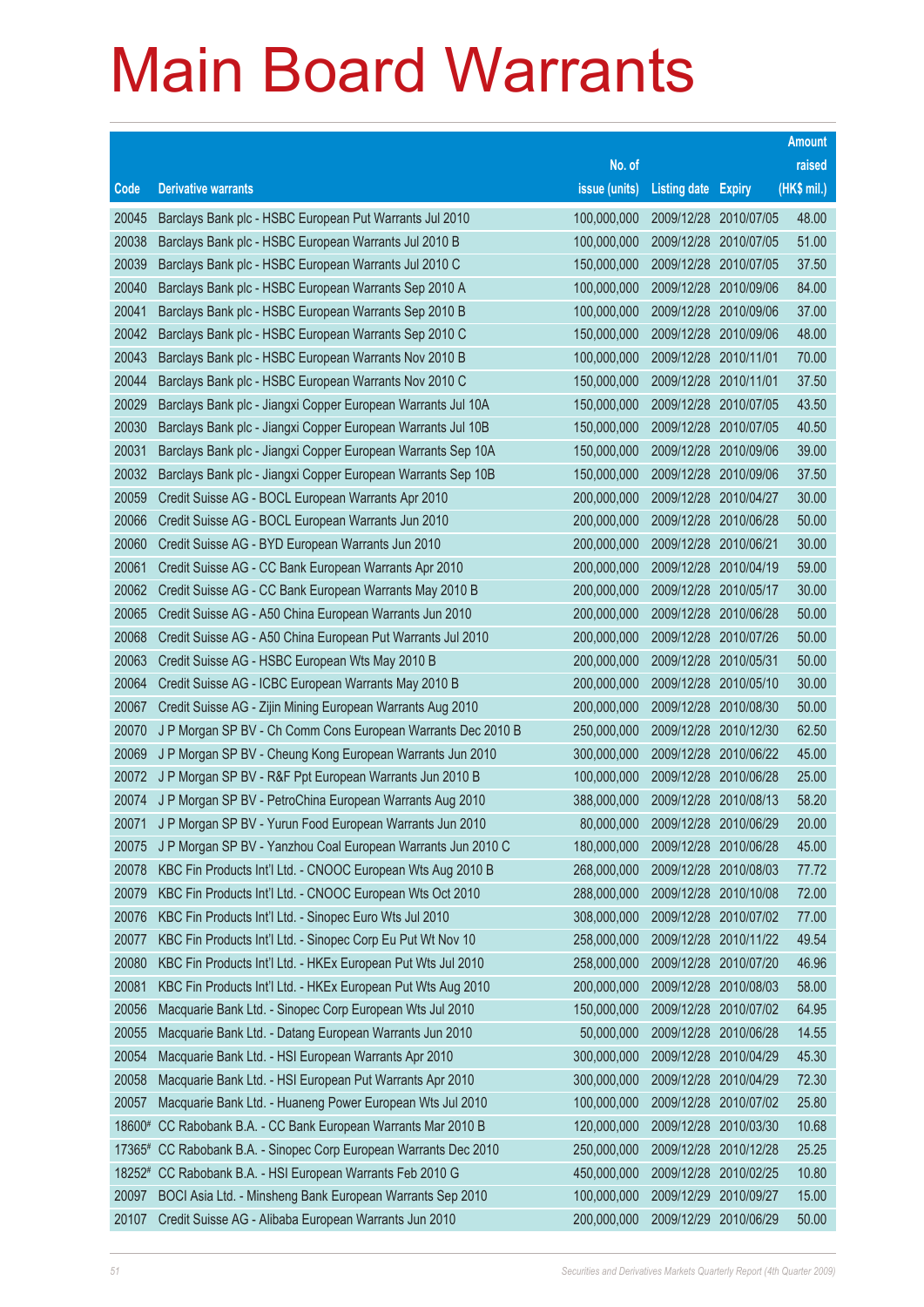| No. of<br>raised<br>(HK\$ mil.)<br><b>Derivative warrants</b><br>issue (units)<br>Code<br><b>Listing date Expiry</b><br>50.00<br>Credit Suisse AG - Ch Overseas European Warrants Jun 2010<br>200,000,000<br>2009/12/29 2010/06/29<br>20109<br>50.00<br>20110<br>Credit Suisse AG - China Tel European Warrants Jul 2010<br>200,000,000<br>2009/12/29 2010/07/26<br>50.00<br>20108<br>Credit Suisse AG - China COSCO European Warrants Jul 2010<br>200,000,000<br>2009/12/29<br>2010/07/26<br>200,000,000<br>2009/12/29<br>30.00<br>20106<br>Credit Suisse AG - Cheung Kong European Warrants Oct 2010<br>2010/10/18<br>200,000,000<br>30.00<br>20105<br>Credit Suisse AG - CNOOC European Warrants Jun 2010<br>2009/12/29<br>2010/06/07<br>50.00<br>20111<br>Credit Suisse AG - PetroChina European Warrants Jun 2010 B<br>200,000,000<br>2009/12/29 2010/06/29<br>20089<br>37.50<br>J P Morgan SP BV - Agile Ppt European Warrants Jun 2010 B<br>150,000,000<br>2009/12/29<br>2010/06/29<br>20090<br>2009/12/29 2010/12/30<br>30.00<br>J P Morgan SP BV - Air China European Warrants Dec 2010<br>120,000,000<br>300,000,000<br>75.00<br>20091<br>J P Morgan SP BV - BankComm European Warrants Oct 2010 B<br>2009/12/29<br>2010/10/28<br>30.00<br>20112<br>J P Morgan SP BV - BYD European Warrants May 2010 B<br>200,000,000<br>2009/12/29 2010/05/03<br>50.76<br>20116<br>J P Morgan SP BV - China Everbright European Wts Jul 2010<br>188,000,000<br>2009/12/29<br>2010/07/02<br>J P Morgan SP BV - China Mob European Wts Jun 2010 B<br>2009/12/29 2010/06/08<br>58.20<br>20113<br>388,000,000<br>300,000,000<br>45.00<br>20114<br>J P Morgan SP BV - Sinopec Corp European Warrants Jul 2011<br>2009/12/29<br>2011/07/25<br>47.00<br>20117<br>J P Morgan SP BV - Ch Railway Cons European Warrants Aug 10B<br>188,000,000<br>2009/12/29 2010/08/30<br>20118<br>J P Morgan SP BV - Chi Res Power European Warrants Jul 2010<br>188,000,000<br>2009/12/29<br>2010/07/05<br>47.00<br>J P Morgan SP BV - Esprit European Wts Apr 2010<br>2009/12/29 2010/04/15<br>13.20<br>20115<br>88,000,000<br>300,000,000<br>75.00<br>20119<br>J P Morgan SP BV - HKEx European Warrants Jun 2010<br>2009/12/29<br>2010/06/29<br>75.00<br>20120<br>J P Morgan SP BV - HSBC European Warrants Oct 2010 B<br>300,000,000<br>2009/12/29 2010/10/25<br>25.00<br>20121<br>J P Morgan SP BV - MTRC European Warrants Jun 2010<br>100,000,000<br>2009/12/29<br>2010/06/29<br>J P Morgan SP BV - Pacific Basin European Warrants Nov 2010<br>2009/12/29<br>37.50<br>20122<br>150,000,000<br>2010/11/29<br>200,000,000<br>50.00<br>20123<br>J P Morgan SP BV - SHK Ppt European Warrants Jun 2010 B<br>2009/12/29<br>2010/06/29<br>20124<br>50.76<br>J P Morgan SP BV - Yanzhou Coal European Warrants Jun 2010 D<br>188,000,000<br>2009/12/29<br>2010/06/29<br>20083 |
|------------------------------------------------------------------------------------------------------------------------------------------------------------------------------------------------------------------------------------------------------------------------------------------------------------------------------------------------------------------------------------------------------------------------------------------------------------------------------------------------------------------------------------------------------------------------------------------------------------------------------------------------------------------------------------------------------------------------------------------------------------------------------------------------------------------------------------------------------------------------------------------------------------------------------------------------------------------------------------------------------------------------------------------------------------------------------------------------------------------------------------------------------------------------------------------------------------------------------------------------------------------------------------------------------------------------------------------------------------------------------------------------------------------------------------------------------------------------------------------------------------------------------------------------------------------------------------------------------------------------------------------------------------------------------------------------------------------------------------------------------------------------------------------------------------------------------------------------------------------------------------------------------------------------------------------------------------------------------------------------------------------------------------------------------------------------------------------------------------------------------------------------------------------------------------------------------------------------------------------------------------------------------------------------------------------------------------------------------------------------------------------------------------------------------------------------------------------------------------------------------------------------------------------------------------------------------------------------------------------------------------------------------------------------------------------------------------------------------------------------------------------------------------------------------------------------------------------------------|
|                                                                                                                                                                                                                                                                                                                                                                                                                                                                                                                                                                                                                                                                                                                                                                                                                                                                                                                                                                                                                                                                                                                                                                                                                                                                                                                                                                                                                                                                                                                                                                                                                                                                                                                                                                                                                                                                                                                                                                                                                                                                                                                                                                                                                                                                                                                                                                                                                                                                                                                                                                                                                                                                                                                                                                                                                                                      |
|                                                                                                                                                                                                                                                                                                                                                                                                                                                                                                                                                                                                                                                                                                                                                                                                                                                                                                                                                                                                                                                                                                                                                                                                                                                                                                                                                                                                                                                                                                                                                                                                                                                                                                                                                                                                                                                                                                                                                                                                                                                                                                                                                                                                                                                                                                                                                                                                                                                                                                                                                                                                                                                                                                                                                                                                                                                      |
|                                                                                                                                                                                                                                                                                                                                                                                                                                                                                                                                                                                                                                                                                                                                                                                                                                                                                                                                                                                                                                                                                                                                                                                                                                                                                                                                                                                                                                                                                                                                                                                                                                                                                                                                                                                                                                                                                                                                                                                                                                                                                                                                                                                                                                                                                                                                                                                                                                                                                                                                                                                                                                                                                                                                                                                                                                                      |
|                                                                                                                                                                                                                                                                                                                                                                                                                                                                                                                                                                                                                                                                                                                                                                                                                                                                                                                                                                                                                                                                                                                                                                                                                                                                                                                                                                                                                                                                                                                                                                                                                                                                                                                                                                                                                                                                                                                                                                                                                                                                                                                                                                                                                                                                                                                                                                                                                                                                                                                                                                                                                                                                                                                                                                                                                                                      |
|                                                                                                                                                                                                                                                                                                                                                                                                                                                                                                                                                                                                                                                                                                                                                                                                                                                                                                                                                                                                                                                                                                                                                                                                                                                                                                                                                                                                                                                                                                                                                                                                                                                                                                                                                                                                                                                                                                                                                                                                                                                                                                                                                                                                                                                                                                                                                                                                                                                                                                                                                                                                                                                                                                                                                                                                                                                      |
|                                                                                                                                                                                                                                                                                                                                                                                                                                                                                                                                                                                                                                                                                                                                                                                                                                                                                                                                                                                                                                                                                                                                                                                                                                                                                                                                                                                                                                                                                                                                                                                                                                                                                                                                                                                                                                                                                                                                                                                                                                                                                                                                                                                                                                                                                                                                                                                                                                                                                                                                                                                                                                                                                                                                                                                                                                                      |
|                                                                                                                                                                                                                                                                                                                                                                                                                                                                                                                                                                                                                                                                                                                                                                                                                                                                                                                                                                                                                                                                                                                                                                                                                                                                                                                                                                                                                                                                                                                                                                                                                                                                                                                                                                                                                                                                                                                                                                                                                                                                                                                                                                                                                                                                                                                                                                                                                                                                                                                                                                                                                                                                                                                                                                                                                                                      |
|                                                                                                                                                                                                                                                                                                                                                                                                                                                                                                                                                                                                                                                                                                                                                                                                                                                                                                                                                                                                                                                                                                                                                                                                                                                                                                                                                                                                                                                                                                                                                                                                                                                                                                                                                                                                                                                                                                                                                                                                                                                                                                                                                                                                                                                                                                                                                                                                                                                                                                                                                                                                                                                                                                                                                                                                                                                      |
|                                                                                                                                                                                                                                                                                                                                                                                                                                                                                                                                                                                                                                                                                                                                                                                                                                                                                                                                                                                                                                                                                                                                                                                                                                                                                                                                                                                                                                                                                                                                                                                                                                                                                                                                                                                                                                                                                                                                                                                                                                                                                                                                                                                                                                                                                                                                                                                                                                                                                                                                                                                                                                                                                                                                                                                                                                                      |
|                                                                                                                                                                                                                                                                                                                                                                                                                                                                                                                                                                                                                                                                                                                                                                                                                                                                                                                                                                                                                                                                                                                                                                                                                                                                                                                                                                                                                                                                                                                                                                                                                                                                                                                                                                                                                                                                                                                                                                                                                                                                                                                                                                                                                                                                                                                                                                                                                                                                                                                                                                                                                                                                                                                                                                                                                                                      |
|                                                                                                                                                                                                                                                                                                                                                                                                                                                                                                                                                                                                                                                                                                                                                                                                                                                                                                                                                                                                                                                                                                                                                                                                                                                                                                                                                                                                                                                                                                                                                                                                                                                                                                                                                                                                                                                                                                                                                                                                                                                                                                                                                                                                                                                                                                                                                                                                                                                                                                                                                                                                                                                                                                                                                                                                                                                      |
|                                                                                                                                                                                                                                                                                                                                                                                                                                                                                                                                                                                                                                                                                                                                                                                                                                                                                                                                                                                                                                                                                                                                                                                                                                                                                                                                                                                                                                                                                                                                                                                                                                                                                                                                                                                                                                                                                                                                                                                                                                                                                                                                                                                                                                                                                                                                                                                                                                                                                                                                                                                                                                                                                                                                                                                                                                                      |
|                                                                                                                                                                                                                                                                                                                                                                                                                                                                                                                                                                                                                                                                                                                                                                                                                                                                                                                                                                                                                                                                                                                                                                                                                                                                                                                                                                                                                                                                                                                                                                                                                                                                                                                                                                                                                                                                                                                                                                                                                                                                                                                                                                                                                                                                                                                                                                                                                                                                                                                                                                                                                                                                                                                                                                                                                                                      |
|                                                                                                                                                                                                                                                                                                                                                                                                                                                                                                                                                                                                                                                                                                                                                                                                                                                                                                                                                                                                                                                                                                                                                                                                                                                                                                                                                                                                                                                                                                                                                                                                                                                                                                                                                                                                                                                                                                                                                                                                                                                                                                                                                                                                                                                                                                                                                                                                                                                                                                                                                                                                                                                                                                                                                                                                                                                      |
|                                                                                                                                                                                                                                                                                                                                                                                                                                                                                                                                                                                                                                                                                                                                                                                                                                                                                                                                                                                                                                                                                                                                                                                                                                                                                                                                                                                                                                                                                                                                                                                                                                                                                                                                                                                                                                                                                                                                                                                                                                                                                                                                                                                                                                                                                                                                                                                                                                                                                                                                                                                                                                                                                                                                                                                                                                                      |
|                                                                                                                                                                                                                                                                                                                                                                                                                                                                                                                                                                                                                                                                                                                                                                                                                                                                                                                                                                                                                                                                                                                                                                                                                                                                                                                                                                                                                                                                                                                                                                                                                                                                                                                                                                                                                                                                                                                                                                                                                                                                                                                                                                                                                                                                                                                                                                                                                                                                                                                                                                                                                                                                                                                                                                                                                                                      |
|                                                                                                                                                                                                                                                                                                                                                                                                                                                                                                                                                                                                                                                                                                                                                                                                                                                                                                                                                                                                                                                                                                                                                                                                                                                                                                                                                                                                                                                                                                                                                                                                                                                                                                                                                                                                                                                                                                                                                                                                                                                                                                                                                                                                                                                                                                                                                                                                                                                                                                                                                                                                                                                                                                                                                                                                                                                      |
|                                                                                                                                                                                                                                                                                                                                                                                                                                                                                                                                                                                                                                                                                                                                                                                                                                                                                                                                                                                                                                                                                                                                                                                                                                                                                                                                                                                                                                                                                                                                                                                                                                                                                                                                                                                                                                                                                                                                                                                                                                                                                                                                                                                                                                                                                                                                                                                                                                                                                                                                                                                                                                                                                                                                                                                                                                                      |
|                                                                                                                                                                                                                                                                                                                                                                                                                                                                                                                                                                                                                                                                                                                                                                                                                                                                                                                                                                                                                                                                                                                                                                                                                                                                                                                                                                                                                                                                                                                                                                                                                                                                                                                                                                                                                                                                                                                                                                                                                                                                                                                                                                                                                                                                                                                                                                                                                                                                                                                                                                                                                                                                                                                                                                                                                                                      |
|                                                                                                                                                                                                                                                                                                                                                                                                                                                                                                                                                                                                                                                                                                                                                                                                                                                                                                                                                                                                                                                                                                                                                                                                                                                                                                                                                                                                                                                                                                                                                                                                                                                                                                                                                                                                                                                                                                                                                                                                                                                                                                                                                                                                                                                                                                                                                                                                                                                                                                                                                                                                                                                                                                                                                                                                                                                      |
|                                                                                                                                                                                                                                                                                                                                                                                                                                                                                                                                                                                                                                                                                                                                                                                                                                                                                                                                                                                                                                                                                                                                                                                                                                                                                                                                                                                                                                                                                                                                                                                                                                                                                                                                                                                                                                                                                                                                                                                                                                                                                                                                                                                                                                                                                                                                                                                                                                                                                                                                                                                                                                                                                                                                                                                                                                                      |
|                                                                                                                                                                                                                                                                                                                                                                                                                                                                                                                                                                                                                                                                                                                                                                                                                                                                                                                                                                                                                                                                                                                                                                                                                                                                                                                                                                                                                                                                                                                                                                                                                                                                                                                                                                                                                                                                                                                                                                                                                                                                                                                                                                                                                                                                                                                                                                                                                                                                                                                                                                                                                                                                                                                                                                                                                                                      |
|                                                                                                                                                                                                                                                                                                                                                                                                                                                                                                                                                                                                                                                                                                                                                                                                                                                                                                                                                                                                                                                                                                                                                                                                                                                                                                                                                                                                                                                                                                                                                                                                                                                                                                                                                                                                                                                                                                                                                                                                                                                                                                                                                                                                                                                                                                                                                                                                                                                                                                                                                                                                                                                                                                                                                                                                                                                      |
|                                                                                                                                                                                                                                                                                                                                                                                                                                                                                                                                                                                                                                                                                                                                                                                                                                                                                                                                                                                                                                                                                                                                                                                                                                                                                                                                                                                                                                                                                                                                                                                                                                                                                                                                                                                                                                                                                                                                                                                                                                                                                                                                                                                                                                                                                                                                                                                                                                                                                                                                                                                                                                                                                                                                                                                                                                                      |
| 45.00<br>Macquarie Bank Ltd. - Minsheng Bank European Warrants Jun 10<br>300,000,000<br>2009/12/29<br>2010/06/07                                                                                                                                                                                                                                                                                                                                                                                                                                                                                                                                                                                                                                                                                                                                                                                                                                                                                                                                                                                                                                                                                                                                                                                                                                                                                                                                                                                                                                                                                                                                                                                                                                                                                                                                                                                                                                                                                                                                                                                                                                                                                                                                                                                                                                                                                                                                                                                                                                                                                                                                                                                                                                                                                                                                     |
| 20073<br>300,000,000<br>2009/12/29<br>50.70<br>Macquarie Bank Ltd. - A50 China European Warrants Apr 2010 B<br>2010/04/29                                                                                                                                                                                                                                                                                                                                                                                                                                                                                                                                                                                                                                                                                                                                                                                                                                                                                                                                                                                                                                                                                                                                                                                                                                                                                                                                                                                                                                                                                                                                                                                                                                                                                                                                                                                                                                                                                                                                                                                                                                                                                                                                                                                                                                                                                                                                                                                                                                                                                                                                                                                                                                                                                                                            |
| 45.30<br>20082<br>Macquarie Bank Ltd. - A50 China European Warrants May 2010 B<br>300,000,000<br>2009/12/29<br>2010/05/28<br>20084<br>Macquarie Bank Ltd. - Jiangxi Copper European Wts Jul 2010 B<br>62.75                                                                                                                                                                                                                                                                                                                                                                                                                                                                                                                                                                                                                                                                                                                                                                                                                                                                                                                                                                                                                                                                                                                                                                                                                                                                                                                                                                                                                                                                                                                                                                                                                                                                                                                                                                                                                                                                                                                                                                                                                                                                                                                                                                                                                                                                                                                                                                                                                                                                                                                                                                                                                                          |
| 250,000,000<br>2009/12/29<br>2010/07/02<br>CC Rabobank B.A. - Ch Mobile European Warrants Jun 2010<br>120,000,000<br>2009/12/29<br>20094<br>2010/06/29<br>49.20                                                                                                                                                                                                                                                                                                                                                                                                                                                                                                                                                                                                                                                                                                                                                                                                                                                                                                                                                                                                                                                                                                                                                                                                                                                                                                                                                                                                                                                                                                                                                                                                                                                                                                                                                                                                                                                                                                                                                                                                                                                                                                                                                                                                                                                                                                                                                                                                                                                                                                                                                                                                                                                                                      |
| CC Rabobank B.A. - China Life European Warrants Mar 2010 G<br>120,000,000<br>2009/12/29 2010/03/30<br>36.00<br>20092                                                                                                                                                                                                                                                                                                                                                                                                                                                                                                                                                                                                                                                                                                                                                                                                                                                                                                                                                                                                                                                                                                                                                                                                                                                                                                                                                                                                                                                                                                                                                                                                                                                                                                                                                                                                                                                                                                                                                                                                                                                                                                                                                                                                                                                                                                                                                                                                                                                                                                                                                                                                                                                                                                                                 |
| 20093<br>CC Rabobank B.A. - China Life European Warrants Jun 2010 B<br>120,000,000<br>2009/12/29<br>2010/06/29<br>36.00                                                                                                                                                                                                                                                                                                                                                                                                                                                                                                                                                                                                                                                                                                                                                                                                                                                                                                                                                                                                                                                                                                                                                                                                                                                                                                                                                                                                                                                                                                                                                                                                                                                                                                                                                                                                                                                                                                                                                                                                                                                                                                                                                                                                                                                                                                                                                                                                                                                                                                                                                                                                                                                                                                                              |
| 20095<br>CC Rabobank B.A. - HSBC European Warrants Jul 2010 C<br>80,000,000<br>54.40<br>2009/12/29<br>2010/07/29                                                                                                                                                                                                                                                                                                                                                                                                                                                                                                                                                                                                                                                                                                                                                                                                                                                                                                                                                                                                                                                                                                                                                                                                                                                                                                                                                                                                                                                                                                                                                                                                                                                                                                                                                                                                                                                                                                                                                                                                                                                                                                                                                                                                                                                                                                                                                                                                                                                                                                                                                                                                                                                                                                                                     |
| 100,000,000<br>36.50<br>20096<br>CC Rabobank B.A. - ICBC European Warrants Mar 2010 B<br>2009/12/29<br>2010/03/29                                                                                                                                                                                                                                                                                                                                                                                                                                                                                                                                                                                                                                                                                                                                                                                                                                                                                                                                                                                                                                                                                                                                                                                                                                                                                                                                                                                                                                                                                                                                                                                                                                                                                                                                                                                                                                                                                                                                                                                                                                                                                                                                                                                                                                                                                                                                                                                                                                                                                                                                                                                                                                                                                                                                    |
| SGA Societe Generale Acceptance N.V. - BOCL Eu Wt Sep 2010<br>80,000,000<br>20085<br>2009/12/29<br>2010/09/20<br>40.00                                                                                                                                                                                                                                                                                                                                                                                                                                                                                                                                                                                                                                                                                                                                                                                                                                                                                                                                                                                                                                                                                                                                                                                                                                                                                                                                                                                                                                                                                                                                                                                                                                                                                                                                                                                                                                                                                                                                                                                                                                                                                                                                                                                                                                                                                                                                                                                                                                                                                                                                                                                                                                                                                                                               |
| 34.40<br>20086<br>SGA Societe Generale Acceptance N.V. - BOCL Eu Wt Nov 2010<br>80,000,000<br>2009/12/29<br>2010/11/22                                                                                                                                                                                                                                                                                                                                                                                                                                                                                                                                                                                                                                                                                                                                                                                                                                                                                                                                                                                                                                                                                                                                                                                                                                                                                                                                                                                                                                                                                                                                                                                                                                                                                                                                                                                                                                                                                                                                                                                                                                                                                                                                                                                                                                                                                                                                                                                                                                                                                                                                                                                                                                                                                                                               |
| 20087<br>80,000,000<br>52.00<br>SGA Societe Generale Acceptance N.V. - Ch Mob Eu Wt Aug 2010<br>2009/12/29<br>2010/08/11                                                                                                                                                                                                                                                                                                                                                                                                                                                                                                                                                                                                                                                                                                                                                                                                                                                                                                                                                                                                                                                                                                                                                                                                                                                                                                                                                                                                                                                                                                                                                                                                                                                                                                                                                                                                                                                                                                                                                                                                                                                                                                                                                                                                                                                                                                                                                                                                                                                                                                                                                                                                                                                                                                                             |
| SGA Societe Generale Acceptance N.V. - HSBC Eu Wt Apr 2010 B<br>100,000,000<br>21.00<br>20102<br>2009/12/29<br>2010/04/26                                                                                                                                                                                                                                                                                                                                                                                                                                                                                                                                                                                                                                                                                                                                                                                                                                                                                                                                                                                                                                                                                                                                                                                                                                                                                                                                                                                                                                                                                                                                                                                                                                                                                                                                                                                                                                                                                                                                                                                                                                                                                                                                                                                                                                                                                                                                                                                                                                                                                                                                                                                                                                                                                                                            |
| 60,000,000<br>45.00<br>20088<br>SGA Societe Generale Acceptance N.V. - Ping An Eu Wt Jun 10<br>2009/12/29<br>2010/06/30                                                                                                                                                                                                                                                                                                                                                                                                                                                                                                                                                                                                                                                                                                                                                                                                                                                                                                                                                                                                                                                                                                                                                                                                                                                                                                                                                                                                                                                                                                                                                                                                                                                                                                                                                                                                                                                                                                                                                                                                                                                                                                                                                                                                                                                                                                                                                                                                                                                                                                                                                                                                                                                                                                                              |
| 200,000,000<br>20125<br>UBS AG - China Life European Put Warrants Jul 2010<br>2009/12/29<br>2010/07/05<br>50.00                                                                                                                                                                                                                                                                                                                                                                                                                                                                                                                                                                                                                                                                                                                                                                                                                                                                                                                                                                                                                                                                                                                                                                                                                                                                                                                                                                                                                                                                                                                                                                                                                                                                                                                                                                                                                                                                                                                                                                                                                                                                                                                                                                                                                                                                                                                                                                                                                                                                                                                                                                                                                                                                                                                                      |
| 20100<br>UBS AG - Minsheng Bank European Warrants May 2010<br>200,000,000<br>30.00<br>2009/12/29<br>2010/05/31                                                                                                                                                                                                                                                                                                                                                                                                                                                                                                                                                                                                                                                                                                                                                                                                                                                                                                                                                                                                                                                                                                                                                                                                                                                                                                                                                                                                                                                                                                                                                                                                                                                                                                                                                                                                                                                                                                                                                                                                                                                                                                                                                                                                                                                                                                                                                                                                                                                                                                                                                                                                                                                                                                                                       |
| 200,000,000<br>20101<br>UBS AG - Minsheng Bank European Warrants Oct 2010<br>2009/12/29<br>2010/10/25<br>30.00                                                                                                                                                                                                                                                                                                                                                                                                                                                                                                                                                                                                                                                                                                                                                                                                                                                                                                                                                                                                                                                                                                                                                                                                                                                                                                                                                                                                                                                                                                                                                                                                                                                                                                                                                                                                                                                                                                                                                                                                                                                                                                                                                                                                                                                                                                                                                                                                                                                                                                                                                                                                                                                                                                                                       |
| 20098<br>UBS AG - HSI European Warrants May 2010<br>200,000,000<br>2009/12/29<br>2010/05/28<br>30.00                                                                                                                                                                                                                                                                                                                                                                                                                                                                                                                                                                                                                                                                                                                                                                                                                                                                                                                                                                                                                                                                                                                                                                                                                                                                                                                                                                                                                                                                                                                                                                                                                                                                                                                                                                                                                                                                                                                                                                                                                                                                                                                                                                                                                                                                                                                                                                                                                                                                                                                                                                                                                                                                                                                                                 |
| 200,000,000<br>20099<br>UBS AG - HSI European Warrants Jun 2010<br>2009/12/29<br>50.00<br>2010/06/29                                                                                                                                                                                                                                                                                                                                                                                                                                                                                                                                                                                                                                                                                                                                                                                                                                                                                                                                                                                                                                                                                                                                                                                                                                                                                                                                                                                                                                                                                                                                                                                                                                                                                                                                                                                                                                                                                                                                                                                                                                                                                                                                                                                                                                                                                                                                                                                                                                                                                                                                                                                                                                                                                                                                                 |
| 20103<br>UBS AG - HSI European Put Warrants Jun 2010 A<br>200,000,000<br>2009/12/29<br>2010/06/29<br>60.00                                                                                                                                                                                                                                                                                                                                                                                                                                                                                                                                                                                                                                                                                                                                                                                                                                                                                                                                                                                                                                                                                                                                                                                                                                                                                                                                                                                                                                                                                                                                                                                                                                                                                                                                                                                                                                                                                                                                                                                                                                                                                                                                                                                                                                                                                                                                                                                                                                                                                                                                                                                                                                                                                                                                           |
| UBS AG - HSI European Put Warrants Jun 2010 B<br>200,000,000<br>50.00<br>20104<br>2009/12/29<br>2010/06/29                                                                                                                                                                                                                                                                                                                                                                                                                                                                                                                                                                                                                                                                                                                                                                                                                                                                                                                                                                                                                                                                                                                                                                                                                                                                                                                                                                                                                                                                                                                                                                                                                                                                                                                                                                                                                                                                                                                                                                                                                                                                                                                                                                                                                                                                                                                                                                                                                                                                                                                                                                                                                                                                                                                                           |
| HK Bank - Li Ning European Warrants Jul 2010<br>80,000,000<br>2009/12/30 2010/07/16<br>20.00<br>20127                                                                                                                                                                                                                                                                                                                                                                                                                                                                                                                                                                                                                                                                                                                                                                                                                                                                                                                                                                                                                                                                                                                                                                                                                                                                                                                                                                                                                                                                                                                                                                                                                                                                                                                                                                                                                                                                                                                                                                                                                                                                                                                                                                                                                                                                                                                                                                                                                                                                                                                                                                                                                                                                                                                                                |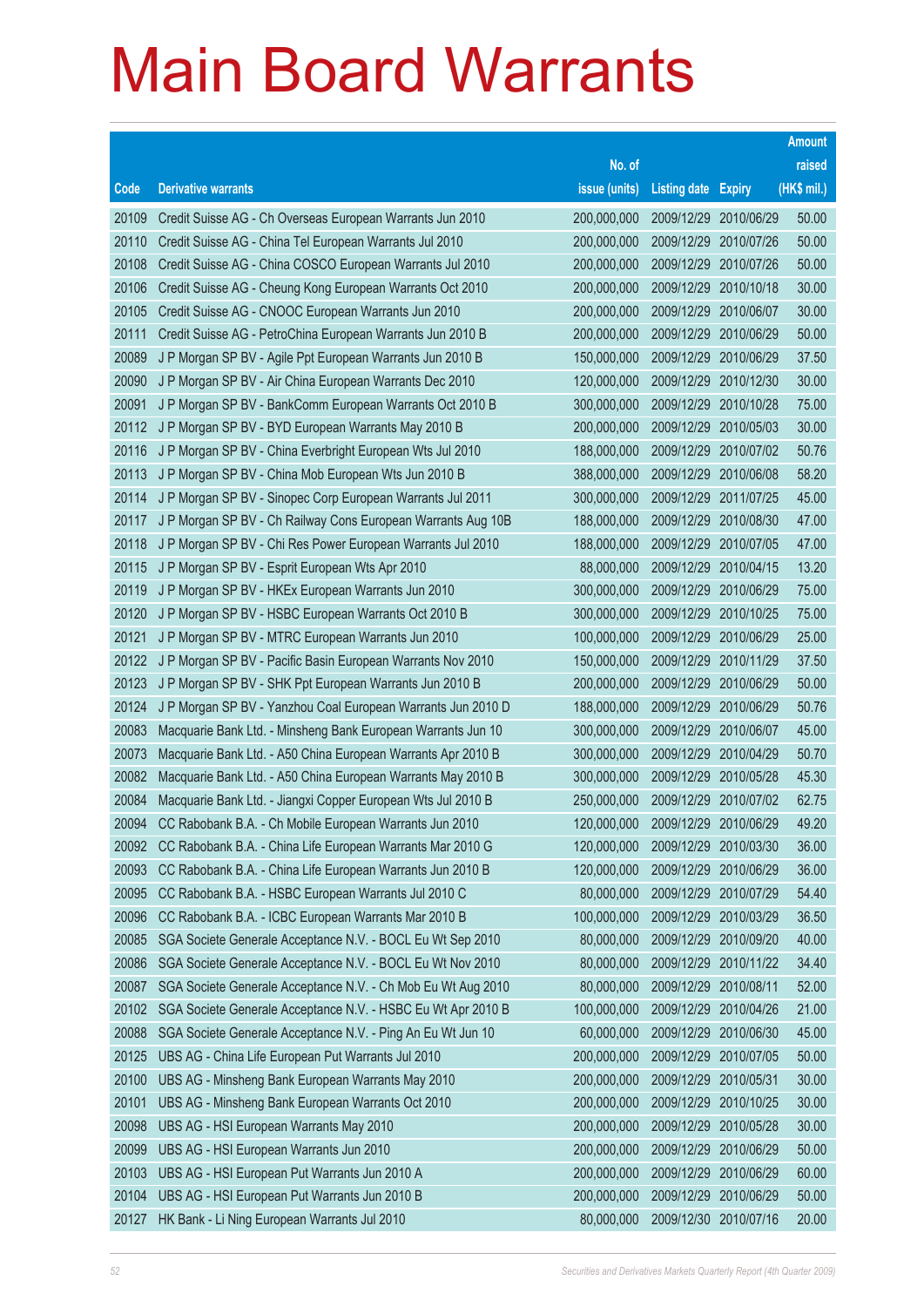|       |                                                                    |               |                            |                       | <b>Amount</b> |
|-------|--------------------------------------------------------------------|---------------|----------------------------|-----------------------|---------------|
|       |                                                                    | No. of        |                            |                       | raised        |
| Code  | <b>Derivative warrants</b>                                         | issue (units) | <b>Listing date Expiry</b> |                       | (HK\$ mil.)   |
| 20129 | HK Bank - Weichai Power European Warrants Aug 2010                 | 80,000,000    |                            | 2009/12/30 2010/08/12 | 20.00         |
| 20126 | HK Bank - Yurun Food European Warrants Jul 2010                    | 80,000,000    | 2009/12/30 2010/07/16      |                       | 20.00         |
| 20128 | HK Bank - Zijin Mining European Warrants Nov 2010                  | 120,000,000   | 2009/12/30 2010/11/18      |                       | 30.00         |
| 20143 | J P Morgan SP BV - A50 China European Warrants Jun 2010 B          | 200,000,000   |                            | 2009/12/30 2010/06/30 | 54.00         |
| 20144 | J P Morgan SP BV - A50 China European Warrants Jun 2010 C          | 200,000,000   |                            | 2009/12/30 2010/06/30 | 50.00         |
| 20133 | J P Morgan SP BV - HKEx European Put Wts Aug 2010                  | 200,000,000   |                            | 2009/12/30 2010/08/30 | 50.00         |
| 20132 | J P Morgan SP BV - Zijin Mining European Warrants Jun 2010         | 200,000,000   | 2009/12/30 2010/06/25      |                       | 30.00         |
| 20135 | KBC Fin Products Int'l Ltd. - BOCL European Wts Jun 2010           | 218,000,000   |                            | 2009/12/30 2010/06/10 | 47.96         |
| 20145 | KBC Fin Products Int'l Ltd. - BOCL European Wts Jul 2010           | 328,000,000   |                            | 2009/12/30 2010/07/02 | 49.20         |
| 20134 | KBC Fin Products Int'l Ltd. - BOCL European Wts May 2010 C         | 328,000,000   | 2009/12/30 2010/05/10      |                       | 49.20         |
| 20136 | KBC Fin Products Int'l Ltd. - China Life Euro Wts Jul 2010 B       | 400,000,000   |                            | 2009/12/30 2010/07/02 | 100.00        |
| 20137 | KBC Fin Products Int'l Ltd. - China Life Euro Wts Aug 2010 A       | 248,000,000   |                            | 2009/12/30 2010/08/02 | 99.20         |
| 20138 | KBC Fin Products Int'l Ltd. - China Life Euro Wts Aug 2010 B       | 400,000,000   |                            | 2009/12/30 2010/08/06 | 100.00        |
| 20139 | KBC Fin Products Int'l Ltd. - CMB European Warrants Jul 2010       | 200,000,000   |                            | 2009/12/30 2010/07/02 | 50.00         |
| 20140 | KBC Fin Products Int'l Ltd. - CMB European Warrants Aug 2010       | 200,000,000   |                            | 2009/12/30 2010/08/02 | 50.00         |
| 20142 | KBC Fin Products Int'l Ltd. - A50 Ch European Put Wts Aug10B       | 200,000,000   |                            | 2009/12/30 2010/08/10 | 50.00         |
| 20141 | KBC Fin Products Int'l Ltd. - ICBC European Wts Jul 2010           | 238,000,000   |                            | 2009/12/30 2010/07/02 | 99.96         |
| 20130 | Macquarie Bank Ltd. - Country Garden European Warrants Jun10       | 88,000,000    |                            | 2009/12/30 2010/06/30 | 22.53         |
| 20131 | Macquarie Bank Ltd. - Geely Auto European Put Warrants Jun10       | 100,000,000   | 2009/12/30                 | 2010/06/30            | 58.10         |
|       | 19648# KBC Fin Products Int'l Ltd. - Minsheng Bank Euro Wts Jun10A | 400,000,000   |                            | 2009/12/30 2010/06/15 | 65.20         |
| 20151 | BNP Paribas Arbit Issu B.V. - Bank of EA European Wts Aug 10       | 90,000,000    | 2009/12/31                 | 2010/08/30            | 42.30         |
| 20153 | BNP Paribas Arbit Issu B.V. - Ch Mobile Euro Wts Jul 2010          | 200,000,000   | 2009/12/31                 | 2010/07/02            | 64.00         |
| 20154 | BNP Paribas Arbit Issu B.V. - China Tel Euro Wts Sep 2010          | 100,000,000   | 2009/12/31                 | 2010/09/01            | 33.00         |
| 20152 | BNP Paribas Arbit Issu B.V. - China Life Euro Wts Aug 2010         | 200,000,000   | 2009/12/31                 | 2010/08/30            | 96.00         |
| 20155 | BNP Paribas Arbit Issu B.V. - Hutchison European Wts Jul 10        | 100,000,000   | 2009/12/31                 | 2010/07/28            | 60.00         |
| 20157 | KBC Fin Products Int'l Ltd. - BOCL Euro Put Wts Jul 2010           | 178,000,000   | 2009/12/31                 | 2010/07/05            | 48.06         |
| 20180 | KBC Fin Products Int'l Ltd. - BOCL Euro Put Wts Sep 2010           | 60,000,000    | 2009/12/31                 | 2010/09/01            | 93.00         |
| 20158 | KBC Fin Products Int'l Ltd. - CC Bank Euro Wts Jun 2010            | 268,000,000   | 2009/12/31                 | 2010/06/28            | 40.20         |
| 20159 | KBC Fin Products Int'l Ltd. - CC Bank Euro Wts Jul 2010 A          | 208,000,000   | 2009/12/31                 | 2010/07/02            | 118.56        |
| 20160 | KBC Fin Products Int'l Ltd. - CC Bank Euro Wts Jul 2010 B          | 228,000,000   | 2009/12/31                 | 2010/07/15            | 59.28         |
| 20161 | KBC Fin Products Int'l Ltd. - China Life Eur Put Wt Jul 2010       | 200,000,000   | 2009/12/31                 | 2010/07/08            | 50.00         |
| 20179 | KBC Fin Products Int'l Ltd. - Sinopec Euro Wts Jun 2010 B          | 228,000,000   | 2009/12/31                 | 2010/06/15            | 98.04         |
| 20162 | KBC Fin Products Int'l Ltd. - ICBC Euro Put Wts Oct 2010           | 200,000,000   | 2009/12/31                 | 2010/10/04            | 50.00         |
| 20173 | Macquarie Bank Ltd. - China EB Ltd European Warrants Jul 10        | 200,000,000   | 2009/12/31                 | 2010/07/05            | 50.80         |
| 20175 | Macquarie Bank Ltd. - COSCO Pacific European Warrants Nov 10       | 200,000,000   | 2009/12/31                 | 2010/11/04            | 50.20         |
| 20174 | Macquarie Bank Ltd. - China Tel European Warrants Jun 2010 B       | 100,000,000   | 2009/12/31                 | 2010/06/02            | 15.00         |
| 20176 | Macquarie Bank Ltd. - Lenovo European Warrants Aug 2010            | 100,000,000   | 2009/12/31                 | 2010/08/02            | 39.30         |
| 20177 | Macquarie Bank Ltd. - Shimao Ppt European Warrants Jul 2010        | 100,000,000   | 2009/12/31                 | 2010/07/05            | 25.10         |
| 20146 | Merrill Lynch Int'l & Co. C.V. - HSI European Warrants Apr10B      | 300,000,000   | 2009/12/31                 | 2010/04/29            | 50.10         |
| 20150 | Merrill Lynch Int'l & Co. C.V. - HSI European Put Wts Apr10D       | 300,000,000   | 2009/12/31                 | 2010/04/29            | 45.60         |
| 20163 | CC Rabobank B.A. - CHALCO European Warrants Sep 2010               | 200,000,000   | 2009/12/31                 | 2010/09/29            | 50.00         |
| 20165 | CC Rabobank B.A. - China Overseas European Warrants Aug 2010       | 120,000,000   | 2009/12/31                 | 2010/08/30            | 30.00         |
| 20164 | CC Rabobank B.A. - China COSCO European Warrants Jul 2010          | 200,000,000   | 2009/12/31                 | 2010/07/29            | 50.00         |
| 20166 | CC Rabobank B.A. - Datang European Warrants Aug 2010               | 60,000,000    | 2009/12/31                 | 2010/08/11            | 30.00         |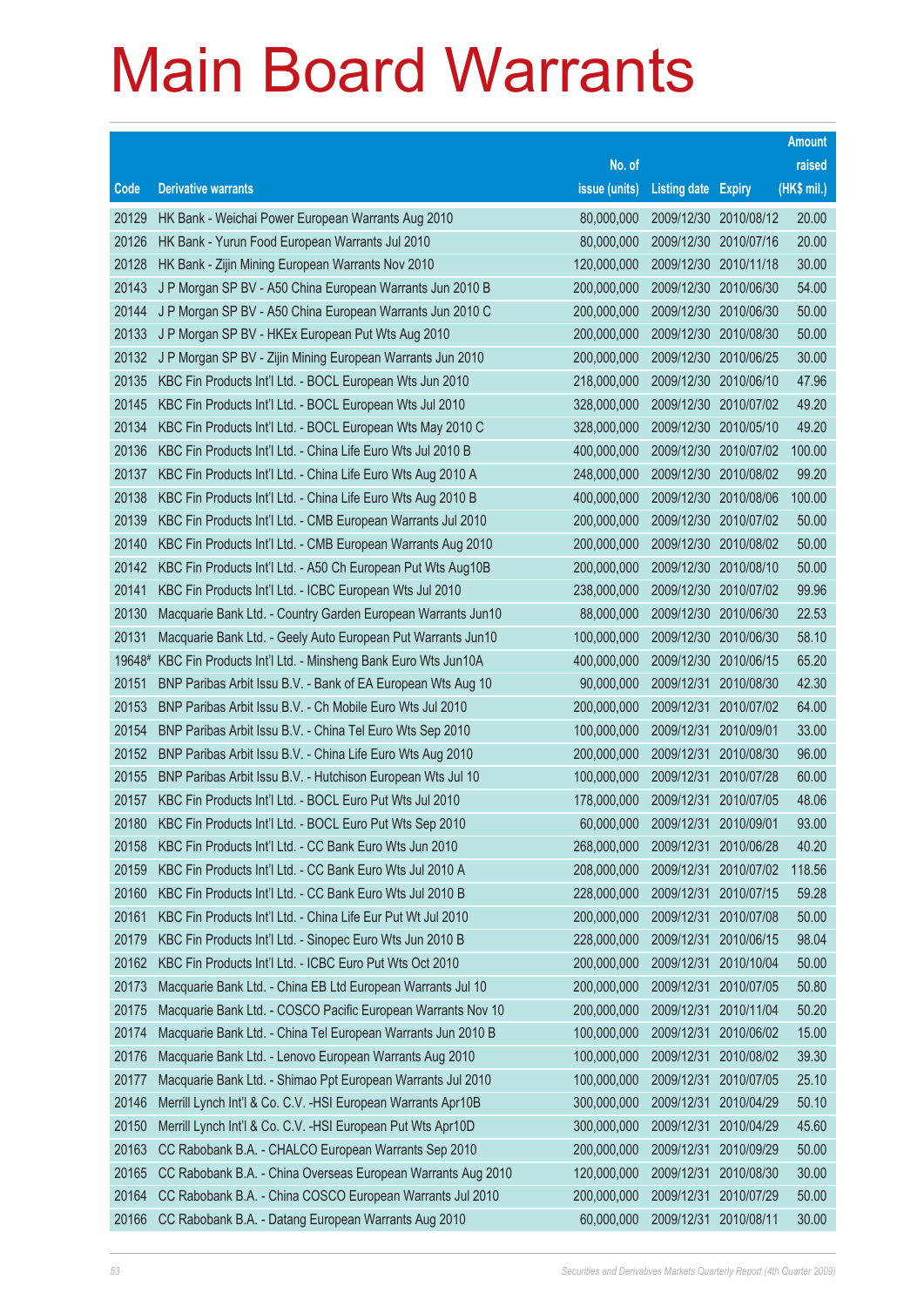|              |                                                              |               |                     |               | <b>Amount</b> |
|--------------|--------------------------------------------------------------|---------------|---------------------|---------------|---------------|
|              |                                                              | No. of        |                     |               | raised        |
| Code         | <b>Derivative warrants</b>                                   | issue (units) | <b>Listing date</b> | <b>Expiry</b> | (HK\$ mil.)   |
| 20167        | CC Rabobank B.A. - R&F Ppt European Warrants Jul 2010        | 145,000,000   | 2009/12/31          | 2010/07/29    | 36.25         |
| 20168        | CC Rabobank B.A. - Huaneng Power European Warrants Jul 2010  | 45,000,000    | 2009/12/31          | 2010/07/13    | 20.25         |
| 20169        | CC Rabobank B.A. - Maanshan Iron European Warrants Jun 2011  | 350,000,000   | 2009/12/31          | 2011/06/27    | 59.50         |
| 20170        | CC Rabobank B.A. - Shenzhen Invest European Warrants Jul 10  | 60,000,000    | 2009/12/31          | 2010/07/13    | 28.80         |
| 20171        | CC Rabobank B.A. - Shimao Ppt European Warrants Jul 2010     | 140,000,000   | 2009/12/31          | 2010/07/08    | 35.00         |
| 20172        | CC Rabobank B.A. - Zijin Mining European Warrants Oct 2010   | 270.000.000   | 2009/12/31          | 2010/10/05    | 40.50         |
| 20147        | SGA Societe Generale Acceptance N.V. - Ch Mob Eu Wt Jul 2010 | 80.000.000    | 2009/12/31          | 2010/07/14    | 56.00         |
| 20148        | SGA Societe Generale Acceptance N.V. - CP&CC Eur Wt Jul10C   | 80,000,000    | 2009/12/31          | 2010/07/14    | 60.00         |
| 20149        | SGA Societe Generale Acceptance N.V. - CTel Eu Wt Jul 2010 B | 80,000,000    | 2009/12/31          | 2010/07/14    | 36.00         |
| 20156        | UBS AG - Sinopec Corp European Warrants Mar 2011             | 500,000,000   | 2009/12/31          | 2011/03/28    | 75.00         |
| 20178        | UBS AG - A50 China European Put Warrants Jun 2010            | 200,000,000   | 2009/12/31          | 2010/06/28    | 30.00         |
| <b>Total</b> |                                                              |               |                     |               | 79,409.13     |

# Further issue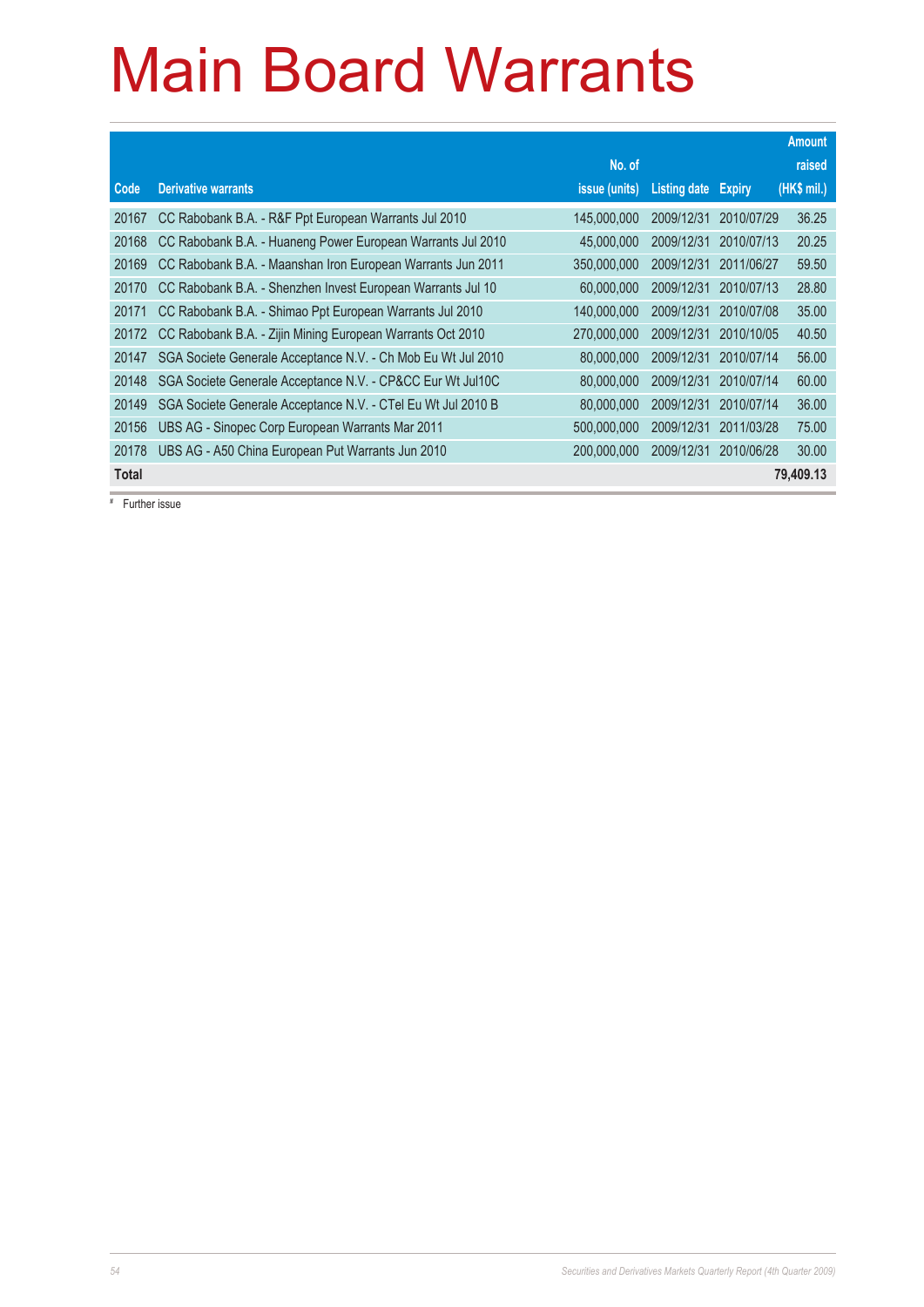# Main Board Debt Securities

### **Debt Securities Trading Statistics**

|      |    | <b>Turnover value</b>                 |                         |
|------|----|---------------------------------------|-------------------------|
|      |    | <b>Exchange fund notes (HK\$ mil)</b> | Market total (HK\$ mil) |
| 2008 | Q4 | -                                     | 1.71                    |
| 2009 | Q1 | $\overline{\phantom{0}}$              | 2.93                    |
|      | Q2 | -                                     | 0.51                    |
|      | Q3 | -                                     | 0.36                    |
|      | Q4 |                                       | 0.16                    |

### **Debt Securities Nominal Value**

|      |                | No. of issues | Nominal value (HK\$ mil.) |
|------|----------------|---------------|---------------------------|
| 2008 | Q4             | 172           | 414,001.69                |
| 2009 | Q1             | 171           | 406,932.13                |
|      | Q <sub>2</sub> | 167           | 395,723.72                |
|      | Q3             | 166           | 398,047.03                |
|      | Q4             | 157           | 391,908.38                |

### **New Listing Statistics - Debt Securities**

|      |    | No. of newly listed debt securities | Amount raised (HK\$ mil.) |
|------|----|-------------------------------------|---------------------------|
| 2008 | Q4 | 4                                   | 4,791.32                  |
| 2009 | Q1 | 4                                   | 5,309.25                  |
|      | Q2 | 5                                   | 12,295.05                 |
|      | Q3 | 8                                   | 19,782.43                 |
|      | Q4 | 6                                   | 9,996.64                  |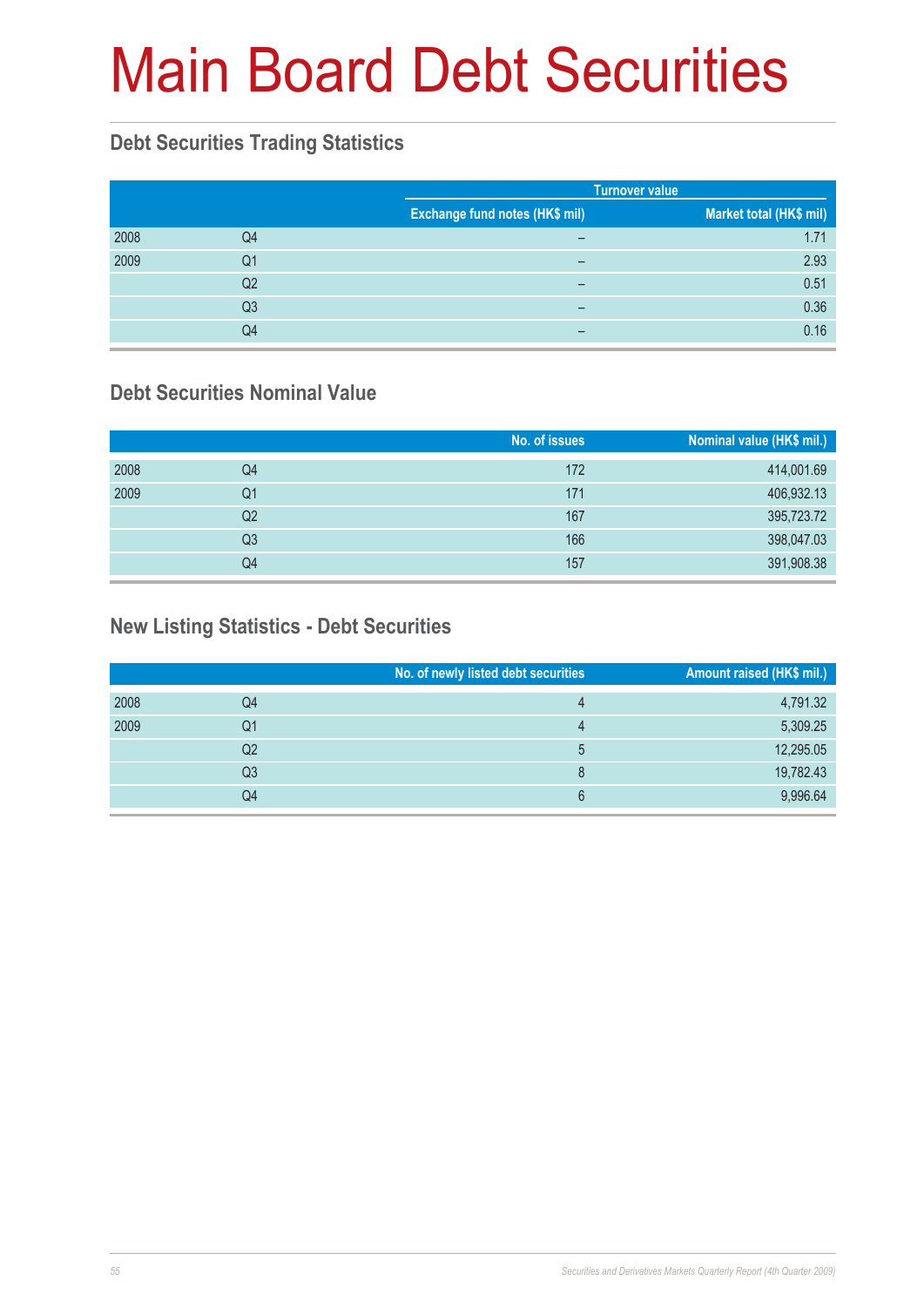# Main Board Debt Securities

#### **Newly Listed Debt Securities**

for 4th quarter 2009

|         |                                                                |                  |               |                     |                 | <b>Amount raised</b> |
|---------|----------------------------------------------------------------|------------------|---------------|---------------------|-----------------|----------------------|
| Code    | <b>Debt securities</b>                                         | <b>Principal</b> |               | <b>Listing date</b> | <b>Maturity</b> | (HK\$ mil.)          |
| 04313   | Joyous King Group Ltd. 3.3%<br><b>Guaranteed Cony Bonds</b>    | <b>HKD</b>       | 1,550,000,000 | 2009/10/23          | 2014/10/22      | 1,550.00             |
| 04202   | The Govt of the HKSAR of<br>the PRC 2.07% Bonds 2014           | <b>HKD</b>       | 2,000,000,000 | 2009/11/04          | 2014/11/03      | 2,008.20             |
| 04195   | Hong Kong Monetary Authority<br>0.55% Exchange Fund Notes 2011 | <b>HKD</b>       | 1,200,000,000 | 2009/11/17          | 2011/11/16      | 1,202.40             |
| 04196   | Hong Kong Monetary Authority<br>2.16% Exchange Fund Notes 2019 | <b>HKD</b>       | 800,000,000   | 2009/12/09          | 2019/12/09      | 786.24               |
| 04314   | Cosway Corp 1-3.5% Irredeemable<br>Con Unsecured Loan Sec 2019 | <b>HKD</b>       | 2,190,000,000 | 2009/12/10          | 2019/12/07      | 2,190.00             |
| 04173 # | Hong Kong Monetary Authority<br>2.66% Exchange Fund Notes 2012 | <b>HKD</b>       | 1,200,000,000 | 2009/12/21          | 2012/12/17      | 1,260.60             |
| 04197   | Hong Kong Monetary Authority<br>1.69% Exchange Fund Notes 2014 | <b>HKD</b>       | 1,000,000,000 | 2009/12/22          | 2014/12/22      | 999.20               |
|         |                                                                |                  |               |                     |                 | 9,996.64             |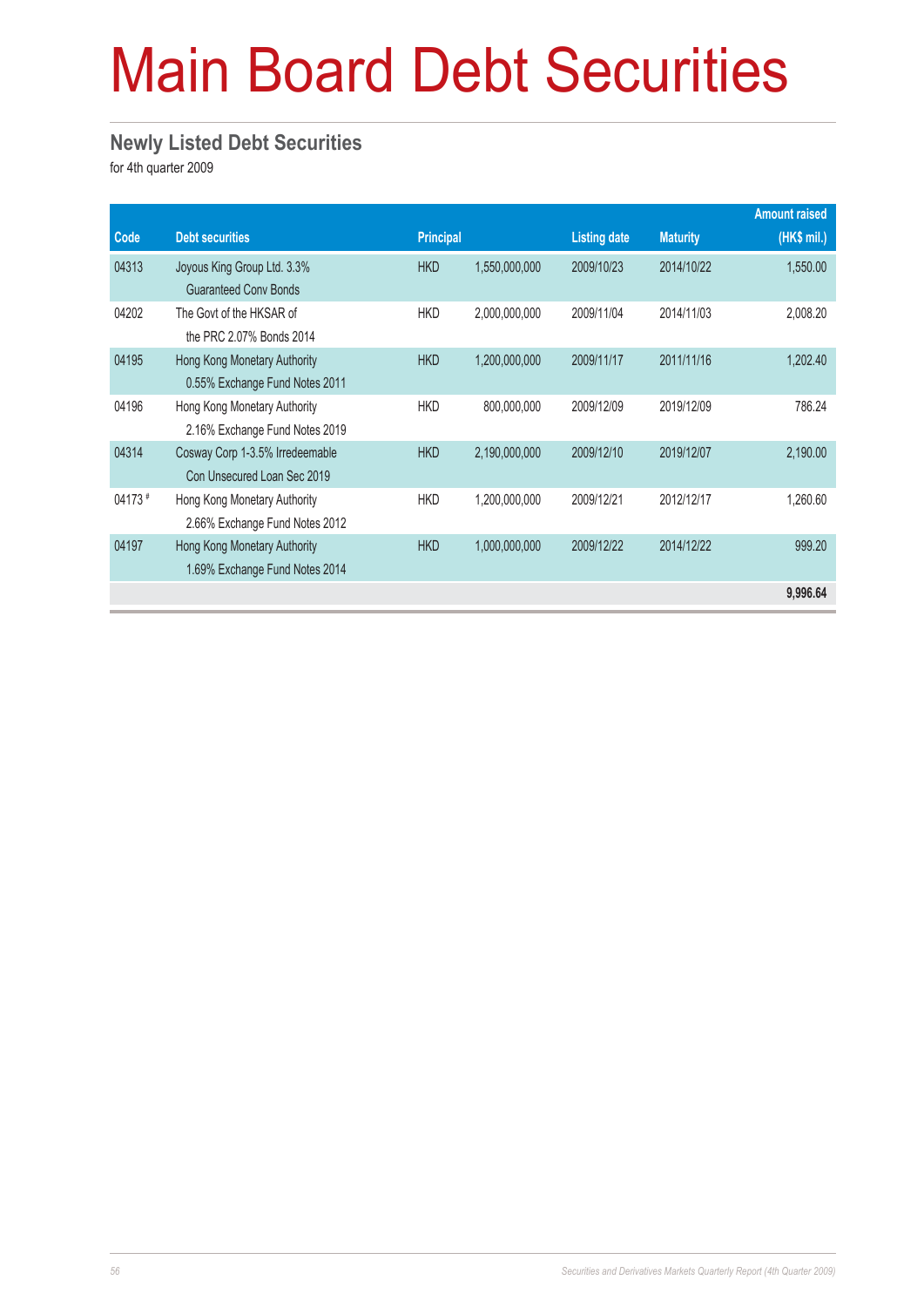# Main Board Unit Trusts and Mutual Funds

### **Unit Trusts and Mutual Funds Trading Statistics**

|      |                | <b>Exchange Traded</b><br>Fund (ETF)<br>(HK\$ mil.) | <b>Real Estate</b><br><b>Investment</b><br><b>Trusts (REITs)</b><br>(HK\$ mil.) | <b>Others</b><br>(HK\$ mil.) | <b>Total</b><br>(HK\$ mil.) | % of market total<br>(HK\$ mil.) |
|------|----------------|-----------------------------------------------------|---------------------------------------------------------------------------------|------------------------------|-----------------------------|----------------------------------|
| 2008 | Q4             | 120,092.63                                          | 10,422.81                                                                       | 225.71                       | 130,741.15                  | 4.16                             |
| 2009 | Q <sub>1</sub> | 102,668.21                                          | 7,728.10                                                                        | 177.20                       | 110,573.51                  | 4.13                             |
|      | Q <sub>2</sub> | 107,216.84                                          | 14,023.80                                                                       | 297.04                       | 121,537.68                  | 2.79                             |
|      | Q <sub>3</sub> | 167,985.99                                          | 11,199.87                                                                       | 233.84                       | 179,419.70                  | 4.16                             |
|      | Q4             | 121,814.83                                          | 10,126.33                                                                       | 339.11                       | 132,280.28                  | 3.23                             |

Note: 1. Include turnover values in HKD only.

### **Unit Trusts and Mutual Funds Market Value**

|      |                | No. of<br><b>issues</b> | <b>Exchange</b><br><b>Traded Funds</b><br>(ETF)<br>(HK\$ mil.) | No. of<br><b>issues</b> | <b>Real Estate</b><br><b>Investment</b><br><b>Trusts</b><br>(REITs)<br>(HK\$ mil.) | No. of<br><b>issues</b> | <b>Others</b><br>(HK\$ mil.) | No. of<br><b>issues</b> | <b>Total</b><br>(HK\$ mil.) |
|------|----------------|-------------------------|----------------------------------------------------------------|-------------------------|------------------------------------------------------------------------------------|-------------------------|------------------------------|-------------------------|-----------------------------|
| 2008 | Q <sub>4</sub> | 24                      | 266,475.46                                                     | 7                       | 46,405.95                                                                          | $\overline{2}$          | 1.439.29                     | 33                      | 314,320.70                  |
| 2009 | Q <sub>1</sub> | 24                      | 343,441.56                                                     | 7                       | 50,891.61                                                                          | $\overline{2}$          | 1,636.40                     | 33                      | 395,969.58                  |
|      | Q <sub>2</sub> | 30                      | 403,231.67                                                     | 7                       | 58,858.17                                                                          | $\overline{2}$          | 2,436.01                     | 39                      | 464,525.86                  |
|      | Q <sub>3</sub> | 37                      | 435,197.50                                                     | 7                       | 65.764.70                                                                          | $\overline{2}$          | 2,603.37                     | 46                      | 503,565.57                  |
|      | Q4             | 43                      | 496,812.50                                                     | 7                       | 73,818.20                                                                          | $\overline{2}$          | 3,038.50                     | 52                      | 573,669.20                  |

### **New Listing Unit Trust and Mutual Funds Statistics**

|      |                | No. of newly listed<br>unit trust and mutual funds | <b>Funds raised</b><br>(HK\$ mil.) |
|------|----------------|----------------------------------------------------|------------------------------------|
| 2008 | Q4             |                                                    |                                    |
| 2009 | Q1             |                                                    |                                    |
|      | Q2             | 6                                                  |                                    |
|      | Q3             |                                                    |                                    |
|      | Q <sub>4</sub> | ჩ                                                  |                                    |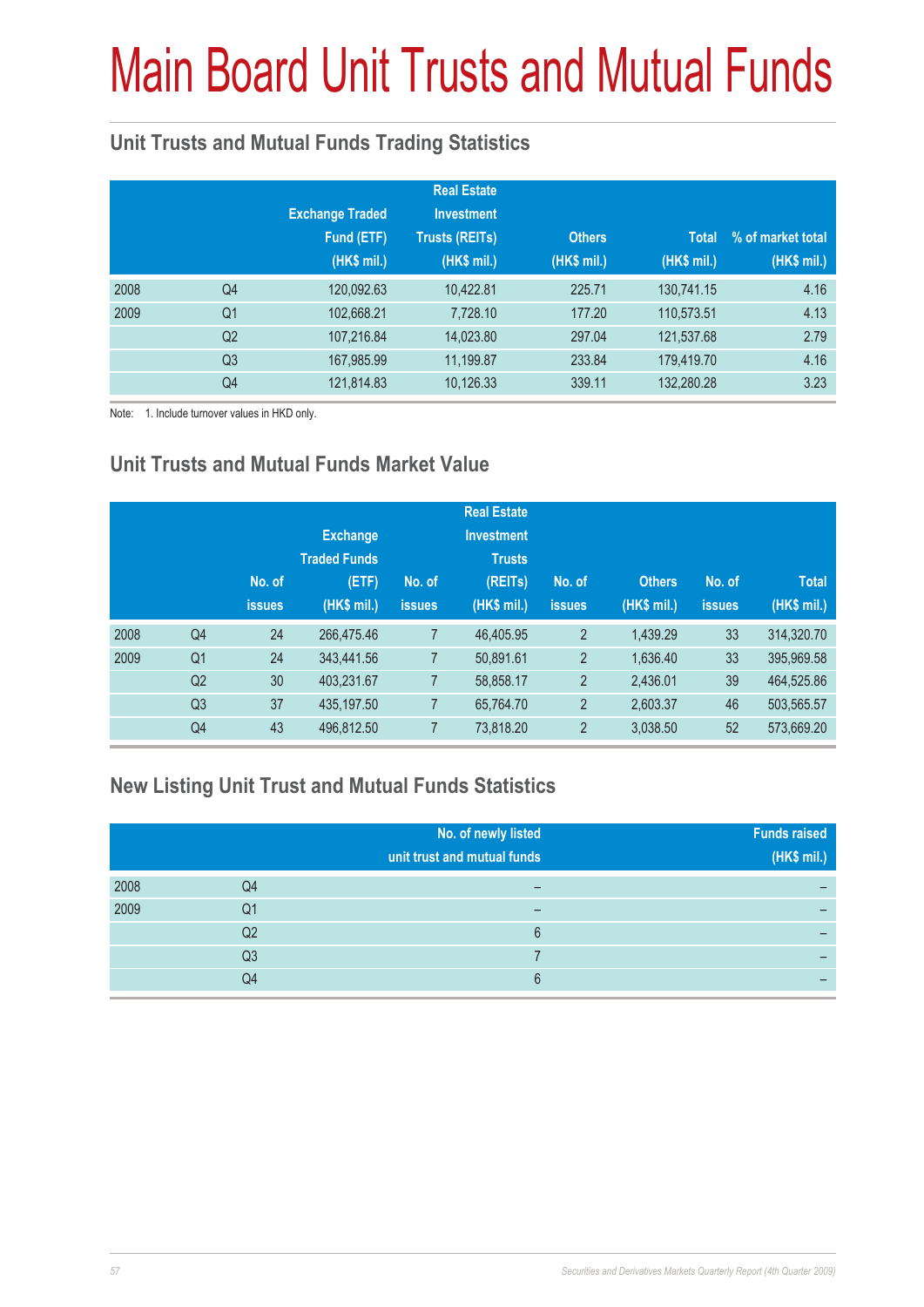# Main Board Unit Trusts and Mutual Funds

#### **Newly Listed Unit Trust and Mutual Funds**

for 4th quarter 2009

|       |                                              |                                           |                           | <b>Amount raised</b> |            |                     |
|-------|----------------------------------------------|-------------------------------------------|---------------------------|----------------------|------------|---------------------|
| Code  | Unit trust and Mutual funds                  | <b>Fund manager</b>                       | <b>Issue price (HK\$)</b> |                      | (HK\$ mil) | <b>Listing date</b> |
| 02846 | iShares CSI 300 A-Share Index ETF            | Barclays Global Investors North Asia Ltd. |                           | n.a.                 | n.a.       | 2009/11/18          |
| 03050 | iShares CSI A-Share Energy Index ETF         | Barclays Global Investors North Asia Ltd. |                           | n.a.                 | n.a.       | 2009/11/18          |
| 03039 | iShares CSI A-Share Materials Index ETF      | Barclays Global Investors North Asia Ltd. |                           | n.a.                 | n.a.       | 2009/11/18          |
| 02829 | iShares CSI A-Share Financials Index ETF     | Barclays Global Investors North Asia Ltd. |                           | n.a.                 | n.a.       | 2009/11/18          |
| 03006 | iShares CSI A-Share Infrastructure Index ETF | Barclays Global Investors North Asia Ltd. |                           | n.a.                 | n.a.       | 2009/11/18          |
| 03046 | <b>Value China ETF</b>                       | Sensible Asset Management Hong Kong Ltd.  |                           | n.a.                 | n.a.       | 2009/12/15          |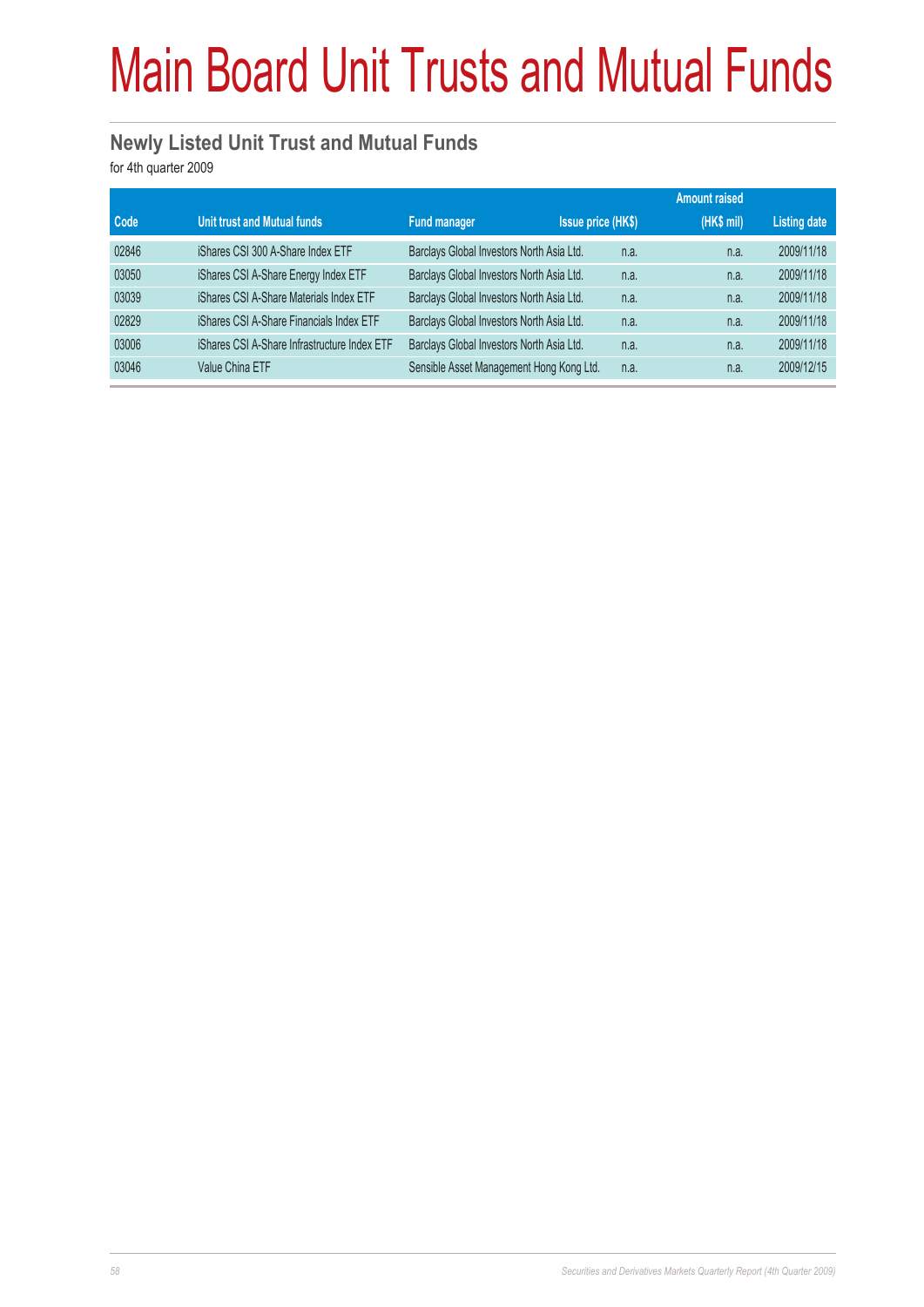### **Callable Bull / Bear Contracts Trading Statistics**

| 383,369.78 |
|------------|
| 351,364.58 |
| 470,890.15 |
| 434,251.62 |
| 419,558.61 |
|            |

#### **New Listings Callable Bull / Bear Contracts Statistics**

|      |                | No. of newly listed CBBC | Amount raised (HK\$ mil.) |
|------|----------------|--------------------------|---------------------------|
| 2008 | Q4             | 1,935                    | 185,485.67                |
| 2009 | Q1             | 1,628                    | 129,192.54                |
|      | Q <sub>2</sub> | 2,057                    | 140,519.83                |
|      | Q <sub>3</sub> | 2,333                    | 133,733.23                |
|      | Q4             | 2,054                    | 115,888.51                |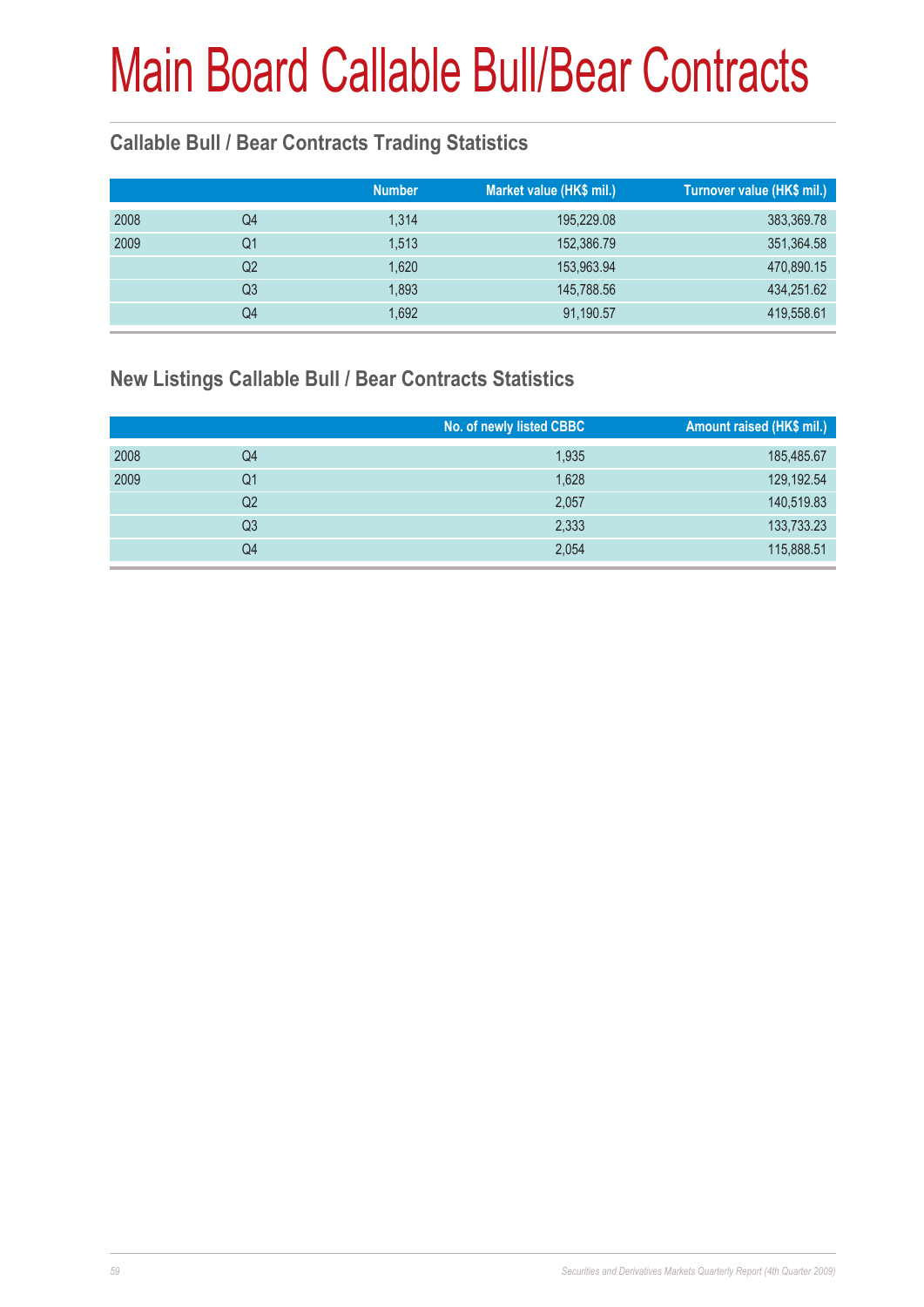#### **Newly Listed Callable Bull / Bear Contracts**

for 4th quarter 2009

|       |                                                          | No. of        |                     |               | <b>Amount raised</b> |
|-------|----------------------------------------------------------|---------------|---------------------|---------------|----------------------|
| Code  | <b>Callable Bull / Bear Contracts</b>                    | issue (units) | <b>Listing date</b> | <b>Expiry</b> | $(HK$$ mil.)         |
| 67362 | ABN AMRO Bank N.V. - HSI R Bear CBBC Feb 2010 I          | 250,000,000   | 2009/10/02          | 2010/02/25    | 62.50                |
| 67361 | ABN AMRO Bank N.V. - HSI R Bear CBBC Feb 2010 N          | 250,000,000   | 2009/10/02          | 2010/02/25    | 62.50                |
| 67363 | ABN AMRO Bank N.V. - HSI R Bear CBBC Feb 2010 U          | 250,000,000   | 2009/10/02          | 2010/02/25    | 62.50                |
| 67342 | BNP Paribas Arbit Issu B.V. - HSI R Bear CBBC Feb 2010 E | 300,000,000   | 2009/10/02          | 2010/02/25    | 75.00                |
| 67341 | BNP Paribas Arbit Issu B.V. - HSI R Bear CBBC Feb 2010 Q | 300,000,000   | 2009/10/02          | 2010/02/25    | 75.00                |
| 67339 | Credit Suisse - A50 China R Bear CBBC Feb 2010 A         | 100,000,000   | 2009/10/02          | 2010/02/22    | 25.00                |
| 67338 | Credit Suisse - HKEx R Bear CBBC Feb 2010 E              | 100,000,000   | 2009/10/02          | 2010/02/22    | 25.00                |
| 67323 | Credit Suisse - HSI R Bull CBBC Feb 2010 M               | 200,000,000   | 2009/10/02          | 2010/02/25    | 50.00                |
| 67325 | Credit Suisse - HSI R Bull CBBC Feb 2010 N               | 200,000,000   | 2009/10/02          | 2010/02/25    | 50.00                |
| 67340 | Credit Suisse - HSI R Bear CBBC Feb 2010 O               | 200,000,000   | 2009/10/02          | 2010/02/25    | 50.00                |
| 67358 | Deutsche Bank AG - China Mobile R Bull CBBC Mar 2010 B   | 150,000,000   | 2009/10/02          | 2010/03/22    | 37.50                |
| 67359 | Deutsche Bank AG - China Mobile R Bull CBBC Apr 2010 A   | 150,000,000   | 2009/10/02          | 2010/04/19    | 40.50                |
| 67360 | Deutsche Bank AG - HSI R Bull CBBC Feb 2010 Q            | 300,000,000   | 2009/10/02          | 2010/02/25    | 75.00                |
| 67336 | Deutsche Bank AG - HSI R Bear CBBC Feb 2010 B            | 300,000,000   | 2009/10/02          | 2010/02/25    | 81.00                |
| 67335 | Deutsche Bank AG - HSI R Bear CBBC Feb 2010 L            | 300,000,000   | 2009/10/02          | 2010/02/25    | 75.00                |
| 67337 | Deutsche Bank AG - HSI R Bear CBBC Mar 2010 W            | 300,000,000   | 2009/10/02          | 2010/03/30    | 90.00                |
| 67355 | Goldman Sachs SP (Asia) - HSI R Bull CBBC Apr 2010 I     | 200,000,000   | 2009/10/02          | 2010/04/29    | 50.00                |
| 67356 | Goldman Sachs SP (Asia) - HSI R Bear CBBC May 2010 J     | 200,000,000   | 2009/10/02          | 2010/05/28    | 50.00                |
| 67357 | Goldman Sachs SP (Asia) - HSI R Bear CBBC May 2010 K     | 200,000,000   | 2009/10/02          | 2010/05/28    | 50.00                |
| 67327 | KBC Fin Products Int'l Ltd. - HSI R Bull CBBC Jan 2010 U | 248,000,000   | 2009/10/02          | 2010/01/28    | 62.00                |
| 67343 | KBC Fin Products Int'l Ltd. - HSI R Bear CBBC Jan 2010 Q | 208,000,000   | 2009/10/02          | 2010/01/28    | 52.00                |
| 67345 | KBC Fin Products Int'l Ltd. - HSI R Bear CBBC Feb 2010 P | 248,000,000   | 2009/10/02          | 2010/02/25    | 62.00                |
| 67344 | KBC Fin Products Int'l Ltd. - HSI R Bear CBBC Feb 2010 Q | 208,000,000   | 2009/10/02          | 2010/02/25    | 52.00                |
| 67351 | UBS AG - China Mobile R Bear CBBC Feb 2010 N             | 200,000,000   | 2009/10/02          | 2010/02/22    | 50.00                |
| 67349 | UBS AG - CC Bank R Bear CBBC Feb 2010 I                  | 100,000,000   | 2009/10/02          | 2010/02/22    | 25.00                |
| 67328 | UBS AG - China Life R Bull CBBC Feb 2010 W               | 200,000,000   | 2009/10/02          | 2010/02/22    | 50.00                |
| 67350 | UBS AG - China Life R Bear CBBC Feb 2010 X               | 200,000,000   | 2009/10/02          | 2010/02/22    | 50.00                |
| 67330 | UBS AG - A50 China R Bull CBBC Feb 2010 N                | 200,000,000   | 2009/10/02          | 2010/02/22    | 50.00                |
| 67352 | UBS AG - HKEx R Bull CBBC Feb 2010 S                     | 200,000,000   | 2009/10/02          | 2010/02/22    | 50.00                |
| 67329 | UBS AG - HSBC R Bull CBBC Feb 2010 O                     | 200,000,000   | 2009/10/02          | 2010/02/22    | 50.00                |
| 67353 | UBS AG - HSBC R Bear CBBC Feb 2010 P                     | 200,000,000   | 2009/10/02          | 2010/02/22    | 50.00                |
| 67348 | UBS AG - HSCEI R Bear CBBC Feb 2010 K                    | 200,000,000   | 2009/10/02          | 2010/02/25    | 50.00                |
| 67331 | UBS AG - HSI R Bull CBBC Jan 2010 W                      | 300,000,000   | 2009/10/02          | 2010/01/28    | 75.00                |
| 67333 | UBS AG - HSI R Bull CBBC Feb 2010 N                      | 300,000,000   | 2009/10/02          | 2010/02/25    | 75.00                |
| 67332 | UBS AG - HSI R Bull CBBC Feb 2010 S                      | 300,000,000   | 2009/10/02          | 2010/02/25    | 75.00                |
| 67334 | UBS AG - HSI R Bull CBBC May 2010 Y                      | 400,000,000   | 2009/10/02          | 2010/05/28    | 100.00               |
| 67346 | UBS AG - HSI R Bear CBBC Feb 2010 Y                      | 300,000,000   | 2009/10/02          | 2010/02/25    | 75.00                |
| 67347 | UBS AG - HSI R Bear CBBC Mar 2010 I                      | 300,000,000   | 2009/10/02          | 2010/03/30    | 75.00                |
| 67354 | UBS AG - Shimao R Bear CBBC Feb 2010 E                   | 100,000,000   | 2009/10/02          | 2010/02/22    | 32.50                |
| 67379 | BNP Paribas Arbit Issu B.V. - HSI R Bull CBBC Mar 2010 S | 300,000,000   | 2009/10/05          | 2010/03/30    | 75.00                |
| 67378 | BNP Paribas Arbit Issu B.V. - HSI R Bull CBBC Mar 2010 T | 300,000,000   | 2009/10/05          | 2010/03/30    | 75.00                |
| 67380 | BNP Paribas Arbit Issu B.V. - HSI R Bear CBBC Feb 2010 H | 300,000,000   | 2009/10/05          | 2010/02/25    | 75.00                |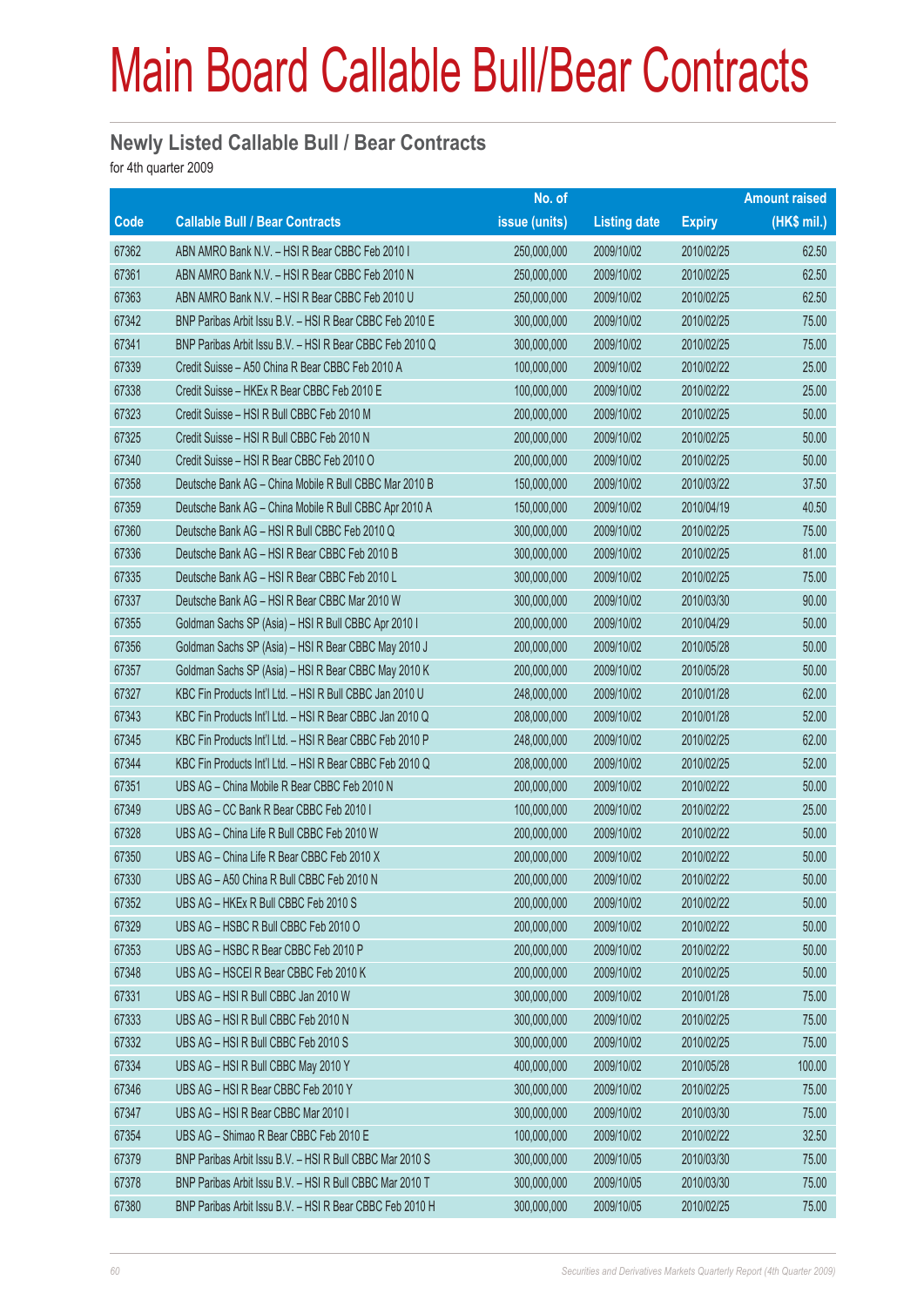|        |                                                                | No. of        |                     |               | <b>Amount raised</b> |
|--------|----------------------------------------------------------------|---------------|---------------------|---------------|----------------------|
| Code   | <b>Callable Bull / Bear Contracts</b>                          | issue (units) | <b>Listing date</b> | <b>Expiry</b> | $(HK$$ mil.)         |
| 67382  | Credit Suisse - HSI R Bear CBBC Feb 2010 P                     | 200,000,000   | 2009/10/05          | 2010/02/25    | 50.00                |
| 67383  | Credit Suisse - HSI R Bear CBBC Mar 2010 A                     | 190,000,000   | 2009/10/05          | 2010/03/30    | 47.50                |
| 67389  | Deutsche Bank AG - HSI R Bull CBBC Apr 2010 T                  | 300,000,000   | 2009/10/05          | 2010/04/29    | 96.00                |
| 67390  | Deutsche Bank AG - HSI R Bull CBBC Apr 2010 U                  | 300,000,000   | 2009/10/05          | 2010/04/29    | 81.00                |
| 67393  | Deutsche Bank AG - HSI R Bear CBBC Apr 2010 V                  | 300,000,000   | 2009/10/05          | 2010/04/29    | 78.00                |
| 67394  | Deutsche Bank AG - HSI R Bear CBBC Apr 2010 W                  | 300,000,000   | 2009/10/05          | 2010/04/29    | 75.00                |
| 67391  | Goldman Sachs SP (Asia) - HSI R Bull CBBC Apr 2010 J           | 200,000,000   | 2009/10/05          | 2010/04/29    | 50.00                |
| 67388  | KBC Fin Products Int'l Ltd. - HSI R Bull CBBC Feb 2010 S       | 208,000,000   | 2009/10/05          | 2010/02/25    | 52.00                |
| 67364  | SGA Societe Generale Acceptance N.V. - CCHC R Bear CBBC Jan10L | 100,000,000   | 2009/10/05          | 2010/01/13    | 25.00                |
| 67365  | SGA Societe Generale Acceptance N.V - CLife R Bear CBBC Jan10Z | 100,000,000   | 2009/10/05          | 2010/01/20    | 29.00                |
| 67367  | SGA Societe Generale Acceptance N.V. - HKEx R Bear CBBC Jan10V | 150,000,000   | 2009/10/05          | 2010/01/13    | 37.50                |
| 67366  | SGA Societe Generale Acceptance NV - HSCEI R Bear CBBC Jan10F  | 200,000,000   | 2009/10/05          | 2010/01/28    | 50.00                |
| 67372  | SGA Societe Generale Acceptance N.V. - HSI R Bear CBBC Apr101  | 300,000,000   | 2009/10/05          | 2010/04/29    | 75.00                |
| 67374  | SGA Societe Generale Acceptance N.V. - HSI R Bear CBBC Apr10J  | 300,000,000   | 2009/10/05          | 2010/04/29    | 75.00                |
| 67371  | SGA Societe Generale Acceptance N.V. - HSI R Bear CBBC Apr10R  | 300,000,000   | 2009/10/05          | 2010/04/29    | 75.00                |
| 67370  | SGA Societe Generale Acceptance N.V. - HSI R Bear CBBC Apr10S  | 300,000,000   | 2009/10/05          | 2010/04/29    | 75.00                |
| 67369  | SGA Societe Generale Acceptance N.V. - HSI R Bear CBBC Apr10T  | 300,000,000   | 2009/10/05          | 2010/04/29    | 75.00                |
| 67373  | SGA Societe Generale Acceptance N.V. - HSI R Bear CBBC Apr10Y  | 300,000,000   | 2009/10/05          | 2010/04/29    | 75.00                |
| 67368  | SGA Societe Generale Acceptance NV - JiangC R Bear CBBC Jan10L | 50,000,000    | 2009/10/05          | 2010/01/20    | 15.00                |
| 67386  | UBS AG - China Mobile R Bear CBBC Feb 2010 O                   | 200,000,000   | 2009/10/05          | 2010/02/22    | 50.00                |
| 67375  | UBS AG - China Tel R Bull CBBC Feb 2010 D                      | 100,000,000   | 2009/10/05          | 2010/02/22    | 25.00                |
| 67376  | UBS AG - China Tel R Bull CBBC Feb 2010 E                      | 100,000,000   | 2009/10/05          | 2010/02/22    | 25.00                |
| 67381  | UBS AG - China Tel R Bear CBBC Feb 2010 F                      | 100,000,000   | 2009/10/05          | 2010/02/22    | 25.00                |
| 67387  | UBS AG - HKEx R Bear CBBC Feb 2010 T                           | 200,000,000   | 2009/10/05          | 2010/02/22    | 50.00                |
| 67377  | UBS AG - HSI R Bull CBBC Feb 2010 X                            | 300,000,000   | 2009/10/05          | 2010/02/25    | 75.00                |
| 67384  | UBS AG - HSI R Bear CBBC Jan 2010 X                            | 300,000,000   | 2009/10/05          | 2010/01/28    | 75.00                |
| 67385  | UBS AG - HSI R Bear CBBC Mar 2010 H                            | 300,000,000   | 2009/10/05          | 2010/03/30    | 75.00                |
| 67165# | UBS AG - HSI R Bear CBBC Dec 2009 I                            | 200,000,000   | 2009/10/05          | 2009/12/30    | 24.60                |
| 67421  | ABN AMRO Bank N.V. - HSI R Bear CBBC Feb 2010 H                | 250,000,000   | 2009/10/06          | 2010/02/25    | 73.25                |
| 67420  | ABN AMRO Bank N.V. - HSI R Bear CBBC Feb 2010 J                | 250,000,000   | 2009/10/06          | 2010/02/25    | 76.25                |
| 67419  | ABN AMRO Bank N.V. - HSI R Bear CBBC Feb 2010 M                | 250,000,000   | 2009/10/06          | 2010/02/25    | 73.50                |
| 67412  | Credit Suisse - China Mobile R Bear CBBC Feb 2010 E            | 100,000,000   | 2009/10/06          | 2010/02/22    | 25.00                |
| 67399  | Credit Suisse - HSI R Bull CBBC Feb 2010 Q                     | 200,000,000   | 2009/10/06          | 2010/02/25    | 50.00                |
| 67413  | Credit Suisse - HSI R Bear CBBC Feb 2010 R                     | 200,000,000   | 2009/10/06          | 2010/02/25    | 50.00                |
| 67406  | Deutsche Bank AG - A50 China R Bear CBBC Mar 2010 C            | 150,000,000   | 2009/10/06          | 2010/03/29    | 39.00                |
| 67405  | Deutsche Bank AG - HKEx R Bear CBBC Mar 2010 D                 | 150,000,000   | 2009/10/06          | 2010/03/29    | 37.50                |
| 67422  | Deutsche Bank AG - HSI R Bull CBBC Apr 2010 X                  | 300,000,000   | 2009/10/06          | 2010/04/29    | 96.00                |
| 67403  | Deutsche Bank AG - HSI R Bear CBBC Mar 2010 J                  | 300,000,000   | 2009/10/06          | 2010/03/30    | 75.00                |
| 67404  | Deutsche Bank AG - HSI R Bear CBBC Mar 2010 P                  | 300,000,000   | 2009/10/06          | 2010/03/30    | 78.00                |
| 67426  | Deutsche Bank AG - HSI R Bear CBBC Apr 2010 Y                  | 300,000,000   | 2009/10/06          | 2010/04/29    | 75.00                |
| 67423  | Deutsche Bank AG - HSI R Bear CBBC May 2010 F                  | 300,000,000   | 2009/10/06          | 2010/05/28    | 75.00                |
| 67424  | Goldman Sachs SP (Asia) - HSI R Bear CBBC Apr 2010 L           | 200,000,000   | 2009/10/06          | 2010/04/29    | 50.00                |
| 67425  | Goldman Sachs SP (Asia) - HSI R Bear CBBC May 2010 L           | 200,000,000   | 2009/10/06          | 2010/05/28    | 50.00                |
| 67427  | Goldman Sachs SP (Asia) - HSI R Bear CBBC May 2010 M           | 200,000,000   | 2009/10/06          | 2010/05/28    | 50.00                |
| 67407  | KBC Fin Products Int'l Ltd. - HSI R Bull CBBC Feb 2010 T       | 248,000,000   | 2009/10/06          | 2010/02/25    | 62.00                |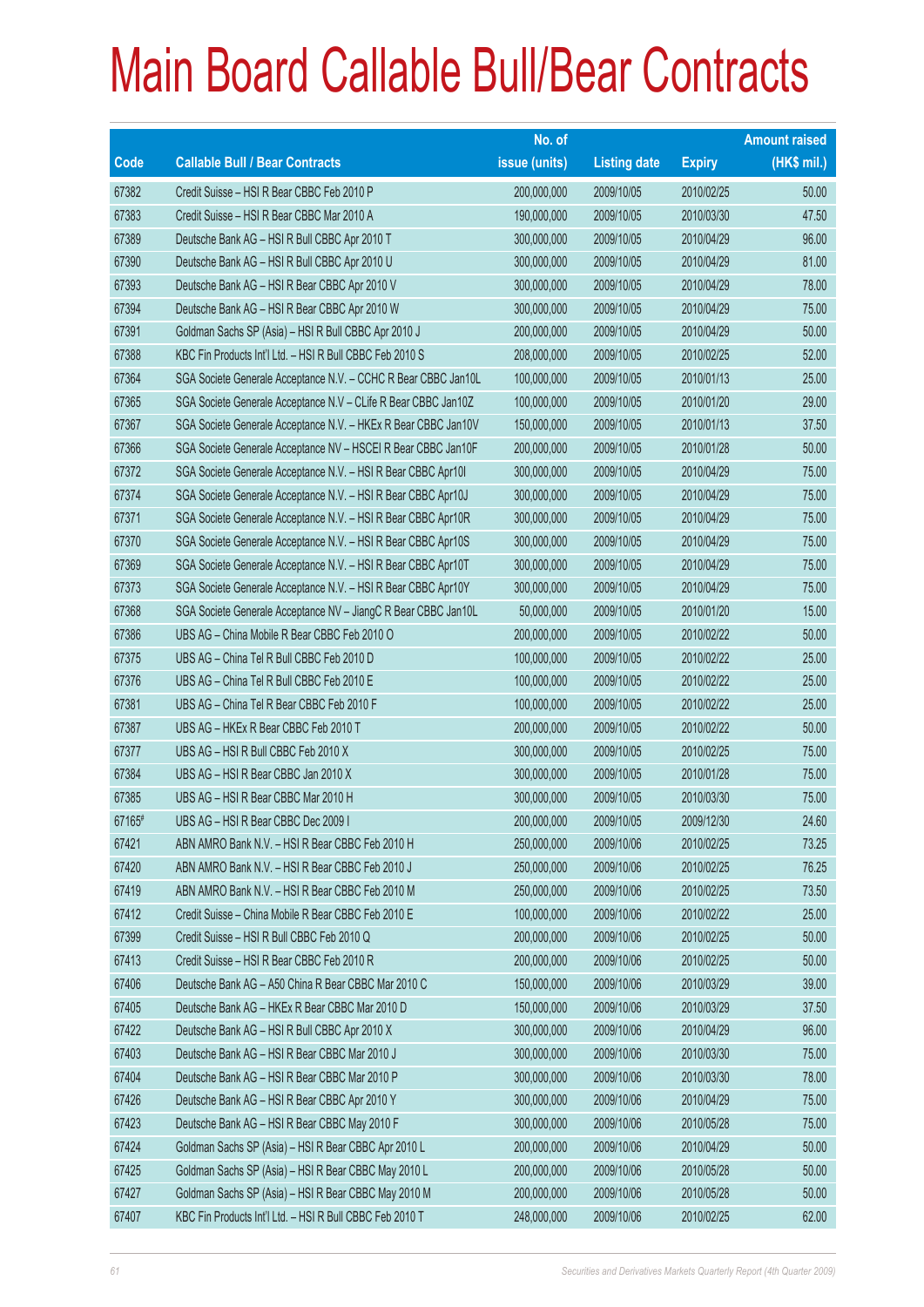|       |                                                                | No. of        |                     |               | <b>Amount raised</b> |
|-------|----------------------------------------------------------------|---------------|---------------------|---------------|----------------------|
| Code  | <b>Callable Bull / Bear Contracts</b>                          | issue (units) | <b>Listing date</b> | <b>Expiry</b> | $(HK$$ mil.)         |
| 67415 | KBC Fin Products Int'l Ltd. - HSI R Bear CBBC Feb 2010 O       | 248,000,000   | 2009/10/06          | 2010/02/25    | 62.00                |
| 67414 | KBC Fin Products Int'l Ltd. - HSI R Bear CBBC Feb 2010 U       | 208,000,000   | 2009/10/06          | 2010/02/25    | 52.00                |
| 67400 | SGA Societe Generale Acceptance N.V. - HSI R Bear CBBC May10F  | 300,000,000   | 2009/10/06          | 2010/05/28    | 75.00                |
| 67401 | SGA Societe Generale Acceptance N.V. - HSI R Bear CBBC May10G  | 300,000,000   | 2009/10/06          | 2010/05/28    | 75.00                |
| 67402 | SGA Societe Generale Acceptance N.V. - HSI R Bear CBBC May10H  | 300,000,000   | 2009/10/06          | 2010/05/28    | 75.00                |
| 67396 | UBS AG - China Mobile R Bull CBBC Feb 2010 P                   | 200,000,000   | 2009/10/06          | 2010/02/22    | 50.00                |
| 67409 | UBS AG - China Mobile R Bear CBBC Feb 2010 Q                   | 200,000,000   | 2009/10/06          | 2010/02/22    | 50.00                |
| 67397 | UBS AG - China Life R Bull CBBC Feb 2010 Y                     | 200,000,000   | 2009/10/06          | 2010/02/22    | 50.00                |
| 67408 | UBS AG - China Life R Bear CBBC Feb 2010 Z                     | 200,000,000   | 2009/10/06          | 2010/02/22    | 50.00                |
| 67411 | UBS AG - A50 China R Bear CBBC Feb 2010 O                      | 200,000,000   | 2009/10/06          | 2010/02/22    | 50.00                |
| 67398 | UBS AG - HKEx R Bull CBBC Feb 2010 U                           | 200,000,000   | 2009/10/06          | 2010/02/22    | 50.00                |
| 67410 | UBS AG - HKEx R Bear CBBC Feb 2010 V                           | 200,000,000   | 2009/10/06          | 2010/02/22    | 50.00                |
| 67392 | UBS AG - HSI R Bull CBBC Mar 2010 Y                            | 300,000,000   | 2009/10/06          | 2010/03/30    | 75.00                |
| 67395 | UBS AG - HSI R Bull CBBC May 2010 Z                            | 300,000,000   | 2009/10/06          | 2010/05/28    | 75.00                |
| 67416 | UBS AG - HSI R Bear CBBC Mar 2010 O                            | 300,000,000   | 2009/10/06          | 2010/03/30    | 75.00                |
| 67417 | UBS AG - HSI R Bear CBBC Mar 2010 U                            | 300,000,000   | 2009/10/06          | 2010/03/30    | 75.00                |
| 67418 | UBS AG - HSI R Bear CBBC May 2010 Q                            | 400,000,000   | 2009/10/06          | 2010/05/28    | 100.00               |
| 67440 | BNP Paribas Arbit Issu B.V. - HSI R Bull CBBC Apr 2010 C       | 300,000,000   | 2009/10/07          | 2010/04/29    | 75.00                |
| 67441 | Deutsche Bank AG - China Life R Bear CBBC Mar 2010 E           | 150,000,000   | 2009/10/07          | 2010/03/29    | 60.00                |
| 67432 | Deutsche Bank AG - HSI R Bull CBBC Feb 2010 K                  | 300,000,000   | 2009/10/07          | 2010/02/25    | 75.00                |
| 67439 | Goldman Sachs SP (Asia) - HSI R Bull CBBC May 2010 N           | 200,000,000   | 2009/10/07          | 2010/05/28    | 50.00                |
| 67437 | UBS AG - HSBC R Bull CBBC Feb 2010 Q                           | 200,000,000   | 2009/10/07          | 2010/02/22    | 50.00                |
| 67433 | UBS AG - HSI R Bull CBBC Mar 2010 B                            | 300,000,000   | 2009/10/07          | 2010/03/30    | 75.00                |
| 67435 | UBS AG - HSI R Bull CBBC Apr 2010 L                            | 300,000,000   | 2009/10/07          | 2010/04/29    | 75.00                |
| 67434 | UBS AG - HSI R Bull CBBC Apr 2010 R                            | 300,000,000   | 2009/10/07          | 2010/04/29    | 75.00                |
| 67436 | UBS AG - HSI R Bull CBBC May 2010 I                            | 400,000,000   | 2009/10/07          | 2010/05/28    | 100.00               |
| 67431 | UBS AG - HSI R Bear CBBC Mar 2010 V                            | 300,000,000   | 2009/10/07          | 2010/03/30    | 75.00                |
| 67428 | UBS AG - HSI R Bear CBBC Apr 2010 Q                            | 300,000,000   | 2009/10/07          | 2010/04/29    | 75.00                |
| 67430 | UBS AG - HSI R Bear CBBC Apr 2010 T                            | 300,000,000   | 2009/10/07          | 2010/04/29    | 75.00                |
| 67429 | UBS AG - HSI R Bear CBBC Apr 2010 X                            | 300,000,000   | 2009/10/07          | 2010/04/29    | 75.00                |
| 67438 | UBS AG - Jiangxi Copper R Bear CBBC Feb 2010 I                 | 100,000,000   | 2009/10/07          | 2010/02/22    | 30.50                |
| 67449 | Deutsche Bank AG - HSI R Bull CBBC Feb 2010 X                  | 300,000,000   | 2009/10/08          | 2010/02/25    | 78.00                |
| 67453 | Deutsche Bank AG - HSI R Bear CBBC Feb 2010 Y                  | 300,000,000   | 2009/10/08          | 2010/02/25    | 75.00                |
| 67442 | SGA Societe Generale Acceptance N.V. - CMob R Bull CBBC Jan10T | 300,000,000   | 2009/10/08          | 2010/01/13    | 75.00                |
| 67446 | SGA Societe Generale Acceptance N.V. - CMob R Bear CBBC Jan10U | 300,000,000   | 2009/10/08          | 2010/01/13    | 75.00                |
| 67447 | SGA Societe Generale Acceptance N.V. - CMob R Bear CBBC Jan10V | 300,000,000   | 2009/10/08          | 2010/01/13    | 75.00                |
| 67448 | SGA Societe Generale Acceptance N.V. - CMob R Bear CBBC Jan10W | 300,000,000   | 2009/10/08          | 2010/01/13    | 75.00                |
| 67445 | SGA Societe Generale Acceptance N.V. - A50 R Bear CBBC Jan10O  | 150,000,000   | 2009/10/08          | 2010/01/20    | 37.50                |
| 67444 | SGA Societe Generale Acceptance N.V. - A50 R Bear CBBC Jan10R  | 150,000,000   | 2009/10/08          | 2010/01/20    | 37.50                |
| 67443 | SGA Societe Generale Acceptance NV - HSCEI R Bear CBBC Feb10A  | 200,000,000   | 2009/10/08          | 2010/02/25    | 50.00                |
| 67451 | UBS AG - HSI R Bull CBBC Jan 2010 S                            | 300,000,000   | 2009/10/08          | 2010/01/28    | 75.00                |
| 67450 | UBS AG - HSI R Bull CBBC Jan 2010 T                            | 300,000,000   | 2009/10/08          | 2010/01/28    | 75.00                |
| 67492 | ABN AMRO Bank N.V. - A50 China R Bear CBBC Feb 2010 A          | 80,000,000    | 2009/10/09          | 2010/02/08    | 20.00                |
| 67491 | ABN AMRO Bank N.V. - HSI R Bear CBBC Feb 2010 L                | 250,000,000   | 2009/10/09          | 2010/02/25    | 62.50                |
| 67469 | BNP Paribas Arbit Issu B.V. - HSI R Bull CBBC Apr 2010 D       | 300,000,000   | 2009/10/09          | 2010/04/29    | 75.00                |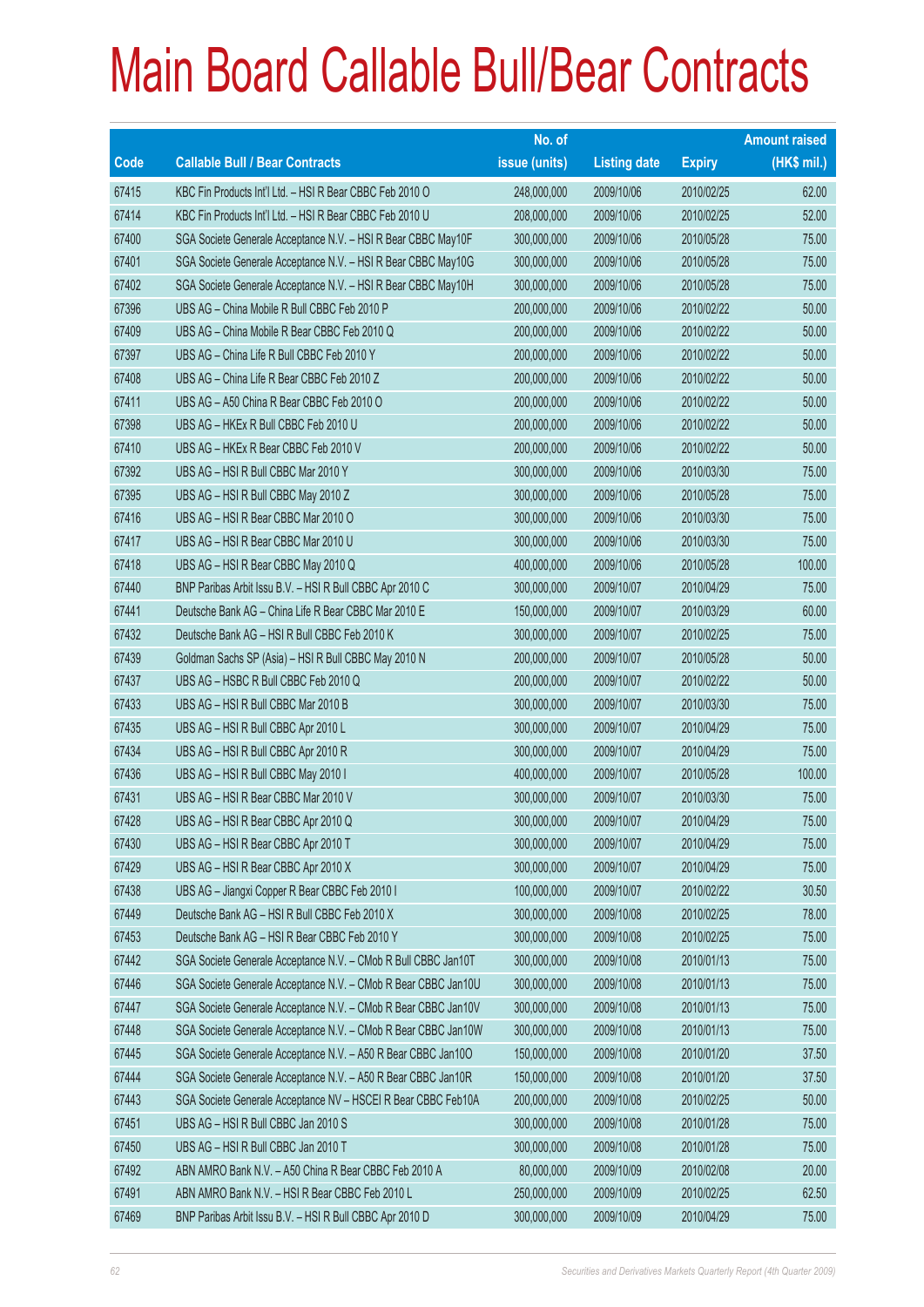|       |                                                              | No. of        |                     |               | <b>Amount raised</b> |
|-------|--------------------------------------------------------------|---------------|---------------------|---------------|----------------------|
| Code  | <b>Callable Bull / Bear Contracts</b>                        | issue (units) | <b>Listing date</b> | <b>Expiry</b> | $(HK$$ mil.)         |
| 67470 | BNP Paribas Arbit Issu B.V. - HSI R Bull CBBC Apr 2010 E     | 300,000,000   | 2009/10/09          | 2010/04/29    | 75.00                |
| 67471 | BNP Paribas Arbit Issu B.V. - HSI R Bear CBBC Mar 2010 K     | 300,000,000   | 2009/10/09          | 2010/03/30    | 75.00                |
| 67474 | BNP Paribas Arbit Issu B.V. - HSI R Bear CBBC Apr 2010 F     | 300,000,000   | 2009/10/09          | 2010/04/29    | 75.00                |
| 67475 | BNP Paribas Arbit Issu B.V. - HSI R Bear CBBC Apr 2010 G     | 300,000,000   | 2009/10/09          | 2010/04/29    | 75.00                |
| 67480 | Credit Suisse - China Mobile R Bull CBBC Feb 2010 F          | 100,000,000   | 2009/10/09          | 2010/02/22    | 25.00                |
| 67484 | Credit Suisse - China Mobile R Bear CBBC Feb 2010 G          | 100,000,000   | 2009/10/09          | 2010/02/22    | 25.00                |
| 67481 | Credit Suisse - China Life R Bear CBBC Feb 2010 B            | 100,000,000   | 2009/10/09          | 2010/02/22    | 30.00                |
| 67482 | Credit Suisse - HKEx R Bear CBBC Feb 2010 F                  | 100,000,000   | 2009/10/09          | 2010/02/22    | 25.00                |
| 67452 | Credit Suisse - HSI R Bull CBBC Feb 2010 S                   | 200,000,000   | 2009/10/09          | 2010/02/25    | 50.00                |
| 67483 | Credit Suisse - HSI R Bear CBBC Feb 2010 T                   | 200,000,000   | 2009/10/09          | 2010/02/25    | 50.00                |
| 67472 | Deutsche Bank AG - China Life R Bear CBBC Mar 2010 F         | 150,000,000   | 2009/10/09          | 2010/03/29    | 61.50                |
| 67476 | Deutsche Bank AG - CNOOC R Bear CBBC Apr 2010 A              | 150,000,000   | 2009/10/09          | 2010/04/19    | 49.50                |
| 67473 | Deutsche Bank AG - Sinopec Corp R Bear CBBC Apr 2010 A       | 150,000,000   | 2009/10/09          | 2010/04/19    | 39.00                |
| 67493 | Deutsche Bank AG - HSI R Bull CBBC Jan 2010 Q                | 300,000,000   | 2009/10/09          | 2010/01/28    | 96.00                |
| 67457 | Deutsche Bank AG - HSI R Bull CBBC Mar 2010 Q                | 300,000,000   | 2009/10/09          | 2010/03/30    | 75.00                |
| 67494 | Deutsche Bank AG - HSI R Bear CBBC Jan 2010 O                | 300,000,000   | 2009/10/09          | 2010/01/28    | 75.00                |
| 67477 | Deutsche Bank AG - HSI R Bear CBBC Feb 2010 C                | 300,000,000   | 2009/10/09          | 2010/02/25    | 75.00                |
| 67478 | Deutsche Bank AG - ICBC R Bear CBBC Apr 2010 A               | 150,000,000   | 2009/10/09          | 2010/04/19    | 37.50                |
| 67479 | Deutsche Bank AG - Petrochina R Bear CBBC Apr 2010 A         | 150,000,000   | 2009/10/09          | 2010/04/19    | 39.00                |
| 67509 | Goldman Sachs SP (Asia) - HSI R Bear CBBC Apr 2010 K         | 200,000,000   | 2009/10/09          | 2010/04/29    | 50.00                |
| 67487 | KBC Fin Products Int'l Ltd. - Ch Life R Bear CBBC Jan 2010 D | 148,000,000   | 2009/10/09          | 2010/01/15    | 93.24                |
| 67486 | KBC Fin Products Int'l Ltd. - HSBC R Bull CBBC Feb 2010 D    | 188,000,000   | 2009/10/09          | 2010/02/08    | 47.00                |
| 67488 | KBC Fin Products Int'l Ltd. - HSCEI R Bear CBBC Mar 2010 B   | 248,000,000   | 2009/10/09          | 2010/03/30    | 62.00                |
| 67490 | KBC Fin Products Int'l Ltd. - HSI R Bear CBBC Feb 2010 W     | 208,000,000   | 2009/10/09          | 2010/02/25    | 52.00                |
| 67454 | CC Rabobank B.A. - HSI R Bear CBBC Apr 2010 C                | 180,000,000   | 2009/10/09          | 2010/04/29    | 45.00                |
| 67455 | CC Rabobank B.A. - HSI R Bear CBBC Apr 2010 E                | 180,000,000   | 2009/10/09          | 2010/04/29    | 45.00                |
| 67456 | CC Rabobank B.A. - HSI R Bear CBBC Apr 2010 F                | 180,000,000   | 2009/10/09          | 2010/04/29    | 45.00                |
| 67495 | UBS AG - CHALCO R Bull CBBC Feb 2010 P                       | 100,000,000   | 2009/10/09          | 2010/02/22    | 25.00                |
| 67503 | UBS AG - CHALCO R Bear CBBC Feb 2010 Q                       | 100,000,000   | 2009/10/09          | 2010/02/22    | 25.00                |
| 67465 | UBS AG - China Mobile R Bull CBBC Feb 2010 R                 | 200,000,000   | 2009/10/09          | 2010/02/22    | 50.00                |
| 67505 | UBS AG - China Mobile R Bear CBBC Feb 2010 S                 | 200,000,000   | 2009/10/09          | 2010/02/22    | 50.00                |
| 67497 | UBS AG - COVS R Bull CBBC Feb 2010 G                         | 100,000,000   | 2009/10/09          | 2010/02/22    | 38.50                |
| 67506 | UBS AG - COVS R Bear CBBC Feb 2010 H                         | 100,000,000   | 2009/10/09          | 2010/02/22    | 32.50                |
| 67463 | UBS AG - CCHC R Bull CBBC Feb 2010 I                         | 100,000,000   | 2009/10/09          | 2010/02/22    | 25.00                |
| 67496 | UBS AG - CCHC R Bull CBBC Mar 2010 I                         | 100,000,000   | 2009/10/09          | 2010/03/15    | 43.00                |
| 67464 | UBS AG - China Life R Bull CBBC Feb 2010 B                   | 200,000,000   | 2009/10/09          | 2010/02/22    | 50.00                |
| 67504 | UBS AG - China Life R Bear CBBC Feb 2010 D                   | 200,000,000   | 2009/10/09          | 2010/02/22    | 50.00                |
| 67485 | UBS AG - Sinopec Corp R Bull CBBC Feb 2010 H                 | 100,000,000   | 2009/10/09          | 2010/02/22    | 25.00                |
| 67489 | UBS AG - Sinopec Corp R Bear CBBC Feb 2010 I                 | 100,000,000   | 2009/10/09          | 2010/02/22    | 25.00                |
| 67468 | UBS AG - A50 China R Bull CBBC Feb 2010 P                    | 200,000,000   | 2009/10/09          | 2010/02/22    | 50.00                |
| 67498 | UBS AG - R&F R Bull CBBC Feb 2010 A                          | 100,000,000   | 2009/10/09          | 2010/02/22    | 45.50                |
| 67507 | UBS AG - R&F R Bear CBBC Feb 2010 B                          | 100,000,000   | 2009/10/09          | 2010/02/22    | 35.00                |
| 67466 | UBS AG - HKEx R Bull CBBC Feb 2010 W                         | 200,000,000   | 2009/10/09          | 2010/02/22    | 50.00                |
| 67467 | UBS AG - HSBC R Bull CBBC Feb 2010 R                         | 200,000,000   | 2009/10/09          | 2010/02/22    | 50.00                |
| 67458 | UBS AG - HSCEI R Bull CBBC Feb 2010 G                        | 200,000,000   | 2009/10/09          | 2010/02/25    | 50.00                |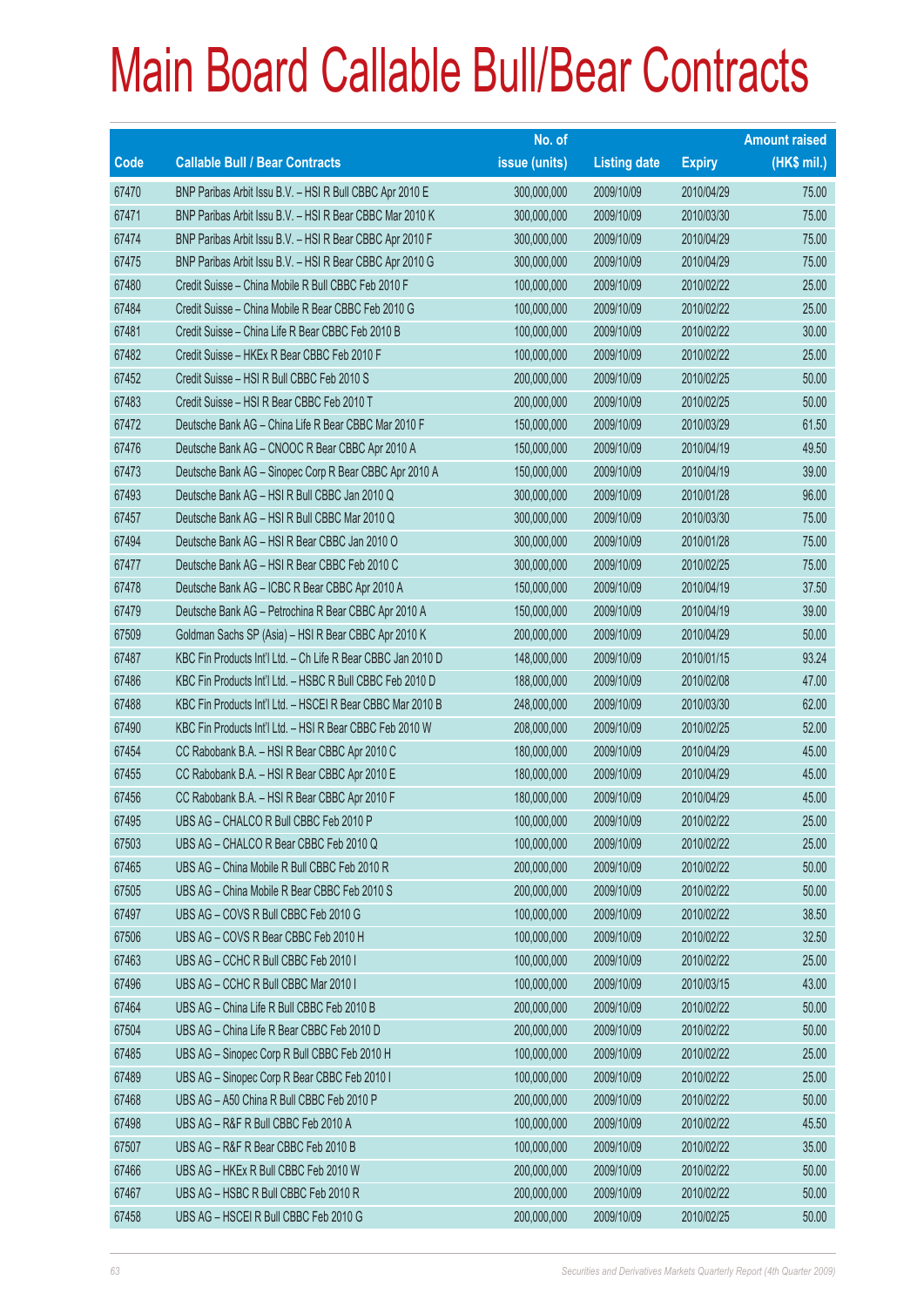|       |                                                                | No. of        |                     |               | <b>Amount raised</b> |
|-------|----------------------------------------------------------------|---------------|---------------------|---------------|----------------------|
| Code  | <b>Callable Bull / Bear Contracts</b>                          | issue (units) | <b>Listing date</b> | <b>Expiry</b> | (HK\$ mil.)          |
| 67499 | UBS AG - HSCEIR Bear CBBC Feb 2010 S                           | 200,000,000   | 2009/10/09          | 2010/02/25    | 50.00                |
| 67460 | UBS AG - HSI R Bull CBBC Jan 2010 M                            | 300,000,000   | 2009/10/09          | 2010/01/28    | 75.00                |
| 67459 | UBS AG - HSI R Bull CBBC Jan 2010 N                            | 300,000,000   | 2009/10/09          | 2010/01/28    | 75.00                |
| 67462 | UBS AG - HSI R Bull CBBC Feb 2010 C                            | 300,000,000   | 2009/10/09          | 2010/02/25    | 75.00                |
| 67500 | UBS AG - HSI R Bear CBBC Jan 2010 F                            | 300,000,000   | 2009/10/09          | 2010/01/28    | 75.00                |
| 67501 | UBS AG - HSI R Bear CBBC Feb 2010 B                            | 300,000,000   | 2009/10/09          | 2010/02/25    | 75.00                |
| 67502 | UBS AG - HSI R Bear CBBC Jun 2010 G                            | 400,000,000   | 2009/10/09          | 2010/06/29    | 100.00               |
| 67508 | UBS AG - Ping An R Bear CBBC Feb 2010 H                        | 100,000,000   | 2009/10/09          | 2010/02/22    | 25.00                |
| 67513 | Credit Suisse - China Mobile R Bear CBBC Feb 2010 H            | 100,000,000   | 2009/10/12          | 2010/02/22    | 25.00                |
| 67514 | Credit Suisse - HKEx R Bear CBBC Feb 2010 G                    | 100,000,000   | 2009/10/12          | 2010/02/22    | 25.00                |
| 67515 | Credit Suisse - HSBC R Bear CBBC Feb 2010 D                    | 100,000,000   | 2009/10/12          | 2010/02/22    | 25.00                |
| 67524 | Deutsche Bank AG - HSI R Bull CBBC Feb 2010 P                  | 300,000,000   | 2009/10/12          | 2010/02/25    | 75.00                |
| 67517 | Deutsche Bank AG - HSI R Bear CBBC Feb 2010 H                  | 300,000,000   | 2009/10/12          | 2010/02/25    | 75.00                |
| 67525 | Goldman Sachs SP (Asia) - HSI R Bull CBBC May 2010 O           | 200,000,000   | 2009/10/12          | 2010/05/28    | 50.00                |
| 67511 | SGA Societe Generale Acceptance N.V. - CMob R Bull CBBC Jan10X | 300,000,000   | 2009/10/12          | 2010/01/13    | 75.00                |
| 67516 | SGA Societe Generale Acceptance N.V. - CMob R Bull CBBC Jan10Y | 300,000,000   | 2009/10/12          | 2010/01/13    | 75.00                |
| 67510 | SGA Societe Generale Acceptance N.V - CLife R Bear CBBC Jan10A | 100,000,000   | 2009/10/12          | 2010/01/20    | 35.00                |
| 67512 | SGA Societe Generale Acceptance N.V. - HKEx R Bear CBBC Jan10W | 150,000,000   | 2009/10/12          | 2010/01/13    | 37.50                |
| 67520 | UBS AG - China Tel R Bull CBBC Feb 2010 G                      | 100,000,000   | 2009/10/12          | 2010/02/22    | 25.00                |
| 67521 | UBS AG - HKEx R Bear CBBC Feb 2010 X                           | 200,000,000   | 2009/10/12          | 2010/02/22    | 50.00                |
| 67519 | UBS AG - HSI R Bull CBBC Jan 2010 E                            | 300,000,000   | 2009/10/12          | 2010/01/28    | 75.00                |
| 67523 | UBS AG - HSI R Bull CBBC Feb 2010 S                            | 300,000,000   | 2009/10/12          | 2010/02/25    | 75.00                |
| 67518 | UBS AG - HSI R Bull CBBC Apr 2010 K                            | 300,000,000   | 2009/10/12          | 2010/04/29    | 75.00                |
| 67522 | UBS AG - HSI R Bear CBBC Apr 2010 C                            | 300,000,000   | 2009/10/12          | 2010/04/29    | 75.00                |
| 67537 | ABN AMRO Bank N.V. - HSI R Bull CBBC Feb 2010 G                | 250,000,000   | 2009/10/13          | 2010/02/25    | 62.50                |
| 67536 | Credit Suisse - HSI R Bull CBBC Feb 2010 U                     | 200,000,000   | 2009/10/13          | 2010/02/25    | 50.00                |
| 67538 | Deutsche Bank AG - HSI R Bull CBBC Mar 2010 G                  | 300,000,000   | 2009/10/13          | 2010/03/30    | 75.00                |
| 67533 | Deutsche Bank AG - HSI R Bear CBBC Mar 2010 I                  | 300,000,000   | 2009/10/13          | 2010/03/30    | 75.00                |
| 67539 | Goldman Sachs SP (Asia) - HSI R Bull CBBC Apr 2010 P           | 200,000,000   | 2009/10/13          | 2010/04/29    | 50.00                |
| 67534 | KBC Fin Products Int'l Ltd. - HSI R Bull CBBC Jan 2010 P       | 248,000,000   | 2009/10/13          | 2010/01/28    | 62.00                |
| 67535 | KBC Fin Products Int'l Ltd. - HSI R Bull CBBC Feb 2010 H       | 208,000,000   | 2009/10/13          | 2010/02/25    | 52.00                |
| 67528 | UBS AG - China Tel R Bull CBBC Feb 2010 H                      | 100,000,000   | 2009/10/13          | 2010/02/22    | 25.00                |
| 67527 | UBS AG - China Life R Bear CBBC Feb 2010 E                     | 200,000,000   | 2009/10/13          | 2010/02/22    | 50.00                |
| 67532 | UBS AG - A50 China R Bull CBBC Feb 2010 Q                      | 200,000,000   | 2009/10/13          | 2010/02/22    | 50.00                |
| 67526 | UBS AG - HSI R Bull CBBC Apr 2010 Z                            | 300,000,000   | 2009/10/13          | 2010/04/29    | 75.00                |
| 67530 | UBS AG - HSI R Bear CBBC Mar 2010 A                            | 300,000,000   | 2009/10/13          | 2010/03/30    | 75.00                |
| 67531 | UBS AG - HSI R Bear CBBC Apr 2010 A                            | 300,000,000   | 2009/10/13          | 2010/04/29    | 75.00                |
| 67529 | UBS AG - Hutchison R Bull CBBC Feb 2010 E                      | 100,000,000   | 2009/10/13          | 2010/02/22    | 25.00                |
| 67592 | ABN AMRO Bank N.V. - HSCEI R Bull CBBC Feb 2010 E              | 250,000,000   | 2009/10/14          | 2010/02/25    | 62.50                |
| 67591 | ABN AMRO Bank N.V. - HSI R Bull CBBC Feb 2010 B                | 250,000,000   | 2009/10/14          | 2010/02/25    | 62.50                |
| 67590 | ABN AMRO Bank N.V. - HSI R Bull CBBC Feb 2010 F                | 250,000,000   | 2009/10/14          | 2010/02/25    | 62.50                |
| 67595 | ABN AMRO Bank N.V. - HSI R Bear CBBC Feb 2010 M                | 250,000,000   | 2009/10/14          | 2010/02/25    | 62.50                |
| 67589 | BNP Paribas Arbit Issu B.V. - HSI R Bull CBBC Apr 2010 H       | 300,000,000   | 2009/10/14          | 2010/04/29    | 75.00                |
| 67574 | Credit Suisse - China Life R Bull CBBC Feb 2010 C              | 100,000,000   | 2009/10/14          | 2010/02/22    | 31.50                |
| 67576 | Credit Suisse - A50 China R Bull CBBC Feb 2010 B               | 100,000,000   | 2009/10/14          | 2010/02/22    | 25.00                |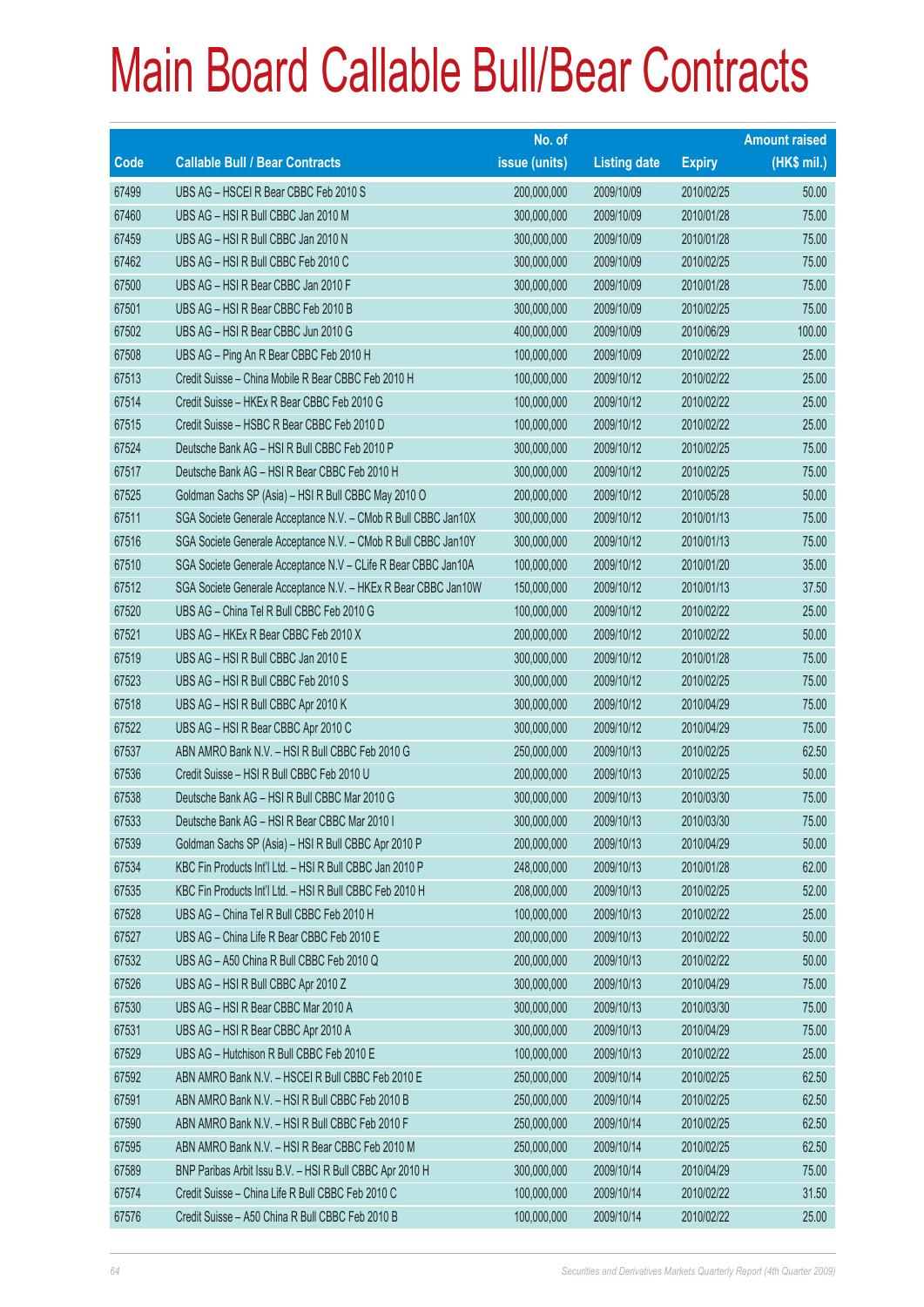|       |                                                               | No. of        |                     |               | <b>Amount raised</b> |
|-------|---------------------------------------------------------------|---------------|---------------------|---------------|----------------------|
| Code  | <b>Callable Bull / Bear Contracts</b>                         | issue (units) | <b>Listing date</b> | <b>Expiry</b> | (HK\$ mil.)          |
| 67575 | Credit Suisse - HKEx R Bull CBBC Feb 2010 H                   | 100,000,000   | 2009/10/14          | 2010/02/22    | 25.00                |
| 67573 | Credit Suisse - HSI R Bull CBBC Feb 2010 W                    | 200,000,000   | 2009/10/14          | 2010/02/25    | 50.00                |
| 67559 | Credit Suisse - HSI R Bear CBBC Feb 2010 V                    | 200,000,000   | 2009/10/14          | 2010/02/25    | 50.00                |
| 67577 | Credit Suisse - HSI R Bear CBBC Feb 2010 X                    | 200,000,000   | 2009/10/14          | 2010/02/25    | 50.00                |
| 67571 | Deutsche Bank AG - HSI R Bull CBBC Mar 2010 D                 | 300,000,000   | 2009/10/14          | 2010/03/30    | 75.00                |
| 67570 | Deutsche Bank AG - HSI R Bull CBBC Mar 2010 O                 | 300,000,000   | 2009/10/14          | 2010/03/30    | 78.00                |
| 67588 | Deutsche Bank AG - HSI R Bear CBBC Jan 2010 X                 | 300,000,000   | 2009/10/14          | 2010/01/28    | 75.00                |
| 67572 | Deutsche Bank AG - HSI R Bear CBBC Feb 2010 O                 | 300,000,000   | 2009/10/14          | 2010/02/25    | 81.00                |
| 67560 | Deutsche Bank AG - HSI R Bear CBBC Feb 2010 T                 | 300,000,000   | 2009/10/14          | 2010/02/25    | 75.00                |
| 67561 | Deutsche Bank AG - HSI R Bear CBBC Mar 2010 C                 | 300,000,000   | 2009/10/14          | 2010/03/30    | 75.00                |
| 67593 | Goldman Sachs SP (Asia) - HSI R Bull CBBC May 2010 P          | 200,000,000   | 2009/10/14          | 2010/05/28    | 50.00                |
| 67594 | Goldman Sachs SP (Asia) - HSI R Bull CBBC May 2010 Q          | 200,000,000   | 2009/10/14          | 2010/05/28    | 50.00                |
| 67540 | HK Bank - HSI R Bear CBBC Jun 2010 L                          | 180,000,000   | 2009/10/14          | 2010/06/29    | 45.00                |
| 67541 | HK Bank - HSI R Bear CBBC Jun 2010 M                          | 180,000,000   | 2009/10/14          | 2010/06/29    | 45.00                |
| 67579 | KBC Fin Products Int'l Ltd. - A50 China R Bull CBBC Jan 10 M  | 188,000,000   | 2009/10/14          | 2010/01/18    | 47.00                |
| 67580 | KBC Fin Products Int'l Ltd. - HSI R Bull CBBC Feb 2010 G      | 208,000,000   | 2009/10/14          | 2010/02/25    | 52.00                |
| 67581 | KBC Fin Products Int'l Ltd. - HSI R Bull CBBC Mar 2010 V      | 248,000,000   | 2009/10/14          | 2010/03/30    | 62.00                |
| 67578 | KBC Fin Products Int'l Ltd. - Jiangxi C R Bull CBBC Mar 10 A  | 100,000,000   | 2009/10/14          | 2010/03/01    | 31.00                |
| 67564 | CC Rabobank B.A. - HSI R Bull CBBC Apr 2010 J                 | 200,000,000   | 2009/10/14          | 2010/04/29    | 50.00                |
| 67563 | CC Rabobank B.A. - HSI R Bull CBBC Apr 2010 K                 | 200,000,000   | 2009/10/14          | 2010/04/29    | 50.00                |
| 67562 | CC Rabobank B.A. - HSI R Bull CBBC Apr 2010 L                 | 200,000,000   | 2009/10/14          | 2010/04/29    | 50.00                |
| 67568 | CC Rabobank B.A. - HSI R Bear CBBC Apr 2010 G                 | 200,000,000   | 2009/10/14          | 2010/04/29    | 50.00                |
| 67569 | CC Rabobank B.A. - HSI R Bear CBBC Apr 2010 W                 | 200,000,000   | 2009/10/14          | 2010/04/29    | 50.00                |
| 67542 | SGA Societe Generale Acceptance N.V. - HSI R Bull CBBC May101 | 300,000,000   | 2009/10/14          | 2010/05/28    | 75.00                |
| 67543 | SGA Societe Generale Acceptance N.V. - HSI R Bull CBBC May10J | 300,000,000   | 2009/10/14          | 2010/05/28    | 75.00                |
| 67544 | SGA Societe Generale Acceptance N.V. - HSI R Bull CBBC May10K | 300,000,000   | 2009/10/14          | 2010/05/28    | 75.00                |
| 67565 | SGA Societe Generale Acceptance N.V. - HSI R Bull CBBC May10M | 300,000,000   | 2009/10/14          | 2010/05/28    | 75.00                |
| 67566 | SGA Societe Generale Acceptance N.V. - HSI R Bull CBBC May10N | 300,000,000   | 2009/10/14          | 2010/05/28    | 75.00                |
| 67567 | SGA Societe Generale Acceptance N.V. - HSI R Bull CBBC May100 | 300,000,000   | 2009/10/14          | 2010/05/28    | 75.00                |
| 67546 | SGA Societe Generale Acceptance N.V. - HSI R Bear CBBC May10L | 300,000,000   | 2009/10/14          | 2010/05/28    | 75.00                |
| 67545 | UBS AG - CHALCO R Bull CBBC Feb 2010 R                        | 100,000,000   | 2009/10/14          | 2010/02/22    | 25.00                |
| 67585 | UBS AG - China Mobile R Bull CBBC Feb 2010 U                  | 200,000,000   | 2009/10/14          | 2010/02/22    | 50.00                |
| 67555 | UBS AG - China Mobile R Bear CBBC Feb 2010 T                  | 200,000,000   | 2009/10/14          | 2010/02/22    | 50.00                |
| 67548 | UBS AG - CCHC R Bull CBBC Feb 2010 J                          | 100,000,000   | 2009/10/14          | 2010/02/22    | 25.00                |
| 67547 | UBS AG - Cheung Kong R Bull CBBC Feb 2010 N                   | 100,000,000   | 2009/10/14          | 2010/02/22    | 25.00                |
| 67584 | UBS AG - China Life R Bull CBBC Feb 2010 F                    | 200,000,000   | 2009/10/14          | 2010/02/22    | 50.00                |
| 67549 | UBS AG - China Life R Bull CBBC Feb 2010 K                    | 200,000,000   | 2009/10/14          | 2010/02/22    | 50.00                |
| 67554 | UBS AG - China Life R Bear CBBC Feb 2010 L                    | 200,000,000   | 2009/10/14          | 2010/02/22    | 50.00                |
| 67550 | UBS AG - CNOOC R Bull CBBC Feb 2010 H                         | 100,000,000   | 2009/10/14          | 2010/02/22    | 25.00                |
| 67586 | UBS AG - HKEx R Bull CBBC Feb 2010 Z                          | 200,000,000   | 2009/10/14          | 2010/02/22    | 50.00                |
| 67556 | UBS AG - HKEx R Bear CBBC Feb 2010 Y                          | 200,000,000   | 2009/10/14          | 2010/02/22    | 50.00                |
| 67582 | UBS AG - HSI R Bull CBBC Jan 2010 X                           | 300,000,000   | 2009/10/14          | 2010/01/28    | 75.00                |
| 67583 | UBS AG - HSI R Bull CBBC Feb 2010 N                           | 300,000,000   | 2009/10/14          | 2010/02/25    | 75.00                |
| 67557 | UBS AG - HSI R Bear CBBC Jan 2010 B                           | 300,000,000   | 2009/10/14          | 2010/01/28    | 75.00                |
| 67558 | UBS AG - HSI R Bear CBBC Jan 2010 W                           | 300,000,000   | 2009/10/14          | 2010/01/28    | 75.00                |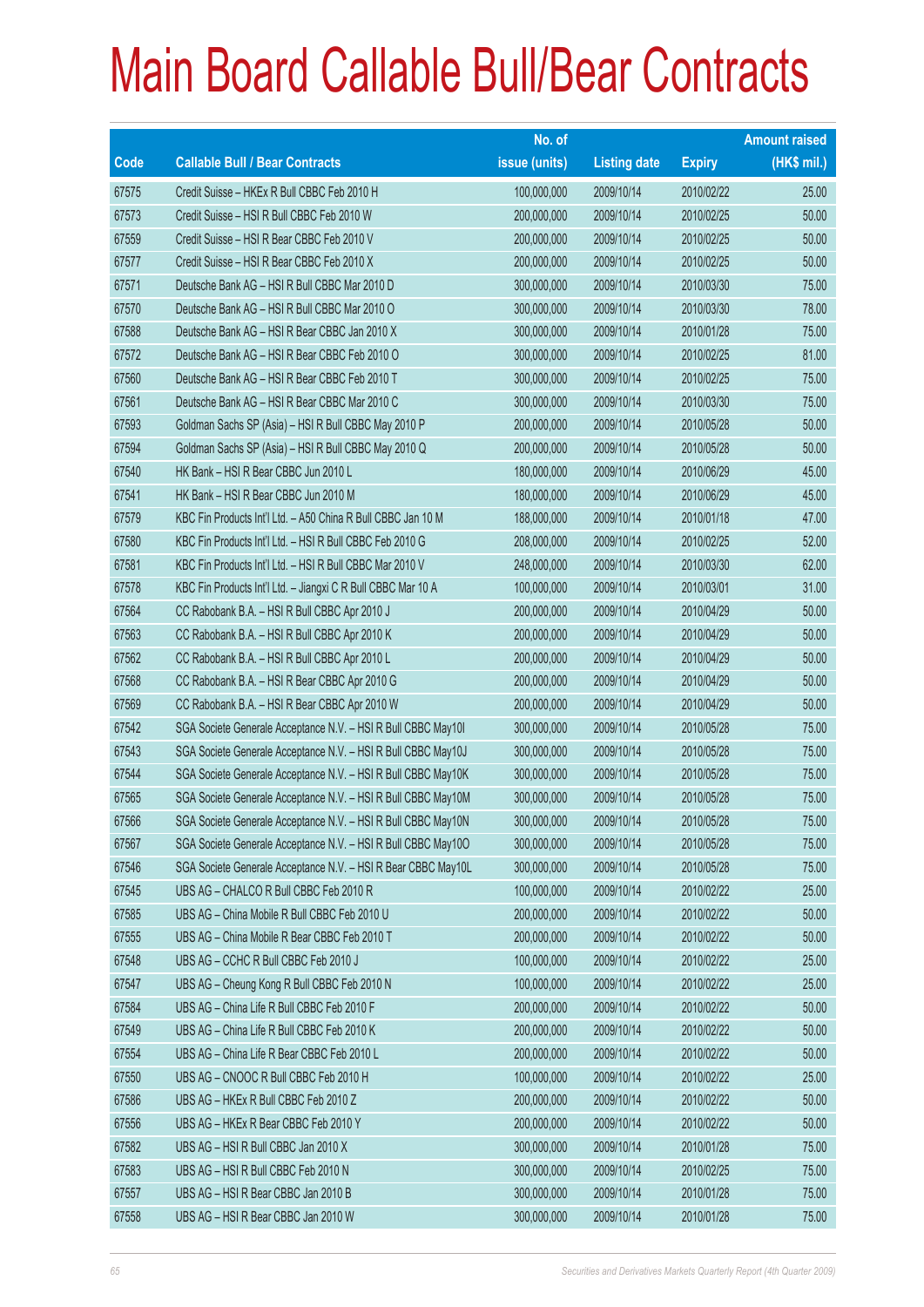|        |                                                               | No. of        |                     |               | <b>Amount raised</b> |
|--------|---------------------------------------------------------------|---------------|---------------------|---------------|----------------------|
| Code   | <b>Callable Bull / Bear Contracts</b>                         | issue (units) | <b>Listing date</b> | <b>Expiry</b> | (HK\$ mil.)          |
| 67587  | UBS AG - HSI R Bear CBBC Feb 2010 X                           | 300,000,000   | 2009/10/14          | 2010/02/25    | 75.00                |
| 67551  | UBS AG - Jiangxi Copper R Bull CBBC Feb 2010 J                | 100,000,000   | 2009/10/14          | 2010/02/22    | 25.00                |
| 67552  | UBS AG - Petrochina R Bull CBBC Feb 2010 H                    | 100,000,000   | 2009/10/14          | 2010/02/22    | 25.00                |
| 67553  | UBS AG - SHK Ppt R Bull CBBC Feb 2010 U                       | 100,000,000   | 2009/10/14          | 2010/02/22    | 25.00                |
| 67629  | ABN AMRO Bank N.V. - HSI R Bull CBBC Feb 2010 N               | 250,000,000   | 2009/10/15          | 2010/02/25    | 62.50                |
| 67597  | BOCI Asia Ltd. - HSI R Bull CBBC Feb 2010 A                   | 200,000,000   | 2009/10/15          | 2010/02/25    | 50.00                |
| 67601  | BOCI Asia Ltd. - HSI R Bear CBBC Feb 2010 B                   | 200,000,000   | 2009/10/15          | 2010/02/25    | 50.00                |
| 67602  | Credit Suisse - China Mobile R Bull CBBC Feb 2010 I           | 100,000,000   | 2009/10/15          | 2010/02/22    | 25.00                |
| 67611  | Credit Suisse - HSI R Bull CBBC Feb 2010 Z                    | 200,000,000   | 2009/10/15          | 2010/02/25    | 50.00                |
| 67603  | Credit Suisse - HSI R Bear CBBC Feb 2010 Y                    | 200,000,000   | 2009/10/15          | 2010/02/25    | 50.00                |
| 67598  | Deutsche Bank AG - China Life R Bull CBBC Apr 2010 A          | 150,000,000   | 2009/10/15          | 2010/04/12    | 60.00                |
| 67599  | Deutsche Bank AG - China Life R Bull CBBC Apr 2010 B          | 150,000,000   | 2009/10/15          | 2010/04/12    | 43.50                |
| 67613  | Deutsche Bank AG - CNOOC R Bear CBBC Apr 2010 B               | 150,000,000   | 2009/10/15          | 2010/04/19    | 37.50                |
| 67600  | Deutsche Bank AG - HSI R Bull CBBC Mar 2010 A                 | 300,000,000   | 2009/10/15          | 2010/03/30    | 75.00                |
| 67604  | Deutsche Bank AG - HSI R Bear CBBC Feb 2010 N                 | 300,000,000   | 2009/10/15          | 2010/02/25    | 75.00                |
| 67614  | Deutsche Bank AG - Petrochina R Bull CBBC Apr 2010 B          | 150,000,000   | 2009/10/15          | 2010/04/19    | 42.00                |
| 67612  | Goldman Sachs SP (Asia) - HSI R Bull CBBC May 2010 R          | 200,000,000   | 2009/10/15          | 2010/05/28    | 50.00                |
| 67596  | HK Bank - HSI R Bull CBBC Jul 2010 A                          | 160,000,000   | 2009/10/15          | 2010/07/29    | 40.00                |
| 67609  | KBC Fin Products Int'l Ltd. - CCHC R Bull CBBC Feb 2010 B     | 98,000,000    | 2009/10/15          | 2010/02/18    | 24.50                |
| 67610  | KBC Fin Products Int'l Ltd. - HSI R Bull CBBC Mar 2010 W      | 248,000,000   | 2009/10/15          | 2010/03/30    | 62.00                |
| 67615  | UBS AG - BOCL R Bull CBBC Feb 2010 I                          | 200,000,000   | 2009/10/15          | 2010/02/22    | 50.00                |
| 67616  | UBS AG - BankComm R Bull CBBC Feb 2010 E                      | 200,000,000   | 2009/10/15          | 2010/02/22    | 50.00                |
| 67618  | UBS AG - China Tel R Bull CBBC Feb 2010 I                     | 100,000,000   | 2009/10/15          | 2010/02/22    | 26.50                |
| 67617  | UBS AG - CC Bank R Bull CBBC Feb 2010 J                       | 200,000,000   | 2009/10/15          | 2010/02/22    | 50.00                |
| 67606  | UBS AG - A50 China R Bear CBBC Feb 2010 R                     | 200,000,000   | 2009/10/15          | 2010/02/22    | 50.00                |
| 67619  | UBS AG - R&F R Bull CBBC Feb 2010 C                           | 200,000,000   | 2009/10/15          | 2010/02/22    | 65.00                |
| 67605  | UBS AG - HSBC R Bear CBBC Feb 2010 S                          | 200,000,000   | 2009/10/15          | 2010/02/22    | 50.00                |
| 67623  | UBS AG - HSCEI R Bull CBBC Feb 2010 Q                         | 200,000,000   | 2009/10/15          | 2010/02/25    | 50.00                |
| 67625  | UBS AG - HSI R Bull CBBC Mar 2010 O                           | 300,000,000   | 2009/10/15          | 2010/03/30    | 75.00                |
| 67626  | UBS AG - HSI R Bull CBBC Mar 2010 V                           | 300,000,000   | 2009/10/15          | 2010/03/30    | 75.00                |
| 67624  | UBS AG - HSI R Bull CBBC Mar 2010 Y                           | 300,000,000   | 2009/10/15          | 2010/03/30    | 75.00                |
| 67607  | UBS AG - HSI R Bear CBBC Feb 2010 Y                           | 300,000,000   | 2009/10/15          | 2010/02/25    | 75.00                |
| 67608  | UBS AG - HSI R Bear CBBC Mar 2010 R                           | 300,000,000   | 2009/10/15          | 2010/03/30    | 75.00                |
| 67627  | UBS AG - HSI R Bear CBBC Oct 2010 A                           | 300,000,000   | 2009/10/15          | 2010/10/28    | 76.50                |
| 67628  | UBS AG - HSI R Bear CBBC Oct 2010 B                           | 400,000,000   | 2009/10/15          | 2010/10/28    | 100.00               |
| 67620  | UBS AG - ICBC R Bull CBBC Feb 2010 G                          | 200,000,000   | 2009/10/15          | 2010/02/22    | 50.00                |
| 67622  | UBS AG - SHK Ppt R Bull CBBC Feb 2010 V                       | 100,000,000   | 2009/10/15          | 2010/02/22    | 25.00                |
| 67621  | UBS AG - Shimao R Bull CBBC Feb 2010 F                        | 200,000,000   | 2009/10/15          | 2010/02/22    | 61.00                |
| 66850# | SGA Societe Generale Acceptance N.V. - HSI R Bull CBBC Mar10D | 300,000,000   | 2009/10/15          | 2010/03/30    | 51.90                |
| 67653  | BNP Paribas Arbit Issu B.V. - HSI R Bull CBBC Mar 2010 E      | 300,000,000   | 2009/10/16          | 2010/03/30    | 75.00                |
| 67649  | Credit Suisse - HSI R Bull CBBC Feb 2010 K                    | 200,000,000   | 2009/10/16          | 2010/02/25    | 50.00                |
| 67650  | Credit Suisse - HSI R Bull CBBC Mar 2010 B                    | 190,000,000   | 2009/10/16          | 2010/03/30    | 47.50                |
| 67648  | Deutsche Bank AG - HSI R Bull CBBC Feb 2010 I                 | 300,000,000   | 2009/10/16          | 2010/02/25    | 75.00                |
| 67651  | Deutsche Bank AG - HSI R Bull CBBC Feb 2010 Q                 | 300,000,000   | 2009/10/16          | 2010/02/25    | 75.00                |
| 67655  | Deutsche Bank AG - HSI R Bear CBBC Feb 2010 L                 | 300,000,000   | 2009/10/16          | 2010/02/25    | 75.00                |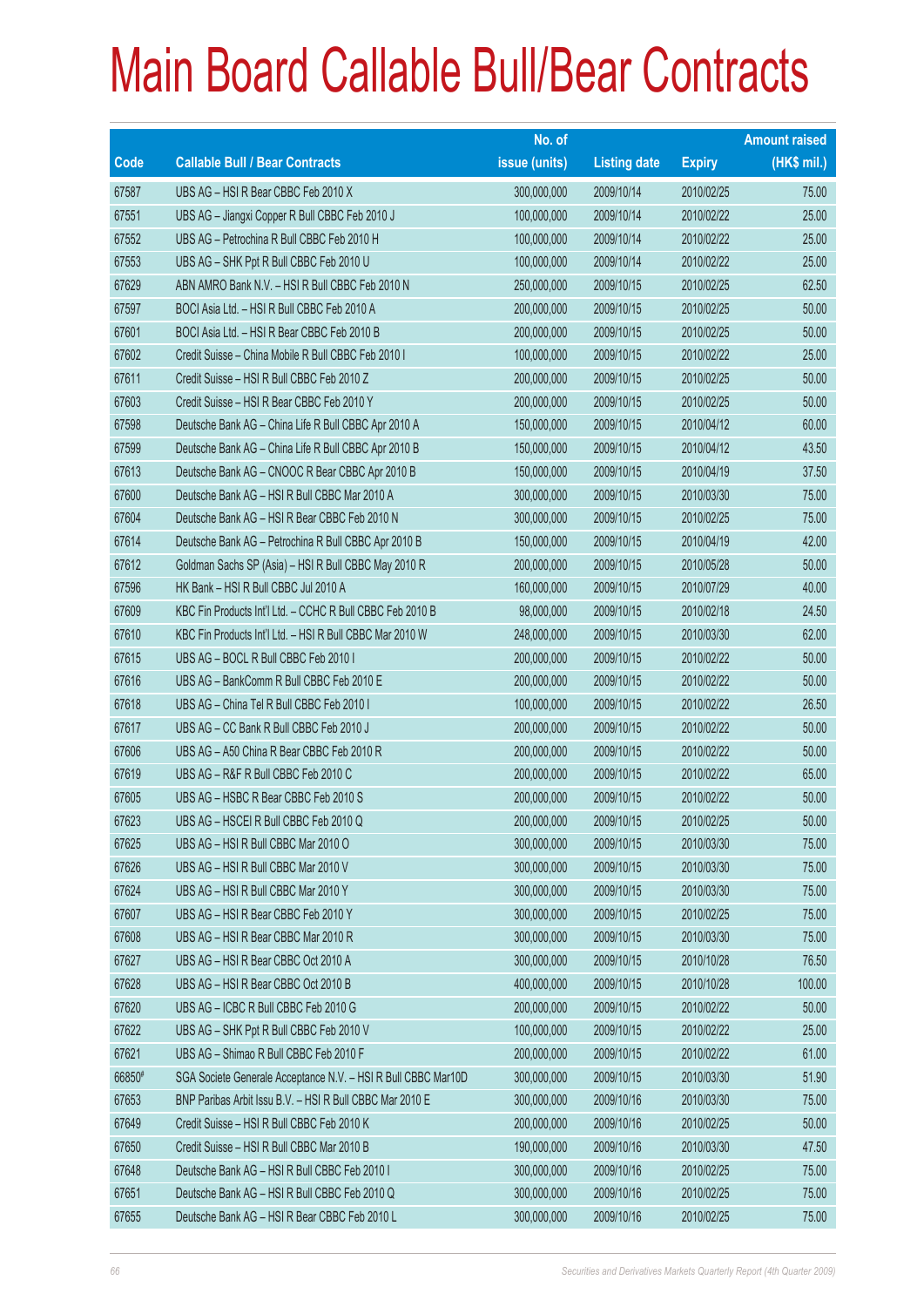|             |                                                                | No. of        |                     |               | <b>Amount raised</b> |
|-------------|----------------------------------------------------------------|---------------|---------------------|---------------|----------------------|
| <b>Code</b> | <b>Callable Bull / Bear Contracts</b>                          | issue (units) | <b>Listing date</b> | <b>Expiry</b> | $(HK$$ mil.)         |
| 67652       | Deutsche Bank AG - HSI R Bear CBBC Mar 2010 F                  | 300,000,000   | 2009/10/16          | 2010/03/30    | 129.00               |
| 67654       | KBC Fin Products Int'l Ltd. - HSI R Bull CBBC Feb 2010 X       | 208,000,000   | 2009/10/16          | 2010/02/25    | 52.00                |
| 67638       | SGA Societe Generale Acceptance N.V - CLife R Bull CBBC Jan10E | 100,000,000   | 2009/10/16          | 2010/01/20    | 40.00                |
| 67646       | SGA Societe Generale Acceptance N.V. - A50 R Bull CBBC Jan10N  | 150,000,000   | 2009/10/16          | 2010/01/20    | 37.50                |
| 67641       | SGA Societe Generale Acceptance N.V. - HKEx R Bull CBBC Mar10A | 150,000,000   | 2009/10/16          | 2010/03/10    | 37.50                |
| 67642       | SGA Societe Generale Acceptance N.V. - HKEx R Bull CBBC Mar10B | 150,000,000   | 2009/10/16          | 2010/03/10    | 37.50                |
| 67644       | SGA Societe Generale Acceptance N.V. - HSBC R Bull CBBC Jan10P | 300,000,000   | 2009/10/16          | 2010/01/20    | 75.00                |
| 67645       | SGA Societe Generale Acceptance N.V. - HSBC R Bear CBBC Apr10A | 300,000,000   | 2009/10/16          | 2010/04/28    | 75.00                |
| 67639       | SGA Societe Generale Acceptance NV - HSCEI R Bull CBBC Feb10B  | 200,000,000   | 2009/10/16          | 2010/02/25    | 56.00                |
| 67640       | SGA Societe Generale Acceptance NV - HSCEI R Bull CBBC Feb10C  | 200,000,000   | 2009/10/16          | 2010/02/25    | 50.00                |
| 67643       | SGA Societe Generale Acceptance NV - HSCEI R Bear CBBC Feb10D  | 200,000,000   | 2009/10/16          | 2010/02/25    | 50.00                |
| 67630       | SGA Societe Generale Acceptance N.V. - HSI R Bull CBBC May10P  | 300,000,000   | 2009/10/16          | 2010/05/28    | 75.00                |
| 67631       | SGA Societe Generale Acceptance N.V. - HSI R Bull CBBC May10Q  | 300,000,000   | 2009/10/16          | 2010/05/28    | 75.00                |
| 67632       | SGA Societe Generale Acceptance N.V. - HSI R Bull CBBC May10R  | 300,000,000   | 2009/10/16          | 2010/05/28    | 75.00                |
| 67633       | SGA Societe Generale Acceptance N.V. - HSI R Bull CBBC May10S  | 300,000,000   | 2009/10/16          | 2010/05/28    | 75.00                |
| 67634       | SGA Societe Generale Acceptance N.V. - HSI R Bear CBBC May10T  | 300,000,000   | 2009/10/16          | 2010/05/28    | 75.00                |
| 67635       | SGA Societe Generale Acceptance N.V. - HSI R Bear CBBC May10U  | 300,000,000   | 2009/10/16          | 2010/05/28    | 144.00               |
| 67636       | SGA Societe Generale Acceptance N.V. - HSI R Bear CBBC May10V  | 300,000,000   | 2009/10/16          | 2010/05/28    | 99.00                |
| 67637       | SGA Societe Generale Acceptance N.V. - HSI R Bear CBBC May10W  | 300,000,000   | 2009/10/16          | 2010/05/28    | 126.00               |
| 67656       | UBS AG - HSI R Bull CBBC Feb 2010 J                            | 300,000,000   | 2009/10/16          | 2010/02/25    | 75.00                |
| 67657       | UBS AG - HSI R Bull CBBC Apr 2010 I                            | 400,000,000   | 2009/10/16          | 2010/04/29    | 100.00               |
| 67658       | UBS AG - HSI R Bull CBBC May 2010 J                            | 300,000,000   | 2009/10/16          | 2010/05/28    | 75.00                |
| 67647       | UBS AG - HSI R Bear CBBC May 2010 U                            | 300,000,000   | 2009/10/16          | 2010/05/28    | 75.00                |
| 67662       | Deutsche Bank AG - HSI R Bull CBBC Apr 2010 Z                  | 300,000,000   | 2009/10/19          | 2010/04/29    | 75.00                |
| 67663       | Deutsche Bank AG - HSI R Bear CBBC Feb 2010 B                  | 300,000,000   | 2009/10/19          | 2010/02/25    | 75.00                |
| 67668       | Deutsche Bank AG - HSI R Bear CBBC Mar 2010 N                  | 300,000,000   | 2009/10/19          | 2010/03/30    | 75.00                |
| 67669       | Goldman Sachs SP (Asia) - HSI R Bear CBBC Apr 2010 O           | 200,000,000   | 2009/10/19          | 2010/04/29    | 50.00                |
| 67670       | Goldman Sachs SP (Asia) - HSI R Bear CBBC May 2010 S           | 200,000,000   | 2009/10/19          | 2010/05/28    | 50.00                |
| 67667       | KBC Fin Products Int'l Ltd. - HSI R Bear CBBC Feb 2010 K       | 208,000,000   | 2009/10/19          | 2010/02/25    | 52.00                |
| 67659       | SGA Societe Generale Acceptance N.V. - CCHC R Bull CBBC Mar10A | 100,000,000   | 2009/10/19          | 2010/03/10    | 25.00                |
| 67660       | SGA Societe Generale Acceptance N.V - CNOOC R Bull CBBC Apr10A | 200,000,000   | 2009/10/19          | 2010/04/28    | 50.00                |
| 67661       | SGA Societe Generale Acceptance NV - PingAn R Bull CBBC Mar10A | 200,000,000   | 2009/10/19          | 2010/03/10    | 50.00                |
| 67664       | UBS AG - A50 China R Bull CBBC Feb 2010 S                      | 200,000,000   | 2009/10/19          | 2010/02/22    | 50.00                |
| 67665       | UBS AG - HSI R Bear CBBC Mar 2010 U                            | 300,000,000   | 2009/10/19          | 2010/03/30    | 75.00                |
| 67666       | UBS AG - HSI R Bear CBBC Apr 2010 D                            | 400,000,000   | 2009/10/19          | 2010/04/29    | 100.00               |
| 67677       | Credit Suisse - HSI R Bull CBBC Mar 2010 C                     | 200,000,000   | 2009/10/20          | 2010/03/30    | 50.00                |
| 67690       | Deutsche Bank AG - CNOOC R Bull CBBC Apr 2010 C                | 100,000,000   | 2009/10/20          | 2010/04/19    | 26.00                |
| 67676       | Deutsche Bank AG - HSI R Bull CBBC Mar 2010 J                  | 300,000,000   | 2009/10/20          | 2010/03/30    | 75.00                |
| 67680       | Deutsche Bank AG - HSI R Bear CBBC Mar 2010 P                  | 300,000,000   | 2009/10/20          | 2010/03/30    | 90.00                |
| 67691       | Deutsche Bank AG - ICBC R Bear CBBC Apr 2010 B                 | 100,000,000   | 2009/10/20          | 2010/04/19    | 25.00                |
| 67678       | KBC Fin Products Int'l Ltd. - HSI R Bull CBBC Mar 2010 X       | 248,000,000   | 2009/10/20          | 2010/03/30    | 62.00                |
| 67674       | CC Rabobank B.A. - HSI R Bull CBBC Apr 2010 C                  | 200,000,000   | 2009/10/20          | 2010/04/29    | 50.00                |
| 67675       | CC Rabobank B.A. - HSI R Bull CBBC Apr 2010 E                  | 200,000,000   | 2009/10/20          | 2010/04/29    | 50.00                |
| 67673       | CC Rabobank B.A. - HSI R Bull CBBC Apr 2010 Q                  | 200,000,000   | 2009/10/20          | 2010/04/29    | 50.00                |
| 67672       | CC Rabobank B.A. - HSI R Bull CBBC Apr 2010 U                  | 200,000,000   | 2009/10/20          | 2010/04/29    | 50.00                |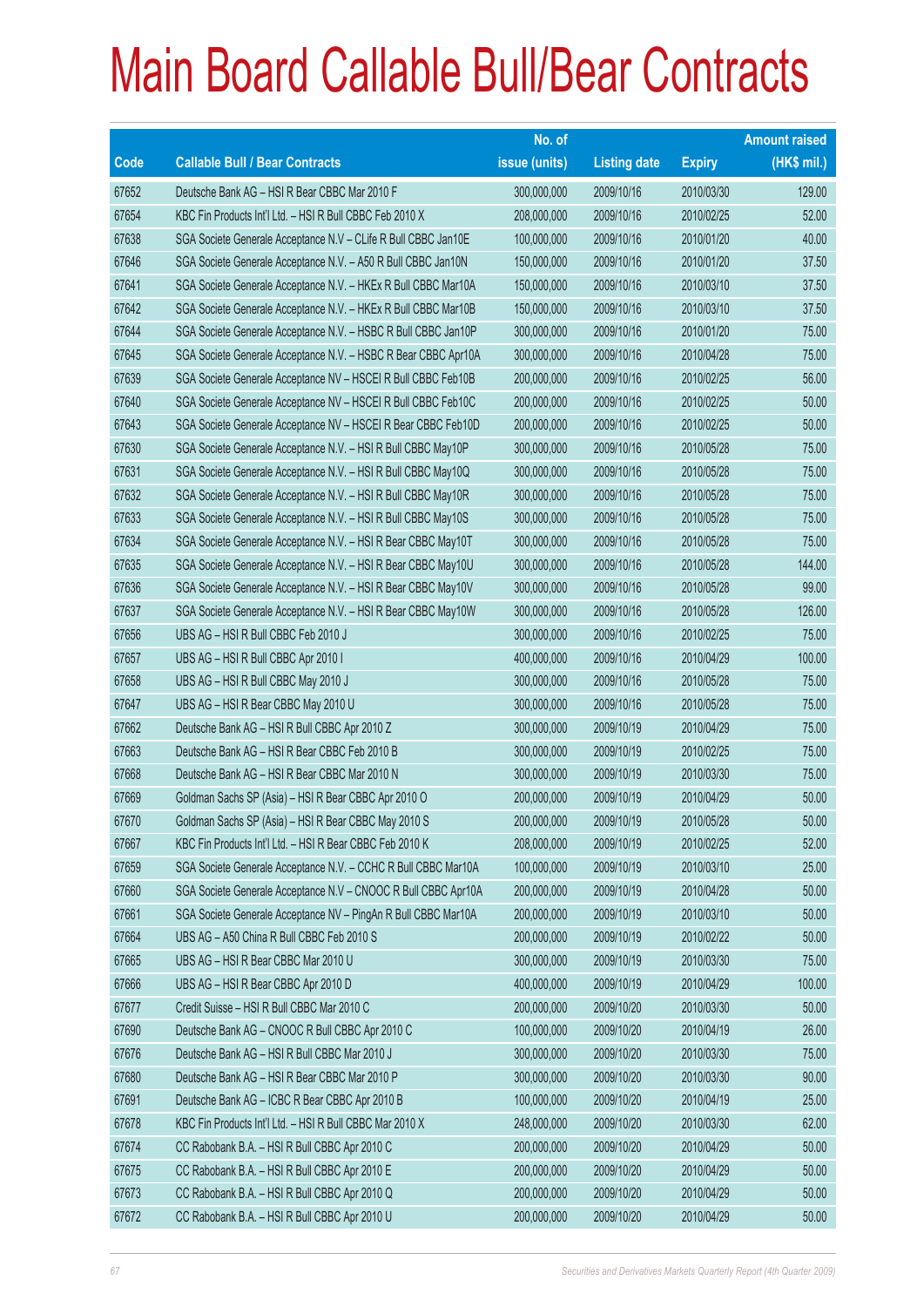|       |                                                                | No. of        |                     |               | <b>Amount raised</b> |
|-------|----------------------------------------------------------------|---------------|---------------------|---------------|----------------------|
| Code  | <b>Callable Bull / Bear Contracts</b>                          | issue (units) | <b>Listing date</b> | <b>Expiry</b> | (HK\$ mil.)          |
| 67671 | CC Rabobank B.A. - HSI R Bull CBBC Apr 2010 V                  | 200,000,000   | 2009/10/20          | 2010/04/29    | 50.00                |
| 67679 | UBS AG - CCHC R Bull CBBC Feb 2010 K                           | 100,000,000   | 2009/10/20          | 2010/02/22    | 25.00                |
| 67681 | UBS AG - CNOOC R Bear CBBC Feb 2010 I                          | 100,000,000   | 2009/10/20          | 2010/02/22    | 32.00                |
| 67682 | UBS AG - HSI R Bull CBBC Jan 2010 F                            | 300,000,000   | 2009/10/20          | 2010/01/28    | 75.00                |
| 67683 | UBS AG - HSI R Bull CBBC Mar 2010 H                            | 300,000,000   | 2009/10/20          | 2010/03/30    | 75.00                |
| 67689 | UBS AG - HSI R Bear CBBC Mar 2010 I                            | 300,000,000   | 2009/10/20          | 2010/03/30    | 75.00                |
| 67685 | UBS AG - HSI R Bear CBBC Apr 2010 T                            | 300,000,000   | 2009/10/20          | 2010/04/29    | 75.00                |
| 67684 | UBS AG - HSI R Bear CBBC Apr 2010 X                            | 300,000,000   | 2009/10/20          | 2010/04/29    | 75.00                |
| 67686 | UBS AG - HSI R Bear CBBC May 2010 W                            | 300,000,000   | 2009/10/20          | 2010/05/28    | 75.00                |
| 67687 | UBS AG - HSI R Bear CBBC May 2010 Y                            | 400,000,000   | 2009/10/20          | 2010/05/28    | 100.00               |
| 67688 | UBS AG - HSI R Bear CBBC May 2010 Z                            | 300,000,000   | 2009/10/20          | 2010/05/28    | 75.00                |
| 67731 | ABN AMRO Bank N.V. - CNOOC R Bull CBBC Mar 2010 C              | 80,000,000    | 2009/10/21          | 2010/03/16    | 20.00                |
| 67734 | ABN AMRO Bank N.V. - CNOOC R Bear CBBC Mar 2010 D              | 80,000,000    | 2009/10/21          | 2010/03/16    | 20.00                |
| 67732 | ABN AMRO Bank N.V. - TCH R Bull CBBC Mar 2010 A                | 80,000,000    | 2009/10/21          | 2010/03/16    | 22.08                |
| 67733 | ABN AMRO Bank N.V. - TCH R Bull CBBC Mar 2010 B                | 80,000,000    | 2009/10/21          | 2010/03/16    | 20.00                |
| 67735 | ABN AMRO Bank N.V. - TCH R Bear CBBC Mar 2010 C                | 80,000,000    | 2009/10/21          | 2010/03/16    | 20.00                |
| 67700 | BNP Paribas Arbit Issu B.V. - HSI R Bull CBBC Apr 2010 I       | 300,000,000   | 2009/10/21          | 2010/04/29    | 75.00                |
| 67701 | BNP Paribas Arbit Issu B.V. - HSI R Bull CBBC May 2010 A       | 300,000,000   | 2009/10/21          | 2010/05/28    | 75.00                |
| 67743 | Credit Suisse - HSI R Bull CBBC Mar 2010 E                     | 200,000,000   | 2009/10/21          | 2010/03/30    | 50.00                |
| 67714 | Credit Suisse - HSI R Bear CBBC Mar 2010 D                     | 200,000,000   | 2009/10/21          | 2010/03/30    | 50.00                |
| 67710 | Deutsche Bank AG - HSI R Bull CBBC Mar 2010 W                  | 300,000,000   | 2009/10/21          | 2010/03/30    | 75.00                |
| 67741 | Deutsche Bank AG - HSI R Bull CBBC Apr 2010 D                  | 300,000,000   | 2009/10/21          | 2010/04/29    | 75.00                |
| 67703 | Deutsche Bank AG - HSI R Bear CBBC Feb 2010 Y                  | 300,000,000   | 2009/10/21          | 2010/02/25    | 75.00                |
| 67745 | Deutsche Bank AG - HSI R Bear CBBC Apr 2010 E                  | 300,000,000   | 2009/10/21          | 2010/04/29    | 84.00                |
| 67746 | Deutsche Bank AG - HSI R Bear CBBC Apr 2010 R                  | 300,000,000   | 2009/10/21          | 2010/04/29    | 114.00               |
| 67702 | HK Bank - HSI R Bull CBBC Jul 2010 B                           | 160,000,000   | 2009/10/21          | 2010/07/29    | 40.00                |
| 67736 | KBC Fin Products Int'l Ltd. - CHALCO R Bull CBBC Feb 2010 A    | 100,000,000   | 2009/10/21          | 2010/02/01    | 25.00                |
| 67737 | KBC Fin Products Int'l Ltd. - Ch Mobile R Bull CBBC Jan 10 E   | 208,000,000   | 2009/10/21          | 2010/01/21    | 52.00                |
| 67738 | KBC Fin Products Int'l Ltd. - CP&CC R Bull CBBC Mar 2010 A     | 208,000,000   | 2009/10/21          | 2010/03/01    | 52.00                |
| 67742 | KBC Fin Products Int'l Ltd. - A50 China R Bull CBBC Feb 10 B   | 188,000,000   | 2009/10/21          | 2010/02/01    | 47.00                |
| 67739 | KBC Fin Products Int'l Ltd. - HKEx R Bull CBBC Feb 2010 C      | 188,000,000   | 2009/10/21          | 2010/02/01    | 47.00                |
| 67725 | KBC Fin Products Int'l Ltd. - HSI R Bull CBBC Feb 2010 J       | 208,000,000   | 2009/10/21          | 2010/02/25    | 52.00                |
| 67740 | KBC Fin Products Int'l Ltd. - Jiangxi C R Bull CBBC Mar 10 B   | 100,000,000   | 2009/10/21          | 2010/03/10    | 25.00                |
| 67709 | Macquarie Bank Ltd. - HSI R Bull CBBC Jan 2010 G               | 300,000,000   | 2009/10/21          | 2010/01/28    | 75.00                |
| 67698 | SGA Societe Generale Acceptance N.V - CLife R Bull CBBC Mar10A | 100,000,000   | 2009/10/21          | 2010/03/10    | 28.00                |
| 67699 | SGA Societe Generale Acceptance N.V. - HSBC R Bear CBBC Apr10B | 300,000,000   | 2009/10/21          | 2010/04/28    | 75.00                |
| 67694 | SGA Societe Generale Acceptance N.V. - HSI R Bull CBBC Mar10I  | 500,000,000   | 2009/10/21          | 2010/03/30    | 125.00               |
| 67711 | SGA Societe Generale Acceptance N.V. - HSI R Bull CBBC May10C  | 300,000,000   | 2009/10/21          | 2010/05/28    | 75.00                |
| 67713 | SGA Societe Generale Acceptance N.V. - HSI R Bull CBBC May10F  | 300,000,000   | 2009/10/21          | 2010/05/28    | 75.00                |
| 67712 | SGA Societe Generale Acceptance N.V. - HSI R Bull CBBC May10G  | 300,000,000   | 2009/10/21          | 2010/05/28    | 75.00                |
| 67692 | SGA Societe Generale Acceptance N.V. - HSI R Bull CBBC May10X  | 500,000,000   | 2009/10/21          | 2010/05/28    | 125.00               |
| 67693 | SGA Societe Generale Acceptance N.V. - HSI R Bull CBBC May10Y  | 300,000,000   | 2009/10/21          | 2010/05/28    | 75.00                |
| 67695 | SGA Societe Generale Acceptance N.V. - HSI R Bear CBBC Apr10H  | 300,000,000   | 2009/10/21          | 2010/04/29    | 75.00                |
| 67696 | SGA Societe Generale Acceptance N.V. - HSI R Bear CBBC Apr10X  | 300,000,000   | 2009/10/21          | 2010/04/29    | 75.00                |
| 67697 | SGA Societe Generale Acceptance N.V. - HSI R Bear CBBC May10Z  | 500,000,000   | 2009/10/21          | 2010/05/28    | 125.00               |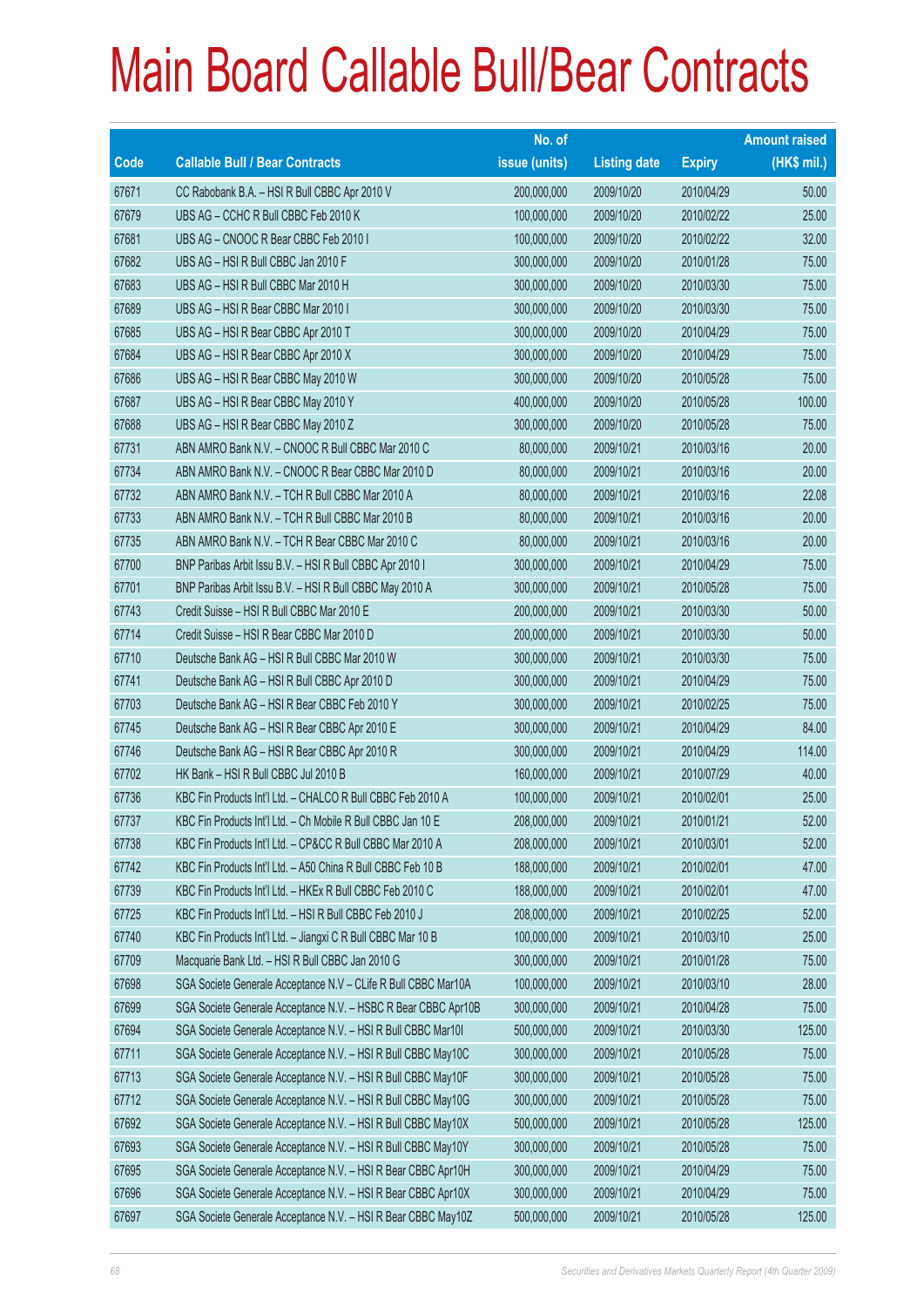|        |                                                               | No. of        |                     |               | <b>Amount raised</b> |
|--------|---------------------------------------------------------------|---------------|---------------------|---------------|----------------------|
| Code   | <b>Callable Bull / Bear Contracts</b>                         | issue (units) | <b>Listing date</b> | <b>Expiry</b> | $(HK$$ mil.)         |
| 67715  | UBS AG - Angang Steel R Bull CBBC Feb 2010 A                  | 100,000,000   | 2009/10/21          | 2010/02/22    | 26.00                |
| 67719  | UBS AG - Angang Steel R Bear CBBC Feb 2010 B                  | 100,000,000   | 2009/10/21          | 2010/02/22    | 25.00                |
| 67728  | UBS AG - China Mobile R Bull CBBC Feb 2010 W                  | 200,000,000   | 2009/10/21          | 2010/02/22    | 50.00                |
| 67720  | UBS AG - China Mobile R Bear CBBC Feb 2010 V                  | 200,000,000   | 2009/10/21          | 2010/02/22    | 50.00                |
| 67727  | UBS AG - China Life R Bull CBBC Feb 2010 I                    | 200,000,000   | 2009/10/21          | 2010/02/22    | 50.00                |
| 67707  | UBS AG - China Life R Bear CBBC Feb 2010 O                    | 200,000,000   | 2009/10/21          | 2010/02/22    | 50.00                |
| 67716  | UBS AG - CNOOC R Bull CBBC Feb 2010 J                         | 200,000,000   | 2009/10/21          | 2010/02/22    | 50.00                |
| 67721  | UBS AG - CNOOC R Bear CBBC Feb 2010 K                         | 200,000,000   | 2009/10/21          | 2010/02/22    | 68.00                |
| 67729  | UBS AG - HKEx R Bull CBBC Feb 2010 D                          | 200,000,000   | 2009/10/21          | 2010/02/22    | 50.00                |
| 67708  | UBS AG - HKEx R Bear CBBC Feb 2010 G                          | 200,000,000   | 2009/10/21          | 2010/02/22    | 50.00                |
| 67726  | UBS AG - HSI R Bull CBBC Feb 2010 X                           | 300,000,000   | 2009/10/21          | 2010/02/25    | 75.00                |
| 67724  | UBS AG - HSI R Bear CBBC Jan 2010 B                           | 300,000,000   | 2009/10/21          | 2010/01/28    | 75.00                |
| 67704  | UBS AG - HSI R Bear CBBC Jan 2010 W                           | 300,000,000   | 2009/10/21          | 2010/01/28    | 75.00                |
| 67705  | UBS AG - HSI R Bear CBBC Feb 2010 B                           | 300,000,000   | 2009/10/21          | 2010/02/25    | 75.00                |
| 67706  | UBS AG - HSI R Bear CBBC Mar 2010 Q                           | 300,000,000   | 2009/10/21          | 2010/03/30    | 75.00                |
| 67717  | UBS AG - Petrochina R Bull CBBC Feb 2010 I                    | 200,000,000   | 2009/10/21          | 2010/02/22    | 50.00                |
| 67722  | UBS AG - Petrochina R Bear CBBC Feb 2010 J                    | 200,000,000   | 2009/10/21          | 2010/02/22    | 52.00                |
| 67730  | UBS AG - Ping An R Bull CBBC Feb 2010 I                       | 100,000,000   | 2009/10/21          | 2010/02/22    | 25.00                |
| 67718  | UBS AG - TCH R Bull CBBC Feb 2010 A                           | 100,000,000   | 2009/10/21          | 2010/02/22    | 25.00                |
| 67723  | UBS AG - TCH R Bear CBBC Feb 2010 B                           | 100,000,000   | 2009/10/21          | 2010/02/22    | 28.50                |
| 67567# | SGA Societe Generale Acceptance N.V. - HSI R Bull CBBC May100 | 300,000,000   | 2009/10/21          | 2010/05/28    | 45.60                |
| 67744  | ABN AMRO Bank N.V. - DJIA R Bull CBBC Mar 2010 E              | 40,000,000    | 2009/10/22          | 2010/03/19    | 10.00                |
| 67747  | ABN AMRO Bank N.V. - DJIA R Bear CBBC Mar 2010 F              | 40,000,000    | 2009/10/22          | 2010/03/19    | 21.04                |
| 67748  | ABN AMRO Bank N.V. - DJIA R Bear CBBC Mar 2010 G              | 40,000,000    | 2009/10/22          | 2010/03/19    | 19.24                |
| 67788  | ABN AMRO Bank N.V. - HSI R Bull CBBC Feb 2010 J               | 250,000,000   | 2009/10/22          | 2010/02/25    | 62.50                |
| 67792  | ABN AMRO Bank N.V. - HSI R Bear CBBC Feb 2010 H               | 250,000,000   | 2009/10/22          | 2010/02/25    | 62.50                |
| 67775  | BNP Paribas Arbit Issu B.V. - HSI R Bull CBBC Apr 2010 J      | 300,000,000   | 2009/10/22          | 2010/04/29    | 75.00                |
| 67776  | BNP Paribas Arbit Issu B.V. - HSI R Bull CBBC May 2010 B      | 300,000,000   | 2009/10/22          | 2010/05/28    | 75.00                |
| 67779  | BNP Paribas Arbit Issu B.V. - HSI R Bear CBBC Mar 2010 H      | 300,000,000   | 2009/10/22          | 2010/03/30    | 75.00                |
| 67778  | BNP Paribas Arbit Issu B.V. - HSI R Bear CBBC Mar 2010 I      | 300,000,000   | 2009/10/22          | 2010/03/30    | 75.00                |
| 67780  | BNP Paribas Arbit Issu B.V. - HSI R Bear CBBC Apr 2010 K      | 300,000,000   | 2009/10/22          | 2010/04/29    | 75.00                |
| 67767  | Credit Suisse - China Life R Bull CBBC Mar 2010 B             | 100,000,000   | 2009/10/22          | 2010/03/29    | 25.00                |
| 67763  | Credit Suisse - HSI R Bull CBBC Mar 2010 G                    | 210,000,000   | 2009/10/22          | 2010/03/30    | 52.50                |
| 67764  | Credit Suisse - HSI R Bull CBBC Mar 2010 H                    | 210,000,000   | 2009/10/22          | 2010/03/30    | 52.50                |
| 67765  | Credit Suisse - HSI R Bull CBBC Mar 2010 I                    | 210,000,000   | 2009/10/22          | 2010/03/30    | 52.50                |
| 67766  | Credit Suisse - HSI R Bull CBBC Mar 2010 J                    | 200,000,000   | 2009/10/22          | 2010/03/30    | 50.00                |
| 67761  | Credit Suisse - HSI R Bear CBBC Mar 2010 F                    | 200,000,000   | 2009/10/22          | 2010/03/30    | 50.00                |
| 67770  | Credit Suisse - HSI R Bear CBBC Mar 2010 K                    | 210,000,000   | 2009/10/22          | 2010/03/30    | 52.50                |
| 67771  | Credit Suisse - HSI R Bear CBBC Mar 2010 L                    | 210,000,000   | 2009/10/22          | 2010/03/30    | 52.50                |
| 67768  | Credit Suisse - HSI R Bear CBBC Apr 2010 A                    | 200,000,000   | 2009/10/22          | 2010/04/29    | 75.00                |
| 67769  | Credit Suisse - HSI R Bear CBBC Apr 2010 B                    | 200,000,000   | 2009/10/22          | 2010/04/29    | 91.00                |
| 67762  | Deutsche Bank AG - HSI R Bull CBBC Apr 2010 G                 | 300,000,000   | 2009/10/22          | 2010/04/29    | 75.00                |
| 67750  | Deutsche Bank AG - HSI R Bear CBBC Feb 2010 C                 | 300,000,000   | 2009/10/22          | 2010/02/25    | 75.00                |
| 67790  | Deutsche Bank AG - HSI R Bear CBBC Feb 2010 H                 | 300,000,000   | 2009/10/22          | 2010/02/25    | 105.00               |
| 67749  | Deutsche Bank AG - HSI R Bear CBBC Feb 2010 R                 | 300,000,000   | 2009/10/22          | 2010/02/25    | 75.00                |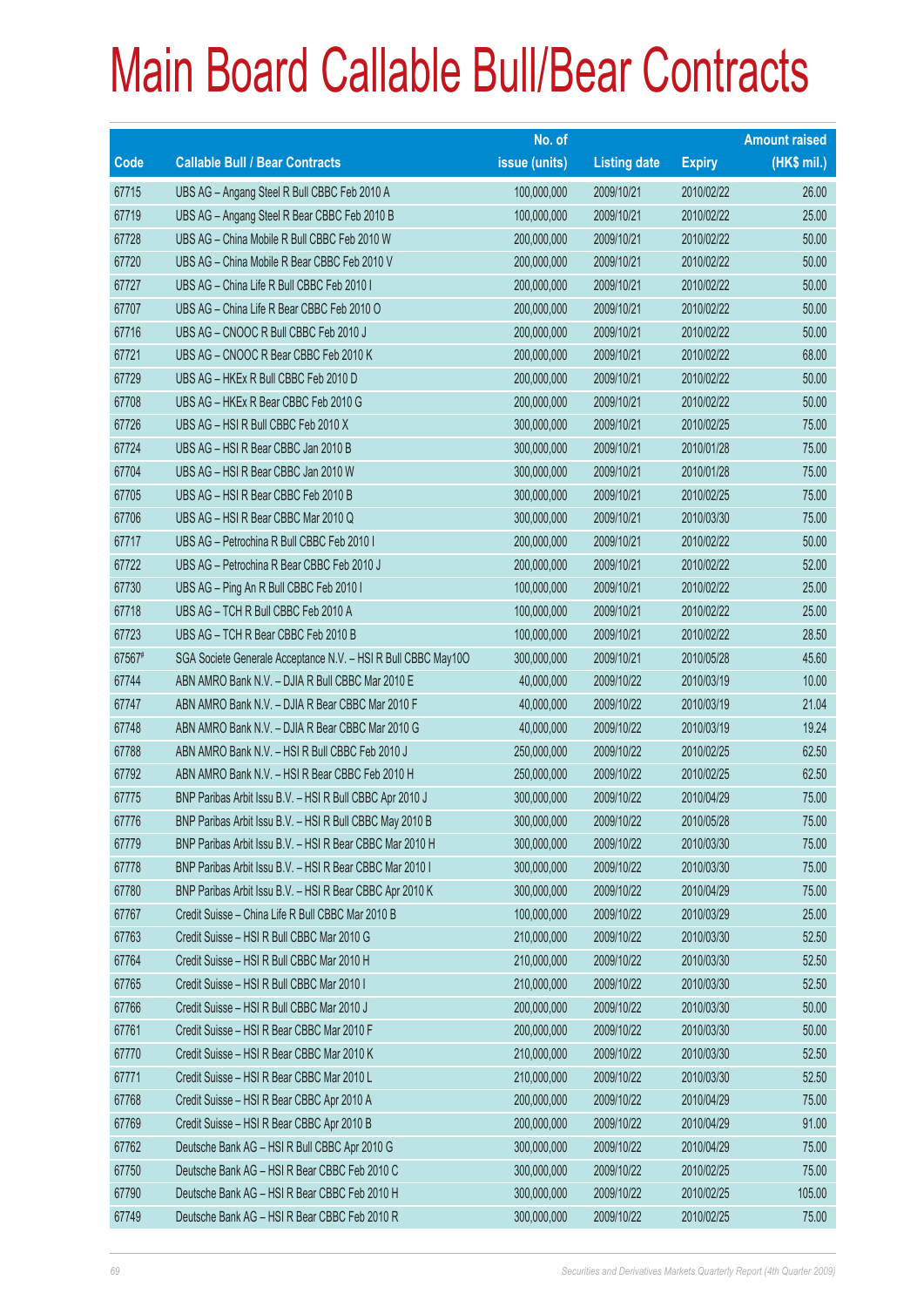|        |                                                               | No. of        |                     |               | <b>Amount raised</b> |
|--------|---------------------------------------------------------------|---------------|---------------------|---------------|----------------------|
| Code   | <b>Callable Bull / Bear Contracts</b>                         | issue (units) | <b>Listing date</b> | <b>Expiry</b> | $(HK$$ mil.)         |
| 67789  | Deutsche Bank AG - HSI R Bear CBBC Feb 2010 Z                 | 300,000,000   | 2009/10/22          | 2010/02/25    | 96.00                |
| 67791  | Deutsche Bank AG - HSI R Bear CBBC May 2010 G                 | 300,000,000   | 2009/10/22          | 2010/05/28    | 147.00               |
| 67793  | Goldman Sachs SP (Asia) - HSI R Bull CBBC Apr 2010 C          | 200,000,000   | 2009/10/22          | 2010/04/29    | 50.00                |
| 67794  | Goldman Sachs SP (Asia) - HSI R Bull CBBC Apr 2010 S          | 200,000,000   | 2009/10/22          | 2010/04/29    | 50.00                |
| 67796  | Goldman Sachs SP (Asia) - HSI R Bear CBBC Apr 2010 Q          | 200,000,000   | 2009/10/22          | 2010/04/29    | 50.00                |
| 67795  | Goldman Sachs SP (Asia) - HSI R Bear CBBC Apr 2010 R          | 200,000,000   | 2009/10/22          | 2010/04/29    | 50.00                |
| 67781  | KBC Fin Products Int'l Ltd. - Angang Steel R Bull CBBC Mar10A | 30,000,000    | 2009/10/22          | 2010/03/01    | 10.80                |
| 67782  | KBC Fin Products Int'l Ltd. - Angang Steel R Bull CBBC Apr10A | 30,000,000    | 2009/10/22          | 2010/04/01    | 16.80                |
| 67783  | KBC Fin Products Int'l Ltd. - COVS R Bull CBBC Feb 2010 A     | 30,000,000    | 2009/10/22          | 2010/02/01    | 10.20                |
| 67784  | KBC Fin Products Int'l Ltd. - COVS R Bull CBBC Mar 2010 A     | 30,000,000    | 2009/10/22          | 2010/03/01    | 12.30                |
| 67785  | KBC Fin Products Int'l Ltd. - COVS R Bull CBBC Apr 2010 A     | 30,000,000    | 2009/10/22          | 2010/04/01    | 16.50                |
| 67786  | KBC Fin Products Int'l Ltd. - R&F R Bull CBBC Feb 2010 A      | 30,000,000    | 2009/10/22          | 2010/02/01    | 10.20                |
| 67787  | KBC Fin Products Int'l Ltd. - R&F R Bull CBBC Mar 2010 A      | 30,000,000    | 2009/10/22          | 2010/03/15    | 13.80                |
| 67751  | KBC Fin Products Int'l Ltd. - HSI R Bear CBBC Feb 2010 C      | 208,000,000   | 2009/10/22          | 2010/02/25    | 52.00                |
| 67752  | KBC Fin Products Int'l Ltd. - HSI R Bear CBBC Mar 2010 Y      | 248,000,000   | 2009/10/22          | 2010/03/30    | 62.00                |
| 67754  | UBS AG - China Life R Bear CBBC Mar 2010 B                    | 100,000,000   | 2009/10/22          | 2010/03/15    | 110.00               |
| 67755  | UBS AG - CNOOC R Bear CBBC Feb 2010 L                         | 100,000,000   | 2009/10/22          | 2010/02/22    | 38.00                |
| 67753  | UBS AG - Sinopec Corp R Bull CBBC Feb 2010 J                  | 100,000,000   | 2009/10/22          | 2010/02/22    | 25.00                |
| 67758  | UBS AG - A50 China R Bear CBBC Feb 2010 T                     | 200,000,000   | 2009/10/22          | 2010/02/22    | 50.00                |
| 67774  | UBS AG - HSBC R Bull CBBC Feb 2010 U                          | 200,000,000   | 2009/10/22          | 2010/02/22    | 50.00                |
| 67756  | UBS AG - HSBC R Bear CBBC Feb 2010 T                          | 200,000,000   | 2009/10/22          | 2010/02/22    | 50.00                |
| 67777  | UBS AG - HSCEI R Bull CBBC Jan 2010 D                         | 100,000,000   | 2009/10/22          | 2010/01/28    | 25.00                |
| 67773  | UBS AG - HSCEI R Bear CBBC Jan 2010 C                         | 100,000,000   | 2009/10/22          | 2010/01/28    | 25.00                |
| 67772  | UBS AG - HSI R Bull CBBC Feb 2010 Y                           | 300,000,000   | 2009/10/22          | 2010/02/25    | 75.00                |
| 67759  | UBS AG - HSI R Bear CBBC Jan 2010 H                           | 300,000,000   | 2009/10/22          | 2010/01/28    | 75.00                |
| 67760  | UBS AG - HSI R Bear CBBC Mar 2010 A                           | 300,000,000   | 2009/10/22          | 2010/03/30    | 75.00                |
| 67757  | UBS AG - Petrochina R Bear CBBC Feb 2010 K                    | 100,000,000   | 2009/10/22          | 2010/02/22    | 30.50                |
| 66046# | CC Rabobank B.A. - HSI R Bear CBBC Feb 2010 U                 | 150,000,000   | 2009/10/22          | 2010/02/25    | 12.15                |
| 67804  | Credit Suisse - HSI R Bull CBBC Mar 2010 N                    | 210,000,000   | 2009/10/23          | 2010/03/30    | 52.50                |
| 67805  | Credit Suisse - HSI R Bull CBBC Mar 2010 O                    | 210,000,000   | 2009/10/23          | 2010/03/30    | 52.50                |
| 67806  | Credit Suisse - HSI R Bull CBBC Mar 2010 P                    | 210,000,000   | 2009/10/23          | 2010/03/30    | 52.50                |
| 67800  | Credit Suisse - HSI R Bear CBBC Mar 2010 M                    | 210,000,000   | 2009/10/23          | 2010/03/30    | 52.50                |
| 67807  | Credit Suisse - HSI R Bear CBBC Apr 2010 C                    | 200,000,000   | 2009/10/23          | 2010/04/29    | 89.00                |
| 67808  | Deutsche Bank AG - HSI R Bear CBBC Mar 2010 I                 | 300,000,000   | 2009/10/23          | 2010/03/30    | 75.00                |
| 67809  | Deutsche Bank AG - HSI R Bear CBBC Apr 2010 A                 | 300,000,000   | 2009/10/23          | 2010/04/29    | 108.00               |
| 67810  | Deutsche Bank AG - HSI R Bear CBBC May 2010 H                 | 300,000,000   | 2009/10/23          | 2010/05/28    | 75.00                |
| 67827  | KBC Fin Products Int'l Ltd. - HSI R Bull CBBC Feb 2010 B      | 248,000,000   | 2009/10/23          | 2010/02/25    | 62.00                |
| 67811  | CC Rabobank B.A. - HSI R Bull CBBC Apr 2010 F                 | 200,000,000   | 2009/10/23          | 2010/04/29    | 50.00                |
| 67812  | CC Rabobank B.A. - HSI R Bull CBBC Apr 2010 G                 | 200,000,000   | 2009/10/23          | 2010/04/29    | 50.00                |
| 67816  | CC Rabobank B.A. - HSI R Bear CBBC Apr 2010 W                 | 200,000,000   | 2009/10/23          | 2010/04/29    | 50.00                |
| 67817  | CC Rabobank B.A. - HSI R Bear CBBC Apr 2010 X                 | 200,000,000   | 2009/10/23          | 2010/04/29    | 50.00                |
| 67813  | CC Rabobank B.A. - HSI R Bear CBBC May 2010 A                 | 200,000,000   | 2009/10/23          | 2010/05/28    | 50.00                |
| 67797  | SGA Societe Generale Acceptance N.V. - HSI R Bull CBBC Mar10H | 500,000,000   | 2009/10/23          | 2010/03/30    | 125.00               |
| 67798  | SGA Societe Generale Acceptance N.V. - HSI R Bull CBBC Apr10G | 300,000,000   | 2009/10/23          | 2010/04/29    | 75.00                |
| 67799  | SGA Societe Generale Acceptance N.V. - HSI R Bull CBBC Apr10W | 300,000,000   | 2009/10/23          | 2010/04/29    | 75.00                |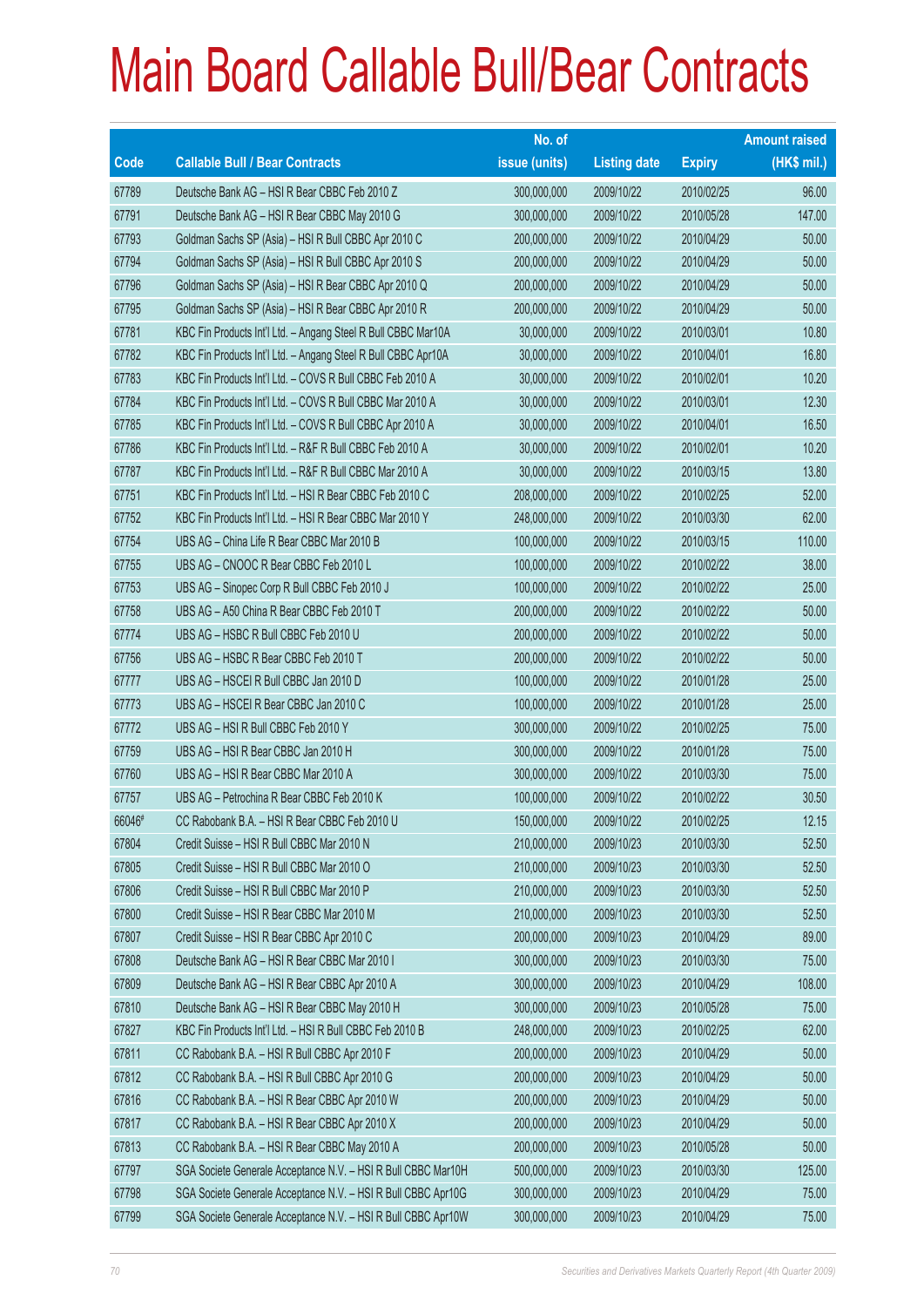|       |                                                                | No. of        |                     |               | <b>Amount raised</b> |
|-------|----------------------------------------------------------------|---------------|---------------------|---------------|----------------------|
| Code  | <b>Callable Bull / Bear Contracts</b>                          | issue (units) | <b>Listing date</b> | <b>Expiry</b> | $(HK$$ mil.)         |
| 67801 | SGA Societe Generale Acceptance N.V. - HSI R Bear CBBC Mar10G  | 300,000,000   | 2009/10/23          | 2010/03/30    | 75.00                |
| 67803 | SGA Societe Generale Acceptance N.V. - HSI R Bear CBBC Mar10N  | 300,000,000   | 2009/10/23          | 2010/03/30    | 75.00                |
| 67802 | SGA Societe Generale Acceptance N.V. - HSI R Bear CBBC Mar10V  | 300,000,000   | 2009/10/23          | 2010/03/30    | 75.00                |
| 67815 | UBS AG - HSI R Bull CBBC Mar 2010 W                            | 300,000,000   | 2009/10/23          | 2010/03/30    | 75.00                |
| 67814 | UBS AG - HSI R Bull CBBC Mar 2010 X                            | 200,000,000   | 2009/10/23          | 2010/03/30    | 50.00                |
| 67818 | UBS AG - HSI R Bull CBBC Apr 2010 Q                            | 200,000,000   | 2009/10/23          | 2010/04/29    | 50.00                |
| 67819 | UBS AG - HSI R Bull CBBC May 2010 Q                            | 300,000,000   | 2009/10/23          | 2010/05/28    | 75.00                |
| 67821 | UBS AG - HSI R Bear CBBC Mar 2010 M                            | 300,000,000   | 2009/10/23          | 2010/03/30    | 96.00                |
| 67820 | UBS AG - HSI R Bear CBBC Mar 2010 R                            | 300,000,000   | 2009/10/23          | 2010/03/30    | 84.00                |
| 67824 | UBS AG - HSI R Bear CBBC Apr 2010 A                            | 300,000,000   | 2009/10/23          | 2010/04/29    | 75.00                |
| 67822 | UBS AG - HSI R Bear CBBC Apr 2010 B                            | 300,000,000   | 2009/10/23          | 2010/04/29    | 75.00                |
| 67823 | UBS AG - HSI R Bear CBBC Apr 2010 C                            | 200,000,000   | 2009/10/23          | 2010/04/29    | 50.00                |
| 67826 | UBS AG - HSI R Bear CBBC Apr 2010 R                            | 300,000,000   | 2009/10/23          | 2010/04/29    | 102.00               |
| 67825 | UBS AG - HSI R Bear CBBC Apr 2010 W                            | 300,000,000   | 2009/10/23          | 2010/04/29    | 82.50                |
| 67828 | UBS AG - HSI R Bear CBBC May 2010 U                            | 300,000,000   | 2009/10/23          | 2010/05/28    | 75.00                |
| 67851 | ABN AMRO Bank N.V. - A50 China R Bull CBBC Feb 2010 B          | 80,000,000    | 2009/10/27          | 2010/02/25    | 20.00                |
| 67852 | ABN AMRO Bank N.V. - A50 China R Bull CBBC Feb 2010 C          | 80,000,000    | 2009/10/27          | 2010/02/25    | 20.00                |
| 67850 | Credit Suisse - A50 China R Bull CBBC Mar 2010 A               | 100,000,000   | 2009/10/27          | 2010/03/29    | 25.00                |
| 67849 | Credit Suisse - HSI R Bull CBBC Mar 2010 R                     | 200,000,000   | 2009/10/27          | 2010/03/30    | 50.00                |
| 67838 | Credit Suisse - HSI R Bear CBBC Mar 2010 Q                     | 210,000,000   | 2009/10/27          | 2010/03/30    | 52.50                |
| 67864 | Deutsche Bank AG - CC Bank R Bull CBBC Apr 2010 A              | 150,000,000   | 2009/10/27          | 2010/04/19    | 37.50                |
| 67865 | Deutsche Bank AG - China Life R Bull CBBC Mar 2010 G           | 150,000,000   | 2009/10/27          | 2010/03/15    | 46.50                |
| 67868 | Deutsche Bank AG - CNOOC R Bull CBBC Apr 2010 D                | 150,000,000   | 2009/10/27          | 2010/04/19    | 39.00                |
| 67871 | Deutsche Bank AG - CNOOC R Bear CBBC Apr 2010 E                | 150,000,000   | 2009/10/27          | 2010/04/19    | 39.00                |
| 67863 | Deutsche Bank AG - A50 China R Bull CBBC Mar 2010 D            | 150,000,000   | 2009/10/27          | 2010/03/15    | 37.50                |
| 67859 | Deutsche Bank AG - HSI R Bull CBBC Apr 2010 I                  | 300,000,000   | 2009/10/27          | 2010/04/29    | 75.00                |
| 67858 | Deutsche Bank AG - HSI R Bear CBBC Feb 2010 J                  | 300,000,000   | 2009/10/27          | 2010/02/25    | 75.00                |
| 67833 | Deutsche Bank AG - HSI R Bear CBBC Feb 2010 T                  | 300,000,000   | 2009/10/27          | 2010/02/25    | 75.00                |
| 67860 | Deutsche Bank AG - HSI R Bear CBBC May 2010 I                  | 300,000,000   | 2009/10/27          | 2010/05/28    | 105.00               |
| 67861 | Deutsche Bank AG - HSI R Bear CBBC Jun 2010 A                  | 300,000,000   | 2009/10/27          | 2010/06/29    | 165.00               |
| 67869 | Deutsche Bank AG - ICBC R Bull CBBC Mar 2010 B                 | 150,000,000   | 2009/10/27          | 2010/03/15    | 37.50                |
| 67870 | Deutsche Bank AG - Petrochina R Bull CBBC Mar 2010 B           | 150,000,000   | 2009/10/27          | 2010/03/15    | 40.50                |
| 67872 | Deutsche Bank AG - Petrochina R Bear CBBC Mar 2010 C           | 150,000,000   | 2009/10/27          | 2010/03/15    | 37.50                |
| 67862 | Goldman Sachs SP (Asia) - HSI R Bull CBBC May 2010 T           | 200,000,000   | 2009/10/27          | 2010/05/28    | 50.00                |
| 67866 | Goldman Sachs SP (Asia) - HSI R Bear CBBC May 2010 U           | 200,000,000   | 2009/10/27          | 2010/05/28    | 50.00                |
| 67867 | Goldman Sachs SP (Asia) - HSI R Bear CBBC May 2010 V           | 200,000,000   | 2009/10/27          | 2010/05/28    | 50.00                |
| 67853 | KBC Fin Products Int'l Ltd. - COVS R Bull CBBC Feb 2010 B      | 30,000,000    | 2009/10/27          | 2010/02/12    | 10.20                |
| 67857 | KBC Fin Products Int'l Ltd. - HSI R Bull CBBC Mar 2010 Z       | 248,000,000   | 2009/10/27          | 2010/03/30    | 62.00                |
| 67854 | KBC Fin Products Int'l Ltd. - SHK Ppt R Bull CBBC Mar 2010 B   | 188,000,000   | 2009/10/27          | 2010/03/01    | 47.00                |
| 67855 | KBC Fin Products Int'l Ltd. - TCH R Bull CBBC Feb 2010 A       | 78,000,000    | 2009/10/27          | 2010/02/01    | 20.28                |
| 67856 | KBC Fin Products Int'l Ltd. - TCH R Bull CBBC Mar 2010 A       | 78,000,000    | 2009/10/27          | 2010/03/01    | 30.42                |
| 67829 | SGA Societe Generale Acceptance NV - Angang R Bull CBBC Mar10A | 50,000,000    | 2009/10/27          | 2010/03/10    | 21.50                |
| 67832 | SGA Societe Generale Acceptance NV - Angang R Bull CBBC Mar10B | 50,000,000    | 2009/10/27          | 2010/03/10    | 17.00                |
| 67834 | SGA Societe Generale Acceptance NV - Angang R Bear CBBC Mar10C | 50,000,000    | 2009/10/27          | 2010/03/10    | 26.00                |
| 67837 | SGA Societe Generale Acceptance NV - Angang R Bear CBBC Mar10D | 50,000,000    | 2009/10/27          | 2010/03/10    | 17.50                |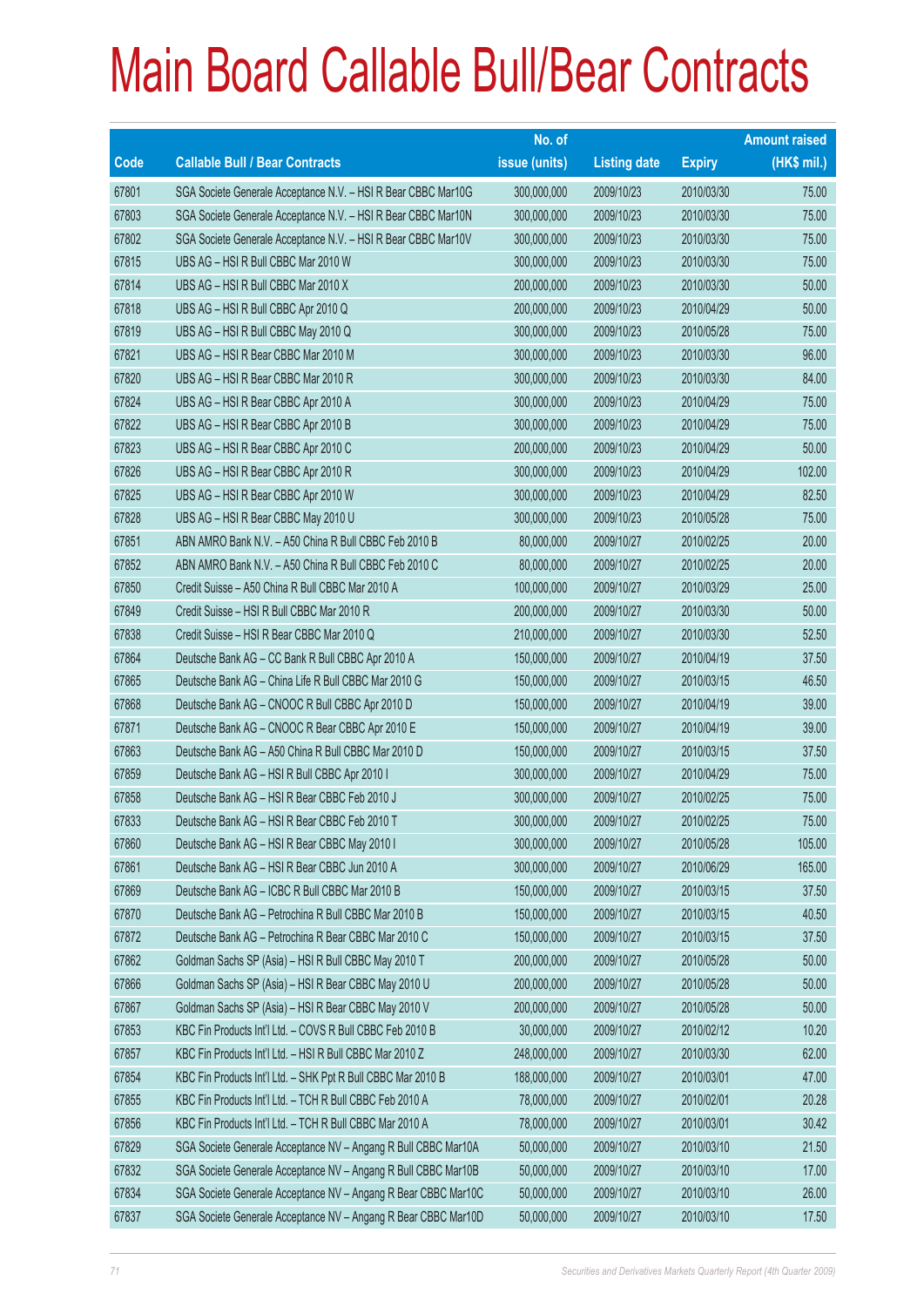|             |                                                                | No. of        |                     |               | <b>Amount raised</b> |
|-------------|----------------------------------------------------------------|---------------|---------------------|---------------|----------------------|
| <b>Code</b> | <b>Callable Bull / Bear Contracts</b>                          | issue (units) | <b>Listing date</b> | <b>Expiry</b> | $(HK$$ mil.)         |
| 67830       | SGA Societe Generale Acceptance NV - Esprit R Bull CBBC Apr10A | 100,000,000   | 2009/10/27          | 2010/04/28    | 25.00                |
| 67831       | SGA Societe Generale Acceptance NV - Esprit R Bull CBBC Apr10B | 100,000,000   | 2009/10/27          | 2010/04/28    | 25.00                |
| 67835       | SGA Societe Generale Acceptance NV - Esprit R Bear CBBC Apr10C | 100,000,000   | 2009/10/27          | 2010/04/28    | 25.00                |
| 67836       | SGA Societe Generale Acceptance NV - Esprit R Bear CBBC Apr10D | 100,000,000   | 2009/10/27          | 2010/04/28    | 25.00                |
| 67839       | UBS AG - CM Bank R Bull CBBC Feb 2010 E                        | 100,000,000   | 2009/10/27          | 2010/02/22    | 38.00                |
| 67840       | UBS AG - CNOOC R Bull CBBC Feb 2010 M                          | 100,000,000   | 2009/10/27          | 2010/02/22    | 25.00                |
| 67844       | UBS AG - CNOOC R Bear CBBC Mar 2010 A                          | 100,000,000   | 2009/10/27          | 2010/03/01    | 39.50                |
| 67843       | UBS AG - A50 China R Bull CBBC Feb 2010 U                      | 200,000,000   | 2009/10/27          | 2010/02/22    | 50.00                |
| 67848       | UBS AG - HSI R Bull CBBC Mar 2010 U                            | 300,000,000   | 2009/10/27          | 2010/03/30    | 75.00                |
| 67846       | UBS AG - HSI R Bull CBBC Jun 2010 H                            | 400,000,000   | 2009/10/27          | 2010/06/29    | 100.00               |
| 67845       | UBS AG - HSI R Bull CBBC Jun 2010 I                            | 300,000,000   | 2009/10/27          | 2010/06/29    | 75.00                |
| 67847       | UBS AG - HSI R Bear CBBC Feb 2010 R                            | 300,000,000   | 2009/10/27          | 2010/02/25    | 75.00                |
| 67841       | UBS AG - Jiangxi Copper R Bull CBBC Feb 2010 K                 | 100,000,000   | 2009/10/27          | 2010/02/22    | 25.00                |
| 67842       | UBS AG - Petrochina R Bull CBBC Feb 2010 L                     | 100,000,000   | 2009/10/27          | 2010/02/22    | 25.00                |
| 67918       | ABN AMRO Bank N.V. - HSCEI R Bull CBBC Feb 2010 F              | 250,000,000   | 2009/10/28          | 2010/02/25    | 62.50                |
| 67919       | ABN AMRO Bank N.V. - HSCEI R Bull CBBC Feb 2010 G              | 250,000,000   | 2009/10/28          | 2010/02/25    | 62.50                |
| 67923       | ABN AMRO Bank N.V. - HSCEI R Bear CBBC Feb 2010 H              | 250,000,000   | 2009/10/28          | 2010/02/25    | 62.50                |
| 67920       | ABN AMRO Bank N.V. - HSI R Bull CBBC Feb 2010 I                | 250,000,000   | 2009/10/28          | 2010/02/25    | 62.50                |
| 67899       | BNP Paribas Arbit Issu B.V. - HSI R Bull CBBC Apr 2010 L       | 300,000,000   | 2009/10/28          | 2010/04/29    | 75.00                |
| 67889       | Credit Suisse - China Life R Bear CBBC May 2010 A              | 100,000,000   | 2009/10/28          | 2010/05/24    | 25.00                |
| 67886       | Credit Suisse - A50 China R Bull CBBC Mar 2010 B               | 100,000,000   | 2009/10/28          | 2010/03/29    | 25.00                |
| 67887       | Credit Suisse - A50 China R Bear CBBC Apr 2010 A               | 100,000,000   | 2009/10/28          | 2010/04/26    | 43.50                |
| 67885       | Credit Suisse - HSI R Bull CBBC Mar 2010 T                     | 190,000,000   | 2009/10/28          | 2010/03/30    | 47.50                |
| 67901       | Credit Suisse - HSI R Bull CBBC Mar 2010 U                     | 210,000,000   | 2009/10/28          | 2010/03/30    | 52.50                |
| 67880       | Credit Suisse - HSI R Bear CBBC Mar 2010 S                     | 210,000,000   | 2009/10/28          | 2010/03/30    | 52.50                |
| 67881       | Credit Suisse - HSI R Bear CBBC Apr 2010 D                     | 210,000,000   | 2009/10/28          | 2010/04/29    | 52.50                |
| 67888       | Credit Suisse - HSI R Bear CBBC Apr 2010 E                     | 210,000,000   | 2009/10/28          | 2010/04/29    | 52.50                |
| 67879       | Deutsche Bank AG - HSI R Bull CBBC Mar 2010 C                  | 300,000,000   | 2009/10/28          | 2010/03/30    | 75.00                |
| 67900       | Deutsche Bank AG - HSI R Bull CBBC Mar 2010 V                  | 300,000,000   | 2009/10/28          | 2010/03/30    | 75.00                |
| 67917       | Deutsche Bank AG - HSI R Bear CBBC Feb 2010 G                  | 300,000,000   | 2009/10/28          | 2010/02/25    | 75.00                |
| 67921       | Goldman Sachs SP (Asia) - HSI R Bull CBBC Apr 2010 N           | 200,000,000   | 2009/10/28          | 2010/04/29    | 50.00                |
| 67922       | Goldman Sachs SP (Asia) - HSI R Bear CBBC May 2010 W           | 200,000,000   | 2009/10/28          | 2010/05/28    | 50.00                |
| 67924       | Goldman Sachs SP (Asia) - HSI R Bear CBBC May 2010 X           | 200,000,000   | 2009/10/28          | 2010/05/28    | 50.00                |
| 67925       | KBC Fin Products Int'l Ltd. - A50 China R Bull CBBC Feb10C     | 188,000,000   | 2009/10/28          | 2010/02/18    | 47.00                |
| 67929       | KBC Fin Products Int'l Ltd. - A50 China R Bear CBBC Feb10D     | 188,000,000   | 2009/10/28          | 2010/02/18    | 54.52                |
| 67928       | KBC Fin Products Int'l Ltd. - A50 China R Bear CBBC Mar10A     | 188,000,000   | 2009/10/28          | 2010/03/01    | 65.80                |
| 67926       | KBC Fin Products Int'l Ltd. - R&F R Bull CBBC Mar10B           | 30,000,000    | 2009/10/28          | 2010/03/01    | 10.20                |
| 67893       | KBC Fin Products Int'l Ltd. - HSI R Bear CBBC Feb10A           | 248,000,000   | 2009/10/28          | 2010/02/25    | 62.00                |
| 67927       | KBC Fin Products Int'l Ltd. - SHK Ppt R Bull CBBC Feb10F       | 188,000,000   | 2009/10/28          | 2010/02/08    | 47.00                |
| 67873       | Merrill Lynch Int'l & Co. C.V. - HSI R Bull CBBC May 2010 A    | 150,000,000   | 2009/10/28          | 2010/05/28    | 50.25                |
| 67874       | Merrill Lynch Int'l & Co. C.V. - HSI R Bull CBBC May 2010 B    | 150,000,000   | 2009/10/28          | 2010/05/28    | 45.00                |
| 67875       | Merrill Lynch Int'l & Co. C.V. - HSI R Bull CBBC May 2010 C    | 200,000,000   | 2009/10/28          | 2010/05/28    | 51.00                |
| 67876       | Merrill Lynch Int'l & Co. C.V. - HSI R Bull CBBC May 2010 D    | 200,000,000   | 2009/10/28          | 2010/05/28    | 50.00                |
| 67877       | Merrill Lynch Int'l & Co. C.V. - HSI R Bull CBBC May 2010 E    | 200,000,000   | 2009/10/28          | 2010/05/28    | 50.00                |
| 67878       | Merrill Lynch Int'l & Co. C.V. - HSI R Bull CBBC May 2010 F    | 200,000,000   | 2009/10/28          | 2010/05/28    | 50.00                |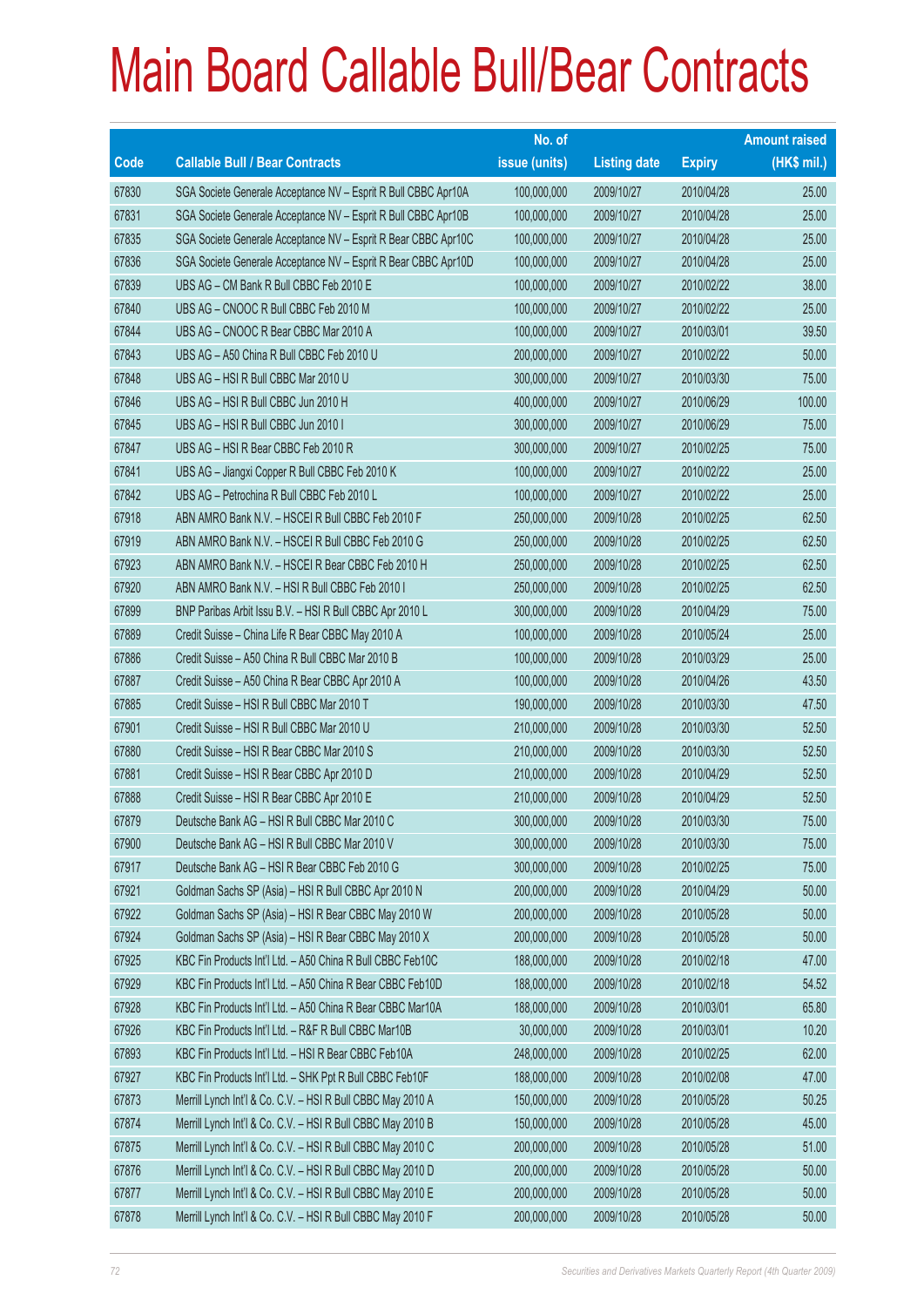|                          |                                                               | No. of        |                     |               | <b>Amount raised</b> |
|--------------------------|---------------------------------------------------------------|---------------|---------------------|---------------|----------------------|
| $\overline{\text{Code}}$ | <b>Callable Bull / Bear Contracts</b>                         | issue (units) | <b>Listing date</b> | <b>Expiry</b> | (HK\$ mil.)          |
| 67882                    | Merrill Lynch Int'l & Co. C.V. - HSI R Bear CBBC May 2010 G   | 200,000,000   | 2009/10/28          | 2010/05/28    | 57.00                |
| 67883                    | Merrill Lynch Int'l & Co. C.V. - HSI R Bear CBBC May 2010 H   | 150,000,000   | 2009/10/28          | 2010/05/28    | 49.50                |
| 67884                    | Merrill Lynch Int'l & Co. C.V. - HSI R Bear CBBC May 2010 I   | 150,000,000   | 2009/10/28          | 2010/05/28    | 59.25                |
| 67894                    | CC Rabobank B.A. - HSI R Bull CBBC May 2010 B                 | 200,000,000   | 2009/10/28          | 2010/05/28    | 50.00                |
| 67895                    | CC Rabobank B.A. - HSI R Bull CBBC May 2010 C                 | 200,000,000   | 2009/10/28          | 2010/05/28    | 50.00                |
| 67896                    | CC Rabobank B.A. - HSI R Bull CBBC May 2010 D                 | 200,000,000   | 2009/10/28          | 2010/05/28    | 50.00                |
| 67897                    | CC Rabobank B.A. - HSI R Bull CBBC May 2010 E                 | 200,000,000   | 2009/10/28          | 2010/05/28    | 50.00                |
| 67898                    | CC Rabobank B.A. - HSI R Bull CBBC May 2010 F                 | 200,000,000   | 2009/10/28          | 2010/05/28    | 50.00                |
| 67902                    | CC Rabobank B.A. - HSI R Bear CBBC May 2010 G                 | 200,000,000   | 2009/10/28          | 2010/05/28    | 50.00                |
| 67903                    | CC Rabobank B.A. - HSI R Bear CBBC May 2010 H                 | 200,000,000   | 2009/10/28          | 2010/05/28    | 50.00                |
| 67904                    | CC Rabobank B.A. - HSI R Bear CBBC May 2010 I                 | 200,000,000   | 2009/10/28          | 2010/05/28    | 50.00                |
| 67905                    | CC Rabobank B.A. - HSI R Bear CBBC May 2010 J                 | 200,000,000   | 2009/10/28          | 2010/05/28    | 50.00                |
| 67906                    | CC Rabobank B.A. - HSI R Bear CBBC May 2010 K                 | 200,000,000   | 2009/10/28          | 2010/05/28    | 50.00                |
| 67907                    | UBS AG - Cheung Kong R Bull CBBC Feb 2010 O                   | 100,000,000   | 2009/10/28          | 2010/02/22    | 25.00                |
| 67914                    | UBS AG - Cheung Kong R Bear CBBC Mar 2010 A                   | 100,000,000   | 2009/10/28          | 2010/03/01    | 30.00                |
| 67908                    | UBS AG - CM Bank R Bull CBBC Feb 2010 F                       | 100,000,000   | 2009/10/28          | 2010/02/22    | 36.00                |
| 67911                    | UBS AG - A50 China R Bull CBBC Feb 2010 W                     | 200,000,000   | 2009/10/28          | 2010/02/22    | 50.00                |
| 67891                    | UBS AG - A50 China R Bear CBBC Feb 2010 V                     | 200,000,000   | 2009/10/28          | 2010/02/22    | 50.00                |
| 67909                    | UBS AG - R&F R Bull CBBC Feb 2010 D                           | 100,000,000   | 2009/10/28          | 2010/02/22    | 31.00                |
| 67890                    | UBS AG - HKEx R Bear CBBC Feb 2010 C                          | 200,000,000   | 2009/10/28          | 2010/02/22    | 50.00                |
| 67913                    | UBS AG - HSI R Bull CBBC Jan 2010 D                           | 300,000,000   | 2009/10/28          | 2010/01/28    | 75.00                |
| 67912                    | UBS AG - HSI R Bull CBBC Jan 2010 G                           | 300,000,000   | 2009/10/28          | 2010/01/28    | 75.00                |
| 67916                    | UBS AG - HSI R Bear CBBC Jan 2010 A                           | 300,000,000   | 2009/10/28          | 2010/01/28    | 75.00                |
| 67892                    | UBS AG - HSI R Bear CBBC Jan 2010 Z                           | 300,000,000   | 2009/10/28          | 2010/01/28    | 75.00                |
| 67910                    | UBS AG - SHK Ppt R Bull CBBC Feb 2010 W                       | 100,000,000   | 2009/10/28          | 2010/02/22    | 25.00                |
| 67915                    | UBS AG - SHK Ppt R Bear CBBC Apr 2010 A                       | 100,000,000   | 2009/10/28          | 2010/04/12    | 33.00                |
| 67949                    | ABN AMRO Bank N.V. - CNOOC R Bear CBBC Mar 2010 E             | 80,000,000    | 2009/10/29          | 2010/03/16    | 20.00                |
| 67948                    | ABN AMRO Bank N.V. - A50 China R Bear CBBC Mar 2010 A         | 80,000,000    | 2009/10/29          | 2010/03/16    | 20.00                |
| 67947                    | ABN AMRO Bank N.V. - PetCh R Bull CBBC Mar 2010 C             | 80,000,000    | 2009/10/29          | 2010/03/16    | 20.00                |
| 67951                    | ABN AMRO Bank N.V. - PetCh R Bear CBBC Mar 2010 D             | 80,000,000    | 2009/10/29          | 2010/03/16    | 20.00                |
| 67950                    | ABN AMRO Bank N.V. - TCH R Bear CBBC Mar 2010 D               | 80,000,000    | 2009/10/29          | 2010/03/16    | 20.00                |
| 67937                    | Credit Suisse - HSI R Bull CBBC Mar 2010 V                    | 210,000,000   | 2009/10/29          | 2010/03/30    | 52.50                |
| 67952                    | Deutsche Bank AG - China Mobile R Bull CBBC Mar 2010 C        | 150,000,000   | 2009/10/29          | 2010/03/22    | 37.50                |
| 67930                    | SGA Societe Generale Acceptance N.V. - HSI R Bull CBBC Mar10M | 500,000,000   | 2009/10/29          | 2010/03/30    | 125.00               |
| 67933                    | SGA Societe Generale Acceptance N.V. - HSI R Bull CBBC Apr10R | 300,000,000   | 2009/10/29          | 2010/04/29    | 75.00                |
| 67932                    | SGA Societe Generale Acceptance N.V. - HSI R Bull CBBC Apr10S | 300,000,000   | 2009/10/29          | 2010/04/29    | 75.00                |
| 67931                    | SGA Societe Generale Acceptance N.V. - HSI R Bull CBBC Apr10T | 300,000,000   | 2009/10/29          | 2010/04/29    | 75.00                |
| 67934                    | SGA Societe Generale Acceptance N.V. - HSI R Bull CBBC Apr10Y | 300,000,000   | 2009/10/29          | 2010/04/29    | 75.00                |
| 67935                    | SGA Societe Generale Acceptance N.V. - HSI R Bear CBBC May10H | 500,000,000   | 2009/10/29          | 2010/05/28    | 125.00               |
| 67942                    | UBS AG - BOCL R Bear CBBC Mar 2010 A                          | 100,000,000   | 2009/10/29          | 2010/03/15    | 25.00                |
| 67938                    | UBS AG - COVS R Bull CBBC Feb 2010 I                          | 100,000,000   | 2009/10/29          | 2010/02/22    | 27.50                |
| 67939                    | UBS AG - HKEx R Bull CBBC Feb 2010 J                          | 200,000,000   | 2009/10/29          | 2010/02/22    | 50.00                |
| 67936                    | UBS AG - HSI R Bull CBBC Apr 2010 Y                           | 400,000,000   | 2009/10/29          | 2010/04/29    | 100.00               |
| 67946                    | UBS AG - HSI R Bear CBBC Mar 2010 P                           | 300,000,000   | 2009/10/29          | 2010/03/30    | 75.00                |
| 67940                    | UBS AG - Hutchison R Bull CBBC Feb 2010 F                     | 100,000,000   | 2009/10/29          | 2010/02/22    | 25.00                |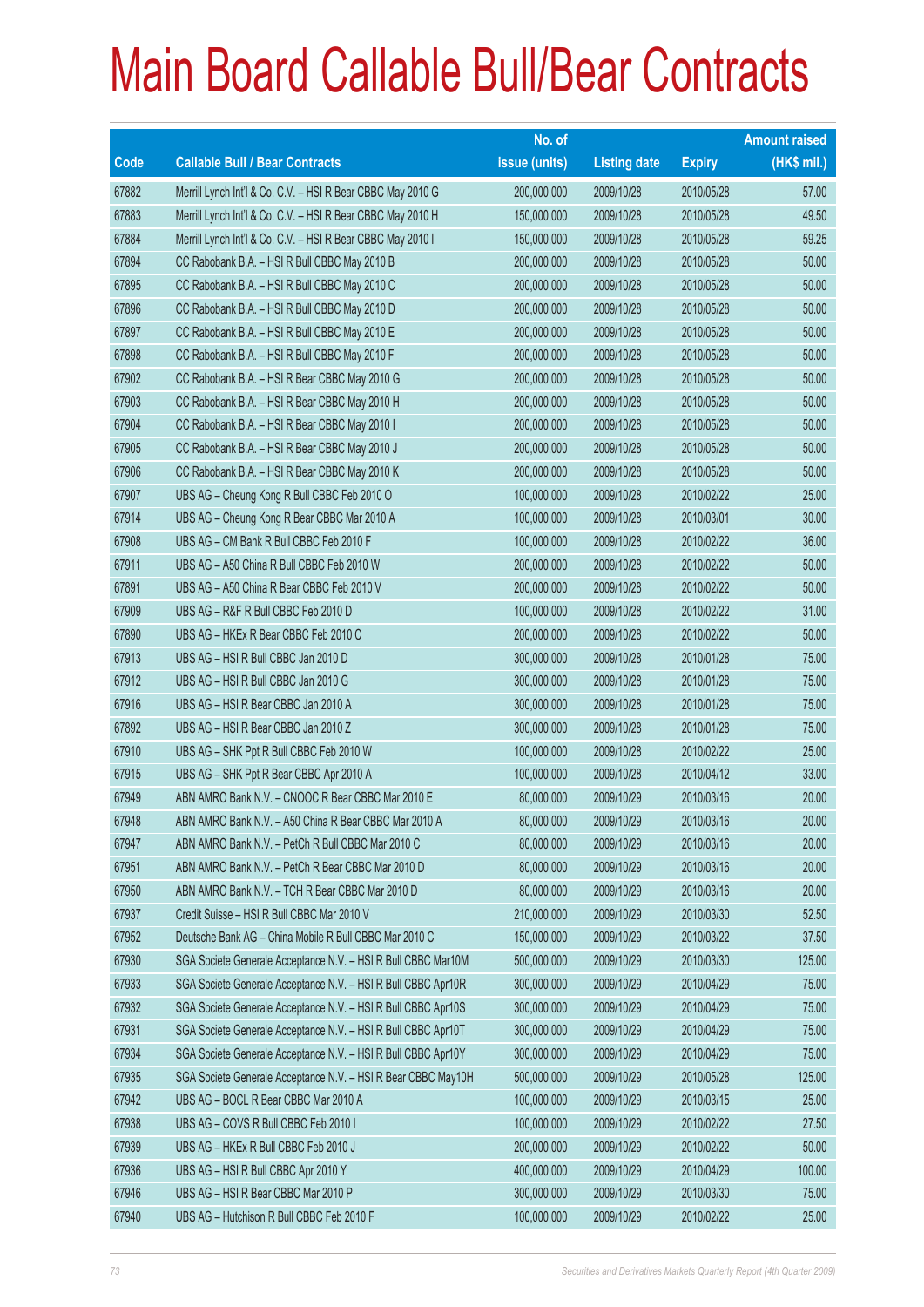|             |                                                                | No. of        |                     |               | <b>Amount raised</b> |
|-------------|----------------------------------------------------------------|---------------|---------------------|---------------|----------------------|
| <b>Code</b> | <b>Callable Bull / Bear Contracts</b>                          | issue (units) | <b>Listing date</b> | <b>Expiry</b> | $(HK$$ mil.)         |
| 67944       | UBS AG - Hutchison R Bear CBBC Mar 2010 A                      | 100,000,000   | 2009/10/29          | 2010/03/01    | 25.00                |
| 67943       | UBS AG - Petrochina R Bear CBBC Mar 2010 A                     | 100,000,000   | 2009/10/29          | 2010/03/15    | 33.50                |
| 67945       | UBS AG - TCH R Bear CBBC Mar 2010 B                            | 100,000,000   | 2009/10/29          | 2010/03/01    | 25.00                |
| 65968#      | SGA Societe Generale Acceptance N.V. - HSI R Bear CBBC Apr10B  | 300,000,000   | 2009/10/29          | 2010/04/29    | 30.60                |
| 67959       | Deutsche Bank AG - HSI R Bear CBBC Feb 2010 O                  | 300,000,000   | 2009/10/30          | 2010/02/25    | 75.00                |
| 67953       | HK Bank - A50 R Bull CBBC Mar 2010 D                           | 88,000,000    | 2009/10/30          | 2010/03/18    | 22.00                |
| 67957       | HK Bank - A50 R Bear CBBC Mar 2010 E                           | 88,000,000    | 2009/10/30          | 2010/03/18    | 22.00                |
| 67960       | KBC Fin Products Int'l Ltd. - HSI R Bear CBBC Mar 2010 C       | 248,000,000   | 2009/10/30          | 2010/03/30    | 62.00                |
| 67955       | UBS AG - China Mobile R Bull CBBC Feb 2010 X                   | 200,000,000   | 2009/10/30          | 2010/02/22    | 50.00                |
| 67962       | UBS AG - China Mobile R Bear CBBC Feb 2010 Y                   | 200,000,000   | 2009/10/30          | 2010/02/25    | 50.00                |
| 67954       | UBS AG - China Life R Bull CBBC Feb 2010 Q                     | 200,000,000   | 2009/10/30          | 2010/02/22    | 50.00                |
| 67961       | UBS AG - China Life R Bear CBBC Feb 2010 T                     | 200,000,000   | 2009/10/30          | 2010/02/25    | 50.00                |
| 67956       | UBS AG - HSBC R Bull CBBC Feb 2010 V                           | 200,000,000   | 2009/10/30          | 2010/02/22    | 50.00                |
| 67958       | UBS AG - HSI R Bull CBBC Feb 2010 L                            | 300,000,000   | 2009/10/30          | 2010/02/25    | 75.00                |
| 67990       | ABN AMRO Bank N.V. - HSI R Bull CBBC Feb 2010 L                | 250,000,000   | 2009/11/02          | 2010/02/25    | 62.50                |
| 67991       | ABN AMRO Bank N.V. - HSI R Bull CBBC Mar 2010 A                | 250,000,000   | 2009/11/02          | 2010/03/30    | 62.50                |
| 67994       | ABN AMRO Bank N.V. - HSI R Bear CBBC Feb 2010 U                | 250,000,000   | 2009/11/02          | 2010/02/25    | 63.00                |
| 67992       | ABN AMRO Bank N.V. - TCH R Bear CBBC Mar 2010 E                | 80,000,000    | 2009/11/02          | 2010/03/16    | 20.00                |
| 67999       | Credit Suisse - A50 China R Bear CBBC Apr 2010 B               | 100,000,000   | 2009/11/02          | 2010/04/26    | 44.50                |
| 67998       | Credit Suisse - HKEx R Bull CBBC Feb 2010 I                    | 100,000,000   | 2009/11/02          | 2010/02/22    | 25.00                |
| 67993       | Credit Suisse - HSI R Bull CBBC Mar 2010 X                     | 210,000,000   | 2009/11/02          | 2010/03/30    | 52.50                |
| 67978       | Credit Suisse - HSI R Bear CBBC Mar 2010 W                     | 200,000,000   | 2009/11/02          | 2010/03/30    | 50.00                |
| 67995       | Credit Suisse - HSI R Bear CBBC Apr 2010 F                     | 210,000,000   | 2009/11/02          | 2010/04/29    | 52.50                |
| 67996       | Credit Suisse - HSI R Bear CBBC Apr 2010 G                     | 210,000,000   | 2009/11/02          | 2010/04/29    | 52.50                |
| 67997       | Credit Suisse - HSI R Bear CBBC Apr 2010 H                     | 200,000,000   | 2009/11/02          | 2010/04/29    | 89.00                |
| 68005       | Deutsche Bank AG - China Life R Bull CBBC Apr 2010 C           | 150,000,000   | 2009/11/02          | 2010/04/12    | 45.00                |
| 68009       | Deutsche Bank AG - China Life R Bear CBBC Apr 2010 D           | 150,000,000   | 2009/11/02          | 2010/04/12    | 97.50                |
| 67983       | Deutsche Bank AG - HSI R Bull CBBC Mar 2010 S                  | 300,000,000   | 2009/11/02          | 2010/03/30    | 75.00                |
| 67979       | Deutsche Bank AG - HSI R Bear CBBC Mar 2010 N                  | 300,000,000   | 2009/11/02          | 2010/03/30    | 75.00                |
| 68008       | Goldman Sachs SP (Asia) - HSI R Bull CBBC May 2010 Y           | 200,000,000   | 2009/11/02          | 2010/05/28    | 50.00                |
| 68012       | Goldman Sachs SP (Asia) - HSI R Bear CBBC May 2010 Z           | 200,000,000   | 2009/11/02          | 2010/05/28    | 50.00                |
| 67963       | HK Bank - HSI R Bull CBBC Jul 2010 C                           | 160,000,000   | 2009/11/02          | 2010/07/29    | 40.00                |
| 68002       | KBC Fin Products Int'l Ltd. - HSI R Bull CBBC Feb 2010 Z       | 208,000,000   | 2009/11/02          | 2010/02/25    | 52.00                |
| 68003       | KBC Fin Products Int'l Ltd. - HSI R Bull CBBC Apr 2010 D       | 248,000,000   | 2009/11/02          | 2010/04/29    | 71.92                |
| 67970       | SGA Societe Generale Acceptance N.V - CK(H) R Bull CBBC Mar10A | 100,000,000   | 2009/11/02          | 2010/03/10    | 25.00                |
| 67975       | SGA Societe Generale Acceptance N.V - CK(H) R Bear CBBC Mar10B | 100,000,000   | 2009/11/02          | 2010/03/10    | 25.00                |
| 67973       | SGA Societe Generale Acceptance N.V. - CMB R Bull CBBC Feb10 E | 100,000,000   | 2009/11/02          | 2010/02/10    | 37.00                |
| 67969       | SGA Societe Generale Acceptance N.V. - A50 R Bull CBBC Mar10A  | 150,000,000   | 2009/11/02          | 2010/03/10    | 37.50                |
| 67964       | SGA Societe Generale Acceptance NV - HSCEI R Bull CBBC Feb10E  | 200,000,000   | 2009/11/02          | 2010/02/25    | 50.00                |
| 67968       | SGA Societe Generale Acceptance NV - HSCEI R Bear CBBC Feb10F  | 200,000,000   | 2009/11/02          | 2010/02/25    | 50.00                |
| 68006       | SGA Societe Generale Acceptance N.V. - HSI R Bull CBBC Apr101  | 300,000,000   | 2009/11/02          | 2010/04/29    | 75.00                |
| 68007       | SGA Societe Generale Acceptance N.V. - HSI R Bull CBBC Apr10J  | 300,000,000   | 2009/11/02          | 2010/04/29    | 75.00                |
| 67965       | SGA Societe Generale Acceptance N.V. - HSI R Bear CBBC Mar10B  | 300,000,000   | 2009/11/02          | 2010/03/30    | 75.00                |
| 67966       | SGA Societe Generale Acceptance N.V. - HSI R Bear CBBC Mar10N  | 300,000,000   | 2009/11/02          | 2010/03/30    | 75.00                |
| 67967       | SGA Societe Generale Acceptance N.V. - HSI R Bear CBBC Mar10V  | 300,000,000   | 2009/11/02          | 2010/03/30    | 75.00                |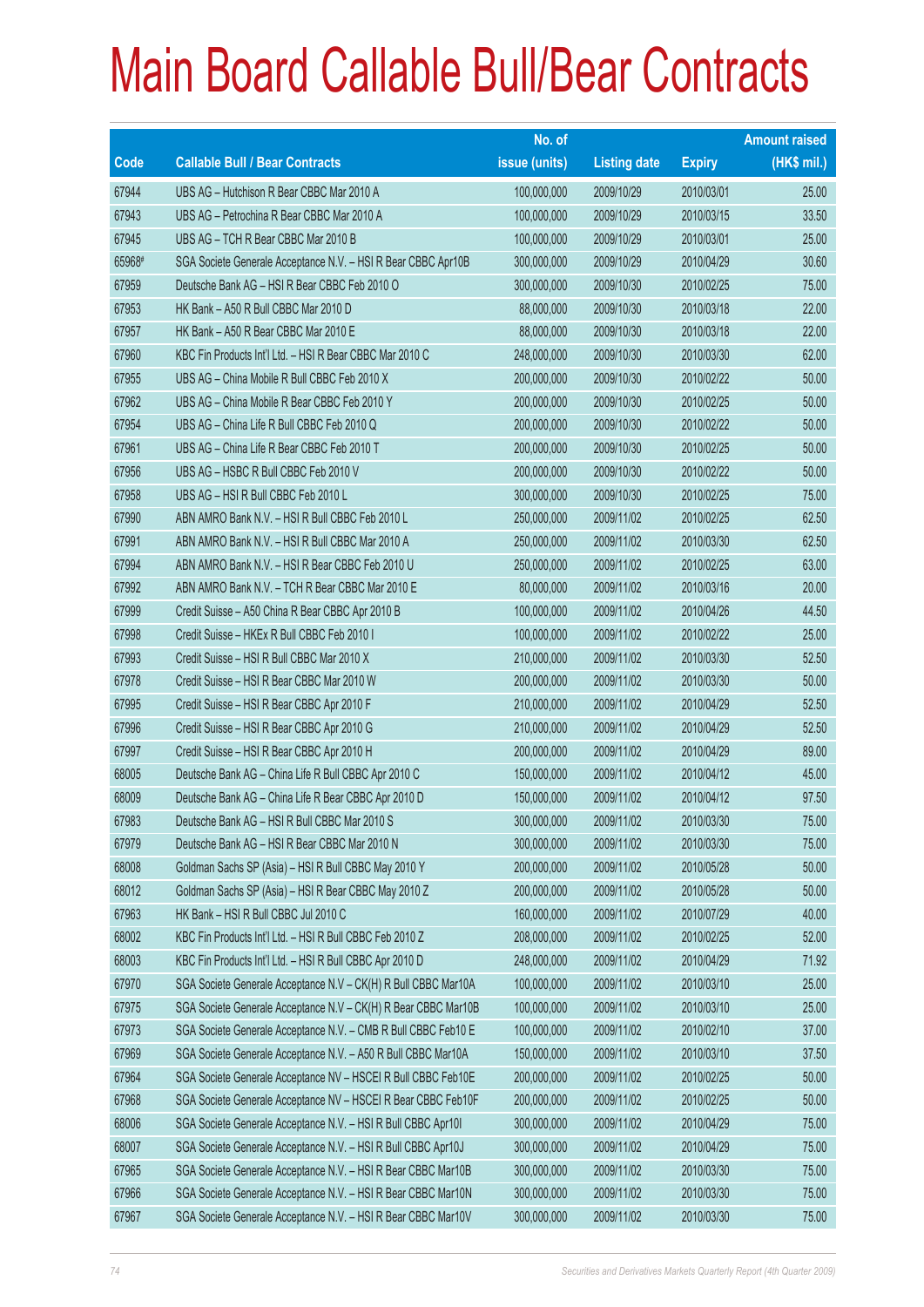|             |                                                                | No. of        |                     |               | <b>Amount raised</b> |
|-------------|----------------------------------------------------------------|---------------|---------------------|---------------|----------------------|
| <b>Code</b> | <b>Callable Bull / Bear Contracts</b>                          | issue (units) | <b>Listing date</b> | <b>Expiry</b> | $(HK$$ mil.)         |
| 68011       | SGA Societe Generale Acceptance N.V. - HSI R Bear CBBC Apr10Z  | 300,000,000   | 2009/11/02          | 2010/04/29    | 75.00                |
| 67974       | SGA Societe Generale Acceptance N.V - PetCh R Bull CBBC Mar10A | 200,000,000   | 2009/11/02          | 2010/03/10    | 50.00                |
| 67971       | SGA Societe Generale Acceptance N.V - SHK P R Bull CBBC Apr10A | 100,000,000   | 2009/11/02          | 2010/04/28    | 27.00                |
| 67972       | SGA Societe Generale Acceptance N.V - SHK P R Bull CBBC Apr10B | 100,000,000   | 2009/11/02          | 2010/04/28    | 25.00                |
| 67976       | SGA Societe Generale Acceptance N.V - SHK P R Bear CBBC Apr10C | 100,000,000   | 2009/11/02          | 2010/04/28    | 28.00                |
| 67980       | UBS AG - CC Bank R Bear CBBC Mar 2010 A                        | 100,000,000   | 2009/11/02          | 2010/03/01    | 25.00                |
| 68000       | UBS AG - China Life R Bull CBBC Feb 2010 N                     | 200,000,000   | 2009/11/02          | 2010/02/22    | 50.00                |
| 67981       | UBS AG - China Life R Bear CBBC Feb 2010 R                     | 200,000,000   | 2009/11/02          | 2010/02/22    | 50.00                |
| 68004       | UBS AG - China Life R Bear CBBC Feb 2010 W                     | 200,000,000   | 2009/11/02          | 2010/02/22    | 50.00                |
| 68001       | UBS AG - CNOOC R Bull CBBC Feb 2010 N                          | 100,000,000   | 2009/11/02          | 2010/02/22    | 25.00                |
| 67982       | UBS AG - CNOOC R Bear CBBC Mar 2010 B                          | 100,000,000   | 2009/11/02          | 2010/03/01    | 38.00                |
| 67986       | UBS AG - R&F R Bull CBBC Feb 2010 E                            | 100,000,000   | 2009/11/02          | 2010/02/22    | 25.00                |
| 67985       | UBS AG - HSBC R Bear CBBC Apr 2010 D                           | 200,000,000   | 2009/11/02          | 2010/04/12    | 68.00                |
| 67989       | UBS AG - HSCEI R Bull CBBC Feb 2010 U                          | 100,000,000   | 2009/11/02          | 2010/02/25    | 25.00                |
| 67988       | UBS AG - HSI R Bull CBBC Feb 2010 A                            | 300,000,000   | 2009/11/02          | 2010/02/25    | 75.00                |
| 67984       | UBS AG - HSI R Bear CBBC Feb 2010 F                            | 300,000,000   | 2009/11/02          | 2010/02/25    | 75.00                |
| 67987       | UBS AG - TCH R Bull CBBC Feb 2010 C                            | 100,000,000   | 2009/11/02          | 2010/02/22    | 25.00                |
| 68017       | BNP Paribas Arbit Issu B.V. - HSI R Bull CBBC Apr 2010 M       | 300,000,000   | 2009/11/03          | 2010/04/29    | 75.00                |
| 68021       | BNP Paribas Arbit Issu B.V. - HSI R Bear CBBC Apr 2010 N       | 300,000,000   | 2009/11/03          | 2010/04/29    | 75.00                |
| 68022       | BNP Paribas Arbit Issu B.V. - HSI R Bear CBBC Apr 2010 O       | 300,000,000   | 2009/11/03          | 2010/04/29    | 75.00                |
| 68033       | Credit Suisse - China Life R Bull CBBC Mar 2010 C              | 100,000,000   | 2009/11/03          | 2010/03/29    | 25.00                |
| 68014       | Credit Suisse - HSI R Bull CBBC Mar 2010 Y                     | 200,000,000   | 2009/11/03          | 2010/03/30    | 50.00                |
| 68034       | Credit Suisse - HSI R Bear CBBC Mar 2010 Z                     | 210,000,000   | 2009/11/03          | 2010/03/30    | 52.50                |
| 68015       | Deutsche Bank AG - China Life R Bear CBBC Apr 2010 E           | 150,000,000   | 2009/11/03          | 2010/04/19    | 57.00                |
| 68016       | Deutsche Bank AG - China Life R Bear CBBC Apr 2010 F           | 150,000,000   | 2009/11/03          | 2010/04/19    | 118.50               |
| 68027       | Deutsche Bank AG - HSI R Bear CBBC Mar 2010 H                  | 300,000,000   | 2009/11/03          | 2010/03/30    | 75.00                |
| 68028       | Goldman Sachs SP (Asia) - HSI R Bear CBBC Apr 2010 M           | 200,000,000   | 2009/11/03          | 2010/04/29    | 50.00                |
| 68030       | KBC Fin Products Int'l Ltd. - HSBC R Bear CBBC Feb 2010 E      | 188,000,000   | 2009/11/03          | 2010/02/18    | 47.00                |
| 68031       | KBC Fin Products Int'l Ltd. - HSBC R Bear CBBC Apr 2010 A      | 188,000,000   | 2009/11/03          | 2010/04/01    | 54.52                |
| 68029       | KBC Fin Products Int'l Ltd. - HSI R Bear CBBC Mar 2010 D       | 300,000,000   | 2009/11/03          | 2010/03/30    | 75.00                |
| 68032       | KBC Fin Products Int'l Ltd. - SHK Ppt R Bear CBBC Apr 2010 A   | 188,000,000   | 2009/11/03          | 2010/04/01    | 47.00                |
| 68023       | UBS AG - China Life R Bull CBBC Feb 2010 M                     | 200,000,000   | 2009/11/03          | 2010/02/22    | 50.00                |
| 68024       | UBS AG - CM Bank R Bull CBBC Feb 2010 G                        | 100,000,000   | 2009/11/03          | 2010/02/22    | 38.00                |
| 68026       | UBS AG - HSBC R Bear CBBC Feb 2010 W                           | 200,000,000   | 2009/11/03          | 2010/02/22    | 50.00                |
| 68020       | UBS AG - HSCEI R Bear CBBC Apr 2010 A                          | 100,000,000   | 2009/11/03          | 2010/04/29    | 25.00                |
| 68010       | UBS AG - HSI R Bull CBBC Mar 2010 K                            | 300,000,000   | 2009/11/03          | 2010/03/30    | 75.00                |
| 68013       | UBS AG - HSI R Bull CBBC May 2010 W                            | 300,000,000   | 2009/11/03          | 2010/05/28    | 75.00                |
| 68018       | UBS AG - HSI R Bear CBBC Apr 2010 D                            | 300,000,000   | 2009/11/03          | 2010/04/29    | 75.00                |
| 68019       | UBS AG - HSI R Bear CBBC Apr 2010 U                            | 300,000,000   | 2009/11/03          | 2010/04/29    | 75.00                |
| 68025       | UBS AG - Ping An R Bull CBBC Feb 2010 J                        | 100,000,000   | 2009/11/03          | 2010/02/22    | 25.00                |
| 68073       | ABN AMRO Bank N.V. - HSI R Bear CBBC Feb 2010 H                | 250,000,000   | 2009/11/04          | 2010/02/25    | 62.50                |
| 68072       | ABN AMRO Bank N.V. - HSI R Bear CBBC Feb 2010 M                | 250,000,000   | 2009/11/04          | 2010/02/25    | 62.50                |
| 68074       | BNP Paribas Arbit Issu B.V. - HSI R Bear CBBC May 2010 C       | 300,000,000   | 2009/11/04          | 2010/05/28    | 75.00                |
| 68075       | BNP Paribas Arbit Issu B.V. - HSI R Bear CBBC May 2010 D       | 300,000,000   | 2009/11/04          | 2010/05/28    | 75.00                |
| 68065       | Credit Suisse - China Mobile R Bear CBBC Mar 2010 A            | 100,000,000   | 2009/11/04          | 2010/03/29    | 25.00                |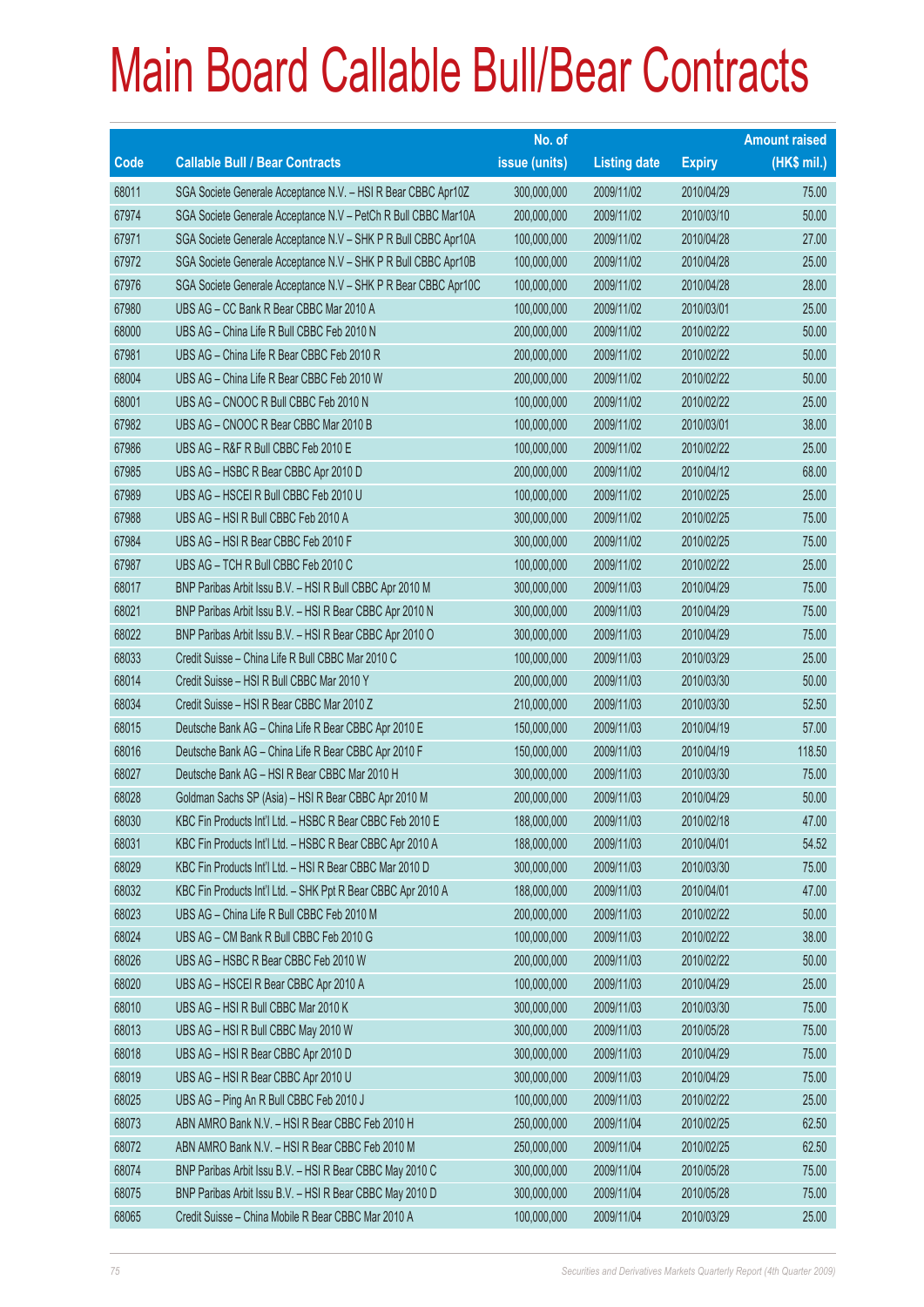|        |                                                                | No. of        |                     |               | <b>Amount raised</b> |
|--------|----------------------------------------------------------------|---------------|---------------------|---------------|----------------------|
| Code   | <b>Callable Bull / Bear Contracts</b>                          | issue (units) | <b>Listing date</b> | <b>Expiry</b> | $(HK$$ mil.)         |
| 68057  | Credit Suisse - HSI R Bull CBBC Mar 2010 A                     | 200,000,000   | 2009/11/04          | 2010/03/30    | 50.00                |
| 68063  | Credit Suisse - HSI R Bear CBBC Mar 2010 D                     | 200,000,000   | 2009/11/04          | 2010/03/30    | 50.00                |
| 68064  | Credit Suisse - HSI R Bear CBBC Mar 2010 F                     | 200,000,000   | 2009/11/04          | 2010/03/30    | 50.00                |
| 68070  | Deutsche Bank AG - CNOOC R Bear CBBC Apr 2010 F                | 150,000,000   | 2009/11/04          | 2010/04/26    | 37.50                |
| 68071  | Deutsche Bank AG - HKEx R Bear CBBC Mar 2010 E                 | 150,000,000   | 2009/11/04          | 2010/03/29    | 46.50                |
| 68050  | Deutsche Bank AG - HSI R Bull CBBC Mar 2010 R                  | 300,000,000   | 2009/11/04          | 2010/03/30    | 75.00                |
| 68051  | Deutsche Bank AG - HSI R Bull CBBC Mar 2010 V                  | 300,000,000   | 2009/11/04          | 2010/03/30    | 75.00                |
| 68052  | Deutsche Bank AG - HSI R Bear CBBC Feb 2010 N                  | 300,000,000   | 2009/11/04          | 2010/02/25    | 75.00                |
| 68069  | Deutsche Bank AG - HSI R Bear CBBC Apr 2010 H                  | 300,000,000   | 2009/11/04          | 2010/04/29    | 75.00                |
| 68066  | KBC Fin Products Int'l Ltd. - HSBC R Bear CBBC Apr 2010 B      | 188,000,000   | 2009/11/04          | 2010/04/01    | 47.00                |
| 68067  | KBC Fin Products Int'l Ltd. - HSI R Bear CBBC Feb 2010 S       | 208,000,000   | 2009/11/04          | 2010/02/25    | 52.00                |
| 68068  | KBC Fin Products Int'l Ltd. - HSI R Bear CBBC Mar 2010 F       | 248,000,000   | 2009/11/04          | 2010/03/30    | 62.00                |
| 68041  | SGA Societe Generale Acceptance N.V - CLife R Bear CBBC Mar10B | 100,000,000   | 2009/11/04          | 2010/03/10    | 46.00                |
| 68042  | SGA Societe Generale Acceptance N.V - CLife R Bear CBBC Mar10C | 100,000,000   | 2009/11/04          | 2010/03/10    | 56.00                |
| 68040  | SGA Societe Generale Acceptance N.V - CNOOC R Bear CBBC Apr10B | 200,000,000   | 2009/11/04          | 2010/04/28    | 52.00                |
| 68037  | SGA Societe Generale Acceptance N.V. - HKEx R Bull CBBC Mar10C | 150,000,000   | 2009/11/04          | 2010/03/10    | 37.50                |
| 68053  | SGA Societe Generale Acceptance N.V. - HSI R Bull CBBC Apr10U  | 300,000,000   | 2009/11/04          | 2010/04/29    | 75.00                |
| 68056  | SGA Societe Generale Acceptance N.V. - HSI R Bear CBBC Mar10A  | 300,000,000   | 2009/11/04          | 2010/03/30    | 75.00                |
| 68055  | SGA Societe Generale Acceptance N.V. - HSI R Bear CBBC Mar10C  | 300,000,000   | 2009/11/04          | 2010/03/30    | 75.00                |
| 68054  | SGA Societe Generale Acceptance N.V. - HSI R Bear CBBC Mar10L  | 300,000,000   | 2009/11/04          | 2010/03/30    | 75.00                |
| 68036  | SGA Societe Generale Acceptance N.V. - HSI R Bear CBBC Mar100  | 300,000,000   | 2009/11/04          | 2010/03/30    | 75.00                |
| 68035  | SGA Societe Generale Acceptance N.V. - HSI R Bear CBBC Mar10P  | 300,000,000   | 2009/11/04          | 2010/03/30    | 75.00                |
| 68038  | SGA Societe Generale Acceptance N.V. - TCH R Bull CBBC Mar10A  | 100,000,000   | 2009/11/04          | 2010/03/10    | 36.00                |
| 68039  | SGA Societe Generale Acceptance N.V. - TCH R Bull CBBC Mar10B  | 100,000,000   | 2009/11/04          | 2010/03/10    | 26.00                |
| 68043  | SGA Societe Generale Acceptance N.V. - TCH R Bear CBBC Mar10C  | 100,000,000   | 2009/11/04          | 2010/03/10    | 29.00                |
| 68044  | SGA Societe Generale Acceptance N.V. - TCH R Bear CBBC Mar10D  | 100,000,000   | 2009/11/04          | 2010/03/10    | 39.00                |
| 68049  | UBS AG - China Mobile R Bull CBBC Feb 2010 Z                   | 200,000,000   | 2009/11/04          | 2010/02/22    | 50.00                |
| 68059  | UBS AG - China Mobile R Bear CBBC Feb 2010 B                   | 200,000,000   | 2009/11/04          | 2010/02/22    | 50.00                |
| 68048  | UBS AG - A50 China R Bull CBBC Feb 2010 X                      | 200,000,000   | 2009/11/04          | 2010/02/22    | 50.00                |
| 68061  | UBS AG - HKEx R Bear CBBC Feb 2010 I                           | 200,000,000   | 2009/11/04          | 2010/02/22    | 50.00                |
| 68045  | UBS AG - HSI R Bull CBBC Feb 2010 B                            | 300,000,000   | 2009/11/04          | 2010/02/25    | 75.00                |
| 68046  | UBS AG - HSI R Bull CBBC Feb 2010 U                            | 300,000,000   | 2009/11/04          | 2010/02/25    | 75.00                |
| 68047  | UBS AG - HSI R Bull CBBC Mar 2010 Q                            | 300,000,000   | 2009/11/04          | 2010/03/30    | 75.00                |
| 68058  | UBS AG - HSI R Bear CBBC Feb 2010 R                            | 300,000,000   | 2009/11/04          | 2010/02/25    | 75.00                |
| 68062  | UBS AG - HSI R Bear CBBC Mar 2010 A                            | 300,000,000   | 2009/11/04          | 2010/03/30    | 75.00                |
| 68060  | UBS AG - SHK Ppt R Bear CBBC Feb 2010 X                        | 100,000,000   | 2009/11/04          | 2010/02/22    | 25.00                |
| 67009# | Credit Suisse - HSI R Bear CBBC Feb 2010 E                     | 200,000,000   | 2009/11/04          | 2010/02/25    | 34.60                |
| 68125  | ABN AMRO Bank N.V. - HSI R Bear CBBC Feb 2010 I                | 250,000,000   | 2009/11/05          | 2010/02/25    | 62.50                |
| 68126  | ABN AMRO Bank N.V. - HSI R Bear CBBC Feb 2010 N                | 250,000,000   | 2009/11/05          | 2010/02/25    | 62.50                |
| 68127  | ABN AMRO Bank N.V. - TCH R Bear CBBC Feb 2010 A                | 80,000,000    | 2009/11/05          | 2010/02/22    | 20.00                |
| 68097  | Credit Suisse - China Life R Bear CBBC Mar 2010 D              | 100,000,000   | 2009/11/05          | 2010/03/29    | 25.00                |
| 68098  | Credit Suisse - A50 China R Bear CBBC Mar 2010 C               | 100,000,000   | 2009/11/05          | 2010/03/29    | 25.00                |
| 68099  | Credit Suisse - HKEx R Bear CBBC May 2010 A                    | 100,000,000   | 2009/11/05          | 2010/05/24    | 25.00                |
| 68100  | Credit Suisse - HSBC R Bear CBBC Mar 2010 B                    | 100,000,000   | 2009/11/05          | 2010/03/29    | 25.00                |
| 68078  | Credit Suisse - HSI R Bull CBBC Mar 2010 Q                     | 210,000,000   | 2009/11/05          | 2010/03/30    | 52.50                |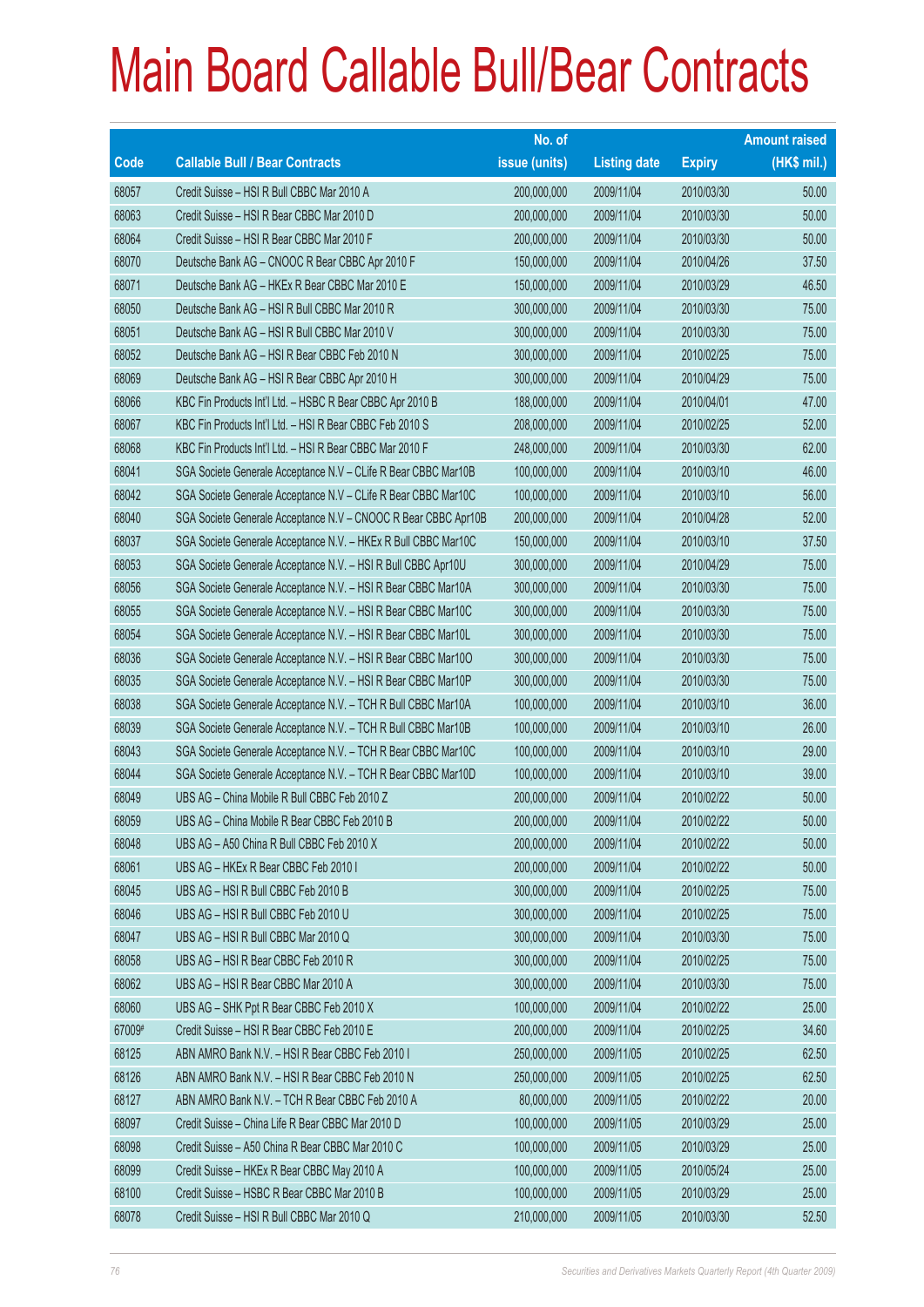|       |                                                            | No. of        |                     |               | <b>Amount raised</b> |
|-------|------------------------------------------------------------|---------------|---------------------|---------------|----------------------|
| Code  | <b>Callable Bull / Bear Contracts</b>                      | issue (units) | <b>Listing date</b> | <b>Expiry</b> | (HK\$ mil.)          |
| 68077 | Credit Suisse - HSI R Bull CBBC Mar 2010 R                 | 200,000,000   | 2009/11/05          | 2010/03/30    | 50.00                |
| 68094 | Credit Suisse - HSI R Bull CBBC Mar 2010 U                 | 210,000,000   | 2009/11/05          | 2010/03/30    | 52.50                |
| 68095 | Credit Suisse - HSI R Bull CBBC Apr 2010 I                 | 210,000,000   | 2009/11/05          | 2010/04/29    | 52.50                |
| 68096 | Credit Suisse - HSI R Bull CBBC Apr 2010 J                 | 210,000,000   | 2009/11/05          | 2010/04/29    | 52.50                |
| 68120 | Credit Suisse - HSI R Bear CBBC Mar 2010 P                 | 200,000,000   | 2009/11/05          | 2010/03/30    | 50.00                |
| 68119 | Credit Suisse - HSI R Bear CBBC Mar 2010 T                 | 210,000,000   | 2009/11/05          | 2010/03/30    | 52.50                |
| 68121 | Credit Suisse - HSI R Bear CBBC Apr 2010 K                 | 210,000,000   | 2009/11/05          | 2010/04/29    | 52.50                |
| 68091 | Deutsche Bank AG - China Mobile R Bear CBBC Apr 2010 B     | 150,000,000   | 2009/11/05          | 2010/04/19    | 37.50                |
| 68122 | Deutsche Bank AG - China Life R Bear CBBC Mar 2010 H       | 150,000,000   | 2009/11/05          | 2010/03/29    | 49.50                |
| 68123 | Deutsche Bank AG - China Life R Bear CBBC Mar 2010 I       | 150,000,000   | 2009/11/05          | 2010/03/29    | 64.50                |
| 68079 | Deutsche Bank AG - HSI R Bull CBBC Feb 2010 B              | 300,000,000   | 2009/11/05          | 2010/02/25    | 75.00                |
| 68080 | Deutsche Bank AG - HSI R Bull CBBC Feb 2010 Y              | 300,000,000   | 2009/11/05          | 2010/02/25    | 75.00                |
| 68124 | Deutsche Bank AG - HSI R Bull CBBC Apr 2010 V              | 300,000,000   | 2009/11/05          | 2010/04/29    | 75.00                |
| 68092 | Deutsche Bank AG - HSI R Bear CBBC Apr 2010 F              | 300,000,000   | 2009/11/05          | 2010/04/29    | 75.00                |
| 68093 | Deutsche Bank AG - HSI R Bear CBBC Apr 2010 Y              | 300,000,000   | 2009/11/05          | 2010/04/29    | 81.00                |
| 68129 | Goldman Sachs SP (Asia) - HSI R Bull CBBC Feb 2010 U       | 200,000,000   | 2009/11/05          | 2010/02/25    | 50.00                |
| 68133 | Goldman Sachs SP (Asia) - HSI R Bear CBBC Feb 2010 G       | 200,000,000   | 2009/11/05          | 2010/02/25    | 50.00                |
| 68131 | Goldman Sachs SP (Asia) - HSI R Bear CBBC Mar 2010 D       | 200,000,000   | 2009/11/05          | 2010/03/30    | 50.00                |
| 68132 | Goldman Sachs SP (Asia) - HSI R Bear CBBC Mar 2010 E       | 200,000,000   | 2009/11/05          | 2010/03/30    | 50.00                |
| 68130 | Goldman Sachs SP (Asia) - HSI R Bear CBBC Mar 2010 F       | 200,000,000   | 2009/11/05          | 2010/03/30    | 50.00                |
| 68134 | Goldman Sachs SP (Asia) - HSI R Bear CBBC Apr 2010 V       | 200,000,000   | 2009/11/05          | 2010/04/29    | 50.00                |
| 68076 | HK Bank - HSI R Bear CBBC May 2010 I                       | 150,000,000   | 2009/11/05          | 2010/05/28    | 37.50                |
| 68128 | KBC Fin Products Int'l Ltd. - CP&CC R Bull CBBC Apr 2010 B | 208,000,000   | 2009/11/05          | 2010/04/01    | 52.00                |
| 68087 | KBC Fin Products Int'l Ltd. - HSI R Bull CBBC Feb 2010 U   | 208,000,000   | 2009/11/05          | 2010/02/25    | 52.00                |
| 68088 | KBC Fin Products Int'l Ltd. - HSI R Bull CBBC Mar 2010 A   | 248,000,000   | 2009/11/05          | 2010/03/30    | 62.00                |
| 68089 | KBC Fin Products Int'l Ltd. - HSI R Bull CBBC Mar 2010 B   | 248,000,000   | 2009/11/05          | 2010/03/30    | 62.00                |
| 68090 | KBC Fin Products Int'l Ltd. - HSI R Bull CBBC Apr 2010 E   | 308,000,000   | 2009/11/05          | 2010/04/29    | 77.00                |
| 68107 | UBS AG - BankComm R Bear CBBC Feb 2010 F                   | 100,000,000   | 2009/11/05          | 2010/02/22    | 25.00                |
| 68110 | UBS AG - China Tel R Bear CBBC Feb 2010 J                  | 100,000,000   | 2009/11/05          | 2010/02/22    | 25.00                |
| 68109 | UBS AG - CCHC R Bear CBBC Mar 2010 J                       | 100,000,000   | 2009/11/05          | 2010/03/01    | 25.00                |
| 68108 | UBS AG - CNOOC R Bear CBBC Feb 2010 O                      | 100,000,000   | 2009/11/05          | 2010/02/22    | 25.00                |
| 68116 | UBS AG - A50 China R Bear CBBC Feb 2010 Y                  | 200,000,000   | 2009/11/05          | 2010/02/22    | 50.00                |
| 68085 | UBS AG - HKEx R Bull CBBC Feb 2010 M                       | 200,000,000   | 2009/11/05          | 2010/02/22    | 50.00                |
| 68111 | UBS AG - HKEx R Bear CBBC Feb 2010 N                       | 200,000,000   | 2009/11/05          | 2010/02/22    | 50.00                |
| 68081 | UBS AG - HSCEI R Bull CBBC Mar 2010 T                      | 100,000,000   | 2009/11/05          | 2010/03/30    | 25.00                |
| 68082 | UBS AG - HSI R Bull CBBC Feb 2010 Y                        | 300,000,000   | 2009/11/05          | 2010/02/25    | 75.00                |
| 68083 | UBS AG - HSI R Bull CBBC Mar 2010 U                        | 300,000,000   | 2009/11/05          | 2010/03/30    | 75.00                |
| 68084 | UBS AG - HSI R Bull CBBC Mar 2010 W                        | 300,000,000   | 2009/11/05          | 2010/03/30    | 75.00                |
| 68101 | UBS AG - HSI R Bear CBBC Feb 2010 X                        | 300,000,000   | 2009/11/05          | 2010/02/25    | 75.00                |
| 68104 | UBS AG - HSI R Bear CBBC Mar 2010 O                        | 300,000,000   | 2009/11/05          | 2010/03/30    | 75.00                |
| 68103 | UBS AG - HSI R Bear CBBC Mar 2010 V                        | 300,000,000   | 2009/11/05          | 2010/03/30    | 75.00                |
| 68102 | UBS AG - HSI R Bear CBBC Mar 2010 X                        | 300,000,000   | 2009/11/05          | 2010/03/30    | 75.00                |
| 68105 | UBS AG - HSI R Bear CBBC Apr 2010 M                        | 300,000,000   | 2009/11/05          | 2010/04/29    | 75.00                |
| 68106 | UBS AG - HSI R Bear CBBC May 2010 U                        | 300,000,000   | 2009/11/05          | 2010/05/28    | 75.00                |
| 68117 | UBS AG - HSI R Bear CBBC Jun 2010 J                        | 400,000,000   | 2009/11/05          | 2010/06/29    | 100.00               |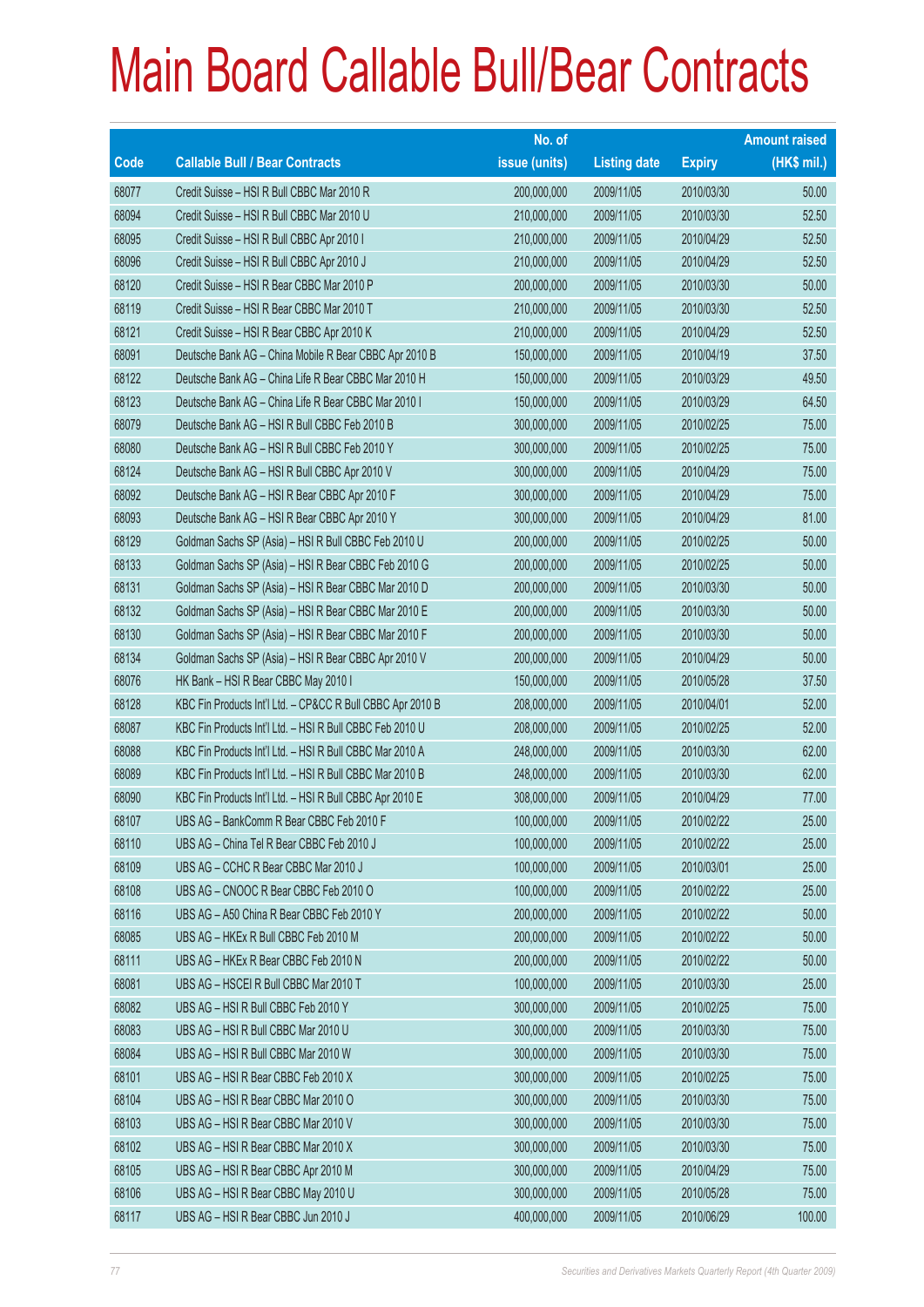|       |                                                               | No. of        |                     |               | <b>Amount raised</b> |
|-------|---------------------------------------------------------------|---------------|---------------------|---------------|----------------------|
| Code  | <b>Callable Bull / Bear Contracts</b>                         | issue (units) | <b>Listing date</b> | <b>Expiry</b> | $(HK$$ mil.)         |
| 68118 | UBS AG - HSI R Bear CBBC Jun 2010 K                           | 400,000,000   | 2009/11/05          | 2010/06/29    | 100.00               |
| 68112 | UBS AG - Hutchison R Bear CBBC Feb 2010 G                     | 100,000,000   | 2009/11/05          | 2010/02/22    | 25.00                |
| 68086 | UBS AG - Petrochina R Bull CBBC Feb 2010 M                    | 100,000,000   | 2009/11/05          | 2010/02/22    | 25.00                |
| 68113 | UBS AG - Petrochina R Bear CBBC Feb 2010 N                    | 100,000,000   | 2009/11/05          | 2010/02/22    | 25.00                |
| 68114 | UBS AG - Ping An R Bear CBBC Feb 2010 K                       | 100,000,000   | 2009/11/05          | 2010/02/22    | 25.00                |
| 68115 | UBS AG - SHK Ppt R Bear CBBC Feb 2010 Y                       | 100,000,000   | 2009/11/05          | 2010/02/22    | 25.00                |
| 68149 | BOCI Asia Ltd. - HSI R Bear CBBC Feb 2010 C                   | 200,000,000   | 2009/11/06          | 2010/02/25    | 50.00                |
| 68175 | Credit Suisse - HSI R Bull CBBC Mar 2010 O                    | 210,000,000   | 2009/11/06          | 2010/03/30    | 52.50                |
| 68174 | Credit Suisse - HSI R Bull CBBC Mar 2010 V                    | 200,000,000   | 2009/11/06          | 2010/03/30    | 50.00                |
| 68176 | Credit Suisse - HSI R Bull CBBC Apr 2010 L                    | 200,000,000   | 2009/11/06          | 2010/04/29    | 50.00                |
| 68157 | Credit Suisse - HSI R Bear CBBC Mar 2010 E                    | 210,000,000   | 2009/11/06          | 2010/03/30    | 52.50                |
| 68156 | Credit Suisse - HSI R Bear CBBC Mar 2010 J                    | 200,000,000   | 2009/11/06          | 2010/03/30    | 50.00                |
| 68158 | Deutsche Bank AG - HSI R Bull CBBC Feb 2010 L                 | 300,000,000   | 2009/11/06          | 2010/02/25    | 75.00                |
| 68159 | Deutsche Bank AG - HSI R Bull CBBC Mar 2010 C                 | 300,000,000   | 2009/11/06          | 2010/03/30    | 78.00                |
| 68151 | Deutsche Bank AG - HSI R Bear CBBC Feb 2010 C                 | 300,000,000   | 2009/11/06          | 2010/02/25    | 75.00                |
| 68150 | Deutsche Bank AG - HSI R Bear CBBC Feb 2010 R                 | 300,000,000   | 2009/11/06          | 2010/02/25    | 75.00                |
| 68172 | Goldman Sachs SP (Asia) - HSI R Bull CBBC Mar 2010 K          | 200,000,000   | 2009/11/06          | 2010/03/30    | 50.00                |
| 68171 | Goldman Sachs SP (Asia) - HSI R Bull CBBC Mar 2010 L          | 200,000,000   | 2009/11/06          | 2010/03/30    | 50.00                |
| 68173 | Goldman Sachs SP (Asia) - HSI R Bull CBBC Apr 2010 U          | 200,000,000   | 2009/11/06          | 2010/04/29    | 50.00                |
| 68144 | CC Rabobank B.A. - HSI R Bear CBBC Apr 2010 E                 | 200,000,000   | 2009/11/06          | 2010/04/29    | 50.00                |
| 68145 | CC Rabobank B.A. - HSI R Bear CBBC Apr 2010 F                 | 200,000,000   | 2009/11/06          | 2010/04/29    | 50.00                |
| 68146 | CC Rabobank B.A. - HSI R Bear CBBC Apr 2010 G                 | 200,000,000   | 2009/11/06          | 2010/04/29    | 50.00                |
| 68147 | CC Rabobank B.A. - HSI R Bear CBBC May 2010 L                 | 200,000,000   | 2009/11/06          | 2010/05/28    | 50.00                |
| 68148 | CC Rabobank B.A. - HSI R Bear CBBC May 2010 M                 | 200,000,000   | 2009/11/06          | 2010/05/28    | 50.00                |
| 68160 | SGA Societe Generale Acceptance N.V. - HSI R Bull CBBC Apr10G | 300,000,000   | 2009/11/06          | 2010/04/29    | 75.00                |
| 68161 | SGA Societe Generale Acceptance N.V. - HSI R Bull CBBC Apr10H | 300,000,000   | 2009/11/06          | 2010/04/29    | 75.00                |
| 68162 | SGA Societe Generale Acceptance N.V. - HSI R Bull CBBC Apr10V | 300,000,000   | 2009/11/06          | 2010/04/29    | 75.00                |
| 68163 | SGA Societe Generale Acceptance N.V. - HSI R Bull CBBC Apr10W | 300,000,000   | 2009/11/06          | 2010/04/29    | 75.00                |
| 68164 | SGA Societe Generale Acceptance N.V. - HSI R Bull CBBC Apr10X | 300,000,000   | 2009/11/06          | 2010/04/29    | 75.00                |
| 68165 | SGA Societe Generale Acceptance N.V. - HSI R Bull CBBC Apr10Y | 300,000,000   | 2009/11/06          | 2010/04/29    | 75.00                |
| 68135 | SGA Societe Generale Acceptance N.V. - HSI R Bull CBBC May10L | 300,000,000   | 2009/11/06          | 2010/05/28    | 75.00                |
| 68138 | SGA Societe Generale Acceptance N.V. - HSI R Bear CBBC Mar10Q | 300,000,000   | 2009/11/06          | 2010/03/30    | 75.00                |
| 68137 | SGA Societe Generale Acceptance N.V. - HSI R Bear CBBC Mar10R | 300,000,000   | 2009/11/06          | 2010/03/30    | 75.00                |
| 68136 | SGA Societe Generale Acceptance N.V. - HSI R Bear CBBC Mar10S | 300,000,000   | 2009/11/06          | 2010/03/30    | 75.00                |
| 68140 | SGA Societe Generale Acceptance N.V. - HSI R Bear CBBC Mar10T | 300,000,000   | 2009/11/06          | 2010/03/30    | 75.00                |
| 68139 | SGA Societe Generale Acceptance N.V. - HSI R Bear CBBC Mar10U | 300,000,000   | 2009/11/06          | 2010/03/30    | 75.00                |
| 68141 | SGA Societe Generale Acceptance N.V. - HSI R Bear CBBC Mar10Z | 300,000,000   | 2009/11/06          | 2010/03/30    | 75.00                |
| 68142 | SGA Societe Generale Acceptance N.V. - HSI R Bear CBBC May10D | 500,000,000   | 2009/11/06          | 2010/05/28    | 125.00               |
| 68143 | SGA Societe Generale Acceptance N.V. - HSI R Bear CBBC May10Y | 500,000,000   | 2009/11/06          | 2010/05/28    | 125.00               |
| 68170 | UBS AG - CM Bank R Bear CBBC Mar 2010 A                       | 100,000,000   | 2009/11/06          | 2010/03/15    | 62.00                |
| 68166 | UBS AG - HSI R Bull CBBC Feb 2010 N                           | 300,000,000   | 2009/11/06          | 2010/02/25    | 75.00                |
| 68168 | UBS AG - HSI R Bull CBBC Apr 2010 I                           | 300,000,000   | 2009/11/06          | 2010/04/29    | 75.00                |
| 68167 | UBS AG - HSI R Bull CBBC Apr 2010 Q                           | 300,000,000   | 2009/11/06          | 2010/04/29    | 75.00                |
| 68169 | UBS AG - HSI R Bull CBBC Jun 2010 L                           | 300,000,000   | 2009/11/06          | 2010/06/29    | 75.00                |
| 68152 | UBS AG - HSI R Bear CBBC Apr 2010 B                           | 300,000,000   | 2009/11/06          | 2010/04/29    | 75.00                |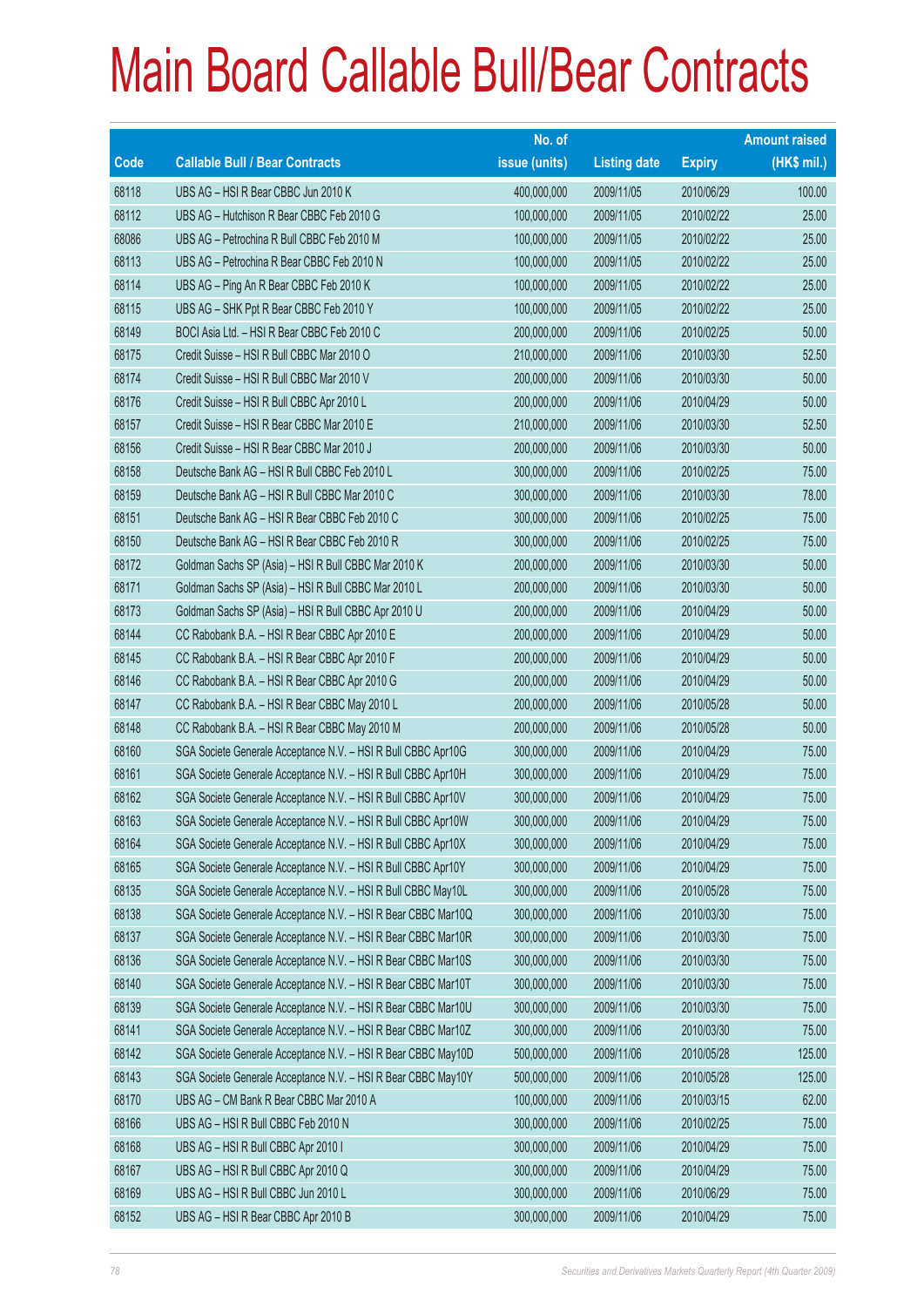|       |                                                                | No. of        |                     |               | <b>Amount raised</b> |
|-------|----------------------------------------------------------------|---------------|---------------------|---------------|----------------------|
| Code  | <b>Callable Bull / Bear Contracts</b>                          | issue (units) | <b>Listing date</b> | <b>Expiry</b> | (HK\$ mil.)          |
| 68153 | UBS AG - HSI R Bear CBBC Apr 2010 F                            | 300,000,000   | 2009/11/06          | 2010/04/29    | 75.00                |
| 68154 | UBS AG - HSI R Bear CBBC Apr 2010 Y                            | 300,000,000   | 2009/11/06          | 2010/04/29    | 75.00                |
| 68155 | UBS AG - HSI R Bear CBBC May 2010 Q                            | 300,000,000   | 2009/11/06          | 2010/05/28    | 75.00                |
| 68197 | Credit Suisse - China Mobile R Bear CBBC Mar 2010 B            | 100,000,000   | 2009/11/09          | 2010/03/29    | 25.00                |
| 68186 | Credit Suisse - HSI R Bull CBBC Mar 2010 I                     | 210,000,000   | 2009/11/09          | 2010/03/30    | 52.50                |
| 68196 | Credit Suisse - HSI R Bull CBBC Apr 2010 M                     | 210,000,000   | 2009/11/09          | 2010/04/29    | 52.50                |
| 68192 | Credit Suisse - HSI R Bear CBBC Mar 2010 H                     | 210,000,000   | 2009/11/09          | 2010/03/30    | 52.50                |
| 68200 | Credit Suisse - HSI R Bear CBBC Apr 2010 N                     | 200,000,000   | 2009/11/09          | 2010/04/29    | 50.00                |
| 68201 | Credit Suisse - HSI R Bear CBBC Apr 2010 O                     | 200,000,000   | 2009/11/09          | 2010/04/29    | 50.00                |
| 68202 | Deutsche Bank AG - China Life R Bull CBBC Mar 2010 J           | 150,000,000   | 2009/11/09          | 2010/03/15    | 40.50                |
| 68187 | Deutsche Bank AG - HSI R Bull CBBC Mar 2010 W                  | 300,000,000   | 2009/11/09          | 2010/03/30    | 75.00                |
| 68179 | Deutsche Bank AG - HSI R Bull CBBC Apr 2010 W                  | 300,000,000   | 2009/11/09          | 2010/04/29    | 75.00                |
| 68199 | Deutsche Bank AG - HSI R Bear CBBC Mar 2010 J                  | 300,000,000   | 2009/11/09          | 2010/03/30    | 84.00                |
| 68198 | Deutsche Bank AG - HSI R Bear CBBC Mar 2010 O                  | 300,000,000   | 2009/11/09          | 2010/03/30    | 75.00                |
| 68194 | KBC Fin Products Int'l Ltd. - Angang Steel R Bull CBBC Mar10B  | 30,000,000    | 2009/11/09          | 2010/03/15    | 11.70                |
| 68195 | KBC Fin Products Int'l Ltd. - Angang Steel R Bull CBBC Mar10C  | 30,000,000    | 2009/11/09          | 2010/03/01    | 10.20                |
| 68190 | KBC Fin Products Int'l Ltd. - HSI R Bear CBBC Feb 2010 T       | 208,000,000   | 2009/11/09          | 2010/02/25    | 52.00                |
| 68191 | KBC Fin Products Int'l Ltd. - HSI R Bear CBBC Apr 2010 F       | 308,000,000   | 2009/11/09          | 2010/04/29    | 77.00                |
| 68177 | SGA Societe Generale Acceptance N.V. - CTel R Bear CBBC Mar10A | 150,000,000   | 2009/11/09          | 2010/03/10    | 37.50                |
| 68178 | SGA Societe Generale Acceptance N.V. - ICBC R Bull CBBC Apr10A | 300,000,000   | 2009/11/09          | 2010/04/28    | 75.00                |
| 68183 | UBS AG - China Mobile R Bull CBBC Feb 2010 C                   | 200,000,000   | 2009/11/09          | 2010/02/22    | 50.00                |
| 68193 | UBS AG - China Life R Bull CBBC Feb 2010 X                     | 200,000,000   | 2009/11/09          | 2010/02/22    | 50.00                |
| 68182 | UBS AG - China Life R Bull CBBC Feb 2010 Z                     | 200,000,000   | 2009/11/09          | 2010/02/22    | 50.00                |
| 68189 | UBS AG - China Life R Bear CBBC Feb 2010 Y                     | 200,000,000   | 2009/11/09          | 2010/02/22    | 50.00                |
| 68184 | UBS AG - CNOOC R Bull CBBC Feb 2010 P                          | 100,000,000   | 2009/11/09          | 2010/02/22    | 25.00                |
| 68188 | UBS AG - A50 China R Bear CBBC Feb 2010 Z                      | 200,000,000   | 2009/11/09          | 2010/02/22    | 50.00                |
| 68185 | UBS AG - R&F R Bull CBBC Feb 2010 F                            | 100,000,000   | 2009/11/09          | 2010/02/22    | 25.00                |
| 68180 | UBS AG - HSI R Bull CBBC Feb 2010 K                            | 300,000,000   | 2009/11/09          | 2010/02/25    | 75.00                |
| 68181 | UBS AG - HSI R Bull CBBC Jun 2010 M                            | 400,000,000   | 2009/11/09          | 2010/06/29    | 100.00               |
| 68209 | BNP Paribas Arbit Issu B.V. - HSI R Bull CBBC Apr 2010 P       | 300,000,000   | 2009/11/10          | 2010/04/29    | 75.00                |
| 68205 | BNP Paribas Arbit Issu B.V. - HSI R Bear CBBC May 2010 E       | 300,000,000   | 2009/11/10          | 2010/05/28    | 75.00                |
| 68208 | Credit Suisse - A50 China R Bull CBBC Mar 2010 D               | 100,000,000   | 2009/11/10          | 2010/03/29    | 25.00                |
| 68206 | Credit Suisse - HSI R Bull CBBC Mar 2010 C                     | 210,000,000   | 2009/11/10          | 2010/03/30    | 52.50                |
| 68210 | Credit Suisse - HSI R Bear CBBC Mar 2010 X                     | 210,000,000   | 2009/11/10          | 2010/03/30    | 52.50                |
| 68211 | KBC Fin Products Int'l Ltd. - Ch Mobile R Bear CBBC Mar10A     | 208,000,000   | 2009/11/10          | 2010/03/01    | 52.00                |
| 68212 | KBC Fin Products Int'l Ltd. - Ch Mobile R Bear CBBC Mar10B     | 208,000,000   | 2009/11/10          | 2010/03/08    | 56.16                |
| 68213 | KBC Fin Products Int'l Ltd. - HKEx R Bear CBBC Feb 2010 D      | 188,000,000   | 2009/11/10          | 2010/02/12    | 47.00                |
| 68207 | UBS AG - A50 China R Bull CBBC Feb 2010 D                      | 200,000,000   | 2009/11/10          | 2010/02/22    | 50.00                |
| 68203 | UBS AG - HSCEI R Bear CBBC Feb 2010 O                          | 200,000,000   | 2009/11/10          | 2010/02/25    | 50.00                |
| 68204 | UBS AG - TCH R Bear CBBC Feb 2010 D                            | 100,000,000   | 2009/11/10          | 2010/02/22    | 25.00                |
| 68222 | BNP Paribas Arbit Issu B.V. - HSI R Bull CBBC May 2010 F       | 300,000,000   | 2009/11/11          | 2010/05/28    | 75.00                |
| 68223 | Credit Suisse - A50 China R Bull CBBC Mar 2010 E               | 100,000,000   | 2009/11/11          | 2010/03/29    | 25.00                |
| 68224 | Deutsche Bank AG - A50 China R Bull CBBC May 2010 A            | 150,000,000   | 2009/11/11          | 2010/05/17    | 37.50                |
| 68218 | Deutsche Bank AG - HSI R Bear CBBC May 2010 J                  | 300,000,000   | 2009/11/11          | 2010/05/28    | 75.00                |
| 68214 | HK Bank - HSI R Bull CBBC Jul 2010 D                           | 160,000,000   | 2009/11/11          | 2010/07/29    | 40.00                |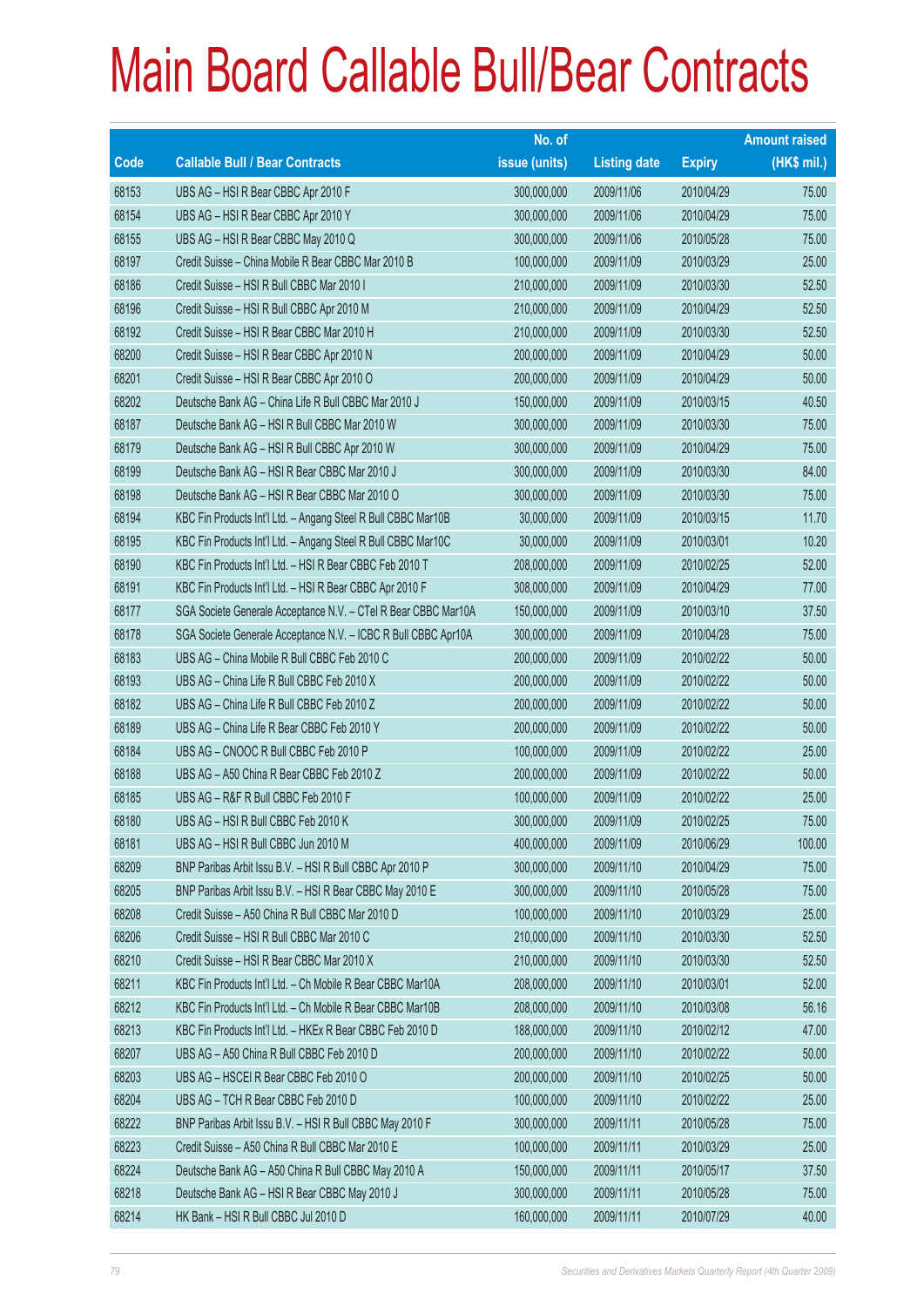|       |                                                               | No. of        |                     |               | <b>Amount raised</b> |
|-------|---------------------------------------------------------------|---------------|---------------------|---------------|----------------------|
| Code  | <b>Callable Bull / Bear Contracts</b>                         | issue (units) | <b>Listing date</b> | <b>Expiry</b> | $(HK$$ mil.)         |
| 68215 | HK Bank - HSI R Bull CBBC Jul 2010 E                          | 160,000,000   | 2009/11/11          | 2010/07/29    | 40.00                |
| 68216 | HK Bank - HSI R Bear CBBC Jul 2010 F                          | 160,000,000   | 2009/11/11          | 2010/07/29    | 40.00                |
| 68217 | HK Bank - HSI R Bear CBBC Jul 2010 G                          | 160,000,000   | 2009/11/11          | 2010/07/29    | 40.00                |
| 68220 | UBS AG - CHALCO R Bear CBBC Feb 2010 S                        | 100,000,000   | 2009/11/11          | 2010/02/22    | 25.00                |
| 68219 | UBS AG - Angang Steel R Bull CBBC Feb 2010 C                  | 100,000,000   | 2009/11/11          | 2010/02/22    | 25.00                |
| 68221 | UBS AG - R&F R Bear CBBC Feb 2010 G                           | 100,000,000   | 2009/11/11          | 2010/02/22    | 32.50                |
| 68229 | Credit Suisse - HSI R Bull CBBC Apr 2010 P                    | 200,000,000   | 2009/11/12          | 2010/04/29    | 50.00                |
| 68227 | Deutsche Bank AG - HSI R Bull CBBC Mar 2010 S                 | 300,000,000   | 2009/11/12          | 2010/03/30    | 75.00                |
| 68228 | Deutsche Bank AG - HSI R Bull CBBC May 2010 K                 | 300,000,000   | 2009/11/12          | 2010/05/28    | 81.00                |
| 68230 | Deutsche Bank AG - HSI R Bear CBBC Mar 2010 V                 | 300,000,000   | 2009/11/12          | 2010/03/30    | 75.00                |
| 68232 | UBS AG - Angang Steel R Bear CBBC Feb 2010 D                  | 100,000,000   | 2009/11/12          | 2010/02/22    | 30.00                |
| 68231 | UBS AG - CUni R Bull CBBC Feb 2010 H                          | 100,000,000   | 2009/11/12          | 2010/02/22    | 25.00                |
| 68225 | UBS AG - CM Bank R Bull CBBC Feb 2010 H                       | 100,000,000   | 2009/11/12          | 2010/02/22    | 35.50                |
| 68233 | UBS AG - CM Bank R Bear CBBC Mar 2010 B                       | 100,000,000   | 2009/11/12          | 2010/03/15    | 61.00                |
| 68226 | UBS AG - HSI R Bull CBBC Feb 2010 L                           | 300,000,000   | 2009/11/12          | 2010/02/25    | 75.00                |
| 68234 | UBS AG - HSI R Bear CBBC Feb 2010 A                           | 300,000,000   | 2009/11/12          | 2010/02/25    | 75.00                |
| 68254 | ABN AMRO Bank N.V. - A50 China R Bull CBBC Feb 2010 D         | 80,000,000    | 2009/11/13          | 2010/02/25    | 20.00                |
| 68255 | BNP Paribas Arbit Issu B.V. - HSI R Bull CBBC Apr 2010 Q      | 300,000,000   | 2009/11/13          | 2010/04/29    | 75.00                |
| 68256 | BNP Paribas Arbit Issu B.V. - HSI R Bull CBBC Apr 2010 R      | 300,000,000   | 2009/11/13          | 2010/04/29    | 75.00                |
| 68246 | Credit Suisse - HKEx R Bull CBBC May 2010 B                   | 100,000,000   | 2009/11/13          | 2010/05/24    | 46.00                |
| 68244 | Credit Suisse - HSI R Bull CBBC Apr 2010 R                    | 200,000,000   | 2009/11/13          | 2010/04/29    | 50.00                |
| 68236 | Credit Suisse - HSI R Bear CBBC Apr 2010 Q                    | 200,000,000   | 2009/11/13          | 2010/04/29    | 50.00                |
| 68248 | Credit Suisse - HSI R Bear CBBC Apr 2010 S                    | 210,000,000   | 2009/11/13          | 2010/04/29    | 52.50                |
| 68241 | Deutsche Bank AG - HSI R Bull CBBC Apr 2010 K                 | 300,000,000   | 2009/11/13          | 2010/04/29    | 78.00                |
| 68245 | Deutsche Bank AG - HSI R Bear CBBC Apr 2010 J                 | 300,000,000   | 2009/11/13          | 2010/04/29    | 75.00                |
| 68235 | Deutsche Bank AG - HSI R Bear CBBC Apr 2010 O                 | 300,000,000   | 2009/11/13          | 2010/04/29    | 75.00                |
| 68251 | KBC Fin Products Int'l Ltd. - HSI R Bull CBBC Feb 2010 O      | 248,000,000   | 2009/11/13          | 2010/02/25    | 62.00                |
| 68252 | KBC Fin Products Int'l Ltd. - HSI R Bull CBBC Feb 2010 Q      | 208,000,000   | 2009/11/13          | 2010/02/25    | 52.00                |
| 68253 | KBC Fin Products Int'l Ltd. - HSI R Bull CBBC Mar 2010 L      | 248,000,000   | 2009/11/13          | 2010/03/30    | 62.00                |
| 68242 | SGA Societe Generale Acceptance N.V. - HSI R Bull CBBC Apr10T | 300,000,000   | 2009/11/13          | 2010/04/29    | 75.00                |
| 68243 | SGA Societe Generale Acceptance N.V. - HSI R Bear CBBC Mar10G | 300,000,000   | 2009/11/13          | 2010/03/30    | 75.00                |
| 68247 | UBS AG - HKEx R Bull CBBC Feb 2010 R                          | 200,000,000   | 2009/11/13          | 2010/02/22    | 50.00                |
| 68240 | UBS AG - HKEx R Bear CBBC Feb 2010 O                          | 200,000,000   | 2009/11/13          | 2010/02/22    | 50.00                |
| 68250 | UBS AG - HSI R Bull CBBC Mar 2010 K                           | 300,000,000   | 2009/11/13          | 2010/03/30    | 75.00                |
| 68237 | UBS AG - HSI R Bear CBBC Mar 2010 H                           | 300,000,000   | 2009/11/13          | 2010/03/30    | 75.00                |
| 68238 | UBS AG - HSI R Bear CBBC Apr 2010 Y                           | 300,000,000   | 2009/11/13          | 2010/04/29    | 75.00                |
| 68239 | UBS AG - HSI R Bear CBBC May 2010 W                           | 300,000,000   | 2009/11/13          | 2010/05/28    | 75.00                |
| 68249 | UBS AG - TCH R Bull CBBC Feb 2010 E                           | 100,000,000   | 2009/11/13          | 2010/02/22    | 25.00                |
| 68297 | ABN AMRO Bank N.V. - HSI R Bull CBBC Feb 2010 J               | 250,000,000   | 2009/11/16          | 2010/02/25    | 62.50                |
| 68298 | ABN AMRO Bank N.V. - HSI R Bull CBBC Feb 2010 L               | 250,000,000   | 2009/11/16          | 2010/02/25    | 62.50                |
| 68299 | BNP Paribas Arbit Issu B.V. - HSI R Bull CBBC Apr 2010 S      | 300,000,000   | 2009/11/16          | 2010/04/29    | 75.00                |
| 68300 | BNP Paribas Arbit Issu B.V. - HSI R Bull CBBC Apr 2010 T      | 300,000,000   | 2009/11/16          | 2010/04/29    | 75.00                |
| 68291 | Credit Suisse AG - China Life R Bull CBBC May 2010 B          | 100,000,000   | 2009/11/16          | 2010/05/24    | 27.50                |
| 68289 | Credit Suisse AG - HSI R Bull CBBC Apr 2010 U                 | 210,000,000   | 2009/11/16          | 2010/04/29    | 52.50                |
| 68290 | Credit Suisse AG - HSI R Bull CBBC Apr 2010 V                 | 200,000,000   | 2009/11/16          | 2010/04/29    | 50.00                |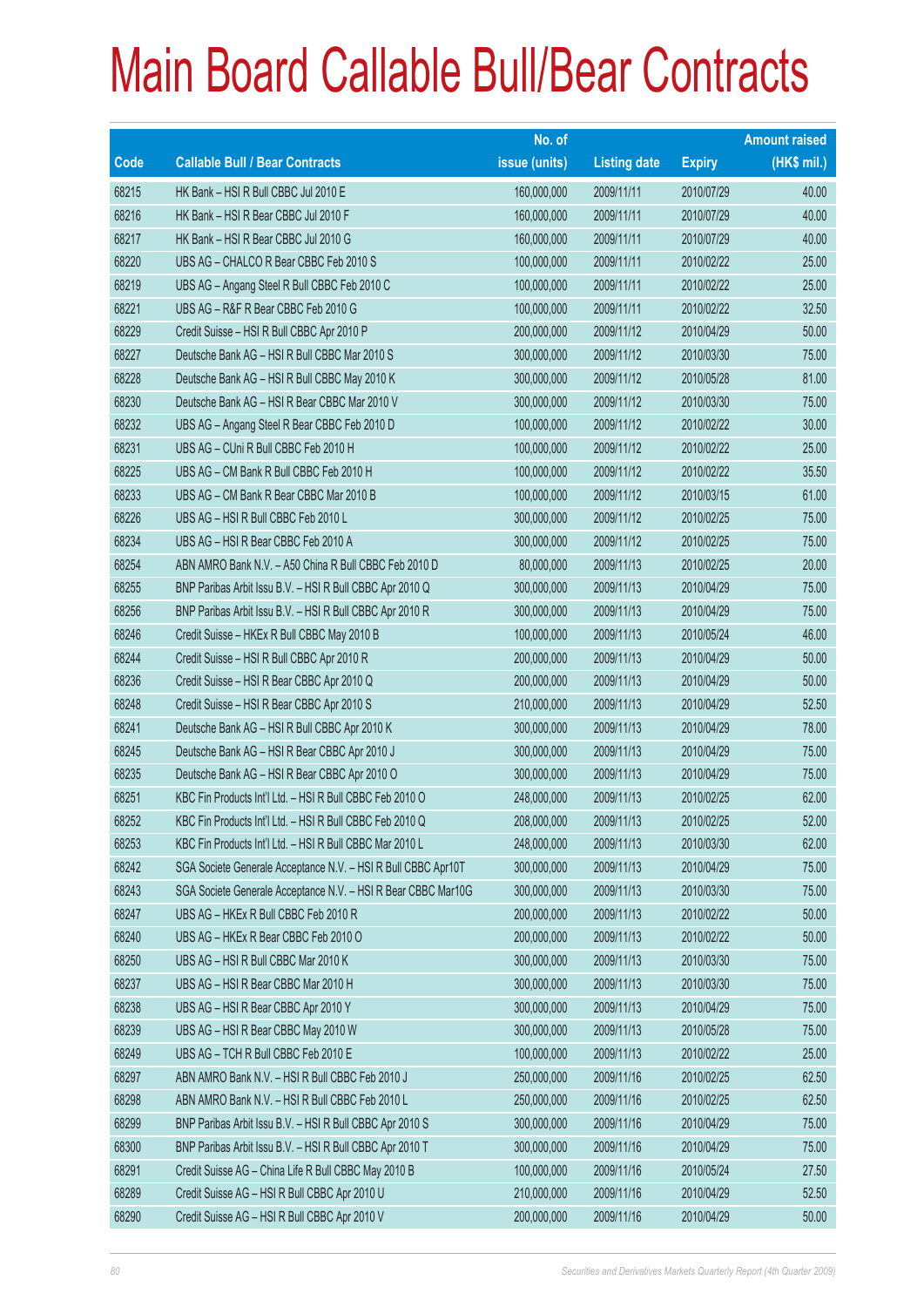|             |                                                                | No. of        |                     |               | <b>Amount raised</b> |
|-------------|----------------------------------------------------------------|---------------|---------------------|---------------|----------------------|
| <b>Code</b> | <b>Callable Bull / Bear Contracts</b>                          | issue (units) | <b>Listing date</b> | <b>Expiry</b> | $(HK$$ mil.)         |
| 68273       | Credit Suisse AG - HSI R Bear CBBC Apr 2010 T                  | 200,000,000   | 2009/11/16          | 2010/04/29    | 50.00                |
| 68278       | Deutsche Bank AG - China Life R Bull CBBC Mar 2010 K           | 150,000,000   | 2009/11/16          | 2010/03/29    | 48.00                |
| 68292       | Deutsche Bank AG - HSI R Bull CBBC Mar 2010 O                  | 300,000,000   | 2009/11/16          | 2010/03/30    | 75.00                |
| 68276       | Deutsche Bank AG - HSI R Bull CBBC Apr 2010 B                  | 300,000,000   | 2009/11/16          | 2010/04/29    | 81.00                |
| 68277       | Deutsche Bank AG - HSI R Bull CBBC Apr 2010 I                  | 300,000,000   | 2009/11/16          | 2010/04/29    | 75.00                |
| 68268       | Deutsche Bank AG - HSI R Bear CBBC Mar 2010 R                  | 300,000,000   | 2009/11/16          | 2010/03/30    | 75.00                |
| 68279       | Deutsche Bank AG - TCH R Bull CBBC Mar 2010 A                  | 150,000,000   | 2009/11/16          | 2010/03/08    | 42.00                |
| 68280       | Deutsche Bank AG - TCH R Bull CBBC Mar 2010 B                  | 150,000,000   | 2009/11/16          | 2010/03/08    | 37.50                |
| 68301       | Goldman Sachs SP (Asia) - HSI R Bull CBBC Mar 2010 J           | 200,000,000   | 2009/11/16          | 2010/03/30    | 50.00                |
| 68302       | Goldman Sachs SP (Asia) - HSI R Bull CBBC Mar 2010 Q           | 200,000,000   | 2009/11/16          | 2010/03/30    | 50.00                |
| 68295       | KBC Fin Products Int'l Ltd. - A50 China R Bull CBBC Feb 10 E   | 188,000,000   | 2009/11/16          | 2010/02/23    | 48.88                |
| 68296       | KBC Fin Products Int'l Ltd. - A50 China R Bull CBBC Mar 10 B   | 188,000,000   | 2009/11/16          | 2010/03/10    | 47.00                |
| 68293       | KBC Fin Products Int'l Ltd. - HSI R Bull CBBC Feb 2010 W       | 208,000,000   | 2009/11/16          | 2010/02/25    | 52.00                |
| 68294       | KBC Fin Products Int'l Ltd. - HSI R Bull CBBC Mar 2010 O       | 248,000,000   | 2009/11/16          | 2010/03/30    | 66.96                |
| 68272       | KBC Fin Products Int'l Ltd. - HSI R Bear CBBC Mar 2010 M       | 208,000,000   | 2009/11/16          | 2010/03/30    | 52.00                |
| 68264       | CC Rabobank B.A. - HSI R Bull CBBC May 2010 N                  | 200,000,000   | 2009/11/16          | 2010/05/28    | 50.00                |
| 68265       | CC Rabobank B.A. - HSI R Bull CBBC May 2010 O                  | 200,000,000   | 2009/11/16          | 2010/05/28    | 50.00                |
| 68266       | CC Rabobank B.A. - HSI R Bull CBBC May 2010 P                  | 200,000,000   | 2009/11/16          | 2010/05/28    | 50.00                |
| 68267       | CC Rabobank B.A. - HSI R Bull CBBC May 2010 Q                  | 200,000,000   | 2009/11/16          | 2010/05/28    | 50.00                |
| 68271       | CC Rabobank B.A. - HSI R Bear CBBC May 2010 R                  | 200,000,000   | 2009/11/16          | 2010/05/28    | 50.00                |
| 68262       | SGA Societe Generale Acceptance N.V. - CMob R Bear CBBC Mar10A | 300,000,000   | 2009/11/16          | 2010/03/10    | 75.00                |
| 68260       | SGA Societe Generale Acceptance N.V. - CCHC R Bear CBBC Mar10B | 100,000,000   | 2009/11/16          | 2010/03/10    | 25.00                |
| 68258       | SGA Societe Generale Acceptance N.V - CLife R Bull CBBC Mar10D | 100,000,000   | 2009/11/16          | 2010/03/10    | 40.00                |
| 68259       | SGA Societe Generale Acceptance N.V - CLife R Bull CBBC Mar10E | 100,000,000   | 2009/11/16          | 2010/03/10    | 30.00                |
| 68261       | SGA Societe Generale Acceptance N.V. - CMB R Bear CBBC Mar10A  | 100,000,000   | 2009/11/16          | 2010/03/10    | 38.00                |
| 68257       | SGA Societe Generale Acceptance N.V. - A50 R Bull CBBC Mar10B  | 150,000,000   | 2009/11/16          | 2010/03/10    | 37.50                |
| 68274       | SGA Societe Generale Acceptance N.V. - HSI R Bull CBBC Apr10R  | 300,000,000   | 2009/11/16          | 2010/04/29    | 75.00                |
| 68275       | SGA Societe Generale Acceptance N.V. - HSI R Bull CBBC Apr10S  | 300,000,000   | 2009/11/16          | 2010/04/29    | 75.00                |
| 68263       | SGA Societe Generale Acceptance N.V. - TCH R Bear CBBC Mar10E  | 100,000,000   | 2009/11/16          | 2010/03/10    | 25.00                |
| 68281       | UBS AG - China Life R Bull CBBC Feb 2010 E                     | 200,000,000   | 2009/11/16          | 2010/02/22    | 50.00                |
| 68270       | UBS AG - China Life R Bear CBBC Feb 2010 D                     | 200,000,000   | 2009/11/16          | 2010/02/22    | 50.00                |
| 68282       | UBS AG - China Shenhua R Bull CBBC Feb 2010 G                  | 100,000,000   | 2009/11/16          | 2010/02/22    | 25.00                |
| 68286       | UBS AG - China Shenhua R Bear CBBC Mar 2010 A                  | 100,000,000   | 2009/11/16          | 2010/03/08    | 25.00                |
| 68287       | UBS AG - HSBC R Bear CBBC Feb 2010 X                           | 200,000,000   | 2009/11/16          | 2010/02/22    | 50.00                |
| 68283       | UBS AG - HSI R Bull CBBC Feb 2010 B                            | 300,000,000   | 2009/11/16          | 2010/02/25    | 75.00                |
| 68288       | UBS AG - HSI R Bull CBBC Feb 2010 Y                            | 300,000,000   | 2009/11/16          | 2010/02/25    | 75.00                |
| 68284       | UBS AG - HSI R Bull CBBC Mar 2010 Q                            | 300,000,000   | 2009/11/16          | 2010/03/30    | 75.00                |
| 68285       | UBS AG - HSI R Bull CBBC May 2010 Q                            | 400,000,000   | 2009/11/16          | 2010/05/28    | 100.00               |
| 68269       | UBS AG - HSI R Bear CBBC Feb 2010 U                            | 300,000,000   | 2009/11/16          | 2010/02/25    | 75.00                |
| 68164#      | SGA Societe Generale Acceptance N.V. - HSI R Bull CBBC Apr10X  | 300,000,000   | 2009/11/16          | 2010/04/29    | 37.80                |
| 68320       | Credit Suisse AG - China Life R Bear CBBC May 2010 C           | 100,000,000   | 2009/11/17          | 2010/05/24    | 25.00                |
| 68321       | Credit Suisse AG - HSI R Bull CBBC Apr 2010 X                  | 210,000,000   | 2009/11/17          | 2010/04/29    | 52.50                |
| 68322       | Credit Suisse AG - HSI R Bull CBBC Apr 2010 Y                  | 210,000,000   | 2009/11/17          | 2010/04/29    | 52.50                |
| 68309       | Credit Suisse AG - HSI R Bear CBBC Apr 2010 W                  | 210,000,000   | 2009/11/17          | 2010/04/29    | 52.50                |
| 68323       | Credit Suisse AG - HSI R Bear CBBC Jun 2010 A                  | 210,000,000   | 2009/11/17          | 2010/06/29    | 52.50                |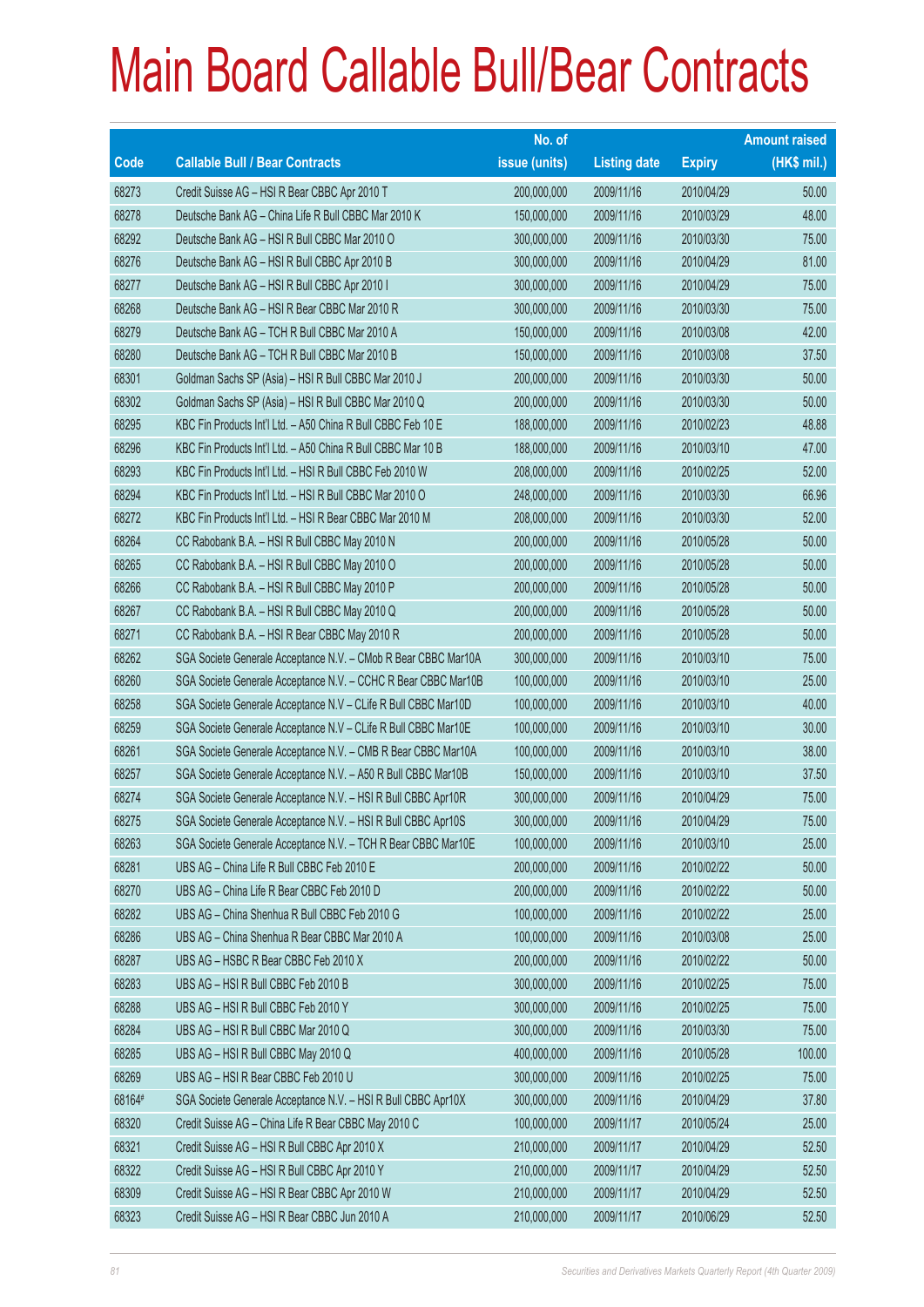|        |                                                                | No. of        |                     |               | <b>Amount raised</b> |
|--------|----------------------------------------------------------------|---------------|---------------------|---------------|----------------------|
| Code   | <b>Callable Bull / Bear Contracts</b>                          | issue (units) | <b>Listing date</b> | <b>Expiry</b> | $(HK$$ mil.)         |
| 68324  | Credit Suisse AG - HSI R Bear CBBC Jun 2010 B                  | 210,000,000   | 2009/11/17          | 2010/06/29    | 55.65                |
| 68325  | Credit Suisse AG - HSI R Bear CBBC Jun 2010 C                  | 210,000,000   | 2009/11/17          | 2010/06/29    | 69.30                |
| 68326  | Credit Suisse AG - HSI R Bear CBBC Jun 2010 D                  | 200,000,000   | 2009/11/17          | 2010/06/29    | 106.00               |
| 68311  | Deutsche Bank AG - HSI R Bull CBBC Mar 2010 N                  | 300,000,000   | 2009/11/17          | 2010/03/30    | 96.00                |
| 68310  | Deutsche Bank AG - HSI R Bull CBBC Apr 2010 G                  | 300,000,000   | 2009/11/17          | 2010/04/29    | 75.00                |
| 68308  | Deutsche Bank AG - HSI R Bear CBBC Mar 2010 H                  | 300,000,000   | 2009/11/17          | 2010/03/30    | 75.00                |
| 68314  | Deutsche Bank AG - HSI R Bear CBBC Apr 2010 D                  | 300,000,000   | 2009/11/17          | 2010/04/29    | 78.00                |
| 68330  | Goldman Sachs SP (Asia) - HSI R Bull CBBC Mar 2010 T           | 200,000,000   | 2009/11/17          | 2010/03/30    | 50.00                |
| 68303  | HK Bank - HSI R Bull CBBC Jul 2010 H                           | 160,000,000   | 2009/11/17          | 2010/07/29    | 40.00                |
| 68304  | HK Bank - HSI R Bull CBBC Jul 2010 I                           | 160,000,000   | 2009/11/17          | 2010/07/29    | 40.00                |
| 68328  | KBC Fin Products Int'l Ltd. - China Shenhua R Bull CBBC Feb10B | 100,000,000   | 2009/11/17          | 2010/02/25    | 25.00                |
| 68329  | KBC Fin Products Int'l Ltd. - HSI R Bear CBBC Mar 2010 H       | 208,000,000   | 2009/11/17          | 2010/03/30    | 52.00                |
| 68305  | UBS AG - China Life R Bear CBBC Feb 2010 S                     | 200,000,000   | 2009/11/17          | 2010/02/22    | 50.00                |
| 68312  | UBS AG - China Life R Bear CBBC Mar 2010 C                     | 100,000,000   | 2009/11/17          | 2010/03/15    | 93.00                |
| 68315  | UBS AG - HSBC R Bull CBBC Feb 2010 Y                           | 200,000,000   | 2009/11/17          | 2010/02/22    | 50.00                |
| 68317  | UBS AG - HSCEI R Bull CBBC Mar 2010 U                          | 100,000,000   | 2009/11/17          | 2010/03/30    | 25.00                |
| 68318  | UBS AG - HSI R Bull CBBC Mar 2010 W                            | 300,000,000   | 2009/11/17          | 2010/03/30    | 75.00                |
| 68319  | UBS AG - HSI R Bull CBBC Apr 2010 I                            | 300,000,000   | 2009/11/17          | 2010/04/29    | 75.00                |
| 68306  | UBS AG - HSI R Bear CBBC Feb 2010 X                            | 300,000,000   | 2009/11/17          | 2010/02/25    | 75.00                |
| 68307  | UBS AG - HSI R Bear CBBC Mar 2010 X                            | 300,000,000   | 2009/11/17          | 2010/03/30    | 75.00                |
| 68316  | UBS AG - Ping An R Bull CBBC Feb 2010 L                        | 100,000,000   | 2009/11/17          | 2010/02/22    | 25.00                |
| 68313  | UBS AG - Ping An R Bear CBBC Mar 2010 A                        | 100,000,000   | 2009/11/17          | 2010/03/08    | 25.00                |
| 68327  | UBS AG - TCH R Bull CBBC Feb 2010 F                            | 100,000,000   | 2009/11/17          | 2010/02/22    | 25.00                |
| 67070# | Credit Suisse - China Mobile R Bull CBBC Feb 2010 A            | 100,000,000   | 2009/11/17          | 2010/02/08    | 10.00                |
| 68368  | ABN AMRO Bank N.V. - China Shenhua R Bull CBBC Feb 2010 A      | 80,000,000    | 2009/11/18          | 2010/02/25    | 20.00                |
| 68358  | ABN AMRO Bank N.V. - R&F R Bull CBBC Feb 2010 A                | 80,000,000    | 2009/11/18          | 2010/02/25    | 20.00                |
| 68362  | ABN AMRO Bank N.V. - R&F R Bear CBBC Feb 2010 B                | 80,000,000    | 2009/11/18          | 2010/02/25    | 26.80                |
| 68360  | ABN AMRO Bank N.V. - HSI R Bull CBBC Feb 2010 I                | 250,000,000   | 2009/11/18          | 2010/02/25    | 62.50                |
| 68359  | ABN AMRO Bank N.V. - HSI R Bull CBBC Feb 2010 N                | 250,000,000   | 2009/11/18          | 2010/02/25    | 62.50                |
| 68366  | ABN AMRO Bank N.V. - Jiangxi Copper R Bull CBBC Feb 2010 A     | 80,000,000    | 2009/11/18          | 2010/02/25    | 30.88                |
| 68367  | ABN AMRO Bank N.V. - Jiangxi Copper R Bull CBBC Feb 2010 B     | 80,000,000    | 2009/11/18          | 2010/02/25    | 22.08                |
| 68371  | ABN AMRO Bank N.V. - Jiangxi Copper R Bear CBBC Feb 2010 C     | 80,000,000    | 2009/11/18          | 2010/02/25    | 20.00                |
| 68365  | ABN AMRO Bank N.V. - SHK Ppt R Bull CBBC Feb 2010 A            | 80,000,000    | 2009/11/18          | 2010/02/25    | 20.00                |
| 68369  | ABN AMRO Bank N.V. - SHK Ppt R Bear CBBC Feb 2010 B            | 80,000,000    | 2009/11/18          | 2010/02/25    | 20.00                |
| 68370  | ABN AMRO Bank N.V. - SHK Ppt R Bear CBBC Feb 2010 C            | 80,000,000    | 2009/11/18          | 2010/02/25    | 21.52                |
| 68347  | BOCI Asia Ltd. - HSI R Bull CBBC Feb 2010 D                    | 200,000,000   | 2009/11/18          | 2010/02/25    | 50.00                |
| 68351  | BOCI Asia Ltd. - HSI R Bear CBBC Feb 2010 E                    | 200,000,000   | 2009/11/18          | 2010/02/25    | 50.00                |
| 68352  | BOCI Asia Ltd. - HSI R Bear CBBC Feb 2010 F                    | 200,000,000   | 2009/11/18          | 2010/02/25    | 50.00                |
| 68346  | BNP Paribas Arbit Issu B.V. - HSI R Bull CBBC Apr 2010 U       | 300,000,000   | 2009/11/18          | 2010/04/29    | 75.00                |
| 68386  | BNP Paribas Arbit Issu B.V. - HSI R Bull CBBC Apr 2010 V       | 300,000,000   | 2009/11/18          | 2010/04/29    | 75.00                |
| 68387  | BNP Paribas Arbit Issu B.V. - HSI R Bull CBBC Apr 2010 W       | 300,000,000   | 2009/11/18          | 2010/04/29    | 75.00                |
| 68374  | Credit Suisse AG - HSBC R Bull CBBC Apr 2010 A                 | 100,000,000   | 2009/11/18          | 2010/04/26    | 25.00                |
| 68373  | Credit Suisse AG - HSI R Bull CBBC Apr 2010 K                  | 210,000,000   | 2009/11/18          | 2010/04/29    | 52.50                |
| 68372  | Credit Suisse AG - HSI R Bull CBBC Apr 2010 N                  | 200,000,000   | 2009/11/18          | 2010/04/29    | 50.00                |
| 68348  | Credit Suisse AG - HSI R Bear CBBC Apr 2010 Z                  | 200,000,000   | 2009/11/18          | 2010/04/29    | 50.00                |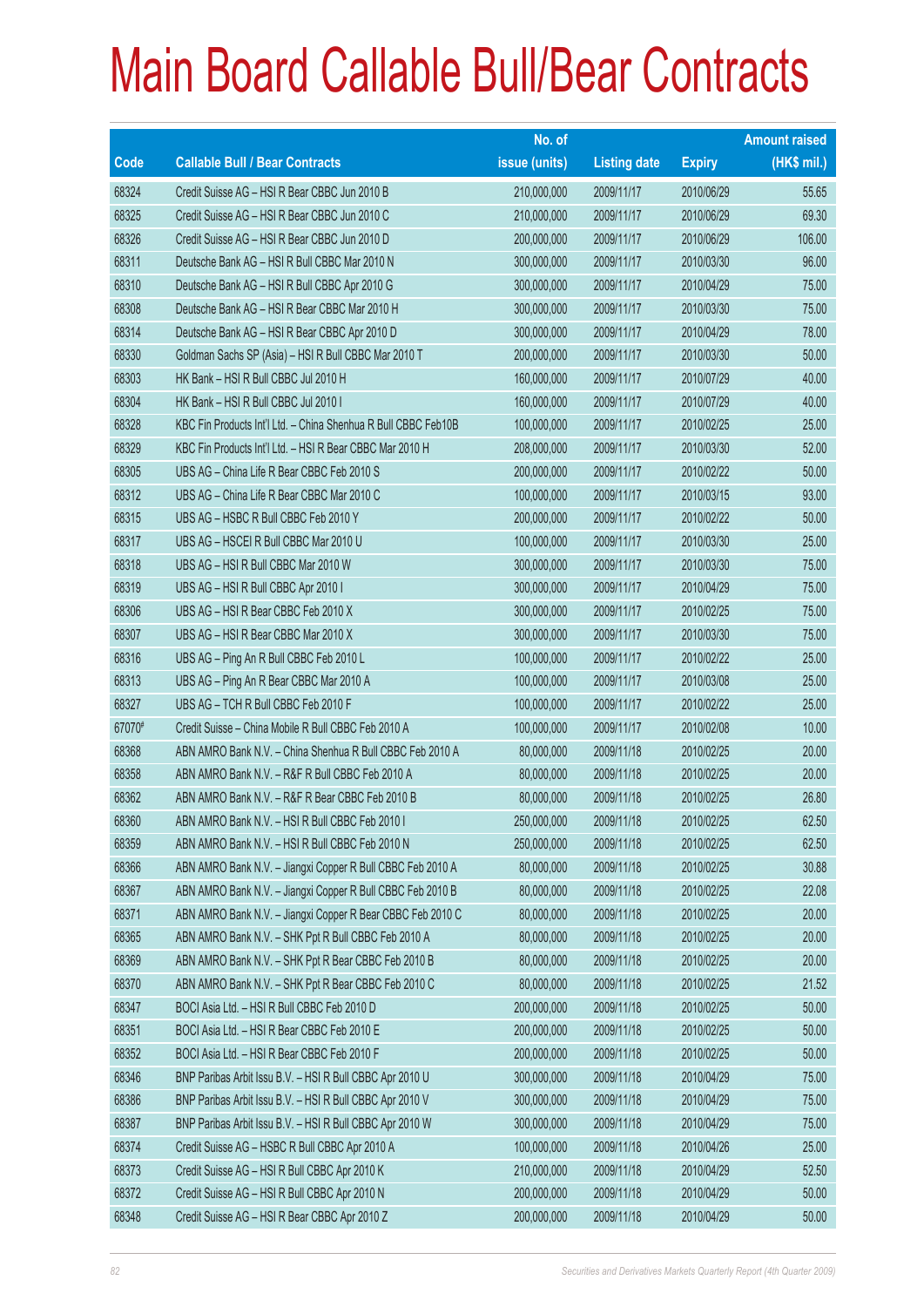|        |                                                                | No. of        |                     |               | <b>Amount raised</b> |
|--------|----------------------------------------------------------------|---------------|---------------------|---------------|----------------------|
| Code   | <b>Callable Bull / Bear Contracts</b>                          | issue (units) | <b>Listing date</b> | <b>Expiry</b> | (HK\$ mil.)          |
| 68388  | Deutsche Bank AG - China Mobile R Bull CBBC Apr 2010 C         | 150,000,000   | 2009/11/18          | 2010/04/19    | 37.50                |
| 68353  | Deutsche Bank AG - CC Bank R Bull CBBC Apr 2010 B              | 150,000,000   | 2009/11/18          | 2010/04/19    | 37.50                |
| 68354  | Deutsche Bank AG - CNOOC R Bear CBBC Apr 2010 G                | 150,000,000   | 2009/11/18          | 2010/04/19    | 58.50                |
| 68349  | Deutsche Bank AG - HSI R Bull CBBC May 2010 M                  | 300,000,000   | 2009/11/18          | 2010/05/28    | 81.00                |
| 68350  | Deutsche Bank AG - HSI R Bull CBBC May 2010 N                  | 300,000,000   | 2009/11/18          | 2010/05/28    | 75.00                |
| 68390  | Deutsche Bank AG - HSI R Bull CBBC May 2010 O                  | 300,000,000   | 2009/11/18          | 2010/05/28    | 75.00                |
| 68342  | Deutsche Bank AG - HSI R Bear CBBC May 2010 L                  | 300,000,000   | 2009/11/18          | 2010/05/28    | 75.00                |
| 68391  | Deutsche Bank AG - HSI R Bear CBBC May 2010 P                  | 300,000,000   | 2009/11/18          | 2010/05/28    | 135.00               |
| 68392  | Deutsche Bank AG - HSI R Bear CBBC May 2010 Q                  | 300,000,000   | 2009/11/18          | 2010/05/28    | 96.00                |
| 68355  | Deutsche Bank AG - Petrochina R Bull CBBC Apr 2010 C           | 150,000,000   | 2009/11/18          | 2010/04/19    | 37.50                |
| 68384  | KBC Fin Products Int'l Ltd. - HSBC R Bull CBBC Apr 2010 C      | 188,000,000   | 2009/11/18          | 2010/04/08    | 52.64                |
| 68385  | KBC Fin Products Int'l Ltd. - HSBC R Bull CBBC Apr 2010 D      | 188,000,000   | 2009/11/18          | 2010/04/12    | 47.00                |
| 68389  | KBC Fin Products Int'l Ltd. - HSBC R Bear CBBC Apr 2010 E      | 188,000,000   | 2009/11/18          | 2010/04/22    | 60.35                |
| 68393  | KBC Fin Products Int'l Ltd. - HSI R Bull CBBC Feb 2010 N       | 208,000,000   | 2009/11/18          | 2010/02/25    | 58.24                |
| 68383  | KBC Fin Products Int'l Ltd. - HSI R Bull CBBC Feb 2010 P       | 248,000,000   | 2009/11/18          | 2010/02/25    | 62.00                |
| 68361  | KBC Fin Products Int'l Ltd. - HSI R Bear CBBC Mar 2010 I       | 238,000,000   | 2009/11/18          | 2010/03/30    | 59.50                |
| 68338  | Merrill Lynch Int'l & Co. C.V. - HSI R Bull CBBC May 2010 J    | 200,000,000   | 2009/11/18          | 2010/05/28    | 50.00                |
| 68339  | Merrill Lynch Int'l & Co. C.V. - HSI R Bull CBBC May 2010 K    | 200,000,000   | 2009/11/18          | 2010/05/28    | 50.00                |
| 68340  | Merrill Lynch Int'l & Co. C.V. - HSI R Bull CBBC May 2010 L    | 200,000,000   | 2009/11/18          | 2010/05/28    | 50.00                |
| 68341  | Merrill Lynch Int'l & Co. C.V. - HSI R Bull CBBC May 2010 M    | 200,000,000   | 2009/11/18          | 2010/05/28    | 50.00                |
| 68337  | SGA Societe Generale Acceptance NV - HSCEI R Bull CBBC Mar10A  | 200,000,000   | 2009/11/18          | 2010/03/30    | 50.00                |
| 68332  | SGA Societe Generale Acceptance N.V. - HSI R Bull CBBC Apr101  | 300,000,000   | 2009/11/18          | 2010/04/29    | 75.00                |
| 68331  | SGA Societe Generale Acceptance N.V. - HSI R Bull CBBC Apr10J  | 300,000,000   | 2009/11/18          | 2010/04/29    | 75.00                |
| 68356  | SGA Societe Generale Acceptance N.V. - HSI R Bull CBBC Apr10U  | 300,000,000   | 2009/11/18          | 2010/04/29    | 75.00                |
| 68357  | SGA Societe Generale Acceptance N.V. - HSI R Bull CBBC Apr10Y  | 300,000,000   | 2009/11/18          | 2010/04/29    | 75.00                |
| 68333  | SGA Societe Generale Acceptance N.V. - HSI R Bear CBBC Mar10M  | 300,000,000   | 2009/11/18          | 2010/03/30    | 75.00                |
| 68335  | SGA Societe Generale Acceptance N.V. - HSI R Bear CBBC Mar10U  | 300,000,000   | 2009/11/18          | 2010/03/30    | 75.00                |
| 68334  | SGA Societe Generale Acceptance N.V. - HSI R Bear CBBC Mar10Z  | 300,000,000   | 2009/11/18          | 2010/03/30    | 75.00                |
| 68336  | SGA Societe Generale Acceptance NV - JiangC R Bull CBBC Mar10A | 50,000,000    | 2009/11/18          | 2010/03/10    | 14.50                |
| 68376  | UBS AG - China Mobile R Bull CBBC Feb 2010 Q                   | 200,000,000   | 2009/11/18          | 2010/02/22    | 50.00                |
| 68363  | UBS AG - China Mobile R Bear CBBC Feb 2010 A                   | 200,000,000   | 2009/11/18          | 2010/02/22    | 50.00                |
| 68375  | UBS AG - China Life R Bull CBBC Feb 2010 L                     | 200,000,000   | 2009/11/18          | 2010/02/22    | 50.00                |
| 68377  | UBS AG - HSBC R Bull CBBC Feb 2010 A                           | 200,000,000   | 2009/11/18          | 2010/02/22    | 50.00                |
| 68364  | UBS AG - HSBC R Bear CBBC Feb 2010 Z                           | 200,000,000   | 2009/11/18          | 2010/02/22    | 50.00                |
| 68378  | UBS AG - HSI R Bull CBBC Feb 2010 R                            | 300,000,000   | 2009/11/18          | 2010/02/25    | 75.00                |
| 68379  | UBS AG - HSI R Bull CBBC Mar 2010 A                            | 300,000,000   | 2009/11/18          | 2010/03/30    | 75.00                |
| 68380  | UBS AG - HSI R Bull CBBC Mar 2010 O                            | 300,000,000   | 2009/11/18          | 2010/03/30    | 75.00                |
| 68381  | UBS AG - HSI R Bull CBBC Mar 2010 P                            | 300,000,000   | 2009/11/18          | 2010/03/30    | 75.00                |
| 68382  | UBS AG - HSI R Bull CBBC Jun 2010 O                            | 400,000,000   | 2009/11/18          | 2010/06/29    | 100.00               |
| 68343  | UBS AG - HSI R Bear CBBC Mar 2010 V                            | 300,000,000   | 2009/11/18          | 2010/03/30    | 75.00                |
| 68344  | UBS AG - HSI R Bear CBBC May 2010 U                            | 300,000,000   | 2009/11/18          | 2010/05/28    | 75.00                |
| 68345  | UBS AG - HSI R Bear CBBC Jun 2010 N                            | 400,000,000   | 2009/11/18          | 2010/06/29    | 100.00               |
| 65971# | SGA Societe Generale Acceptance N.V. - HSI R Bear CBBC Apr10E  | 300,000,000   | 2009/11/18          | 2010/04/29    | 30.60                |
| 68412  | Credit Suisse - HSBC R Bear CBBC Apr 2010 B                    | 100,000,000   | 2009/11/19          | 2010/04/26    | 31.00                |
| 68409  | Credit Suisse - HSI R Bull CBBC Apr 2010 O                     | 210,000,000   | 2009/11/19          | 2010/04/29    | 52.50                |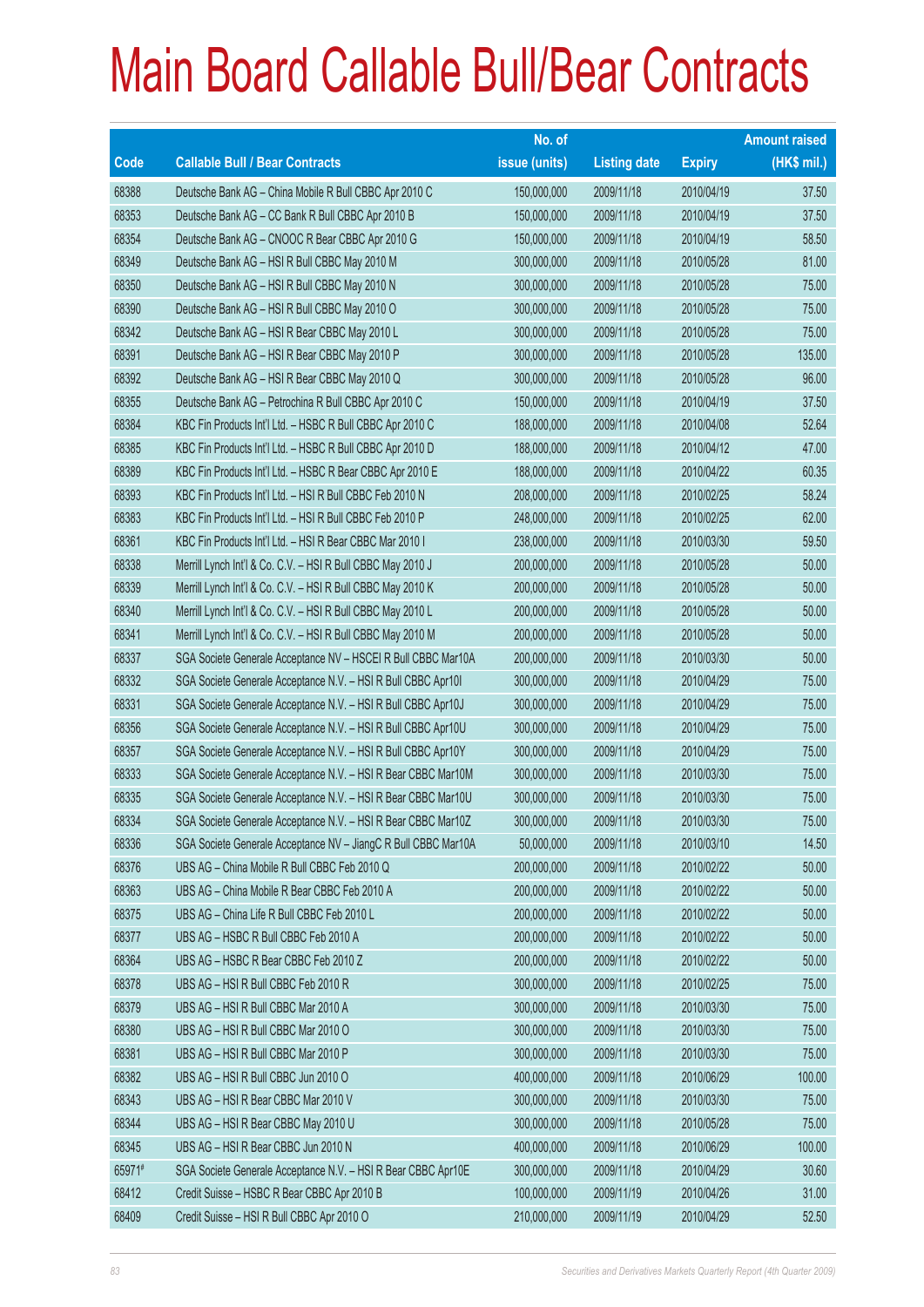|        |                                                               | No. of        |                     |               | <b>Amount raised</b> |
|--------|---------------------------------------------------------------|---------------|---------------------|---------------|----------------------|
| Code   | <b>Callable Bull / Bear Contracts</b>                         | issue (units) | <b>Listing date</b> | <b>Expiry</b> | (HK\$ mil.)          |
| 68411  | Credit Suisse - HSI R Bear CBBC Mar 2010 Y                    | 210,000,000   | 2009/11/19          | 2010/03/30    | 52.50                |
| 68404  | Deutsche Bank AG - HSBC R Bull CBBC Mar 2010 C                | 150,000,000   | 2009/11/19          | 2010/03/01    | 37.50                |
| 68405  | Deutsche Bank AG - HSBC R Bull CBBC Mar 2010 D                | 150,000,000   | 2009/11/19          | 2010/03/01    | 37.50                |
| 68398  | Deutsche Bank AG - HSI R Bull CBBC Feb 2010 T                 | 300,000,000   | 2009/11/19          | 2010/02/25    | 75.00                |
| 68403  | Deutsche Bank AG - HSI R Bear CBBC Feb 2010 Q                 | 300,000,000   | 2009/11/19          | 2010/02/25    | 75.00                |
| 68399  | Deutsche Bank AG - HSI R Bear CBBC Jun 2010 B                 | 300,000,000   | 2009/11/19          | 2010/06/29    | 81.00                |
| 68422  | Goldman Sachs SP (Asia) - HSI R Bear CBBC Mar 2010 B          | 200,000,000   | 2009/11/19          | 2010/03/30    | 50.00                |
| 68413  | KBC Fin Products Int'l Ltd. - HSI R Bull CBBC May 2010 B      | 208,000,000   | 2009/11/19          | 2010/05/28    | 68.64                |
| 68414  | KBC Fin Products Int'l Ltd. - HSI R Bull CBBC May 2010 C      | 248,000,000   | 2009/11/19          | 2010/05/28    | 62.00                |
| 68415  | KBC Fin Products Int'l Ltd. - HSI R Bull CBBC May 2010 D      | 208,000,000   | 2009/11/19          | 2010/05/28    | 58.24                |
| 68416  | KBC Fin Products Int'l Ltd. - HSI R Bull CBBC Jun 2010 B      | 208,000,000   | 2009/11/19          | 2010/06/29    | 83.20                |
| 68417  | KBC Fin Products Int'l Ltd. - HSI R Bull CBBC Jun 2010 C      | 318,000,000   | 2009/11/19          | 2010/06/29    | 79.50                |
| 68418  | KBC Fin Products Int'l Ltd. - HSI R Bull CBBC Jul 2010 A      | 248,000,000   | 2009/11/19          | 2010/07/29    | 90.27                |
| 68419  | KBC Fin Products Int'l Ltd. - HSI R Bull CBBC Aug 2010 B      | 248,000,000   | 2009/11/19          | 2010/08/30    | 114.08               |
| 68420  | KBC Fin Products Int'l Ltd. - HSI R Bull CBBC Aug 2010 C      | 208,000,000   | 2009/11/19          | 2010/08/30    | 108.16               |
| 68421  | KBC Fin Products Int'l Ltd. - HSI R Bull CBBC Aug 2010 D      | 400,000,000   | 2009/11/19          | 2010/08/30    | 100.00               |
| 68397  | Macquarie Bank Ltd. - HSI R Bull CBBC Feb 2010 A              | 300,000,000   | 2009/11/19          | 2010/02/25    | 75.00                |
| 68402  | Macquarie Bank Ltd. - HSI R Bear CBBC Feb 2010 B              | 300,000,000   | 2009/11/19          | 2010/02/25    | 75.00                |
| 68394  | CC Rabobank B.A. - HSI R Bull CBBC Jun 2010 B                 | 200,000,000   | 2009/11/19          | 2010/06/29    | 50.00                |
| 68395  | CC Rabobank B.A. - HSI R Bull CBBC Jun 2010 C                 | 200,000,000   | 2009/11/19          | 2010/06/29    | 50.00                |
| 68396  | CC Rabobank B.A. - HSI R Bull CBBC Jun 2010 D                 | 200,000,000   | 2009/11/19          | 2010/06/29    | 50.00                |
| 68400  | CC Rabobank B.A. - HSI R Bear CBBC Jun 2010 E                 | 200,000,000   | 2009/11/19          | 2010/06/29    | 50.00                |
| 68401  | CC Rabobank B.A. - HSI R Bear CBBC Jun 2010 F                 | 200,000,000   | 2009/11/19          | 2010/06/29    | 56.00                |
| 68406  | UBS AG - HSI R Bull CBBC Apr 2010 F                           | 300,000,000   | 2009/11/19          | 2010/04/29    | 75.00                |
| 68407  | UBS AG - HSI R Bull CBBC Jun 2010 P                           | 300,000,000   | 2009/11/19          | 2010/06/29    | 75.00                |
| 68410  | UBS AG - HSI R Bear CBBC Apr 2010 B                           | 300,000,000   | 2009/11/19          | 2010/04/29    | 75.00                |
| 68408  | UBS AG - TCH R Bear CBBC Mar 2010 C                           | 100,000,000   | 2009/11/19          | 2010/03/01    | 25.00                |
| 68162# | SGA Societe Generale Acceptance N.V. - HSI R Bull CBBC Apr10V | 300,000,000   | 2009/11/19          | 2010/04/29    | 38.10                |
| 68430  | Credit Suisse AG - HSI R Bull CBBC Apr 2010 S                 | 200,000,000   | 2009/11/20          | 2010/04/29    | 50.00                |
| 68434  | Credit Suisse AG - HSI R Bear CBBC Apr 2010 Q                 | 200,000,000   | 2009/11/20          | 2010/04/29    | 50.00                |
| 68438  | Deutsche Bank AG - HSI R Bull CBBC Feb 2010 I                 | 300,000,000   | 2009/11/20          | 2010/02/25    | 75.00                |
| 68429  | Deutsche Bank AG - HSI R Bear CBBC Apr 2010 F                 | 300,000,000   | 2009/11/20          | 2010/04/29    | 75.00                |
| 68439  | Goldman Sachs SP (Asia) - HSI R Bull CBBC Apr 2010 Y          | 200,000,000   | 2009/11/20          | 2010/04/29    | 50.00                |
| 68432  | KBC Fin Products Int'l Ltd. - HSBC R Bear CBBC May 2010 A     | 208,000,000   | 2009/11/20          | 2010/05/28    | 70.72                |
| 68433  | KBC Fin Products Int'l Ltd. - HSBC R Bear CBBC Jul 2010 A     | 248,000,000   | 2009/11/20          | 2010/07/09    | 99.20                |
| 68435  | KBC Fin Products Int'l Ltd. - Jiangxi C R Bull CBBC Apr 10 A  | 100,000,000   | 2009/11/20          | 2010/04/07    | 31.00                |
| 68436  | KBC Fin Products Int'l Ltd. - SHK Ppt R Bull CBBC Apr 2010 B  | 100,000,000   | 2009/11/20          | 2010/04/12    | 25.00                |
| 68437  | KBC Fin Products Int'l Ltd. - TCH R Bull CBBC May 2010 A      | 188,000,000   | 2009/11/20          | 2010/05/10    | 47.00                |
| 68424  | SGA Societe Generale Acceptance N.V. - HSI R Bear CBBC Mar10S | 300,000,000   | 2009/11/20          | 2010/03/30    | 75.00                |
| 68423  | SGA Societe Generale Acceptance N.V. - HSI R Bear CBBC Mar10T | 300,000,000   | 2009/11/20          | 2010/03/30    | 75.00                |
| 68428  | UBS AG - A50 China R Bull CBBC Feb 2010 C                     | 200,000,000   | 2009/11/20          | 2010/02/22    | 50.00                |
| 68425  | UBS AG - HKEx R Bull CBBC Feb 2010 P                          | 200,000,000   | 2009/11/20          | 2010/02/22    | 50.00                |
| 68431  | UBS AG - HKEx R Bear CBBC Feb 2010 L                          | 200,000,000   | 2009/11/20          | 2010/02/22    | 50.00                |
| 68427  | UBS AG - HSI R Bear CBBC Feb 2010 A                           | 300,000,000   | 2009/11/20          | 2010/02/25    | 75.00                |
| 68426  | UBS AG - TCH R Bull CBBC Mar 2010 D                           | 100,000,000   | 2009/11/20          | 2010/03/01    | 25.00                |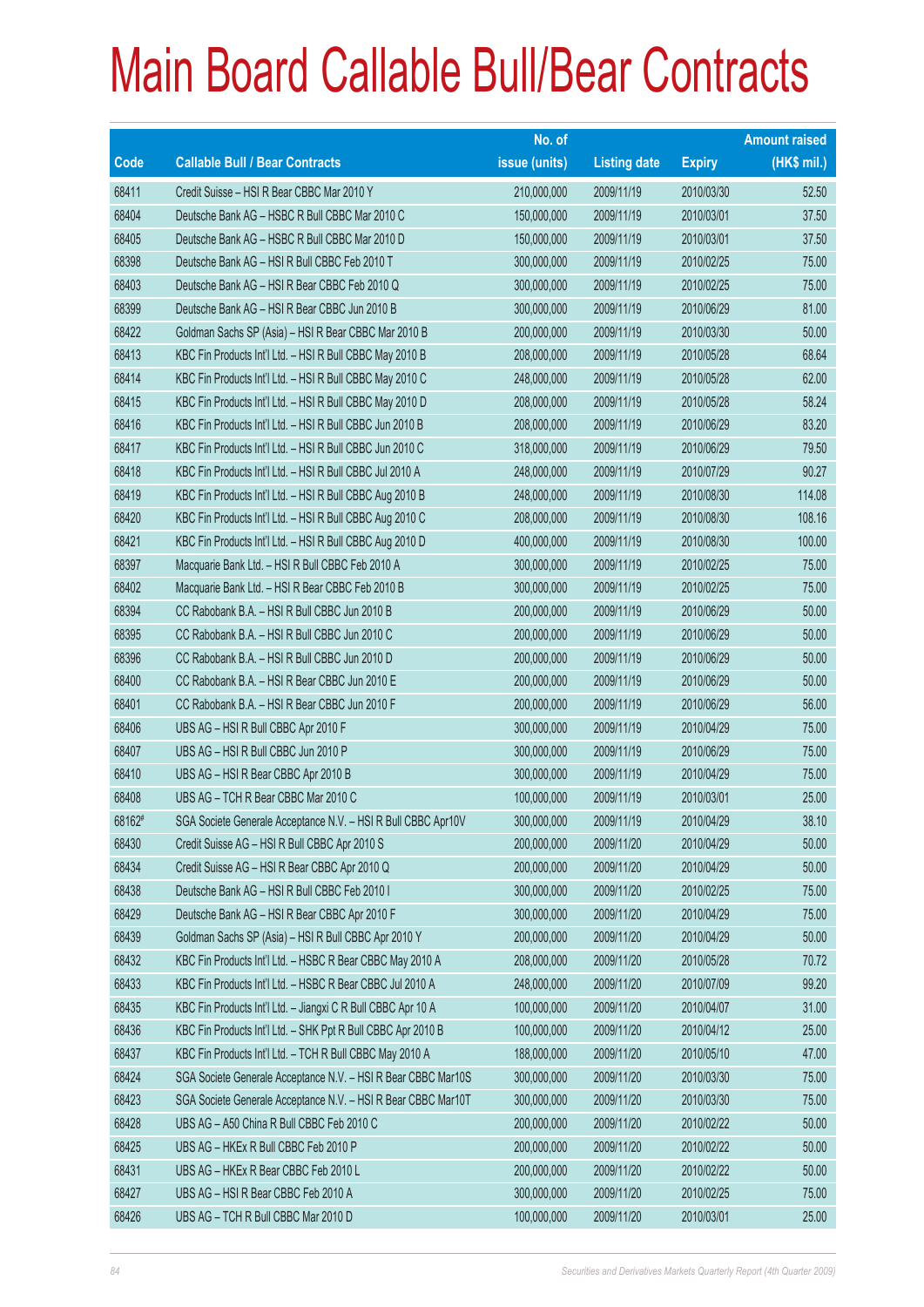|        |                                                                | No. of        |                     |               | <b>Amount raised</b> |
|--------|----------------------------------------------------------------|---------------|---------------------|---------------|----------------------|
| Code   | <b>Callable Bull / Bear Contracts</b>                          | issue (units) | <b>Listing date</b> | <b>Expiry</b> | $(HK$$ mil.)         |
| 67953# | HK Bank - A50 R Bull CBBC Mar 2010 D                           | 80,000,000    | 2009/11/20          | 2010/03/18    | 14.56                |
| 68482  | ABN AMRO Bank N.V. - HSI R Bull CBBC Feb 2010 M                | 250,000,000   | 2009/11/23          | 2010/02/25    | 62.50                |
| 68481  | ABN AMRO Bank N.V. - Jiangxi Copper R Bull CBBC Feb 2010 D     | 80,000,000    | 2009/11/23          | 2010/02/25    | 20.00                |
| 68456  | Credit Suisse - China Life R Bear CBBC May 2010 D              | 100,000,000   | 2009/11/23          | 2010/05/24    | 25.00                |
| 68457  | Credit Suisse AG - A50 China R Bear CBBC Apr 2010 C            | 100,000,000   | 2009/11/23          | 2010/04/26    | 46.50                |
| 68455  | Credit Suisse AG - HSBC R Bull CBBC Apr 2010 C                 | 100,000,000   | 2009/11/23          | 2010/04/26    | 25.00                |
| 68459  | Credit Suisse AG - HSBC R Bear CBBC Apr 2010 D                 | 100,000,000   | 2009/11/23          | 2010/04/26    | 32.00                |
| 68477  | Credit Suisse AG - HSI R Bull CBBC Mar 2010 R                  | 210,000,000   | 2009/11/23          | 2010/03/30    | 52.50                |
| 68476  | Credit Suisse AG - HSI R Bull CBBC Mar 2010 T                  | 210,000,000   | 2009/11/23          | 2010/03/30    | 52.50                |
| 68478  | Credit Suisse AG - HSI R Bull CBBC May 2010 A                  | 190,000,000   | 2009/11/23          | 2010/05/28    | 47.50                |
| 68449  | Credit Suisse AG - HSI R Bear CBBC Mar 2010 A                  | 210,000,000   | 2009/11/23          | 2010/03/30    | 52.50                |
| 68485  | Deutsche Bank AG - China Life R Bull CBBC May 2010 A           | 200,000,000   | 2009/11/23          | 2010/05/10    | 62.00                |
| 68486  | Deutsche Bank AG - CNOOC R Bull CBBC Apr 2010 H                | 150,000,000   | 2009/11/23          | 2010/04/26    | 39.00                |
| 68489  | Deutsche Bank AG - HKEx R Bull CBBC Apr 2010 A                 | 150,000,000   | 2009/11/23          | 2010/04/26    | 37.50                |
| 68490  | Deutsche Bank AG - HSBC R Bear CBBC Apr 2010 A                 | 150,000,000   | 2009/11/23          | 2010/04/12    | 54.00                |
| 68488  | Deutsche Bank AG - HSI R Bull CBBC Mar 2010 J                  | 300,000,000   | 2009/11/23          | 2010/03/30    | 75.00                |
| 68453  | Deutsche Bank AG - HSI R Bull CBBC Apr 2010 Y                  | 300,000,000   | 2009/11/23          | 2010/04/29    | 75.00                |
| 68448  | Deutsche Bank AG - HSI R Bear CBBC Feb 2010 Y                  | 300,000,000   | 2009/11/23          | 2010/02/25    | 75.00                |
| 68491  | Deutsche Bank AG - TCH R Bull CBBC Apr 2010 A                  | 150,000,000   | 2009/11/23          | 2010/04/12    | 37.50                |
| 68483  | Goldman Sachs SP (Asia) - HSI R Bull CBBC Mar 2010 C           | 200,000,000   | 2009/11/23          | 2010/03/30    | 50.00                |
| 68484  | Goldman Sachs SP (Asia) - HSI R Bull CBBC Apr 2010 Z           | 200,000,000   | 2009/11/23          | 2010/04/29    | 50.00                |
| 68487  | Goldman Sachs SP (Asia) - HSI R Bear CBBC Mar 2010 A           | 200,000,000   | 2009/11/23          | 2010/03/30    | 50.00                |
| 68465  | KBC Fin Products Int'l Ltd. - HSI R Bull CBBC Mar 2010 J       | 208,000,000   | 2009/11/23          | 2010/03/30    | 52.00                |
| 68466  | KBC Fin Products Int'l Ltd. - HSI R Bear CBBC Apr 2010 G       | 208,000,000   | 2009/11/23          | 2010/04/29    | 70.72                |
| 68467  | KBC Fin Products Int'l Ltd. - HSI R Bear CBBC Apr 2010 H       | 308,000,000   | 2009/11/23          | 2010/04/29    | 77.00                |
| 68468  | KBC Fin Products Int'l Ltd. - HSI R Bear CBBC May 2010 E       | 208,000,000   | 2009/11/23          | 2010/05/28    | 81.12                |
| 68469  | KBC Fin Products Int'l Ltd. - HSI R Bear CBBC May 2010 F       | 248,000,000   | 2009/11/23          | 2010/05/28    | 84.32                |
| 68470  | KBC Fin Products Int'l Ltd. - HSI R Bear CBBC May 2010 G       | 248,000,000   | 2009/11/23          | 2010/05/28    | 92.75                |
| 68471  | KBC Fin Products Int'l Ltd. - HSI R Bear CBBC Jun 2010 D       | 208,000,000   | 2009/11/23          | 2010/06/29    | 101.92               |
| 68472  | KBC Fin Products Int'l Ltd. - HSI R Bear CBBC Jun 2010 E       | 248,000,000   | 2009/11/23          | 2010/06/29    | 109.12               |
| 68473  | KBC Fin Products Int'l Ltd. - HSI R Bear CBBC Jun 2010 F       | 308,000,000   | 2009/11/23          | 2010/06/29    | 110.88               |
| 68480  | KBC Fin Products Int'l Ltd. - Jiangxi C R Bull CBBC Mar 10 C   | 100,000,000   | 2009/11/23          | 2010/03/22    | 26.00                |
| 68440  | SGA Societe Generale Acceptance N.V. - CTel R Bull CBBC Mar10B | 150,000,000   | 2009/11/23          | 2010/03/10    | 37.50                |
| 68450  | SGA Societe Generale Acceptance N.V. - HSI R Bull CBBC Mar10R  | 300,000,000   | 2009/11/23          | 2010/03/30    | 75.00                |
| 68441  | SGA Societe Generale Acceptance N.V. - HSI R Bull CBBC Apr10A  | 300,000,000   | 2009/11/23          | 2010/04/29    | 75.00                |
| 68451  | SGA Societe Generale Acceptance N.V. - HSI R Bull CBBC Apr10B  | 300,000,000   | 2009/11/23          | 2010/04/29    | 75.00                |
| 68452  | SGA Societe Generale Acceptance N.V. - HSI R Bull CBBC Apr10C  | 300,000,000   | 2009/11/23          | 2010/04/29    | 75.00                |
| 68454  | SGA Societe Generale Acceptance N.V. - HSI R Bear CBBC Mar10Q  | 300,000,000   | 2009/11/23          | 2010/03/30    | 75.00                |
| 68458  | UBS AG - Angang Steel R Bull CBBC Mar 2010 A                   | 100,000,000   | 2009/11/23          | 2010/03/22    | 25.00                |
| 68463  | UBS AG - Angang Steel R Bear CBBC Mar 2010 B                   | 100,000,000   | 2009/11/23          | 2010/03/22    | 32.50                |
| 68443  | UBS AG - BOCL R Bull CBBC Mar 2010 B                           | 100,000,000   | 2009/11/23          | 2010/03/15    | 25.00                |
| 68444  | UBS AG - China Mobile R Bull CBBC Mar 2010 A                   | 200,000,000   | 2009/11/23          | 2010/03/15    | 50.00                |
| 68460  | UBS AG - CC Bank R Bull CBBC Mar 2010 B                        | 100,000,000   | 2009/11/23          | 2010/03/01    | 25.00                |
| 68461  | UBS AG - CCHC R Bull CBBC Mar 2010 K                           | 100,000,000   | 2009/11/23          | 2010/03/01    | 25.00                |
| 68464  | UBS AG - CM Bank R Bear CBBC Mar 2010 C                        | 100,000,000   | 2009/11/23          | 2010/03/15    | 65.00                |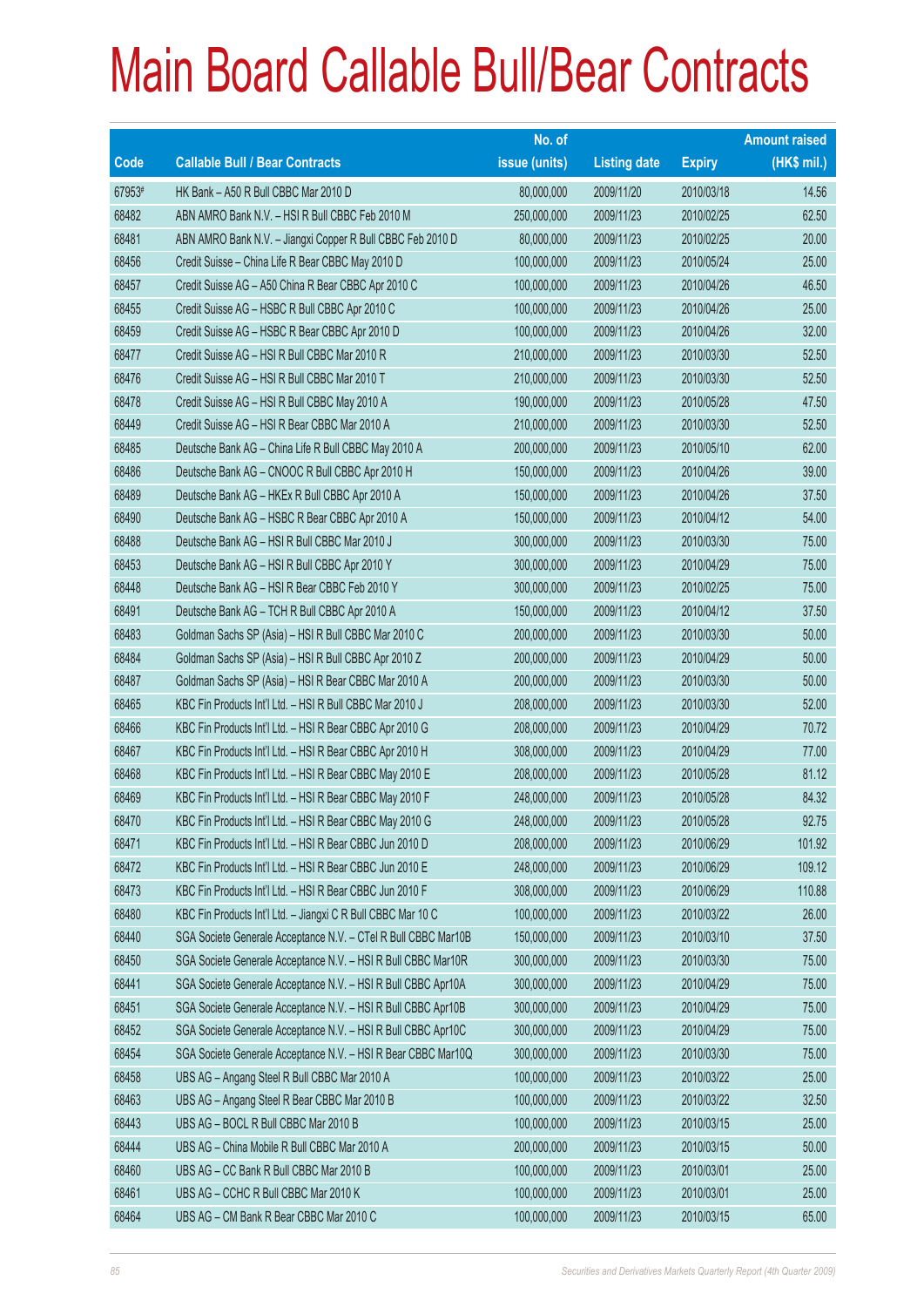|       |                                                             | No. of        |                     |               | <b>Amount raised</b> |
|-------|-------------------------------------------------------------|---------------|---------------------|---------------|----------------------|
| Code  | <b>Callable Bull / Bear Contracts</b>                       | issue (units) | <b>Listing date</b> | <b>Expiry</b> | $(HK$$ mil.)         |
| 68445 | UBS AG - A50 China R Bear CBBC Mar 2010 D                   | 200,000,000   | 2009/11/23          | 2010/03/01    | 50.00                |
| 68475 | UBS AG - HSI R Bull CBBC Apr 2010 D                         | 300,000,000   | 2009/11/23          | 2010/04/29    | 75.00                |
| 68474 | UBS AG - HSI R Bull CBBC Apr 2010 M                         | 300,000,000   | 2009/11/23          | 2010/04/29    | 75.00                |
| 68447 | UBS AG - HSI R Bear CBBC Apr 2010 U                         | 300,000,000   | 2009/11/23          | 2010/04/29    | 75.00                |
| 68479 | UBS AG - HSI R Bear CBBC Apr 2010 X                         | 300,000,000   | 2009/11/23          | 2010/04/29    | 75.00                |
| 68442 | UBS AG - ICBC R Bull CBBC Mar 2010 A                        | 100,000,000   | 2009/11/23          | 2010/03/01    | 25.00                |
| 68446 | UBS AG - ICBC R Bear CBBC Mar 2010 B                        | 100,000,000   | 2009/11/23          | 2010/03/15    | 25.00                |
| 68462 | UBS AG - Jiangxi Copper R Bull CBBC Mar 2010 O              | 100,000,000   | 2009/11/23          | 2010/03/01    | 25.50                |
| 68537 | BNP Paribas Arbit Issu B.V. - HSI R Bear CBBC Apr 2010 X    | 300,000,000   | 2009/11/24          | 2010/04/29    | 75.00                |
| 68538 | BNP Paribas Arbit Issu B.V. - HSI R Bear CBBC Apr 2010 Y    | 300,000,000   | 2009/11/24          | 2010/04/29    | 78.00                |
| 68539 | BNP Paribas Arbit Issu B.V. - HSI R Bear CBBC May 2010 G    | 300,000,000   | 2009/11/24          | 2010/05/28    | 75.00                |
| 68540 | BNP Paribas Arbit Issu B.V. - HSI R Bear CBBC May 2010 H    | 300,000,000   | 2009/11/24          | 2010/05/28    | 93.00                |
| 68529 | Credit Suisse AG - HSI R Bull CBBC Mar 2010 Q               | 200,000,000   | 2009/11/24          | 2010/03/30    | 50.00                |
| 68533 | Credit Suisse AG - HSI R Bear CBBC Mar 2010 P               | 210,000,000   | 2009/11/24          | 2010/03/30    | 52.50                |
| 68530 | Credit Suisse AG - HSI R Bear CBBC May 2010 B               | 210,000,000   | 2009/11/24          | 2010/05/28    | 52.50                |
| 68531 | Credit Suisse AG - HSI R Bear CBBC Jun 2010 E               | 190,000,000   | 2009/11/24          | 2010/06/29    | 47.50                |
| 68536 | Deutsche Bank AG - CC Bank R Bear CBBC Apr 2010 C           | 150,000,000   | 2009/11/24          | 2010/04/19    | 39.00                |
| 68523 | Deutsche Bank AG - HSI R Bull CBBC Mar 2010 V               | 300,000,000   | 2009/11/24          | 2010/03/30    | 75.00                |
| 68524 | Deutsche Bank AG - HSI R Bear CBBC Apr 2010 H               | 300,000,000   | 2009/11/24          | 2010/04/29    | 75.00                |
| 68541 | Goldman Sachs SP (Asia) - HSI R Bear CBBC Mar 2010 Z        | 200,000,000   | 2009/11/24          | 2010/03/30    | 50.00                |
| 68542 | Goldman Sachs SP (Asia) - HSI R Bear CBBC Apr 2010 G        | 200,000,000   | 2009/11/24          | 2010/04/29    | 50.00                |
| 68507 | HK Bank - A50 R Bull CBBC Jun 2010 A                        | 160,000,000   | 2009/11/24          | 2010/06/18    | 40.00                |
| 68534 | KBC Fin Products Int'l Ltd. - HSBC R Bull CBBC Apr 2010 F   | 208,000,000   | 2009/11/24          | 2010/04/15    | 52.00                |
| 68532 | KBC Fin Products Int'l Ltd. - HSI R Bull CBBC Feb 2010 M    | 208,000,000   | 2009/11/24          | 2010/02/25    | 52.00                |
| 68499 | Merrill Lynch Int'l & Co. C.V. - HSI R Bull CBBC Jun 2010 A | 200,000,000   | 2009/11/24          | 2010/06/29    | 50.00                |
| 68500 | Merrill Lynch Int'l & Co. C.V. - HSI R Bull CBBC Jun 2010 B | 200,000,000   | 2009/11/24          | 2010/06/29    | 50.00                |
| 68501 | Merrill Lynch Int'l & Co. C.V. - HSI R Bull CBBC Jun 2010 C | 200,000,000   | 2009/11/24          | 2010/06/29    | 50.00                |
| 68505 | Merrill Lynch Int'l & Co. C.V. - HSI R Bear CBBC Jun 2010 D | 200,000,000   | 2009/11/24          | 2010/06/29    | 50.00                |
| 68506 | Merrill Lynch Int'l & Co. C.V. - HSI R Bear CBBC Jun 2010 E | 200,000,000   | 2009/11/24          | 2010/06/29    | 53.00                |
| 68492 | CC Rabobank B.A. - HSI R Bull CBBC Jun 2010 G               | 200,000,000   | 2009/11/24          | 2010/06/29    | 50.00                |
| 68493 | CC Rabobank B.A. - HSI R Bull CBBC Jun 2010 H               | 200,000,000   | 2009/11/24          | 2010/06/29    | 50.00                |
| 68494 | CC Rabobank B.A. - HSI R Bull CBBC Jun 2010 I               | 200,000,000   | 2009/11/24          | 2010/06/29    | 50.00                |
| 68495 | CC Rabobank B.A. - HSI R Bull CBBC Jun 2010 J               | 200,000,000   | 2009/11/24          | 2010/06/29    | 50.00                |
| 68496 | CC Rabobank B.A. - HSI R Bull CBBC Jun 2010 K               | 200,000,000   | 2009/11/24          | 2010/06/29    | 50.00                |
| 68497 | CC Rabobank B.A. - HSI R Bull CBBC Jun 2010 L               | 200,000,000   | 2009/11/24          | 2010/06/29    | 50.00                |
| 68498 | CC Rabobank B.A. - HSI R Bull CBBC Jun 2010 M               | 200,000,000   | 2009/11/24          | 2010/06/29    | 50.00                |
| 68502 | CC Rabobank B.A. - HSI R Bear CBBC Jun 2010 N               | 200,000,000   | 2009/11/24          | 2010/06/29    | 50.00                |
| 68503 | CC Rabobank B.A. - HSI R Bear CBBC Jun 2010 O               | 200,000,000   | 2009/11/24          | 2010/06/29    | 50.00                |
| 68504 | CC Rabobank B.A. - HSI R Bear CBBC Jun 2010 P               | 200,000,000   | 2009/11/24          | 2010/06/29    | 50.00                |
| 68525 | UBS AG - CM Bank R Bull CBBC Mar 2010 D                     | 100,000,000   | 2009/11/24          | 2010/03/15    | 34.00                |
| 68535 | UBS AG - A50 China R Bull CBBC Mar 2010 E                   | 200,000,000   | 2009/11/24          | 2010/03/01    | 50.00                |
| 68521 | UBS AG - HSI R Bull CBBC Feb 2010 X                         | 300,000,000   | 2009/11/24          | 2010/02/25    | 75.00                |
| 68522 | UBS AG - HSI R Bull CBBC Mar 2010 S                         | 300,000,000   | 2009/11/24          | 2010/03/30    | 75.00                |
| 68509 | UBS AG - HSI R Bear CBBC Feb 2010 H                         | 300,000,000   | 2009/11/24          | 2010/02/25    | 75.00                |
| 68508 | UBS AG - HSI R Bear CBBC Feb 2010 U                         | 300,000,000   | 2009/11/24          | 2010/02/25    | 75.00                |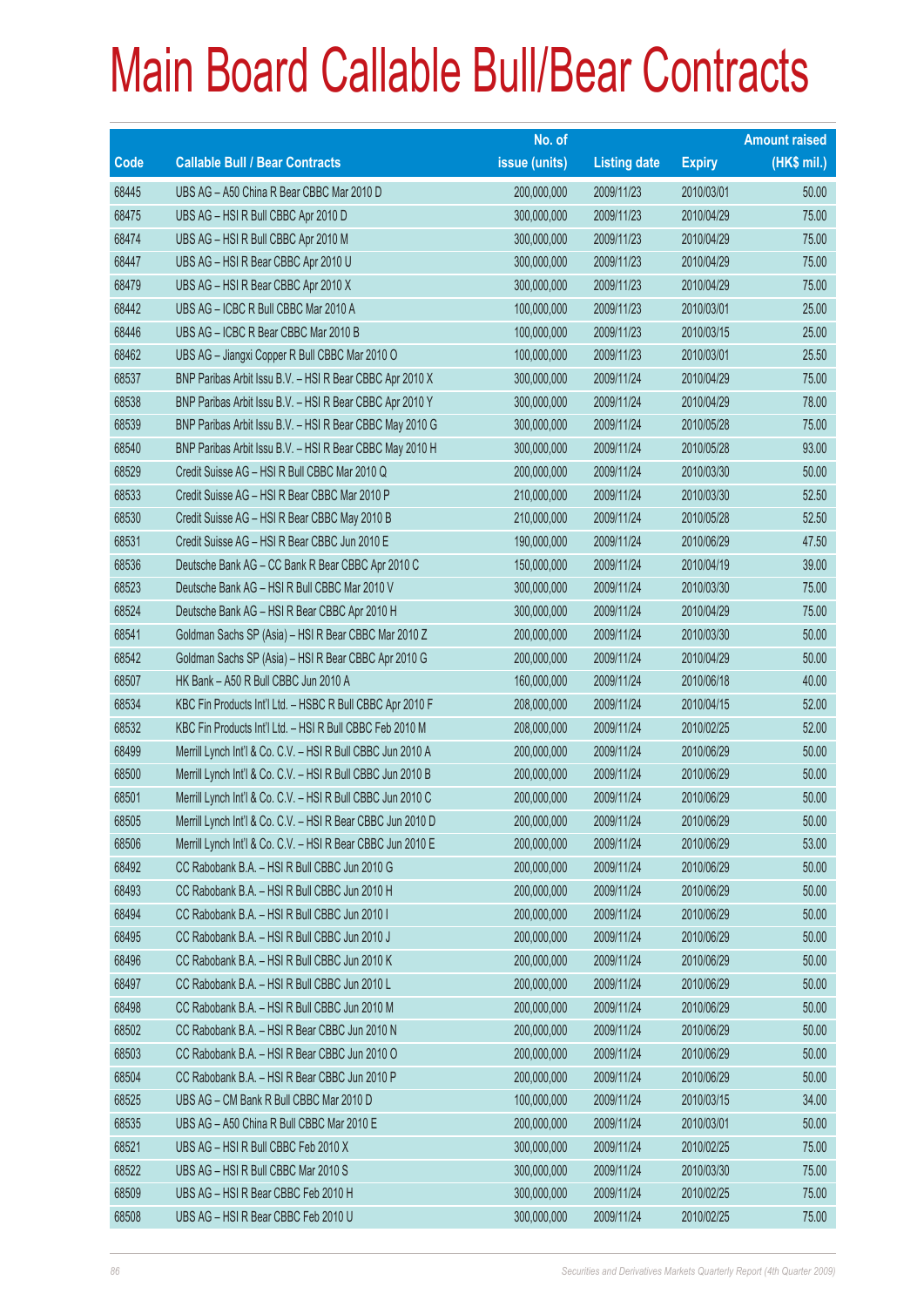|       |                                                                | No. of        |                     |               | <b>Amount raised</b> |
|-------|----------------------------------------------------------------|---------------|---------------------|---------------|----------------------|
| Code  | <b>Callable Bull / Bear Contracts</b>                          | issue (units) | <b>Listing date</b> | <b>Expiry</b> | $(HK$$ mil.)         |
| 68510 | UBS AG - HSI R Bear CBBC Mar 2010 H                            | 300,000,000   | 2009/11/24          | 2010/03/30    | 75.00                |
| 68527 | UBS AG - HSI R Bear CBBC Mar 2010 I                            | 300,000,000   | 2009/11/24          | 2010/03/30    | 75.00                |
| 68528 | UBS AG - HSI R Bear CBBC Mar 2010 X                            | 300,000,000   | 2009/11/24          | 2010/03/30    | 75.00                |
| 68511 | UBS AG - HSI R Bear CBBC Apr 2010 C                            | 300,000,000   | 2009/11/24          | 2010/04/29    | 75.00                |
| 68512 | UBS AG - HSI R Bear CBBC Apr 2010 Y                            | 300,000,000   | 2009/11/24          | 2010/04/29    | 81.00                |
| 68515 | UBS AG - HSI R Bear CBBC May 2010 G                            | 300,000,000   | 2009/11/24          | 2010/05/28    | 93.00                |
| 68516 | UBS AG - HSI R Bear CBBC May 2010 O                            | 300,000,000   | 2009/11/24          | 2010/05/28    | 108.00               |
| 68513 | UBS AG - HSI R Bear CBBC May 2010 W                            | 300,000,000   | 2009/11/24          | 2010/05/28    | 87.00                |
| 68514 | UBS AG - HSI R Bear CBBC May 2010 Y                            | 300,000,000   | 2009/11/24          | 2010/05/28    | 75.00                |
| 68518 | UBS AG - HSI R Bear CBBC Jun 2010 Q                            | 300,000,000   | 2009/11/24          | 2010/06/29    | 105.00               |
| 68517 | UBS AG - HSI R Bear CBBC Jun 2010 R                            | 300,000,000   | 2009/11/24          | 2010/06/29    | 99.00                |
| 68519 | UBS AG - HSI R Bear CBBC Oct 2010 C                            | 400,000,000   | 2009/11/24          | 2010/10/28    | 100.00               |
| 68520 | UBS AG - HSI R Bear CBBC Oct 2010 D                            | 400,000,000   | 2009/11/24          | 2010/10/28    | 100.00               |
| 68526 | UBS AG - Jiangxi Copper R Bull CBBC Mar 2010 P                 | 100,000,000   | 2009/11/24          | 2010/03/01    | 27.50                |
| 68570 | Credit Suisse AG - China Mobile R Bull CBBC Apr 2010 A         | 100,000,000   | 2009/11/25          | 2010/04/26    | 25.00                |
| 68559 | Credit Suisse AG - HSI R Bull CBBC Mar 2010 O                  | 210,000,000   | 2009/11/25          | 2010/03/30    | 52.50                |
| 68571 | Credit Suisse AG - HSI R Bear CBBC Mar 2010 J                  | 200,000,000   | 2009/11/25          | 2010/03/30    | 50.00                |
| 68561 | Deutsche Bank AG - HSI R Bear CBBC Feb 2010 B                  | 300,000,000   | 2009/11/25          | 2010/02/25    | 75.00                |
| 68544 | SGA Societe Generale Acceptance N.V. - CCB R Bull CBBC Apr10A  | 200,000,000   | 2009/11/25          | 2010/04/28    | 50.00                |
| 68549 | SGA Societe Generale Acceptance N.V. - CCB R Bear CBBC Apr10B  | 200,000,000   | 2009/11/25          | 2010/04/28    | 50.00                |
| 68545 | SGA Societe Generale Acceptance N.V - CShen R Bull CBBC Mar10A | 50,000,000    | 2009/11/25          | 2010/03/10    | 41.00                |
| 68550 | SGA Societe Generale Acceptance N.V - CShen R Bear CBBC Mar10B | 50,000,000    | 2009/11/25          | 2010/03/10    | 46.00                |
| 68543 | SGA Societe Generale Acceptance N.V. - HSI R Bull CBBC Mar10L  | 300,000,000   | 2009/11/25          | 2010/03/30    | 75.00                |
| 68560 | SGA Societe Generale Acceptance N.V. - HSI R Bear CBBC Mar10C  | 300,000,000   | 2009/11/25          | 2010/03/30    | 75.00                |
| 68547 | SGA Societe Generale Acceptance N.V. - HSI R Bear CBBC Mar10P  | 300,000,000   | 2009/11/25          | 2010/03/30    | 75.00                |
| 68546 | SGA Societe Generale Acceptance NV - JiangC R Bull CBBC Mar10B | 50,000,000    | 2009/11/25          | 2010/03/10    | 19.00                |
| 68548 | SGA Societe Generale Acceptance NV - JiangC R Bull CBBC Mar10C | 50,000,000    | 2009/11/25          | 2010/03/10    | 14.50                |
| 68551 | SGA Societe Generale Acceptance NV - JiangC R Bear CBBC Mar10D | 50,000,000    | 2009/11/25          | 2010/03/10    | 23.00                |
| 68552 | SGA Societe Generale Acceptance NV - JiangC R Bear CBBC Mar10E | 50,000,000    | 2009/11/25          | 2010/03/10    | 28.50                |
| 68563 | UBS AG - China Mobile R Bull CBBC Mar 2010 C                   | 200,000,000   | 2009/11/25          | 2010/03/08    | 50.00                |
| 68556 | UBS AG - China Mobile R Bear CBBC Mar 2010 B                   | 200,000,000   | 2009/11/25          | 2010/03/08    | 50.00                |
| 68573 | UBS AG - China Mobile R Bear CBBC Mar 2010 D                   | 200,000,000   | 2009/11/25          | 2010/03/08    | 50.00                |
| 68565 | UBS AG - CC Bank R Bear CBBC Mar 2010 C                        | 100,000,000   | 2009/11/25          | 2010/03/08    | 25.00                |
| 68572 | UBS AG - China Life R Bull CBBC Mar 2010 E                     | 200,000,000   | 2009/11/25          | 2010/03/08    | 50.00                |
| 68555 | UBS AG - China Life R Bear CBBC Mar 2010 D                     | 200,000,000   | 2009/11/25          | 2010/03/08    | 50.00                |
| 68564 | UBS AG - China Shenhua R Bull CBBC Mar 2010 B                  | 100,000,000   | 2009/11/25          | 2010/03/08    | 25.00                |
| 68554 | UBS AG - HSCEI R Bear CBBC Apr 2010 B                          | 100,000,000   | 2009/11/25          | 2010/04/29    | 25.00                |
| 68557 | UBS AG - HSI R Bull CBBC Mar 2010 V                            | 300,000,000   | 2009/11/25          | 2010/03/30    | 75.00                |
| 68558 | UBS AG - HSI R Bull CBBC Jun 2010 S                            | 400,000,000   | 2009/11/25          | 2010/06/29    | 100.00               |
| 68553 | UBS AG - HSI R Bear CBBC Mar 2010 N                            | 300,000,000   | 2009/11/25          | 2010/03/30    | 75.00                |
| 68568 | UBS AG - HSI R Bear CBBC Jul 2010 A                            | 400,000,000   | 2009/11/25          | 2010/07/29    | 100.00               |
| 68569 | UBS AG - HSI R Bear CBBC Jul 2010 B                            | 400,000,000   | 2009/11/25          | 2010/07/29    | 100.00               |
| 68562 | UBS AG - ICBC R Bull CBBC Mar 2010 C                           | 100,000,000   | 2009/11/25          | 2010/03/08    | 25.00                |
| 68566 | UBS AG - ICBC R Bear CBBC Mar 2010 D                           | 100,000,000   | 2009/11/25          | 2010/03/08    | 25.00                |
| 68567 | UBS AG - TCH R Bear CBBC Mar 2010 E                            | 100,000,000   | 2009/11/25          | 2010/03/08    | 30.50                |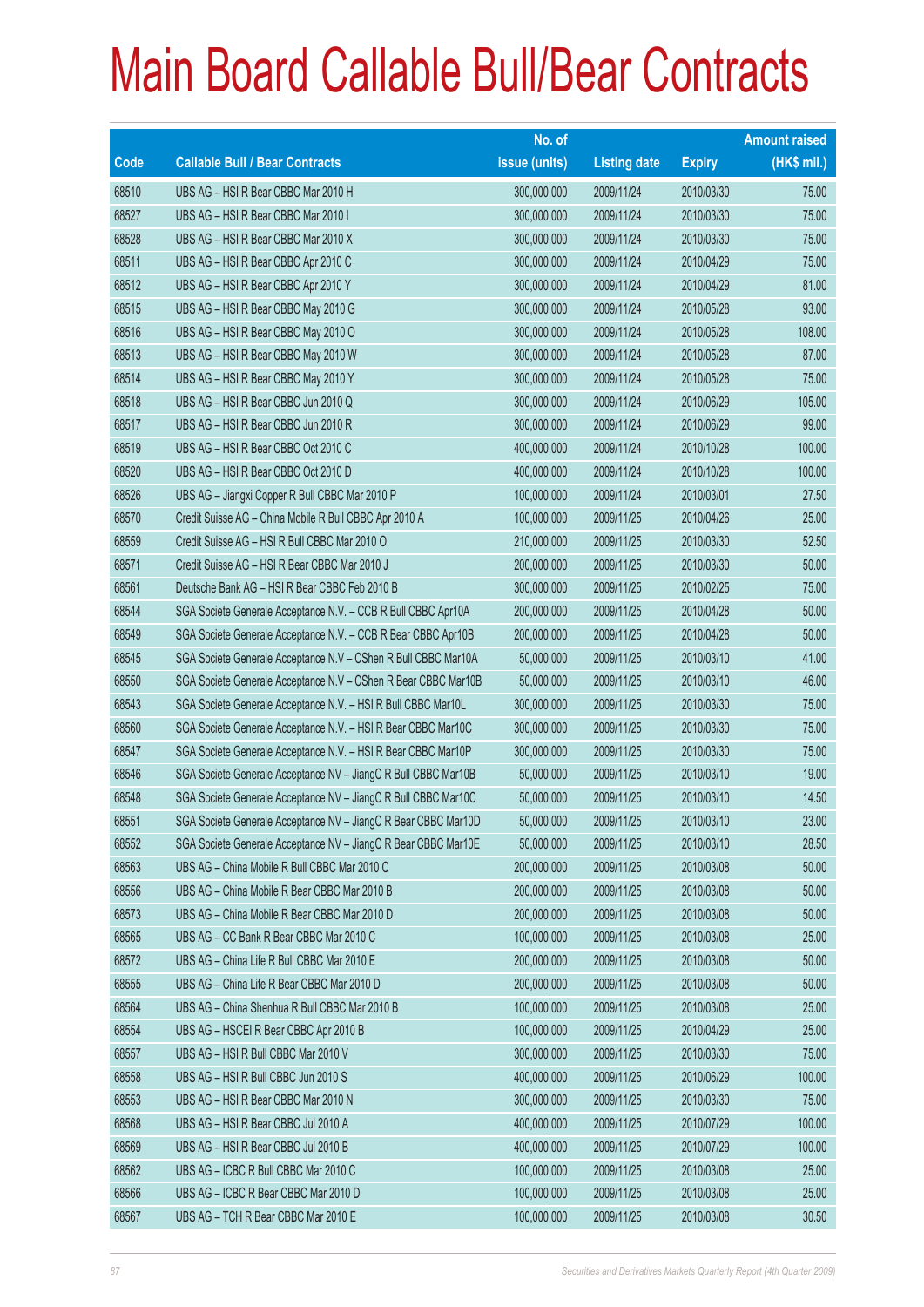|        |                                                               | No. of        |                     |               | <b>Amount raised</b> |
|--------|---------------------------------------------------------------|---------------|---------------------|---------------|----------------------|
| Code   | <b>Callable Bull / Bear Contracts</b>                         | issue (units) | <b>Listing date</b> | <b>Expiry</b> | $(HK$$ mil.)         |
| 68574  | Credit Suisse AG - HSI R Bull CBBC Mar 2010 E                 | 200,000,000   | 2009/11/26          | 2010/03/30    | 50.00                |
| 68578  | Credit Suisse AG - HSI R Bear CBBC Mar 2010 D                 | 200,000,000   | 2009/11/26          | 2010/03/30    | 50.00                |
| 68580  | Deutsche Bank AG - China Mobile R Bull CBBC Apr 2010 D        | 150,000,000   | 2009/11/26          | 2010/04/19    | 37.50                |
| 68582  | Deutsche Bank AG - A50 China R Bear CBBC Apr 2010 A           | 150,000,000   | 2009/11/26          | 2010/04/12    | 40.50                |
| 68584  | Deutsche Bank AG - HSI R Bull CBBC Apr 2010 L                 | 300,000,000   | 2009/11/26          | 2010/04/29    | 78.00                |
| 68583  | Deutsche Bank AG - HSI R Bull CBBC Jun 2010 C                 | 300,000,000   | 2009/11/26          | 2010/06/29    | 75.00                |
| 68581  | Deutsche Bank AG - ICBC R Bear CBBC Apr 2010 C                | 150,000,000   | 2009/11/26          | 2010/04/12    | 37.50                |
| 68579  | Goldman Sachs SP (Asia) - HSI R Bear CBBC Apr 2010 D          | 200,000,000   | 2009/11/26          | 2010/04/29    | 50.00                |
| 68576  | UBS AG - China Mobile R Bull CBBC Mar 2010 E                  | 200,000,000   | 2009/11/26          | 2010/03/08    | 50.00                |
| 68575  | UBS AG - HSI R Bull CBBC Mar 2010 P                           | 300,000,000   | 2009/11/26          | 2010/03/30    | 75.00                |
| 68577  | UBS AG - HSI R Bear CBBC Jun 2010 T                           | 400,000,000   | 2009/11/26          | 2010/06/29    | 100.00               |
| 65609# | KBC Fin Products Int'l Ltd. - CP&CC R Bull CBBC Apr 2010 A    | 200,000,000   | 2009/11/26          | 2010/04/15    | 30.00                |
| 68598  | BNP Paribas Arbit Issu B.V. - HSI R Bear CBBC Apr 2010 A      | 300,000,000   | 2009/11/27          | 2010/04/29    | 75.00                |
| 68591  | BNP Paribas Arbit Issu B.V. - HSI R Bear CBBC Apr 2010 Z      | 300,000,000   | 2009/11/27          | 2010/04/29    | 75.00                |
| 68587  | Credit Suisse AG - HSI R Bull CBBC Apr 2010 T                 | 210,000,000   | 2009/11/27          | 2010/04/29    | 52.50                |
| 68592  | Credit Suisse AG - HSI R Bear CBBC Apr 2010 W                 | 210,000,000   | 2009/11/27          | 2010/04/29    | 52.50                |
| 68594  | Deutsche Bank AG - CHALCO R Bull CBBC Mar 2010 A              | 100,000,000   | 2009/11/27          | 2010/03/15    | 32.00                |
| 68595  | Deutsche Bank AG - CHALCO R Bull CBBC Mar 2010 B              | 100,000,000   | 2009/11/27          | 2010/03/15    | 25.00                |
| 68596  | Deutsche Bank AG - Angang Steel R Bull CBBC Mar 2010 A        | 50,000,000    | 2009/11/27          | 2010/03/15    | 19.50                |
| 68597  | Deutsche Bank AG - Angang Steel R Bull CBBC Mar 2010 B        | 50,000,000    | 2009/11/27          | 2010/03/15    | 14.50                |
| 68586  | Deutsche Bank AG - HSI R Bull CBBC Mar 2010 X                 | 300,000,000   | 2009/11/27          | 2010/03/30    | 75.00                |
| 68590  | Deutsche Bank AG - HSI R Bull CBBC Apr 2010 C                 | 300,000,000   | 2009/11/27          | 2010/04/29    | 75.00                |
| 68589  | Deutsche Bank AG - HSI R Bear CBBC Mar 2010 T                 | 300,000,000   | 2009/11/27          | 2010/03/30    | 75.00                |
| 68599  | Goldman Sachs SP (Asia) - HSI R Bear CBBC Apr 2010 X          | 200,000,000   | 2009/11/27          | 2010/04/29    | 50.00                |
| 68588  | SGA Societe Generale Acceptance N.V. - HSI R Bull CBBC Apr10D | 300,000,000   | 2009/11/27          | 2010/04/29    | 75.00                |
| 68585  | UBS AG - HSI R Bull CBBC Apr 2010 N                           | 300,000,000   | 2009/11/27          | 2010/04/29    | 75.00                |
| 68593  | UBS AG - HSI R Bear CBBC Apr 2010 B                           | 300,000,000   | 2009/11/27          | 2010/04/29    | 75.00                |
| 68616  | BNP Paribas Arbit Issu B.V. - HSI R Bull CBBC Apr 2010 F      | 300,000,000   | 2009/11/30          | 2010/04/29    | 75.00                |
| 68617  | BNP Paribas Arbit Issu B.V. - HSI R Bull CBBC May 2010 I      | 300,000,000   | 2009/11/30          | 2010/05/28    | 75.00                |
| 68609  | Credit Suisse AG - HSI R Bull CBBC Apr 2010 Z                 | 200,000,000   | 2009/11/30          | 2010/04/29    | 50.00                |
| 68613  | Credit Suisse AG - HSI R Bear CBBC Apr 2010 K                 | 200,000,000   | 2009/11/30          | 2010/04/29    | 50.00                |
| 68610  | Deutsche Bank AG - HSI R Bear CBBC Apr 2010 J                 | 300,000,000   | 2009/11/30          | 2010/04/29    | 75.00                |
| 68605  | Deutsche Bank AG - HSI R Bear CBBC Apr 2010 O                 | 300,000,000   | 2009/11/30          | 2010/04/29    | 75.00                |
| 68614  | Goldman Sachs SP (Asia) - HSI R Bull CBBC Apr 2010 I          | 200,000,000   | 2009/11/30          | 2010/04/29    | 50.00                |
| 68615  | Goldman Sachs SP (Asia) - HSI R Bull CBBC Apr 2010 J          | 200,000,000   | 2009/11/30          | 2010/04/29    | 50.00                |
| 68619  | KBC Fin Products Int'l Ltd. - HSI R Bull CBBC Mar 2010 K      | 208,000,000   | 2009/11/30          | 2010/03/30    | 52.00                |
| 68618  | KBC Fin Products Int'l Ltd. - HSI R Bull CBBC Mar 2010 Y      | 248,000,000   | 2009/11/30          | 2010/03/30    | 62.00                |
| 68624  | KBC Fin Products Int'l Ltd. - HSI R Bear CBBC Mar 2010 X      | 208,000,000   | 2009/11/30          | 2010/03/30    | 52.00                |
| 68623  | KBC Fin Products Int'l Ltd. - HSI R Bear CBBC Mar 2010 Z      | 248,000,000   | 2009/11/30          | 2010/03/30    | 62.00                |
| 68601  | CC Rabobank B.A. - A50 China R Bull CBBC Jun 2010 A           | 120,000,000   | 2009/11/30          | 2010/06/29    | 30.00                |
| 68602  | CC Rabobank B.A. - A50 China R Bull CBBC Jun 2010 B           | 120,000,000   | 2009/11/30          | 2010/06/29    | 30.00                |
| 68606  | CC Rabobank B.A. - A50 China R Bear CBBC Jun 2010 C           | 120,000,000   | 2009/11/30          | 2010/06/29    | 36.00                |
| 68607  | CC Rabobank B.A. - A50 China R Bear CBBC Jun 2010 D           | 120,000,000   | 2009/11/30          | 2010/06/29    | 42.00                |
| 68608  | CC Rabobank B.A. - A50 China R Bear CBBC Jun 2010 E           | 120,000,000   | 2009/11/30          | 2010/06/29    | 48.00                |
| 68600  | SGA Societe Generale Acceptance N.V. - HSI R Bear CBBC Mar10A | 300,000,000   | 2009/11/30          | 2010/03/30    | 75.00                |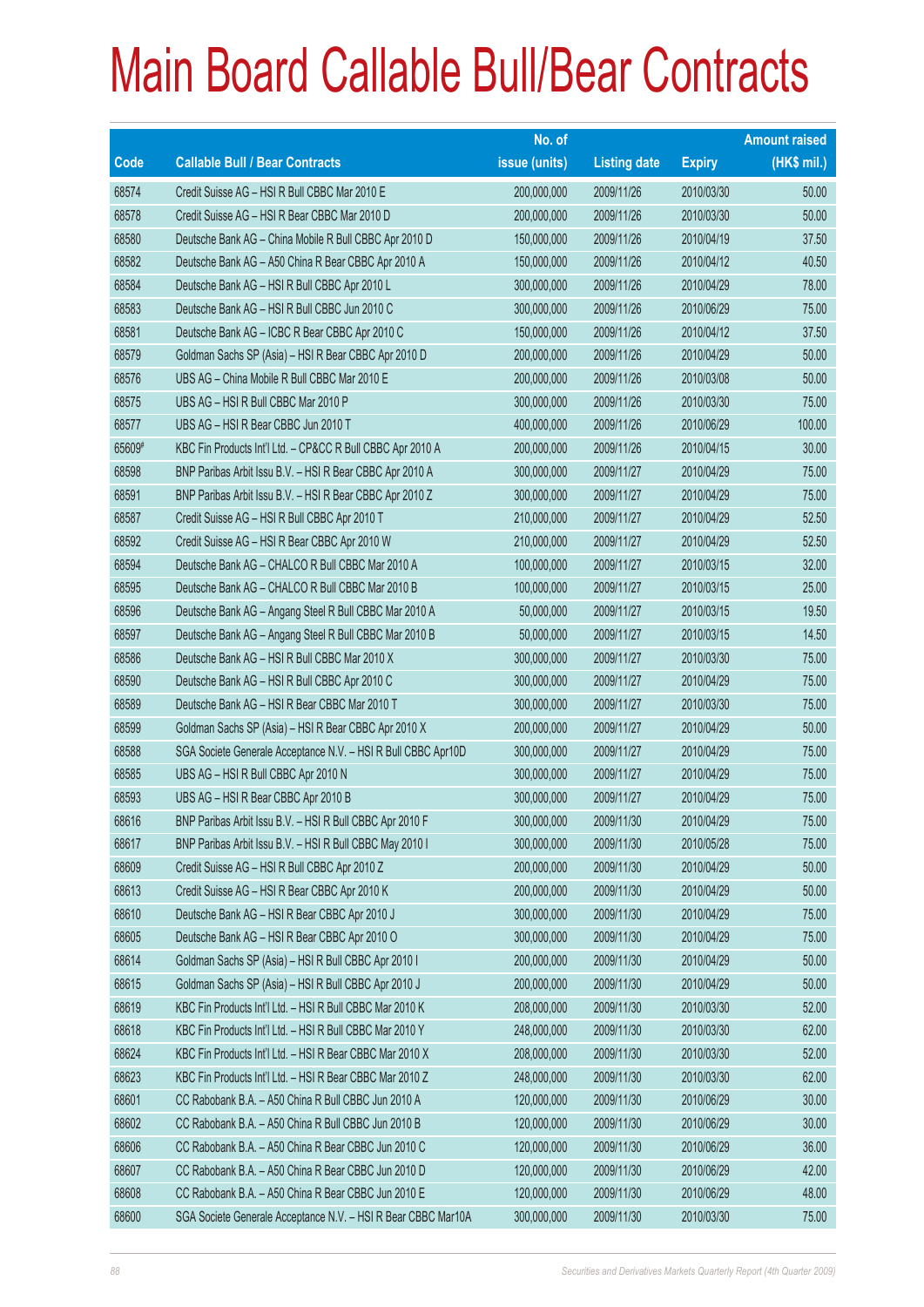|       |                                                              | No. of        |                     |               | <b>Amount raised</b> |
|-------|--------------------------------------------------------------|---------------|---------------------|---------------|----------------------|
| Code  | <b>Callable Bull / Bear Contracts</b>                        | issue (units) | <b>Listing date</b> | <b>Expiry</b> | (HK\$ mil.)          |
| 68603 | UBS AG - A50 China R Bear CBBC Mar 2010 F                    | 200,000,000   | 2009/11/30          | 2010/03/01    | 50.00                |
| 68612 | UBS AG - HSI R Bull CBBC Apr 2010 S                          | 300,000,000   | 2009/11/30          | 2010/04/29    | 75.00                |
| 68611 | UBS AG - HSI R Bull CBBC Apr 2010 V                          | 300,000,000   | 2009/11/30          | 2010/04/29    | 75.00                |
| 68604 | UBS AG - HSI R Bear CBBC Apr 2010 F                          | 300,000,000   | 2009/11/30          | 2010/04/29    | 75.00                |
| 68627 | ABN AMRO Bank N.V. - HSI R Bear CBBC Mar 2010 B              | 250,000,000   | 2009/12/01          | 2010/03/30    | 62.50                |
| 68622 | Credit Suisse AG - HSI R Bear CBBC Apr 2010 S                | 210,000,000   | 2009/12/01          | 2010/04/29    | 52.50                |
| 68629 | Deutsche Bank AG - CNOOC R Bear CBBC Apr 2010 I              | 150,000,000   | 2009/12/01          | 2010/04/26    | 37.50                |
| 68630 | Deutsche Bank AG - A50 China R Bear CBBC Apr 2010 B          | 150,000,000   | 2009/12/01          | 2010/04/19    | 37.50                |
| 68620 | Deutsche Bank AG - HSI R Bull CBBC Mar 2010 R                | 300,000,000   | 2009/12/01          | 2010/03/30    | 75.00                |
| 68628 | KBC Fin Products Int'l Ltd. - HSI R Bear CBBC Mar 2010 W     | 208,000,000   | 2009/12/01          | 2010/03/30    | 52.00                |
| 68621 | UBS AG - A50 China R Bull CBBC Mar 2010 G                    | 200,000,000   | 2009/12/01          | 2010/03/01    | 50.00                |
| 68625 | UBS AG - HSI R Bear CBBC Mar 2010 S                          | 300,000,000   | 2009/12/01          | 2010/03/30    | 75.00                |
| 68626 | UBS AG - HSI R Bear CBBC Apr 2010 P                          | 300,000,000   | 2009/12/01          | 2010/04/29    | 75.00                |
| 68645 | BNP Paribas Arbit Issu B.V. - HSCEI R Bull CBBC May 2010 A   | 200,000,000   | 2009/12/02          | 2010/05/28    | 50.00                |
| 68650 | BNP Paribas Arbit Issu B.V. - HSCEI R Bear CBBC May 2010 B   | 200,000,000   | 2009/12/02          | 2010/05/28    | 50.00                |
| 68640 | Credit Suisse AG - China Life R Bull CBBC May 2010 E         | 100,000,000   | 2009/12/02          | 2010/05/24    | 30.50                |
| 68641 | Credit Suisse AG - HSI R Bear CBBC May 2010 C                | 210,000,000   | 2009/12/02          | 2010/05/28    | 52.50                |
| 68642 | Credit Suisse AG - HSI R Bear CBBC May 2010 D                | 200,000,000   | 2009/12/02          | 2010/05/28    | 50.00                |
| 68643 | Deutsche Bank AG - China Life R Bull CBBC May 2010 B         | 150,000,000   | 2009/12/02          | 2010/05/10    | 52.50                |
| 68644 | Deutsche Bank AG - China Life R Bull CBBC May 2010 C         | 150,000,000   | 2009/12/02          | 2010/05/17    | 39.00                |
| 68648 | Deutsche Bank AG - China Life R Bear CBBC May 2010 D         | 150,000,000   | 2009/12/02          | 2010/05/17    | 123.00               |
| 68649 | Deutsche Bank AG - China Life R Bear CBBC May 2010 E         | 150,000,000   | 2009/12/02          | 2010/05/10    | 75.00                |
| 68633 | Deutsche Bank AG - HSI R Bear CBBC Apr 2010 D                | 300,000,000   | 2009/12/02          | 2010/04/29    | 75.00                |
| 68634 | KBC Fin Products Int'l Ltd. - Ch Mobile R Bull CBBC Apr 10 A | 208,000,000   | 2009/12/02          | 2010/04/15    | 52.00                |
| 68635 | KBC Fin Products Int'l Ltd. - Ch Mobile R Bull CBBC Apr 10 B | 208,000,000   | 2009/12/02          | 2010/04/08    | 52.00                |
| 68655 | KBC Fin Products Int'l Ltd. - China Life R Bull CBBC Mar 10C | 148,000,000   | 2009/12/02          | 2010/03/02    | 41.44                |
| 68656 | KBC Fin Products Int'l Ltd. - China Life R Bull CBBC Apr 10A | 148,000,000   | 2009/12/02          | 2010/04/01    | 62.16                |
| 68659 | KBC Fin Products Int'l Ltd. - Ch Life R Bear CBBC Mar 2010 D | 148,000,000   | 2009/12/02          | 2010/03/02    | 57.72                |
| 68660 | KBC Fin Products Int'l Ltd. - Ch Life R Bear CBBC Mar 2010 E | 148,000,000   | 2009/12/02          | 2010/03/15    | 72.52                |
| 68661 | KBC Fin Products Int'l Ltd. - Ch Life R Bear CBBC Apr 2010 B | 148,000,000   | 2009/12/02          | 2010/04/01    | 93.24                |
| 68657 | KBC Fin Products Int'l Ltd. - A50 China R Bull CBBC Mar 10 C | 188,000,000   | 2009/12/02          | 2010/03/02    | 47.00                |
| 68631 | UBS AG - China Mobile R Bull CBBC Mar 2010 F                 | 200,000,000   | 2009/12/02          | 2010/03/08    | 50.00                |
| 68637 | UBS AG - China Mobile R Bear CBBC Mar 2010 G                 | 200,000,000   | 2009/12/02          | 2010/03/08    | 50.00                |
| 68646 | UBS AG - China Life R Bull CBBC Mar 2010 G                   | 200,000,000   | 2009/12/02          | 2010/03/08    | 50.00                |
| 68636 | UBS AG - China Life R Bear CBBC Mar 2010 F                   | 200,000,000   | 2009/12/02          | 2010/03/08    | 50.00                |
| 68651 | UBS AG - China Life R Bear CBBC Mar 2010 H                   | 200,000,000   | 2009/12/02          | 2010/03/15    | 164.00               |
| 68652 | UBS AG - China Life R Bear CBBC Mar 2010 I                   | 200,000,000   | 2009/12/02          | 2010/03/15    | 184.00               |
| 68632 | UBS AG - A50 China R Bull CBBC Mar 2010 H                    | 200,000,000   | 2009/12/02          | 2010/03/15    | 50.00                |
| 68638 | UBS AG - HSI R Bear CBBC Apr 2010 J                          | 300,000,000   | 2009/12/02          | 2010/04/29    | 75.00                |
| 68639 | UBS AG - HSI R Bear CBBC Apr 2010 K                          | 300,000,000   | 2009/12/02          | 2010/04/29    | 75.00                |
| 68647 | UBS AG - Ping An R Bull CBBC Mar 2010 B                      | 100,000,000   | 2009/12/02          | 2010/03/08    | 25.00                |
| 68653 | UBS AG - Ping An R Bear CBBC Mar 2010 C                      | 100,000,000   | 2009/12/02          | 2010/03/08    | 25.00                |
| 68654 | UBS AG - TCH R Bull CBBC Mar 2010 F                          | 100,000,000   | 2009/12/02          | 2010/03/08    | 25.00                |
| 68680 | ABN AMRO Bank N.V. - HSI R Bear CBBC Mar 2010 C              | 80,000,000    | 2009/12/03          | 2010/03/30    | 20.00                |
| 68679 | ABN AMRO Bank N.V. - Jiangxi Copper R Bear CBBC Mar 2010 A   | 80,000,000    | 2009/12/03          | 2010/03/19    | 20.00                |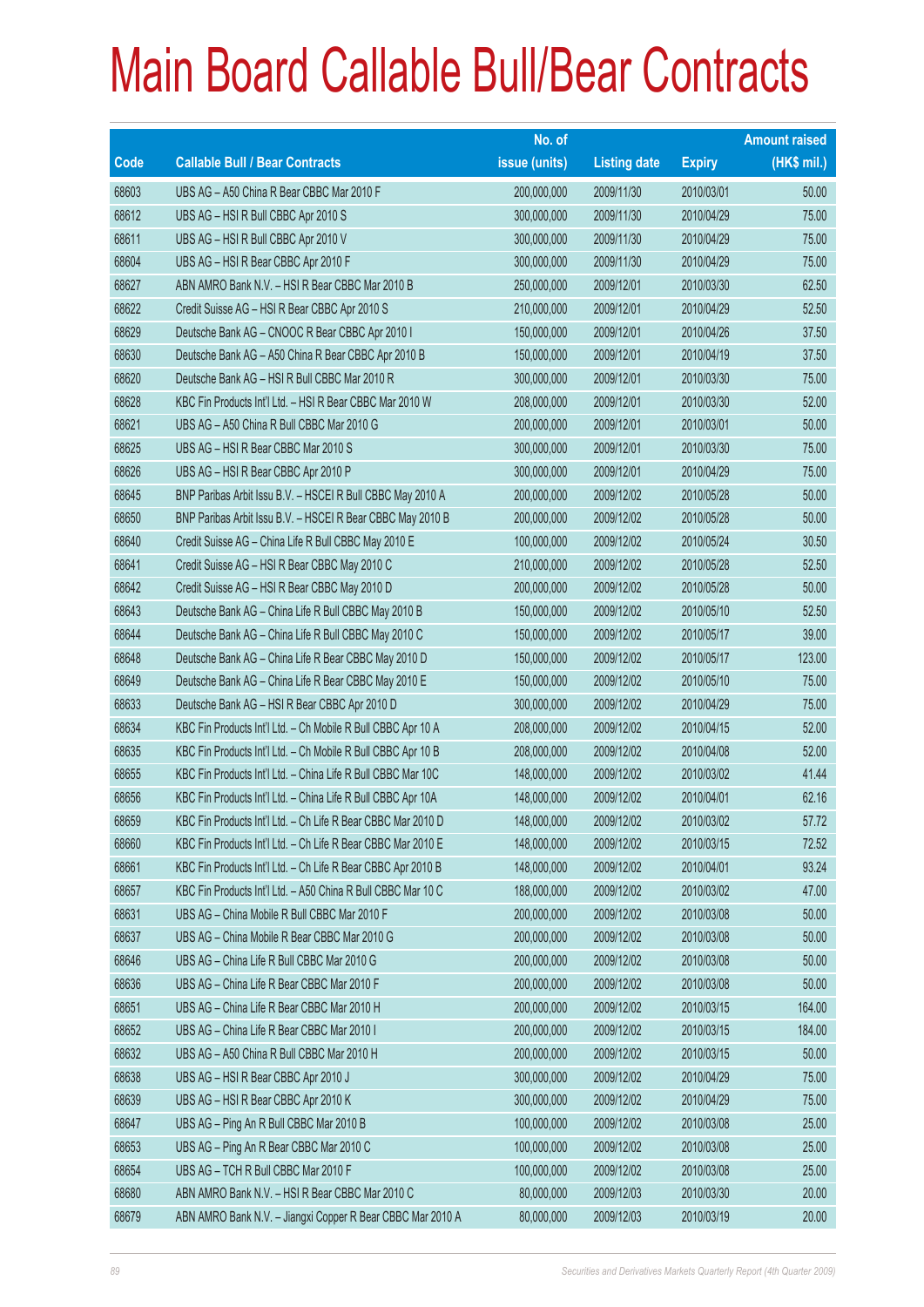|        |                                                          | No. of        |                     |               | <b>Amount raised</b> |
|--------|----------------------------------------------------------|---------------|---------------------|---------------|----------------------|
| Code   | <b>Callable Bull / Bear Contracts</b>                    | issue (units) | <b>Listing date</b> | <b>Expiry</b> | (HK\$ mil.)          |
| 68678  | ABN AMRO Bank N.V. - TCH R Bull CBBC Mar 2010 F          | 80,000,000    | 2009/12/03          | 2010/03/19    | 20.00                |
| 68665  | Credit Suisse AG - HSI R Bull CBBC Apr 2010 O            | 210,000,000   | 2009/12/03          | 2010/04/29    | 52.50                |
| 68668  | Credit Suisse AG - HSI R Bear CBBC Apr 2010 Q            | 210,000,000   | 2009/12/03          | 2010/04/29    | 52.50                |
| 68664  | Deutsche Bank AG - HSI R Bull CBBC Mar 2010 H            | 300,000,000   | 2009/12/03          | 2010/03/30    | 75.00                |
| 68658  | Deutsche Bank AG - HSI R Bull CBBC Apr 2010 G            | 300,000,000   | 2009/12/03          | 2010/04/29    | 75.00                |
| 68681  | Deutsche Bank AG - HSI R Bear CBBC Apr 2010 F            | 300,000,000   | 2009/12/03          | 2010/04/29    | 75.00                |
| 68682  | Goldman Sachs SP (Asia) - HSI R Bear CBBC Mar 2010 W     | 200,000,000   | 2009/12/03          | 2010/03/30    | 50.00                |
| 68676  | KBC Fin Products Int'l Ltd. - HSI R Bull CBBC Apr 2010 I | 208,000,000   | 2009/12/03          | 2010/04/29    | 52.00                |
| 68677  | KBC Fin Products Int'l Ltd. - HSI R Bear CBBC Mar 2010 B | 248,000,000   | 2009/12/03          | 2010/03/30    | 62.00                |
| 68670  | UBS AG - BOCL R Bear CBBC Mar 2010 C                     | 100,000,000   | 2009/12/03          | 2010/03/15    | 25.00                |
| 68671  | UBS AG - CC Bank R Bear CBBC Mar 2010 D                  | 100,000,000   | 2009/12/03          | 2010/03/15    | 25.00                |
| 68662  | UBS AG - China Life R Bear CBBC Mar 2010 J               | 200,000,000   | 2009/12/03          | 2010/03/15    | 50.00                |
| 68669  | UBS AG - Sinopec Corp R Bull CBBC Mar 2010 A             | 100,000,000   | 2009/12/03          | 2010/03/15    | 25.00                |
| 68673  | UBS AG - Sinopec Corp R Bear CBBC Mar 2010 B             | 100,000,000   | 2009/12/03          | 2010/03/15    | 25.00                |
| 68674  | UBS AG - A50 China R Bear CBBC Mar 2010 I                | 200,000,000   | 2009/12/03          | 2010/03/15    | 50.00                |
| 68667  | UBS AG - HKEx R Bull CBBC Mar 2010 A                     | 200,000,000   | 2009/12/03          | 2010/03/15    | 50.00                |
| 68672  | UBS AG - HKEx R Bear CBBC Mar 2010 B                     | 200,000,000   | 2009/12/03          | 2010/03/15    | 50.00                |
| 68663  | UBS AG - HSI R Bull CBBC Mar 2010 V                      | 300,000,000   | 2009/12/03          | 2010/03/30    | 75.00                |
| 68666  | UBS AG - HSI R Bull CBBC Mar 2010 W                      | 300,000,000   | 2009/12/03          | 2010/03/30    | 75.00                |
| 68675  | UBS AG - HSI R Bear CBBC Apr 2010 D                      | 300,000,000   | 2009/12/03          | 2010/04/29    | 75.00                |
| 67733# | ABN AMRO Bank N.V. - TCH R Bull CBBC Mar 2010 B          | 70,000,000    | 2009/12/03          | 2010/03/16    | 16.10                |
| 68741  | ABN AMRO Bank N.V. - A50 China R Bear CBBC Mar 2010 B    | 80,000,000    | 2009/12/04          | 2010/03/16    | 20.00                |
| 68743  | ABN AMRO Bank N.V. - HSI R Bear CBBC Mar 2010 D          | 250,000,000   | 2009/12/04          | 2010/03/30    | 62.50                |
| 68744  | ABN AMRO Bank N.V. - HSI R Bear CBBC Mar 2010 E          | 250,000,000   | 2009/12/04          | 2010/03/30    | 62.75                |
| 68745  | ABN AMRO Bank N.V. - HSI R Bear CBBC Mar 2010 F          | 250,000,000   | 2009/12/04          | 2010/03/30    | 62.50                |
| 68746  | ABN AMRO Bank N.V. - HSI R Bear CBBC Mar 2010 G          | 250,000,000   | 2009/12/04          | 2010/03/30    | 62.50                |
| 68742  | ABN AMRO Bank N.V. - TCH R Bear CBBC Mar 2010 G          | 80,000,000    | 2009/12/04          | 2010/03/16    | 20.08                |
| 68711  | BNP Paribas Arbit Issu B.V. - HSI R Bear CBBC Apr 2010 G | 300,000,000   | 2009/12/04          | 2010/04/29    | 75.00                |
| 68712  | BNP Paribas Arbit Issu B.V. - HSI R Bear CBBC May 2010 J | 300,000,000   | 2009/12/04          | 2010/05/28    | 75.00                |
| 68788  | BNP Paribas Arbit Issu B.V. - HSI R Bear CBBC May 2010 K | 300,000,000   | 2009/12/04          | 2010/05/28    | 75.00                |
| 68789  | BNP Paribas Arbit Issu B.V. - HSI R Bear CBBC Jun 2010 A | 300,000,000   | 2009/12/04          | 2010/06/29    | 75.00                |
| 68790  | BNP Paribas Arbit Issu B.V. - HSI R Bear CBBC Jun 2010 B | 300,000,000   | 2009/12/04          | 2010/06/29    | 75.00                |
| 68726  | Credit Suisse - China Mobile R Bear CBBC Apr 2010 A      | 100,000,000   | 2009/12/04          | 2010/04/26    | 25.00                |
| 68729  | Credit Suisse AG - China Life R Bear CBBC May 2010 F     | 100,000,000   | 2009/12/04          | 2010/05/24    | 25.00                |
| 68728  | Credit Suisse AG - A50 China R Bear CBBC Apr 2010 D      | 100,000,000   | 2009/12/04          | 2010/04/26    | 25.00                |
| 68730  | Credit Suisse - HKEx R Bear CBBC May 2010 C              | 100,000,000   | 2009/12/04          | 2010/05/24    | 25.00                |
| 68727  | Credit Suisse AG - HSBC R Bear CBBC Apr 2010 E           | 100,000,000   | 2009/12/04          | 2010/04/26    | 25.00                |
| 68725  | Credit Suisse AG - HSI R Bull CBBC Apr 2010 U            | 210,000,000   | 2009/12/04          | 2010/04/29    | 52.50                |
| 68685  | Credit Suisse AG - HSI R Bull CBBC Apr 2010 V            | 210,000,000   | 2009/12/04          | 2010/04/29    | 52.50                |
| 68686  | Credit Suisse AG - HSI R Bull CBBC Apr 2010 X            | 200,000,000   | 2009/12/04          | 2010/04/29    | 50.00                |
| 68684  | Credit Suisse AG - HSI R Bull CBBC Apr 2010 Y            | 200,000,000   | 2009/12/04          | 2010/04/29    | 50.00                |
| 68748  | Credit Suisse AG - HSI R Bear CBBC Apr 2010 R            | 210,000,000   | 2009/12/04          | 2010/04/29    | 52.50                |
| 68747  | Credit Suisse AG - HSI R Bear CBBC Apr 2010 T            | 200,000,000   | 2009/12/04          | 2010/04/29    | 50.00                |
| 68749  | Credit Suisse AG - HSI R Bear CBBC May 2010 E            | 200,000,000   | 2009/12/04          | 2010/05/28    | 50.00                |
| 68750  | Credit Suisse AG - HSI R Bear CBBC May 2010 F            | 210,000,000   | 2009/12/04          | 2010/05/28    | 52.50                |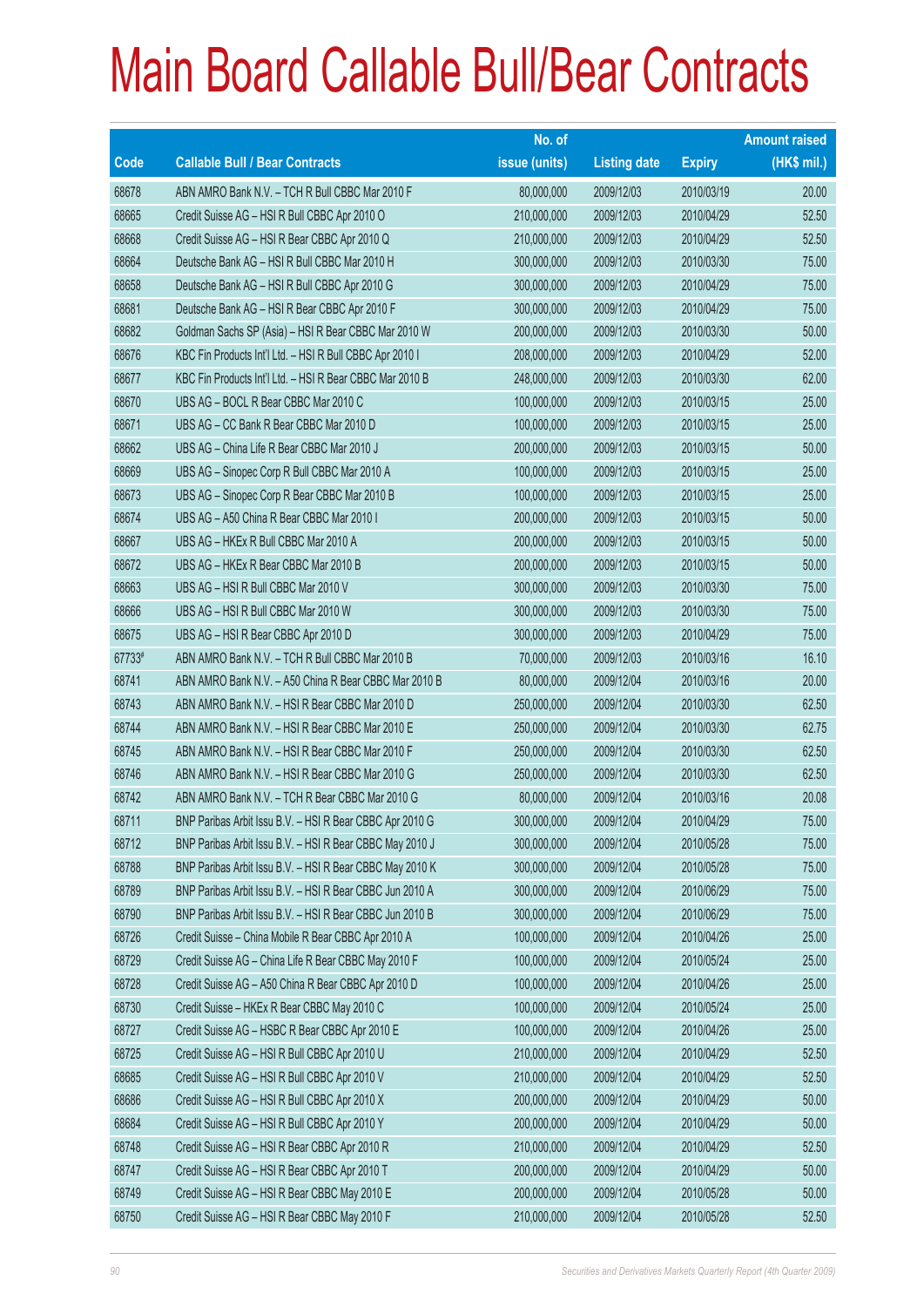|       |                                                               | No. of        |                     |               | <b>Amount raised</b> |
|-------|---------------------------------------------------------------|---------------|---------------------|---------------|----------------------|
| Code  | <b>Callable Bull / Bear Contracts</b>                         | issue (units) | <b>Listing date</b> | <b>Expiry</b> | (HK\$ mil.)          |
| 68751 | Credit Suisse AG - HSI R Bear CBBC May 2010 G                 | 190,000,000   | 2009/12/04          | 2010/05/28    | 47.50                |
| 68760 | Deutsche Bank AG - China Mobile R Bull CBBC Apr 2010 E        | 150,000,000   | 2009/12/04          | 2010/04/26    | 37.50                |
| 68763 | Deutsche Bank AG - China Mobile R Bear CBBC Apr 2010 F        | 150,000,000   | 2009/12/04          | 2010/04/26    | 37.50                |
| 68756 | Deutsche Bank AG - CC Bank R Bull CBBC May 2010 A             | 150,000,000   | 2009/12/04          | 2010/05/03    | 43.50                |
| 68759 | Deutsche Bank AG - CC Bank R Bear CBBC May 2010 B             | 150,000,000   | 2009/12/04          | 2010/05/03    | 37.50                |
| 68761 | Deutsche Bank AG - China Life R Bear CBBC May 2010 F          | 200,000,000   | 2009/12/04          | 2010/05/10    | 60.00                |
| 68762 | Deutsche Bank AG - China Life R Bear CBBC May 2010 G          | 200,000,000   | 2009/12/04          | 2010/05/17    | 104.00               |
| 68757 | Deutsche Bank AG - HKEx R Bear CBBC May 2010 A                | 150,000,000   | 2009/12/04          | 2010/05/03    | 37.50                |
| 68758 | Deutsche Bank AG - HSBC R Bear CBBC Apr 2010 B                | 150,000,000   | 2009/12/04          | 2010/04/26    | 37.50                |
| 68689 | Deutsche Bank AG - HSI R Bull CBBC Mar 2010 J                 | 300,000,000   | 2009/12/04          | 2010/03/30    | 75.00                |
| 68723 | Deutsche Bank AG - HSI R Bull CBBC Mar 2010 O                 | 300,000,000   | 2009/12/04          | 2010/03/30    | 75.00                |
| 68690 | Deutsche Bank AG - HSI R Bull CBBC Mar 2010 V                 | 300,000,000   | 2009/12/04          | 2010/03/30    | 75.00                |
| 68724 | Deutsche Bank AG - HSI R Bull CBBC Mar 2010 X                 | 300,000,000   | 2009/12/04          | 2010/03/30    | 75.00                |
| 68692 | Deutsche Bank AG - HSI R Bull CBBC Apr 2010 L                 | 300,000,000   | 2009/12/04          | 2010/04/29    | 75.00                |
| 68691 | Deutsche Bank AG - HSI R Bull CBBC Apr 2010 Y                 | 300,000,000   | 2009/12/04          | 2010/04/29    | 78.00                |
| 68752 | Deutsche Bank AG - HSI R Bear CBBC Mar 2010 S                 | 300,000,000   | 2009/12/04          | 2010/03/30    | 75.00                |
| 68754 | Deutsche Bank AG - HSI R Bear CBBC Apr 2010 V                 | 300,000,000   | 2009/12/04          | 2010/04/29    | 75.00                |
| 68753 | Deutsche Bank AG - HSI R Bear CBBC Apr 2010 W                 | 300,000,000   | 2009/12/04          | 2010/04/29    | 75.00                |
| 68755 | Deutsche Bank AG - HSI R Bear CBBC May 2010 R                 | 300,000,000   | 2009/12/04          | 2010/05/28    | 84.00                |
| 68764 | Goldman Sachs SP (Asia) - HSI R Bear CBBC Mar 2010 S          | 200,000,000   | 2009/12/04          | 2010/03/30    | 50.00                |
| 68765 | Goldman Sachs SP (Asia) - HSI R Bear CBBC Mar 2010 V          | 200,000,000   | 2009/12/04          | 2010/03/30    | 50.00                |
| 68767 | Goldman Sachs SP (Asia) - HSI R Bear CBBC Apr 2010 K          | 200,000,000   | 2009/12/04          | 2010/04/29    | 50.00                |
| 68766 | Goldman Sachs SP (Asia) - HSI R Bear CBBC Apr 2010 L          | 200,000,000   | 2009/12/04          | 2010/04/29    | 50.00                |
| 68768 | Goldman Sachs SP (Asia) - HSI R Bear CBBC May 2010 E          | 200,000,000   | 2009/12/04          | 2010/05/28    | 50.00                |
| 68721 | KBC Fin Products Int'l Ltd. - HSI R Bull CBBC Mar 2010 A      | 208,000,000   | 2009/12/04          | 2010/03/30    | 52.00                |
| 68705 | KBC Fin Products Int'l Ltd. - HSI R Bull CBBC Apr 2010 J      | 308,000,000   | 2009/12/04          | 2010/04/29    | 77.00                |
| 68722 | KBC Fin Products Int'l Ltd. - HSI R Bull CBBC Apr 2010 K      | 248,000,000   | 2009/12/04          | 2010/04/29    | 62.00                |
| 68737 | KBC Fin Products Int'l Ltd. - HSI R Bear CBBC Mar 2010 C      | 208,000,000   | 2009/12/04          | 2010/03/30    | 52.00                |
| 68738 | KBC Fin Products Int'l Ltd. - HSI R Bear CBBC Mar 2010 D      | 208,000,000   | 2009/12/04          | 2010/03/30    | 52.00                |
| 68736 | KBC Fin Products Int'l Ltd. - HSI R Bear CBBC Mar 2010 F      | 208,000,000   | 2009/12/04          | 2010/03/30    | 52.00                |
| 68739 | KBC Fin Products Int'l Ltd. - HSI R Bear CBBC Apr 2010 L      | 248,000,000   | 2009/12/04          | 2010/04/29    | 62.00                |
| 68740 | KBC Fin Products Int'l Ltd. - HSI R Bear CBBC Apr 2010 M      | 248,000,000   | 2009/12/04          | 2010/04/29    | 62.00                |
| 68706 | CC Rabobank B.A. - HSI R Bear CBBC Jun 2010 Q                 | 200,000,000   | 2009/12/04          | 2010/06/29    | 50.00                |
| 68707 | CC Rabobank B.A. - HSI R Bear CBBC Jun 2010 R                 | 200,000,000   | 2009/12/04          | 2010/06/29    | 50.00                |
| 68708 | CC Rabobank B.A. - HSI R Bear CBBC Jun 2010 S                 | 200,000,000   | 2009/12/04          | 2010/06/29    | 50.00                |
| 68709 | CC Rabobank B.A. - HSI R Bear CBBC Jun 2010 T                 | 200,000,000   | 2009/12/04          | 2010/06/29    | 50.00                |
| 68710 | CC Rabobank B.A. - HSI R Bear CBBC Jun 2010 U                 | 200,000,000   | 2009/12/04          | 2010/06/29    | 50.00                |
| 68683 | SGA Societe Generale Acceptance N.V. - HSI R Bull CBBC May10G | 300,000,000   | 2009/12/04          | 2010/05/28    | 75.00                |
| 68714 | SGA Societe Generale Acceptance N.V. - HSI R Bear CBBC May10C | 300,000,000   | 2009/12/04          | 2010/05/28    | 75.00                |
| 68715 | SGA Societe Generale Acceptance N.V. - HSI R Bear CBBC May10D | 300,000,000   | 2009/12/04          | 2010/05/28    | 75.00                |
| 68713 | SGA Societe Generale Acceptance N.V. - HSI R Bear CBBC May10F | 300,000,000   | 2009/12/04          | 2010/05/28    | 75.00                |
| 68717 | SGA Societe Generale Acceptance N.V. - HSI R Bear CBBC May10L | 300,000,000   | 2009/12/04          | 2010/05/28    | 75.00                |
| 68687 | SGA Societe Generale Acceptance N.V. - HSI R Bear CBBC May10R | 300,000,000   | 2009/12/04          | 2010/05/28    | 75.00                |
| 68688 | SGA Societe Generale Acceptance N.V. - HSI R Bear CBBC May10S | 300,000,000   | 2009/12/04          | 2010/05/28    | 75.00                |
| 68716 | SGA Societe Generale Acceptance N.V. - HSI R Bear CBBC May10Y | 300,000,000   | 2009/12/04          | 2010/05/28    | 75.00                |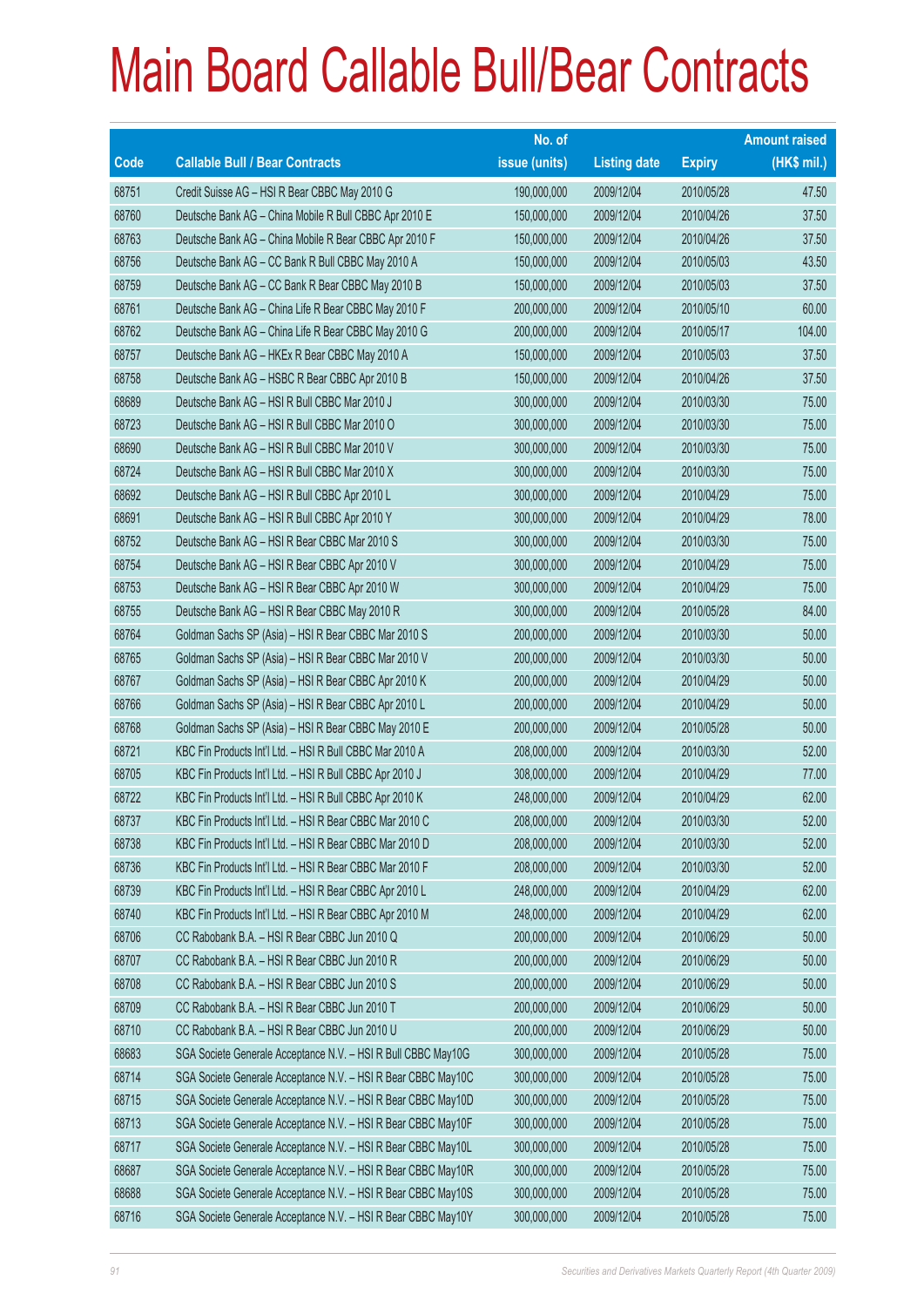|       |                                                               | No. of        |                     |               | <b>Amount raised</b> |
|-------|---------------------------------------------------------------|---------------|---------------------|---------------|----------------------|
| Code  | <b>Callable Bull / Bear Contracts</b>                         | issue (units) | <b>Listing date</b> | <b>Expiry</b> | (HK\$ mil.)          |
| 68718 | SGA Societe Generale Acceptance N.V. - HSI R Bear CBBC Jun10A | 300,000,000   | 2009/12/04          | 2010/06/29    | 75.00                |
| 68719 | SGA Societe Generale Acceptance N.V. - HSI R Bear CBBC Jun10B | 300,000,000   | 2009/12/04          | 2010/06/29    | 75.00                |
| 68720 | SGA Societe Generale Acceptance N.V. - HSI R Bear CBBC Jun10C | 300,000,000   | 2009/12/04          | 2010/06/29    | 75.00                |
| 68776 | UBS AG - BOCL R Bear CBBC Mar 2010 D                          | 100,000,000   | 2009/12/04          | 2010/03/08    | 25.00                |
| 68694 | UBS AG - China Mobile R Bull CBBC Mar 2010 H                  | 200,000,000   | 2009/12/04          | 2010/03/08    | 50.00                |
| 68780 | UBS AG - China Mobile R Bear CBBC Mar 2010 I                  | 200,000,000   | 2009/12/04          | 2010/03/08    | 50.00                |
| 68735 | UBS AG - China Tel R Bull CBBC Mar 2010 C                     | 100,000,000   | 2009/12/04          | 2010/03/08    | 25.00                |
| 68778 | UBS AG - CCHC R Bear CBBC Mar 2010 L                          | 100,000,000   | 2009/12/04          | 2010/03/15    | 25.00                |
| 68777 | UBS AG - Cheung Kong R Bear CBBC Mar 2010 B                   | 100,000,000   | 2009/12/04          | 2010/03/08    | 25.00                |
| 68693 | UBS AG - China Life R Bull CBBC Mar 2010 K                    | 200,000,000   | 2009/12/04          | 2010/03/08    | 50.00                |
| 68733 | UBS AG - China Life R Bull CBBC Mar 2010 L                    | 200,000,000   | 2009/12/04          | 2010/03/08    | 50.00                |
| 68779 | UBS AG - China Life R Bear CBBC Mar 2010 M                    | 200,000,000   | 2009/12/04          | 2010/03/08    | 50.00                |
| 68734 | UBS AG - Sinopec Corp R Bull CBBC Mar 2010 C                  | 100,000,000   | 2009/12/04          | 2010/03/15    | 25.00                |
| 68786 | UBS AG - Sinopec Corp R Bull CBBC Mar 2010 D                  | 100,000,000   | 2009/12/04          | 2010/03/15    | 25.00                |
| 68697 | UBS AG - A50 China R Bull CBBC Mar 2010 J                     | 200,000,000   | 2009/12/04          | 2010/03/15    | 50.00                |
| 68785 | UBS AG - A50 China R Bear CBBC Mar 2010 K                     | 200,000,000   | 2009/12/04          | 2010/03/15    | 50.00                |
| 68695 | UBS AG - HKEx R Bull CBBC Mar 2010 C                          | 200,000,000   | 2009/12/04          | 2010/03/15    | 50.00                |
| 68781 | UBS AG - HKEx R Bear CBBC Mar 2010 D                          | 200,000,000   | 2009/12/04          | 2010/03/15    | 50.00                |
| 68696 | UBS AG - HSBC R Bull CBBC Mar 2010 A                          | 200,000,000   | 2009/12/04          | 2010/03/08    | 50.00                |
| 68782 | UBS AG - HSBC R Bear CBBC Mar 2010 B                          | 200,000,000   | 2009/12/04          | 2010/03/08    | 50.00                |
| 68769 | UBS AG - HSCEI R Bear CBBC Apr 2010 C                         | 100,000,000   | 2009/12/04          | 2010/04/29    | 25.00                |
| 68770 | UBS AG - HSCEIR Bear CBBC Apr 2010 D                          | 100,000,000   | 2009/12/04          | 2010/04/29    | 25.00                |
| 68700 | UBS AG - HSI R Bull CBBC Mar 2010 O                           | 300,000,000   | 2009/12/04          | 2010/03/30    | 75.00                |
| 68698 | UBS AG - HSI R Bull CBBC Mar 2010 P                           | 300,000,000   | 2009/12/04          | 2010/03/30    | 75.00                |
| 68699 | UBS AG - HSI R Bull CBBC Mar 2010 Q                           | 300,000,000   | 2009/12/04          | 2010/03/30    | 75.00                |
| 68731 | UBS AG - HSI R Bull CBBC Apr 2010 M                           | 300,000,000   | 2009/12/04          | 2010/04/29    | 75.00                |
| 68703 | UBS AG - HSI R Bull CBBC Apr 2010 N                           | 300,000,000   | 2009/12/04          | 2010/04/29    | 75.00                |
| 68702 | UBS AG - HSI R Bull CBBC Apr 2010 Q                           | 300,000,000   | 2009/12/04          | 2010/04/29    | 75.00                |
| 68701 | UBS AG - HSI R Bull CBBC Apr 2010 U                           | 300,000,000   | 2009/12/04          | 2010/04/29    | 75.00                |
| 68704 | UBS AG - HSI R Bull CBBC May 2010 U                           | 300,000,000   | 2009/12/04          | 2010/05/28    | 75.00                |
| 68732 | UBS AG - HSI R Bull CBBC Jun 2010 U                           | 400,000,000   | 2009/12/04          | 2010/06/29    | 100.00               |
| 68772 | UBS AG - HSI R Bear CBBC Mar 2010 K                           | 300,000,000   | 2009/12/04          | 2010/03/30    | 75.00                |
| 68771 | UBS AG - HSI R Bear CBBC Mar 2010 U                           | 300,000,000   | 2009/12/04          | 2010/03/30    | 75.00                |
| 68773 | UBS AG - HSI R Bear CBBC Apr 2010 I                           | 300,000,000   | 2009/12/04          | 2010/04/29    | 75.00                |
| 68774 | UBS AG - HSI R Bear CBBC Jun 2010 V                           | 300,000,000   | 2009/12/04          | 2010/06/29    | 75.00                |
| 68775 | UBS AG - HSI R Bear CBBC Jun 2010 W                           | 400,000,000   | 2009/12/04          | 2010/06/29    | 100.00               |
| 68783 | UBS AG - ICBC R Bear CBBC Mar 2010 E                          | 100,000,000   | 2009/12/04          | 2010/03/08    | 25.00                |
| 68784 | UBS AG - SHK Ppt R Bear CBBC Mar 2010 A                       | 100,000,000   | 2009/12/04          | 2010/03/08    | 25.00                |
| 68787 | UBS AG - TCH R Bull CBBC Mar 2010 G                           | 100,000,000   | 2009/12/04          | 2010/03/08    | 25.00                |
| 68842 | ABN AMRO Bank N.V. - HSBC R Bull CBBC Mar 2010 A              | 80,000,000    | 2009/12/07          | 2010/03/19    | 20.00                |
| 68846 | ABN AMRO Bank N.V. - HSBC R Bear CBBC Mar 2010 B              | 80,000,000    | 2009/12/07          | 2010/03/19    | 20.00                |
| 68843 | ABN AMRO Bank N.V. - HSI R Bull CBBC Mar 2010 H               | 250,000,000   | 2009/12/07          | 2010/03/30    | 62.50                |
| 68844 | ABN AMRO Bank N.V. - HSI R Bull CBBC Mar 2010 I               | 250,000,000   | 2009/12/07          | 2010/03/30    | 62.50                |
| 68845 | ABN AMRO Bank N.V. - HSI R Bull CBBC Mar 2010 J               | 250,000,000   | 2009/12/07          | 2010/03/30    | 62.50                |
| 68841 | ABN AMRO Bank N.V. - Jiangxi Copper R Bull CBBC Mar 2010 B    | 80,000,000    | 2009/12/07          | 2010/03/19    | 20.72                |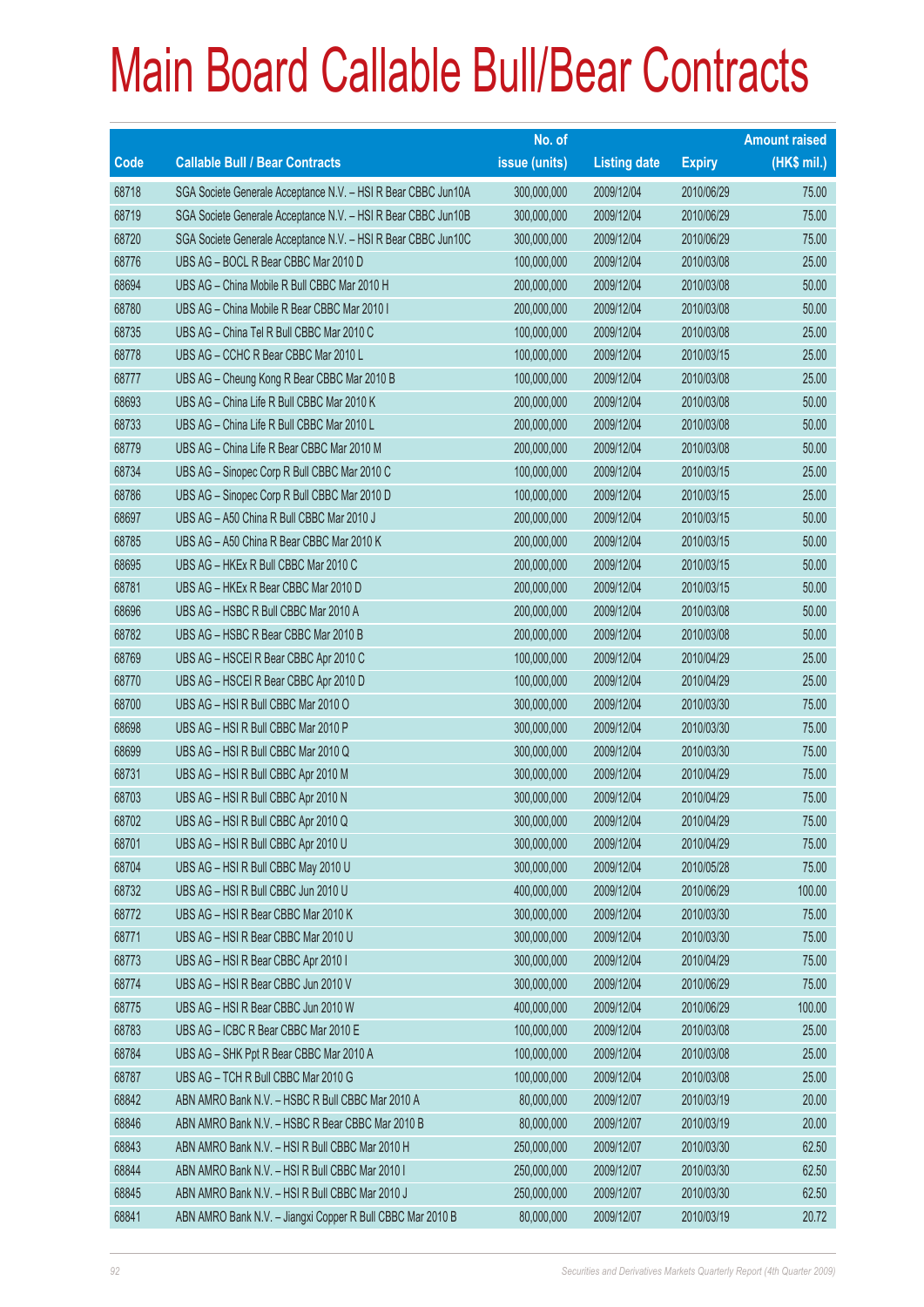|       |                                                               | No. of        |                     |               | <b>Amount raised</b> |
|-------|---------------------------------------------------------------|---------------|---------------------|---------------|----------------------|
| Code  | <b>Callable Bull / Bear Contracts</b>                         | issue (units) | <b>Listing date</b> | <b>Expiry</b> | $(HK$$ mil.)         |
| 68840 | BNP Paribas Arbit Issu B.V. - HSI R Bull CBBC Apr 2010 I      | 300,000,000   | 2009/12/07          | 2010/04/29    | 75.00                |
| 68839 | BNP Paribas Arbit Issu B.V. - HSI R Bull CBBC Apr 2010 J      | 300,000,000   | 2009/12/07          | 2010/04/29    | 75.00                |
| 68838 | BNP Paribas Arbit Issu B.V. - HSI R Bull CBBC Apr 2010 L      | 300,000,000   | 2009/12/07          | 2010/04/29    | 75.00                |
| 68827 | Credit Suisse AG - China Life R Bear CBBC May 2010 G          | 100,000,000   | 2009/12/07          | 2010/05/24    | 33.50                |
| 68828 | Credit Suisse AG - HKEx R Bear CBBC May 2010 D                | 100,000,000   | 2009/12/07          | 2010/05/24    | 25.00                |
| 68829 | Credit Suisse AG - HSBC R Bear CBBC Apr 2010 F                | 100,000,000   | 2009/12/07          | 2010/04/26    | 25.00                |
| 68830 | Credit Suisse AG - HSI R Bull CBBC May 2010 J                 | 200,000,000   | 2009/12/07          | 2010/05/28    | 50.00                |
| 68831 | Credit Suisse AG - HSI R Bull CBBC May 2010 K                 | 210,000,000   | 2009/12/07          | 2010/05/28    | 52.50                |
| 68832 | Credit Suisse AG - HSI R Bull CBBC May 2010 L                 | 200,000,000   | 2009/12/07          | 2010/05/28    | 50.00                |
| 68818 | Credit Suisse AG - HSI R Bear CBBC Apr 2010 N                 | 200,000,000   | 2009/12/07          | 2010/04/29    | 50.00                |
| 68817 | Credit Suisse AG - HSI R Bear CBBC Apr 2010 P                 | 210,000,000   | 2009/12/07          | 2010/04/29    | 52.50                |
| 68819 | Credit Suisse AG - HSI R Bear CBBC May 2010 H                 | 200,000,000   | 2009/12/07          | 2010/05/28    | 50.00                |
| 68826 | Credit Suisse AG - HSI R Bear CBBC May 2010 I                 | 200,000,000   | 2009/12/07          | 2010/05/28    | 50.00                |
| 68804 | Deutsche Bank AG - HSI R Bull CBBC May 2010 T                 | 300,000,000   | 2009/12/07          | 2010/05/28    | 75.00                |
| 68805 | Deutsche Bank AG - HSI R Bear CBBC Mar 2010 C                 | 300,000,000   | 2009/12/07          | 2010/03/30    | 75.00                |
| 68795 | Deutsche Bank AG - HSI R Bear CBBC Mar 2010 D                 | 300,000,000   | 2009/12/07          | 2010/03/30    | 75.00                |
| 68794 | Deutsche Bank AG - HSI R Bear CBBC Mar 2010 N                 | 300,000,000   | 2009/12/07          | 2010/03/30    | 75.00                |
| 68796 | Deutsche Bank AG - HSI R Bear CBBC May 2010 S                 | 300,000,000   | 2009/12/07          | 2010/05/28    | 81.00                |
| 68847 | Goldman Sachs SP (Asia) - HSI R Bull CBBC Mar 2010 H          | 200,000,000   | 2009/12/07          | 2010/03/30    | 50.00                |
| 68848 | Goldman Sachs SP (Asia) - HSI R Bull CBBC Apr 2010 O          | 200,000,000   | 2009/12/07          | 2010/04/29    | 50.00                |
| 68849 | Goldman Sachs SP (Asia) - HSI R Bull CBBC May 2010 H          | 200,000,000   | 2009/12/07          | 2010/05/28    | 50.00                |
| 68797 | HK Bank - HSI R Bear CBBC Jun 2010 N                          | 100,000,000   | 2009/12/07          | 2010/06/29    | 25.00                |
| 68798 | HK Bank - HSI R Bear CBBC Jun 2010 O                          | 150,000,000   | 2009/12/07          | 2010/06/29    | 37.50                |
| 68813 | CC Rabobank B.A. - HSI R Bull CBBC Jun 2010 V                 | 200,000,000   | 2009/12/07          | 2010/06/29    | 50.00                |
| 68814 | CC Rabobank B.A. - HSI R Bull CBBC Jun 2010 W                 | 200,000,000   | 2009/12/07          | 2010/06/29    | 50.00                |
| 68815 | CC Rabobank B.A. - HSI R Bull CBBC Jun 2010 X                 | 200,000,000   | 2009/12/07          | 2010/06/29    | 50.00                |
| 68816 | CC Rabobank B.A. - HSI R Bull CBBC Jun 2010 Y                 | 200,000,000   | 2009/12/07          | 2010/06/29    | 50.00                |
| 68821 | CC Rabobank B.A. - HSI R Bear CBBC Jun 2010 A                 | 200,000,000   | 2009/12/07          | 2010/06/29    | 50.00                |
| 68825 | CC Rabobank B.A. - HSI R Bear CBBC Jun 2010 C                 | 200,000,000   | 2009/12/07          | 2010/06/29    | 50.00                |
| 68822 | CC Rabobank B.A. - HSI R Bear CBBC Jun 2010 D                 | 200,000,000   | 2009/12/07          | 2010/06/29    | 50.00                |
| 68824 | CC Rabobank B.A. - HSI R Bear CBBC Jun 2010 L                 | 200,000,000   | 2009/12/07          | 2010/06/29    | 50.00                |
| 68823 | CC Rabobank B.A. - HSI R Bear CBBC Jun 2010 M                 | 200,000,000   | 2009/12/07          | 2010/06/29    | 50.00                |
| 68820 | CC Rabobank B.A. - HSI R Bear CBBC Jun 2010 Z                 | 200,000,000   | 2009/12/07          | 2010/06/29    | 50.00                |
| 68806 | SGA Societe Generale Acceptance N.V. - HSI R Bull CBBC Jun10G | 300,000,000   | 2009/12/07          | 2010/06/29    | 75.00                |
| 68807 | SGA Societe Generale Acceptance N.V. - HSI R Bull CBBC Jun10H | 300,000,000   | 2009/12/07          | 2010/06/29    | 75.00                |
| 68808 | SGA Societe Generale Acceptance N.V. - HSI R Bull CBBC Jun101 | 300,000,000   | 2009/12/07          | 2010/06/29    | 75.00                |
| 68809 | SGA Societe Generale Acceptance N.V. - HSI R Bull CBBC Jun10J | 300,000,000   | 2009/12/07          | 2010/06/29    | 75.00                |
| 68810 | SGA Societe Generale Acceptance N.V. - HSI R Bull CBBC Jun10K | 300,000,000   | 2009/12/07          | 2010/06/29    | 75.00                |
| 68811 | SGA Societe Generale Acceptance N.V. - HSI R Bull CBBC Jun10L | 300,000,000   | 2009/12/07          | 2010/06/29    | 75.00                |
| 68812 | SGA Societe Generale Acceptance N.V. - HSI R Bull CBBC Jun10M | 300,000,000   | 2009/12/07          | 2010/06/29    | 75.00                |
| 68791 | SGA Societe Generale Acceptance N.V. - HSI R Bear CBBC Jun10D | 300,000,000   | 2009/12/07          | 2010/06/29    | 75.00                |
| 68792 | SGA Societe Generale Acceptance N.V. - HSI R Bear CBBC Jun10E | 300,000,000   | 2009/12/07          | 2010/06/29    | 75.00                |
| 68793 | SGA Societe Generale Acceptance N.V. - HSI R Bear CBBC Jun10F | 300,000,000   | 2009/12/07          | 2010/06/29    | 75.00                |
| 68836 | UBS AG - China Mobile R Bull CBBC Mar 2010 J                  | 200,000,000   | 2009/12/07          | 2010/03/15    | 50.00                |
| 68835 | UBS AG - HSI R Bull CBBC Apr 2010 S                           | 300,000,000   | 2009/12/07          | 2010/04/29    | 75.00                |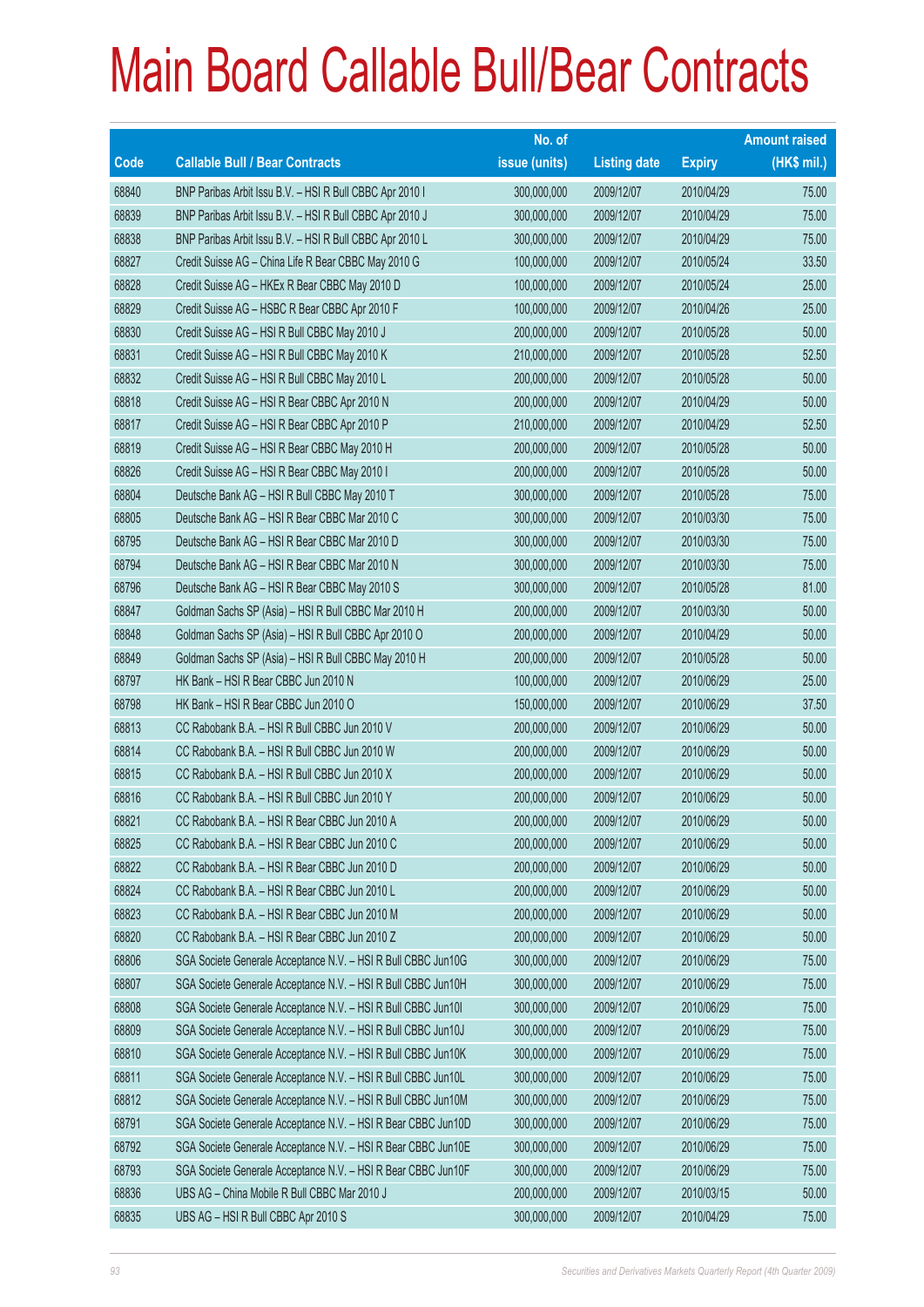|       |                                                             | No. of        |                     |               | <b>Amount raised</b> |
|-------|-------------------------------------------------------------|---------------|---------------------|---------------|----------------------|
| Code  | <b>Callable Bull / Bear Contracts</b>                       | issue (units) | <b>Listing date</b> | <b>Expiry</b> | $(HK$$ mil.)         |
| 68834 | UBS AG - HSI R Bull CBBC Apr 2010 V                         | 300,000,000   | 2009/12/07          | 2010/04/29    | 75.00                |
| 68833 | UBS AG - HSI R Bull CBBC May 2010 A                         | 300,000,000   | 2009/12/07          | 2010/05/28    | 75.00                |
| 68837 | UBS AG - HSI R Bear CBBC May 2010 Q                         | 300,000,000   | 2009/12/07          | 2010/05/28    | 75.00                |
| 68801 | UBS AG - HSI R Bear CBBC May 2010 R                         | 300,000,000   | 2009/12/07          | 2010/05/28    | 75.00                |
| 68800 | UBS AG - HSI R Bear CBBC May 2010 T                         | 300,000,000   | 2009/12/07          | 2010/05/28    | 75.00                |
| 68799 | UBS AG - HSI R Bear CBBC May 2010 X                         | 300,000,000   | 2009/12/07          | 2010/05/28    | 75.00                |
| 68802 | UBS AG - HSI R Bear CBBC Jun 2010 X                         | 300,000,000   | 2009/12/07          | 2010/06/29    | 75.00                |
| 68803 | UBS AG - HSI R Bear CBBC Jun 2010 Y                         | 400,000,000   | 2009/12/07          | 2010/06/29    | 100.00               |
| 68899 | Credit Suisse AG - A50 China R Bull CBBC Apr 2010 E         | 100,000,000   | 2009/12/08          | 2010/04/26    | 25.00                |
| 68900 | Credit Suisse AG - HKEx R Bull CBBC May 2010 E              | 100,000,000   | 2009/12/08          | 2010/05/24    | 25.00                |
| 68894 | Credit Suisse AG - HSI R Bull CBBC Apr 2010 L               | 210,000,000   | 2009/12/08          | 2010/04/29    | 52.50                |
| 68895 | Credit Suisse AG - HSI R Bull CBBC May 2010 N               | 210,000,000   | 2009/12/08          | 2010/05/28    | 52.50                |
| 68896 | Credit Suisse AG - HSI R Bull CBBC May 2010 O               | 200,000,000   | 2009/12/08          | 2010/05/28    | 50.00                |
| 68897 | Credit Suisse AG - HSI R Bull CBBC May 2010 P               | 210,000,000   | 2009/12/08          | 2010/05/28    | 52.50                |
| 68898 | Credit Suisse AG - HSI R Bear CBBC Apr 2010 Z               | 200,000,000   | 2009/12/08          | 2010/04/29    | 50.00                |
| 68855 | Credit Suisse AG - HSI R Bear CBBC May 2010 M               | 210,000,000   | 2009/12/08          | 2010/05/28    | 52.50                |
| 68892 | Deutsche Bank AG - China Life R Bull CBBC May 2010 H        | 150,000,000   | 2009/12/08          | 2010/05/10    | 42.00                |
| 68893 | Deutsche Bank AG - HSI R Bull CBBC Mar 2010 R               | 300,000,000   | 2009/12/08          | 2010/03/30    | 75.00                |
| 68860 | Deutsche Bank AG - HSI R Bull CBBC Apr 2010 K               | 300,000,000   | 2009/12/08          | 2010/04/29    | 75.00                |
| 68854 | Deutsche Bank AG - HSI R Bear CBBC May 2010 U               | 300,000,000   | 2009/12/08          | 2010/05/28    | 75.00                |
| 68861 | Deutsche Bank AG - HSI R Bear CBBC May 2010 V               | 300,000,000   | 2009/12/08          | 2010/05/28    | 75.00                |
| 68901 | Goldman Sachs SP (Asia) - HSI R Bull CBBC Mar 2010 I        | 200,000,000   | 2009/12/08          | 2010/03/30    | 50.00                |
| 68902 | Goldman Sachs SP (Asia) - HSI R Bull CBBC Mar 2010 X        | 200,000,000   | 2009/12/08          | 2010/03/30    | 50.00                |
| 68865 | KBC Fin Products Int'l Ltd. - Ch Mobile R Bull CBBC Mar 10C | 208,000,000   | 2009/12/08          | 2010/03/08    | 52.00                |
| 68866 | KBC Fin Products Int'l Ltd. - Ch Mobile R Bull CBBC Mar 10D | 208,000,000   | 2009/12/08          | 2010/03/08    | 52.00                |
| 68867 | KBC Fin Products Int'l Ltd. - Ch Mobile R Bull CBBC Apr 10C | 208,000,000   | 2009/12/08          | 2010/04/01    | 52.00                |
| 68868 | KBC Fin Products Int'l Ltd. - Ch Mobile R Bear CBBC Mar 10E | 208,000,000   | 2009/12/08          | 2010/03/08    | 52.00                |
| 68869 | KBC Fin Products Int'l Ltd. - Ch Mobile R Bear CBBC Apr 10D | 208,000,000   | 2009/12/08          | 2010/04/01    | 52.00                |
| 68870 | KBC Fin Products Int'l Ltd. - Ch Mobile R Bear CBBC Apr 10E | 208,000,000   | 2009/12/08          | 2010/04/15    | 52.00                |
| 68871 | KBC Fin Products Int'l Ltd. - Ch Mobile R Bear CBBC May 10A | 208,000,000   | 2009/12/08          | 2010/05/03    | 60.32                |
| 68872 | KBC Fin Products Int'l Ltd. - Ch Mobile R Bear CBBC May 10B | 208,000,000   | 2009/12/08          | 2010/05/10    | 64.48                |
| 68864 | KBC Fin Products Int'l Ltd. - HSI R Bull CBBC Mar 2010 M    | 248,000,000   | 2009/12/08          | 2010/03/30    | 62.00                |
| 68863 | KBC Fin Products Int'l Ltd. - HSI R Bull CBBC Mar 2010 N    | 208,000,000   | 2009/12/08          | 2010/03/30    | 52.00                |
| 68853 | Macquarie Bank Ltd. - HSI R Bear CBBC Mar 2010 A            | 300,000,000   | 2009/12/08          | 2010/03/30    | 75.00                |
| 68850 | Merrill Lynch Int'l & Co. C.V. - HSI R Bull CBBC Jun 2010 F | 150,000,000   | 2009/12/08          | 2010/06/29    | 37.50                |
| 68851 | Merrill Lynch Int'l & Co. C.V. - HSI R Bull CBBC Jun 2010 G | 150,000,000   | 2009/12/08          | 2010/06/29    | 37.50                |
| 68852 | Merrill Lynch Int'l & Co. C.V. - HSI R Bull CBBC Jun 2010 H | 150,000,000   | 2009/12/08          | 2010/06/29    | 37.50                |
| 68856 | Merrill Lynch Int'l & Co. C.V. - HSI R Bear CBBC Jun 2010 I | 150,000,000   | 2009/12/08          | 2010/06/29    | 37.50                |
| 68857 | Merrill Lynch Int'l & Co. C.V. - HSI R Bear CBBC Jun 2010 J | 150,000,000   | 2009/12/08          | 2010/06/29    | 37.50                |
| 68858 | Merrill Lynch Int'l & Co. C.V. - HSI R Bear CBBC Jun 2010 K | 150,000,000   | 2009/12/08          | 2010/06/29    | 37.50                |
| 68859 | Merrill Lynch Int'l & Co. C.V. - HSI R Bear CBBC Jun 2010 L | 150,000,000   | 2009/12/08          | 2010/06/29    | 37.50                |
| 68878 | UBS AG - BOCL R Bull CBBC Mar 2010 E                        | 200,000,000   | 2009/12/08          | 2010/03/15    | 50.00                |
| 68880 | UBS AG - China Mobile R Bull CBBC Mar 2010 K                | 200,000,000   | 2009/12/08          | 2010/03/15    | 50.00                |
| 68886 | UBS AG - China Mobile R Bear CBBC Apr 2010 A                | 200,000,000   | 2009/12/08          | 2010/04/12    | 50.00                |
| 68879 | UBS AG - CC Bank R Bull CBBC Mar 2010 E                     | 200,000,000   | 2009/12/08          | 2010/03/15    | 50.00                |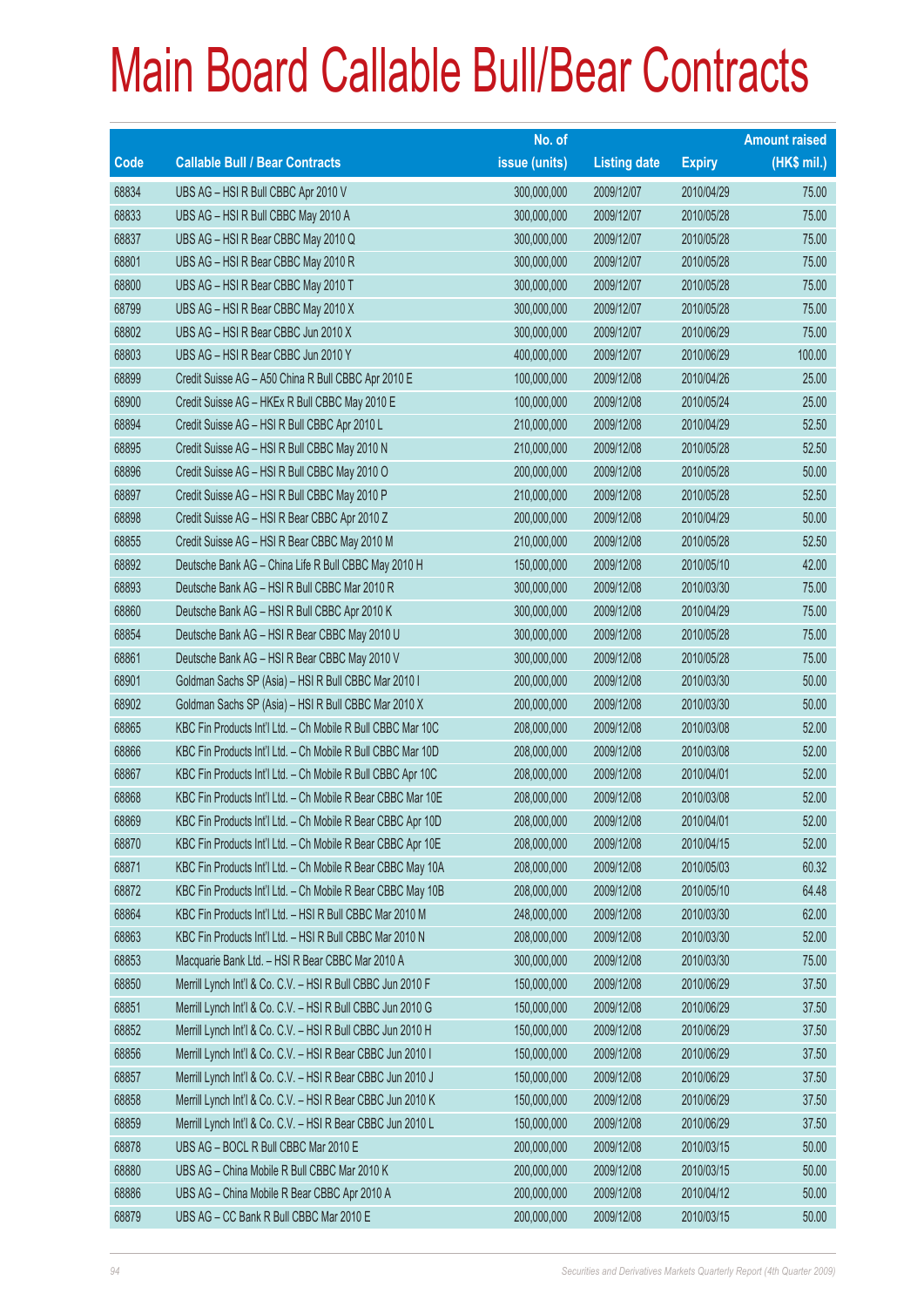|       |                                                               | No. of        |                     |               | <b>Amount raised</b> |
|-------|---------------------------------------------------------------|---------------|---------------------|---------------|----------------------|
| Code  | <b>Callable Bull / Bear Contracts</b>                         | issue (units) | <b>Listing date</b> | <b>Expiry</b> | $(HK$$ mil.)         |
| 68889 | UBS AG - CNOOC R Bear CBBC Mar 2010 C                         | 200,000,000   | 2009/12/08          | 2010/03/15    | 50.00                |
| 68881 | UBS AG - Sinopec Corp R Bull CBBC Apr 2010 A                  | 100,000,000   | 2009/12/08          | 2010/04/12    | 25.00                |
| 68887 | UBS AG - Sinopec Corp R Bear CBBC Apr 2010 B                  | 100,000,000   | 2009/12/08          | 2010/04/12    | 25.00                |
| 68888 | UBS AG - Sinopec Corp R Bear CBBC Apr 2010 C                  | 100,000,000   | 2009/12/08          | 2010/04/12    | 25.00                |
| 68882 | UBS AG - China Shenhua R Bull CBBC Mar 2010 C                 | 200,000,000   | 2009/12/08          | 2010/03/08    | 50.00                |
| 68885 | UBS AG - A50 China R Bull CBBC Apr 2010 A                     | 200,000,000   | 2009/12/08          | 2010/04/12    | 61.00                |
| 68890 | UBS AG - A50 China R Bear CBBC Mar 2010 L                     | 200,000,000   | 2009/12/08          | 2010/03/15    | 50.00                |
| 68891 | UBS AG - A50 China R Bear CBBC Apr 2010 B                     | 200,000,000   | 2009/12/08          | 2010/04/12    | 56.00                |
| 68877 | UBS AG - HSCEI R Bear CBBC Apr 2010 E                         | 200,000,000   | 2009/12/08          | 2010/04/29    | 50.00                |
| 68873 | UBS AG - HSI R Bull CBBC Mar 2010 A                           | 300,000,000   | 2009/12/08          | 2010/03/30    | 75.00                |
| 68874 | UBS AG - HSI R Bull CBBC Jun 2010 E                           | 300,000,000   | 2009/12/08          | 2010/06/29    | 75.00                |
| 68875 | UBS AG - HSI R Bull CBBC Jul 2010 C                           | 300,000,000   | 2009/12/08          | 2010/07/29    | 75.00                |
| 68876 | UBS AG - HSI R Bull CBBC Jul 2010 D                           | 400,000,000   | 2009/12/08          | 2010/07/29    | 100.00               |
| 68862 | UBS AG - HSI R Bear CBBC Jun 2010 Z                           | 300,000,000   | 2009/12/08          | 2010/06/29    | 75.00                |
| 68883 | UBS AG - ICBC R Bull CBBC Mar 2010 F                          | 200,000,000   | 2009/12/08          | 2010/03/08    | 50.00                |
| 68884 | UBS AG - Petrochina R Bull CBBC Mar 2010 B                    | 200,000,000   | 2009/12/08          | 2010/03/15    | 50.00                |
| 68920 | ABN AMRO Bank N.V. - HSCEI R Bull CBBC Mar 2010 A             | 250,000,000   | 2009/12/09          | 2010/03/30    | 62.50                |
| 68921 | ABN AMRO Bank N.V. - HSCEI R Bear CBBC Mar 2010 B             | 250,000,000   | 2009/12/09          | 2010/03/30    | 62.50                |
| 68922 | ABN AMRO Bank N.V. - HSCEI R Bear CBBC Mar 2010 C             | 250,000,000   | 2009/12/09          | 2010/03/30    | 62.50                |
| 68919 | ABN AMRO Bank N.V. - HSI R Bull CBBC Mar 2010 K               | 250,000,000   | 2009/12/09          | 2010/03/30    | 62.50                |
| 68917 | BNP Paribas Arbit Issu B.V. - HSI R Bull CBBC Apr 2010 M      | 300,000,000   | 2009/12/09          | 2010/04/29    | 75.00                |
| 68913 | Credit Suisse AG - HSI R Bull CBBC May 2010 Q                 | 200,000,000   | 2009/12/09          | 2010/05/28    | 50.00                |
| 68905 | Deutsche Bank AG - HSI R Bull CBBC Apr 2010 I                 | 300,000,000   | 2009/12/09          | 2010/04/29    | 75.00                |
| 68904 | Deutsche Bank AG - HSI R Bear CBBC May 2010 W                 | 300,000,000   | 2009/12/09          | 2010/05/28    | 75.00                |
| 68914 | KBC Fin Products Int'l Ltd. - COVS R Bull CBBC Mar 2010 B     | 30,000,000    | 2009/12/09          | 2010/03/09    | 10.20                |
| 68915 | KBC Fin Products Int'l Ltd. - HKEx R Bull CBBC Mar 2010 C     | 188,000,000   | 2009/12/09          | 2010/03/10    | 47.00                |
| 68916 | KBC Fin Products Int'l Ltd. - TCH R Bull CBBC Mar 2010 B      | 78,000,000    | 2009/12/09          | 2010/03/09    | 19.50                |
| 68908 | SGA Societe Generale Acceptance N.V. - HSI R Bull CBBC Jun10N | 300,000,000   | 2009/12/09          | 2010/06/29    | 75.00                |
| 68909 | SGA Societe Generale Acceptance N.V. - HSI R Bull CBBC Jun10O | 300,000,000   | 2009/12/09          | 2010/06/29    | 75.00                |
| 68910 | SGA Societe Generale Acceptance N.V. - HSI R Bull CBBC Jun10P | 300,000,000   | 2009/12/09          | 2010/06/29    | 75.00                |
| 68911 | SGA Societe Generale Acceptance N.V. - HSI R Bull CBBC Jun10Q | 300,000,000   | 2009/12/09          | 2010/06/29    | 75.00                |
| 68912 | SGA Societe Generale Acceptance N.V. - HSI R Bull CBBC Jun10R | 300,000,000   | 2009/12/09          | 2010/06/29    | 75.00                |
| 68906 | UBS AG - HSI R Bull CBBC Jun 2010 G                           | 300,000,000   | 2009/12/09          | 2010/06/29    | 75.00                |
| 68907 | UBS AG - HSI R Bull CBBC Jul 2010 E                           | 400,000,000   | 2009/12/09          | 2010/07/29    | 100.00               |
| 68903 | UBS AG - HSI R Bear CBBC Apr 2010 J                           | 300,000,000   | 2009/12/09          | 2010/04/29    | 75.00                |
| 68918 | BOCI Asia Ltd. - HSI R Bear CBBC Mar 2010 A                   | 100,000,000   | 2009/12/10          | 2010/03/30    | 25.00                |
| 68948 | BNP Paribas Arbit Issu B.V. - HSI R Bull CBBC May 2010 L      | 300,000,000   | 2009/12/10          | 2010/05/28    | 75.00                |
| 68936 | Credit Suisse AG - China Life R Bull CBBC May 2010 H          | 100,000,000   | 2009/12/10          | 2010/05/24    | 25.00                |
| 68937 | Credit Suisse AG - HSBC R Bull CBBC Apr 2010 G                | 100,000,000   | 2009/12/10          | 2010/04/26    | 25.00                |
| 68935 | Credit Suisse AG - HSI R Bull CBBC May 2010 S                 | 210,000,000   | 2009/12/10          | 2010/05/28    | 52.50                |
| 68929 | Credit Suisse AG - HSI R Bear CBBC May 2010 R                 | 210,000,000   | 2009/12/10          | 2010/05/28    | 52.50                |
| 68939 | Deutsche Bank AG - CC Bank R Bull CBBC May 2010 C             | 150,000,000   | 2009/12/10          | 2010/05/10    | 37.50                |
| 68940 | Deutsche Bank AG - China Life R Bear CBBC May 2010 I          | 150,000,000   | 2009/12/10          | 2010/05/10    | 57.00                |
| 68938 | Deutsche Bank AG - HSI R Bull CBBC Apr 2010 B                 | 300,000,000   | 2009/12/10          | 2010/04/29    | 75.00                |
| 68923 | Deutsche Bank AG - HSI R Bear CBBC Apr 2010 C                 | 300,000,000   | 2009/12/10          | 2010/04/29    | 75.00                |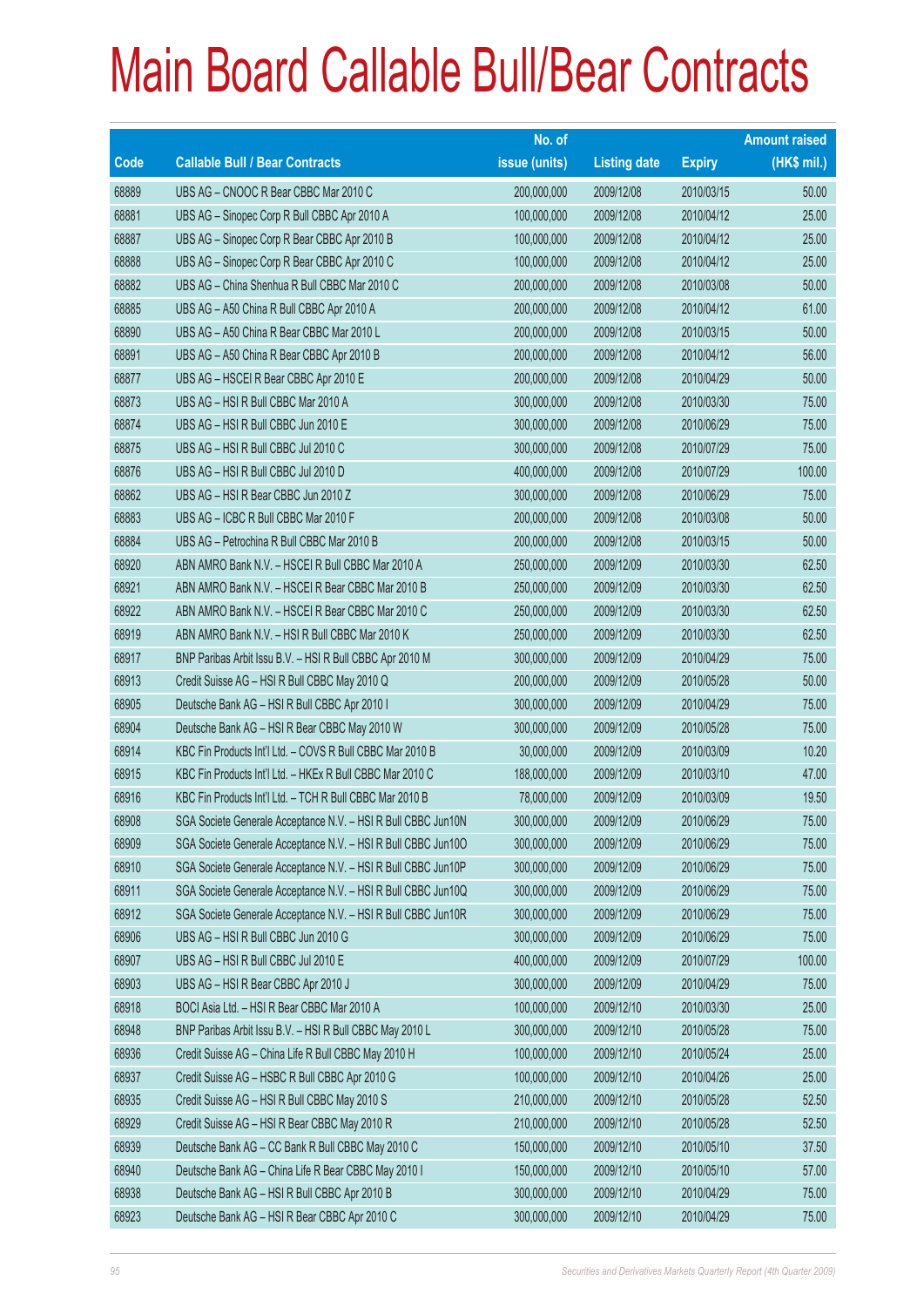|        |                                                          | No. of        |                     |               | <b>Amount raised</b> |
|--------|----------------------------------------------------------|---------------|---------------------|---------------|----------------------|
| Code   | <b>Callable Bull / Bear Contracts</b>                    | issue (units) | <b>Listing date</b> | <b>Expiry</b> | $(HK$$ mil.)         |
| 68924  | Deutsche Bank AG - HSI R Bear CBBC May 2010 X            | 300,000,000   | 2009/12/10          | 2010/05/28    | 81.00                |
| 68946  | Goldman Sachs SP (Asia) - HSI R Bull CBBC Apr 2010 R     | 200,000,000   | 2009/12/10          | 2010/04/29    | 50.00                |
| 68947  | Goldman Sachs SP (Asia) - HSI R Bull CBBC May 2010 G     | 200,000,000   | 2009/12/10          | 2010/05/28    | 50.00                |
| 68930  | KBC Fin Products Int'l Ltd. - HSI R Bull CBBC Mar 2010 H | 248,000,000   | 2009/12/10          | 2010/03/30    | 62.00                |
| 68934  | KBC Fin Products Int'l Ltd. - HSI R Bull CBBC Mar 2010 I | 208,000,000   | 2009/12/10          | 2010/03/30    | 52.00                |
| 68931  | UBS AG - China Life R Bull CBBC Mar 2010 O               | 200,000,000   | 2009/12/10          | 2010/03/15    | 50.00                |
| 68926  | UBS AG - China Life R Bear CBBC Mar 2010 N               | 200,000,000   | 2009/12/10          | 2010/03/15    | 50.00                |
| 68925  | UBS AG - A50 China R Bull CBBC Mar 2010 M                | 200,000,000   | 2009/12/10          | 2010/03/15    | 50.00                |
| 68932  | UBS AG - HSCEI R Bull CBBC Apr 2010 F                    | 200,000,000   | 2009/12/10          | 2010/04/29    | 50.00                |
| 68933  | UBS AG - HSCEI R Bull CBBC Apr 2010 G                    | 200,000,000   | 2009/12/10          | 2010/04/29    | 50.00                |
| 68942  | UBS AG - HSI R Bull CBBC Mar 2010 V                      | 300,000,000   | 2009/12/10          | 2010/03/30    | 75.00                |
| 68943  | UBS AG - HSI R Bull CBBC Apr 2010 B                      | 300,000,000   | 2009/12/10          | 2010/04/29    | 75.00                |
| 68928  | UBS AG - HSI R Bear CBBC Apr 2010 D                      | 300,000,000   | 2009/12/10          | 2010/04/29    | 75.00                |
| 68927  | UBS AG - HSI R Bear CBBC Apr 2010 P                      | 300,000,000   | 2009/12/10          | 2010/04/29    | 75.00                |
| 68941  | UBS AG - Jiangxi Copper R Bull CBBC Mar 2010 Q           | 100,000,000   | 2009/12/10          | 2010/03/15    | 26.00                |
| 68945  | UBS AG - Jiangxi Copper R Bear CBBC Mar 2010 R           | 100,000,000   | 2009/12/10          | 2010/03/15    | 62.00                |
| 68944  | UBS AG - TCH R Bull CBBC Mar 2010 H                      | 100,000,000   | 2009/12/10          | 2010/03/15    | 25.00                |
| 66020# | Credit Suisse - China Mobile R Bull CBBC Jan 2010 A      | 200,000,000   | 2009/12/10          | 2010/01/11    | 21.20                |
| 68228# | Deutsche Bank AG - HSI R Bull CBBC May 2010 K            | 300,000,000   | 2009/12/10          | 2010/05/28    | 47.10                |
| 68949  | Credit Suisse AG - HSI R Bull CBBC Apr 2010 W            | 200,000,000   | 2009/12/11          | 2010/04/29    | 50.00                |
| 68970  | Credit Suisse AG - HSI R Bear CBBC Apr 2010 Q            | 210,000,000   | 2009/12/11          | 2010/04/29    | 52.50                |
| 68971  | Deutsche Bank AG - China Life R Bull CBBC May 2010 J     | 150,000,000   | 2009/12/11          | 2010/05/10    | 37.50                |
| 68968  | Deutsche Bank AG - HSI R Bull CBBC May 2010 Y            | 300,000,000   | 2009/12/11          | 2010/05/28    | 75.00                |
| 68950  | HK Bank - CHALCO R Bull CBBC May 2010 A                  | 60,000,000    | 2009/12/11          | 2010/05/25    | 15.00                |
| 68960  | HK Bank - CHALCO R Bear CBBC May 2010 B                  | 60,000,000    | 2009/12/11          | 2010/05/25    | 15.00                |
| 68953  | HK Bank - China Mobile R Bull CBBC Apr 2010 A            | 160,000,000   | 2009/12/11          | 2010/04/16    | 40.00                |
| 68954  | HK Bank - China Mobile R Bull CBBC Jun 2010 A            | 160,000,000   | 2009/12/11          | 2010/06/18    | 40.00                |
| 68963  | HK Bank - China Mobile R Bear CBBC Jun 2010 B            | 80,000,000    | 2009/12/11          | 2010/06/09    | 20.00                |
| 68951  | HK Bank - CC Bank R Bull CBBC Apr 2010 A                 | 100,000,000   | 2009/12/11          | 2010/04/08    | 25.00                |
| 68961  | HK Bank - CC Bank R Bear CBBC Apr 2010 B                 | 100,000,000   | 2009/12/11          | 2010/04/21    | 25.00                |
| 68952  | HK Bank - China Life R Bull CBBC Apr 2010 A              | 160,000,000   | 2009/12/11          | 2010/04/19    | 40.00                |
| 68962  | HK Bank - China Life R Bear CBBC Apr 2010 B              | 160,000,000   | 2009/12/11          | 2010/04/19    | 40.00                |
| 68955  | HK Bank - Sinopec Corp R Bull CBBC Apr 2010 A            | 100,000,000   | 2009/12/11          | 2010/04/23    | 25.00                |
| 68956  | HK Bank - Sinopec Corp R Bull CBBC Apr 2010 B            | 100,000,000   | 2009/12/11          | 2010/04/23    | 25.00                |
| 68964  | HK Bank - Sinopec Corp R Bear CBBC Jun 2010 A            | 60,000,000    | 2009/12/11          | 2010/06/18    | 15.00                |
| 68959  | HK Bank - A50 R Bull CBBC May 2010 A                     | 100,000,000   | 2009/12/11          | 2010/05/26    | 25.00                |
| 68967  | HK Bank - A50 R Bear CBBC May 2010 B                     | 100,000,000   | 2009/12/11          | 2010/05/26    | 25.00                |
| 68957  | HK Bank - HKEx R Bull CBBC May 2010 A                    | 100,000,000   | 2009/12/11          | 2010/05/12    | 25.00                |
| 68965  | HK Bank - HKEx R Bear CBBC May 2010 B                    | 100,000,000   | 2009/12/11          | 2010/05/12    | 25.00                |
| 68958  | HK Bank - TCH R Bull CBBC Apr 2010 A                     | 100,000,000   | 2009/12/11          | 2010/04/16    | 25.00                |
| 68966  | HK Bank - TCH R Bear CBBC Apr 2010 B                     | 100,000,000   | 2009/12/11          | 2010/04/16    | 25.00                |
| 68976  | UBS AG - China Life R Bull CBBC Mar 2010 Q               | 200,000,000   | 2009/12/11          | 2010/03/15    | 50.00                |
| 68972  | UBS AG - China Life R Bear CBBC Mar 2010 P               | 200,000,000   | 2009/12/11          | 2010/03/15    | 50.00                |
| 68973  | UBS AG - A50 China R Bear CBBC Mar 2010 N                | 200,000,000   | 2009/12/11          | 2010/03/15    | 50.00                |
| 68969  | UBS AG - HSI R Bull CBBC Apr 2010 Y                      | 300,000,000   | 2009/12/11          | 2010/04/29    | 75.00                |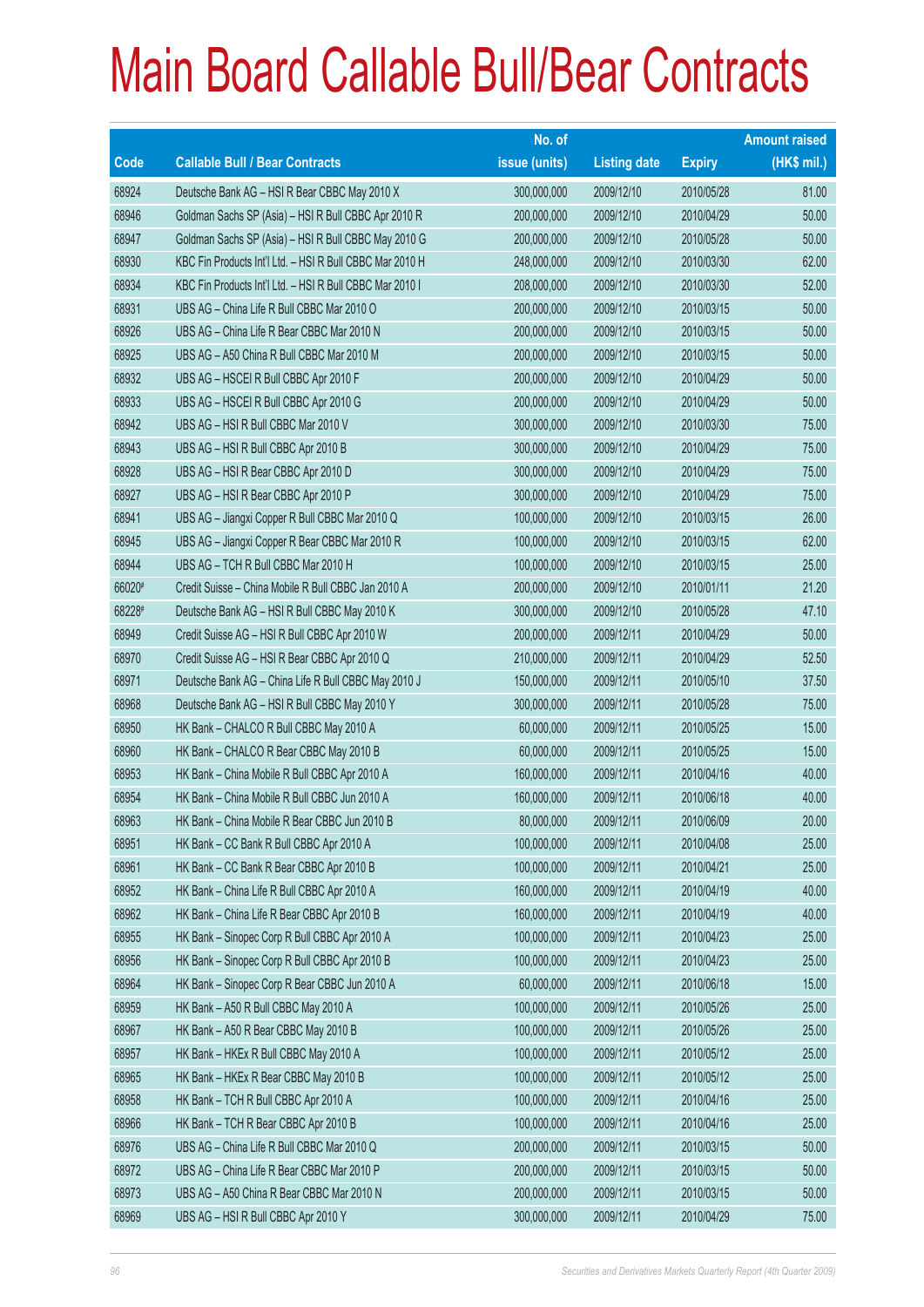|       |                                                              | No. of        |                     |               | <b>Amount raised</b> |
|-------|--------------------------------------------------------------|---------------|---------------------|---------------|----------------------|
| Code  | <b>Callable Bull / Bear Contracts</b>                        | issue (units) | <b>Listing date</b> | <b>Expiry</b> | $(HK$$ mil.)         |
| 68979 | Credit Suisse AG - HSI R Bull CBBC Apr 2010 T                | 210,000,000   | 2009/12/14          | 2010/04/29    | 52.50                |
| 68983 | Credit Suisse AG - HSI R Bear CBBC Apr 2010 R                | 200,000,000   | 2009/12/14          | 2010/04/29    | 50.00                |
| 68980 | Deutsche Bank AG - HKEx R Bull CBBC May 2010 B               | 150,000,000   | 2009/12/14          | 2010/05/03    | 45.00                |
| 68981 | Deutsche Bank AG - HKEx R Bull CBBC May 2010 C               | 150,000,000   | 2009/12/14          | 2010/05/03    | 37.50                |
| 68977 | Deutsche Bank AG - HSI R Bull CBBC May 2010 Z                | 300,000,000   | 2009/12/14          | 2010/05/28    | 75.00                |
| 68974 | HK Bank - HSI R Bull CBBC Apr 2010 D                         | 100,000,000   | 2009/12/14          | 2010/04/29    | 25.00                |
| 68975 | UBS AG - HSI R Bull CBBC Apr 2010 R                          | 300,000,000   | 2009/12/14          | 2010/04/29    | 75.00                |
| 68978 | UBS AG - HSI R Bear CBBC May 2010 W                          | 300,000,000   | 2009/12/14          | 2010/05/28    | 75.00                |
| 68982 | ABN AMRO Bank N.V. - R&F R Bull CBBC Mar 2010 A              | 80,000,000    | 2009/12/15          | 2010/03/22    | 31.52                |
| 69002 | BNP Paribas Arbit Issu B.V. - HSI R Bear CBBC Apr 2010 N     | 300,000,000   | 2009/12/15          | 2010/04/29    | 75.00                |
| 69003 | BNP Paribas Arbit Issu B.V. - HSI R Bear CBBC Apr 2010 O     | 300,000,000   | 2009/12/15          | 2010/04/29    | 75.00                |
| 68993 | Credit Suisse AG - HSI R Bull CBBC Apr 2010 O                | 200,000,000   | 2009/12/15          | 2010/04/29    | 50.00                |
| 69004 | Deutsche Bank AG - HSI R Bear CBBC Mar 2010 S                | 300,000,000   | 2009/12/15          | 2010/03/30    | 75.00                |
| 68994 | Deutsche Bank AG - HSI R Bear CBBC Apr 2010 D                | 300,000,000   | 2009/12/15          | 2010/04/29    | 75.00                |
| 69006 | Goldman Sachs SP (Asia) - HSI R Bear CBBC Mar 2010 K         | 200,000,000   | 2009/12/15          | 2010/03/30    | 50.00                |
| 69005 | Goldman Sachs SP (Asia) - HSI R Bear CBBC Mar 2010 Y         | 200,000,000   | 2009/12/15          | 2010/03/30    | 50.00                |
| 68984 | HK Bank - HSI R Bear CBBC Apr 2010 E                         | 120,000,000   | 2009/12/15          | 2010/04/29    | 42.00                |
| 68985 | HK Bank - HSI R Bear CBBC May 2010 J                         | 120,000,000   | 2009/12/15          | 2010/05/28    | 42.00                |
| 68986 | HK Bank - HSI R Bear CBBC Jun 2010 P                         | 120,000,000   | 2009/12/15          | 2010/06/29    | 45.60                |
| 68987 | HK Bank - HSI R Bear CBBC Aug 2010 A                         | 120,000,000   | 2009/12/15          | 2010/08/30    | 42.00                |
| 68988 | HK Bank - HSI R Bear CBBC Sep 2010 A                         | 160,000,000   | 2009/12/15          | 2010/09/29    | 44.80                |
| 68989 | HK Bank - HSI R Bear CBBC Oct 2010 A                         | 160,000,000   | 2009/12/15          | 2010/10/28    | 40.00                |
| 68997 | KBC Fin Products Int'l Ltd. - China Life R Bull CBBC Mar 10F | 148,000,000   | 2009/12/15          | 2010/03/15    | 41.44                |
| 68999 | KBC Fin Products Int'l Ltd. - A50 China R Bull CBBC Mar 10D  | 188,000,000   | 2009/12/15          | 2010/03/15    | 47.00                |
| 68998 | KBC Fin Products Int'l Ltd. - HSBC R Bear CBBC Apr 2010 G    | 188,000,000   | 2009/12/15          | 2010/04/15    | 47.00                |
| 69000 | KBC Fin Products Int'l Ltd. - HSI R Bear CBBC Mar 2010 J     | 208,000,000   | 2009/12/15          | 2010/03/30    | 52.00                |
| 69001 | KBC Fin Products Int'l Ltd. - HSI R Bear CBBC Mar 2010 O     | 248,000,000   | 2009/12/15          | 2010/03/30    | 62.00                |
| 68991 | UBS AG - China Mobile R Bull CBBC Mar 2010 L                 | 200,000,000   | 2009/12/15          | 2010/03/22    | 50.00                |
| 68996 | UBS AG - R&F R Bull CBBC Mar 2010 A                          | 100,000,000   | 2009/12/15          | 2010/03/15    | 38.50                |
| 68992 | UBS AG - HKEx R Bull CBBC Mar 2010 E                         | 200,000,000   | 2009/12/15          | 2010/03/22    | 50.00                |
| 68990 | UBS AG - HSI R Bull CBBC Jun 2010 H                          | 300,000,000   | 2009/12/15          | 2010/06/29    | 75.00                |
| 68995 | UBS AG - HSI R Bear CBBC Mar 2010 W                          | 300,000,000   | 2009/12/15          | 2010/03/30    | 75.00                |
| 69027 | ABN AMRO Bank N.V. - A50 China R Bull CBBC Mar 2010 C        | 80,000,000    | 2009/12/16          | 2010/03/18    | 20.00                |
| 69028 | ABN AMRO Bank N.V. - HSI R Bear CBBC Mar 2010 L              | 250,000,000   | 2009/12/16          | 2010/03/30    | 62.75                |
| 69029 | ABN AMRO Bank N.V. - HSI R Bear CBBC Mar 2010 M              | 250,000,000   | 2009/12/16          | 2010/03/30    | 63.00                |
| 69025 | Credit Suisse AG - China Life R Bear CBBC May 2010 I         | 100,000,000   | 2009/12/16          | 2010/05/24    | 26.50                |
| 69026 | Credit Suisse AG - HSBC R Bear CBBC Apr 2010 H               | 100,000,000   | 2009/12/16          | 2010/04/26    | 25.00                |
| 69010 | Credit Suisse AG - HSI R Bull CBBC Apr 2010 P                | 200,000,000   | 2009/12/16          | 2010/04/29    | 50.00                |
| 69023 | Credit Suisse AG - HSI R Bear CBBC Apr 2010 N                | 200,000,000   | 2009/12/16          | 2010/04/29    | 50.00                |
| 69024 | Credit Suisse AG - HSI R Bear CBBC May 2010 T                | 200,000,000   | 2009/12/16          | 2010/05/28    | 50.00                |
| 69022 | Deutsche Bank AG - HSBC R Bear CBBC May 2010 A               | 150,000,000   | 2009/12/16          | 2010/05/10    | 37.50                |
| 69009 | Deutsche Bank AG - HSI R Bull CBBC May 2010 D                | 300,000,000   | 2009/12/16          | 2010/05/28    | 75.00                |
| 69011 | Deutsche Bank AG - HSI R Bull CBBC Jun 2010 D                | 300,000,000   | 2009/12/16          | 2010/06/29    | 75.00                |
| 69012 | Deutsche Bank AG - HSI R Bear CBBC Mar 2010 H                | 300,000,000   | 2009/12/16          | 2010/03/30    | 75.00                |
| 69021 | Deutsche Bank AG - HSI R Bear CBBC Apr 2010 O                | 300,000,000   | 2009/12/16          | 2010/04/29    | 75.00                |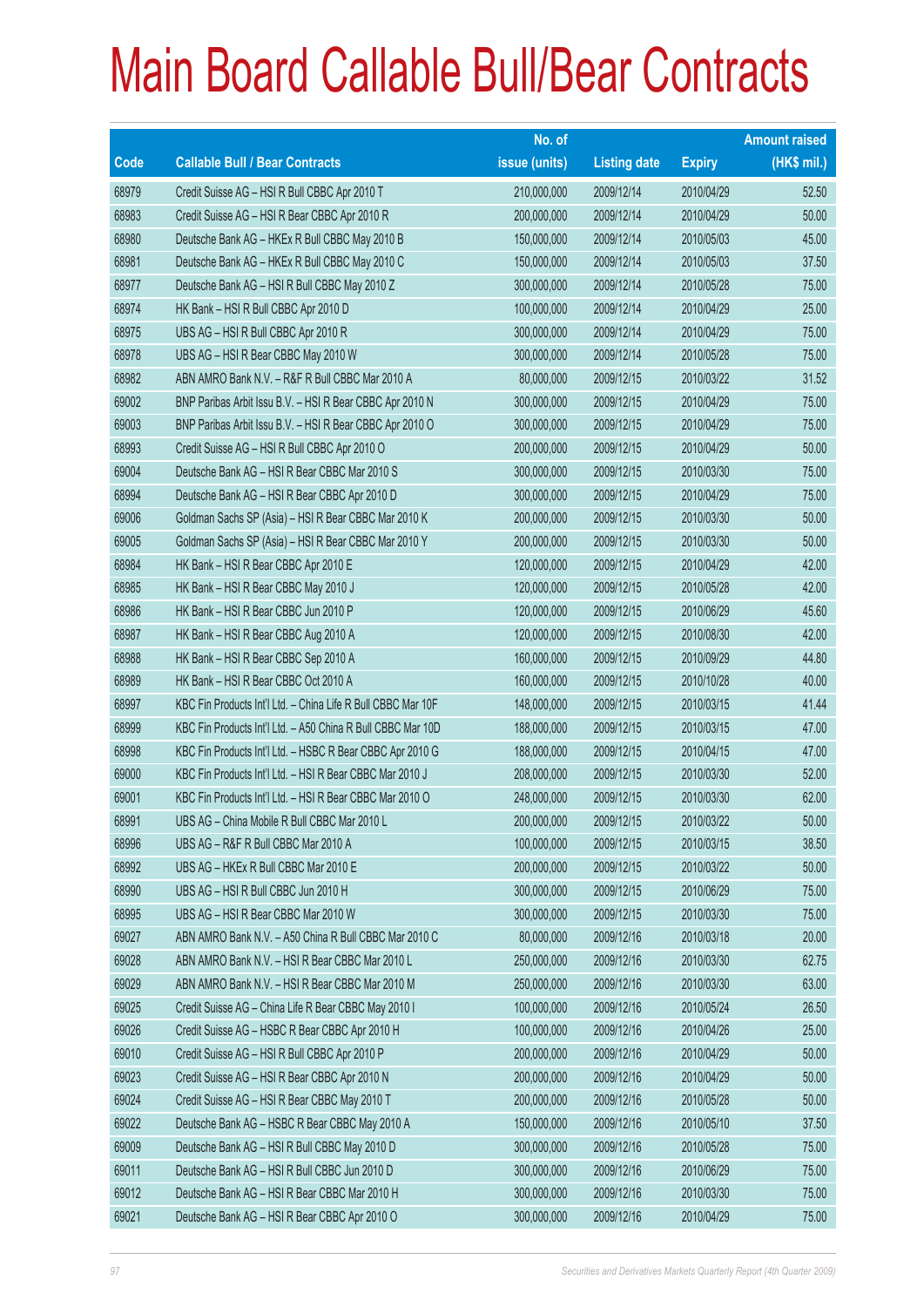|       |                                                              | No. of        |                     |               | <b>Amount raised</b> |
|-------|--------------------------------------------------------------|---------------|---------------------|---------------|----------------------|
| Code  | <b>Callable Bull / Bear Contracts</b>                        | issue (units) | <b>Listing date</b> | <b>Expiry</b> | $(HK$$ mil.)         |
| 69030 | Goldman Sachs SP (Asia) - HSI R Bear CBBC Apr 2010 Q         | 200,000,000   | 2009/12/16          | 2010/04/29    | 50.00                |
| 69013 | KBC Fin Products Int'l Ltd. - HSI R Bull CBBC Mar 2010 L     | 208,000,000   | 2009/12/16          | 2010/03/30    | 52.00                |
| 69020 | KBC Fin Products Int'l Ltd. - HSI R Bear CBBC Mar 2010 Y     | 208,000,000   | 2009/12/16          | 2010/03/30    | 52.00                |
| 69015 | UBS AG - China Mobile R Bear CBBC Apr 2010 B                 | 200,000,000   | 2009/12/16          | 2010/04/12    | 50.00                |
| 69016 | UBS AG - HKEx R Bear CBBC Mar 2010 F                         | 200,000,000   | 2009/12/16          | 2010/03/22    | 50.00                |
| 69007 | UBS AG - HSBC R Bull CBBC Apr 2010 E                         | 200,000,000   | 2009/12/16          | 2010/04/12    | 50.00                |
| 69017 | UBS AG - HSBC R Bear CBBC Apr 2010 F                         | 200,000,000   | 2009/12/16          | 2010/04/12    | 50.00                |
| 69014 | UBS AG - HSI R Bull CBBC Mar 2010 M                          | 300,000,000   | 2009/12/16          | 2010/03/30    | 75.00                |
| 69008 | UBS AG - HSI R Bull CBBC Mar 2010 U                          | 300,000,000   | 2009/12/16          | 2010/03/30    | 75.00                |
| 69018 | UBS AG - HSI R Bear CBBC Mar 2010 K                          | 300,000,000   | 2009/12/16          | 2010/03/30    | 75.00                |
| 69019 | UBS AG - HSI R Bear CBBC Mar 2010 Q                          | 300,000,000   | 2009/12/16          | 2010/03/30    | 75.00                |
| 69037 | Credit Suisse AG - China Mobile R Bear CBBC Apr 2010 B       | 100,000,000   | 2009/12/17          | 2010/04/26    | 25.00                |
| 69031 | Credit Suisse AG - HSI R Bull CBBC Apr 2010 Z                | 210,000,000   | 2009/12/17          | 2010/04/29    | 52.50                |
| 69038 | Credit Suisse AG - HSI R Bear CBBC May 2010 U                | 200,000,000   | 2009/12/17          | 2010/05/28    | 50.00                |
| 69039 | Credit Suisse AG - HSI R Bear CBBC May 2010 V                | 210,000,000   | 2009/12/17          | 2010/05/28    | 52.50                |
| 69032 | Deutsche Bank AG - HSI R Bull CBBC May 2010 F                | 300,000,000   | 2009/12/17          | 2010/05/28    | 75.00                |
| 69036 | Deutsche Bank AG - HSI R Bear CBBC Mar 2010 N                | 300,000,000   | 2009/12/17          | 2010/03/30    | 75.00                |
| 69049 | KBC Fin Products Int'l Ltd. - China Life R Bull CBBC Apr 10C | 148,000,000   | 2009/12/17          | 2010/04/08    | 68.08                |
| 69035 | KBC Fin Products Int'l Ltd. - HSI R Bull CBBC Apr 2010 N     | 308,000,000   | 2009/12/17          | 2010/04/29    | 77.00                |
| 69040 | KBC Fin Products Int'l Ltd. - HSI R Bear CBBC Mar 2010 K     | 208,000,000   | 2009/12/17          | 2010/03/30    | 52.00                |
| 69041 | KBC Fin Products Int'l Ltd. - HSI R Bear CBBC Apr 2010 O     | 308,000,000   | 2009/12/17          | 2010/04/29    | 77.00                |
| 69034 | UBS AG - China Mobile R Bull CBBC Apr 2010 C                 | 200,000,000   | 2009/12/17          | 2010/04/12    | 50.00                |
| 69042 | UBS AG - China Life R Bear CBBC May 2010 A                   | 200,000,000   | 2009/12/17          | 2010/05/03    | 50.00                |
| 69033 | UBS AG - HSI R Bull CBBC Mar 2010 O                          | 300,000,000   | 2009/12/17          | 2010/03/30    | 75.00                |
| 69045 | UBS AG - HSI R Bull CBBC May 2010 X                          | 300,000,000   | 2009/12/17          | 2010/05/28    | 75.00                |
| 69046 | UBS AG - HSI R Bear CBBC Mar 2010 A                          | 300,000,000   | 2009/12/17          | 2010/03/30    | 75.00                |
| 69048 | UBS AG - HSI R Bear CBBC Apr 2010 H                          | 300,000,000   | 2009/12/17          | 2010/04/29    | 75.00                |
| 69047 | UBS AG - HSI R Bear CBBC Apr 2010 I                          | 300,000,000   | 2009/12/17          | 2010/04/29    | 75.00                |
| 69043 | UBS AG - Jiangxi Copper R Bear CBBC Jun 2010 A               | 100,000,000   | 2009/12/17          | 2010/06/07    | 36.00                |
| 69044 | UBS AG - Ping An R Bear CBBC May 2010 A                      | 100,000,000   | 2009/12/17          | 2010/05/03    | 25.00                |
| 69086 | ABN AMRO Bank N.V. - Nikkei 225 R Bull CBBC Jun 2010 A       | 80,000,000    | 2009/12/18          | 2010/06/11    | 20.00                |
| 69087 | ABN AMRO Bank N.V. - Nikkei 225 R Bull CBBC Jun 2010 B       | 80,000,000    | 2009/12/18          | 2010/06/11    | 20.00                |
| 69088 | ABN AMRO Bank N.V. - Nikkei 225 R Bear CBBC Jun 2010 C       | 80,000,000    | 2009/12/18          | 2010/06/11    | 20.00                |
| 69089 | ABN AMRO Bank N.V. - Nikkei 225 R Bear CBBC Jun 2010 D       | 80,000,000    | 2009/12/18          | 2010/06/11    | 20.00                |
| 69101 | ABN AMRO Bank N.V. - TCH R Bull CBBC Mar 2010 H              | 80,000,000    | 2009/12/18          | 2010/03/29    | 20.08                |
| 69105 | ABN AMRO Bank N.V. - TCH R Bear CBBC Mar 2010 I              | 80,000,000    | 2009/12/18          | 2010/03/29    | 20.00                |
| 69106 | ABN AMRO Bank N.V. - TCH R Bear CBBC Mar 2010 J              | 80,000,000    | 2009/12/18          | 2010/03/29    | 20.00                |
| 69083 | BNP Paribas Arbit Issu B.V. - HSI R Bull CBBC Apr 2010 W     | 300,000,000   | 2009/12/18          | 2010/04/29    | 75.00                |
| 69084 | Credit Suisse AG - HSI R Bull CBBC May 2010 X                | 200,000,000   | 2009/12/18          | 2010/05/28    | 50.00                |
| 69085 | Credit Suisse AG - HSI R Bull CBBC May 2010 Y                | 210,000,000   | 2009/12/18          | 2010/05/28    | 52.50                |
| 69076 | Credit Suisse AG - HSI R Bear CBBC May 2010 W                | 200,000,000   | 2009/12/18          | 2010/05/28    | 50.00                |
| 69074 | Deutsche Bank AG - HSI R Bull CBBC May 2010 J                | 300,000,000   | 2009/12/18          | 2010/05/28    | 75.00                |
| 69090 | Deutsche Bank AG - HSI R Bull CBBC Jun 2010 E                | 300,000,000   | 2009/12/18          | 2010/06/29    | 75.00                |
| 69075 | Deutsche Bank AG - HSI R Bear CBBC Mar 2010 D                | 300,000,000   | 2009/12/18          | 2010/03/30    | 75.00                |
| 69099 | Goldman Sachs SP (Asia) - HSI R Bull CBBC Mar 2010 D         | 200,000,000   | 2009/12/18          | 2010/03/30    | 50.00                |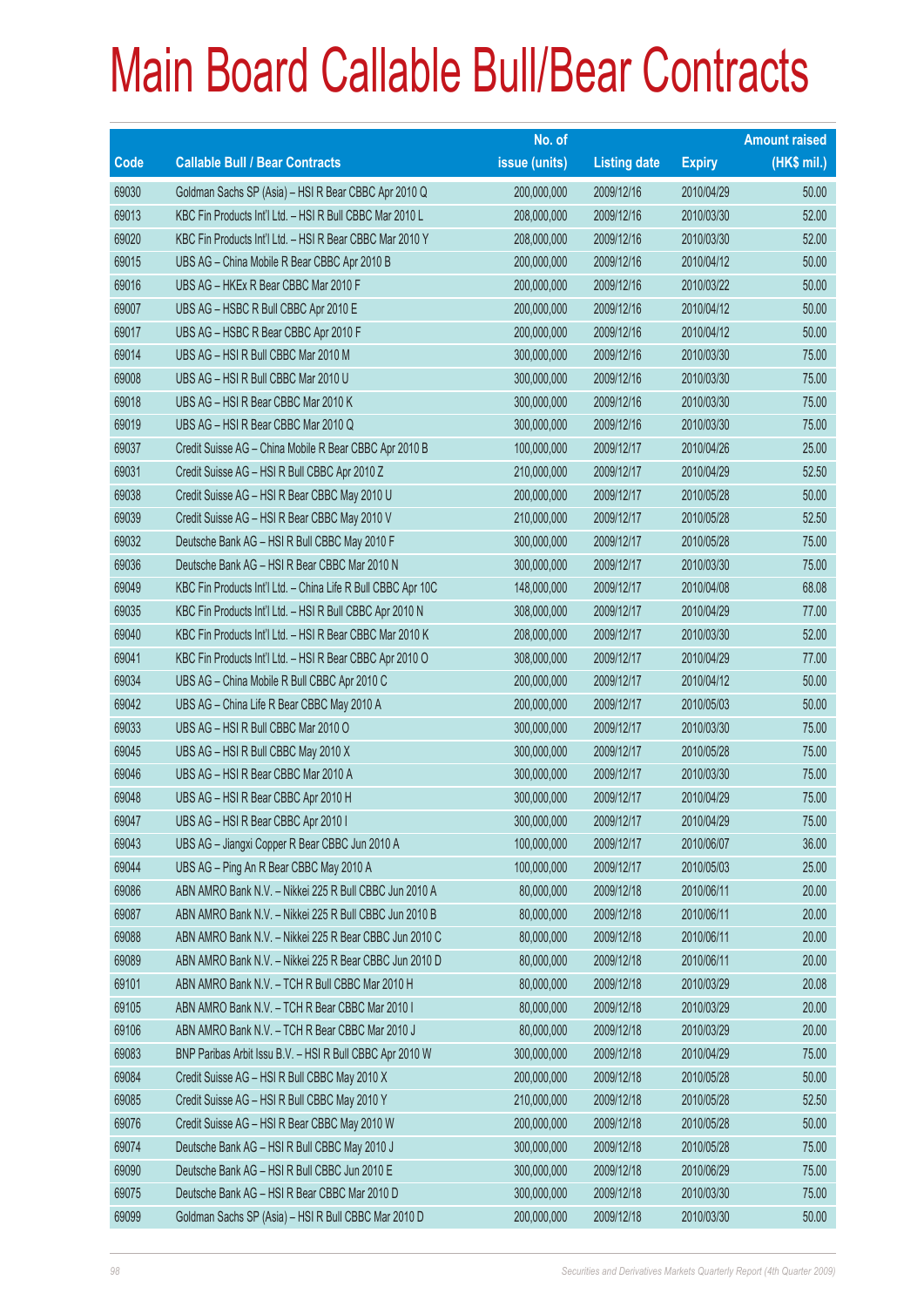|             |                                                                | No. of        |                     |               | <b>Amount raised</b> |
|-------------|----------------------------------------------------------------|---------------|---------------------|---------------|----------------------|
| <b>Code</b> | <b>Callable Bull / Bear Contracts</b>                          | issue (units) | <b>Listing date</b> | <b>Expiry</b> | (HK\$ mil.)          |
| 69100       | Goldman Sachs SP (Asia) - HSI R Bull CBBC Mar 2010 F           | 200,000,000   | 2009/12/18          | 2010/03/30    | 50.00                |
| 69098       | KBC Fin Products Int'l Ltd. - HSI R Bull CBBC Mar 2010 W       | 208,000,000   | 2009/12/18          | 2010/03/30    | 52.00                |
| 69061       | SGA Societe Generale Acceptance N.V. - CMob R Bull CBBC Jun10A | 300,000,000   | 2009/12/18          | 2010/06/30    | 75.00                |
| 69062       | SGA Societe Generale Acceptance N.V. - CMob R Bull CBBC Jun10B | 300,000,000   | 2009/12/18          | 2010/06/30    | 75.00                |
| 69060       | SGA Societe Generale Acceptance N.V - CLife R Bull CBBC Mar10F | 100,000,000   | 2009/12/18          | 2010/03/31    | 42.00                |
| 69069       | SGA Societe Generale Acceptance N.V - CLife R Bear CBBC Mar10G | 100,000,000   | 2009/12/18          | 2010/03/31    | 49.00                |
| 69065       | SGA Societe Generale Acceptance N.V - CP&CC R Bull CBBC May10A | 200,000,000   | 2009/12/18          | 2010/05/12    | 50.00                |
| 69066       | SGA Societe Generale Acceptance N.V - CP&CC R Bull CBBC May10B | 200,000,000   | 2009/12/18          | 2010/05/12    | 50.00                |
| 69070       | SGA Societe Generale Acceptance N.V - CP&CC R Bear CBBC May10C | 200,000,000   | 2009/12/18          | 2010/05/12    | 50.00                |
| 69071       | SGA Societe Generale Acceptance N.V - CP&CC R Bear CBBC May10D | 200,000,000   | 2009/12/18          | 2010/05/12    | 50.00                |
| 69067       | SGA Societe Generale Acceptance N.V. - A50 R Bull CBBC May10A  | 150,000,000   | 2009/12/18          | 2010/05/26    | 37.50                |
| 69068       | SGA Societe Generale Acceptance N.V. - A50 R Bull CBBC May10B  | 150,000,000   | 2009/12/18          | 2010/05/26    | 37.50                |
| 69072       | SGA Societe Generale Acceptance N.V. - A50 R Bear CBBC May10C  | 150,000,000   | 2009/12/18          | 2010/05/26    | 37.50                |
| 69073       | SGA Societe Generale Acceptance N.V. - A50 R Bear CBBC May10D  | 150,000,000   | 2009/12/18          | 2010/05/26    | 37.50                |
| 69063       | SGA Societe Generale Acceptance N.V. - HSI R Bull CBBC Jun10C  | 300,000,000   | 2009/12/18          | 2010/06/29    | 75.00                |
| 69064       | SGA Societe Generale Acceptance N.V. - HSI R Bull CBBC Jun10D  | 300,000,000   | 2009/12/18          | 2010/06/29    | 75.00                |
| 69080       | SGA Societe Generale Acceptance N.V. - HSI R Bull CBBC Jun10E  | 300,000,000   | 2009/12/18          | 2010/06/29    | 75.00                |
| 69081       | SGA Societe Generale Acceptance N.V. - HSI R Bull CBBC Jun10F  | 300,000,000   | 2009/12/18          | 2010/06/29    | 75.00                |
| 69082       | SGA Societe Generale Acceptance N.V. - HSI R Bull CBBC Jun10R  | 300,000,000   | 2009/12/18          | 2010/06/29    | 75.00                |
| 69058       | SGA Societe Generale Acceptance N.V. - HSI R Bear CBBC Jun10A  | 300,000,000   | 2009/12/18          | 2010/06/29    | 75.00                |
| 69059       | SGA Societe Generale Acceptance N.V. - HSI R Bear CBBC Jun10B  | 300,000,000   | 2009/12/18          | 2010/06/29    | 75.00                |
| 69050       | SGA Societe Generale Acceptance N.V. - HSI R Bear CBBC Jun10S  | 300,000,000   | 2009/12/18          | 2010/06/29    | 75.00                |
| 69051       | SGA Societe Generale Acceptance N.V. - HSI R Bear CBBC Jun10T  | 300,000,000   | 2009/12/18          | 2010/06/29    | 75.00                |
| 69052       | SGA Societe Generale Acceptance N.V. - HSI R Bear CBBC Jun10U  | 300,000,000   | 2009/12/18          | 2010/06/29    | 75.00                |
| 69053       | SGA Societe Generale Acceptance N.V. - HSI R Bear CBBC Jun10V  | 300,000,000   | 2009/12/18          | 2010/06/29    | 75.00                |
| 69054       | SGA Societe Generale Acceptance N.V. - HSI R Bear CBBC Jun10W  | 300,000,000   | 2009/12/18          | 2010/06/29    | 75.00                |
| 69055       | SGA Societe Generale Acceptance N.V. - HSI R Bear CBBC Jun10X  | 300,000,000   | 2009/12/18          | 2010/06/29    | 75.00                |
| 69056       | SGA Societe Generale Acceptance N.V. - HSI R Bear CBBC Jun10Y  | 300,000,000   | 2009/12/18          | 2010/06/29    | 75.00                |
| 69057       | SGA Societe Generale Acceptance N.V. - HSI R Bear CBBC Jun10Z  | 300,000,000   | 2009/12/18          | 2010/06/29    | 75.00                |
| 69091       | UBS AG - Angang Steel R Bull CBBC Mar 2010 C                   | 100,000,000   | 2009/12/18          | 2010/03/22    | 25.00                |
| 69095       | UBS AG - Angang Steel R Bear CBBC Mar 2010 D                   | 100,000,000   | 2009/12/18          | 2010/03/22    | 31.00                |
| 69093       | UBS AG - China Life R Bull CBBC May 2010 B                     | 200,000,000   | 2009/12/18          | 2010/05/03    | 50.00                |
| 69094       | UBS AG - A50 China R Bull CBBC Apr 2010 C                      | 200,000,000   | 2009/12/18          | 2010/04/12    | 50.00                |
| 69077       | UBS AG - A50 China R Bear CBBC Mar 2010 O                      | 200,000,000   | 2009/12/18          | 2010/03/22    | 50.00                |
| 69096       | UBS AG - HSI R Bull CBBC Mar 2010 V                            | 300,000,000   | 2009/12/18          | 2010/03/30    | 75.00                |
| 69097       | UBS AG - HSI R Bull CBBC Jun 2010 J                            | 300,000,000   | 2009/12/18          | 2010/06/29    | 75.00                |
| 69078       | UBS AG - HSI R Bear CBBC Jun 2010 I                            | 300,000,000   | 2009/12/18          | 2010/06/29    | 75.00                |
| 69079       | UBS AG - HSI R Bear CBBC Jul 2010 F                            | 400,000,000   | 2009/12/18          | 2010/07/29    | 100.00               |
| 69092       | UBS AG - TCH R Bull CBBC Apr 2010 A                            | 100,000,000   | 2009/12/18          | 2010/04/19    | 25.00                |
| 69114       | Credit Suisse AG - China Mobile R Bull CBBC Jun 2010 A         | 100,000,000   | 2009/12/21          | 2010/06/28    | 26.00                |
| 69115       | Credit Suisse AG - HSI R Bull CBBC May 2010 Z                  | 200,000,000   | 2009/12/21          | 2010/05/28    | 50.00                |
| 69118       | Credit Suisse AG - HSI R Bear CBBC May 2010 A                  | 210,000,000   | 2009/12/21          | 2010/05/28    | 52.50                |
| 69126       | Deutsche Bank AG - China Life R Bear CBBC May 2010 K           | 150,000,000   | 2009/12/21          | 2010/05/17    | 45.00                |
| 69116       | Deutsche Bank AG - HSI R Bull CBBC May 2010 A                  | 300,000,000   | 2009/12/21          | 2010/05/28    | 78.00                |
| 69117       | Deutsche Bank AG - HSI R Bear CBBC Jun 2010 F                  | 300,000,000   | 2009/12/21          | 2010/06/29    | 75.00                |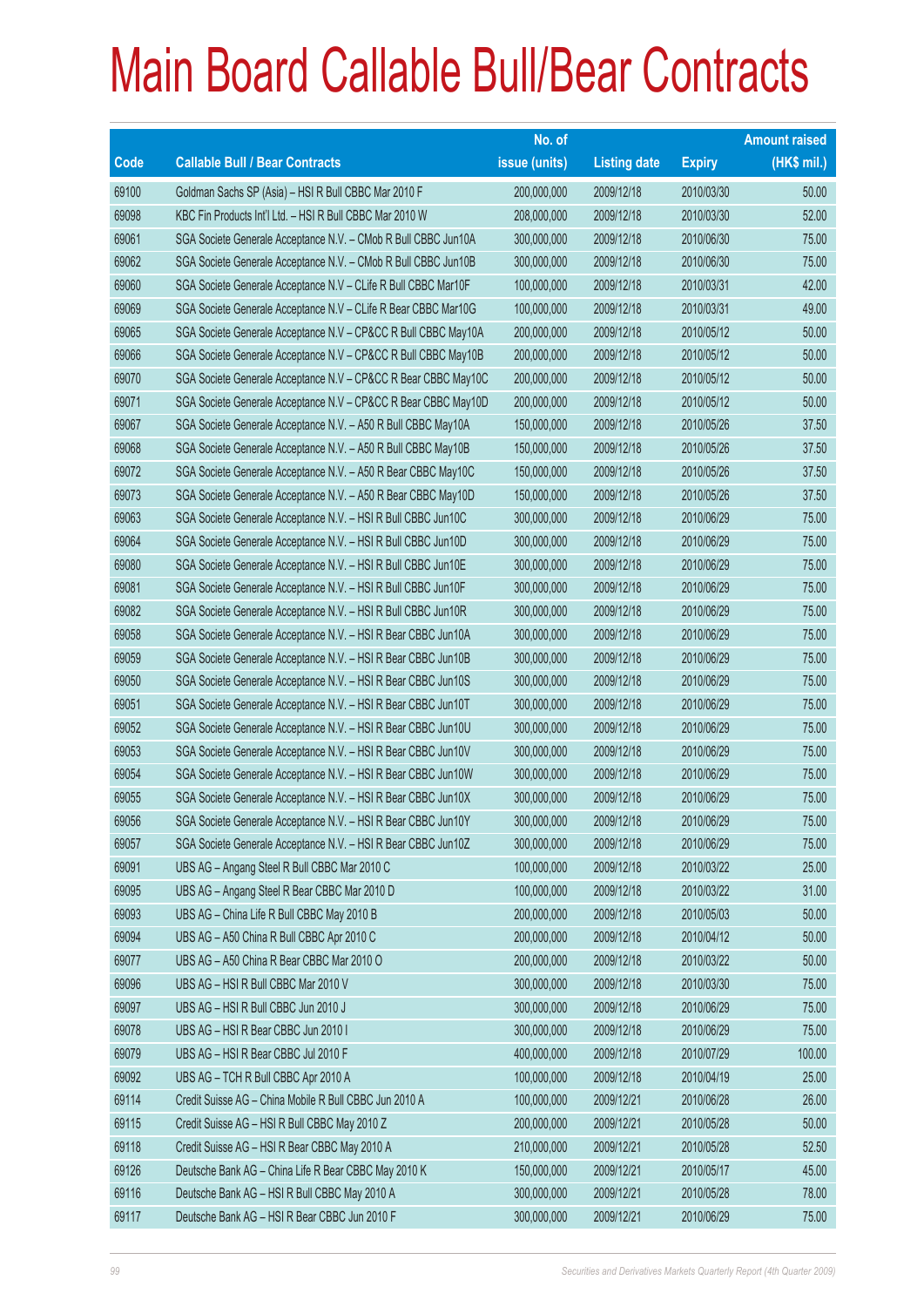|       |                                                                | No. of        |                     |               | <b>Amount raised</b> |
|-------|----------------------------------------------------------------|---------------|---------------------|---------------|----------------------|
| Code  | <b>Callable Bull / Bear Contracts</b>                          | issue (units) | <b>Listing date</b> | <b>Expiry</b> | (HK\$ mil.)          |
| 69119 | KBC Fin Products Int'l Ltd. - CP&CC R Bull CBBC May 2010 A     | 208,000,000   | 2009/12/21          | 2010/05/10    | 52.00                |
| 69102 | SGA Societe Generale Acceptance N.V. - HKEx R Bull CBBC May10A | 150,000,000   | 2009/12/21          | 2010/05/26    | 37.50                |
| 69108 | SGA Societe Generale Acceptance N.V. - HKEx R Bear CBBC May10B | 150,000,000   | 2009/12/21          | 2010/05/26    | 37.50                |
| 69109 | SGA Societe Generale Acceptance N.V. - HKEx R Bear CBBC May10C | 150,000,000   | 2009/12/21          | 2010/05/26    | 37.50                |
| 69103 | SGA Societe Generale Acceptance N.V. - HSBC R Bull CBBC Apr10C | 300,000,000   | 2009/12/21          | 2010/04/28    | 75.00                |
| 69104 | SGA Societe Generale Acceptance N.V. - HSBC R Bull CBBC Apr10D | 300,000,000   | 2009/12/21          | 2010/04/28    | 75.00                |
| 69110 | SGA Societe Generale Acceptance N.V. - HSBC R Bear CBBC Apr10E | 300,000,000   | 2009/12/21          | 2010/04/28    | 75.00                |
| 69111 | SGA Societe Generale Acceptance NV - HSCEI R Bear CBBC Jun10A  | 200,000,000   | 2009/12/21          | 2010/06/29    | 50.00                |
| 69107 | SGA Societe Generale Acceptance N.V. - TCH R Bull CBBC Jun10A  | 100,000,000   | 2009/12/21          | 2010/06/30    | 28.00                |
| 69113 | UBS AG - China Mobile R Bear CBBC Apr 2010 D                   | 200,000,000   | 2009/12/21          | 2010/04/12    | 50.00                |
| 69112 | UBS AG - China Life R Bull CBBC May 2010 C                     | 200,000,000   | 2009/12/21          | 2010/05/03    | 50.00                |
| 69121 | UBS AG - Sinopec Corp R Bull CBBC Apr 2010 D                   | 100,000,000   | 2009/12/21          | 2010/04/12    | 25.00                |
| 69122 | UBS AG - HSI R Bull CBBC Apr 2010 N                            | 300,000,000   | 2009/12/21          | 2010/04/29    | 75.00                |
| 69123 | UBS AG - HSI R Bear CBBC Jun 2010 K                            | 400,000,000   | 2009/12/21          | 2010/06/29    | 100.00               |
| 69120 | UBS AG - TCH R Bull CBBC Apr 2010 B                            | 200,000,000   | 2009/12/21          | 2010/04/19    | 50.00                |
| 69124 | UBS AG - TCH R Bear CBBC Apr 2010 C                            | 200,000,000   | 2009/12/21          | 2010/04/19    | 55.00                |
| 69125 | UBS AG - TCH R Bear CBBC Apr 2010 D                            | 200,000,000   | 2009/12/21          | 2010/04/19    | 50.00                |
| 69127 | Credit Suisse AG - TCH R Bull CBBC Apr 2010 A                  | 100,000,000   | 2009/12/22          | 2010/04/20    | 30.00                |
| 69128 | Credit Suisse AG - TCH R Bull CBBC Apr 2010 B                  | 100,000,000   | 2009/12/22          | 2010/04/20    | 25.00                |
| 69132 | Credit Suisse AG - TCH R Bear CBBC Apr 2010 C                  | 100,000,000   | 2009/12/22          | 2010/04/20    | 25.00                |
| 69133 | Credit Suisse AG - TCH R Bear CBBC Apr 2010 D                  | 100,000,000   | 2009/12/22          | 2010/04/20    | 25.00                |
| 69130 | UBS AG - HSI R Bull CBBC May 2010 Q                            | 300,000,000   | 2009/12/22          | 2010/05/28    | 75.00                |
| 69131 | UBS AG - HSI R Bull CBBC May 2010 R                            | 300,000,000   | 2009/12/22          | 2010/05/28    | 75.00                |
| 69135 | UBS AG - HSI R Bull CBBC Jun 2010 N                            | 300,000,000   | 2009/12/22          | 2010/06/29    | 75.00                |
| 69136 | UBS AG - HSI R Bull CBBC Jul 2010 G                            | 400,000,000   | 2009/12/22          | 2010/07/29    | 100.00               |
| 69137 | UBS AG - HSI R Bear CBBC May 2010 T                            | 300,000,000   | 2009/12/22          | 2010/05/28    | 75.00                |
| 69129 | UBS AG - TCH R Bull CBBC Apr 2010 E                            | 100,000,000   | 2009/12/22          | 2010/04/19    | 25.00                |
| 69134 | UBS AG - TCH R Bear CBBC Apr 2010 F                            | 100,000,000   | 2009/12/22          | 2010/04/19    | 30.50                |
| 69150 | ABN AMRO Bank N.V. - TCH R Bull CBBC Mar 2010 K                | 80,000,000    | 2009/12/23          | 2010/03/29    | 20.16                |
| 69151 | ABN AMRO Bank N.V. - TCH R Bull CBBC Mar 2010 L                | 80,000,000    | 2009/12/23          | 2010/03/29    | 20.08                |
| 69155 | ABN AMRO Bank N.V. - TCH R Bear CBBC Mar 2010 M                | 80,000,000    | 2009/12/23          | 2010/03/29    | 21.20                |
| 69156 | ABN AMRO Bank N.V. - TCH R Bear CBBC Mar 2010 N                | 80,000,000    | 2009/12/23          | 2010/03/29    | 26.08                |
| 69142 | BNP Paribas Arbit Issu B.V. - HSI R Bear CBBC Apr 2010 V       | 300,000,000   | 2009/12/23          | 2010/04/29    | 75.00                |
| 69146 | Credit Suisse AG - HSI R Bear CBBC May 2010 F                  | 210,000,000   | 2009/12/23          | 2010/05/28    | 52.50                |
| 69138 | Deutsche Bank AG - HSI R Bull CBBC Jun 2010 G                  | 300,000,000   | 2009/12/23          | 2010/06/29    | 75.00                |
| 69143 | Deutsche Bank AG - HSI R Bear CBBC Mar 2010 C                  | 300,000,000   | 2009/12/23          | 2010/03/30    | 75.00                |
| 69144 | Deutsche Bank AG - HSI R Bear CBBC Apr 2010 G                  | 300,000,000   | 2009/12/23          | 2010/04/29    | 81.00                |
| 69152 | Goldman Sachs SP (Asia) - HSI R Bear CBBC Apr 2010 S           | 200,000,000   | 2009/12/23          | 2010/04/29    | 50.00                |
| 69141 | KBC Fin Products Int'l Ltd. - HSI R Bull CBBC Mar 2010 B       | 208,000,000   | 2009/12/23          | 2010/03/30    | 52.00                |
| 69145 | SGA Societe Generale Acceptance N.V. - HSI R Bear CBBC Jun10Q  | 300,000,000   | 2009/12/23          | 2010/06/29    | 75.00                |
| 69148 | UBS AG - R&F R Bear CBBC May 2010 A                            | 100,000,000   | 2009/12/23          | 2010/05/03    | 31.00                |
| 69149 | UBS AG - HKEx R Bear CBBC May 2010 A                           | 200,000,000   | 2009/12/23          | 2010/05/03    | 50.00                |
| 69139 | UBS AG - HSBC R Bull CBBC Apr 2010 G                           | 200,000,000   | 2009/12/23          | 2010/04/12    | 50.00                |
| 69140 | UBS AG - HSI R Bull CBBC Mar 2010 U                            | 300,000,000   | 2009/12/23          | 2010/03/30    | 75.00                |
| 69147 | UBS AG - HSI R Bear CBBC Mar 2010 Q                            | 300,000,000   | 2009/12/23          | 2010/03/30    | 75.00                |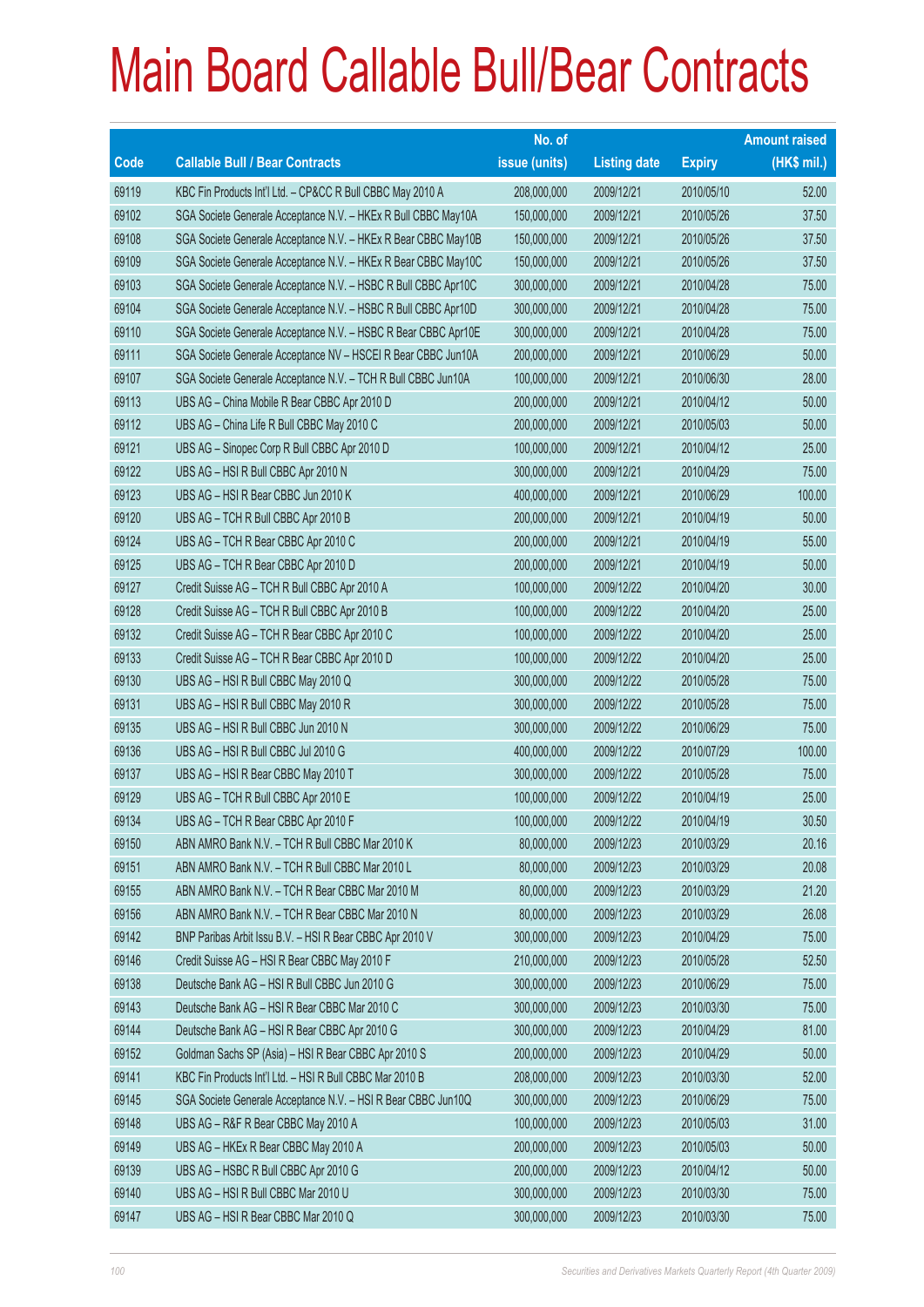|       |                                                          | No. of        |                     |               | <b>Amount raised</b> |
|-------|----------------------------------------------------------|---------------|---------------------|---------------|----------------------|
| Code  | <b>Callable Bull / Bear Contracts</b>                    | issue (units) | <b>Listing date</b> | <b>Expiry</b> | $(HK$$ mil.)         |
| 69169 | ABN AMRO Bank N.V. - COVS R Bull CBBC Mar 2010 D         | 80,000,000    | 2009/12/24          | 2010/03/29    | 23.04                |
| 69172 | ABN AMRO Bank N.V. - COVS R Bear CBBC Mar 2010 E         | 80,000,000    | 2009/12/24          | 2010/03/29    | 30.40                |
| 69168 | ABN AMRO Bank N.V. - HSI R Bull CBBC Mar 2010 N          | 250,000,000   | 2009/12/24          | 2010/03/30    | 62.50                |
| 69170 | ABN AMRO Bank N.V. - HSI R Bear CBBC Mar 2010 O          | 250,000,000   | 2009/12/24          | 2010/03/30    | 62.50                |
| 69171 | ABN AMRO Bank N.V. - HSI R Bear CBBC Mar 2010 P          | 250,000,000   | 2009/12/24          | 2010/03/30    | 62.50                |
| 69166 | BNP Paribas Arbit Issu B.V. - HSI R Bear CBBC May 2010 M | 300,000,000   | 2009/12/24          | 2010/05/28    | 75.00                |
| 69158 | Credit Suisse AG - HSI R Bull CBBC May 2010 E            | 210,000,000   | 2009/12/24          | 2010/05/28    | 52.50                |
| 69175 | Credit Suisse AG - HSI R Bear CBBC May 2010 I            | 210,000,000   | 2009/12/24          | 2010/05/28    | 52.50                |
| 69176 | Credit Suisse AG - HSI R Bear CBBC Jun 2010 F            | 200,000,000   | 2009/12/24          | 2010/06/29    | 50.00                |
| 69154 | Deutsche Bank AG - HSI R Bull CBBC May 2010 L            | 300,000,000   | 2009/12/24          | 2010/05/28    | 75.00                |
| 69157 | Deutsche Bank AG - HSI R Bull CBBC May 2010 O            | 300,000,000   | 2009/12/24          | 2010/05/28    | 75.00                |
| 69162 | Deutsche Bank AG - HSI R Bear CBBC Mar 2010 R            | 300,000,000   | 2009/12/24          | 2010/03/30    | 75.00                |
| 69161 | Deutsche Bank AG - HSI R Bear CBBC Mar 2010 V            | 300,000,000   | 2009/12/24          | 2010/03/30    | 75.00                |
| 69167 | Deutsche Bank AG - HSI R Bear CBBC Apr 2010 F            | 300,000,000   | 2009/12/24          | 2010/04/29    | 75.00                |
| 69177 | Goldman Sachs SP (Asia) - HSI R Bear CBBC Apr 2010 N     | 200,000,000   | 2009/12/24          | 2010/04/29    | 50.00                |
| 69153 | HK Bank - HSI R Bear CBBC Apr 2010 F                     | 100,000,000   | 2009/12/24          | 2010/04/29    | 25.00                |
| 69163 | KBC Fin Products Int'l Ltd. - HSI R Bull CBBC Apr 2010 P | 248,000,000   | 2009/12/24          | 2010/04/29    | 62.00                |
| 69174 | KBC Fin Products Int'l Ltd. - HSI R Bear CBBC Mar 2010 D | 208,000,000   | 2009/12/24          | 2010/03/30    | 52.00                |
| 69173 | KBC Fin Products Int'l Ltd. - HSI R Bear CBBC Mar 2010 F | 248,000,000   | 2009/12/24          | 2010/03/30    | 62.00                |
| 69159 | UBS AG - China Mobile R Bull CBBC Apr 2010 E             | 200,000,000   | 2009/12/24          | 2010/04/12    | 50.00                |
| 69178 | UBS AG - China Tel R Bull CBBC May 2010 A                | 100,000,000   | 2009/12/24          | 2010/05/10    | 25.00                |
| 69179 | UBS AG - China Life R Bear CBBC May 2010 D               | 200,000,000   | 2009/12/24          | 2010/05/03    | 50.00                |
| 69165 | UBS AG - A50 China R Bull CBBC Apr 2010 D                | 200,000,000   | 2009/12/24          | 2010/04/12    | 50.00                |
| 69182 | UBS AG - A50 China R Bear CBBC Apr 2010 E                | 200,000,000   | 2009/12/24          | 2010/04/12    | 50.00                |
| 69180 | UBS AG - HSBC R Bear CBBC Apr 2010 H                     | 200,000,000   | 2009/12/24          | 2010/04/12    | 50.00                |
| 69183 | UBS AG - HSCEI R Bear CBBC May 2010 A                    | 200,000,000   | 2009/12/24          | 2010/05/28    | 50.00                |
| 69184 | UBS AG - HSCEI R Bear CBBC May 2010 B                    | 200,000,000   | 2009/12/24          | 2010/05/28    | 50.00                |
| 69160 | UBS AG - HSI R Bull CBBC Mar 2010 M                      | 300,000,000   | 2009/12/24          | 2010/03/30    | 75.00                |
| 69164 | UBS AG - HSI R Bull CBBC Apr 2010 S                      | 300,000,000   | 2009/12/24          | 2010/04/29    | 75.00                |
| 69185 | UBS AG - HSI R Bear CBBC Apr 2010 B                      | 300,000,000   | 2009/12/24          | 2010/04/29    | 75.00                |
| 69186 | UBS AG - HSI R Bear CBBC May 2010 A                      | 300,000,000   | 2009/12/24          | 2010/05/28    | 75.00                |
| 69181 | UBS AG - TCH R Bear CBBC Apr 2010 G                      | 100,000,000   | 2009/12/24          | 2010/04/19    | 25.00                |
| 69223 | Credit Suisse AG - China Mobile R Bull CBBC Apr 2010 C   | 100,000,000   | 2009/12/28          | 2010/04/26    | 25.00                |
| 69224 | Credit Suisse AG - China Mobile R Bull CBBC Jun 2010 B   | 100,000,000   | 2009/12/28          | 2010/06/28    | 25.00                |
| 69231 | Credit Suisse AG - A50 China R Bear CBBC Apr 2010 F      | 100,000,000   | 2009/12/28          | 2010/04/26    | 25.00                |
| 69225 | Credit Suisse AG - HSBC R Bull CBBC Jun 2010 A           | 100,000,000   | 2009/12/28          | 2010/06/28    | 29.00                |
| 69226 | Credit Suisse AG - HSBC R Bull CBBC Jun 2010 B           | 100,000,000   | 2009/12/28          | 2010/06/28    | 25.00                |
| 69218 | Credit Suisse AG - HSI R Bull CBBC May 2010 H            | 210,000,000   | 2009/12/28          | 2010/05/28    | 52.50                |
| 69219 | Credit Suisse AG - HSI R Bull CBBC Jun 2010 G            | 200,000,000   | 2009/12/28          | 2010/06/29    | 50.00                |
| 69220 | Credit Suisse AG - HSI R Bull CBBC Jun 2010 H            | 200,000,000   | 2009/12/28          | 2010/06/29    | 50.00                |
| 69221 | Credit Suisse AG - HSI R Bull CBBC Jul 2010 B            | 200,000,000   | 2009/12/28          | 2010/07/29    | 50.00                |
| 69222 | Credit Suisse AG - HSI R Bull CBBC Jul 2010 C            | 210,000,000   | 2009/12/28          | 2010/07/29    | 52.50                |
| 69229 | Credit Suisse AG - HSI R Bear CBBC Jun 2010 I            | 200,000,000   | 2009/12/28          | 2010/06/29    | 50.00                |
| 69230 | Credit Suisse AG - HSI R Bear CBBC Jun 2010 J            | 200,000,000   | 2009/12/28          | 2010/06/29    | 50.00                |
| 69217 | Credit Suisse AG - HSI R Bear CBBC Jul 2010 A            | 190,000,000   | 2009/12/28          | 2010/07/29    | 47.50                |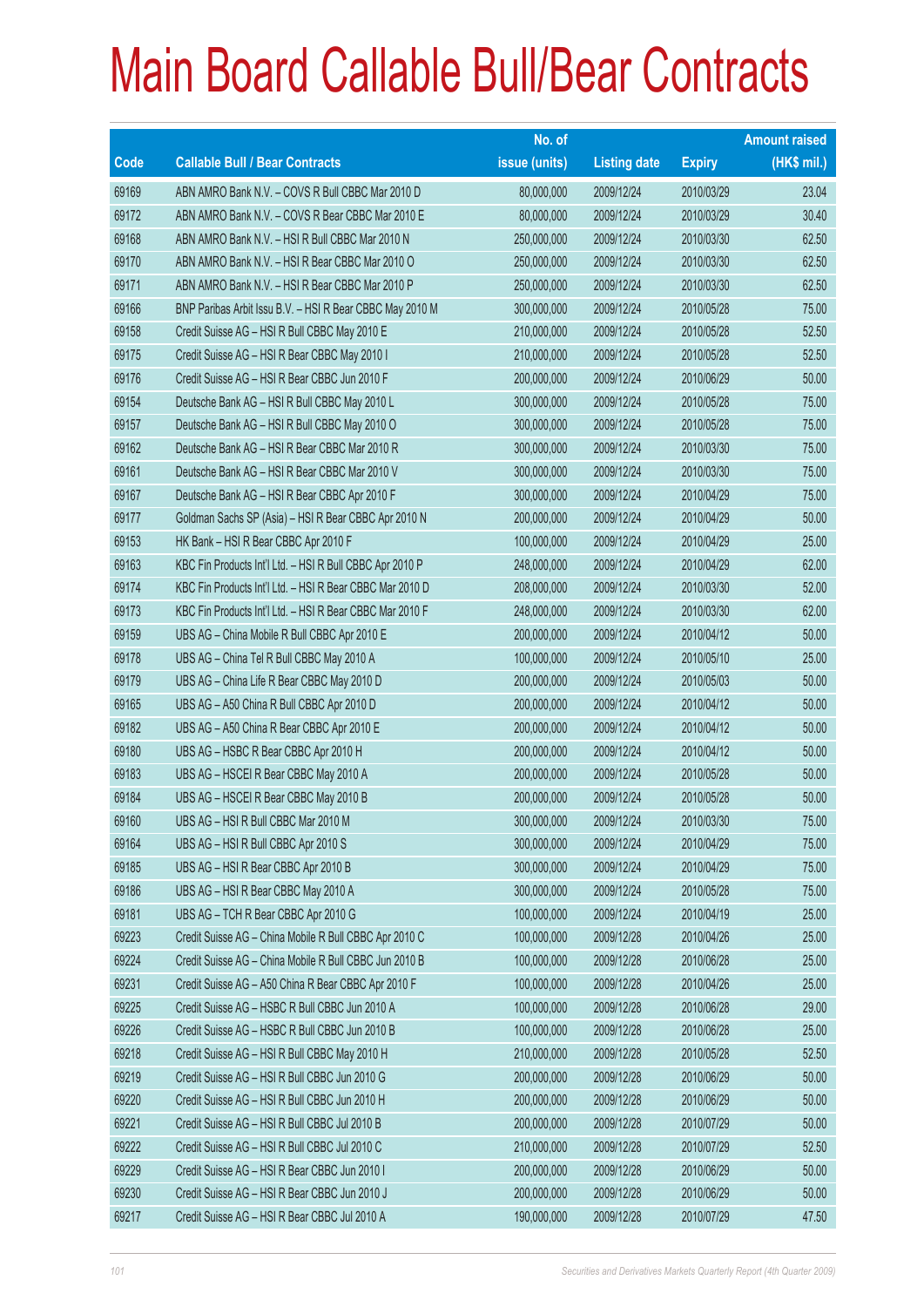|       |                                                               | No. of        |                     |               | <b>Amount raised</b> |
|-------|---------------------------------------------------------------|---------------|---------------------|---------------|----------------------|
| Code  | <b>Callable Bull / Bear Contracts</b>                         | issue (units) | <b>Listing date</b> | <b>Expiry</b> | $(HK$$ mil.)         |
| 69234 | Credit Suisse AG - TCH R Bear CBBC Apr 2010 E                 | 100,000,000   | 2009/12/28          | 2010/04/26    | 25.00                |
| 69216 | Deutsche Bank AG - HSI R Bull CBBC Jun 2010 H                 | 300,000,000   | 2009/12/28          | 2010/06/29    | 75.00                |
| 69227 | Deutsche Bank AG - HSI R Bear CBBC Mar 2010 H                 | 300,000,000   | 2009/12/28          | 2010/03/30    | 75.00                |
| 69247 | Deutsche Bank AG - HSI R Bear CBBC Apr 2010 W                 | 300,000,000   | 2009/12/28          | 2010/04/29    | 75.00                |
| 69248 | Goldman Sachs SP (Asia) - HSI R Bear CBBC May 2010 D          | 200,000,000   | 2009/12/28          | 2010/05/28    | 50.00                |
| 69197 | HK Bank - HSI R Bear CBBC Apr 2010 G                          | 80,000,000    | 2009/12/28          | 2010/04/29    | 20.00                |
| 69235 | KBC Fin Products Int'l Ltd. - HSI R Bear CBBC Mar 2010 C      | 208,000,000   | 2009/12/28          | 2010/03/30    | 52.00                |
| 69188 | Macquarie Bank Ltd. - HSI R Bear CBBC Apr 2010 A              | 300,000,000   | 2009/12/28          | 2010/04/29    | 75.00                |
| 69196 | CC Rabobank B.A. - HSI R Bear CBBC Jun 2010 G                 | 200,000,000   | 2009/12/28          | 2010/06/29    | 50.00                |
| 69195 | CC Rabobank B.A. - HSI R Bear CBBC Jun 2010 H                 | 200,000,000   | 2009/12/28          | 2010/06/29    | 50.00                |
| 69194 | CC Rabobank B.A. - HSI R Bear CBBC Jun 2010 I                 | 200,000,000   | 2009/12/28          | 2010/06/29    | 50.00                |
| 69190 | CC Rabobank B.A. - HSI R Bear CBBC Jun 2010 J                 | 200,000,000   | 2009/12/28          | 2010/06/29    | 50.00                |
| 69189 | CC Rabobank B.A. - HSI R Bear CBBC Jun 2010 K                 | 200,000,000   | 2009/12/28          | 2010/06/29    | 50.00                |
| 69228 | SGA Societe Generale Acceptance N.V. - HSI R Bull CBBC Jun10L | 300,000,000   | 2009/12/28          | 2010/06/29    | 75.00                |
| 69187 | SGA Societe Generale Acceptance N.V. - HSI R Bull CBBC Jun10P | 300,000,000   | 2009/12/28          | 2010/06/29    | 75.00                |
| 69233 | SGA Societe Generale Acceptance N.V. - HSI R Bear CBBC Jun10J | 300,000,000   | 2009/12/28          | 2010/06/29    | 75.00                |
| 69232 | SGA Societe Generale Acceptance N.V. - HSI R Bear CBBC Jun10K | 300,000,000   | 2009/12/28          | 2010/06/29    | 75.00                |
| 69193 | SGA Societe Generale Acceptance N.V. - HSI R Bear CBBC Jun10M | 300,000,000   | 2009/12/28          | 2010/06/29    | 75.00                |
| 69192 | SGA Societe Generale Acceptance N.V. - HSI R Bear CBBC Jun10N | 300,000,000   | 2009/12/28          | 2010/06/29    | 75.00                |
| 69191 | SGA Societe Generale Acceptance N.V. - HSI R Bear CBBC Jun10O | 300,000,000   | 2009/12/28          | 2010/06/29    | 75.00                |
| 69239 | UBS AG - BOCL R Bear CBBC May 2010 A                          | 100,000,000   | 2009/12/28          | 2010/05/03    | 25.00                |
| 69202 | UBS AG - China Mobile R Bull CBBC Apr 2010 F                  | 200,000,000   | 2009/12/28          | 2010/04/26    | 50.00                |
| 69203 | UBS AG - China Mobile R Bull CBBC May 2010 A                  | 200,000,000   | 2009/12/28          | 2010/05/03    | 50.00                |
| 69242 | UBS AG - China Mobile R Bear CBBC May 2010 B                  | 200,000,000   | 2009/12/28          | 2010/05/03    | 50.00                |
| 69243 | UBS AG - China Mobile R Bear CBBC May 2010 C                  | 200,000,000   | 2009/12/28          | 2010/05/03    | 50.00                |
| 69240 | UBS AG - CC Bank R Bear CBBC May 2010 A                       | 100,000,000   | 2009/12/28          | 2010/05/03    | 25.00                |
| 69198 | UBS AG - China Life R Bull CBBC May 2010 E                    | 200,000,000   | 2009/12/28          | 2010/05/17    | 86.00                |
| 69199 | UBS AG - China Life R Bull CBBC May 2010 F                    | 200,000,000   | 2009/12/28          | 2010/05/17    | 66.00                |
| 69200 | UBS AG - China Life R Bull CBBC May 2010 G                    | 200,000,000   | 2009/12/28          | 2010/05/03    | 50.00                |
| 69201 | UBS AG - China Life R Bull CBBC Jun 2010 A                    | 200,000,000   | 2009/12/28          | 2010/06/07    | 106.00               |
| 69241 | UBS AG - China Life R Bear CBBC May 2010 H                    | 200,000,000   | 2009/12/28          | 2010/05/03    | 99.00                |
| 69210 | UBS AG - A50 China R Bull CBBC May 2010 A                     | 200,000,000   | 2009/12/28          | 2010/05/17    | 50.00                |
| 69211 | UBS AG - A50 China R Bull CBBC Jun 2010 A                     | 200,000,000   | 2009/12/28          | 2010/06/07    | 50.00                |
| 69204 | UBS AG - HKEx R Bull CBBC May 2010 B                          | 200,000,000   | 2009/12/28          | 2010/05/17    | 50.00                |
| 69205 | UBS AG - HKEx R Bull CBBC May 2010 C                          | 200,000,000   | 2009/12/28          | 2010/05/03    | 50.00                |
| 69206 | UBS AG - HKEx R Bull CBBC Jun 2010 A                          | 200,000,000   | 2009/12/28          | 2010/06/07    | 56.00                |
| 69207 | UBS AG - HKEx R Bull CBBC Jun 2010 B                          | 200,000,000   | 2009/12/28          | 2010/06/07    | 50.00                |
| 69244 | UBS AG - HKEx R Bear CBBC May 2010 D                          | 200,000,000   | 2009/12/28          | 2010/05/03    | 50.00                |
| 69245 | UBS AG - HKEx R Bear CBBC May 2010 E                          | 200,000,000   | 2009/12/28          | 2010/05/17    | 50.00                |
| 69208 | UBS AG - HSBC R Bull CBBC Jun 2010 A                          | 200,000,000   | 2009/12/28          | 2010/06/07    | 50.00                |
| 69209 | UBS AG - HSBC R Bull CBBC Jun 2010 B                          | 200,000,000   | 2009/12/28          | 2010/06/07    | 50.00                |
| 69212 | UBS AG - HSI R Bull CBBC Mar 2010 P                           | 300,000,000   | 2009/12/28          | 2010/03/30    | 75.00                |
| 69213 | UBS AG - HSI R Bull CBBC Apr 2010 Y                           | 300,000,000   | 2009/12/28          | 2010/04/29    | 75.00                |
| 69214 | UBS AG - HSI R Bull CBBC Jun 2010 P                           | 300,000,000   | 2009/12/28          | 2010/06/29    | 75.00                |
| 69236 | UBS AG - HSI R Bull CBBC Jun 2010 S                           | 300,000,000   | 2009/12/28          | 2010/06/29    | 75.00                |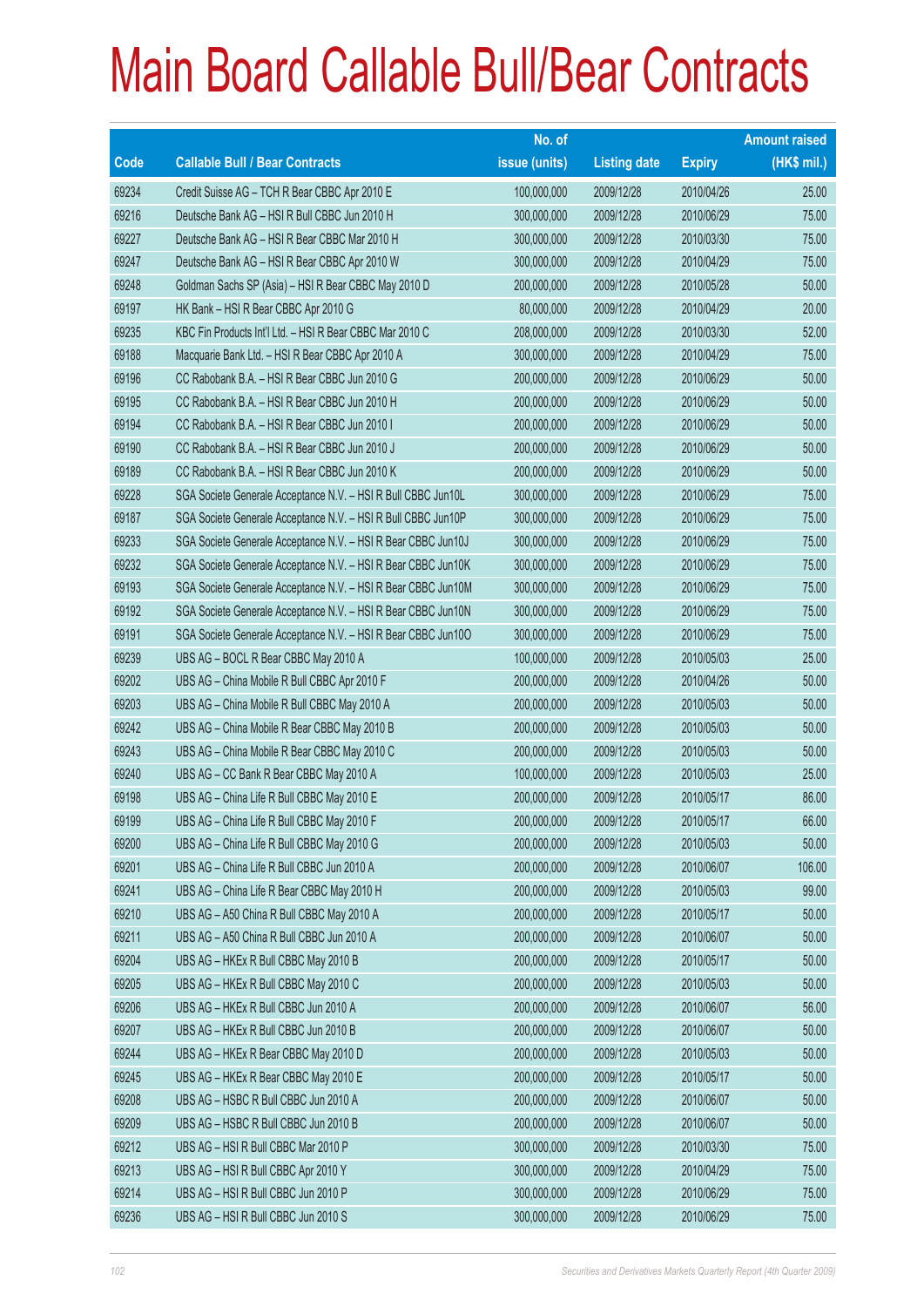|       |                                                               | No. of        |                     |               | <b>Amount raised</b> |
|-------|---------------------------------------------------------------|---------------|---------------------|---------------|----------------------|
| Code  | <b>Callable Bull / Bear Contracts</b>                         | issue (units) | <b>Listing date</b> | <b>Expiry</b> | $(HK$$ mil.)         |
| 69215 | UBS AG - HSI R Bull CBBC Jul 2010 H                           | 400,000,000   | 2009/12/28          | 2010/07/29    | 100.00               |
| 69237 | UBS AG - HSI R Bear CBBC Mar 2010 O                           | 300,000,000   | 2009/12/28          | 2010/03/30    | 75.00                |
| 69238 | UBS AG - HSI R Bear CBBC Jul 2010 I                           | 300,000,000   | 2009/12/28          | 2010/07/29    | 75.00                |
| 69246 | UBS AG - Jiangxi Copper R Bear CBBC Jun 2010 B                | 100,000,000   | 2009/12/28          | 2010/06/07    | 37.00                |
| 69274 | ABN AMRO Bank N.V. - CC Bank R Bull CBBC May 2010 A           | 80,000,000    | 2009/12/29          | 2010/05/19    | 20.00                |
| 69278 | ABN AMRO Bank N.V. - CC Bank R Bear CBBC May 2010 B           | 80,000,000    | 2009/12/29          | 2010/05/19    | 20.00                |
| 69279 | ABN AMRO Bank N.V. - CC Bank R Bear CBBC May 2010 C           | 80,000,000    | 2009/12/29          | 2010/05/19    | 20.00                |
| 69254 | BOCI Asia Ltd. - HSI R Bear CBBC Apr 2010 A                   | 100,000,000   | 2009/12/29          | 2010/04/29    | 25.00                |
| 69266 | Credit Suisse AG - China Life R Bull CBBC Jun 2010 A          | 100,000,000   | 2009/12/29          | 2010/06/28    | 101.00               |
| 69285 | Credit Suisse AG - China Life R Bear CBBC May 2010 J          | 100,000,000   | 2009/12/29          | 2010/05/24    | 38.50                |
| 69258 | Credit Suisse AG - A50 China R Bull CBBC Apr 2010 G           | 100,000,000   | 2009/12/29          | 2010/04/26    | 25.00                |
| 69259 | Credit Suisse AG - A50 China R Bull CBBC May 2010 A           | 100,000,000   | 2009/12/29          | 2010/05/31    | 26.50                |
| 69260 | Credit Suisse AG - A50 China R Bull CBBC Jun 2010 A           | 100,000,000   | 2009/12/29          | 2010/06/28    | 47.00                |
| 69261 | Credit Suisse AG - A50 China R Bear CBBC Apr 2010 H           | 100,000,000   | 2009/12/29          | 2010/04/26    | 25.00                |
| 69262 | Credit Suisse AG - A50 China R Bear CBBC May 2010 B           | 100,000,000   | 2009/12/29          | 2010/05/31    | 25.00                |
| 69263 | Credit Suisse AG - A50 China R Bear CBBC Jun 2010 B           | 100,000,000   | 2009/12/29          | 2010/06/28    | 30.00                |
| 69264 | Credit Suisse AG - HKEx R Bull CBBC May 2010 F                | 100,000,000   | 2009/12/29          | 2010/05/31    | 25.00                |
| 69265 | Credit Suisse AG - HKEx R Bull CBBC Jun 2010 A                | 100,000,000   | 2009/12/29          | 2010/06/28    | 26.50                |
| 69268 | Credit Suisse AG - HKEx R Bear CBBC May 2010 G                | 100,000,000   | 2009/12/29          | 2010/05/31    | 25.00                |
| 69269 | Credit Suisse AG - HKEx R Bear CBBC Jun 2010 B                | 100,000,000   | 2009/12/29          | 2010/06/28    | 35.00                |
| 69267 | Credit Suisse AG - HSI R Bull CBBC May 2010 M                 | 210,000,000   | 2009/12/29          | 2010/05/28    | 52.50                |
| 69283 | Credit Suisse AG - HSI R Bear CBBC May 2010 Q                 | 200,000,000   | 2009/12/29          | 2010/05/28    | 50.00                |
| 69284 | Credit Suisse AG - HSI R Bear CBBC Jun 2010 K                 | 210,000,000   | 2009/12/29          | 2010/06/29    | 52.50                |
| 69275 | Deutsche Bank AG - China Life R Bear CBBC May 2010 L          | 150,000,000   | 2009/12/29          | 2010/05/31    | 79.50                |
| 69276 | Deutsche Bank AG - China Life R Bear CBBC Jun 2010 A          | 150,000,000   | 2009/12/29          | 2010/06/07    | 49.50                |
| 69280 | Deutsche Bank AG - A50 China R Bear CBBC May 2010 B           | 150,000,000   | 2009/12/29          | 2010/05/31    | 37.50                |
| 69277 | Deutsche Bank AG - HKEx R Bear CBBC Jun 2010 A                | 150,000,000   | 2009/12/29          | 2010/06/07    | 37.50                |
| 69271 | Deutsche Bank AG - HSI R Bull CBBC May 2010 M                 | 300,000,000   | 2009/12/29          | 2010/05/28    | 75.00                |
| 69255 | Deutsche Bank AG - HSI R Bull CBBC May 2010 N                 | 300,000,000   | 2009/12/29          | 2010/05/28    | 75.00                |
| 69282 | Deutsche Bank AG - HSI R Bear CBBC Apr 2010 L                 | 300,000,000   | 2009/12/29          | 2010/04/29    | 75.00                |
| 69281 | Deutsche Bank AG - HSI R Bear CBBC Apr 2010 V                 | 300,000,000   | 2009/12/29          | 2010/04/29    | 75.00                |
| 69292 | Goldman Sachs SP (Asia) - HSI R Bear CBBC Apr 2010 C          | 200,000,000   | 2009/12/29          | 2010/04/29    | 50.00                |
| 69273 | KBC Fin Products Int'l Ltd. - HSI R Bull CBBC Apr 2010 Q      | 248,000,000   | 2009/12/29          | 2010/04/29    | 62.00                |
| 69249 | CC Rabobank B.A. - HSI R Bear CBBC Jul 2010 A                 | 200,000,000   | 2009/12/29          | 2010/07/29    | 50.00                |
| 69250 | CC Rabobank B.A. - HSI R Bear CBBC Jul 2010 B                 | 200,000,000   | 2009/12/29          | 2010/07/29    | 50.00                |
| 69251 | CC Rabobank B.A. - HSI R Bear CBBC Jul 2010 C                 | 200,000,000   | 2009/12/29          | 2010/07/29    | 50.00                |
| 69252 | CC Rabobank B.A. - HSI R Bear CBBC Jul 2010 D                 | 200,000,000   | 2009/12/29          | 2010/07/29    | 50.00                |
| 69253 | CC Rabobank B.A. - HSI R Bear CBBC Jul 2010 E                 | 200,000,000   | 2009/12/29          | 2010/07/29    | 50.00                |
| 69270 | SGA Societe Generale Acceptance N.V. - HSI R Bear CBBC Jun101 | 300,000,000   | 2009/12/29          | 2010/06/29    | 75.00                |
| 69256 | UBS AG - China Life R Bull CBBC May 2010 I                    | 200,000,000   | 2009/12/29          | 2010/05/03    | 50.00                |
| 69286 | UBS AG - China Life R Bull CBBC Jun 2010 B                    | 200,000,000   | 2009/12/29          | 2010/06/07    | 90.00                |
| 69288 | UBS AG - China Life R Bear CBBC May 2010 J                    | 200,000,000   | 2009/12/29          | 2010/05/03    | 52.00                |
| 69257 | UBS AG - A50 China R Bull CBBC Apr 2010 F                     | 200,000,000   | 2009/12/29          | 2010/04/12    | 50.00                |
| 69289 | UBS AG - HSCEI R Bear CBBC May 2010 C                         | 200,000,000   | 2009/12/29          | 2010/05/28    | 50.00                |
| 69272 | UBS AG - HSI R Bull CBBC Jun 2010 O                           | 300,000,000   | 2009/12/29          | 2010/06/29    | 75.00                |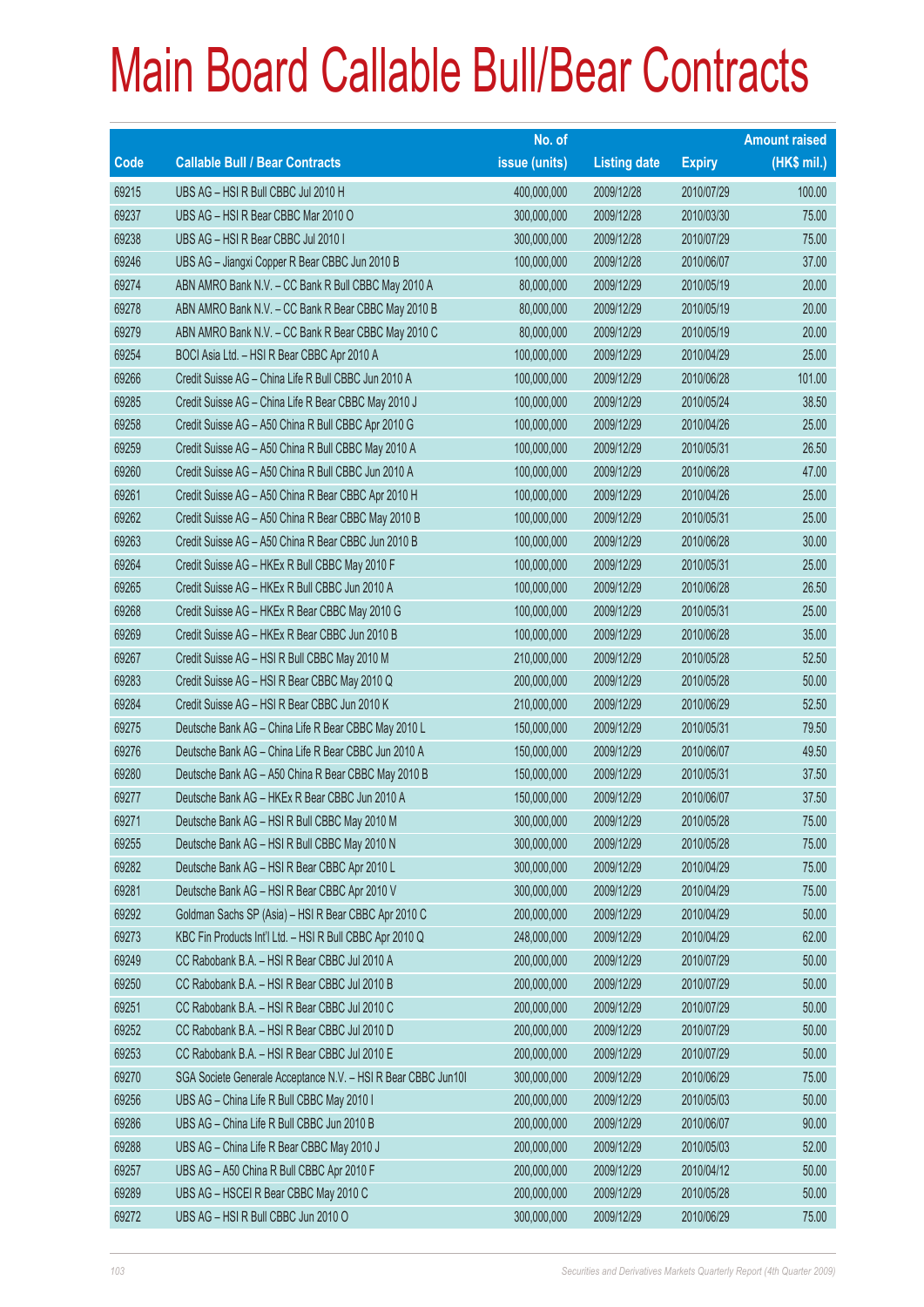|       |                                                      | No. of        |                     |               | <b>Amount raised</b> |
|-------|------------------------------------------------------|---------------|---------------------|---------------|----------------------|
| Code  | <b>Callable Bull / Bear Contracts</b>                | issue (units) | <b>Listing date</b> | <b>Expiry</b> | $(HK$$ mil.)         |
| 69287 | UBS AG - HSI R Bull CBBC Jul 2010 J                  | 300,000,000   | 2009/12/29          | 2010/07/29    | 75.00                |
| 69290 | UBS AG - HSI R Bear CBBC Mar 2010 V                  | 300,000,000   | 2009/12/29          | 2010/03/30    | 75.00                |
| 69291 | UBS AG - HSI R Bear CBBC Jun 2010 M                  | 300,000,000   | 2009/12/29          | 2010/06/29    | 75.00                |
| 69294 | Credit Suisse AG - HSI R Bull CBBC May 2010 L        | 200,000,000   | 2009/12/30          | 2010/05/28    | 50.00                |
| 69293 | Credit Suisse AG - HSI R Bull CBBC May 2010 P        | 210,000,000   | 2009/12/30          | 2010/05/28    | 52.50                |
| 69307 | Credit Suisse AG - HSI R Bull CBBC May 2010 U        | 200,000,000   | 2009/12/30          | 2010/05/28    | 50.00                |
| 69295 | Credit Suisse AG - HSI R Bull CBBC Jun 2010 L        | 200,000,000   | 2009/12/30          | 2010/06/29    | 55.00                |
| 69296 | Credit Suisse AG - HSI R Bull CBBC Jun 2010 M        | 200,000,000   | 2009/12/30          | 2010/06/29    | 51.00                |
| 69297 | Credit Suisse AG - HSI R Bull CBBC Jul 2010 D        | 210,000,000   | 2009/12/30          | 2010/07/29    | 52.50                |
| 69298 | Credit Suisse AG - HSI R Bull CBBC Jul 2010 E        | 210,000,000   | 2009/12/30          | 2010/07/29    | 52.50                |
| 69299 | Credit Suisse AG - HSI R Bear CBBC May 2010 S        | 210,000,000   | 2009/12/30          | 2010/05/28    | 52.50                |
| 69309 | Deutsche Bank AG - HSI R Bear CBBC Apr 2010 I        | 300,000,000   | 2009/12/30          | 2010/04/29    | 75.00                |
| 69313 | Goldman Sachs SP (Asia) - HSI R Bull CBBC May 2010 C | 200,000,000   | 2009/12/30          | 2010/05/28    | 50.00                |
| 69300 | HK Bank - A50 R Bull CBBC Jun 2010 B                 | 80,000,000    | 2009/12/30          | 2010/06/18    | 20.00                |
| 69301 | HK Bank - A50 R Bull CBBC Jun 2010 C                 | 80,000,000    | 2009/12/30          | 2010/06/18    | 20.00                |
| 69305 | HK Bank - A50 R Bear CBBC Jun 2010 D                 | 80,000,000    | 2009/12/30          | 2010/06/18    | 20.00                |
| 69302 | HK Bank - HSI R Bear CBBC Apr 2010 H                 | 120,000,000   | 2009/12/30          | 2010/04/29    | 30.00                |
| 69311 | UBS AG - China Mobile R Bear CBBC Apr 2010 G         | 200,000,000   | 2009/12/30          | 2010/04/12    | 50.00                |
| 69310 | UBS AG - China Life R Bear CBBC May 2010 K           | 200,000,000   | 2009/12/30          | 2010/05/03    | 50.00                |
| 69308 | UBS AG - HSI R Bull CBBC Apr 2010 I                  | 300,000,000   | 2009/12/30          | 2010/04/29    | 75.00                |
| 69304 | UBS AG - HSI R Bear CBBC Apr 2010 Q                  | 300,000,000   | 2009/12/30          | 2010/04/29    | 75.00                |
| 69303 | UBS AG - HSI R Bear CBBC Apr 2010 R                  | 300,000,000   | 2009/12/30          | 2010/04/29    | 75.00                |
| 69306 | UBS AG - HSI R Bear CBBC Jun 2010 L                  | 300,000,000   | 2009/12/30          | 2010/06/29    | 75.00                |
| 69312 | UBS AG - Petrochina R Bear CBBC May 2010 A           | 100,000,000   | 2009/12/30          | 2010/05/03    | 25.00                |
| 69356 | ABN AMRO Bank N.V. - HSI R Bull CBBC Apr 2010 A      | 250,000,000   | 2009/12/31          | 2010/04/29    | 97.50                |
| 69357 | ABN AMRO Bank N.V. - HSI R Bull CBBC Apr 2010 B      | 250,000,000   | 2009/12/31          | 2010/04/29    | 67.25                |
| 69358 | ABN AMRO Bank N.V. - HSI R Bull CBBC Apr 2010 C      | 250,000,000   | 2009/12/31          | 2010/04/29    | 77.75                |
| 69359 | ABN AMRO Bank N.V. - HSI R Bull CBBC Apr 2010 D      | 250,000,000   | 2009/12/31          | 2010/04/29    | 62.50                |
| 69360 | ABN AMRO Bank N.V. - HSI R Bull CBBC Apr 2010 E      | 250,000,000   | 2009/12/31          | 2010/04/29    | 62.50                |
| 69361 | ABN AMRO Bank N.V. - HSI R Bull CBBC Apr 2010 F      | 250,000,000   | 2009/12/31          | 2010/04/29    | 62.50                |
| 69362 | ABN AMRO Bank N.V. - HSI R Bull CBBC Jun 2010 A      | 250,000,000   | 2009/12/31          | 2010/06/29    | 118.00               |
| 69363 | ABN AMRO Bank N.V. - HSI R Bull CBBC Jun 2010 B      | 250,000,000   | 2009/12/31          | 2010/06/29    | 110.25               |
| 69364 | ABN AMRO Bank N.V. - HSI R Bull CBBC Jun 2010 C      | 250,000,000   | 2009/12/31          | 2010/06/29    | 72.00                |
| 69365 | ABN AMRO Bank N.V. - HSI R Bull CBBC Jun 2010 D      | 250,000,000   | 2009/12/31          | 2010/06/29    | 64.50                |
| 69366 | ABN AMRO Bank N.V. - HSI R Bull CBBC Jun 2010 E      | 250,000,000   | 2009/12/31          | 2010/06/29    | 62.50                |
| 69367 | ABN AMRO Bank N.V. - HSI R Bull CBBC Jun 2010 F      | 250,000,000   | 2009/12/31          | 2010/06/29    | 62.50                |
| 69368 | ABN AMRO Bank N.V. - HSI R Bull CBBC Jun 2010 G      | 250,000,000   | 2009/12/31          | 2010/06/29    | 62.50                |
| 69369 | ABN AMRO Bank N.V. - HSI R Bull CBBC Jun 2010 H      | 250,000,000   | 2009/12/31          | 2010/06/29    | 62.50                |
| 69370 | ABN AMRO Bank N.V. - HSI R Bear CBBC Apr 2010 G      | 250,000,000   | 2009/12/31          | 2010/04/29    | 62.50                |
| 69371 | ABN AMRO Bank N.V. - HSI R Bear CBBC Apr 2010 H      | 250,000,000   | 2009/12/31          | 2010/04/29    | 62.50                |
| 69372 | ABN AMRO Bank N.V. - HSI R Bear CBBC Apr 2010 I      | 250,000,000   | 2009/12/31          | 2010/04/29    | 62.50                |
| 69373 | ABN AMRO Bank N.V. - HSI R Bear CBBC Apr 2010 J      | 250,000,000   | 2009/12/31          | 2010/04/29    | 71.00                |
| 69374 | ABN AMRO Bank N.V. - HSI R Bear CBBC Jun 2010 I      | 250,000,000   | 2009/12/31          | 2010/06/29    | 62.50                |
| 69375 | ABN AMRO Bank N.V. - HSI R Bear CBBC Jun 2010 J      | 250,000,000   | 2009/12/31          | 2010/06/29    | 62.50                |
| 69376 | ABN AMRO Bank N.V. - HSI R Bear CBBC Jun 2010 K      | 250,000,000   | 2009/12/31          | 2010/06/29    | 62.50                |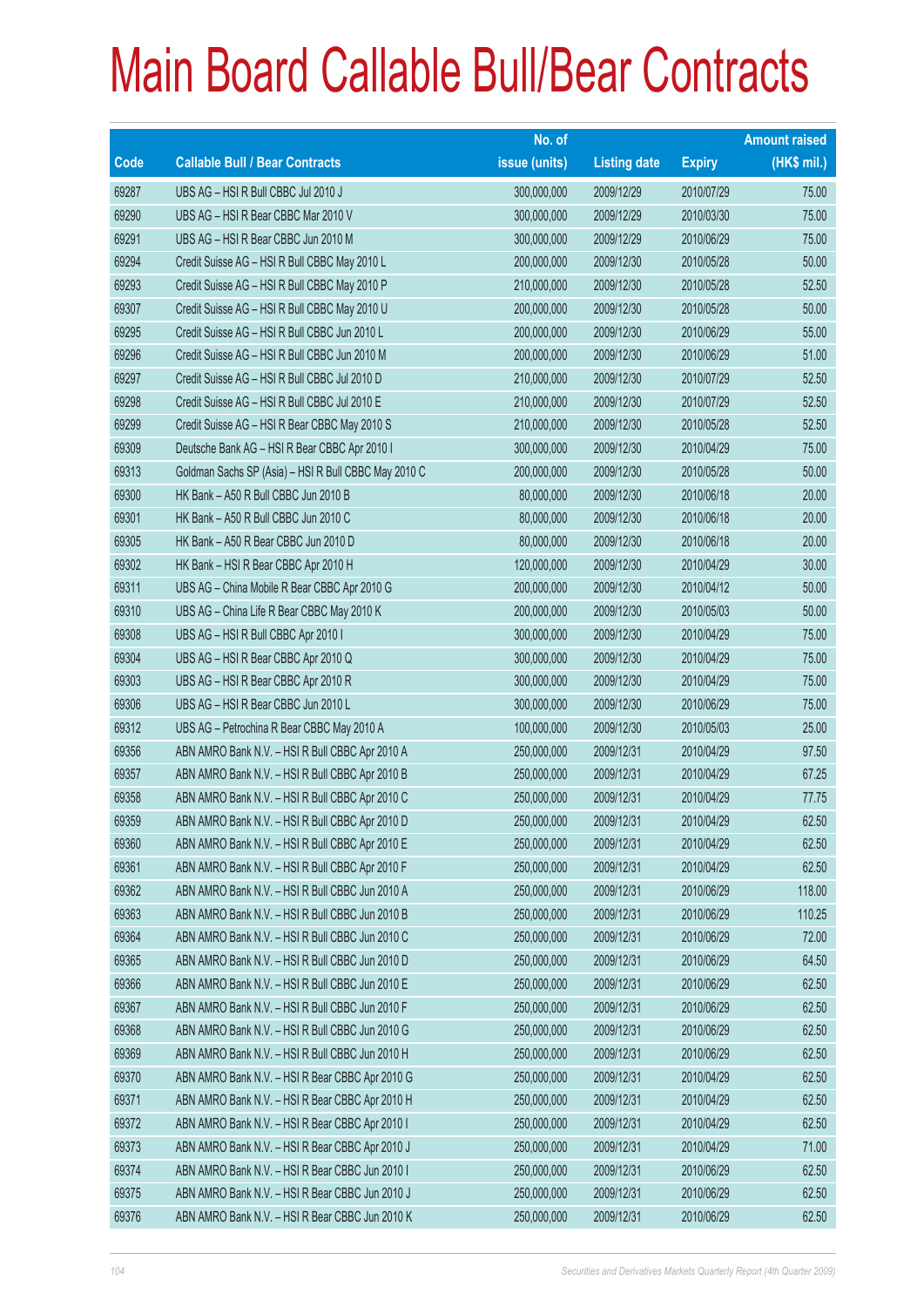|       |                                                                | No. of        |                     |               | <b>Amount raised</b> |
|-------|----------------------------------------------------------------|---------------|---------------------|---------------|----------------------|
| Code  | <b>Callable Bull / Bear Contracts</b>                          | issue (units) | <b>Listing date</b> | <b>Expiry</b> | $(HK$$ mil.)         |
| 69377 | ABN AMRO Bank N.V. - HSI R Bear CBBC Jun 2010 L                | 250,000,000   | 2009/12/31          | 2010/06/29    | 62.50                |
| 69378 | ABN AMRO Bank N.V. - HSI R Bear CBBC Jun 2010 M                | 250,000,000   | 2009/12/31          | 2010/06/29    | 62.50                |
| 69379 | ABN AMRO Bank N.V. - HSI R Bear CBBC Jun 2010 N                | 250,000,000   | 2009/12/31          | 2010/06/29    | 97.50                |
| 69380 | ABN AMRO Bank N.V. - HSI R Bear CBBC Jun 2010 O                | 250,000,000   | 2009/12/31          | 2010/06/29    | 62.50                |
| 69381 | ABN AMRO Bank N.V. - HSI R Bear CBBC Jun 2010 P                | 250,000,000   | 2009/12/31          | 2010/06/29    | 89.75                |
| 69327 | Credit Suisse AG - HSI R Bear CBBC May 2010 O                  | 210,000,000   | 2009/12/31          | 2010/05/28    | 52.50                |
| 69355 | Deutsche Bank AG - HSI R Bull CBBC Jun 2010 I                  | 300,000,000   | 2009/12/31          | 2010/06/29    | 75.00                |
| 69324 | KBC Fin Products Int'l Ltd. - A50 China R Bull CBBC Apr 10A    | 188,000,000   | 2009/12/31          | 2010/04/15    | 47.00                |
| 69325 | KBC Fin Products Int'l Ltd. - A50 China R Bull CBBC May 10A    | 188,000,000   | 2009/12/31          | 2010/05/03    | 47.00                |
| 69328 | KBC Fin Products Int'l Ltd. - A50 China R Bear CBBC Apr 10B    | 188,000,000   | 2009/12/31          | 2010/04/01    | 48.88                |
| 69326 | KBC Fin Products Int'l Ltd. - HKEx R Bear CBBC Jun 2010 A      | 180,000,000   | 2009/12/31          | 2010/06/01    | 48.60                |
| 69314 | SGA Societe Generale Acceptance N.V. - CCHC R Bull CBBC Jul10A | 100,000,000   | 2009/12/31          | 2010/07/14    | 25.00                |
| 69322 | SGA Societe Generale Acceptance N.V. - CCHC R Bear CBBC Jul10B | 100,000,000   | 2009/12/31          | 2010/07/14    | 25.00                |
| 69323 | SGA Societe Generale Acceptance N.V. - A50 R Bear CBBC May10E  | 150,000,000   | 2009/12/31          | 2010/05/26    | 37.50                |
| 69315 | SGA Societe Generale Acceptance N.V. - HSI R Bull CBBC Jun10R  | 300,000,000   | 2009/12/31          | 2010/06/29    | 75.00                |
| 69316 | SGA Societe Generale Acceptance N.V. - HSI R Bull CBBC Jul10A  | 300,000,000   | 2009/12/31          | 2010/07/29    | 75.00                |
| 69317 | SGA Societe Generale Acceptance N.V. - HSI R Bull CBBC Jul10B  | 300,000,000   | 2009/12/31          | 2010/07/29    | 87.00                |
| 69318 | SGA Societe Generale Acceptance N.V. - HSI R Bull CBBC Jul10C  | 300,000,000   | 2009/12/31          | 2010/07/29    | 100.50               |
| 69319 | SGA Societe Generale Acceptance N.V. - HSI R Bull CBBC Jul10D  | 300,000,000   | 2009/12/31          | 2010/07/29    | 75.00                |
| 69320 | SGA Societe Generale Acceptance N.V. - HSI R Bull CBBC Jul10E  | 300,000,000   | 2009/12/31          | 2010/07/29    | 78.00                |
| 69321 | SGA Societe Generale Acceptance N.V. - HSI R Bull CBBC Jul10F  | 300,000,000   | 2009/12/31          | 2010/07/29    | 88.50                |
| 69329 | UBS AG - BOCL R Bull CBBC Jun 2010 A                           | 100,000,000   | 2009/12/31          | 2010/06/28    | 25.00                |
| 69330 | UBS AG - BOCL R Bull CBBC Jul 2010 A                           | 100,000,000   | 2009/12/31          | 2010/07/05    | 25.00                |
| 69333 | UBS AG - CC Bank R Bull CBBC May 2010 B                        | 100,000,000   | 2009/12/31          | 2010/05/03    | 25.00                |
| 69334 | UBS AG - CC Bank R Bull CBBC May 2010 C                        | 100,000,000   | 2009/12/31          | 2010/05/03    | 25.00                |
| 69331 | UBS AG - Cheung Kong R Bull CBBC Jun 2010 A                    | 100,000,000   | 2009/12/31          | 2010/06/14    | 25.00                |
| 69332 | UBS AG - Cheung Kong R Bull CBBC Jun 2010 B                    | 100,000,000   | 2009/12/31          | 2010/06/07    | 25.00                |
| 69346 | UBS AG - Cheung Kong R Bear CBBC Jun 2010 C                    | 100,000,000   | 2009/12/31          | 2010/06/07    | 25.00                |
| 69335 | UBS AG - CM Bank R Bull CBBC Jun 2010 A                        | 100,000,000   | 2009/12/31          | 2010/06/21    | 39.50                |
| 69347 | UBS AG - CM Bank R Bear CBBC Jun 2010 B                        | 100,000,000   | 2009/12/31          | 2010/06/21    | 51.00                |
| 69337 | UBS AG - CNOOC R Bull CBBC Jun 2010 A                          | 100,000,000   | 2009/12/31          | 2010/06/07    | 25.00                |
| 69336 | UBS AG - Sinopec Corp R Bull CBBC Jul 2010 A                   | 100,000,000   | 2009/12/31          | 2010/07/05    | 25.00                |
| 69348 | UBS AG - Sinopec Corp R Bear CBBC Jul 2010 B                   | 100,000,000   | 2009/12/31          | 2010/07/05    | 25.00                |
| 69338 | UBS AG - HKEx R Bull CBBC May 2010 F                           | 200,000,000   | 2009/12/31          | 2010/05/03    | 50.00                |
| 69353 | UBS AG - HSI R Bear CBBC May 2010 J                            | 300,000,000   | 2009/12/31          | 2010/05/28    | 75.00                |
| 69354 | UBS AG - HSI R Bear CBBC Jul 2010 K                            | 400,000,000   | 2009/12/31          | 2010/07/29    | 100.00               |
| 69339 | UBS AG - Hutchison R Bull CBBC Jun 2010 A                      | 100,000,000   | 2009/12/31          | 2010/06/07    | 25.00                |
| 69349 | UBS AG - Hutchison R Bear CBBC Jun 2010 B                      | 100,000,000   | 2009/12/31          | 2010/06/07    | 25.00                |
| 69340 | UBS AG - ICBC R Bull CBBC Jun 2010 A                           | 100,000,000   | 2009/12/31          | 2010/06/21    | 25.00                |
| 69341 | UBS AG - ICBC R Bull CBBC Jun 2010 B                           | 100,000,000   | 2009/12/31          | 2010/06/14    | 25.00                |
| 69350 | UBS AG - ICBC R Bear CBBC Jun 2010 C                           | 100,000,000   | 2009/12/31          | 2010/06/21    | 25.00                |
| 69342 | UBS AG - Petrochina R Bull CBBC Jun 2010 A                     | 100,000,000   | 2009/12/31          | 2010/06/21    | 25.00                |
| 69343 | UBS AG - SHK Ppt R Bull CBBC Jun 2010 A                        | 100,000,000   | 2009/12/31          | 2010/06/14    | 25.50                |
| 69344 | UBS AG - SHK Ppt R Bull CBBC Jun 2010 B                        | 100,000,000   | 2009/12/31          | 2010/06/21    | 25.00                |
| 69345 | UBS AG - SHK Ppt R Bull CBBC Jun 2010 C                        | 100,000,000   | 2009/12/31          | 2010/06/07    | 25.00                |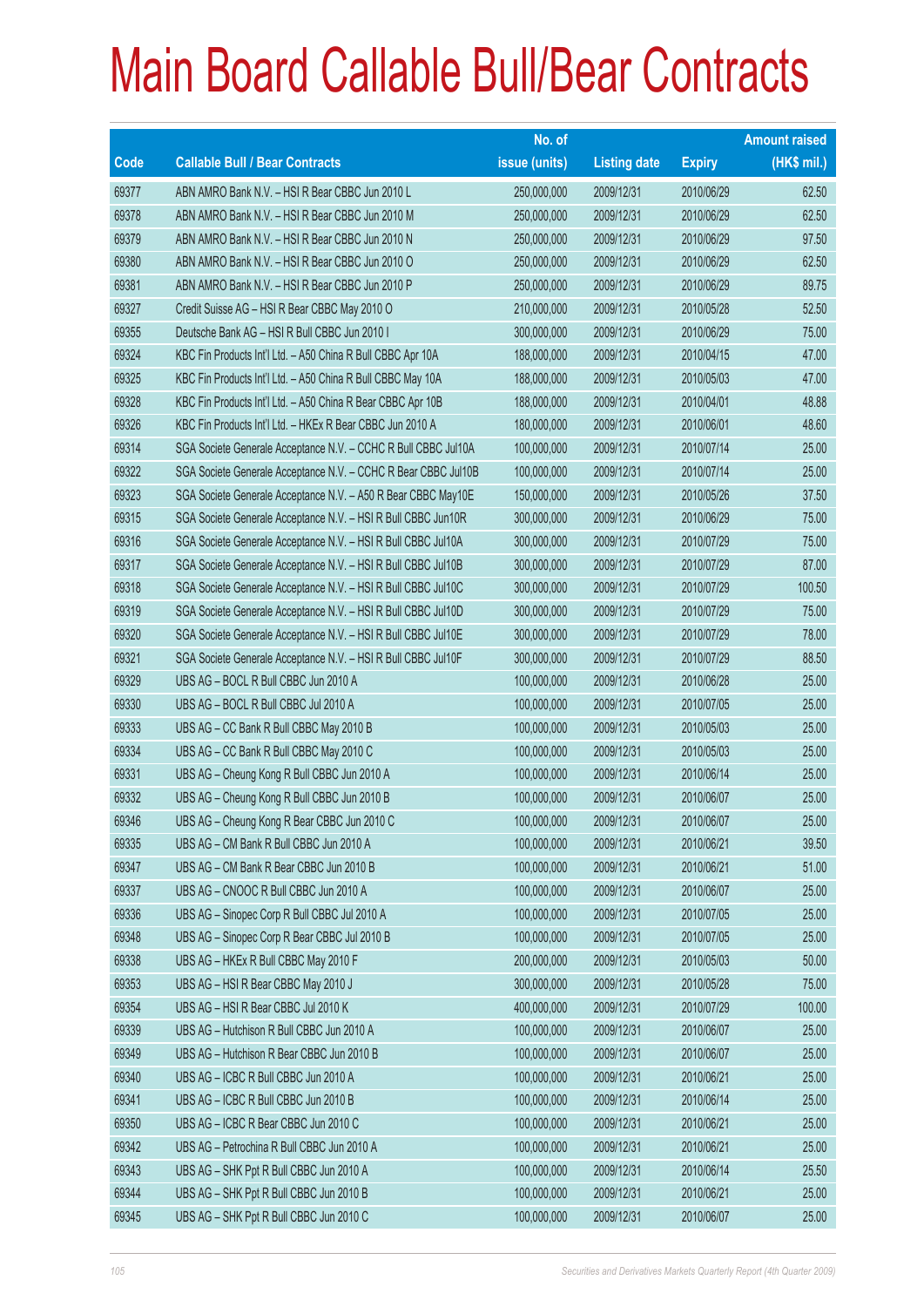|              |                                         | No. of               |                     |               | <b>Amount raised</b> |
|--------------|-----------------------------------------|----------------------|---------------------|---------------|----------------------|
| <b>Code</b>  | <b>Callable Bull / Bear Contracts</b>   | <i>issue (units)</i> | <b>Listing date</b> | <b>Expiry</b> | (HK\$ mil.)          |
| 69351        | UBS AG - SHK Ppt R Bear CBBC Jun 2010 D | 100,000,000          | 2009/12/31          | 2010/06/14    | 25.00                |
| 69352        | UBS AG - SHK Ppt R Bear CBBC Jun 2010 E | 100,000,000          | 2009/12/31          | 2010/06/21    | 27.00                |
| <b>Total</b> |                                         |                      |                     |               | 115,888.51           |
|              |                                         |                      |                     |               |                      |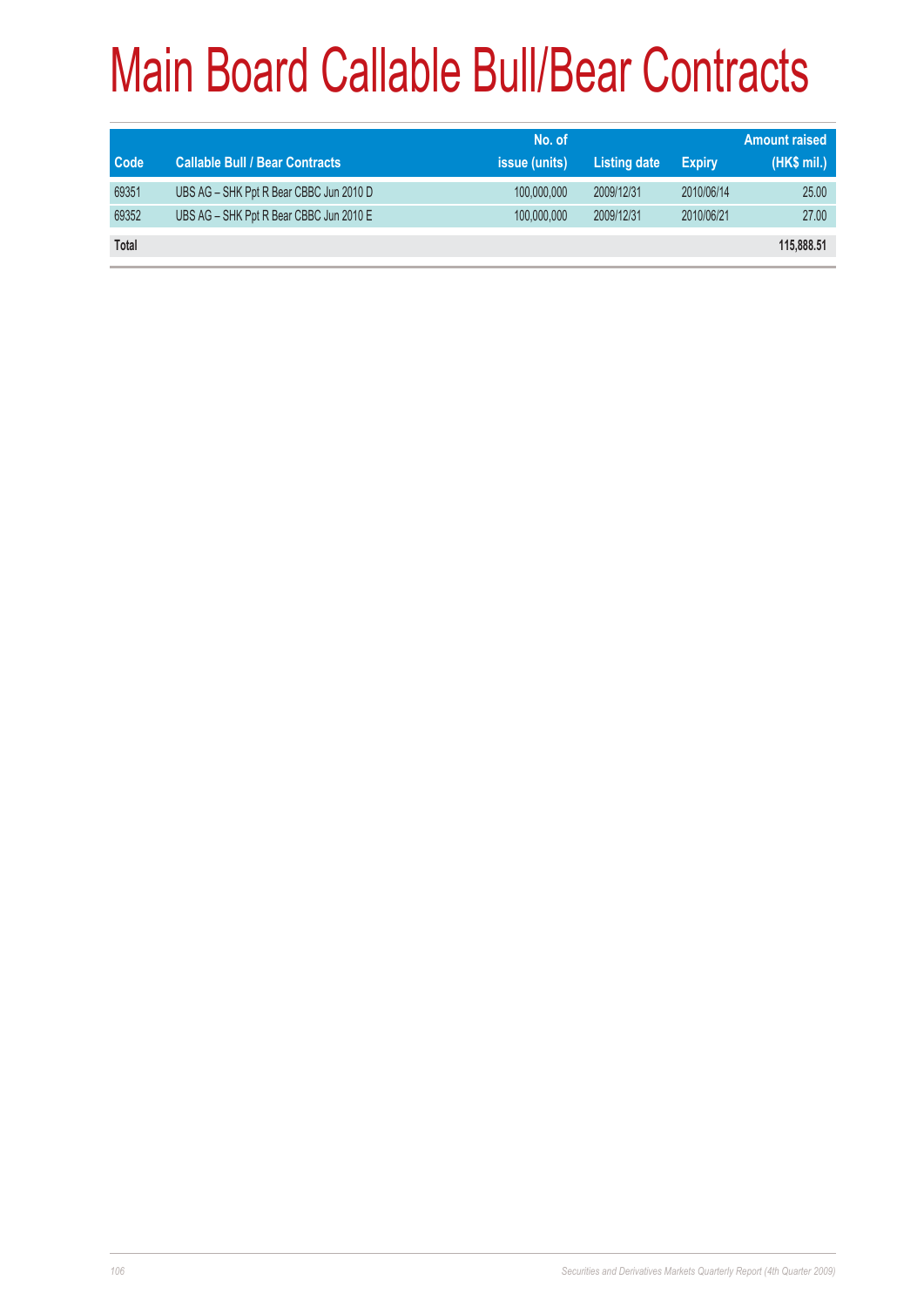# ELI/Trading Only Stocks Trading Statistics

#### **Equity Linked Instrument Trading Statistics**

|      |    | No. of issues | Turnover value (HK\$ mil.) |
|------|----|---------------|----------------------------|
| 2008 | Q4 |               |                            |
| 2009 | Q1 |               |                            |
|      | Q2 | -             |                            |
|      | Q3 | -             | -                          |
|      | Q4 | -             | –                          |

#### **NASDAQ Stocks**

|      |    | No. of issues | Turnover value (HK\$ mil.) |
|------|----|---------------|----------------------------|
| 2008 | Q4 |               | 0.17                       |
| 2009 | Q1 |               | 0.42                       |
|      | Q2 |               | 0.45                       |
|      | Q3 |               | 0.90                       |
|      | Q4 |               | 0.30                       |

#### **iShares**

|      |    | No. of issues | Turnover value (HK\$ mil.) |
|------|----|---------------|----------------------------|
| 2008 | Q4 |               | 0.00                       |
| 2009 | Q1 |               | 0.00                       |
|      | Q2 |               | 0.00                       |
|      | Q3 |               | 0.00                       |
|      | Q4 |               | 0.00                       |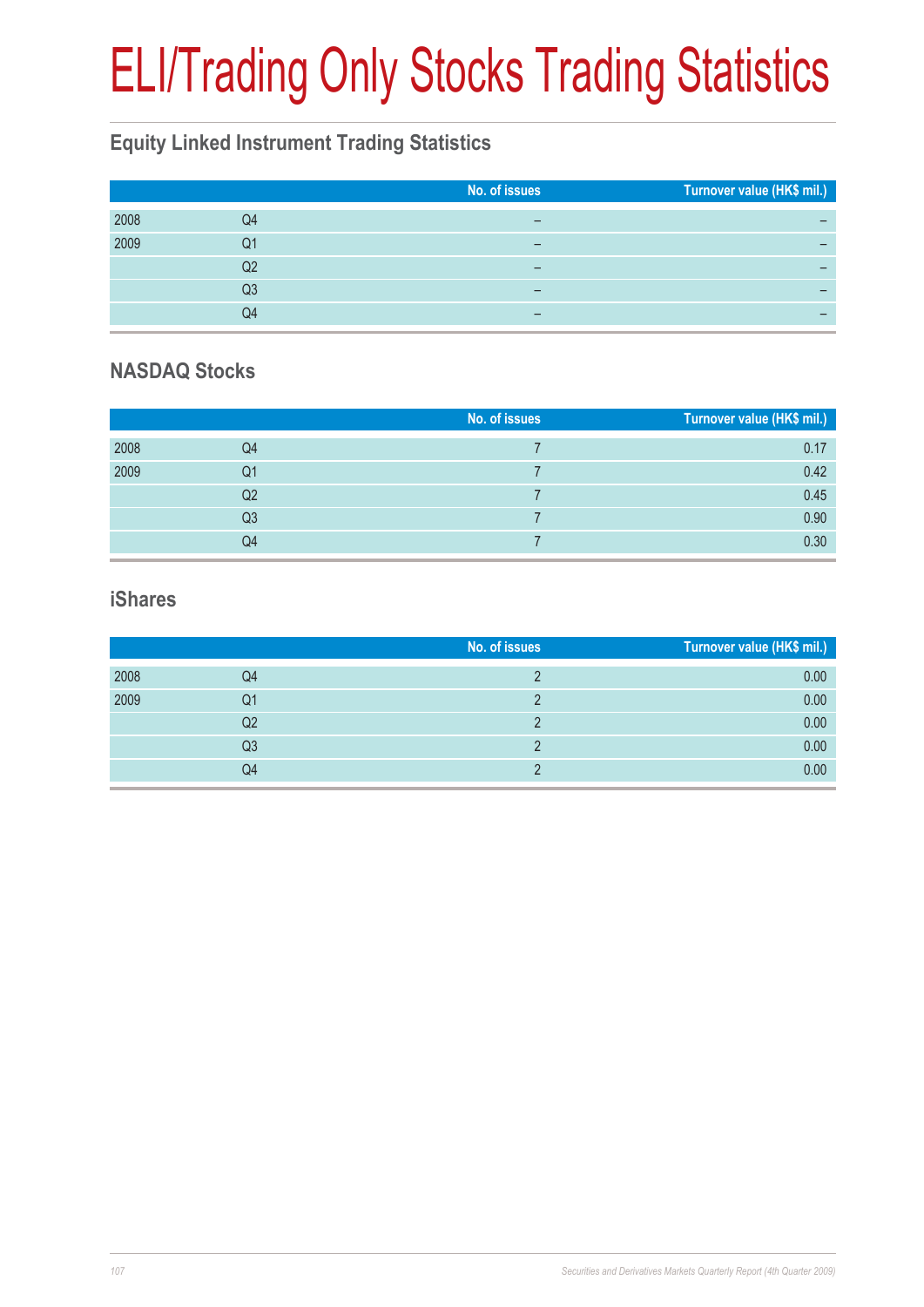### **Equity Turnover – GEM**

|      |    | Share (Mil. shs) | Value (HK\$ mil.) | No. of deals |
|------|----|------------------|-------------------|--------------|
| 2008 | Q4 | 19,999.04        | 4,070.24          | 147,424      |
| 2009 | Q1 | 23,051.11        | 4,192.12          | 153,505      |
|      | Q2 | 116,455.92       | 19,561.73         | 605,615      |
|      | Q3 | 84,235.17        | 26,394.60         | 677,639      |
|      | Q4 | 72,473.65        | 25,613.02         | 669,404      |

## **Equity Trading Statistics – GEM**

|      |                | No. of<br>trading days | <b>Average daily turnover</b><br>(HK\$ mil.) | <b>Average value</b><br>per deal |
|------|----------------|------------------------|----------------------------------------------|----------------------------------|
| 2008 | Q4             | 62                     | 65.65                                        | 27,609                           |
| 2009 | Q <sub>1</sub> | 60                     | 69.87                                        | 27,309                           |
|      | Q <sub>2</sub> | 61                     | 320.68                                       | 32,301                           |
|      | Q <sub>3</sub> | 65                     | 406.07                                       | 38,951                           |
|      | Q4             | 63                     | 406.56                                       | 38,262                           |

#### **20 Most Advanced GEM Stocks**

for 4th quarter 2009

|                |       |                        |                 | <b>Closing price</b>    |        |
|----------------|-------|------------------------|-----------------|-------------------------|--------|
| <b>Rank</b>    | Code  | <b>Stock</b>           | End of Dec 2009 | End of Sep 2009         | $%$ up |
| 1              | 08078 | EEG                    | 3.260           | 0.710                   | 359.15 |
| $\overline{2}$ | 08096 | <b>THINSOFT</b>        | 0.700           | 0.160<br>$\overline{A}$ | 337.50 |
| 3              | 08137 | <b>HONBRIDGE</b>       | 2.040           | 0.700                   | 191.43 |
| 4              | 08061 | <b>ACROSSASIA</b>      | 0.230           | 0.080                   | 187.50 |
| 5              | 08103 | <b>TAI SHING</b>       | 0.800           | 0.295                   | 171.19 |
| 6              | 08019 | <b>EVERPRIDE PHAR</b>  | 0.230           | 0.098                   | 134.69 |
| $\overline{7}$ | 08026 | <b>PROSTEN TECH</b>    | 0.680           | 0.330                   | 106.06 |
| 8              | 08331 | <b>ZHEJIANG SHIBAO</b> | 2.320           | 1.130                   | 105.31 |
| 9              | 08092 | <b>ITE HOLDINGS</b>    | 0.121           | 0.063                   | 92.06  |
| 10             | 08221 | <b>LEE'S PHARM</b>     | 1.680           | 0.900                   | 86.67  |
| 11             | 08102 | <b>SHANGHAI FUDAN</b>  | 1.600           | 0.870                   | 83.91  |
| 12             | 08230 | <b>DONGJIANG ENV</b>   | 4.200           | 2.330                   | 80.26  |
| 13             | 08043 | <b>ERA HOLD GLOBAL</b> | 0.450           | 0.250                   | 80.00  |
| 14             | 08213 | <b>ARMITAGE TECH</b>   | 0.143           | 0.080                   | 78.75  |
| 15             | 08155 | SOUTHCHINA LAND        | 0.280           | 0.162                   | 72.84  |
| 16             | 08249 | <b>YIDONG ELEC</b>     | 0.186           | 0.113                   | 64.60  |
| 17             | 08058 | <b>LUOXIN PHARMA</b>   | 6.240           | 3.800                   | 64.21  |
| 18             | 08035 | <b>BINHAI INV</b>      | 0.840           | 0.530                   | 58.49  |
| 19             | 08175 | <b>CHI DIGITAL LIC</b> | 0.206           | 0.130                   | 58.46  |
| 20             | 08158 | <b>CHINA BIO-MED</b>   | 0.390           | 0.250                   | 56.00  |
|                |       |                        |                 |                         |        |

A Adjusted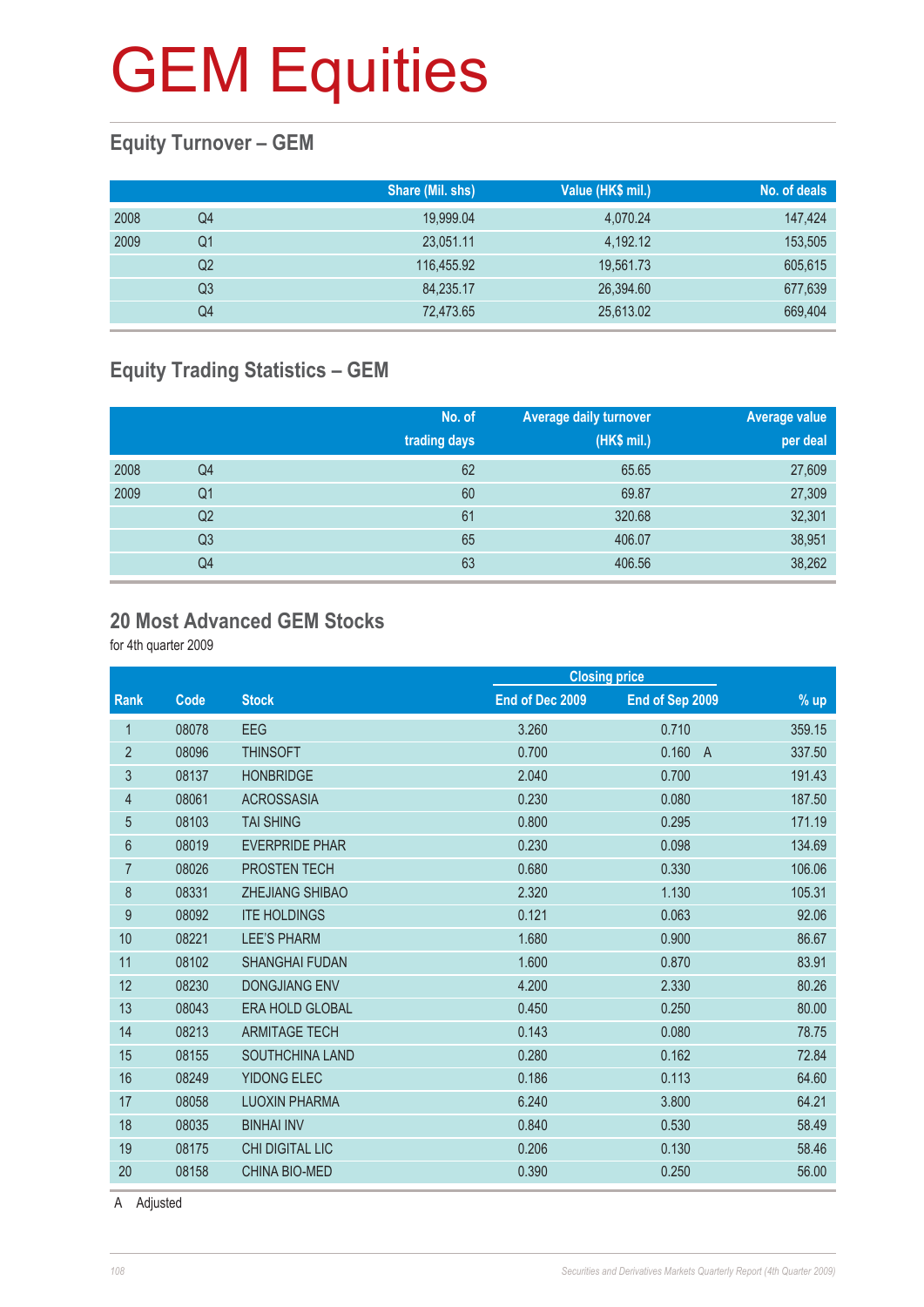#### **20 Most Declined GEM Stocks**

for 4th quarter 2009

|                |       |                        |                 | <b>Closing price</b>    |          |
|----------------|-------|------------------------|-----------------|-------------------------|----------|
| <b>Rank</b>    | Code  | <b>Stock</b>           | End of Dec 2009 | End of Sep 2009         | % down   |
| 1              | 08130 | <b>XINGLIN MEDICAL</b> | 0.076           | 0.280                   | $-72.86$ |
| $\overline{2}$ | 08150 | <b>SEAMLESS GREEN</b>  | 0.041           | 0.080                   | $-48.75$ |
| 3              | 08270 | <b>CHINA LEASON</b>    | 0.195           | 0.345                   | $-43.48$ |
| $\overline{4}$ | 08239 | <b>MING KEI HOLD</b>   | 1.840           | 3.250<br>$\overline{A}$ | $-43.38$ |
| $\overline{5}$ | 08005 | YUXING INFOTECH        | 0.305           | 0.475                   | $-35.79$ |
| 6              | 08279 | <b>AGTECH HOLDINGS</b> | 0.248           | 0.385                   | $-35.58$ |
| $\overline{7}$ | 08206 | <b>CHINA CYBERPORT</b> | 0.740           | 1.120                   | $-33.93$ |
| $\bf 8$        | 08250 | <b>CORE HEALTHCARE</b> | 0.110           | 0.164                   | $-32.93$ |
| 9              | 08202 | <b>INNO-TECH HOLD</b>  | 0.225           | 0.335<br>$\overline{A}$ | $-32.84$ |
| 10             | 08116 | <b>GLOBAL RES DEV</b>  | 0.212           | 0.315                   | $-32.70$ |
| 11             | 08017 | <b>LONG SUCCESS</b>    | 0.140           | 0.208                   | $-32.69$ |
| 12             | 08325 | <b>ORIENTAL CITY</b>   | 0.365           | 0.540                   | $-32.41$ |
| 13             | 08076 | <b>SING LEE</b>        | 0.192           | 0.280                   | $-31.43$ |
| 14             | 08182 | <b>ENVIRO ENERGY</b>   | 0.520           | 0.730                   | $-28.77$ |
| 15             | 08296 | SINO-LIFE GROUP        | 1.390           | 1.930                   | $-27.98$ |
| 16             | 08173 | <b>PAN ASIA MINING</b> | 0.067           | 0.092                   | $-27.17$ |
| 17             | 08085 | <b>ZMAY HOLDINGS</b>   | 0.210           | 0.285                   | $-26.32$ |
| 18             | 08172 | <b>CHINA STAR FILM</b> | 0.063           | 0.085                   | $-25.88$ |
| 19             | 08080 | <b>NAS HOLDINGS</b>    | 0.600           | 0.800                   | $-25.00$ |
| 20             | 08016 | <b>CHINA DATACAST</b>  | 1.080           | 1.440                   | $-25.00$ |

A Adjusted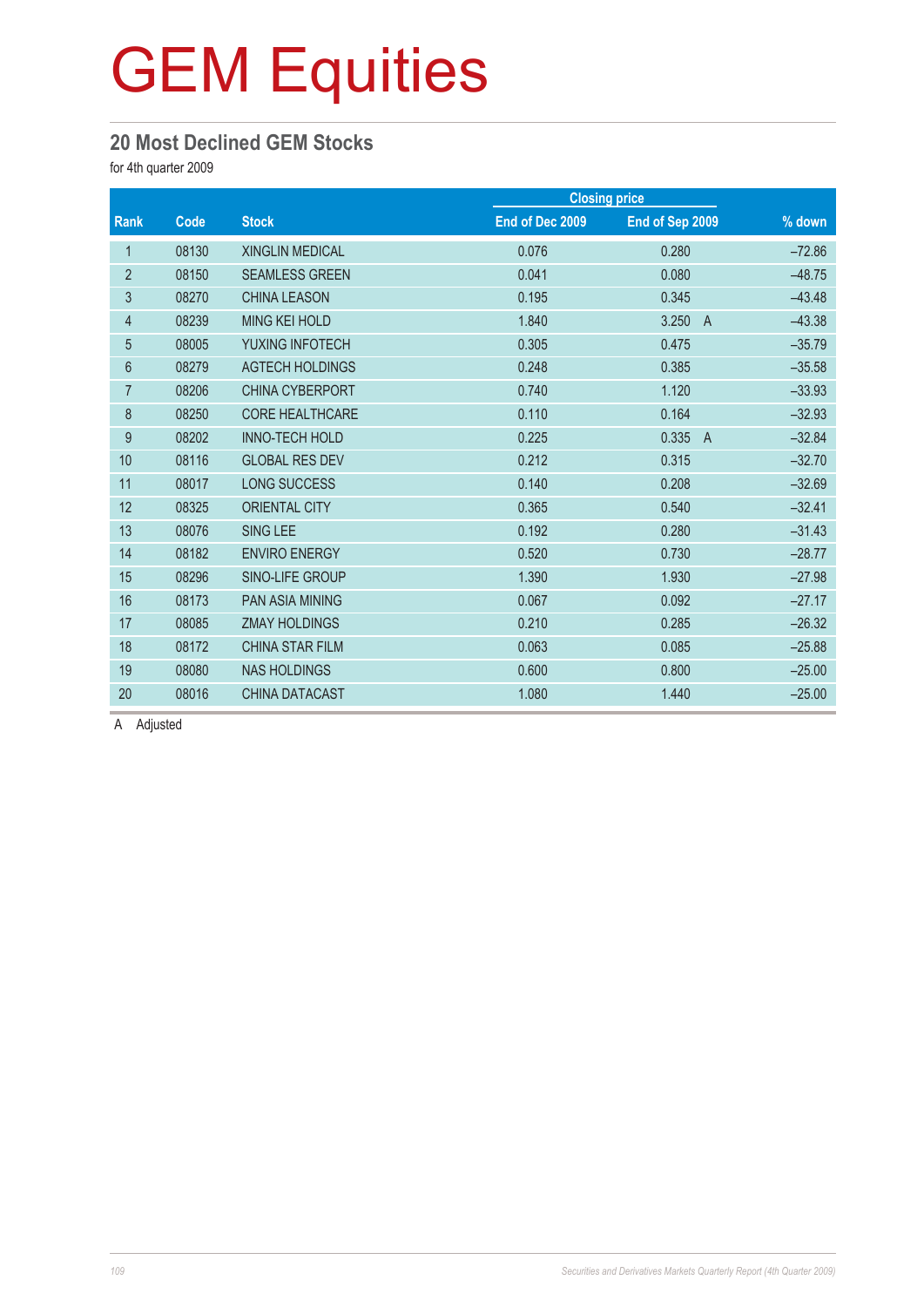## **20 Most Active GEM Stocks by Value**

| Rank             | Code  | <b>Stock</b>           | Turnover (HK\$ mil.) | % of total |
|------------------|-------|------------------------|----------------------|------------|
| $\mathbf{1}$     | 08035 | <b>BINHAI INV</b>      | 2,008.63             | 7.84       |
| $\overline{2}$   | 08199 | <b>WEIGAO GROUP</b>    | 1,744.36             | 6.81       |
| $\sqrt{3}$       | 08203 | <b>KAISUN ENERGY</b>   | 1,730.93             | 6.76       |
| $\overline{4}$   | 08351 | ETERNITE INT'L         | 1,507.34             | 5.89       |
| $\overline{5}$   | 08277 | <b>WUMART</b>          | 1,414.08             | 5.52       |
| $\boldsymbol{6}$ | 08137 | <b>HONBRIDGE</b>       | 1,212.74             | 4.73       |
| $\overline{7}$   | 08248 | <b>PERCEPTIONDIGIT</b> | 831.39               | 3.25       |
| 8                | 08130 | <b>XINGLIN MEDICAL</b> | 759.96               | 2.97       |
| $\boldsymbol{9}$ | 08136 | RICHFIELD GROUP        | 742.70               | 2.90       |
| 10               | 08296 | SINO-LIFE GROUP        | 715.00               | 2.79       |
| 11               | 08158 | <b>CHINA BIO-MED</b>   | 687.46               | 2.68       |
| 12               | 08116 | <b>GLOBAL RES DEV</b>  | 609.69               | 2.38       |
| 13               | 08111 | <b>SOLUTECK</b>        | 557.09               | 2.18       |
| 14               | 08046 | <b>HENG XIN CHINA</b>  | 501.21               | 1.96       |
| 15               | 08306 | <b>CH NONFERROUS</b>   | 447.17               | 1.75       |
| 16               | 08272 | <b>BYFORD INT'L</b>    | 390.98               | 1.53       |
| 17               | 08173 | PAN ASIA MINING        | 338.49               | 1.32       |
| 18               | 08153 | <b>CCCTV GROUP</b>     | 330.95               | 1.29       |
| 19               | 08156 | <b>CHINA VANGUARD</b>  | 315.01               | 1.23       |
| 20               | 08161 | <b>CHINALOTSYNERGY</b> | 294.71               | 1.15       |
| <b>Total</b>     |       |                        | 17,139.90            | 66.92      |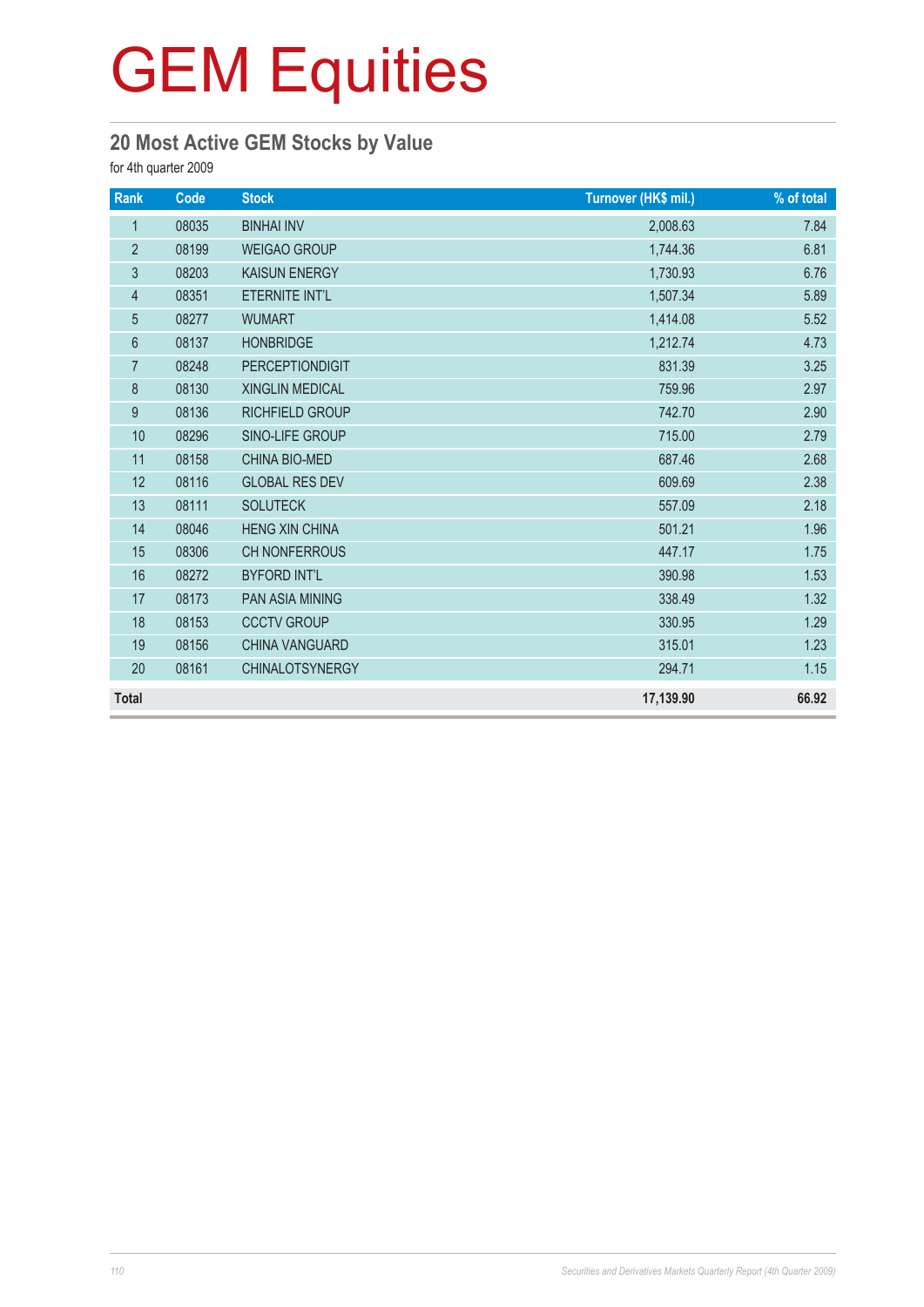## **20 Most Active GEM Stock by Shares**

| Rank           | Code  | <b>Stock</b>           | <b>Turnover (Mil. shs)</b> | % of total |
|----------------|-------|------------------------|----------------------------|------------|
| $\mathbf{1}$   | 08130 | <b>XINGLIN MEDICAL</b> | 7,198.55                   | 9.93       |
| $\overline{2}$ | 08173 | <b>PAN ASIA MINING</b> | 3,961.20                   | 5.47       |
| 3              | 08150 | <b>SEAMLESS GREEN</b>  | 3,891.66                   | 5.37       |
| $\overline{4}$ | 08055 | <b>CHI E-LEARN-NEW</b> | 3,869.41                   | 5.34       |
| 5              | 08200 | <b>SAU SAN TONG</b>    | 3,034.79                   | 4.19       |
| 6              | 08035 | <b>BINHAI INV</b>      | 2,787.98                   | 3.85       |
| $\overline{7}$ | 08116 | <b>GLOBAL RES DEV</b>  | 2,450.24                   | 3.38       |
| $\bf 8$        | 08129 | CH BIO CASSAVA         | 2,312.29                   | 3.19       |
| 9              | 08351 | ETERNITE INT'L         | 2,192.18                   | 3.02       |
| 10             | 08306 | <b>CH NONFERROUS</b>   | 1,866.84                   | 2.58       |
| 11             | 08158 | <b>CHINA BIO-MED</b>   | 1,667.84                   | 2.30       |
| 12             | 08299 | <b>GRAND T G GOLD</b>  | 1,562.24                   | 2.16       |
| 13             | 08128 | C G SOURCE ENGY        | 1,559.79                   | 2.15       |
| 14             | 08239 | <b>MING KEI HOLD</b>   | 1,520.23                   | 2.10       |
| 15             | 08203 | <b>KAISUN ENERGY</b>   | 1,479.49                   | 2.04       |
| 16             | 08136 | RICHFIELD GROUP        | 1,419.36                   | 1.96       |
| 17             | 08220 | <b>EMCOM INT'L</b>     | 1,278.94                   | 1.76       |
| 18             | 08017 | LONG SUCCESS           | 1,276.81                   | 1.76       |
| 19             | 08167 | <b>BIG MEDIA</b>       | 1,226.48                   | 1.69       |
| 20             | 08079 | <b>B.A.L. HOLD</b>     | 937.84                     | 1.29       |
| <b>Total</b>   |       |                        | 47,494.15                  | 65.53      |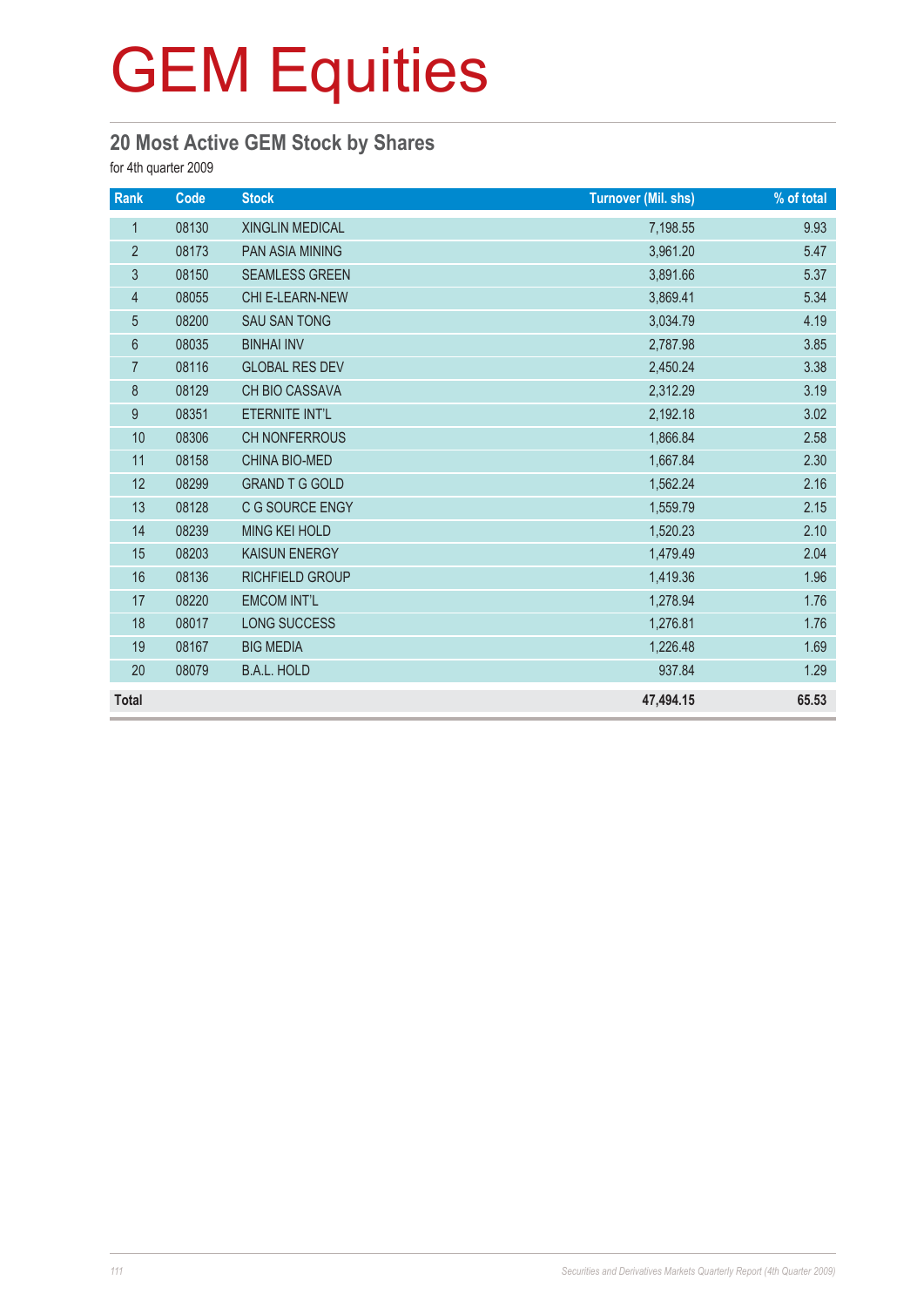#### **Market Capitalisation of Listed Companies for GEM**

as at the quarter end

|      |    | HK\$ mil.  |
|------|----|------------|
| 2008 | Q4 | 45,164.18  |
| 2009 | Q1 | 46,972.81  |
|      | Q2 | 73,004.28  |
|      | Q3 | 86,891.48  |
|      | Q4 | 105,036.43 |

#### **Market Capitalisation by Hang Seng Industry Classification System\* – GEM** Quarter-end figures



Hang Seng Industry Classification System (HSICS) is provided by Hang Seng Indexes Company Limited.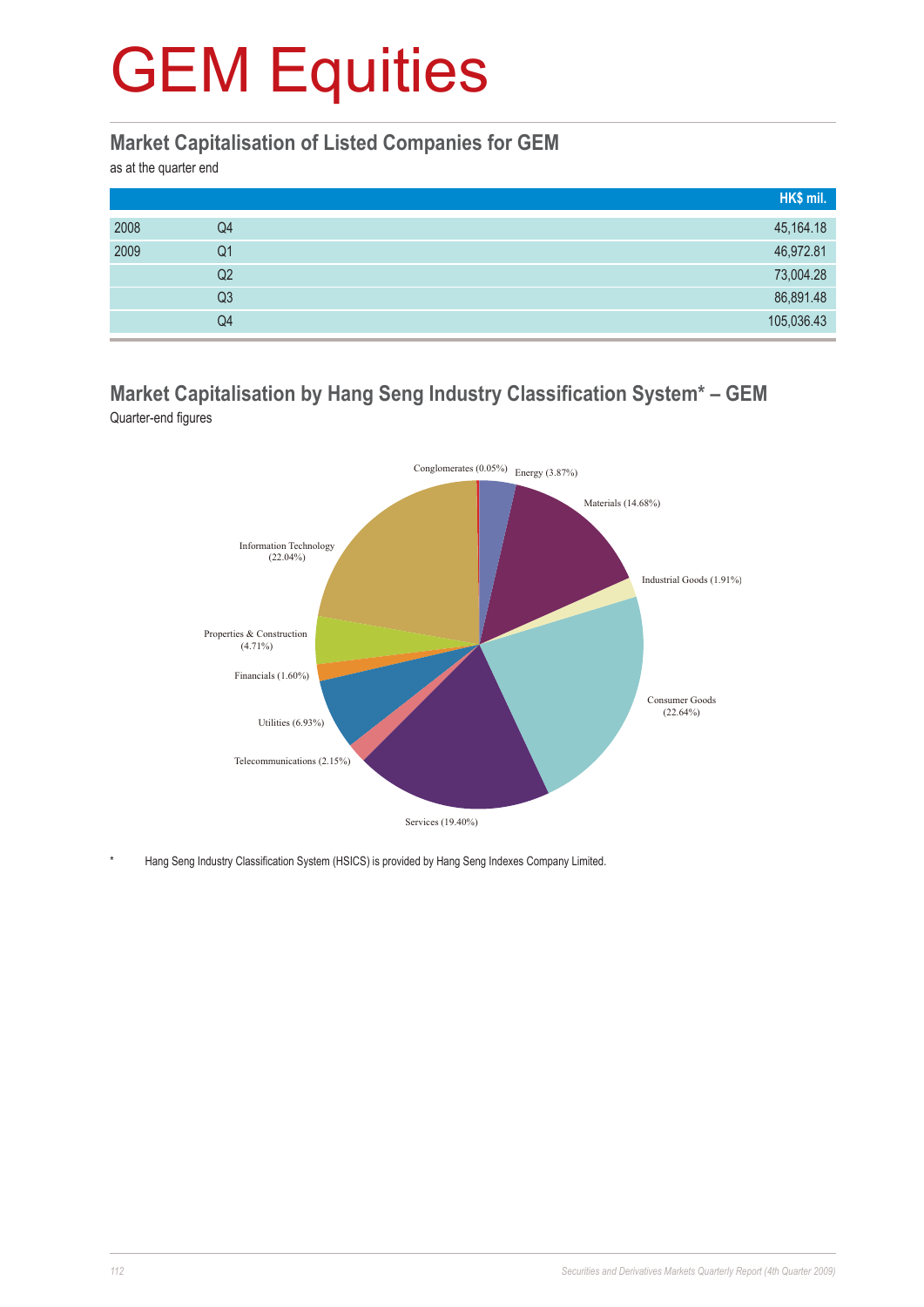#### **50 Leading Companies by Market Capitalisation – GEM**

as at the 4th quarter end 2009

|                     | <b>Market capitalisation</b> |                                                                                |                  |                   |
|---------------------|------------------------------|--------------------------------------------------------------------------------|------------------|-------------------|
| <b>Rank</b>         |                              | <b>Company</b>                                                                 | (HK\$ mil.)      | % of market total |
| 1                   | 08137                        | Honbridge Holdings Ltd.                                                        | 11,245.95        | 10.71             |
| $\overline{2}$      | 08199                        | Shandong Weigao Group Medical Polymer Co. Ltd. - H Shares                      | 11,088.34        | 10.56             |
| 3                   | 08277                        | Wumart Stores, Inc. - H Shares                                                 | 6,220.66         | 5.92              |
| 4                   | 08035                        | Binhai Investment Co. Ltd.                                                     | 5,033.96         | 4.79              |
| 5                   | 08155                        | South China Land Ltd.                                                          | 3,129.05         | 2.98              |
| $6\phantom{.}$      | 08161                        | China LotSynergy Holdings Ltd.                                                 | 2,516.74         | 2.40              |
| 7                   | 08116                        | Global Resources Development (Holding) Ltd.                                    | 2,155.71         | 2.05              |
| 8                   | 08008                        | Sunevision Holdings Ltd.                                                       | 1,828.34         | 1.74              |
| 9                   | 08203                        | Kaisun Energy Group Ltd.                                                       | 1,805.11         | 1.72              |
| 10                  | 08096                        | ThinSoft (Holdings) Inc.                                                       | 1,754.39         | 1.67              |
| 11                  | 08118                        | <b>International Entertainment Corporation</b>                                 | 1,650.82         | 1.57              |
| 12                  | 08070                        | Zhongyu Gas Holdings Ltd.                                                      | 1,494.73         | 1.42              |
| 13                  | 08158                        | China Bio-Med Regeneration Technology Ltd.                                     | 1,472.98         | 1.40              |
| 14                  | 08052                        | Convenience Retail Asia Ltd.                                                   | 1,459.83         | 1.39              |
| 15                  | 08156                        | China Vanguard Group Ltd.                                                      | 1,381.11         | 1.31              |
| 16                  | 08136                        | Richfield Group Holdings Ltd.                                                  | 1,361.75         | 1.30              |
| 17                  | 08272                        | Byford International Ltd.                                                      | 1,321.10         | 1.26              |
| 18                  | 08163                        | CCT Resources Holdings Ltd.                                                    | 1,302.25         | 1.24              |
| 19                  | 08167                        | Big Media Group Ltd.                                                           | 1,260.59         | 1.20              |
| 20                  | 08069                        | Tong Ren Tang Technologies Co. Ltd. - H Shares                                 | 1,220.73         | 1.16              |
| 21                  | 08182                        | Enviro Energy International Holdings Ltd.                                      | 1,215.95         | 1.16              |
| 22                  | 08061                        | AcrossAsia Ltd.                                                                | 1,164.86         | 1.11              |
| 23                  | 08192                        | <b>UURG Corporation Ltd.</b>                                                   | 1,030.08         | 0.98              |
| 24                  | 08058                        | Shandong Luoxin Pharmacy Stock Co. Ltd. - H Shares                             | 1,026.85         | 0.98              |
| 25                  | 08153                        | China Chief Cable TV Group Ltd.                                                | 980.66           | 0.93              |
| 26                  | 08279                        | AGTech Holdings Ltd.                                                           | 888.30           | 0.85              |
| 27                  | 08046                        | Heng Xin China Holdings Ltd.                                                   | 873.86           | 0.83              |
| 28                  | 08296                        | Sino-Life Group Ltd.                                                           | 865.28           | 0.82              |
| 29                  | 08078                        | Emperor Entertainment Group Ltd.                                               | 847.60           | 0.81              |
| 30                  | 08306                        | China Nonferrous Metals Co. Ltd.                                               | 780.67           | 0.74              |
| 31                  | 08221                        | Lee's Pharmaceutical Holdings Ltd.                                             | 755.64           | 0.72              |
| 32                  | 08290                        | Tianjin Tianlian Public Utilities Co., Ltd. - H Shares                         | 755.09           | 0.72              |
| 33                  | 08230                        | Shenzhen Dongjiang Environmental Co. Ltd. - H Shares                           | 747.18           | 0.71              |
| 34                  | 08066                        | Cardlink Technology Group Ltd.                                                 | 733.65           | 0.70              |
| 35                  | 08029                        | Sun International Group Ltd.                                                   | 723.94           | 0.69              |
| 36                  | 08025                        | Asian Capital Resources (Holdings) Ltd.                                        | 712.93           | 0.68              |
| 37                  | 08009                        | iMerchants Ltd.                                                                | 693.69           | 0.66              |
| 38                  | 08299                        | Grand T G Gold Holdings Ltd.                                                   | 685.38           | 0.65              |
| 39                  | 08259                        | Yantai North Andre Juice Co. Ltd. - H Shares                                   | 660.07           | 0.63              |
| 40                  | 08178                        | China Information Technology Development Ltd.                                  | 655.99           | 0.62              |
| 41                  | 08129                        | China Bio Cassava Holdings Ltd.                                                | 623.45           | 0.59              |
| 42                  | 08285                        | EVOC Intelligent Technology Co. Ltd. - H Shares                                | 616.70           | 0.59              |
| 43                  | 08206                        | China Cyber Port (International) Co. Ltd.                                      | 593.69           | 0.57              |
| 44                  | 08130                        | Xing Lin Medical Information Technology Co. Ltd.                               | 556.67           | 0.53              |
| 45<br>46            | 08287                        | Nanjing Sample Technology Co. Ltd. - H Shares<br>Soluteck Holdings Ltd.        | 531.52           | 0.51<br>0.49      |
| 47                  | 08111<br>08212               | Aptus Holdings Ltd.                                                            | 516.60<br>515.92 | 0.49              |
| 48                  | 08123                        |                                                                                | 502.20           | 0.48              |
| 49                  | 08128                        | First China Financial Network Holdings Ltd.<br>China Ground Source Energy Ltd. | 499.73           | 0.48              |
| 50                  | 08005                        | Yuxing InfoTech Holdings Ltd.                                                  | 497.19           | 0.47              |
|                     |                              |                                                                                |                  |                   |
| <b>Total</b>        |                              |                                                                                | 82,955.47        | 78.98             |
| <b>Market Total</b> |                              |                                                                                | 105,036.43       | 100.00            |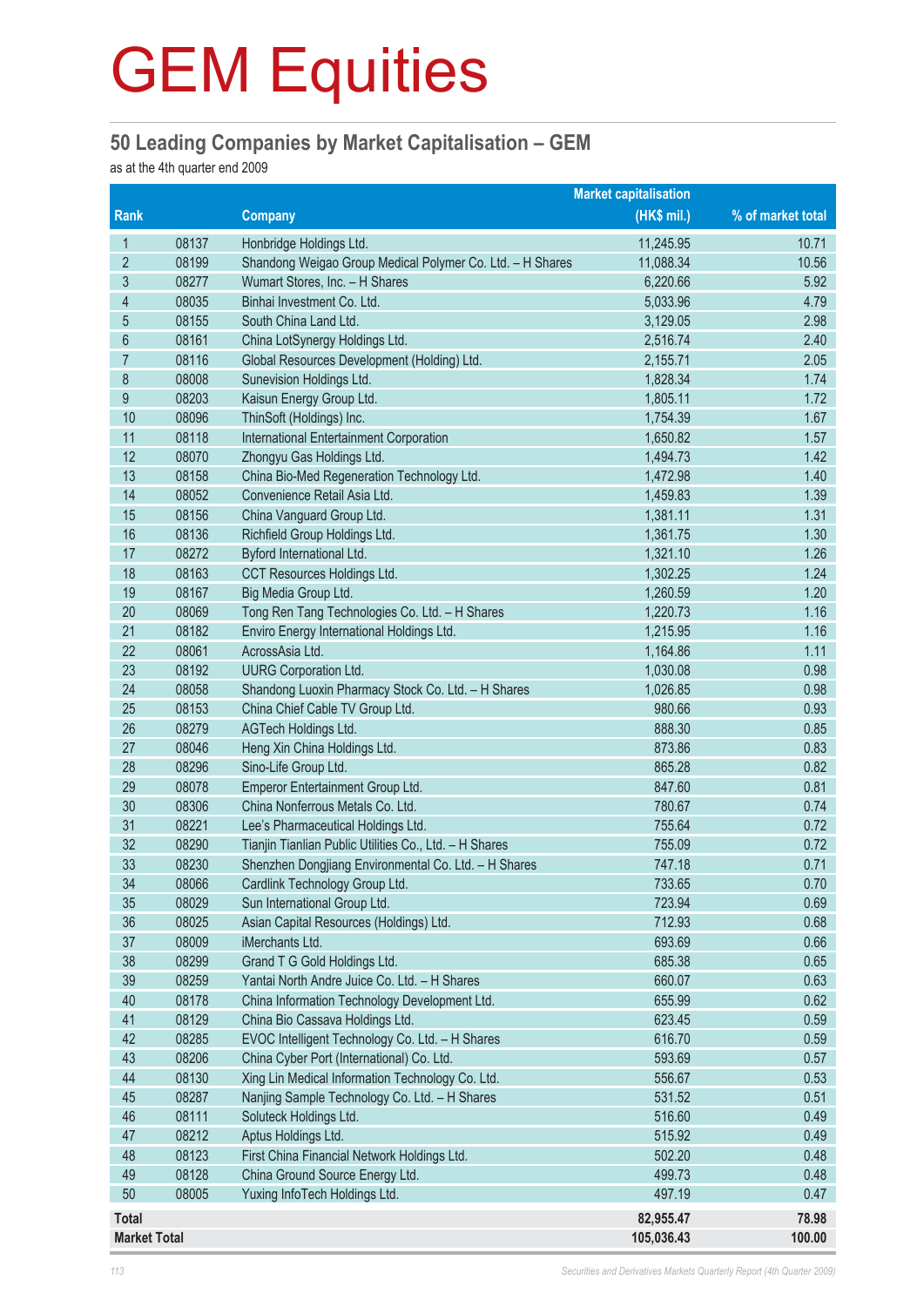#### **New Listing Statistics – equities for GEM**

|      |    | No. of newly listed companies | Funds raised (HK\$ mil.) |
|------|----|-------------------------------|--------------------------|
| 2008 | Q4 |                               |                          |
| 2009 | Q1 |                               |                          |
|      | Q2 |                               |                          |
|      | Q3 |                               | 158.70                   |
|      | Q4 | ≏                             | 197.50                   |

#### **Newly Listed Companies for GEM**

for 4th quarter 2009

| Code         | Company name                          |            | Listing date No. of issued shares | Funds raised (HK\$ mil.) |
|--------------|---------------------------------------|------------|-----------------------------------|--------------------------|
| 08351        | Eternite International Co. Ltd.       | 2009/10/07 | 480,000,000                       | 40.00                    |
| 08305        | Jiangchen International Holdings Ltd. | 2009/10/08 | 370,000,000                       | 33.30                    |
| 08248        | Perception Digital Holdings Ltd.      | 2009/12/16 | 622,500,000                       | 124.20                   |
| <b>Total</b> |                                       |            |                                   | 197.50                   |

## **Withdrawal of listed Companies – GEM**

for 4th quarter 2009

| <b>Code</b> | <b>Company name</b>                | Last trading date | Delisted date |
|-------------|------------------------------------|-------------------|---------------|
| 08262       | A – S China Plumbing Products Ltd. | 2009/11/09        | 2009/12/15    |

### **Company Name Changes for GEM**

| Code  | Old name                                | New name                                         | <b>Effective date</b> | <b>Adoption date</b> |
|-------|-----------------------------------------|--------------------------------------------------|-----------------------|----------------------|
| 08172 | Golife Concepts Holdings Ltd.           | China Star Film Group Ltd.                       | 2009/09/10            | 2009/10/23           |
| 08173 | Intelli-Media Group (Holdings) Ltd.     | Pan Asia Mining Ltd.                             | 2009/09/04            | 2009/10/28           |
| 08130 | Brilliant Arts Multi-Media Holding Ltd. | Xing Lin Medical Information Technology Co. Ltd. | 2009/11/09            | 2009/11/25           |
| 08166 | Linefan Technology Holdings Ltd.        | China Eco-Farming Ltd.                           | 2009/10/13            | 2009/11/27           |
| 08239 | Ming Kei Energy Holdings Ltd.           | Ming Kei Holdings Ltd.                           | 2009/10/29            | 2009/11/27           |
| 08123 | First China Financial Holdings Ltd.     | First China Financial Network Holdings Ltd.      | 2009/11/24            | 2009/12/29           |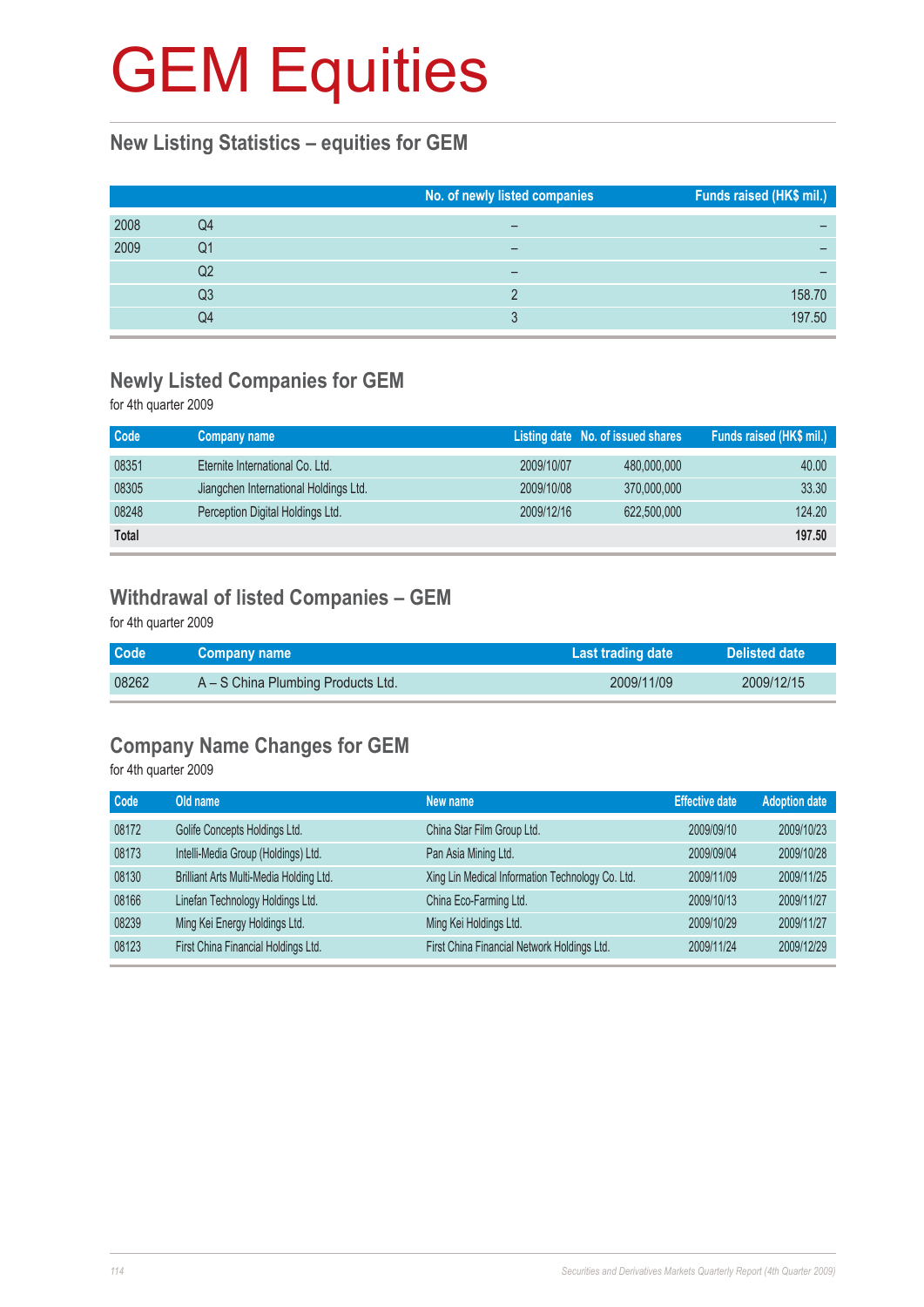#### **Bonus Issues / Bonus Warrants for GEM**

for 4th quarter 2009

| Code  | Company              | <b>Particulars</b>  |            |
|-------|----------------------|---------------------|------------|
| 08079 | B.A.L. Holdings Ltd. | 4 for $\frac{1}{2}$ | 2009/10/28 |

#### **Share Split / Consolidation for GEM**

for 4th quarter 2009

| Code  | Company                     | <b>Particulars</b>      | <b>Effective date</b> |
|-------|-----------------------------|-------------------------|-----------------------|
| 08166 | China Eco-Farming Ltd.      | Split 1 into 10         | 2009/10/13            |
| 08009 | iMerchants Ltd.             | Split 1 into 5          | 2009/11/02            |
| 08096 | ThinSoft (Holdings) Inc.    | Split 1 into 5          | 2009/11/05            |
| 08051 | TeleEye Holdings Ltd.       | Consolidation 20 into 1 | 2009/11/09            |
| 08202 | Inno-Tech Holdings Ltd.     | Consolidation 5 into 1  | 2009/11/12            |
| 08317 | Finet Group Ltd.            | Consolidation 5 into 1  | 2009/11/30            |
| 08081 | Computech Holdings Ltd.     | Split 1 into 5          | 2009/12/04            |
| 08055 | China E-Learning Group Ltd. | Consolidation 5 into 1  | 2009/12/17            |
| 08239 | Ming Kei Holdings Ltd.      | Consolidation 50 into 1 | 2009/12/21            |

## **Rights Issues & Open Offers for GEM**

| <b>Month</b> | Code  | <b>Company</b>              | <b>Ratio</b>               | Funds raised (HK\$ mil.) |
|--------------|-------|-----------------------------|----------------------------|--------------------------|
| Nov          | 08253 | Sanmenxia Tianyuan Aluminum | Rts 12 for 5 @\$0.12       | 100.81                   |
|              |       | Co. Ltd. - H Shares         |                            |                          |
|              |       |                             |                            |                          |
|              | 08317 | Finet Group Ltd.            | Open offer 1 for 1 @\$0.07 | 62.96                    |
| <b>Total</b> |       |                             |                            | 163.77                   |
|              |       |                             |                            |                          |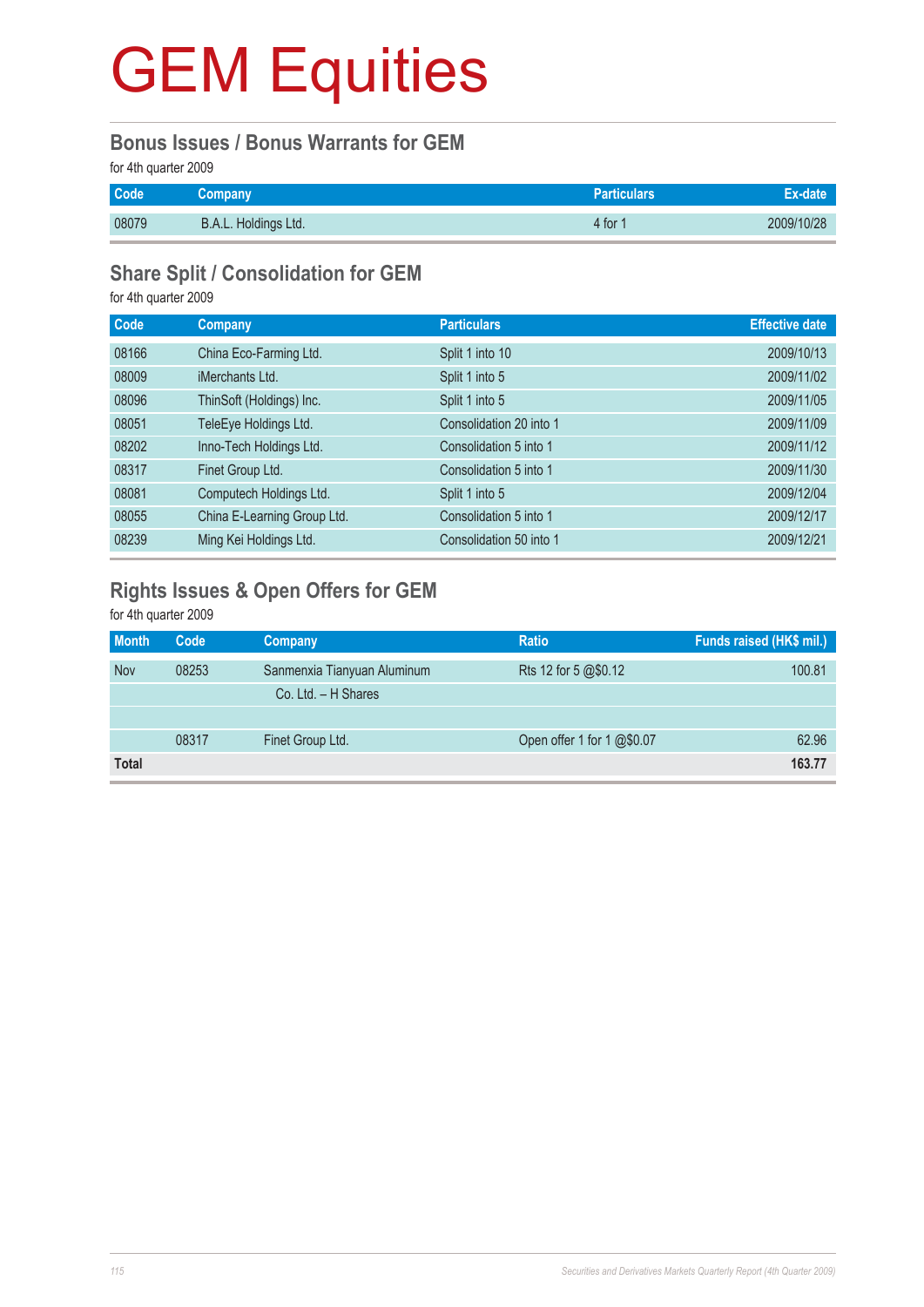### **Placing\***

|              |             |                        | No. of        |                      |                     |
|--------------|-------------|------------------------|---------------|----------------------|---------------------|
|              |             |                        | new shares    | <b>Placing price</b> | <b>Funds raised</b> |
| <b>Month</b> | <b>Code</b> | <b>Company</b>         | placed        | (HK\$)               | (HK\$ mil.)         |
| 2009         |             |                        |               |                      |                     |
| Oct          | 08175       | <b>CHI DIGITAL LIC</b> | 273,000,000   | 0.105                | 28.67               |
|              | 08220       | <b>EMCOM INT'L</b>     | 150,000,000   | 0.100                | 15.00               |
|              | 08299       | <b>GRAND T G GOLD</b>  | 72,000,000    | 0.070                | 5.04                |
|              | 08075       | <b>ROJAM</b>           | 380,000,000   | 0.100                | 38.00               |
| Nov          | 08158       | <b>CHINA BIO-MED</b>   | 496,000,000   | 0.260                | 128.96              |
|              | 08166       | <b>CHINA ECO-FARM</b>  | 140,000,000   | 0.070                | 9.80                |
|              | 08250       | <b>CORE HEALTHCARE</b> | 185,000,000   | 0.130                | 24.05               |
|              | 08019       | <b>EVERPRIDE PHAR</b>  | 144,000,000   | 0.159                | 22.90               |
|              | 08256       | <b>NETEL</b>           | 10,000,000    | 0.278                | 2.78                |
|              | 08228       | <b>VERTEX GROUP</b>    | 123,000,000   | 0.108                | 13.28               |
|              | 08021       | <b>WLS HOLDINGS</b>    | 35,000,000    | 0.200                | 7.00                |
| <b>Dec</b>   | 08212       | <b>APTUS HOLDINGS</b>  | 160,000,000   | 0.250                | 40.00               |
|              | 08212       | <b>APTUS HOLDINGS</b>  | 122,160,000   | 0.317                | 38.75               |
|              | 08176       | <b>BLU SPA</b>         | 49,800,000    | 0.800                | 39.84               |
|              | 08270       | <b>CHINA LEASON</b>    | 124,120,000   | 0.138                | 17.13               |
|              | 08299       | <b>GRAND T G GOLD</b>  | 355,003,200   | 0.125                | 44.38               |
|              | 08017       | <b>LONG SUCCESS</b>    | 224,000,000   | 0.200                | 44.80               |
|              | 08130       | <b>XINGLIN MEDICAL</b> | 5,000,000,000 | 0.100                | 500.00              |
| <b>Total</b> |             |                        |               |                      | 1,020.37            |

Due to the reporting time-lag, placing figures for the quarter are provisional.

\*\* Supplementary information update for previous quarters.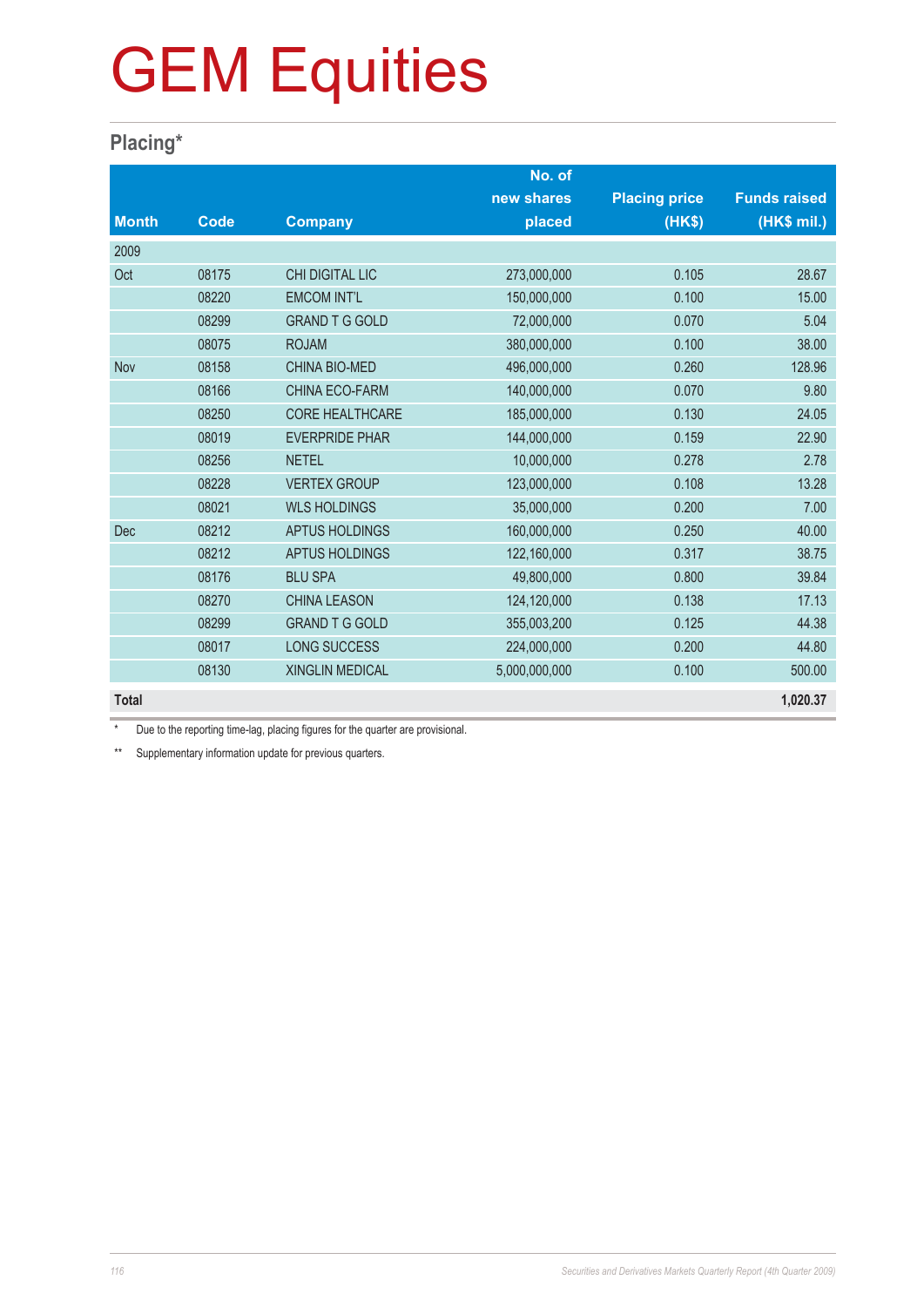## GEM Warrants

#### **Warrant Trading and Market Value Statistics – GEM**

|      |                | <b>Number</b> | Turnover value (HK\$ mil.) | Market value (HK\$ mil.) |
|------|----------------|---------------|----------------------------|--------------------------|
| 2008 | Q4             |               | 0.06                       | 10.34                    |
| 2009 | Q1             |               | 0.26                       | 1.49                     |
|      | Q2             |               | $\overline{\phantom{0}}$   | 1.94                     |
|      | Q <sub>3</sub> |               | 0.04                       | 5.97                     |
|      | Q4             |               | 0.04                       | 1.49                     |

## **Newly Listed Equity GEM Warrants**

|              |                        | <b>Initial issued</b> |                     | <b>Amount raised</b> |
|--------------|------------------------|-----------------------|---------------------|----------------------|
| <b>Code</b>  | <b>Equity warrants</b> | amount (HK)           | Listing date Expiry | (HK\$ mil.)          |
| Nil          |                        |                       |                     |                      |
| <b>Total</b> |                        |                       |                     | -                    |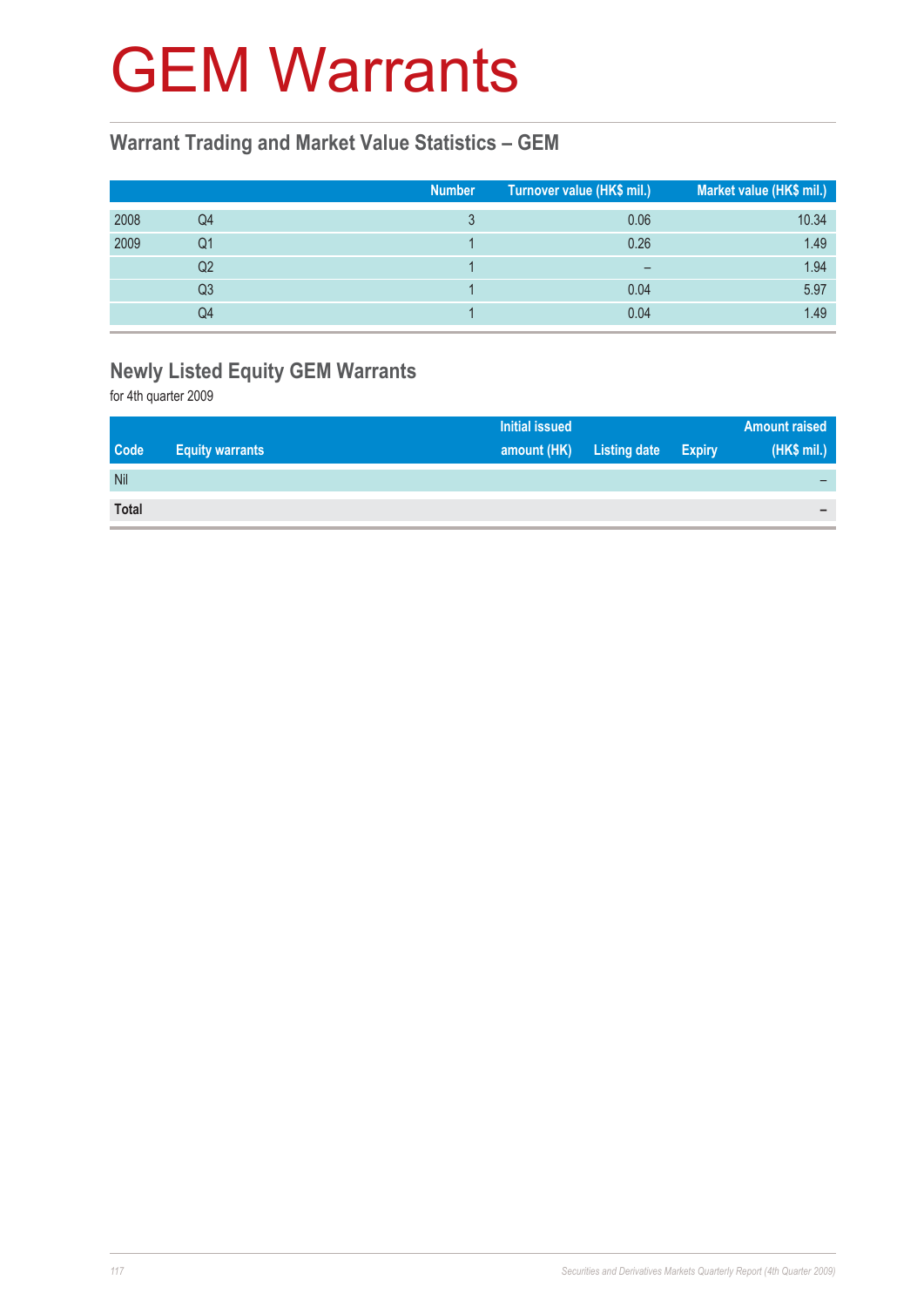## Stock Market Indices

#### **Hang Seng Index**



### **S&P/HKEx LargeCap Index**



#### **S&P/HKEx GEM Index**

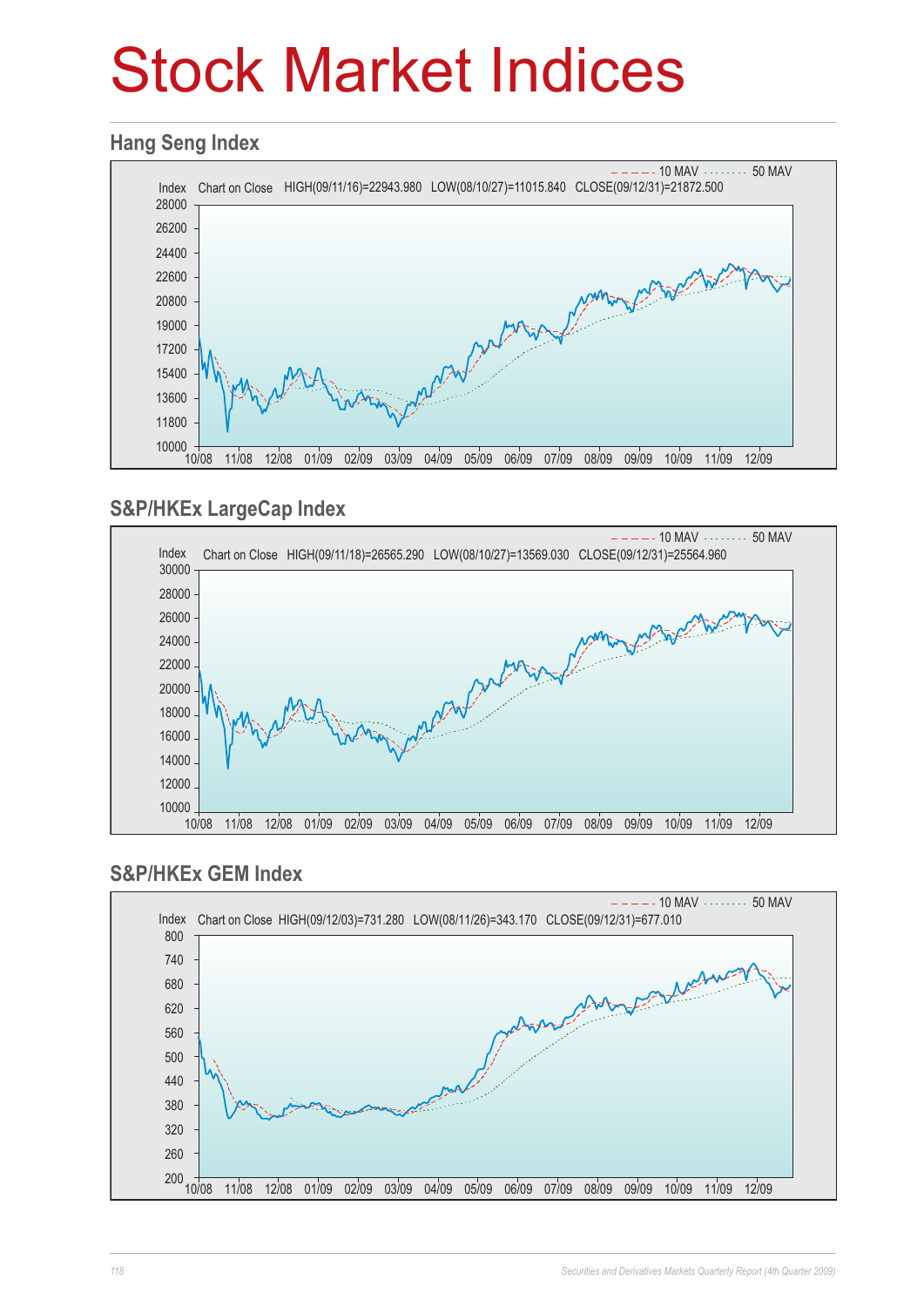## Stock Market Indices

### **Hong Kong Stock Market Indices**

|                                               | End of Dec 2009 | End of Sep 2009 |           |          |
|-----------------------------------------------|-----------------|-----------------|-----------|----------|
| <b>Index</b>                                  | <b>Close</b>    | <b>Close</b>    |           | Change % |
| S&P/HKEx LargeCap Index                       | 25564.96        | 24558.47        | $\ddot{}$ | 4.10%    |
|                                               |                 |                 |           |          |
| S&P/HKEx GEM Index                            | 677.01          | 639.23          | $+$       | 5.91%    |
|                                               |                 |                 |           |          |
| <b>HANG SENG INDEX</b>                        | 21872.50        | 20955.25        | $+$       | 4.38%    |
| <b>SECTORIAL INDICES</b>                      |                 |                 |           |          |
| Finance                                       | 34170.84        | 32733.89        | $+$       | 4.39%    |
| <b>Utilities</b>                              | 37585.16        | 38432.88        |           | 2.21%    |
| <b>Properties</b>                             | 28147.43        | 27140.17        | $+$       | 3.71%    |
| Commerce & Industry                           | 11452.85        | 10858.90        | $+$       | 5.47%    |
|                                               |                 |                 |           |          |
| HANG SENG COMPOSITE INDEX                     | 3052.01         | 2873.03         | $+$       | 6.23%    |
| HANG SENG CHINA-AFFILIATED CORPORATIONS INDEX | 4059.89         | 3893.75         | $+$       | 4.27%    |
| HANG SENG CHINA ENTERPRISES INDEX             | 12794.13        | 11858.15        | $\ddot{}$ | 7.89%    |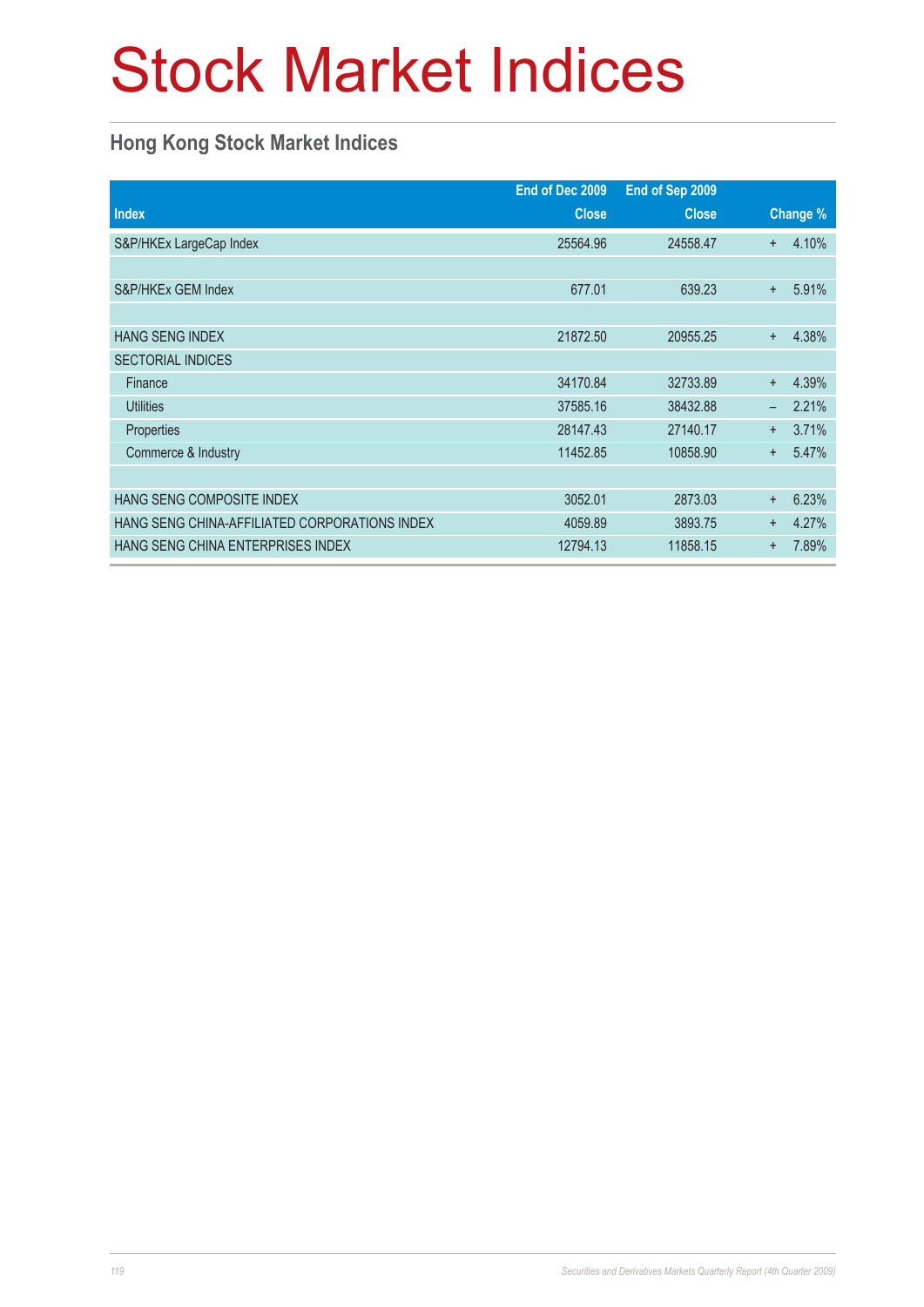## Stock Market Indices

### **WORLD INDICES**

|                                 | End of Dec 2009 | End of Sep 2009 |                  |                 |
|---------------------------------|-----------------|-----------------|------------------|-----------------|
| <b>Index</b>                    | <b>Close</b>    | <b>Close</b>    |                  | <b>Change %</b> |
| <b>HONG KONG</b>                |                 |                 |                  |                 |
| S&P/HKEx LargeCap Index         | 25564.96        | 24558.47        | $\ddot{}$        | 4.10%           |
| Hang Seng Index                 | 21872.50        | 20955.25        | $\ddot{}$        | 4.38%           |
| <b>AUSTRALIA</b>                |                 |                 |                  |                 |
| All Ordinaries Index            | 4882.72         | 4739.30         | $+$              | 3.03%           |
| <b>JAKARTA</b>                  |                 |                 |                  |                 |
| Composite Index                 | 2534.36         | 2467.59         | $\ddot{}$        | 2.71%           |
| <b>JAPAN</b>                    |                 |                 |                  |                 |
| Nikkei (225)                    | 10546.44        | 10133.23        | $\ddot{}$        | 4.08%           |
| <b>KOREA</b>                    |                 |                 |                  |                 |
| Composite Index                 | 1682.77         | 1673.14         | $\ddot{}$        | 0.58%           |
| <b>KUALA LUMPUR</b>             |                 |                 |                  |                 |
| Composite Index                 | 1272.78         | 1202.08         | $\ddot{}$        | 5.88%           |
| <b>MANILA</b>                   |                 |                 |                  |                 |
| Composite Index                 | 3052.68         | 2800.82         | $\ddot{}$        | 8.99%           |
| <b>NEW ZEALAND</b>              |                 |                 |                  |                 |
| <b>NZSE (50)</b>                | 3230.15         | 3161.06         | $\ddot{}$        | 2.19%           |
| <b>SHANGHAI</b>                 |                 |                 |                  |                 |
| A Shares Index                  | 3437.46         | 2916.73         |                  | + 17.85%        |
| <b>B</b> Shares Index           | 252.41          | 193.50          |                  | $+ 30.44\%$     |
| <b>SHENZHEN</b>                 |                 |                 |                  |                 |
| A Shares Index                  | 1261.26         | 996.26          |                  | + 26.60%        |
| <b>B</b> Shares Index           | 625.95          | 502.80          |                  | + 24.49%        |
| <b>SINGAPORE</b>                |                 |                 |                  |                 |
| <b>FTSE Straits Times Index</b> | 2897.62         | 2672.57         | $^{+}$           | 8.42%           |
| <b>TAIWAN</b>                   |                 |                 |                  |                 |
| Taipei Weighted Stock Index     | 8188.11         | 7509.17         | $^{+}$           | 9.04%           |
| <b>THAILAND</b>                 |                 |                 |                  |                 |
| <b>SET Index</b>                | 734.54          | 717.07          | $+$              | 2.44%           |
| <b>NEW YORK</b>                 |                 |                 |                  |                 |
| <b>DJIA</b>                     | 10428.05        | 9712.28         | $^{+}$           | 7.37%           |
| Nasdaq Composite Index          | 2269.15         | 2122.42         | $\ddot{}$        | 6.91%           |
| <b>TORONTO</b>                  |                 |                 |                  |                 |
| S&P/TSX Composite Index         | 11746.11        | 11394.96        | $\boldsymbol{+}$ | 3.08%           |
| <b>GERMANY</b>                  |                 |                 |                  |                 |
| DAX Capital Value Index         | 3604.02         | 3433.26         | $+$              | 4.97%           |
| <b>LONDON</b>                   |                 |                 |                  |                 |
| FTSE (100)                      | 5412.90         | 5133.90         | $^{\rm +}$       | 5.43%           |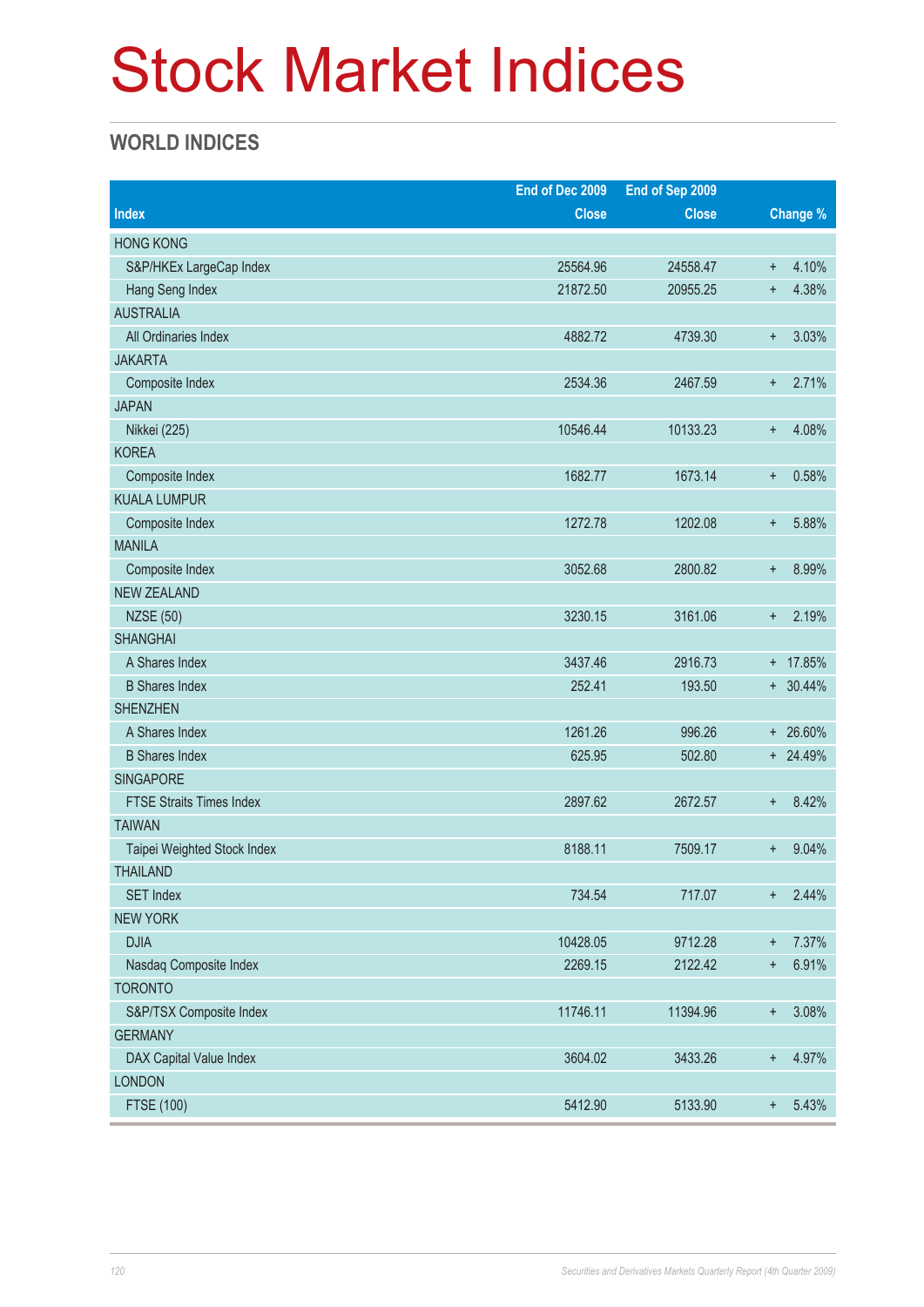#### **Contract Volume by Derivatives Products**

|                                                         | <b>Contracts</b> |                  |
|---------------------------------------------------------|------------------|------------------|
| <b>Derivatives product</b>                              | 4th Quarter 2009 | 4th Quarter 2008 |
| Hang Seng Index Futures                                 | 4,675,012        | 5,710,013        |
| Hang Seng Index Options                                 | 1,618,224        | 944,013          |
| Mini-Hang Seng Index Futures                            | 2,117,954        | 2,406,984        |
| Mini-Hang Seng Index Options                            | 83,209           | 49,079           |
| H-shares Index Futures                                  | 2,655,350        | 4,132,247        |
| H-shares Index Options                                  | 638,430          | 510,938          |
| Mini H-shares Index Futures <sup>1</sup>                | 206,009          | 163,385          |
| Hang Seng China H-Financials Index Futures <sup>2</sup> |                  |                  |
| FTSE/Xinhua China 25 Index Futures <sup>3</sup>         |                  | $\overline{4}$   |
| FTSE/Xinhua China 25 Index Options 4                    |                  |                  |
| <b>Stock Futures</b>                                    | 53,070           | 91,683           |
| <b>Stock Options</b>                                    | 11,611,195       | 12,369,694       |
| <b>Three-month HIBOR Futures</b>                        | 246              | 4.963            |
| One-month HIBOR Futures                                 |                  | 123              |
| Three-year Exchange Fund Note Futures                   |                  |                  |
| Gold Futures <sup>5</sup>                               | 2,503            | 3,075            |
| <b>Total</b>                                            | 23,661,202       | 26,386,201       |

1 Trading in Mini H-shares Index Futures commenced on 31 March 2008.

<sup>2</sup> Trading in Hang Seng China H-Financials Index Futures suspended with effect from 24 Dec 2008

<sup>3</sup> Trading in FTSE/Xinhua China 25 Index Futures suspended with effect from 31 Dec 2008

4 Trading in FTSE/Xinhua China 25 Index Options suspended with effect from 24 Dec 2008

5 Trading in Gold Futures commenced on 20 October 2008.

## **Open Interest by Derivatives Products**

|                                                         | <b>Contracts</b> |                  |  |
|---------------------------------------------------------|------------------|------------------|--|
| <b>Derivatives product</b>                              | 4th Quarter 2009 | 4th Quarter 2008 |  |
| Hang Seng Index Futures                                 | 68,456           | 73,034           |  |
| Hang Seng Index Options                                 | 175,720          | 75,829           |  |
| Mini-Hang Seng Index Futures                            | 4,447            | 2,945            |  |
| Mini-Hang Seng Index Options                            | 3,551            | 1.796            |  |
| <b>H-shares Index Futures</b>                           | 74,324           | 96,120           |  |
| H-shares Index Options                                  | 124,030          | 59,592           |  |
| Mini H-shares Index Futures <sup>1</sup>                | 741              | 345              |  |
| Hang Seng China H-Financials Index Futures <sup>2</sup> |                  |                  |  |
| FTSE/Xinhua China 25 Index Futures 3                    |                  |                  |  |
| FTSE/Xinhua China 25 Index Options 4                    |                  |                  |  |
| <b>Stock Futures</b>                                    | 4,407            | 9,449            |  |
| <b>Stock Options</b>                                    | 3,848,117        | 3,984,346        |  |
| Three-month HIBOR Futures                               | 103              | 2,435            |  |
| One-month HIBOR Futures                                 |                  | 91               |  |
| Three-year Exchange Fund Note Futures                   |                  |                  |  |
| Gold Futures <sup>5</sup>                               | 119              | 132              |  |
| Total                                                   | 4,304,015        | 4,306,114        |  |

1 Trading in Mini H-shares Index Futures commenced on 31 March 2008.

<sup>2</sup> Trading in Hang Seng China H-Financials Index Futures suspended with effect from 24 Dec 2008

3 Trading in FTSE/Xinhua China 25 Index Futures suspended with effect from 31 Dec 2008

4 Trading in FTSE/Xinhua China 25 Index Options suspended with effect from 24 Dec 2008

5 Trading in Gold Futures commenced on 20 October 2008.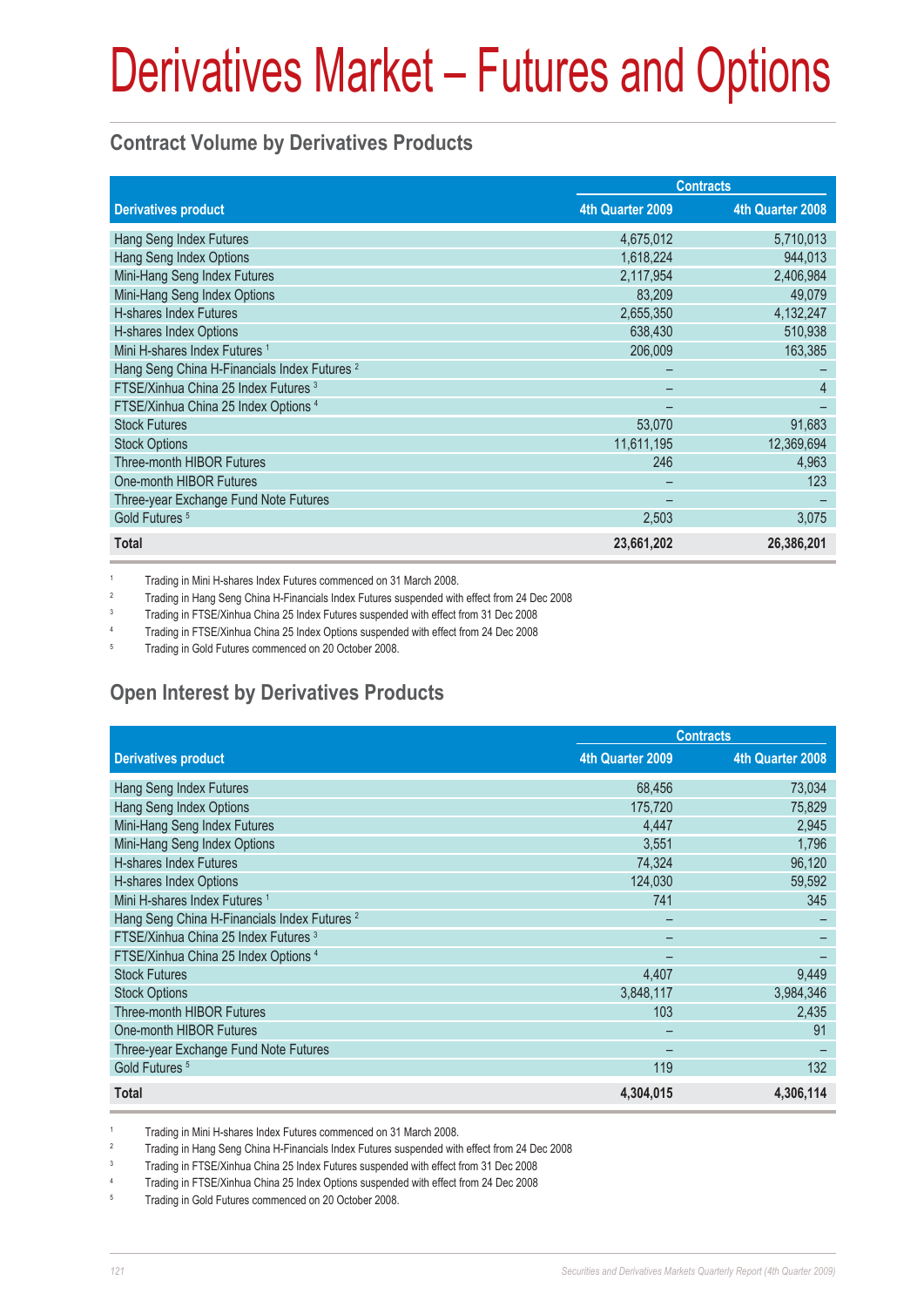#### **Hang Seng Index Futures – Contract Volume and Open Interest (contracts)**

|      |                | <b>Total</b><br>contract volume | <b>Quarter-end</b><br>open interest |
|------|----------------|---------------------------------|-------------------------------------|
| 2008 | Q4             | 5,710,013                       | 73,034                              |
| 2009 | Q <sub>1</sub> | 4,805,616                       | 80,785                              |
|      | Q <sub>2</sub> | 5,816,700                       | 79,772                              |
|      | Q <sub>3</sub> | 5,430,706                       | 83,150                              |
|      | Q4             | 4,675,012                       | 68,456                              |

#### **Mini Hang Seng Index Futures – Contract Volume and Open Interest (contracts)**

|      |                | <b>Total</b><br>contract volume | <b>Quarter-end</b><br>open interest |
|------|----------------|---------------------------------|-------------------------------------|
| 2008 | Q4             | 2,406,984                       | 2,945                               |
| 2009 | Q <sub>1</sub> | 1,927,153                       | 4,303                               |
|      | Q <sub>2</sub> | 2,758,113                       | 5,914                               |
|      | Q <sub>3</sub> | 2,476,657                       | 4,164                               |
|      | Q4             | 2,117,954                       | 4,447                               |

#### **Hang Seng Index Options – Contract Volume and Open Interest (contracts)**

|      |                | <b>Total</b>    | <b>Quarter-end</b> |
|------|----------------|-----------------|--------------------|
|      |                | contract volume | open interest      |
| 2008 | Q4             | 944,013         | 75,829             |
| 2009 | Q <sub>1</sub> | 1,030,049       | 118,571            |
|      | Q <sub>2</sub> | 1,309,363       | 182,288            |
|      | Q <sub>3</sub> | 1,409,767       | 222,382            |
|      | Q4             | 1,618,224       | 175,720            |

#### **H-Share Index Futures – Contract Volume and Open Interest (contracts)**

|      |                | <b>Total</b>    | <b>Quarter-end</b> |
|------|----------------|-----------------|--------------------|
|      |                | contract volume | open interest      |
| 2008 | Q4             | 4,132,247       | 96,120             |
| 2009 | Q1             | 3,287,097       | 85,412             |
|      | Q <sub>2</sub> | 3,376,088       | 71,607             |
|      | Q <sub>3</sub> | 3,075,581       | 80,516             |
|      | Q4             | 2,655,350       | 74,324             |

### **Stock Options Market Turnover and Open Interest (contracts)**

|      |    | <b>Total</b>        | <b>Total</b>    | Quarter-end   |
|------|----|---------------------|-----------------|---------------|
|      |    | Premium (HK\$ mil.) | contract volume | open interest |
| 2008 | Q4 | 28,706.16           | 12,369,694      | 3,984,346     |
| 2009 | Q1 | 25,464.43           | 11,656,754      | 4,400,699     |
|      | Q2 | 20,116.61           | 13,279,436      | 3,847,782     |
|      | Q3 | 14,205.33           | 10,892,511      | 3,663,846     |
|      | Q4 | 14,852.98           | 11,611,195      | 3,848,117     |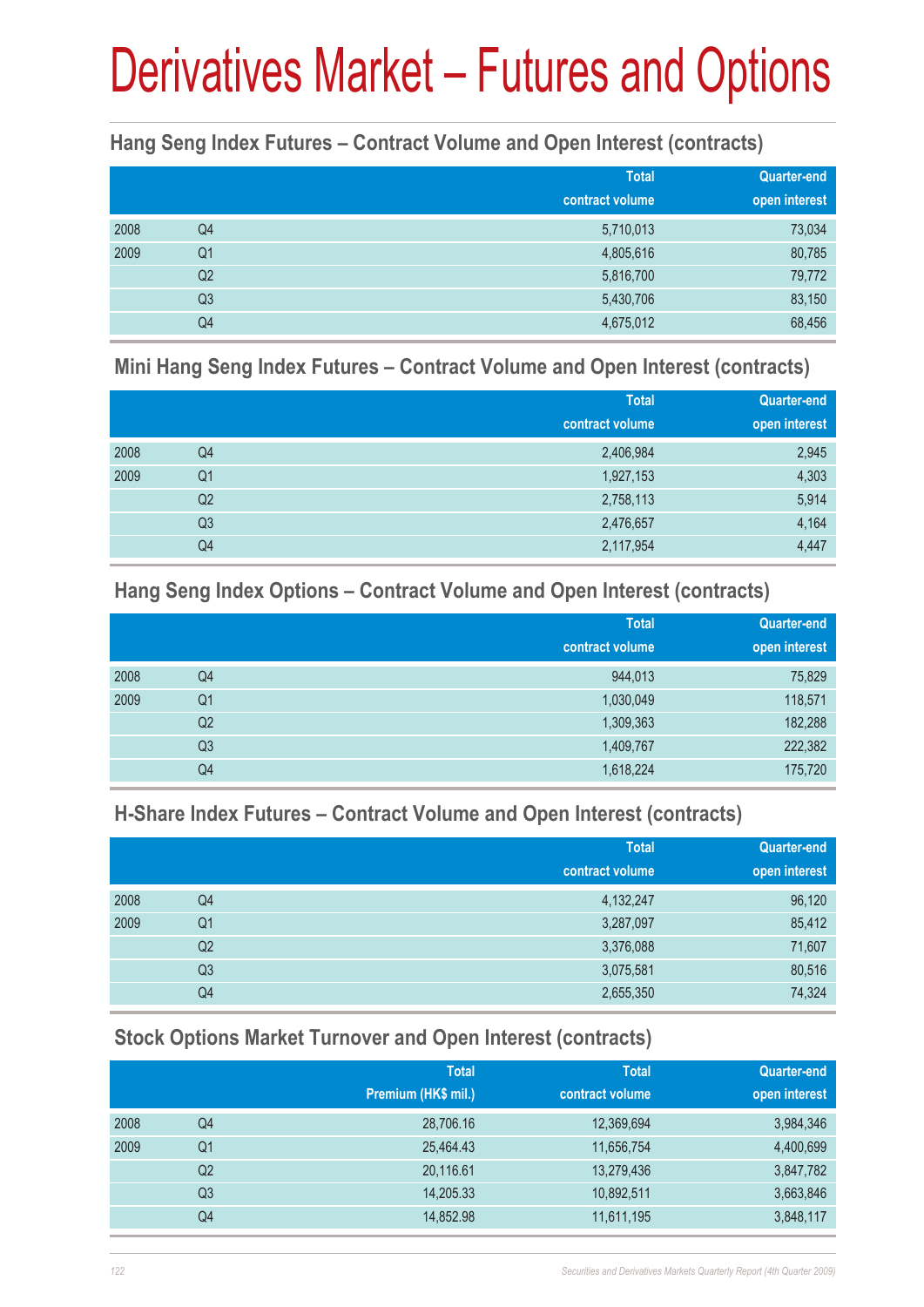#### **Stock Options Premium by Class**

|                           |            | Premium      |            |
|---------------------------|------------|--------------|------------|
| <b>Options class</b>      |            | $(HK$$ mil.) | % of total |
| <b>CHALCO</b>             | <b>ALC</b> | 29.83        | 0.20%      |
| <b>BANK OF CHINA</b>      | <b>BCL</b> | 487.47       | 3.28%      |
| <b>BANKCOMM</b>           | <b>BCM</b> | 108.51       | 0.73%      |
| <b>BANK OF E ASIA</b>     | <b>BEA</b> | 37.27        | 0.25%      |
| <b>BOC HONG KONG</b>      | <b>BOC</b> | 139.86       | 0.94%      |
| <b>BYD COMPANY</b>        | <b>BYD</b> | 109.94       | 0.74%      |
| <b>CCB</b>                | <b>CCB</b> | 718.75       | 4.84%      |
| <b>CHINA COMM CONS</b>    | CCC        | 113.04       | 0.76%      |
| <b>CHINA COAL</b>         | <b>CCE</b> | 10.63        | 0.07%      |
| CHINA COSCO               | <b>CCS</b> | 8.50         | 0.06%      |
| <b>CHINA MOBILE</b>       | <b>CHT</b> | 1,809.35     | 12.18%     |
| <b>CHINA UNICOM</b>       | <b>CHU</b> | 41.70        | 0.28%      |
| <b>CITIC PACIFIC</b>      | <b>CIT</b> | 7.42         | 0.05%      |
| <b>CHEUNG KONG</b>        | <b>CKH</b> | 378.53       | 2.55%      |
| <b>CKI HOLDINGS</b>       | <b>CKI</b> | 0.53         | 0.00%      |
| <b>CHINA LIFE</b>         | <b>CLI</b> | 1,488.05     | 10.02%     |
| <b>CLP HOLDINGS</b>       | <b>CLP</b> | 88.66        | 0.60%      |
| <b>CM BANK</b>            | <b>CMB</b> | 78.62        | 0.53%      |
| <b>CNOOC</b>              | <b>CNC</b> | 764.45       | 5.15%      |
| <b>CHINA OVERSEAS</b>     | COL        | 29.95        | 0.20%      |
| <b>CATHAY PAC AIR</b>     | <b>CPA</b> | 2.50         | 0.02%      |
| <b>SINOPEC CORP</b>       | <b>CPC</b> | 701.39       | 4.72%      |
| <b>CHINA RAIL CONS</b>    | <b>CRC</b> | 9.75         | 0.07%      |
| <b>CHINA RAILWAY</b>      | <b>CRG</b> | 39.90        | 0.27%      |
| <b>CHINA SHENHUA</b>      | <b>CSE</b> | 67.92        | 0.46%      |
| <b>CITIC BANK</b>         | <b>CTB</b> | 48.51        | 0.33%      |
| <b>CHINA TELECOM</b>      | <b>CTC</b> | 111.69       | 0.75%      |
| <b>DENWAY MOTORS</b>      | <b>DWM</b> | 1.23         | 0.01%      |
| <b>ESPRIT HOLDINGS</b>    | <b>ESP</b> | 11.72        | 0.08%      |
| <b>FIH</b>                | <b>FIH</b> | 12.52        | 0.08%      |
| <b>HK ELECTRIC</b>        | <b>HEH</b> | 15.51        | 0.10%      |
| <b>HKEX</b>               | <b>HEX</b> | 260.95       | 1.76%      |
| <b>HSBC HOLDINGS</b>      | <b>HKB</b> | 3,570.76     | 24.04%     |
| <b>HK &amp; CHINA GAS</b> | <b>HKG</b> | 6.53         | 0.04%      |
| <b>HENDERSON LAND</b>     | <b>HLD</b> | 25.14        | 0.17%      |
| <b>HUANENG POWER</b>      | <b>HNP</b> | 27.87        | 0.19%      |
| <b>HANG SENG BANK</b>     | <b>HSB</b> | 528.42       | 3.56%      |
| <b>HUTCHISON</b>          | <b>HWL</b> | 291.07       | 1.96%      |
| <b>ICBC</b>               | <b>ICB</b> | 487.83       | 3.28%      |
| <b>JOHNSON ELECH</b>      | <b>JSE</b> | 0.06         | 0.00%      |
| <b>JIANGXI COPPER</b>     | <b>JXC</b> | 69.52        | 0.47%      |
| LI & FUNG                 | <b>LIF</b> | 16.71        | 0.11%      |
| <b>MTR CORPORATION</b>    | <b>MTR</b> | 6.30         | 0.04%      |
| <b>NEW WORLD DEV</b>      | <b>NWD</b> | 13.12        | 0.09%      |
| <b>PING AN</b>            | PAI        | 485.77       | 3.27%      |
| <b>PETROCHINA</b>         | PEC        | 703.83       | 4.74%      |
| PICC P&C                  | <b>PIC</b> | 20.25        | 0.14%      |
| <b>R&amp;F PROPERTIES</b> | <b>RFP</b> | 5.09         | 0.03%      |
| <b>SHK PPT</b>            | <b>SHK</b> | 602.65       | 4.06%      |
| <b>SWIRE PACIFIC A</b>    | <b>SWA</b> | 63.36        | 0.43%      |
| <b>TENCENT</b>            | <b>TCH</b> | 122.77       | 0.83%      |
| <b>TRACKER FUND</b>       | <b>TRF</b> | 7.26         | 0.05%      |
| <b>WHARF HOLDINGS</b>     | <b>WHL</b> | 35.05        | 0.24%      |
| <b>ZIJIN MINING</b>       | <b>ZJM</b> | 28.97        | 0.20%      |
|                           |            |              |            |
| <b>Total</b>              |            | 14,852.98    | 100.00%    |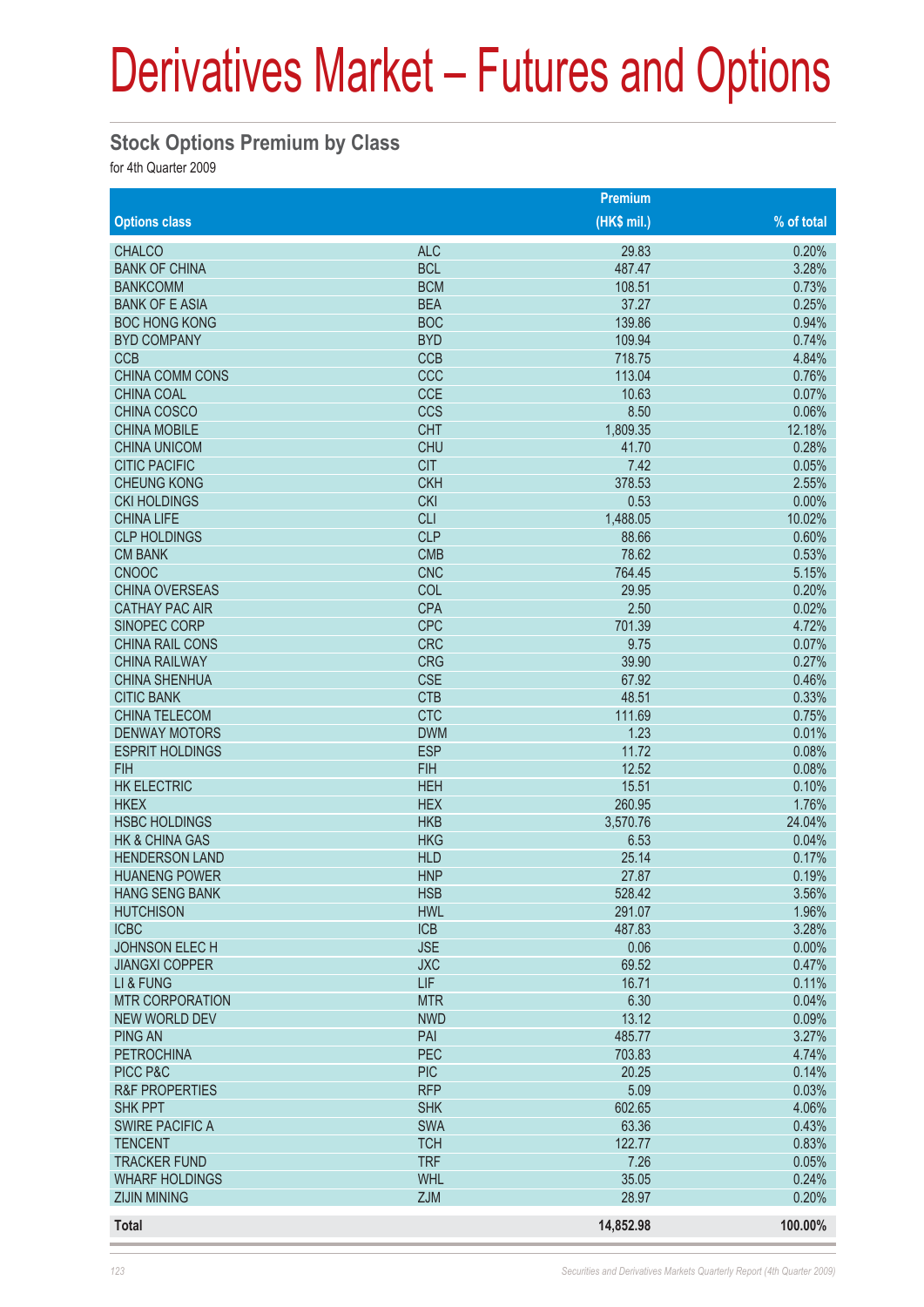#### **Stock Options Contract Volume by Class**

|                           |                          | <b>Contract</b> |                |
|---------------------------|--------------------------|-----------------|----------------|
| <b>Options class</b>      |                          | volume          | % of total     |
| <b>CHALCO</b>             | <b>ALC</b>               | 32,896          | 0.28%          |
| <b>BANK OF CHINA</b>      | <b>BCL</b>               | 1,010,045       | 8.70%          |
| <b>BANKCOMM</b>           | <b>BCM</b>               | 194,273         | 1.67%          |
| <b>BANK OF E ASIA</b>     | <b>BEA</b>               | 148,518         | 1.28%          |
| <b>BOC HONG KONG</b>      | <b>BOC</b>               | 175,861         | 1.51%          |
| <b>BYD COMPANY</b>        | <b>BYD</b>               | 44,100          | 0.38%          |
| <b>CCB</b>                | <b>CCB</b>               | 1,132,777       | 9.76%          |
| <b>CHINA COMM CONS</b>    | CCC                      | 150,126         | 1.29%          |
| <b>CHINA COAL</b>         | <b>CCE</b>               | 14,517          | 0.13%          |
| <b>CHINA COSCO</b>        | <b>CCS</b>               | 19,059          | 0.16%          |
| <b>CHINA MOBILE</b>       | <b>CHT</b>               | 958,796         | 8.26%          |
| <b>CHINA UNICOM</b>       | <b>CHU</b>               | 37,170          | 0.32%          |
| <b>CITIC PACIFIC</b>      | <b>CIT</b>               | 7,850           | 0.07%          |
| <b>CHEUNG KONG</b>        | <b>CKH</b>               | 139,758         | 1.20%          |
| <b>CKI HOLDINGS</b>       | <b>CKI</b>               | 1,066           | 0.01%          |
| <b>CHINA LIFE</b>         | <b>CLI</b>               | 800,901         | 6.90%          |
| <b>CLP HOLDINGS</b>       | <b>CLP</b>               | 90,872          | 0.78%          |
| <b>CM BANK</b>            | <b>CMB</b>               | 185,185         | 1.59%          |
| <b>CNOOC</b>              | <b>CNC</b>               | 420,887         | 3.62%          |
| <b>CHINA OVERSEAS</b>     | COL                      | 23,578          | 0.20%          |
| <b>CATHAY PAC AIR</b>     | <b>CPA</b>               | 5,610           | 0.05%          |
| <b>SINOPEC CORP</b>       | <b>CPC</b>               | 376,242         | 3.24%          |
| <b>CHINA RAIL CONS</b>    | <b>CRC</b>               | 40,639          | 0.35%          |
| <b>CHINA RAILWAY</b>      | <b>CRG</b>               | 55,148          | 0.47%          |
| <b>CHINA SHENHUA</b>      | <b>CSE</b>               | 89,784          | 0.77%          |
| <b>CITIC BANK</b>         | <b>CTB</b>               | 66,293          | 0.57%          |
| <b>CHINA TELECOM</b>      | <b>CTC</b>               | 162,136         | 1.40%          |
| <b>DENWAY MOTORS</b>      | <b>DWM</b>               | 2,222           | 0.02%          |
| <b>ESPRIT HOLDINGS</b>    | <b>ESP</b>               | 58,729          | 0.51%          |
| <b>FIH</b>                | <b>FIH</b>               | 24,502          | 0.21%          |
| <b>HK ELECTRIC</b>        | <b>HEH</b>               | 38,080          | 0.33%          |
| <b>HKEX</b>               | <b>HEX</b>               | 567,579         | 4.89%          |
| <b>HSBC HOLDINGS</b>      | <b>HKB</b>               | 1,740,806       | 14.99%         |
| <b>HK &amp; CHINA GAS</b> | <b>HKG</b>               | 10,233          | 0.09%          |
| <b>HENDERSON LAND</b>     | <b>HLD</b>               | 13,685          | 0.12%          |
| <b>HUANENG POWER</b>      | <b>HNP</b>               | 41,096          | 0.35%          |
| <b>HANG SENG BANK</b>     | <b>HSB</b>               | 395,218         | 3.40%          |
| <b>HUTCHISON</b>          | <b>HWL</b>               | 122,292         | 1.05%          |
| <b>ICBC</b>               | <b>ICB</b>               | 988,074         | 8.51%          |
| <b>JOHNSON ELECH</b>      | <b>JSE</b>               |                 | 0.00%          |
| <b>JIANGXI COPPER</b>     | <b>JXC</b>               | 300             | 0.62%          |
| LI & FUNG                 | LIF                      | 71,963          | 0.07%          |
|                           |                          | 7,881           |                |
| <b>MTR CORPORATION</b>    | <b>MTR</b><br><b>NWD</b> | 20,193          | 0.17%          |
| <b>NEW WORLD DEV</b>      | PAI                      | 16,477          | 0.14%<br>1.94% |
| <b>PING AN</b>            | <b>PEC</b>               | 224,857         |                |
| <b>PETROCHINA</b>         |                          | 409,760         | 3.53%          |
| PICC P&C                  | <b>PIC</b><br><b>RFP</b> | 27,230          | 0.23%          |
| <b>R&amp;F PROPERTIES</b> |                          | 16,275          | 0.14%          |
| <b>SHK PPT</b>            | <b>SHK</b>               | 125,691         | 1.08%          |
| <b>SWIRE PACIFIC A</b>    | <b>SWA</b>               | 54,239          | 0.47%          |
| <b>TENCENT</b>            | <b>TCH</b>               | 181,923         | 1.57%          |
| <b>TRACKER FUND</b>       | <b>TRF</b>               | 20,178          | 0.17%          |
| <b>WHARF HOLDINGS</b>     | <b>WHL</b>               | 18,540          | 0.16%          |
| <b>ZIJIN MINING</b>       | <b>ZJM</b>               | 29,085          | 0.25%          |
| <b>Total</b>              |                          | 11,611,195      | 100.00%        |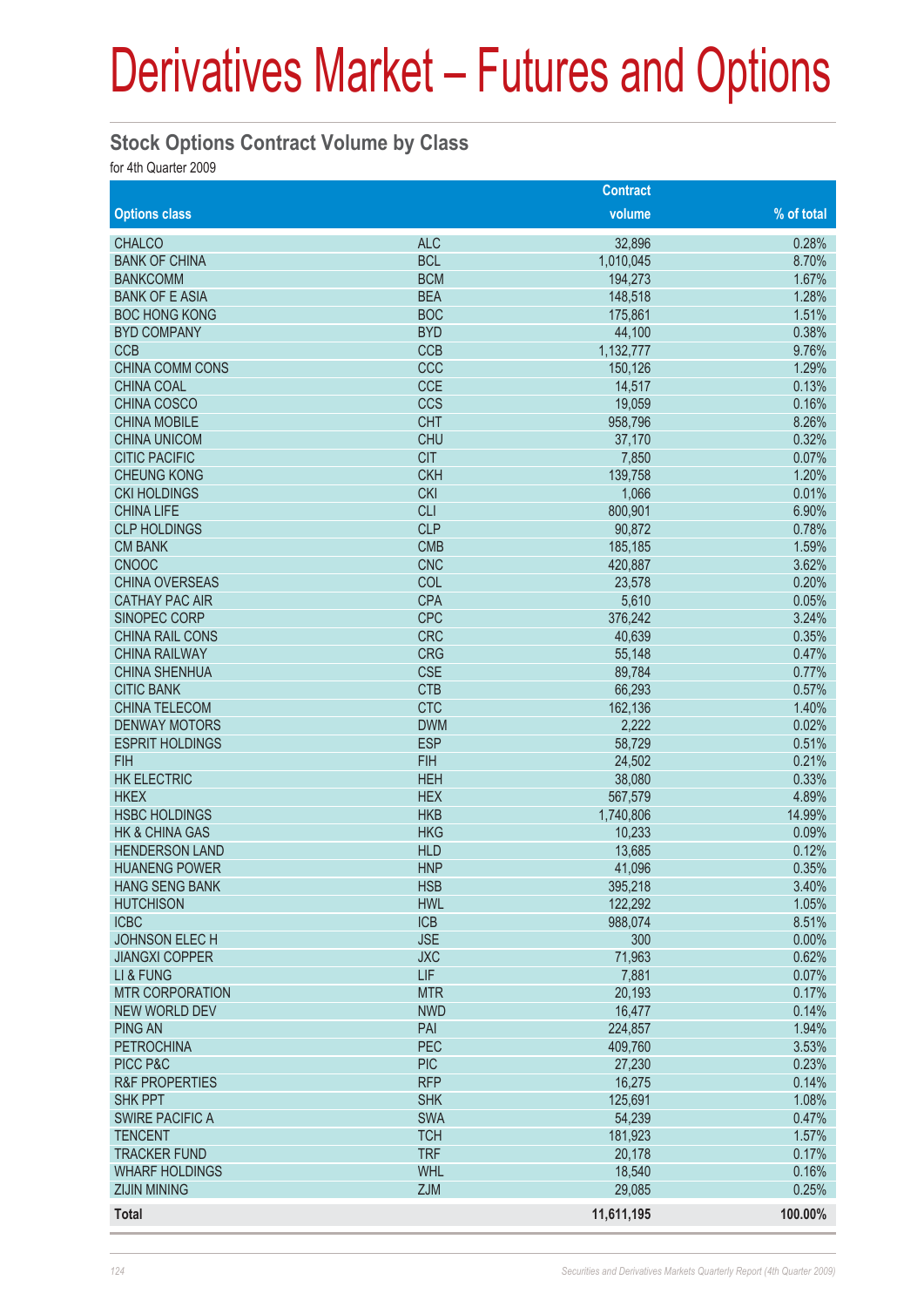#### **Average Daily Settlement Instructions (SIs) Settled in CCASS**

(both delivering and receiving SIs are counted)

|              |                |                      | Sis by shares | Sis by value |
|--------------|----------------|----------------------|---------------|--------------|
| Year / Month |                | <b>Number of SIs</b> | (bil. shs)    | (HK\$bil.)   |
| 2008         | Q4             | 62,582               | 41.46         | 146.59       |
| 2009         | Q <sub>1</sub> | 55,676               | 33.62         | 122.39       |
|              | Q <sub>2</sub> | 74,476               | 46.43         | 188.18       |
|              | Q <sub>3</sub> | 71,468               | 40.37         | 167.89       |
|              | Q4             | 76,664               | 41.72         | 176.73       |

### **Average Daily Investor Settlement Instructions (ISIs) settled in CCASS**

(one sided ISIs are counted)

| Year / month |    | <b>Number of ISIs</b> | ISIs by shares (Mil shs) | ISIs by value (HK\$ mil.) |
|--------------|----|-----------------------|--------------------------|---------------------------|
| 2008         | Q4 | 669                   | 143.37                   | 206.22                    |
| 2009         | Q1 | 432                   | 68.40                    | 119.55                    |
|              | Q2 | 609                   | 125.20                   | 197.77                    |
|              | Q3 | 568                   | 132.46                   | 318.17                    |
|              | Q4 | 629                   | 118.78                   | 527.19                    |

#### **Securities under CCASS Custody**

(balances at quarter end)

|              |                |            | % of issued       |                     | % of market       |
|--------------|----------------|------------|-------------------|---------------------|-------------------|
|              |                | Number of  | shares of         |                     | capitalisation of |
|              |                | shares     | admitted          | <b>Market value</b> | admitted          |
| Year / Month |                | (bil. shs) | <b>securities</b> | (HK\$ bil.)         | <b>securities</b> |
| 2008         | Q4             | 3,408.30   | 72.57             | 5,040.50            | 44.62             |
| 2009         | Q <sub>1</sub> | 3,255.40   | 70.99             | 5,026.74            | 46.29             |
|              | Q <sub>2</sub> | 3,215.42   | 71.72             | 7,306.94            | 48.24             |
|              | Q <sub>3</sub> | 3,282.06   | 71.26             | 8,194.14            | 47.96             |
|              | Q4             | 3,286.62   | 70.93             | 9,245.11            | 49.19             |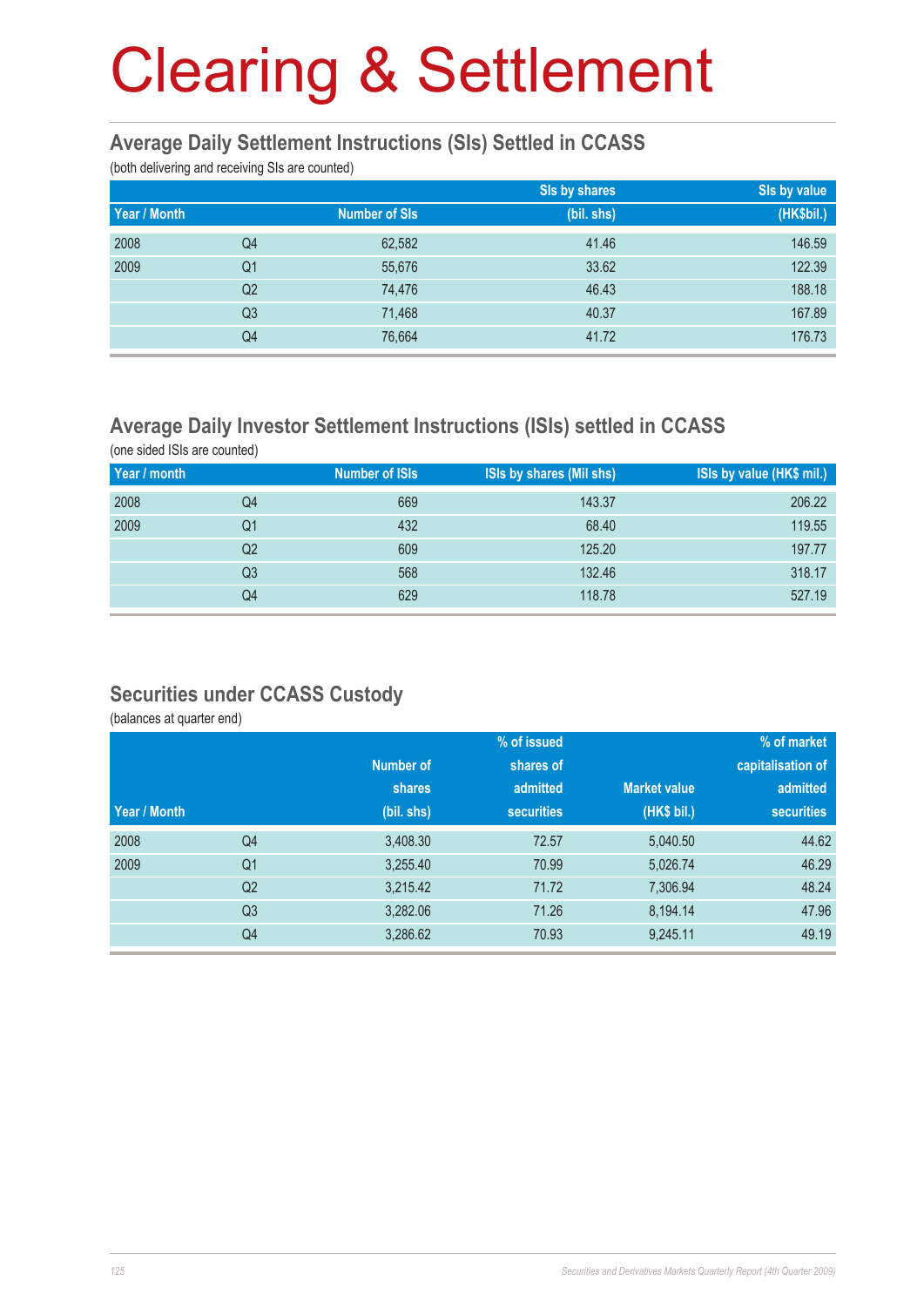#### **Average Daily Stock Exchange Trades Processed in CCASS**

(including CNS trades, isolated trades and cross trades)

| Year / Month |                | <b>No. of CCASS</b><br>trades | % of Exchange<br>trades | No. of shares<br>(Mil. shs) | % of market<br>turnover | Value of trades<br>(HK\$ mil.) | % of market<br>turnover |
|--------------|----------------|-------------------------------|-------------------------|-----------------------------|-------------------------|--------------------------------|-------------------------|
| 2008         | Q4             | 622,593                       | 100                     | 71.069.05                   | 100                     | 50.791.52                      | 100                     |
| 2009         | Q <sub>1</sub> | 533.958                       | 100                     | 75,262.87                   | 100                     | 44.720.95                      | 100                     |
|              | Q <sub>2</sub> | 811.938                       | 100                     | 109.528.00                  | 100                     | 71.684.42                      | 100                     |
|              | Q <sub>3</sub> | 749.546                       | 100                     | 104,773.19                  | 100                     | 66.746.40                      | 100                     |
|              | Q4             | 751.643                       | 100                     | 107,724.27                  | 100                     | 65,408.35                      | 100                     |

## **Average Daily Netting Efficiency of CNS Trades**

(in stock positions and share quantity)

|              |                |                 | <b>Netting</b> | No. of shares due | <b>Netting</b> |
|--------------|----------------|-----------------|----------------|-------------------|----------------|
|              |                | No. of CNS      | efficiency     | for settlement    | efficiency     |
| Year / Month |                | stock positions | $(\%)$         | (Mil. shs)        | (%)            |
| 2008         | Q4             | 47,076          | 95.96          | 18,463.43         | 86.35          |
| 2009         | Q <sub>1</sub> | 46,433          | 95.46          | 17,715.25         | 87.98          |
|              | Q <sub>2</sub> | 67,305          | 95.68          | 29,281.89         | 86.43          |
|              | Q <sub>3</sub> | 65,718          | 95.42          | 25,921.00         | 87.47          |
|              | Q4             | 68,773          | 95.18          | 25,589.10         | 87.77          |

### **Average Daily Settlement Efficiency of CNS Stock Positions**

|              |                |       | <b>Settlement efficiency (%)</b> |
|--------------|----------------|-------|----------------------------------|
| Year / Month |                | S day | $S + 1$ day                      |
| 2008         | Q4             | 99.81 | 99.99                            |
| 2009         | Q <sub>1</sub> | 99.84 | 99.99                            |
|              | Q2             | 99.84 | 99.99                            |
|              | Q <sub>3</sub> | 99.86 | 99.99                            |
|              | Q4             | 99.86 | 99.99                            |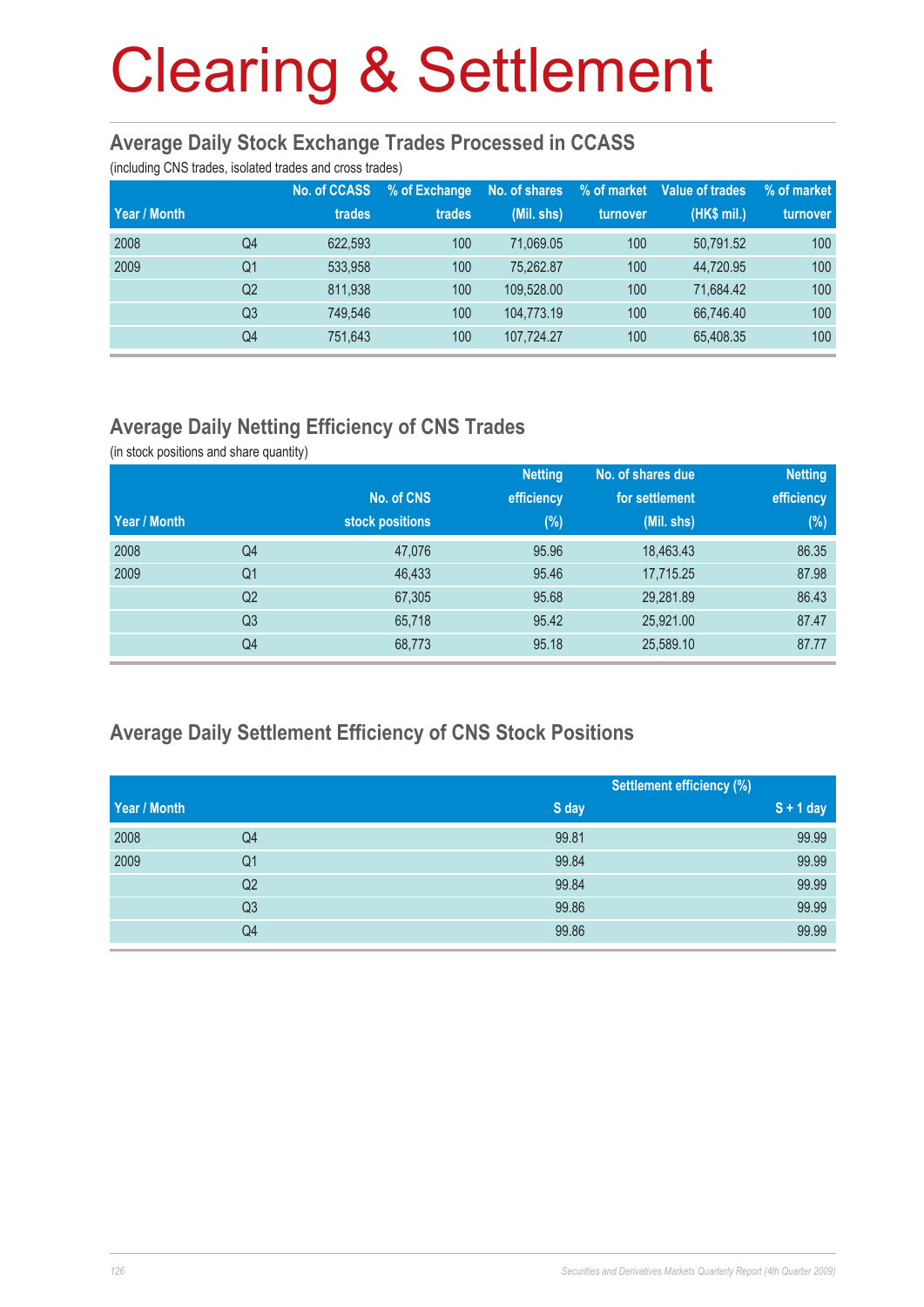### **Open Interest by Derivatives Products**

|                                                         | <b>Contracts</b> |                  |  |
|---------------------------------------------------------|------------------|------------------|--|
| <b>Derivatives product</b>                              | 4th Quarter 2009 | 4th Quarter 2008 |  |
| Hang Seng Index Futures                                 | 68,456           | 73,034           |  |
| Hang Seng Index Options                                 | 175,720          | 75,829           |  |
| Mini-Hang Seng Index Futures                            | 4,447            | 2,945            |  |
| Mini-Hang Seng Index Options                            | 3,551            | 1,796            |  |
| H-shares Index Futures                                  | 74,324           | 96,120           |  |
| H-shares Index Options                                  | 124,030          | 59,592           |  |
| Mini H-shares Index Futures <sup>1</sup>                | 741              | 345              |  |
| Hang Seng China H-Financials Index Futures <sup>2</sup> |                  |                  |  |
| FTSE/Xinhua China 25 Index Futures <sup>3</sup>         |                  |                  |  |
| FTSE/Xinhua China 25 Index Options <sup>4</sup>         |                  |                  |  |
| <b>Stock Futures</b>                                    | 4,407            | 9,449            |  |
| <b>Stock Options</b>                                    | 3,848,117        | 3,984,346        |  |
| Three-month HIBOR Futures                               | 103              | 2,435            |  |
| One-month HIBOR Futures                                 |                  | 91               |  |
| Three-year Exchange Fund Note Futures                   |                  |                  |  |
| Gold Futures <sup>5</sup>                               | 119              | 132              |  |
| <b>Total</b>                                            | 4,304,015        | 4,306,114        |  |

1 Trading in Mini H-shares Index Futures commenced on 31 Mar 2008

2 Trading in Hang Seng China H-Financials Index Futures suspended with effect from 24 Dec 2008

3 Trading in FTSE/Xinhua China 25 Index Futures suspended with effect from 31 Dec 2008

4 Trading in FTSE/Xinhua China 25 Index Options suspended with effect from 24 Dec 2008

5 Trading in Gold Futures commenced on 20 Oct 2008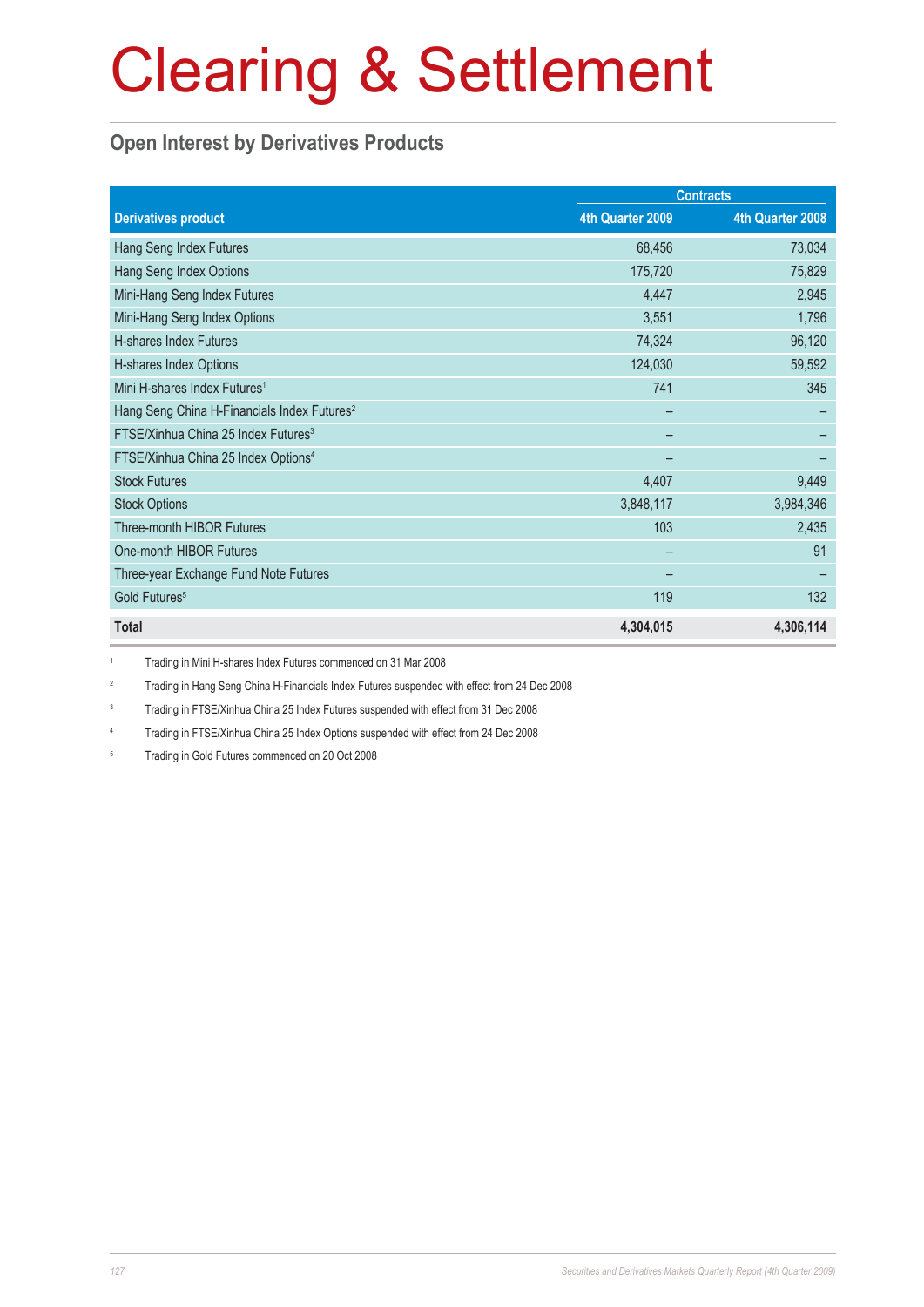#### **Stock Options Open Interest by Class**

as at the end of 4th Quarter 2009

|                           |            | <b>Open interest</b> |            |
|---------------------------|------------|----------------------|------------|
| <b>Options class</b>      |            | (contracts)          | % of total |
| <b>CHALCO</b>             | <b>ALC</b> | 10,580               | 0.27       |
| <b>BANK OF CHINA</b>      | <b>BCL</b> | 462,225              | 12.01      |
| <b>BANKCOMM</b>           | <b>BCM</b> | 88,625               | 2.30       |
| <b>BANK OF E ASIA</b>     | <b>BEA</b> | 32,487               | 0.84       |
| <b>BOC HONG KONG</b>      | <b>BOC</b> | 57,316               | 1.49       |
| <b>BYD COMPANY</b>        | <b>BYD</b> | 14,214               | 0.37       |
| <b>CCB</b>                | <b>CCB</b> | 431,059              | 11.20      |
| CHINA COMM CONS           | CCC        | 73,542               | 1.91       |
| CHINA COAL                | <b>CCE</b> | 3,262                | 0.08       |
| CHINA COSCO               | <b>CCS</b> | 11,640               | 0.30       |
| <b>CHINA MOBILE</b>       | <b>CHT</b> | 254,132              | 6.60       |
| <b>CHINA UNICOM</b>       | <b>CHU</b> | 12,000               | 0.31       |
| <b>CITIC PACIFIC</b>      | <b>CIT</b> | 1,893                | 0.05       |
| <b>CHEUNG KONG</b>        | <b>CKH</b> | 48,565               | 1.26       |
| <b>CHINA LIFE</b>         | <b>CLI</b> | 219,337              | 5.70       |
| <b>CLP HOLDINGS</b>       | <b>CLP</b> | 44,448               | 1.16       |
| <b>CM BANK</b>            | <b>CMB</b> | 61,752               | 1.60       |
| <b>CNOOC</b>              | <b>CNC</b> | 149,054              | 3.87       |
| <b>CHINA OVERSEAS</b>     | COL        | 5,468                | 0.14       |
| <b>CATHAY PAC AIR</b>     | <b>CPA</b> | 2,074                | 0.05       |
| SINOPEC CORP              | <b>CPC</b> | 158,425              | 4.12       |
| <b>CHINA RAIL CONS</b>    | <b>CRC</b> | 8,187                | 0.21       |
| <b>CHINA RAILWAY</b>      | <b>CRG</b> | 37,952               | 0.99       |
| <b>CHINA SHENHUA</b>      | <b>CSE</b> | 44,211               | 1.15       |
| <b>CITIC BANK</b>         | <b>CTB</b> | 49,460               | 1.29       |
| CHINA TELECOM             | <b>CTC</b> | 72,451               | 1.88       |
| <b>ESPRIT HOLDINGS</b>    | <b>ESP</b> | 10,953               | 0.28       |
| <b>FIH</b>                | <b>FIH</b> | 4,029                | 0.10       |
| <b>HK ELECTRIC</b>        | <b>HEH</b> | 13,375               | 0.35       |
| <b>HKEX</b>               | <b>HEX</b> | 161,538              | 4.20       |
| <b>HSBC HOLDINGS</b>      | <b>HKB</b> | 378,127              | 9.83       |
| <b>HK &amp; CHINA GAS</b> | <b>HKG</b> | 13,658               | 0.35       |
| <b>HENDERSON LAND</b>     | <b>HLD</b> | 3,761                | 0.10       |
| <b>HUANENG POWER</b>      | <b>HNP</b> | 10,163               | 0.26       |
| <b>HANG SENG BANK</b>     | <b>HSB</b> | 116,298              | 3.02       |
| <b>HUTCHISON</b>          | <b>HWL</b> | 46,518               | 1.21       |
| <b>ICBC</b>               | <b>ICB</b> | 334,415              | 8.69       |
| <b>JIANGXI COPPER</b>     | <b>JXC</b> | 12,701               | 0.33       |
| LI & FUNG                 | <b>LIF</b> | 1,651                | 0.04       |
| <b>MTR CORPORATION</b>    | <b>MTR</b> | 6,843                | 0.18       |
| <b>NEW WORLD DEV</b>      | <b>NWD</b> | 2,883                | 0.07       |
| <b>PING AN</b>            | PAI        | 72,722               | 1.89       |
| <b>PETROCHINA</b>         | PEC        | 176,739              | 4.59       |
| PICC P&C                  | <b>PIC</b> | 9,011                | 0.23       |
| <b>R&amp;F PROPERTIES</b> | <b>RFP</b> | 7,196                | 0.19       |
| <b>SHK PPT</b>            | <b>SHK</b> | 41,665               | 1.08       |
| <b>SWIRE PACIFIC A</b>    | <b>SWA</b> | 8,105                | 0.21       |
| <b>TENCENT</b>            | <b>TCH</b> | 39,491               | 1.03       |
| <b>TRACKER FUND</b>       | <b>TRF</b> | 11,987               | 0.31       |
| <b>WHARF HOLDINGS</b>     | <b>WHL</b> | 3,067                | 0.08       |
| <b>ZIJIN MINING</b>       | <b>ZJM</b> | 6,862                | 0.18       |
| <b>Total</b>              |            | 3,848,117            | 100.00     |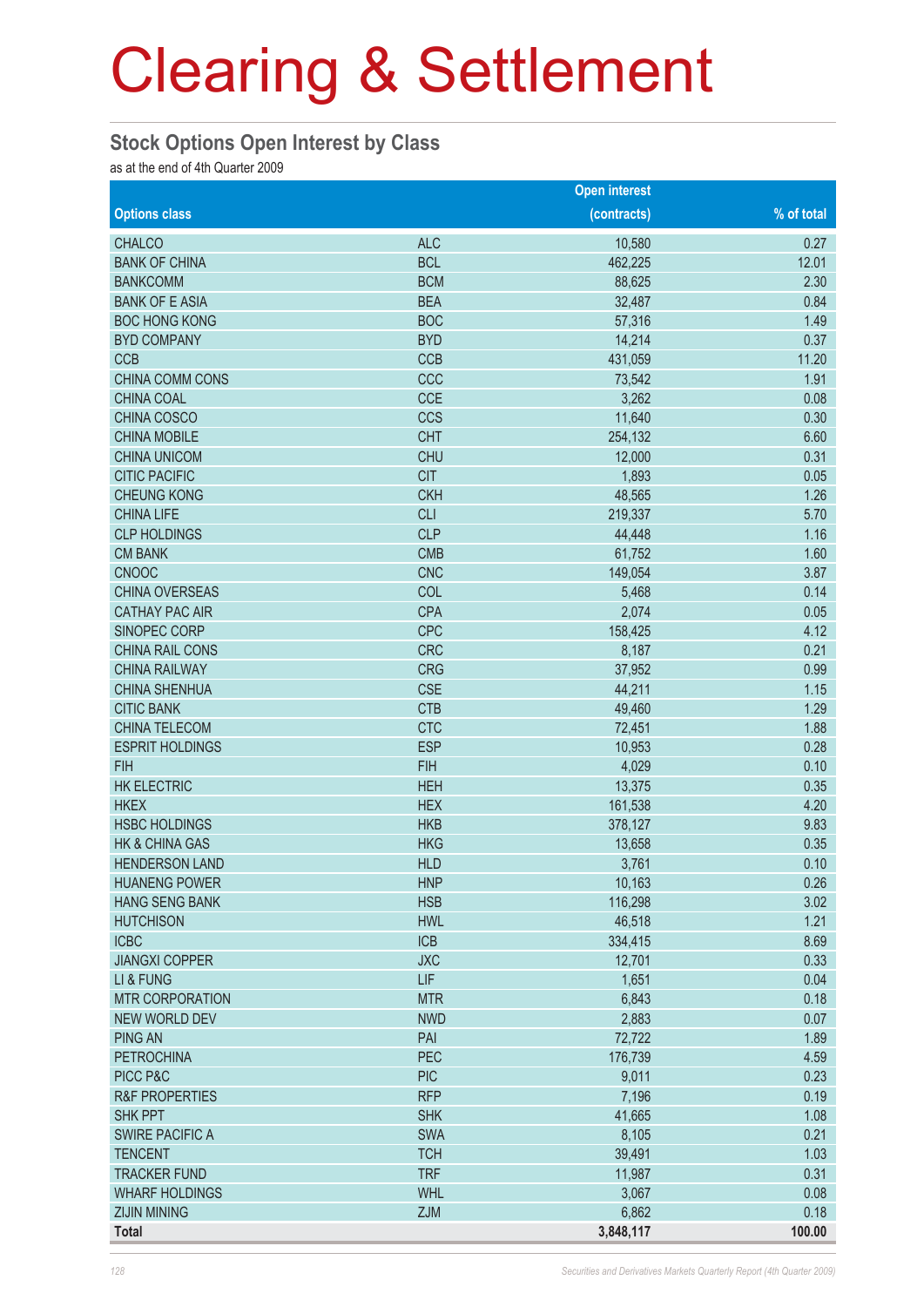# Exchange Participants Statistics

### **Stock Exchange**

|      |                | No. of Trading<br><b>Right Holders</b> | <b>Exchange</b><br><b>Participants -</b><br><b>Trading</b> | <b>Exchange</b><br><b>Participants -</b><br>Non-Trading | Non-Exchange<br><b>Participants</b> |
|------|----------------|----------------------------------------|------------------------------------------------------------|---------------------------------------------------------|-------------------------------------|
| 2008 | Q4             | 522 (931)                              | 449 (854)                                                  | 38 (42)                                                 | 35(35)                              |
| 2009 | Q <sub>1</sub> | 521 (929)                              | 452 (856)                                                  | 37(41)                                                  | 32(32)                              |
|      | Q <sub>2</sub> | 526 (937)                              | 458 (864)                                                  | 36(41)                                                  | 32(32)                              |
|      | Q <sub>3</sub> | 528 (941)                              | 463 (871)                                                  | 34 (39)                                                 | 31(31)                              |
|      | Q4             | 525 (940)                              | 463 (873)                                                  | 32(37)                                                  | 30(30)                              |

( ) No. of trading rights

## **Futures Exchange**

|      |                | No. of Trading<br><b>Right Holders</b> | <b>Exchange</b><br><b>Participants -</b><br><b>Trading</b> | <b>Exchange</b><br><b>Participants -</b><br>Non-Trading | Non-Exchange<br><b>Participants</b> |
|------|----------------|----------------------------------------|------------------------------------------------------------|---------------------------------------------------------|-------------------------------------|
| 2008 | Q4             | 200 (226)                              | 148 (172)                                                  | -                                                       | 52(54)                              |
| 2009 | Q <sub>1</sub> | 204 (230)                              | 157 (181)                                                  | -                                                       | 47 (49)                             |
|      | Q <sub>2</sub> | 209 (235)                              | 162 (186)                                                  | $\overline{\phantom{0}}$                                | 47 (49)                             |
|      | Q <sub>3</sub> | 210 (237)                              | 165 (190)                                                  | $\overline{\phantom{0}}$                                | 45 (47)                             |
|      | Q4             | 211 (238)                              | 167 (192)                                                  |                                                         | 44 (46)                             |

Notes:

(1) The figures in blanket is the number of trading rights held.

(2) An Exchange Participant is a corporation who may trade on or through the Exchange and is licensed under the Securities and Futures Ordinance to carry on securities/ futures/options dealing activity.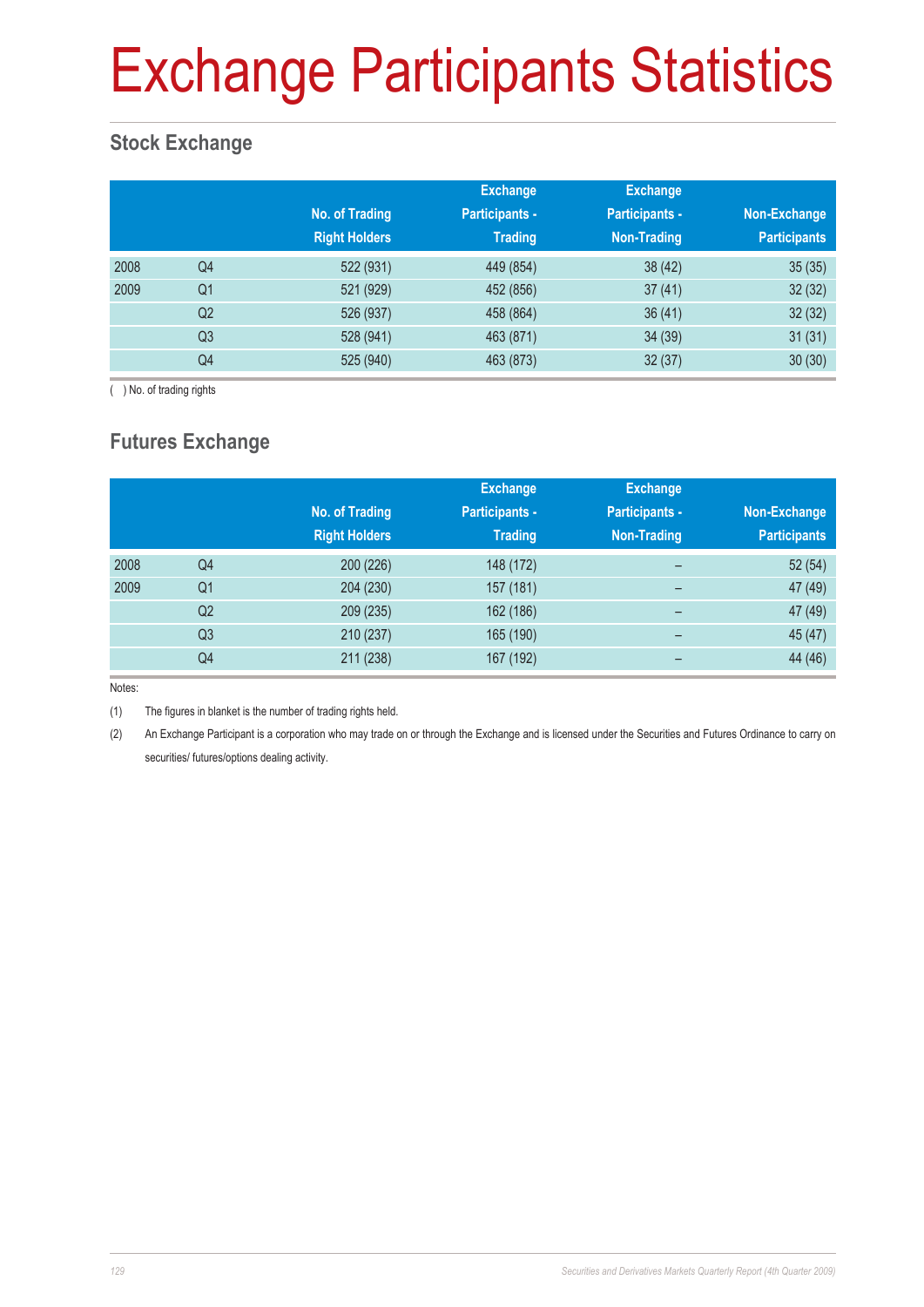# Clearing Participants Statistics

### **HKCC Participants**

| Year / month |                | <b>Clearing Participants</b> | <b>General Clearing</b><br><b>Participants</b> |
|--------------|----------------|------------------------------|------------------------------------------------|
| 2008         | Q4             | 133                          |                                                |
| 2009         | Q1             | 139                          | 8                                              |
|              | Q2             | 140                          | 9                                              |
|              | Q <sub>3</sub> | 142                          | 9                                              |
|              | Q4             | 144                          | 10                                             |

### **SEOCH Participants**

|              |    |                                     | <b>General Clearing</b> |
|--------------|----|-------------------------------------|-------------------------|
| Year / month |    | <b>Direct Clearing Participants</b> | <b>Participants</b>     |
| 2008         | Q4 | 49                                  | 5                       |
| 2009         | Q1 | 48                                  | 6                       |
|              | Q2 | 49                                  | 6                       |
|              | Q3 | 51                                  | 6                       |
|              | Q4 | 53                                  | 6                       |

### **HKSCC Participants**

|              |                | <b>Direct Clearing</b> | <b>General Clearing</b> | Non-broker                   |
|--------------|----------------|------------------------|-------------------------|------------------------------|
| Year / month |                | <b>Participant</b>     | <b>Participant</b>      | <b>Participants (Note 1)</b> |
| 2008         | Q4             | 452                    | 5                       | 41                           |
| 2009         | Q1             | 454                    | 5                       | 42                           |
|              | Q2             | 450                    | 6                       | 40                           |
|              | Q <sub>3</sub> | 453                    |                         | 41                           |
|              | Q4             | 452                    |                         | 41                           |

Note 1: Non-broker participants include Clearing Agency Participants, Custodian Participants and Stock Pledgee Participants.